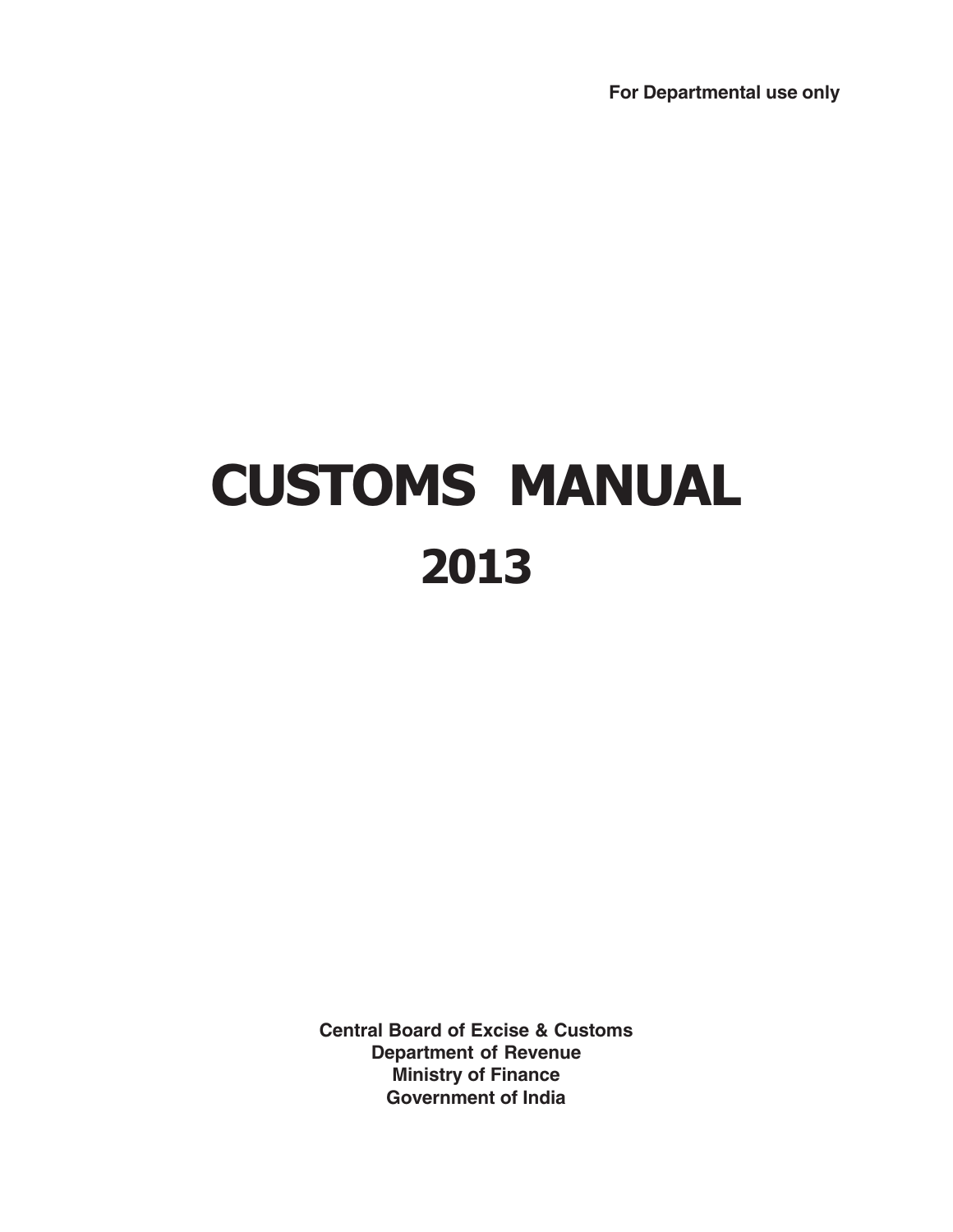# **PREFACE**

The Customs Manual 2013 contains various instructions, orders circulars on Customs matters compiled meticulously to guide departmental officers in effectively rendering their duties as well to provide information to trade and industry in dealing with Customs.

The Cutsoms have introduced a number of measures in order to facilitate the trade and enhance the level of compliance in accordance with the Customs laws, rules and regulations. There have been corresponding changes in procedure and legal provisions during the year. The clarifications regarding the changed provisions are required to be disseminated to the field formations so as to avoid disruption of trade an smooth clearance of imported and exported goods. The present updated varsion of Customs Manual is a step towards this direction.

All efforts have been made and due care has been taken to incorporate every important area of functioning of Customs in this Manual. However, the possibility of some inadvertent errors can not ruled out. I would appreciate any suggestions for further improvement of the Manual. I hope that Customs Manual 2013 would be helpful in the correct application of legal provisions and procedures by the Departmental officials as well as trade.

**(Sandhya Baliga)** Member (Customs)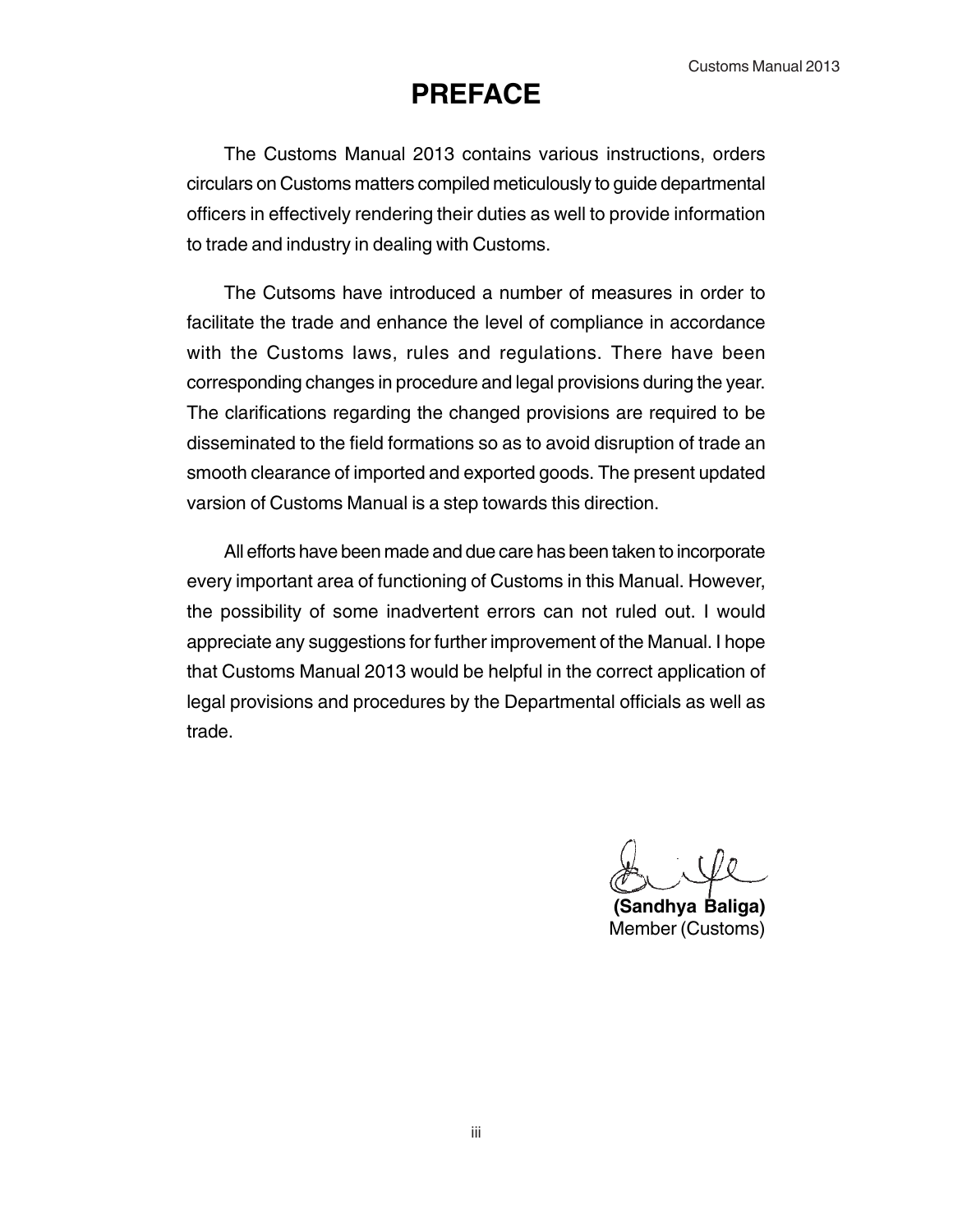# **CUSTOMS MANUAL – 2013**

|                  | Chapter No. Topic No.(s)                                       | Page           |
|------------------|----------------------------------------------------------------|----------------|
| <b>Chapter 1</b> | <b>Overview of Customs Functions</b>                           | 1              |
| 1                | Introduction                                                   | 1              |
| 2.               | Statutory provision for levy of Customs duty                   | 1              |
| 3.               | Control and regulatory provisions                              | $\overline{2}$ |
| 4.               | Role of Custodians                                             | 3              |
| 5.               | Obligation of carriers                                         | $\overline{4}$ |
| 6.               | Customs preventive control                                     | $\overline{4}$ |
| 7.               | Customs clearance of cargo                                     | 5              |
| 8.               | Smuggling and other violations and penal provisions            | 6              |
| 9.               | Appellate remedies                                             | $\overline{7}$ |
| 10.              | Passenger processing                                           | $\overline{7}$ |
| 11.              | Import /Export by post/courier                                 | $\overline{7}$ |
| 12.              | Citizen's Charter                                              | 8              |
| <b>Chapter 2</b> | <b>Arrival of Conveyances and Related Procedures</b>           | 9              |
| 1                | Introduction                                                   | 9              |
| 2.               | Conveyance to call only at notified Customs ports /airports    | 9              |
| 3.               | Power to board conveyance, to question and to demand documents | 9              |
| 4.               | Delivery of Import Manifest                                    | 9              |
| 5.               | Person filling the manifest be registered                      | 9              |
| 6.               | Amendments of IGM                                              | 11             |
| 7.               | Penal liability                                                | 13             |
| 8.               | Exclusion form IGMs of items originally manifested             | 13             |
| 9.               | <b>Enclosures to Import General Manifest</b>                   | 13             |
| 10.              | Procedure for filing IGM at EDI Custom Houses                  | 14             |
| 11.              | Filing of Stores List                                          | 14             |
| 12.              | Entry Inwards and unloading and loading of goods               | 14             |
| 13.              | Other liabilities of carriers                                  | 15             |
| <b>Chapter 3</b> | Procedure for Clearance of Imported and Export Goods           | 17             |
| 1                | Introduction                                                   | 17             |
| 2.               | Import procedure - Bill of Entry                               | 17             |
| 3.               | Self-Assessment of imported and export goods                   | 19             |
| 4.               | Examination of goods                                           | 21             |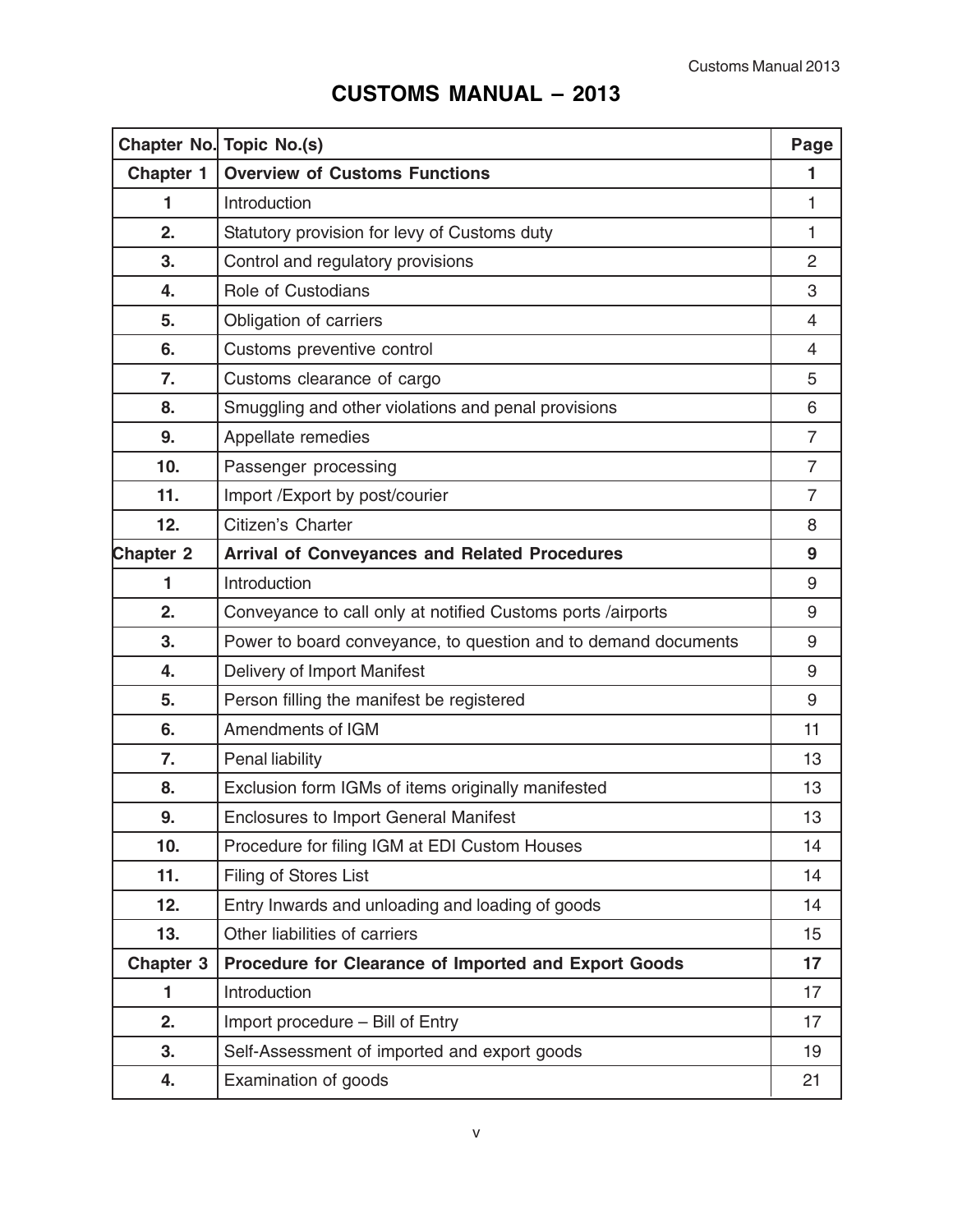| 5.        | Execution of bonds                                                                         | 23 |
|-----------|--------------------------------------------------------------------------------------------|----|
| 6.        | Payment of duty                                                                            | 23 |
| 7.        | Amendment of Bill of Entry                                                                 | 23 |
| 8.        | Prior Entry Bill of Entry                                                                  | 23 |
| 9.        | Bill of Entry for bond/ warehousing                                                        | 24 |
| 10.       | <b>Risk Management System</b>                                                              | 24 |
| 11.       | <b>Risk Management Division</b>                                                            | 25 |
| 12.       | National Risk Management (NRM)Committee                                                    | 26 |
| 13.       | Local Risk Management (LRM) Committee                                                      | 27 |
| 14.       | <b>Accredited Clients Programme</b>                                                        | 27 |
| 15.       | Export procedure - Shipping Bill                                                           | 29 |
| 16.       | Octroi certification for export goods                                                      | 29 |
| 17.       | Waiver of GR form                                                                          | 29 |
| 18.       | Arrival of export goods at docks                                                           | 29 |
| 19.       | Customs examination of export goods                                                        | 29 |
| 20.       | <b>Examination norms</b>                                                                   | 30 |
| 21.       | Factory stuffing permission                                                                | 33 |
| 22.       | Variation between Declaration and physical examination                                     | 34 |
| 23.       | Drawl of samples                                                                           | 34 |
| 24.       | Stuffing / loading of goods in containers                                                  | 34 |
| 25.       | Amendments                                                                                 | 35 |
| 26.       | Drawback claim                                                                             | 35 |
| 27.       | <b>Generation of Shipping Bills</b>                                                        | 36 |
| 28.       | <b>Export General Manifest</b>                                                             | 36 |
| 29.       | Electronic Declarations for Bills of Entry and Shipping Bills                              | 37 |
| 30.       | Proper Officers of Customs                                                                 | 37 |
| Chapter 4 | <b>Classification of Goods</b>                                                             | 40 |
| 1.        | Introduction                                                                               | 40 |
| 2.        | Methodology of classification                                                              | 40 |
| Chapter 5 | <b>Classification /Assessment of Projects Import, Baggage and</b><br><b>Postal Imports</b> | 43 |
| 1         | Introduction                                                                               | 43 |
| 2.        | Project imports                                                                            | 43 |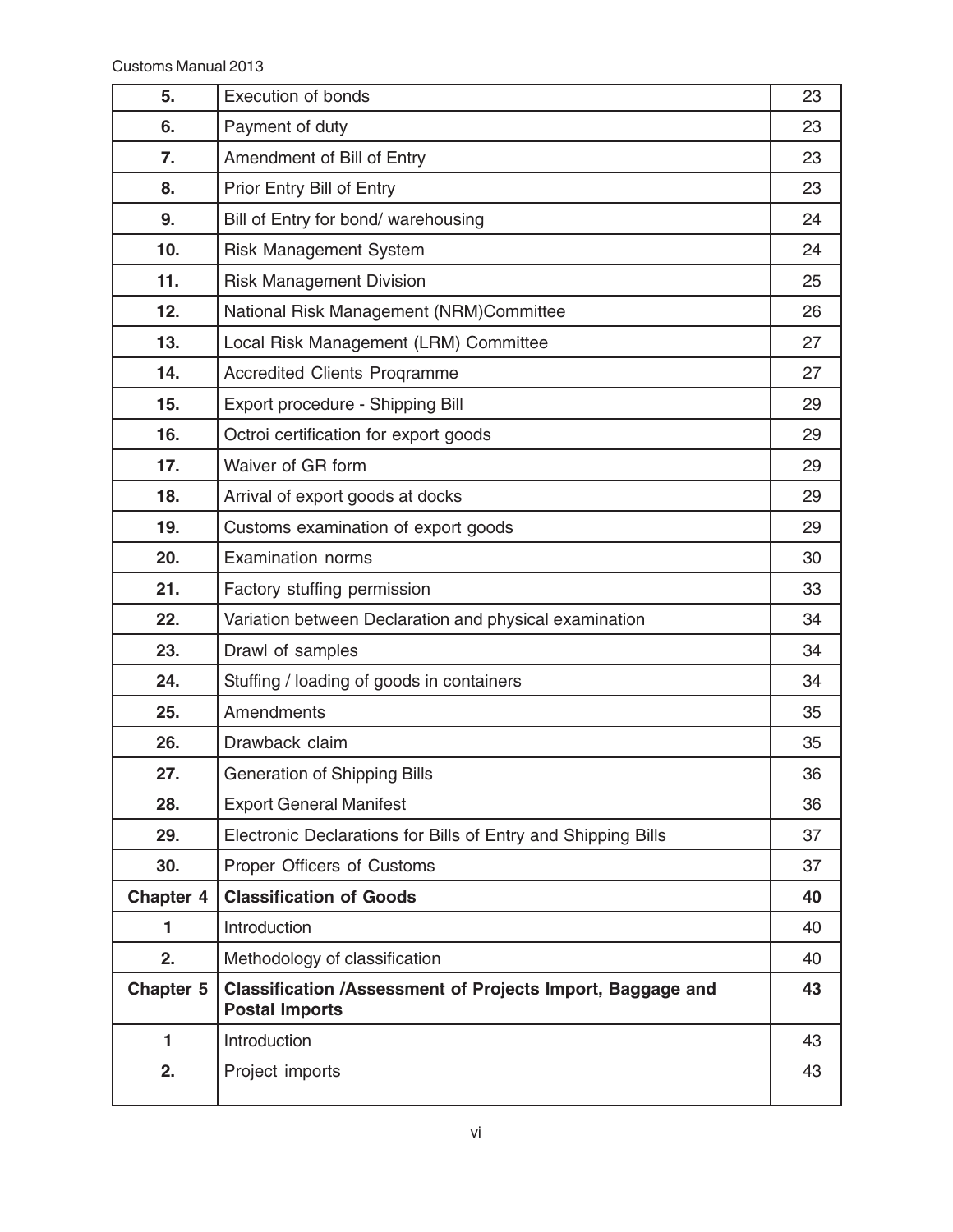| 3.                   | Registration of contracts                                                                                                    | 44 |
|----------------------|------------------------------------------------------------------------------------------------------------------------------|----|
| 4.                   | Clearance of goods after registration                                                                                        | 45 |
| 5.                   | Finalization of contract                                                                                                     | 46 |
| 6.                   | Baggage                                                                                                                      | 46 |
| 7.                   | Postal imports for personal use                                                                                              | 46 |
| Chapter <sub>6</sub> | <b>Customs Valuation</b>                                                                                                     | 47 |
| 1                    | Introduction                                                                                                                 | 47 |
| 2.                   | <b>Tariff value</b>                                                                                                          | 47 |
| 3.                   | Valuation of imported/export goods in general                                                                                | 47 |
| 4.                   | Methods of valuation of imported goods                                                                                       | 48 |
| 5.                   | <b>Transaction value</b>                                                                                                     | 49 |
| 6.                   | <b>Valuation factors</b>                                                                                                     | 49 |
| 7.                   | Cases where transaction value may be rejected                                                                                | 50 |
| 8.                   | Provisional clearance of imported goods                                                                                      | 51 |
| 9.                   | Valuation of imported goods in case of related party transaction                                                             | 51 |
| 10.                  | Methods of valuation of export goods                                                                                         | 52 |
| 11.                  | Rights of appeal                                                                                                             | 52 |
| <b>Chapter 7</b>     | <b>Provisional Assessment</b>                                                                                                | 54 |
| 1                    | Introduction                                                                                                                 | 54 |
| 2.                   | Bond for provisional assessment                                                                                              | 54 |
| 3.                   | Finalization of provisional assessment                                                                                       | 54 |
| <b>Chapter 8</b>     | <b>Import/Export Restrictions and Prohibitions</b>                                                                           | 55 |
| 1                    | Introduction                                                                                                                 | 55 |
| 2.                   | Legal provisions governing restrictions/prohibitions                                                                         | 55 |
| 3.                   | Prohibitions/restrictions under Foreign Trade Policy and other Allied Acts                                                   | 56 |
| 4.                   | The Prevention of Food Adulteration Act, 1954 and Food Safety and<br>Standards Authority Act, 2006                           | 56 |
| 5.                   | Labeling of the goods imported into India                                                                                    | 59 |
| 6.                   | The Livestock Importation Act, 1898                                                                                          | 59 |
| 7.                   | Destructive Insects & Pests Act, 1914, PFS Order, 1989 and Plant<br>Quarantine (Regulation of Import into India) Order, 2003 | 60 |
| 8.                   | Standards of Weights and Measures (Packaged Commodities)<br>Rule, 1977                                                       | 61 |
| 9.                   | Drugs and Cosmetics Act, 1940 and Drugs and Cosmetics Rules, 1945                                                            | 62 |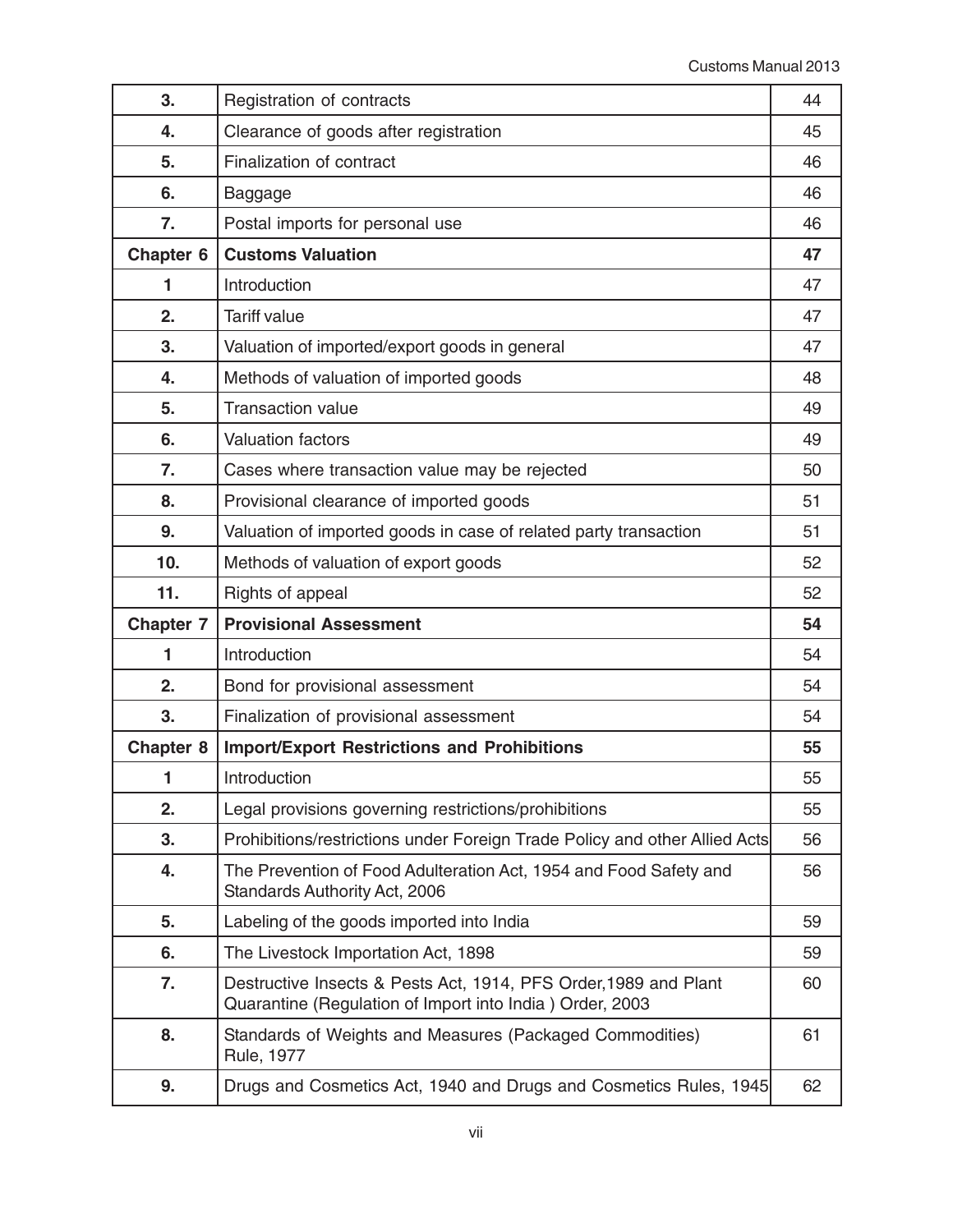| 10.        | Import of hazardous substances                                                                      | 63 |
|------------|-----------------------------------------------------------------------------------------------------|----|
| 11.        | Clearance of imported metal scrap                                                                   | 64 |
| 12.        | International Standards for Phytosanitary Measures (ISPM-15                                         | 67 |
| Chapter 9  | Warehousing                                                                                         | 68 |
| 1          | Introduction                                                                                        | 68 |
| 2.         | Legal provisions                                                                                    | 68 |
| 3.         | <b>Warehousing Stations</b>                                                                         | 68 |
| 4.         | Appointment of Public Warehouses                                                                    | 69 |
| 5.         | Licensing of Private Warehouses                                                                     | 69 |
| 6.         | Licences for storage of sensitive and non-sensitive goods                                           | 70 |
| 7.         | Cancellation / suspension of licences for Private Bonded Warehouses                                 | 71 |
| 8.         | <b>Warehousing Bond</b>                                                                             | 71 |
| 9.         | Permission for deposit of goods in a warehouse                                                      | 72 |
| 10.        | Period for which goods may remain warehoused                                                        | 72 |
| 11.        | Extension of warehousing period                                                                     | 72 |
| 12.        | Interest for storage beyond permissible period                                                      | 74 |
| 13.        | Waiver of interest                                                                                  | 74 |
| 14.        | Control over warehoused goods                                                                       | 76 |
| 15.        | Payment of rent and warehouse charges                                                               | 76 |
| 16.        | Owner's right to deal with warehoused goods                                                         | 76 |
| 17.        | Manufacture and other operations in a warehouse                                                     | 77 |
| 18.        | Transfer of goods from one warehouse to another                                                     | 79 |
| 19.        | Clearance of warehoused goods for home consumption                                                  | 80 |
| 20.        | Clearance of warehoused goods for exportation                                                       | 81 |
| 21.        | Allowance in case of volatile warehoused goods                                                      | 82 |
| 22.        | <b>Audit of Bonded Warehouses</b>                                                                   | 82 |
| 23.        | Recovery of duty from bonded warehouses                                                             | 82 |
| 24.        | Cancellation and return of warehousing bond                                                         | 83 |
| Chapter 10 | <b>Transshipment of Cargo</b>                                                                       | 84 |
| 1          | Introduction                                                                                        | 84 |
| 2.         | Transshipment of imported containerized cargo from gateway port to<br>another port/ICD/CFS in India | 84 |
| 3.         | Duty free import of containers                                                                      | 87 |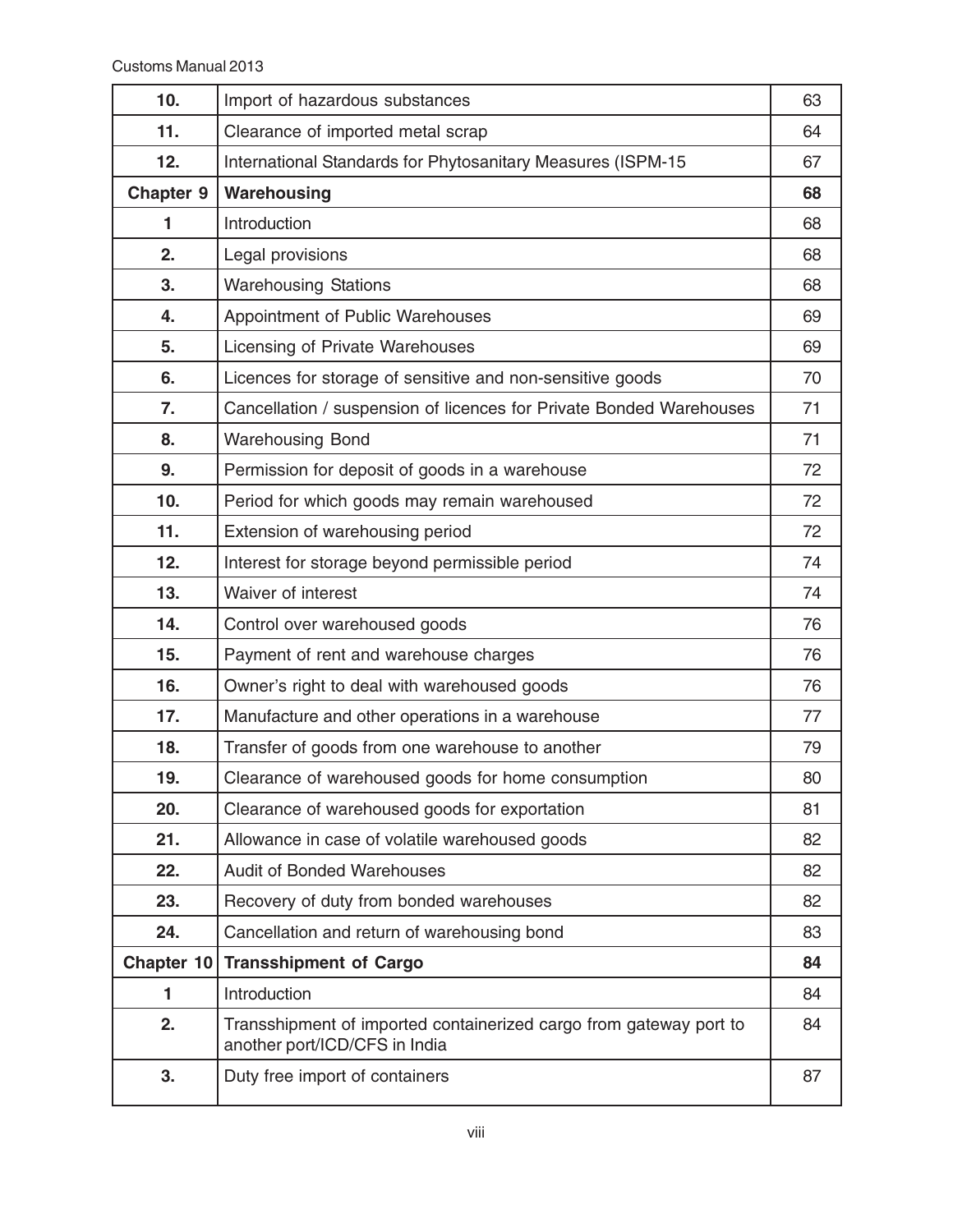| 4.           | Transshipment of imported containerized cargo from gateway port<br>to a foreign port | 87  |
|--------------|--------------------------------------------------------------------------------------|-----|
| 5.           | Transshipment form gateway port to SEZ                                               | 90  |
| 6.           | Timely issuance of transshipment permit                                              | 90  |
| 7.           | Automated movement of containerized cargo from gateway ports to<br>hinterland - SMTP | 91  |
| 8.           | Movement of export cargo from port/ICD/CFS to gateway port                           | 91  |
| 9.           | Movement of export cargo from one port to another by rail                            | 93  |
| 10.          | Export of container cargo from ICDs/CFSs to Bangladesh and<br>Nepal through LCSs     | 93  |
| 11.          | Transshipment of cargo by air                                                        | 94  |
| 12.          | Bonded trucking facility                                                             | 97  |
| 13.          | Carriage of domestic cargo on international flights                                  | 100 |
| 14.          | Movement of domestic courier bags on domestic segments of<br>international flights   | 100 |
| Chapter 11   | <b>Consolidation of Cargo</b>                                                        | 102 |
| 1            | Introduction                                                                         | 102 |
| 2.           | Procedure for consolidation of import cargo                                          | 102 |
| 3.           | Procedure for consolidation of export cargo                                          | 103 |
| 4.           | International transshipment of LCL containers at Indian ports                        | 104 |
| Chapter 12   | <b>Merchant Overtime Fee</b>                                                         | 108 |
| 1            | Introduction                                                                         | 108 |
| 2.           | Levy of overtime fee                                                                 | 108 |
| 3.           | Procedure for posting of officers on overtime basis                                  | 109 |
| Chapter 13   | <b>Procedure for Less Charge Demand</b>                                              | 110 |
| 1            | Introduction                                                                         | 110 |
| 2.           | Legal provisions                                                                     | 110 |
| 3.           | 'Proper officer' for the purposes of Sections 17 and 28 of the<br>Customs Act, 1962  | 110 |
| 4.           | Adjudication proceedings                                                             | 111 |
| Chapter $14$ | <b>Customs Refunds</b>                                                               | 114 |
| 1            | Introduction                                                                         | 114 |
| 2.           | Legal provisions                                                                     | 114 |
|              |                                                                                      |     |
| 3.           | Relevant dates for submission of a refund application                                | 114 |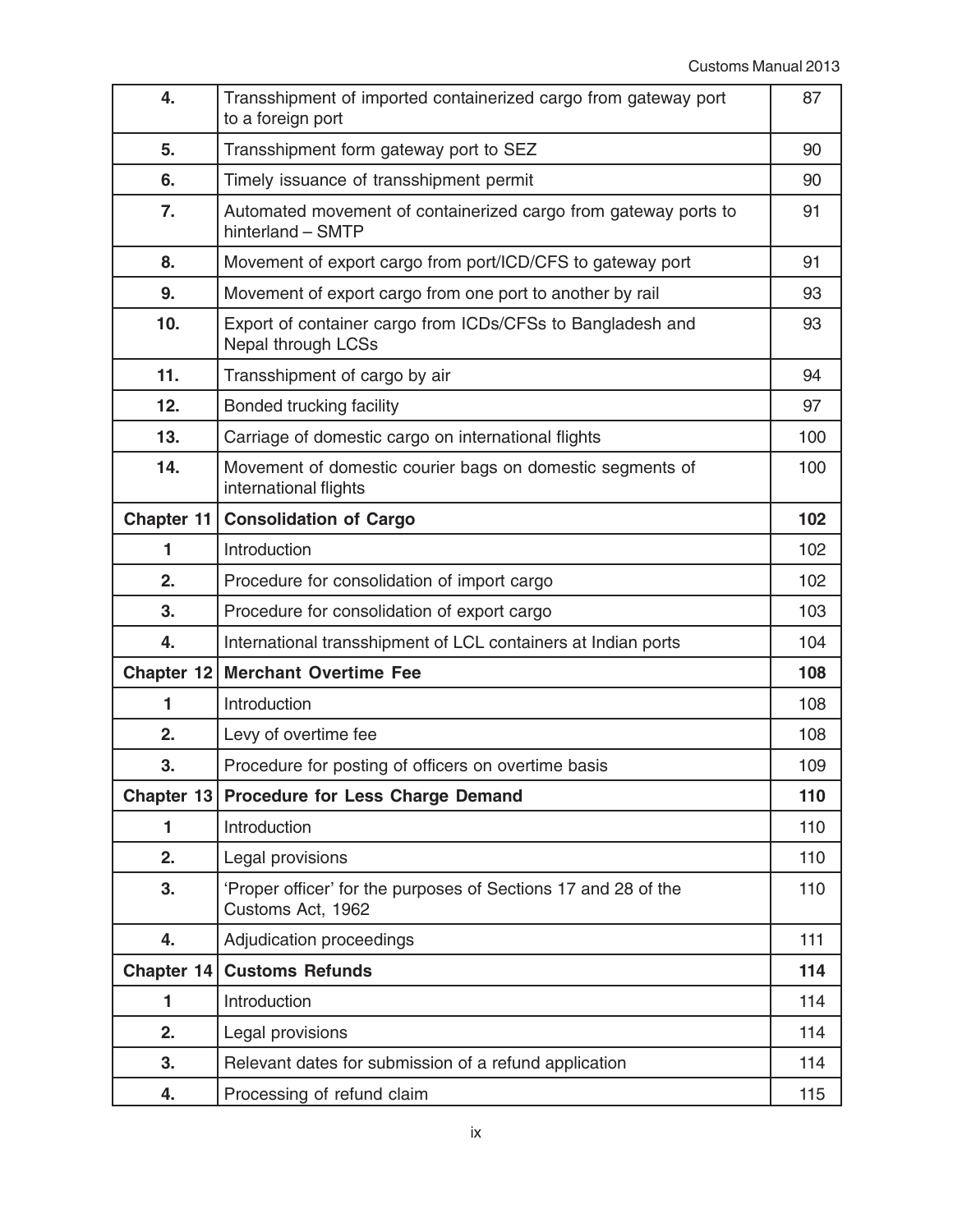| 5.           | Unjust enrichment                                                | 115 |
|--------------|------------------------------------------------------------------|-----|
| 6.           | Interest on delayed refund                                       | 116 |
| 7.           | Expeditious disposal of refund applications                      | 116 |
| Chapter 15   | Detention and Release/Storage of Imported/Export Goods           | 119 |
| 1            | Introduction                                                     | 119 |
| 2.           | Guidelines for expeditious Customs clearance/provisional release | 119 |
| Chapter $16$ | <b>Import and Export through Courier</b>                         | 122 |
| 1.           | Introduction                                                     | 122 |
| 2.           | Categories of goods allowed import through courier               | 122 |
| 3.           | Categories of goods allowed export through courier               | 123 |
| 4.           | Import and export of gems and jewellery                          | 123 |
| 5.           | Procedure for clearance of import goods                          | 123 |
| 6.           | Procedure for clearance of export goods                          | 124 |
| 7.           | Examination norms for goods imported or exported by courier      | 125 |
| 8.           | <b>CENVAT</b> credit                                             | 126 |
| 9.           | Transshipment of goods                                           | 126 |
| 10.          | Disposal of uncleared goods                                      | 126 |
| 11.          | <b>Registration of Authorized Courier</b>                        | 126 |
| 12.          | <b>Obligation of Authorized Courier</b>                          | 127 |
| 13.          | Outsourcing/Sub-letting                                          | 128 |
| 14.          | De -registration and forfeiture of security                      | 128 |
| 15.          | Courier electronic clearance procedure                           | 129 |
| Chapter 17   | <b>Import and Export through Post</b>                            | 132 |
| 1.           | Introduction                                                     | 132 |
| 2.           | Legal provisions                                                 | 132 |
| 3.           | Clearance of Letter Mail Articles                                | 133 |
| 4.           | Importability of dutiable items through post                     | 133 |
| 5.           | Import of gifts through post                                     | 133 |
| 6.           | Import of samples through post                                   | 134 |
| 7.           | Import of Indian and Foreign Currencies by post                  | 134 |
| 8.           | Procedure in case of postal imports                              | 135 |
| 9.           | Legal provisions and exemptions in case of postal exports        | 137 |
| 10.          | Procedure in case of postal exports                              | 137 |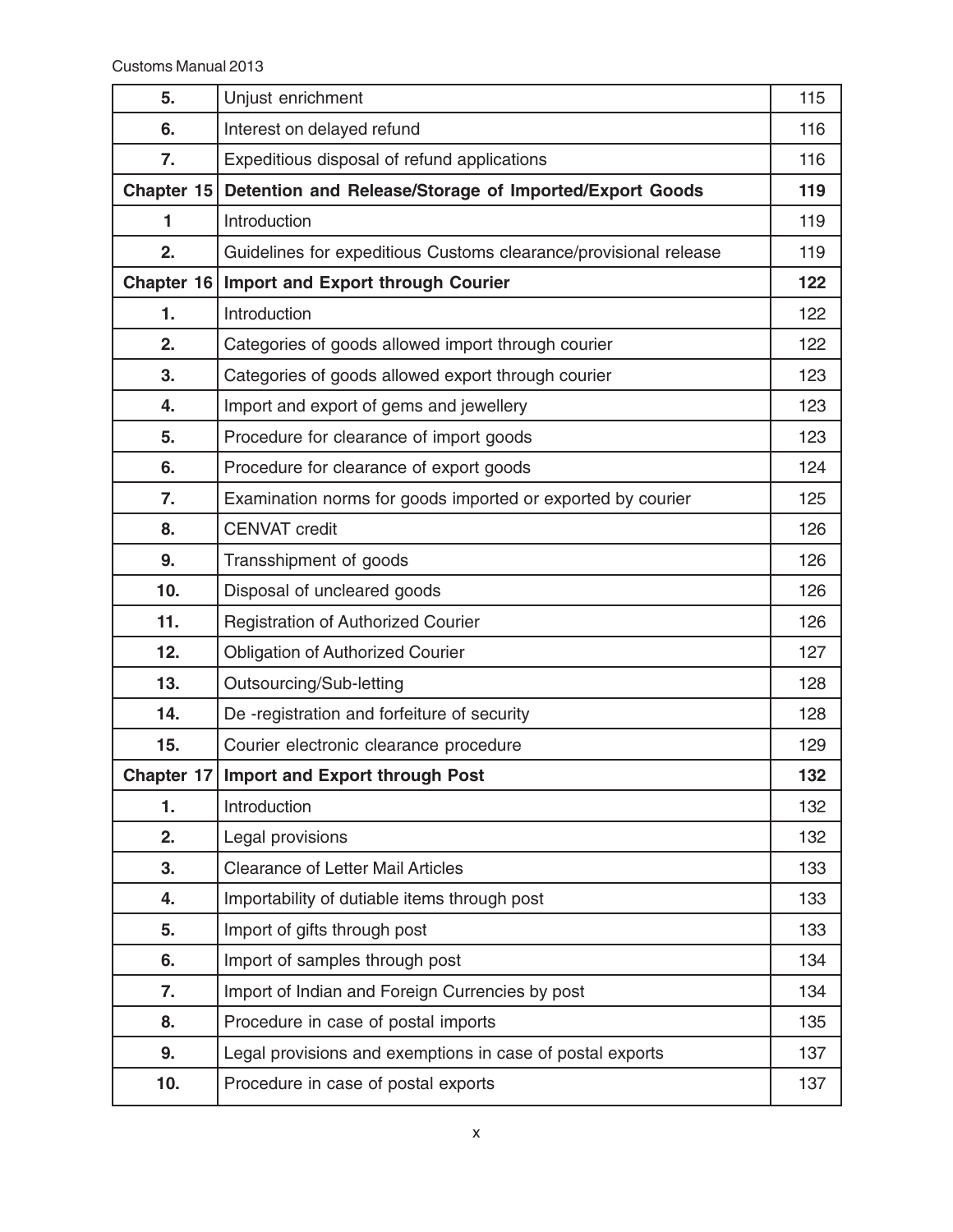| 11.               | Procedure for claiming Drawback on exports through post      | 138 |
|-------------------|--------------------------------------------------------------|-----|
| 12.               | Drawback in respect of goods re-exported through post        | 138 |
| 13.               | Re-export of partial consignment not allowed                 | 139 |
| Chapter 18        | <b>Import of Samples</b>                                     | 140 |
| $\mathbf{1}$ .    | Introduction                                                 | 140 |
| 2.                | Legal provisions                                             | 140 |
| 3.                | Machinery import                                             | 141 |
| 4.                | Failure to re-export                                         | 141 |
| 5.                | Import of samples under other scheme                         | 141 |
| Chapter 19        | Re-importation and Re-exportation of Goods                   | 143 |
| 1.                | Introduction                                                 | 143 |
| 2.                | Re-importation of indigenously manufactured/imported goods   | 143 |
| 3.                | Re-exportation of imported goods                             | 144 |
| <b>Chapter 20</b> | Disposal of unclaimed/uncleared cargo                        | 146 |
| 1.                | Introduction                                                 | 146 |
| 2.                | Legal provisions                                             | 146 |
| 3.                | Procedure for sale of unclaimed/uncleared goods              | 146 |
| 4.                | Disposal of hazardous cargo                                  | 148 |
| 5.                | Compliance with restrictions/prohibitions under various laws | 148 |
| 6.                | Mechanism for interaction between custodians and Customs     | 148 |
| Chapter 21        | <b>Intellectual Property Rights</b>                          | 149 |
| 1.                | Introduction                                                 | 149 |
| 2.                | Legal provisions                                             | 149 |
| 3.                | Conditions for registration                                  | 151 |
| 4.                | Automation in monitoring imports involving IPR               | 152 |
| Chapter 22        | <b>Duty Drawback Scheme</b>                                  | 154 |
| 1.                | Drawback on re-export of imported goods                      | 154 |
| 2.                | All Industry Rate (AIR) of Duty Drawback                     | 154 |
| 3.                | Brand Rate of Duty Drawback                                  | 155 |
| 4.                | Procedure for claiming Duty Drawback                         | 155 |
| 5.                | Supplementary claims of Duty Drawback                        | 156 |
| 6.                | Limitations on admissibility of Duty Drawback                | 156 |
| 7.                | Monitoring of realization of export proceeds                 | 157 |
| 8.                | Certain aspects relating to Duty Drawback                    | 158 |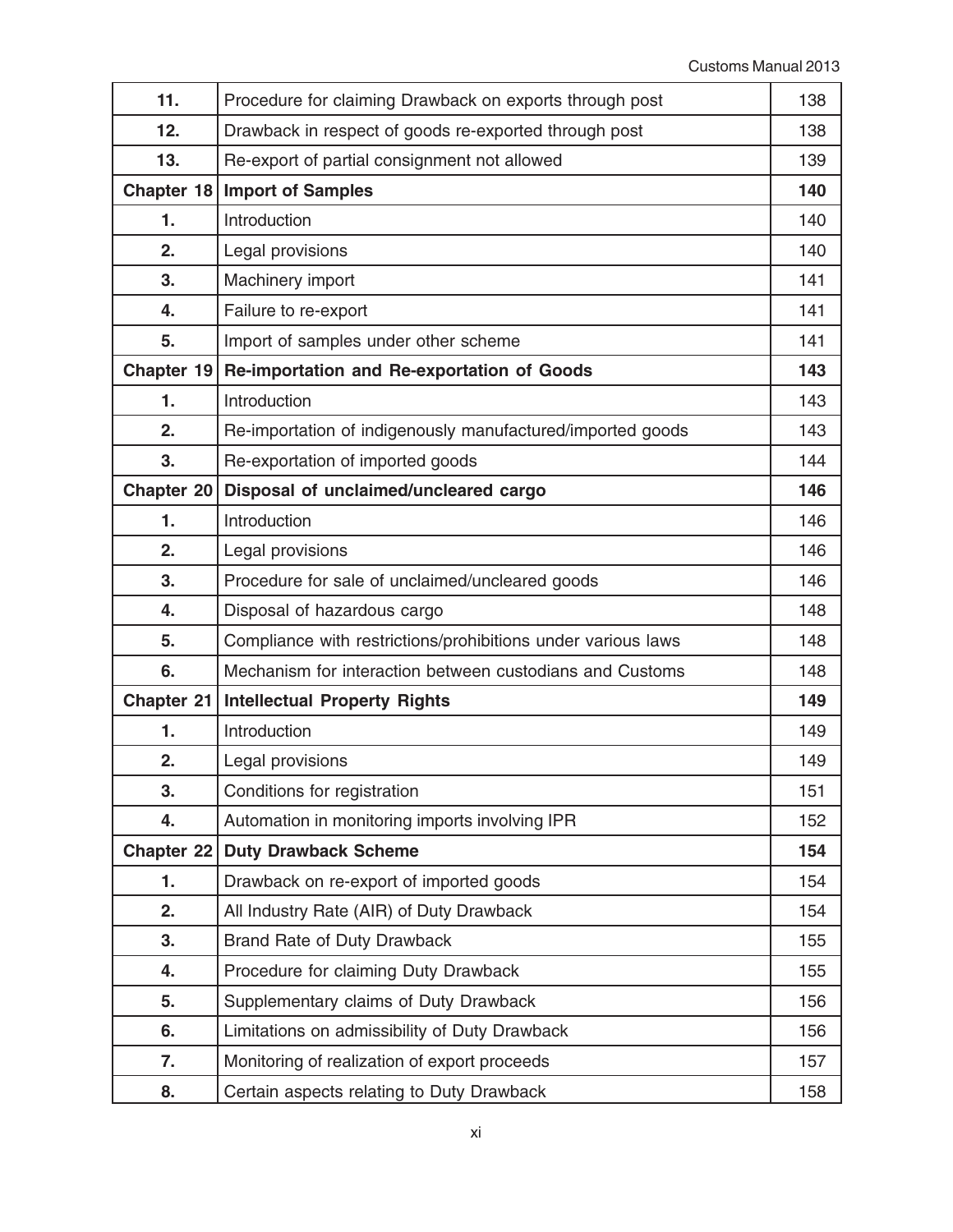| Chapter $23$ | <b>Export Promotion Schemes</b>                                                                                                                                                          | 159 |
|--------------|------------------------------------------------------------------------------------------------------------------------------------------------------------------------------------------|-----|
| 1.           | Introduction                                                                                                                                                                             | 159 |
| 2.           | <b>Advance Authorization scheme</b>                                                                                                                                                      | 159 |
| 3.           | Duty Free Import Authorisation (DFIA)                                                                                                                                                    | 161 |
| 4.           | Export Promotion Capital Goods (EPCG) scheme                                                                                                                                             | 161 |
| 5.           | Certain issues relating to AA, DFIA, EPCG schemes                                                                                                                                        | 162 |
| 6.           | Reward /Incentive Schemes - Served From India Scheme                                                                                                                                     | 163 |
| 7.           | Reward /Incentive Schemes - Vishesh Krishi and Gram Udyog Yojana<br>(VKGUY) or Special Agriculture and Village Industry Scheme and<br>Agricultural Infrastructure Incentive Scrip (AIIS) | 164 |
| 8.           | Focus Market Scheme (FMS)                                                                                                                                                                | 164 |
| 9.           | Focus Product Scheme (FPS)                                                                                                                                                               | 165 |
| 10.          | Status Holders Incentive Scrip (SHIS)                                                                                                                                                    | 165 |
| 11.          | Older reward schemes still in use                                                                                                                                                        | 165 |
| 12.          | Certain issues relating to reward duty credit scrips:                                                                                                                                    | 166 |
| 13.          | Certain general provisions relating to export promotion schemes:                                                                                                                         | 166 |
| Chapter 24   | <b>Special Economic Zones</b>                                                                                                                                                            | 168 |
| 1            | Introduction                                                                                                                                                                             | 168 |
| 2.           | <b>Board of Approvals</b>                                                                                                                                                                | 169 |
| 3.           | Unit Approval Committee                                                                                                                                                                  | 169 |
| 4.           | <b>Establishment of SEZs</b>                                                                                                                                                             | 169 |
| 5.           | Setting up of SEZ unit                                                                                                                                                                   | 170 |
| 6.           | Monitoring of activities of SEZ units                                                                                                                                                    | 170 |
| 7.           | Net Foreign Exchange Earnings                                                                                                                                                            | 171 |
| 8.           | Import and Procurement                                                                                                                                                                   | 171 |
| 9.           | Export                                                                                                                                                                                   | 171 |
| 10.          | Sub-contracting                                                                                                                                                                          | 171 |
| 11.          | Sub-contracting for Domestic Tariff Area unit for export                                                                                                                                 | 172 |
| 12.          | <b>DTA Sale</b>                                                                                                                                                                          | 172 |
| 13.          | Valuation of goods cleared into DTA                                                                                                                                                      | 172 |
| 14.          | Temporary removal of goods into the DTA                                                                                                                                                  | 172 |
| 15.          | Duty remission on destruction of goods                                                                                                                                                   | 172 |
| 16.          | <b>Exit of Units</b>                                                                                                                                                                     | 173 |
| 17.          | Drawback on supplies made to SEZs                                                                                                                                                        | 173 |
| 18.          | Other administrative guidelines                                                                                                                                                          | 174 |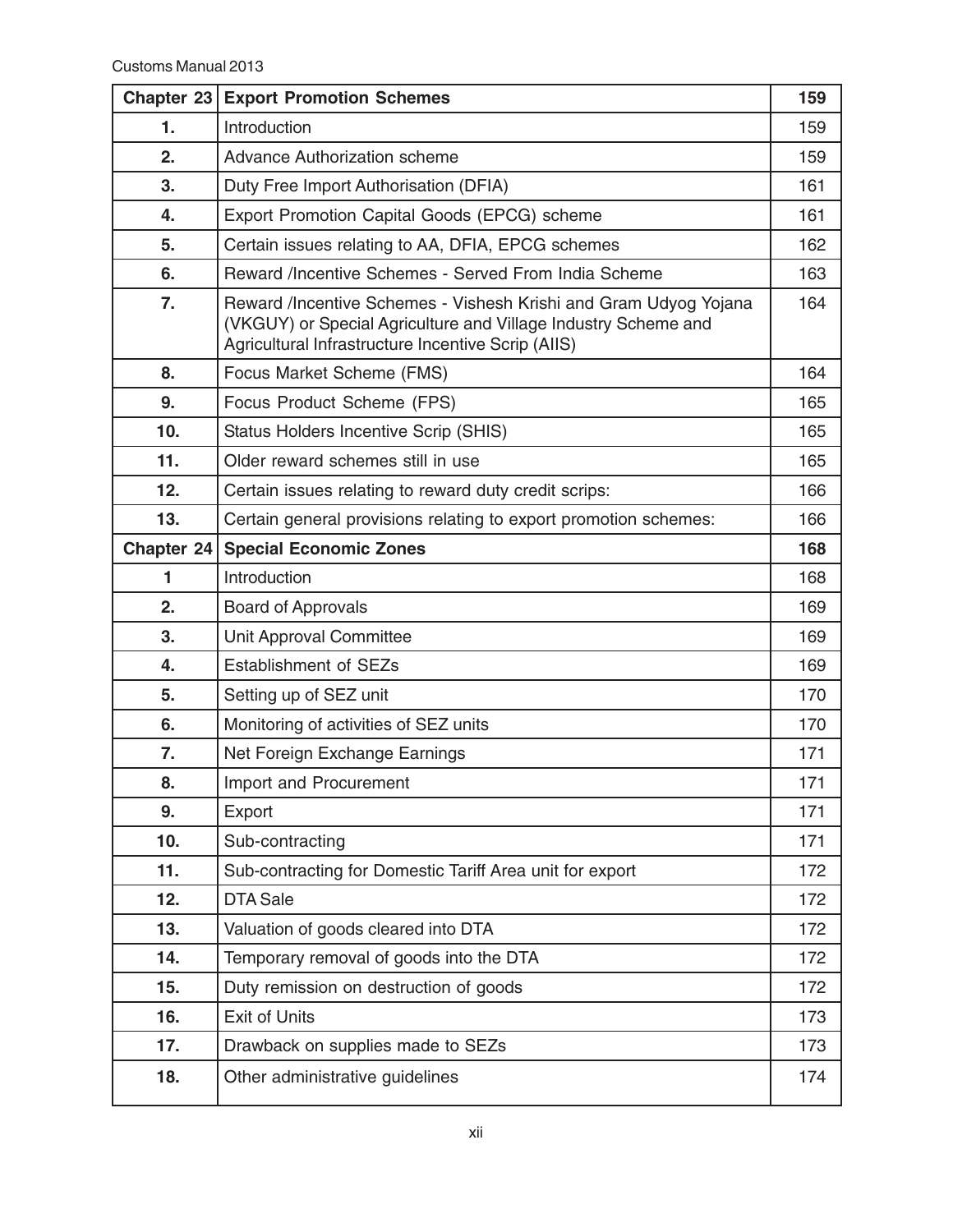| Chapter 25 | <b>Export Oriented Units</b>                                                                                              | 175 |
|------------|---------------------------------------------------------------------------------------------------------------------------|-----|
| 1          | Introduction                                                                                                              | 175 |
| 2.         | <b>Customs and Central Excise exemptions</b>                                                                              | 176 |
| 3.         | Setting up of an EOU                                                                                                      | 176 |
| 4.         | Import/procurement and warehousing                                                                                        | 177 |
| 5.         | Monitoring and administrative control                                                                                     | 178 |
| 6.         | Customs bonding                                                                                                           | 179 |
| 7.         | Items allowed duty free imports/procurement                                                                               | 179 |
| 8.         | Time limit for utilization of imported capital goods and inputs                                                           | 180 |
| 9.         | Manufactured in bond                                                                                                      | 180 |
| 10.        | B-17 bond                                                                                                                 | 181 |
| 11.        | Monitoring of export performance/foreign exchange realization                                                             | 181 |
| 12.        | Import and export procedures                                                                                              | 182 |
| 13.        | Goods imported/exported and found defective                                                                               | 182 |
| 14.        | Procurement of indigenous goods under CT-3 procedure                                                                      | 183 |
| 15.        | DTA sale                                                                                                                  | 183 |
| 16.        | Valuation of goods sold in DTA                                                                                            | 184 |
| 17.        | Duty liability on DTA clearance/sales                                                                                     | 184 |
| 18.        | Goods manufactured from indigenous materials in EOUs                                                                      | 186 |
| 19.        | Clearance of by-products, rejects, waste, scrap, remnants,<br>non-excisable goods etc.                                    | 186 |
| 20.        | Special concessions for certain waste products and other goods                                                            | 187 |
| 21.        | Reimbursement of Central Sales Tax (CST) /Drawback                                                                        | 187 |
| 22.        | Manner of calculation of duty on goods/services/waste/scrap/by-<br>products cleared in DTA under Paragraph 6.8 of the FTP | 188 |
| 23.        | Clearance of samples                                                                                                      | 188 |
| 24.        | Clearance of Fax/laptop computers outside approved premises                                                               | 188 |
| 25.        | Sale of surplus/unutilized goods                                                                                          | 189 |
| 26.        | Destruction of flowers/horticulture products                                                                              | 189 |
| 27.        | Sub-contracting                                                                                                           | 190 |
| 28.        | Temporary removal of goods                                                                                                | 190 |
| 29.        | Inter-unit transfer                                                                                                       | 191 |
| 30.        | Repair, reconditioning and re-engineering                                                                                 | 191 |
| 31.        | Replacement/repair of imported/indigenous goods                                                                           | 191 |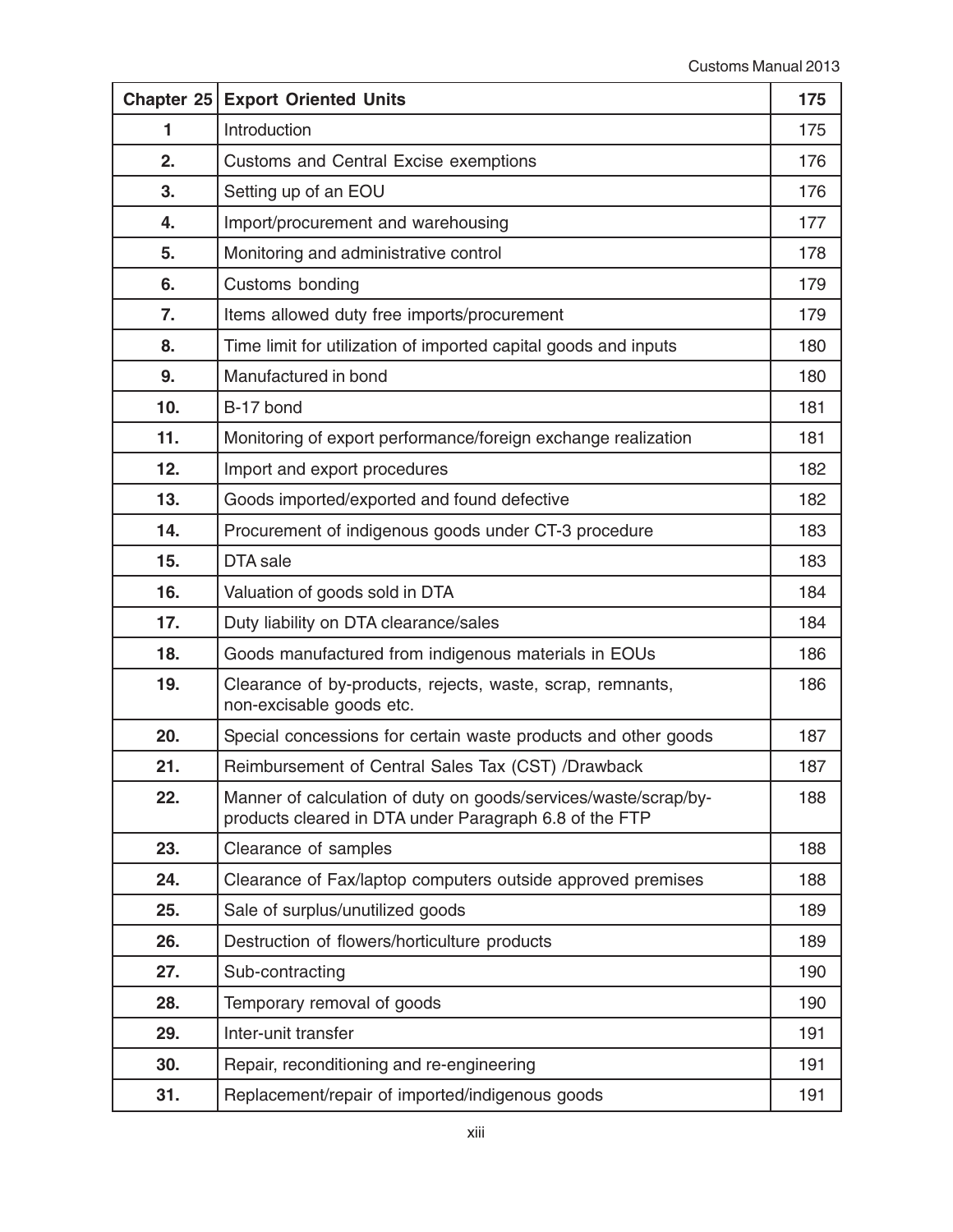| 32.               | Special provisions relating to Gems and Jewellery EOUs                                         | 191 |
|-------------------|------------------------------------------------------------------------------------------------|-----|
| 33.               | Cost Recovery Charges                                                                          | 192 |
| 34.               | Supervision by the departmental officers                                                       | 192 |
| 35.               | Monitoring of EOUs                                                                             | 193 |
| 36.               | Recovery of duty forgone and penal action for abuse/diversion etc.                             | 193 |
| 37.               | De-bonding of goods/exit from EOU scheme                                                       | 194 |
| Chapter 26        | <b>International Passenger Facilitation</b>                                                    | 196 |
| $\mathbf{1}$ .    | Introduction                                                                                   | 196 |
| 2.                | Clearance of arriving passengers                                                               | 196 |
| 3.                | Duty free allowances and entitlements for Indian Residents and<br>Foreigners Residing in India | 197 |
| 4.                | Import of jewellery/gold/silver                                                                | 198 |
| 5.                | Duty free allowances and entitlements for tourists                                             | 198 |
| 6.                | Allowances and entitlements on Transfer of Residence (TR)                                      | 198 |
| 7.                | Import of baggage of deceased person                                                           | 199 |
| 8.                | Import of unaccompanied baggage                                                                | 199 |
| 9.                | Import of foreign exchange/currency                                                            | 200 |
| 10.               | Import of Indian currency                                                                      | 200 |
| 11.               | Import of fire arms as baggage                                                                 | 200 |
| 12.               | Import of pet animals as baggage                                                               | 200 |
| 13.               | Detained baggage                                                                               | 201 |
| 14.               | Mishandled baggage                                                                             | 201 |
| 15.               | Clearance of departing passengers                                                              | 201 |
| 16.               | Export of gold jewellery as baggage                                                            | 201 |
| 17.               | Export of currency                                                                             | 201 |
| <b>Chapter 27</b> | Setting up of ICDs/CFSs                                                                        | 202 |
| 1.                | Introduction                                                                                   | 202 |
| 2.                | Distinction between ICD & CFS                                                                  | 202 |
| 3.                | Procedure for approval of ICD/CFS                                                              | 204 |
| 4.                | Posting of Customs officers on cost recovery basis                                             | 204 |
| Chapter 28        | <b>Customs Cargo Service Providers</b>                                                         | 206 |
| 1.                | Introduction                                                                                   | 206 |
| 2.                | Salient features of the HCCR, 2009                                                             | 206 |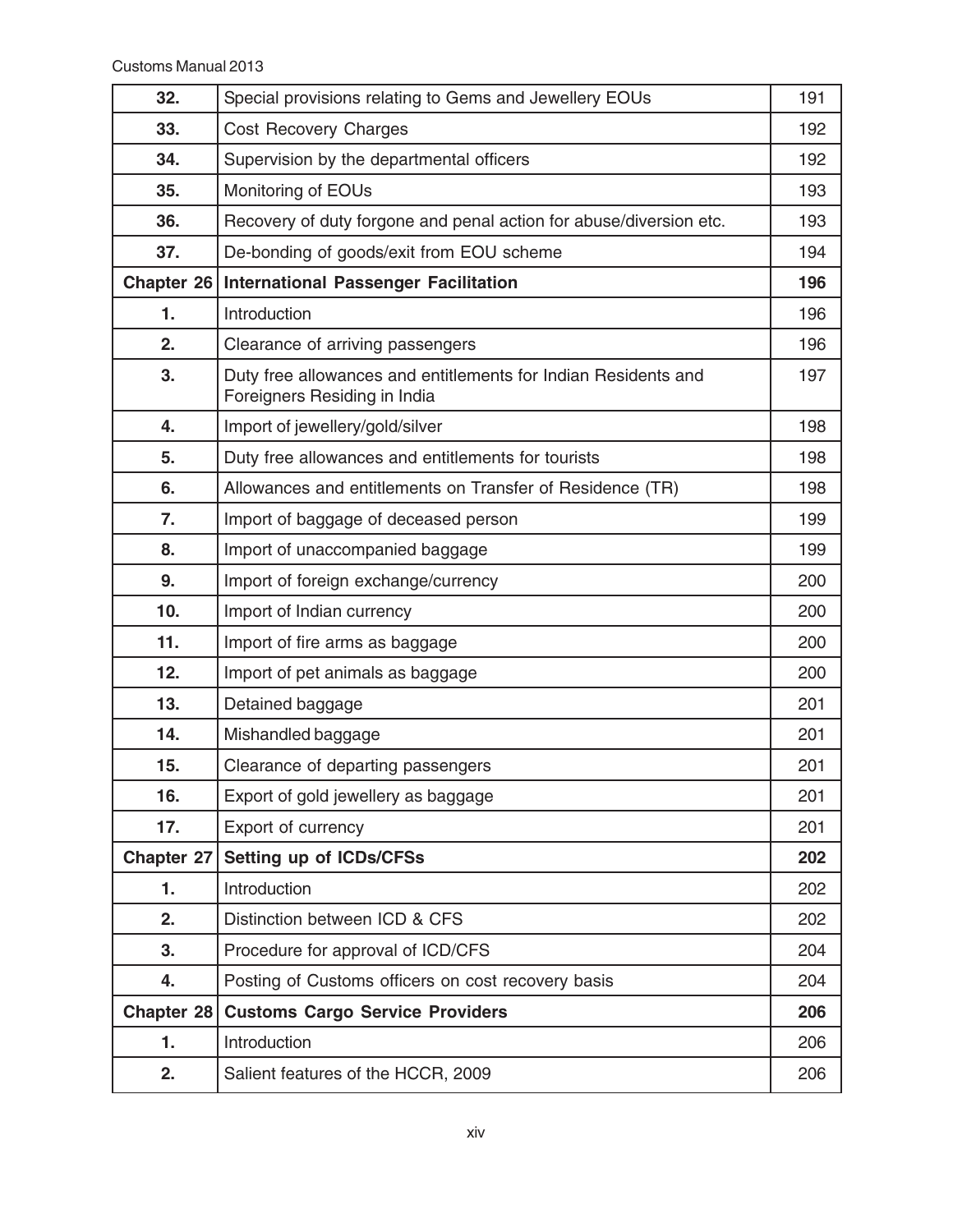| Chapter 29   | <b>Custom House Agents</b>                                            | 213 |
|--------------|-----------------------------------------------------------------------|-----|
| 1.           | Introduction                                                          | 213 |
| 2.           | Application for CHA licence and eligibility                           | 213 |
| 3.           | Qualifying examinations                                               | 214 |
| 4.           | Bond for grant of licence:                                            | 215 |
| 5.           | Validity of licence:                                                  | 215 |
| 6.           | Obligation of CHA                                                     | 215 |
| 7.           | Revocation and suspension of CHA licence                              | 218 |
| Chapter 30   | <b>Offences and Penal Provisions</b>                                  | 220 |
| 1.           | Introduction                                                          | 220 |
| 2.           | Seizure of offending goods                                            | 220 |
| 3.           | Confiscation of seized goods                                          | 221 |
| 4.           | Confiscation of conveyances /packages etc.                            | 221 |
| 5.           | Penalties for improper importation of goods                           | 221 |
| 6.           | Penalties for improper exportation goods                              | 222 |
| 7.           | Mandatory penalty in certain cases                                    | 222 |
| 8.           | Other penalties                                                       | 223 |
| 9.           | Adjudication of confiscations and penalties                           | 234 |
| 10.          | Arrest                                                                | 224 |
| 11.          | Punishment for Customs offences:                                      | 225 |
| 12.          | Offences and prosecution - billable or non-cognizable offences        | 227 |
| 13.          | Offences by Customs officers                                          | 228 |
| 14.          | Cognizability and Bailability:                                        | 228 |
| 15.          | Prosecution                                                           | 228 |
| Chapter $31$ | Appeal, Review and Settlement of Cases                                | 229 |
| 1.           | Introduction                                                          | 229 |
| 2.           | Appeal to Commissioner (Appeals)                                      | 229 |
| 3.           | Appeal to CESTAT                                                      | 230 |
| 4.           | Review of orders passed by Commissioner and<br>Commissioner (Appeals) | 231 |
| 5.           | <b>Revision Application</b>                                           | 232 |
| 6.           | Pre-deposit of duty demanded or penalty levied                        | 232 |
| 7.           | Appeal to high Court                                                  | 233 |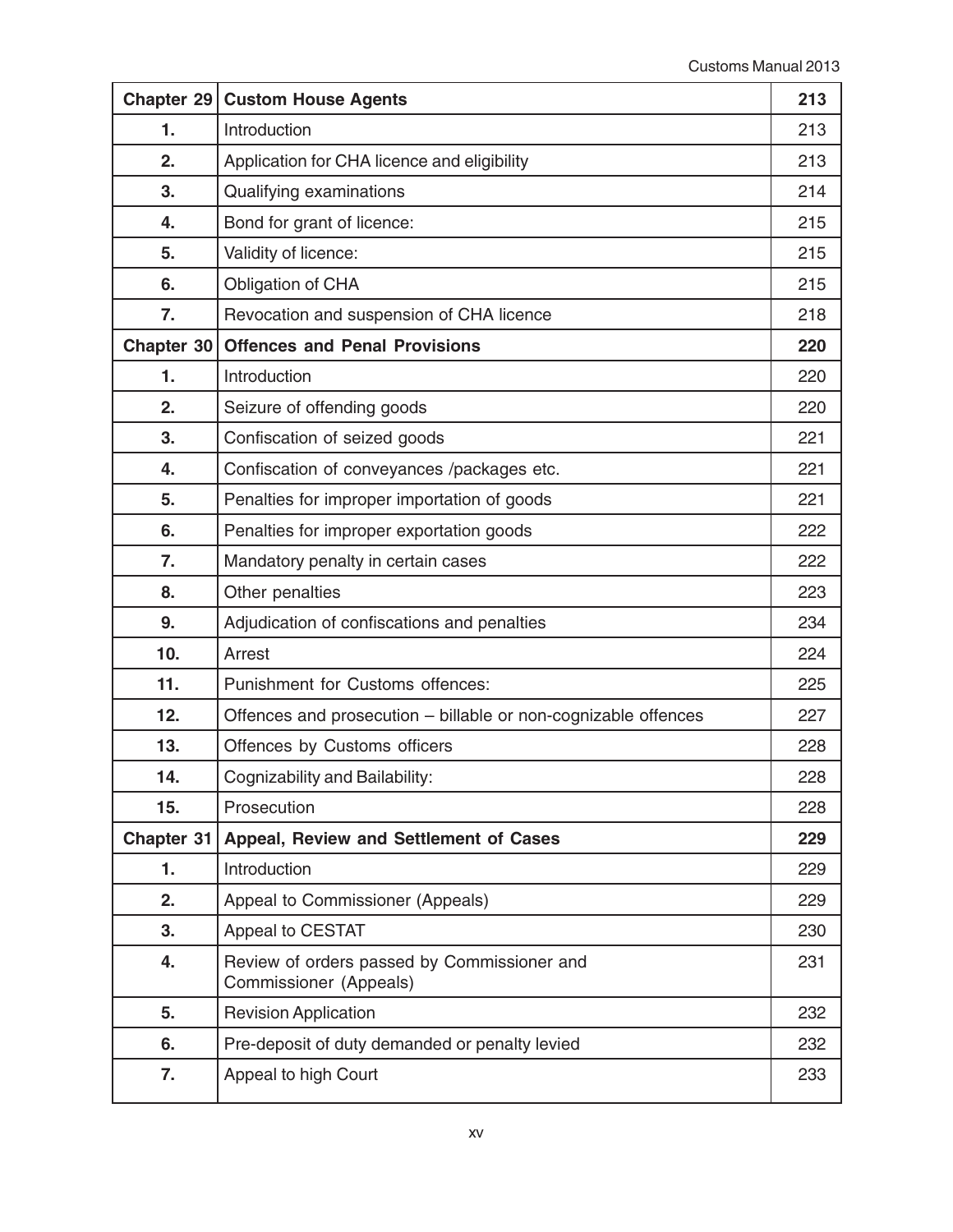| 8.           | Appeal to Supreme Court                                                                      | 233 |
|--------------|----------------------------------------------------------------------------------------------|-----|
| 9.           | Disputes with PSUs/other Government Departments                                              | 234 |
| 10.          | Monetary Limits for filing appeals to CESTAT/High Court and<br>Supreme Court                 | 234 |
| 11.          | <b>Settlement Commission</b>                                                                 | 235 |
| Chapter $32$ | <b>Grievance Redressal</b>                                                                   | 237 |
| 1.           | Introduction                                                                                 | 237 |
| 2.           | Grievance Redressal related to cargo clearance                                               | 237 |
| 3.           | Grievance redressal and facilitation measures for passengers                                 | 238 |
| Chapter $33$ | <b>On-site Post Clearance Audit</b>                                                          | 239 |
| 1.           | Introduction                                                                                 | 239 |
| 2.           | On-site Post Clearance Audit at the Premises of Importers and<br>Exporters Regulations, 2011 | 240 |
| Chapter 34   | <b>Authorized Economic Operator (AEO) Programme</b>                                          | 242 |
| 1.           | Introduction                                                                                 | 242 |
| 2.           | Benefits of an AEO Programme                                                                 | 242 |
| 3.           | Criteria for considering application for grant of AEO status:                                | 244 |
| 4.           | <b>Application for AEO Status</b>                                                            | 245 |
| 5.           | Return of application:                                                                       | 245 |
| 6.           | Processing of application                                                                    | 245 |
| 7.           | Rejection of application                                                                     | 246 |
| 8.           | Time limit for grant of Certificate of AEO Status:                                           | 246 |
| 9.           | Legal Compliance                                                                             | 246 |
| 10.          | Managing commercial /transport records                                                       | 247 |
| 11.          | <b>Financial Solvency</b>                                                                    | 248 |
| 12.          | Safety and security                                                                          | 248 |
| 13.          | <b>AEO Certification</b>                                                                     | 254 |
| 14.          | Maintaining AEO Status:                                                                      | 254 |
| 15.          | <b>Review of AEO Status</b>                                                                  | 255 |
| 16.          | Suspension of AEO Status                                                                     | 255 |
| 17.          | <b>Revocation of AEO Status</b>                                                              | 255 |
| 18.          | Right to Appeal:                                                                             | 256 |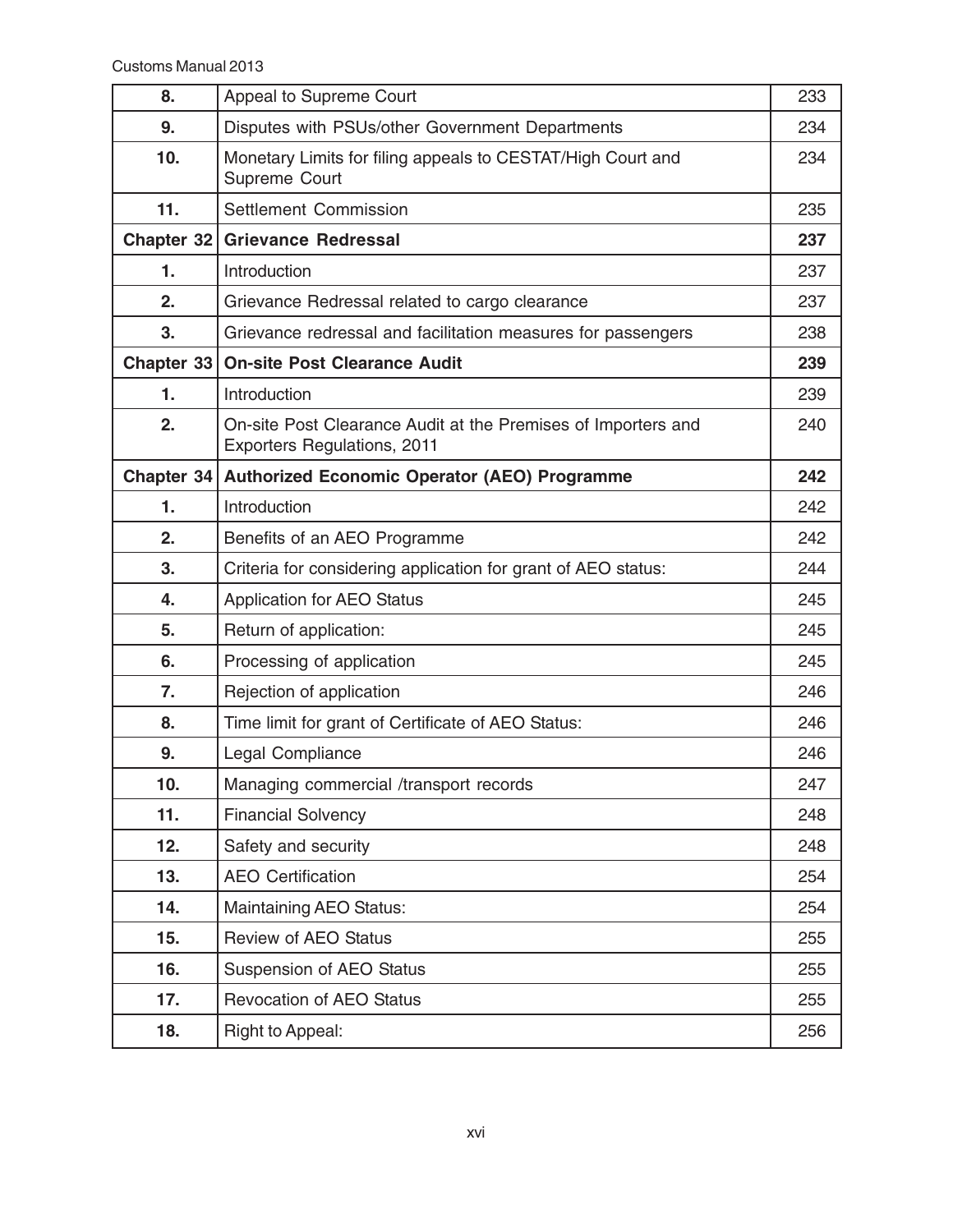# **Chapter 1**

# **Overview of Customs Functions**

#### **1. Introduction:**

- 1.1 Central Board of Excise and Customs (CBEC or the Board), Department of Revenue, Ministry of Finance, Government of India deals with the formulation of policy concerning levy and collection of Customs and Central Excise duties and Service Tax, prevention of smuggling and administration of matters relating to Customs, Central Excise, Service Tax and Narcotics to the extent under CBEC's purview. The Board is the administrative authority for its subordinate organizations, including Custom Houses, Service Tax, Central Excise & Customs Commissionerates and the Central Revenues Control Laboratory.
- 1.2 The important Customs related functions include the following:
	- (a) Collection of Customs duties on imports and exports as per the Customs Act, 1962 and the Customs Tariff Act, 1975;
	- (b) Enforcement of various provisions of the Customs Act, 1962 governing imports and exports of cargo, baggage, postal articles and arrival and departure of vessels, aircrafts etc.;
	- (c) Discharge of agency functions and enforcing prohibitions and restrictions on imports and exports under various legal enactments;
	- (d) Prevention of smuggling including interdiction of narcotics drug trafficking; and
	- (e) International passenger clearance.
- 1.3 Customs functions cover substantial areas of activities involving international passengers, general public, importers, exporters, traders, custodians, manufacturers, carriers, port and airport authorities, postal authorities and various other Government and semi-Government agencies, banks etc.
- 1.4 Customs is continuously rationalizing and modernizing its Customs procedures through adoption of EDI and global best practices. Also, as a member of the World Customs Organization, the Customs has adopted various international Customs Conventions and procedures including the Revised Kyoto Convention, Harmonized Classification System, GATT based valuation etc.

#### **2. Statutory provisions for levy of Customs duty:**

2.1 Entry No. 83 of List 1 to Schedule VII of the Constitution empowers the Union Government to legislate and collect duties on imports and exports. Accordingly, the Customs Act, 1962, effective from 1-2-1963 provides vide its Section 12 for the levy of duties on goods imported into or exported from India. The items and the rates of duties leviable thereon are specified in two Schedules to the Customs Tariff Act, 1975. The First Schedule specifies the various import items in systematic and well considered categories, in accordance with an international scheme of classification of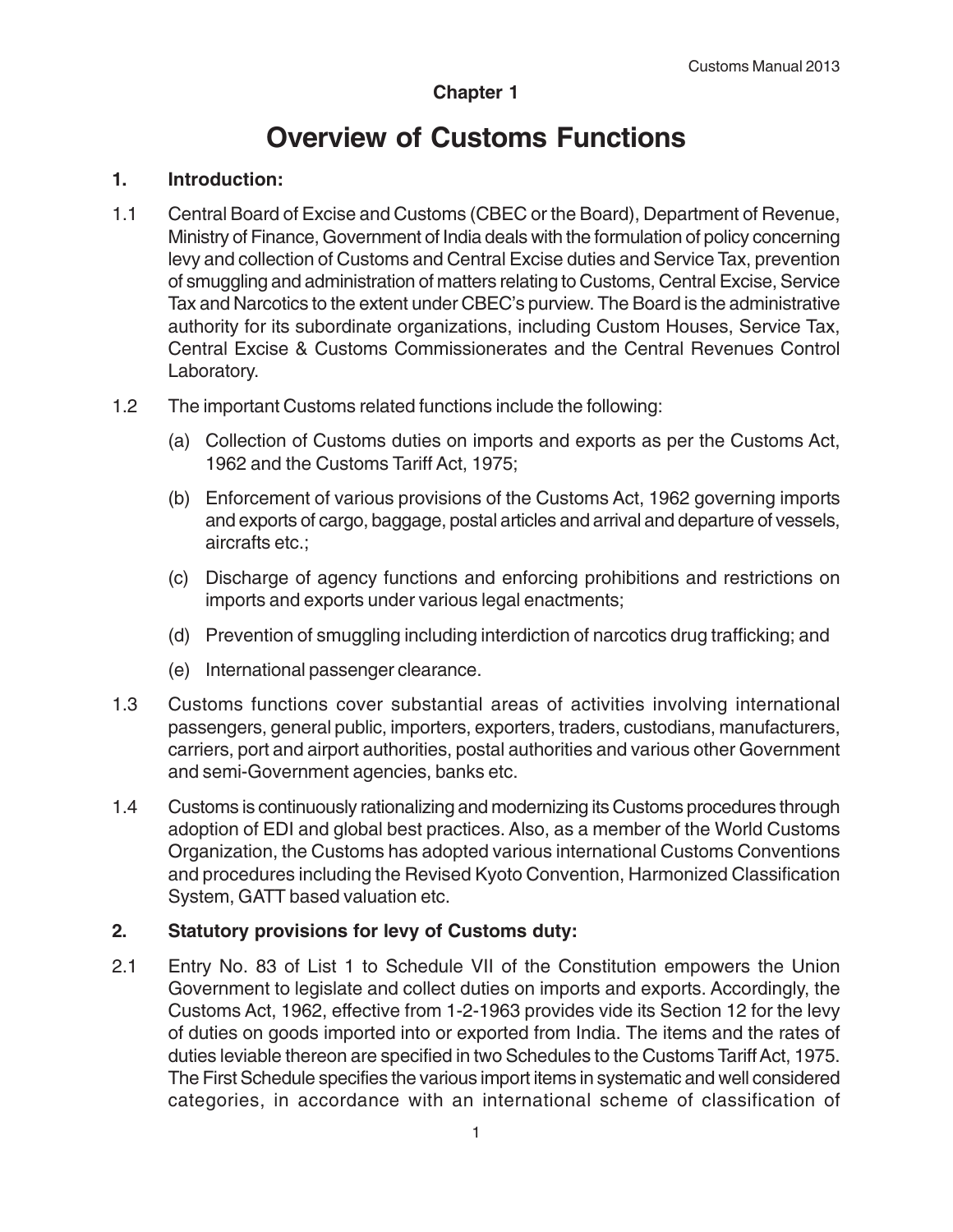internationally traded goods known as 'Harmonized System of Commodity Classification' and specifies the rates of import duties thereon, as prescribed by the legislature. The duties on imported items are usually levied either on specific or advalorem basis, but in few cases specific-cum-ad-valorem duties are also levied. The Second Schedule incorporates items that are subject to exports duties and the rates of duties thereof.

2.2 The predominant mode of levy of duties is on ad-valorem basis i.e., with reference to value. For this purpose the value of the imported goods is required to be determined as per Section 14 of the Customs Act, 1962 read with the Customs Valuation (Determination of Prices of Imported Goods) Rules, 2007. These provisions are essentially the adoption of GATT based valuation system (now termed WTO Valuation Agreement) that is followed globally. Likewise, the value of export goods is required to be determined as per provisions of Section 14 of the Customs Act, 1962 read with the Customs Valuation (Determination of Value of Export Goods) Rules, 2007.

# **3. Control and regulatory provisions:**

- 3.1 In tune with international practice, the entry/exit of carriers/passengers etc. into and out of the country is regulated by law. The Customs Act, 1962 is the basic statute which governs/regulates entry/exit of different categories of vessels/crafts/goods/ passengers etc., into or outside the country. Various allied laws and regulations also apply. It is the responsibility of Customs to handle international traffic speedily and effectively while ensuring that all the goods/passengers etc., imported/coming into the country or exported/going out of the country by sea, air, land or rail routes are in conformity with the laws of the land.
- 3.2 In terms of the Customs Act, 1962, the Board is given the powers to appoint Customs ports, airports and Inland Container Depots (ICD) where alone the imported goods can be unloaded or export goods loaded. Similar powers have been given to the Board to notify places as Land Customs Stations (LCS) for clearance of goods imported or exported by land or by inland water. Thus, various airports, ports, ICDs and LCSs have been notified across the country and also routes have been specified for carrying out trade with neighboring countries like Nepal.
- 3.3 Once a particular Customs port or airport is notified, the Customs Act, 1962 empowers the jurisdictional Commissioner of Customs to approve specific places therein where only loading and unloading can take place and also to specify the limits of the Customs area where the imported goods or the export goods are ordinarily to be kept before clearance by Customs authorities.
- 3.4 Essentially all goods brought into the country or meant for export must pass through authorized points, be reported to Customs, and the importers/exporters must fulfill the prescribed legal and procedural requirements laid down under Customs Act, 1962 and allied laws including payment of the duties leviable, if any. The legal provisions allow Customs to regulate the outflow of the goods (and persons) out of the country and subject them to proper checks before allowing final exit out of the country by sea/ air/land/rail routes. Customs also detect legal infringements and foil any attempts of smuggling or commercial frauds by unscrupulous parties.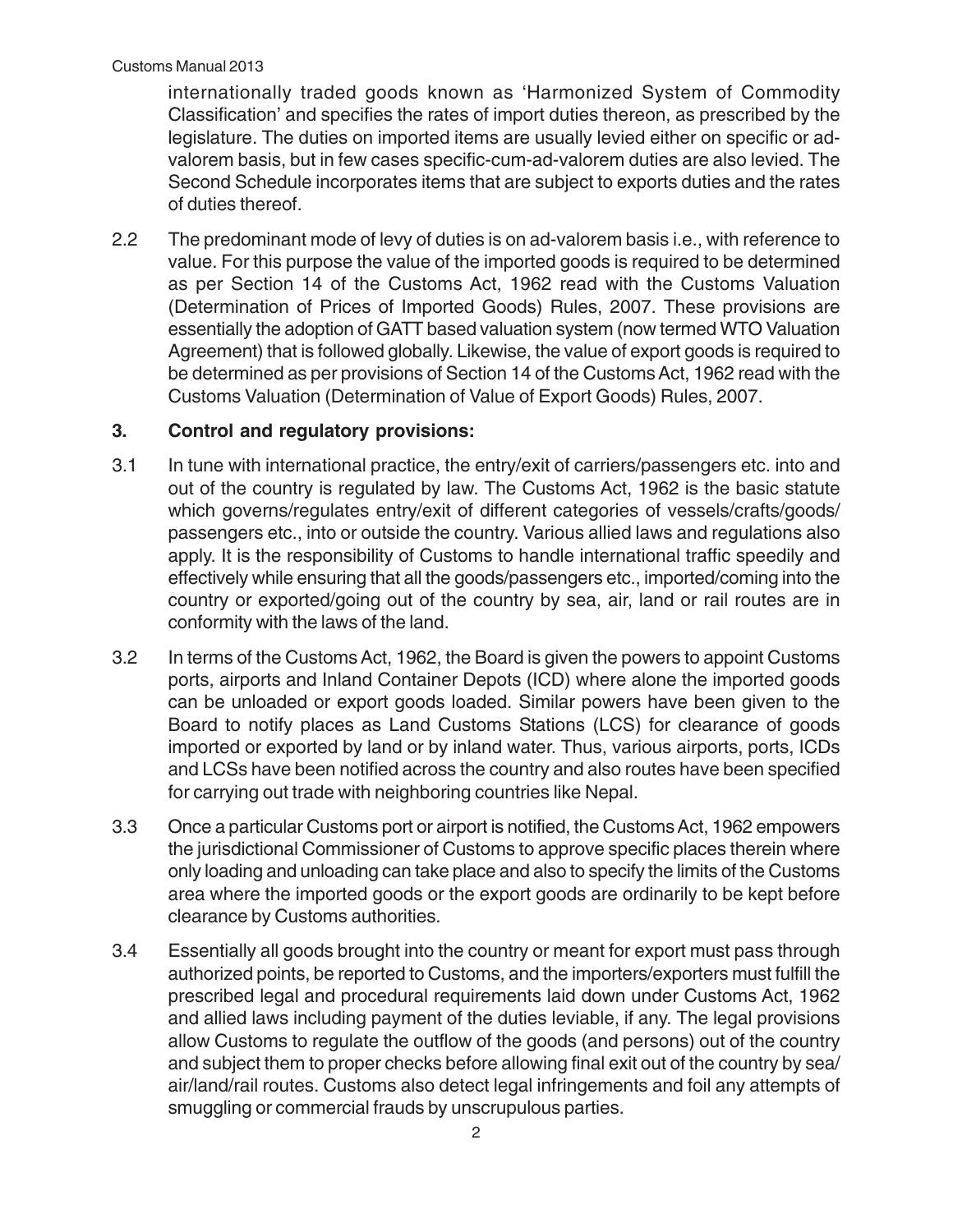# **4. Role of Custodians:**

- 4.1 In regard to all imported goods unloaded in a Customs area, the Commissioner of Customs is required to appoint a custodian under whose custody the imported goods shall remain till these are cleared for home consumption, or are warehoused or transshipped as provided in the law. With the growth of containerized traffic the facility of Customs clearances in the interiors of the country has also been provided by opening various ICDs, which are actually dry ports and here too the goods remain with the appointed custodian till these are cleared by the Customs. In addition to custodians appointed by the Commissioner of Customs, the Customs Act, 1962 recognizes other custodians as provided under any other law. For instance, the Mumbai Port Trust is a legal custodian under the Major Ports Trust Act, 1963. The custodian is essentially required to take charge of the imported goods from the carrier, arrange its proper storage and safety and allow clearance to the importers only after they fulfill all Customs formalities, pay requisite duties and other charges/fees and discharge various other obligations. No goods can be cleared from a Customs area without the express permission of Customs. Moreover, since the Customs Act, 1962 obliges the custodians to ensure safe custody of the imported goods till delivery, in case these goods are pilfered while in custody, the custodian is required to pay duty on such goods.
- 4.2 Various port trusts and other authorities in the public and private sectors handle the import and export cargo when kept in their custody at various ports, international airports/ ICDs. The cargo handling and custody at the international airports is generally entrusted to International Airport Authority of India (IAAI), but there is an increasing trend of the IAAI leasing such facility to private sector or even of direct entry of private sector in this area. Also, new ICDs are being opened at various places in the interior of the country as a facilitation measure with the result that Customs clearances of both imported and export cargo from these places has expanded substantially in recent years.
- 4.3 Maximum import and export cargo is handled at different sea ports and there is a trend towards containerized cargo movement; increasing part of import cargo landed at some ports like Nhava Sheva is also transshipped to interior ICDs for final clearance by importers at their door steps. Security arrangements ensure there is no pilferage/ theft of the cargo and arrangements of loading and unloading of cargo at different berths in various docks, their movement to different places including container yards/ storage godowns etc., are arranged by the port authorities.
- 4.4 Customs authorities are given appropriate office place and requisite facilities in the dock area as well as in international cargo complexes/ICDs etc., to discharge their functions in relation to imports and exports such as supervision of loading/unloading of goods from vessels/crafts etc., supervision of stuffing or de-stuffing of containers, inspection and examination of goods which are imported/presented for exportation before Customs clearance formalities etc. For this purpose and in order to provide comprehensive guidelines for custodians / Cargo Service Providers (CCSP) for handling, receipt, storage and transportation of cargo in a Customs area, the Board has framed the Handling of Cargo in Customs Areas Regulations, 2009.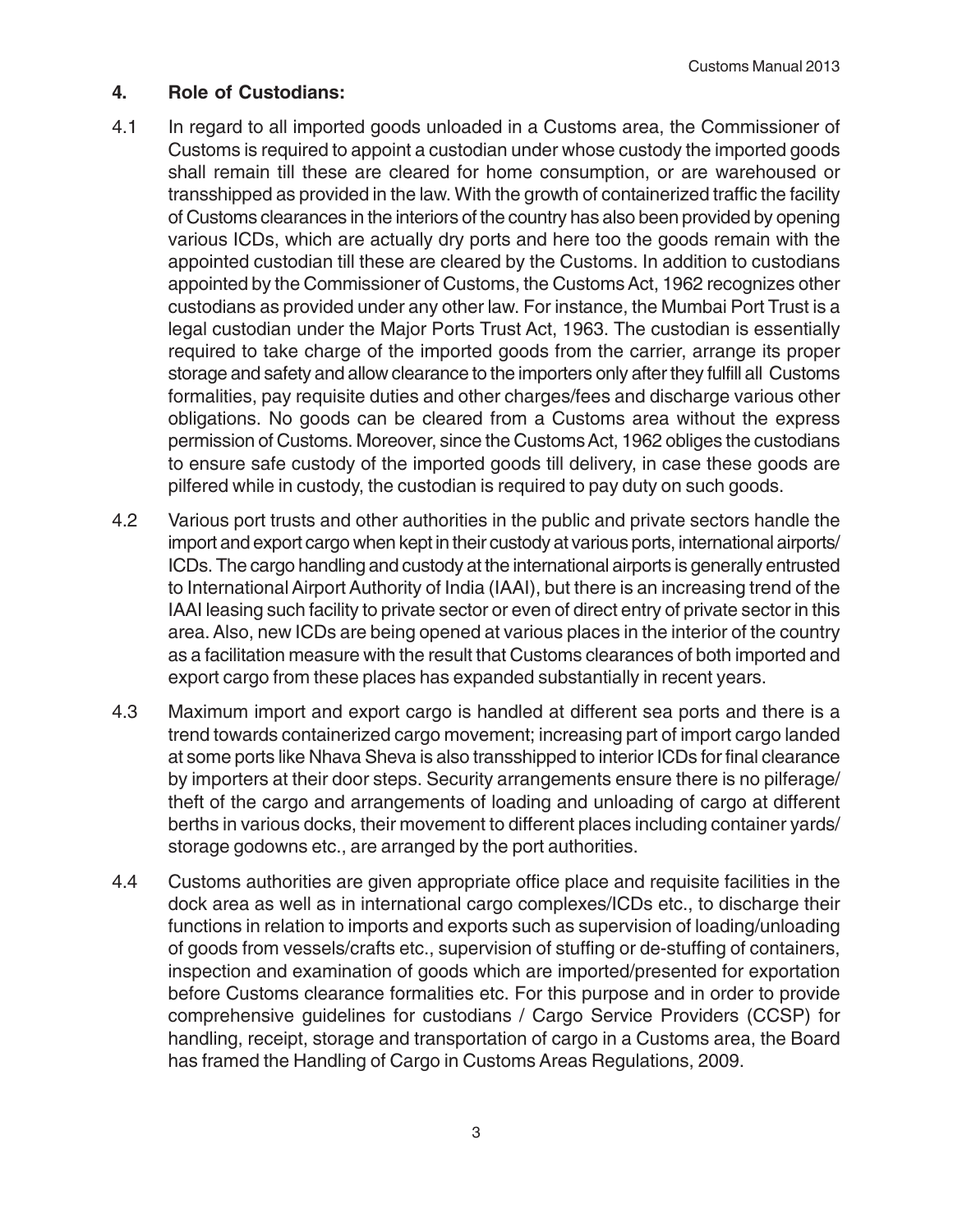Customs Manual 2013

#### **5. Obligations of carriers:**

- 5.1 To regulate and have effective control on imports and exports the Customs Act, 1962 enjoins certain liabilities on the carriers. Thus, they have to bring in the cargo imported into the country for unloading only at notified ports/airports/Land Customs Stations; furnish detailed information to Customs about goods brought in for unloading at that particular port/international airport as also those which would be carried further to other ports/airports. Declaration of such cargo has to be made in an 'Import General Manifest' (IGM) prior to arrival of the vessel/aircraft at the Customs station. In the case of imports through Land Customs Stations the person in charge of the vehicle has to give similar import report within 12 hours of its arrival. Since the cargo clearance formalities are linked generally with the availability of information about cargo being brought by a vessel for unloading at any port, provisions is also made for prior filing of an IGM if all details of relevant cargo for any port are available even before the vessel arrives. The final IGM can be filed after arrival of the vessel.
- 5.2 Unless, the IGM is furnished in the prescribed form, no unloading of cargo can be undertaken from any vessels/aircrafts/vehicles in normal circumstances. After the IGM is duly delivered the unloading takes place under the supervision of the Preventive Officers of Customs. The law prohibits unloading of any goods at a Customs station, which are not mentioned in the IGM/import report. Similarly, there are restrictions on loading for export such that no vessel/aircraft can begin loading goods for export unless intimation is given to Customs and its permission for loading obtained - what is also called 'Entry Outward' of the vessel. Loading of cargo on vessels, aircrafts etc. is checked and supervised by Preventive Customs Officers who ensure that cargo loaded has discharged the prescribed Customs formalities such as payment of duties or cess, where leviable, any other formalities enjoined by the law, and authorization for exports is duly given by the proper officer as a part of Customs clearance formalities.
- 5.3 The person in charge of the vessel/aircraft is required to furnish details of all the goods loaded on a vessel/aircraft in a prescribed form, which is termed 'Export General Manifest' (EGM). The person in charge of a vehicle must furnish a similar report called 'Export Report'. The EGM/Export Report is to be furnished before the vessel/aircraft/ vehicle departs and is essentially taken as the proof of shipment/export.

#### **6. Customs preventive control:**

- 6.1 No vessel/aircraft can leave a Customs station unless a written order for port clearance is given by the proper officer of Customs. This permission for departure is given subject to the satisfaction of the proper officer that all the prescribed formalities have been fulfilled, duties/penalties etc., have been paid or secured.
- 6.2 The Preventive Officers of Customs are authorized to board the vessels/aircrafts to take suitable declarations, crew property list etc., and to check whether there are any goods which are not declared for unloading at a particular Customs station in the IGM with intention to smuggle them without following the prescribed formalities and payment of duties. A thorough examination and checking of the vessels/aircrafts - known as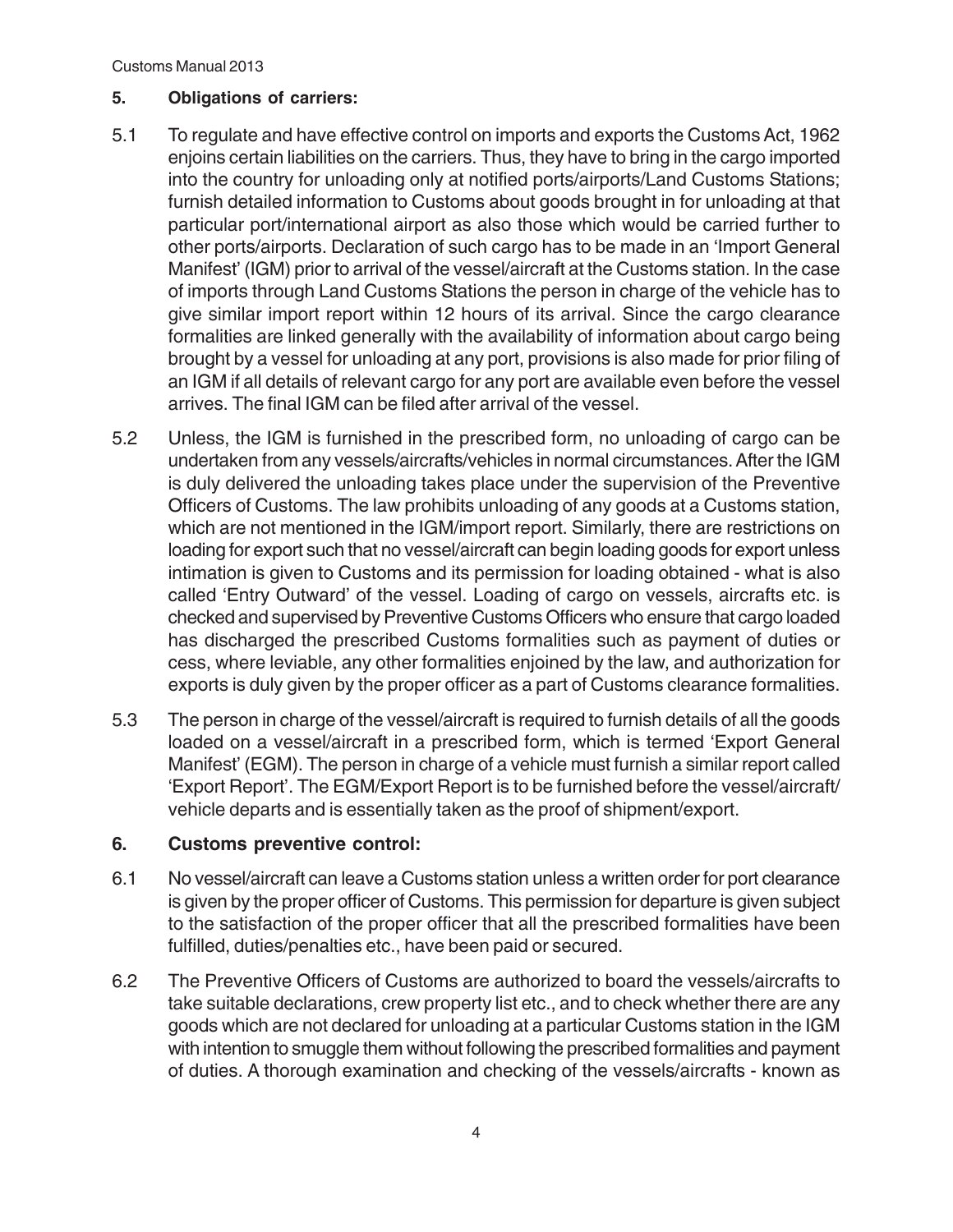rummaging - is also undertaken on selective basis taking due note of the past history of the vessels, the port/airport from which these are arriving, the intelligence report etc.

6.3 The Preventive Officers of Customs also keep a very careful vigil for checking any illegal activities and develop intelligence to guard against any possible attempts of unauthorized removals from the docks, unloading of un-manifested cargo etc.

#### **7. Customs clearance of cargo:**

- 7.1 Before any imported goods can be cleared for home consumption in the country or for warehousing for subsequent Customs clearances as and when needed etc., the importers have to comply with prescribed Customs clearance formalities. Essentially, these involve presentation of certain documents along with a prescribed application normally termed 'Bill of Entry', which gives essential particulars in relation to imported goods, country of origin, particulars of vessel/aircraft etc. seeking clearance of goods for home consumption/warehousing etc. The importer either himself handles the import clearance documents or appoints Custom House Agents (CHAs) (also referred to as Customs Brokers) who are trained and experienced in Customs clearance work and are licensed by Customs for such work in terms of the CHA Licensing Regulations, 2004.
- 7.2 The import clearance documentation, presentation, and processing is handled in the Custom Houses by Appraising staff trained in assessment matters. After a tally has been made with related IGM to ensure the goods sought for clearance have arrived and declared in the particular IGM of the vessel/aircraft mentioned in the Bill of Entry (or even where the prior manifest is filed) the scrutiny of documents - manually or through EDI system is taken up. The main function of the Appraising staff in the Custom Houses is the careful scrutiny of the Bill of Entry and related particulars / information with a view to checking the import permissibility in terms of the Foreign Trade Policy and any other laws regulating import and to determine value, classification and duties leviable on the goods on import - (Basic, Additional, Anti-dumping, Safeguards etc.). Permissibility of various benefits of duty free clearances under different schemes or applicability of any exemption notification benefits is also checked and decided.
- 7.3 Normally, the import declarations made are scrutinized without prior examination of the goods with reference to documents made available and other information about the values/classification available with Customs and duties chargeable on the goods are assessed and paid up by the importer or his authorized representative. It is only at the time of clearance of the goods from the custody of the port trusts/international airport authority or other custodians that these are examined on percentage basis by separate staff posted in the premises where the goods are stored pending Customs clearance. These officers undertake checking of nature of goods, valuation and other part of declaration, or draw samples as may be ordered by the Appraising officers of the Custom House/Air Cargo Complexes/ICDs. If no discrepancies in relation to the nature of goods, quantity, value etc., are observed at the time of examination of the cargo, 'Out of Customs Charge' orders are issued, and thereafter goods can be cleared after discharging any other fees/charges etc., of the custodians.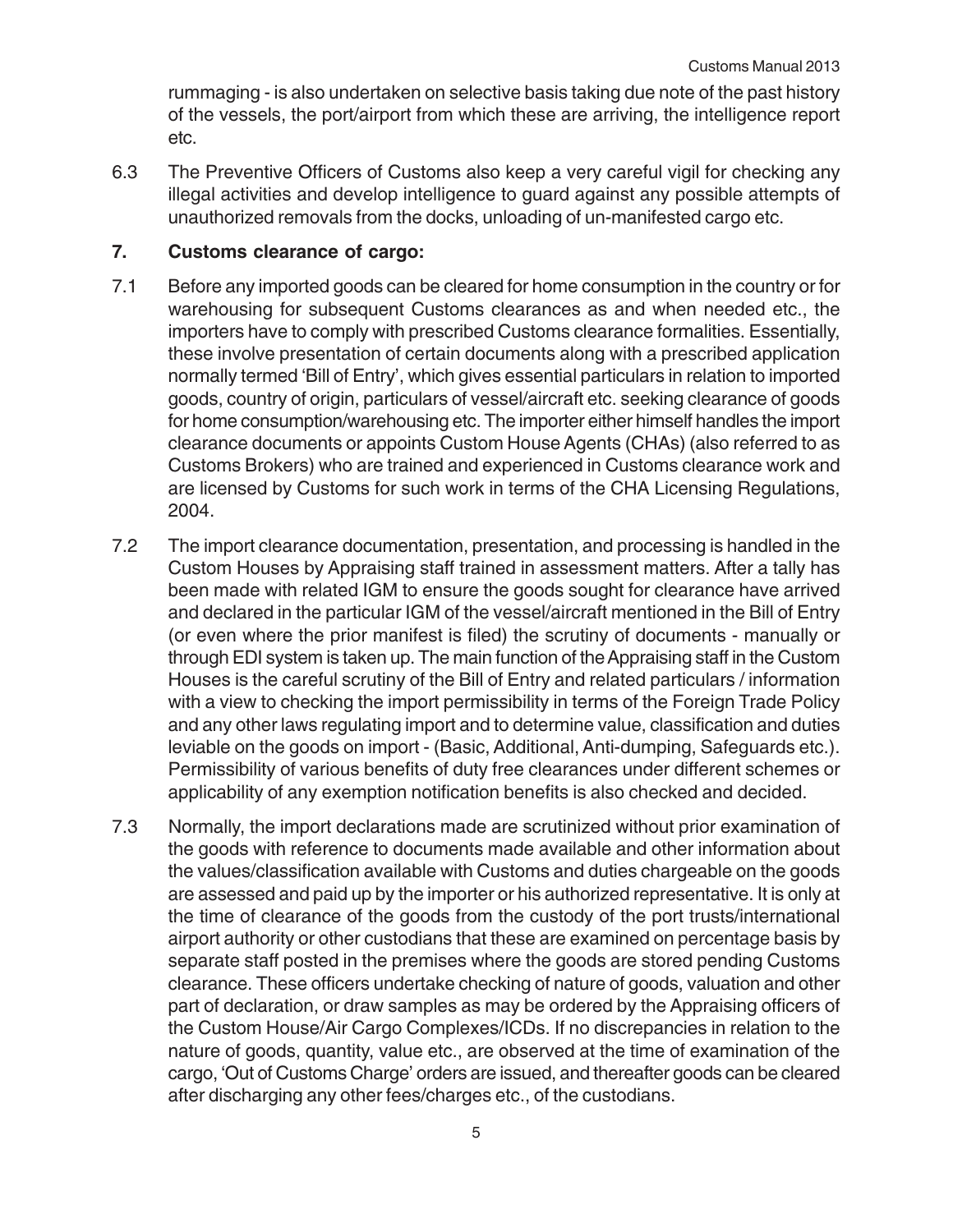#### Customs Manual 2013

- 7.4 At times, for determining the duty liability and permissibility of import it may become necessary to examine the goods. Such goods are examined after filing of Bill of Entry and other documents and based upon the report of the examining staff, duties etc. are assessed and if there is no prohibition etc., the goods are taken clearance from the custodian without the need for further examination.
- 7.5 Where disputes arise in the matter of classification/valuation or any violations of any provisions of law are observed, where the goods cannot be allowed clearance finally without further investigations and following adjudication proceedings, the law provide for provisional clearances subject to suitable bond/security. Only where the goods are of prohibited nature or in certain other exceptional cases, where provisional release is not considered advisable, the final decision may be taken after results of enquiries etc. are known and adjudication proceedings completed, where necessary.
- 7.6 Customs clearance formalities for goods meant for export have to be fulfilled by presenting a 'Shipping Bill' and other related documents to the Export Section of the Custom Houses or EDI Service Centres. The Appraising staff checks the declarations to assess the duties/cess, if leviable, propriety of export incentives, where claimed under different schemes like Duty Drawback or duty free exemption schemes etc. Appropriate orders for examination before shipments are allowed export are given on the Shipping Bill. The Customs staff in the docks/cargo complexes/ICDs examines the goods meant for export on percentage basis, and allows shipment if there are no discrepancies mis-declarations etc., and no prohibitions/violations come to light. Appropriate penal action as per law is initiated where any fraudulent practices get detected during initial stage of scrutiny or at the time of examination etc.

# **8. Smuggling and other violations and penal provisions:**

- 8.1 Unscrupulous elements do attempt to evade the duties leviable and bypass various prohibitions/restrictions in relation to imports by attempting to bring the goods into the country from places other than the notified ports/airports/Land Customs Stations without reporting or presenting the goods to customs. Similar attempts are made to take goods out of the country unauthorizedly. This is essentially termed as 'smuggling' and Customs officers have very important role in ensuring that they detect any such attempts of smuggling into or out of the country and take appropriate action both against the goods as well as against the persons involved.
- 8.2 The Customs Act, 1962 provides for strict penalties in relation to the goods/persons involved in smuggling and other violations of the legal provisions. These include seizure/ confiscation (including absolute confiscation) of the offending goods and fines and penalties on the persons involved in the offence as well as those abetting the offence. The law also empowers Customs officers to carry out searches, arrests and prosecution of persons involved in smuggling and serious commercial frauds and evasion of duties or misuse of export incentives by fraudulent practices (mis-declaration of nature, and value of the goods or suppression of quantities etc.).
- 8.3 Whereas the Customs Act, 1962 provides for deterrent penal provisions for violations, due process of law has to be followed before action is taken against offending goods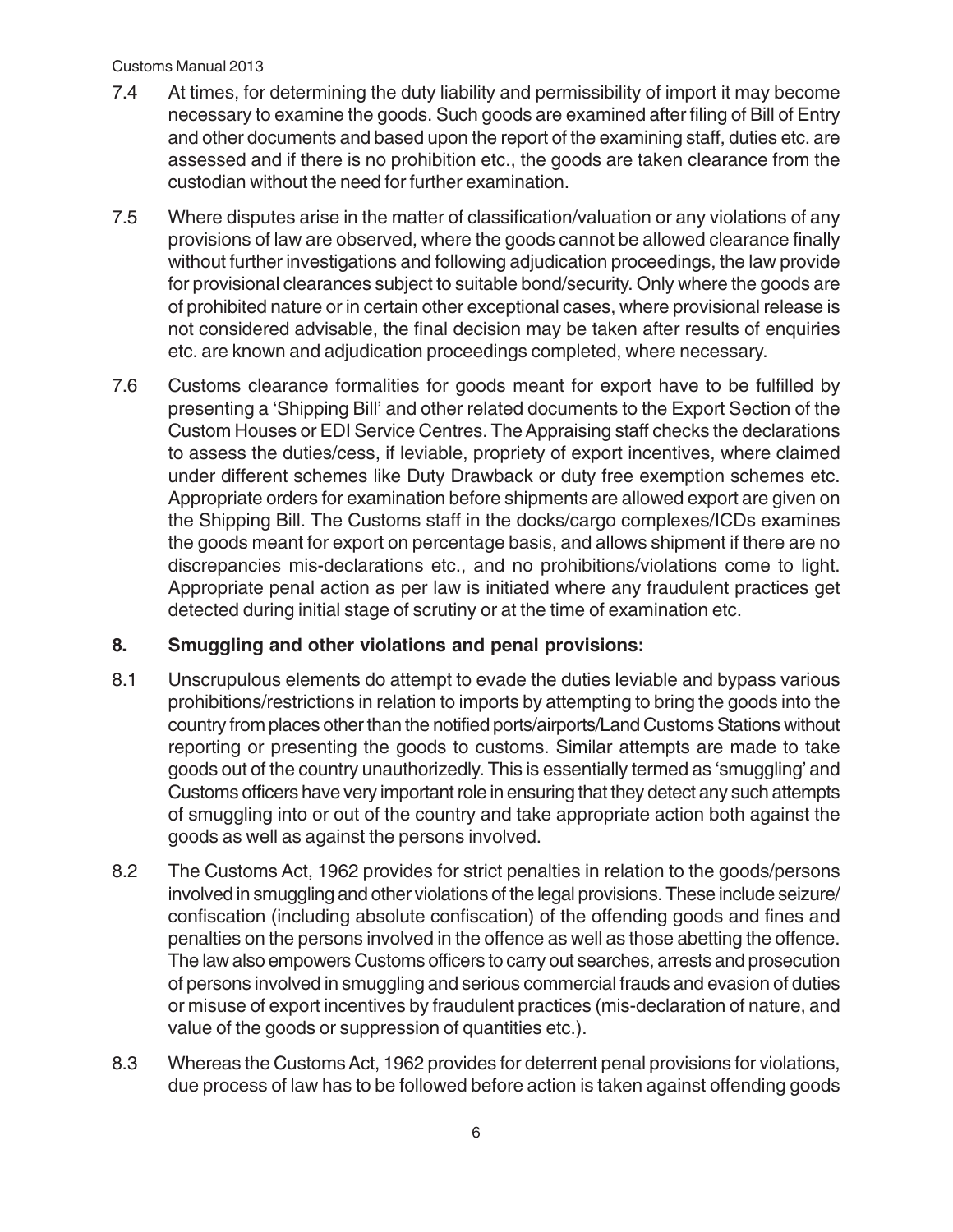or persons/conveyance etc. involved. The Customs officers act as quasi-judicial authorities and the liabilities for duty evaded or sought to be evaded, fines, penalties etc., are adjudged by giving the persons concerned due notice (or Show Cause Notice) of contemplated action against including the gist of the charges and their basis, and providing opportunity for representation as well as personal hearing.

8.4 In grave offence cases the Customs Act, 1962 provides for prosecution with imprisonment upto maximum of 7 years. This action is taken following the usual criminal proceedings in a Court of law, after sanction for prosecution is given by the competent Customs officer.

## **9. Appellate remedies:**

9.1 Any concerned person aggrieved with the departmental adjudication is given the right to appeal against the said order. The first level of appeal is to Commissioner (Appeal) and thereafter to an independent Tribunal (CESTAT) unless the adjudication order is originally passed by the Commissioner of Customs in which case the first level of appeal is to the CESTAT. On questions of law, the orders of CESTAT could also be considered for reference to the High Court and certain categories of decisions involving classification or valuation can be appealed even before the Supreme Court.

## **10. Passenger processing:**

10.1 All incoming international passengers after immigration clearance have to pass through Customs who ensure their facilitation and speedy clearance. However, at time unscrupulous passengers may try to smuggle goods into the country which are sensitive and otherwise prohibited/restricted or evade duties by non-declaration/mis-declaration to Customs. Similarly, the Customs have to ensure that these passengers do not smuggle out foreign currency, antiques or other wildlife and prohibited items or narcotics drugs or psychotropic substances. The Customs have also to ensure enforcement of various other allied laws before any goods carried by the passengers on person, in hand bag or accompanied baggage enter into the country or get out of the country.

### **11. Import/Export by post/courier:**

- 11.1 Customs is charged with coordination with Postal authorities for giving Customs clearances after appropriate checks on selective basis of various goods coming as post parcels, etc. Customs also ensure that these postal mail/packets/parcels enter into the country in accordance with the provisions of the Customs Act, 1962. Unless the goods brought by post are within the value limits prescribed for free gift or free samples these have to be assessed to duties by Customs and the same indicated to Postal authorities. The duties are collected before the Postal authorities deliver the goods to addressees.
- 11.2 Imports/exports through couriers are governed by the Courier Imports and Exports (Clearance) Regulations, 1998 and the Courier Imports and Exports (Electronic Declaration and Processing) Regulations, 2010. These Regulations facilitate such goods in terms of quick Customs clearance, after discharge of duties, if any, for delivery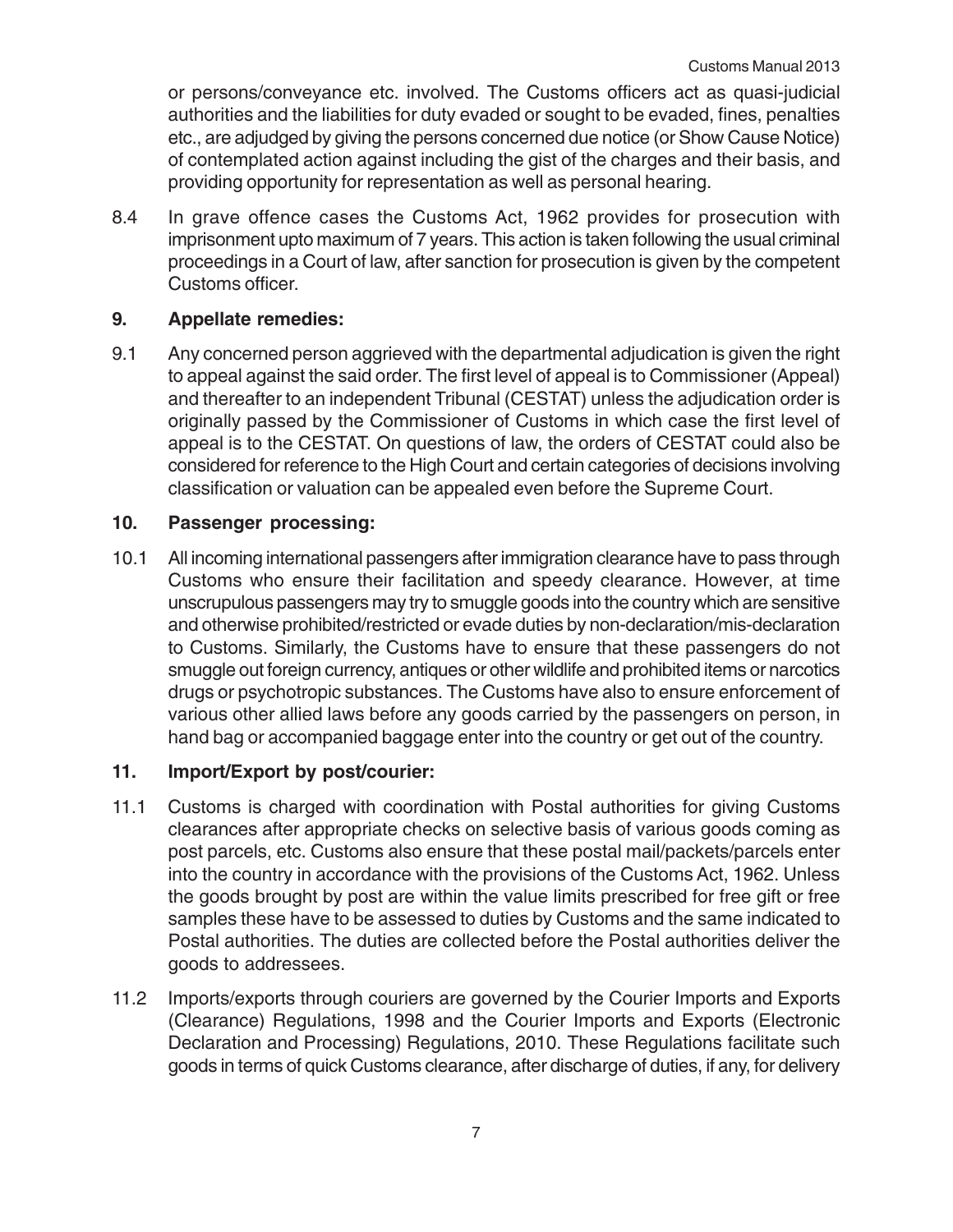to the consignees. At few places dedicated Courier terminals manned by Customs officers (akin to Air Cargo Complexes) are established to handle courier cargo.

# **12. Citizen Charter:**

12.1 Customs has committed in its Citizen Charter to provide to trade and industry time bound and speedy cargo clearance facility, quick redressal of grievances, and inculcating in its officers' a sense of service with courtesy, understanding, integrity, objectivity and transparency. Customs is committed to render professional, efficient and prompt service to all stakeholders.

\*\*\*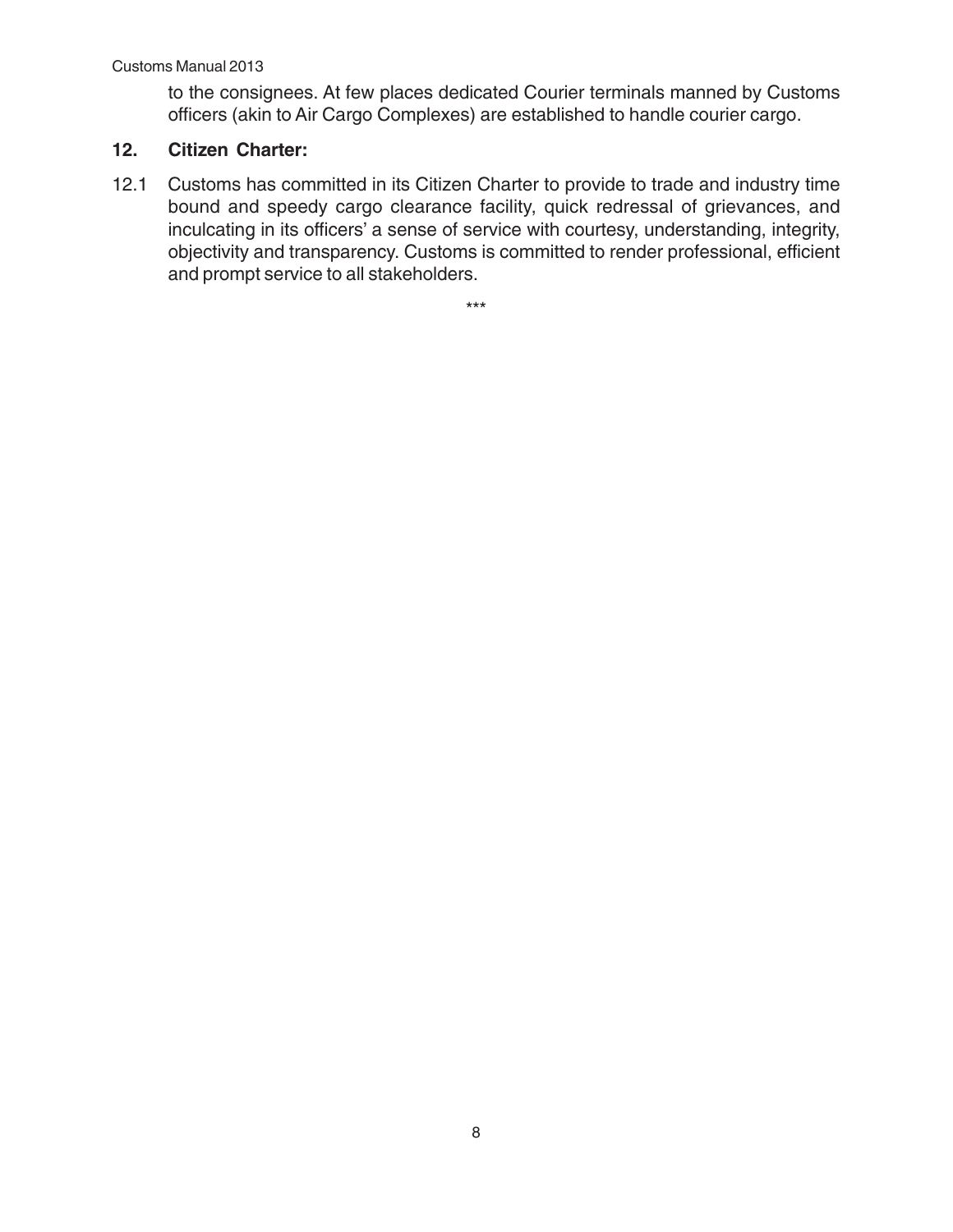# **Chapter 2**

# **Arrival of Conveyances and Related Procedures**

### **1. Introduction:**

1.1 Customs control over conveyances that bring imported goods and take out export goods is necessitated by the fact that all imports and exports are required to be subjected to appropriate Customs clearance procedures. Hence, legal provisions are in place to monitor such conveyances and the goods carried thereon. Furthermore, in terms of Section 2 of the Customs Act, 1962 conveyances include a vessel, an aircraft and a vehicle thereby covering all possible modes of transport and carriage of goods.

## **2. Conveyances to call only at notified Customs ports/airports:**

2.1 Section 7 of the Customs Act, 1962 envisages that the unloading/clearance of imported goods and loading/clearance of export goods shall be allowed only at places notified by the Board as Customs ports or Customs airports or Land Customs Stations or Inland Container Depots. At each such Customs ports or airport, the Commissioner of Customs is empowered to approve proper places for the unloading and loading of goods, and specify the limits of such Customs area. It is further provided vide Section 29 ibid that the person in charge of the vessel or an aircraft shall not call or land at any place other than a Customs port/airport, except in cases of emergencies.

#### **3. Power to board conveyance, to question and to demand documents:**

3.1 Section 37 of the Customs Act, 1962 empowers the proper officer of Customs to board any conveyance carrying imported goods or export goods and Section 38 ibid provides that the proper officer may question the person in charge of the vessel or aircraft or demand production of any documents. The person in charge of the conveyance is bound to comply with these requirements.

#### **4. Delivery of Import Manifest:**

4.1 In accordance with Section 30 of the Customs Act, 1962 the person in charge (Master /Agent) of the vessel or an aircraft has to deliver an import manifest (an import report in case of a vehicle), prior to arrival in the case of a vessel and an aircraft or within 12 hours of arrival in case of a vehicle in the prescribed form. The time limit for filing the manifest is extendable on showing sufficient cause, but otherwise a penalty not exceeding Rs.50,000/- can be imposed on account of any delay. A person filing the manifest/report declarations under this section has to declare the truthfulness of contents, which has legal consequences.

### **5. Person filing the manifest to be registered:**

5.1 In terms of the Import Manifest (Vessels) Regulations, 1971 and Import Manifest (Aircrafts) Regulations, 1976 any person, who delivers the import manifest for a vessel or an aircraft to the proper officer under Section 30 of the Customs Act, 1962 is required to be registered with Customs.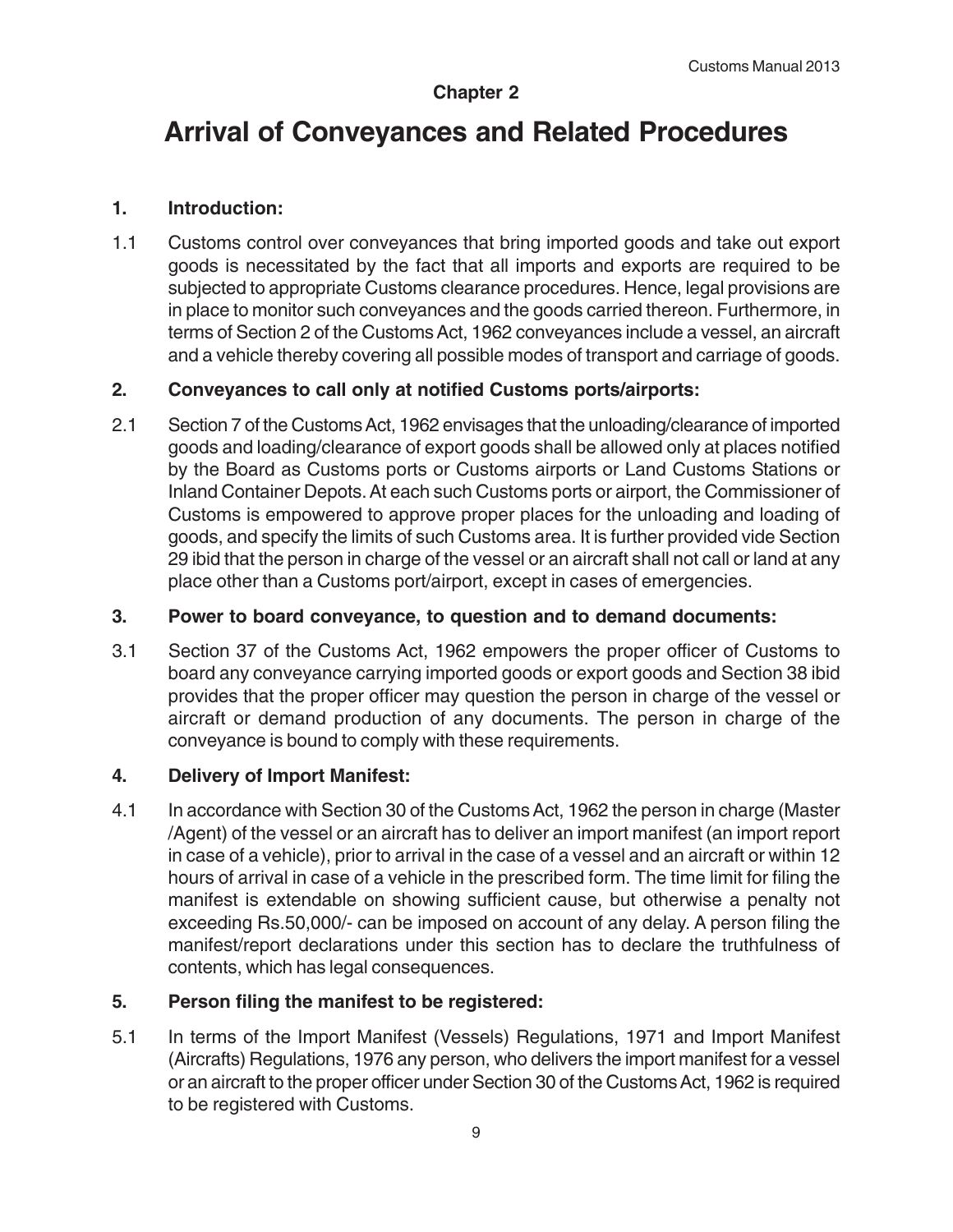- 5.2 In order to ensure that the Import Manifest for vessel or aircraft is filed prior to arrival of vessel or aircraft, the following procedure has been formulated:
	- (i) The person responsible for filing of the Import Manifest, both at Master as well as House-level details, shall register with the Customs in advance. The application for registration shall be made to the jurisdictional Commissioner in Form V or Form VI, as the case may be, of the said Regulations. The application should be accompanied by an undertaking to file the manifest details as required.
	- (ii) Airlines/Steamer Agents/Shipping Lines/Consol Agents (including 'any other person' notified as per Section 30 of the Customs Act, 1962) are assigned business category codes as AL, SA, SL and CN, respectively. For the purpose of registration of Airlines/Steamer Agents/Shipping Lines, the existing Airline Code or Steamer Agents Code or Shipping Lines Code already allotted to them shall be used for filing manifest and same shall be their registration number. As regards consol agents, their registration number shall be of 12 digits (10-digit Income Tax PAN, followed by business category code, i.e. CN). A sample of registration number of a consol agent will look like AAACK8719PCN.
	- (iii) Airlines/Steamer Agents/Shipping Lines/Consol Agents are required to submit the information as per the prescribed Annexure "A", which is a system compliant form that contains information prescribed as per the Form V and Form VI of the Import Manifest (Aircraft) Regulations, 1976 and Import Manifest (Vessels) Regulations, 1971 respectively, to the respective Commissioners, where they are operating, for capturing the details in the EDI System.
	- (iv) In the case of chartered flights where the consol agents themselves are entrusted with the responsibility of filing both Master as well as House-level details, the consol agents will have to be registered with the Customs as airline agent and will be allotted an ad-hoc/temporary code (accepted by system), as per existing format for each such flight.
	- (v) Access to the system for filing IGM details will be allowed after the receipt of the applications, in the Annexure "A" along with a self-declaration of the correctness of the particulars, by the jurisdictional Commissioner. The verification of details will be done subsequently and for this the applicant will mention in Annexure "A" the name of the Commissionerate i.e. "Port/Airport/ICD of verification" where their details would be verified. In the case of any discrepancies observed at the time of verification the registered party would be debarred from filing IGM. The concerned Commissionerate after the verification will send the registration number along with the name of the registered entity to webmaster of www.cbec.gov.in who in turn will post the details on the website for the information of all stakeholders. Verification of the declaration will be done only by the "Port/Airport/ICD of verification" mentioned in Annexure "A" and no other port etc. will be required to do further verification. In case of doubt, they may refer the same to the Commissioner of "Port/Airport/ICD of verification".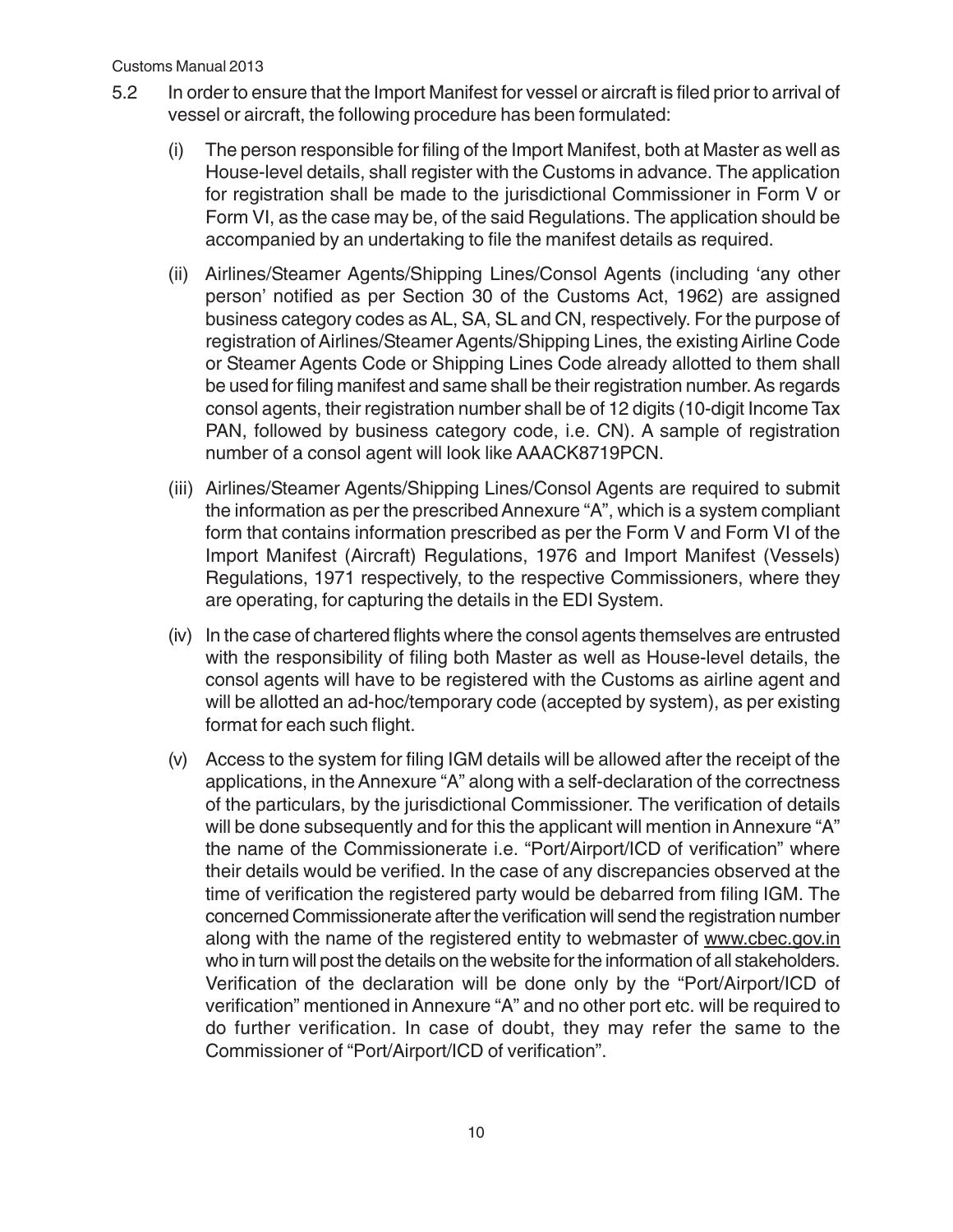- (vi) The responsibility for filing the import manifest with Master level details shall rest with the person in-charge of the vessel or aircraft or their agent while the House level details shall be filed by "any other person" specified under Section 30 of the Customs Act, 1962. In case the "any other person" is not registered under the said Regulations, then, the responsibility to file House level details shall also rest with the person in-charge of the vessel or aircraft or their agent. The shipping lines or airlines should, therefore, ensure that the person authorized to issue delivery orders in respect of goods carried by them, are duly registered with Customs. Failure to file the IGM in advance will invite action as per Section 30(1) of the Customs Act, 1962.
- (vii) At Customs stations where Indian Customs EDI (ICES) system is in operation, the IGM shall be filed through electronic mode. At other i.e. non-EDI Customs stations, the hard copies of IGM shall be required to be filed manually, in advance as per the Section 30 of Customs Act, 1962. Where ICES is operational but some Bills of Entry are filed manually, hard copy of IGM will have to be filed but late filing of hard copy will not be considered as non-filing or late filing of IGM, provided that the soft copy is filed in time.
- (viii) In the case of vessels, where the voyage from the last port of call exceeds 4 days, the IGM shall be filed at least 48 hours before the entry inward of such vessels. In the case of short haul voyages, i.e., where the voyage from the last port of call is less than 4 days, the IGM is required to be filed 10 hours before entry inward of the vessel.
- (ix) In the case of long haul flights i.e. flight time of at least 3 hours from the last airport, the IGM shall be filed within 2 hours before the arrival of the aircraft and for short haul flights, before the arrival of the aircraft. Further, flights in domestic sector, which carry transshipped imported goods from one Indian airport to another airport in India, would be treated as short haul flight for the purpose of filing IGM under Section 30 of the Customs Act, 1962.
- (x) The vessel's stores list and list of private property in possession of the Master, officer and crew etc. should contain the quantity of store on board at the time of departure from the last port of call and estimated quantity likely to be consumed till the grant of entry inward.
- (xi) At the time of registration, the requirement stipulated in the para 5 of Form V and Form VI of the Import Manifest (Aircraft) Regulations, 1976 and Import Manifest (Vessels) Regulations, 1971 respectively. [Refer Circulars No.110/2003-Cus, dated 22-12-2003, No. 15/2004-Cus, dated 16-2-2004 and No. 30/2004-Cus, dated 16-4-2004]

#### **6. Amendments of IGM:**

6.1 Section 30(3) of the Customs Act, 1962 read with Levy of Fee (Customs Documents) Regulations, 1970 allows the proper officer to permit an IGM to be amended or supplemented, on payment of prescribed fees, if he is satisfied that there is no fraudulent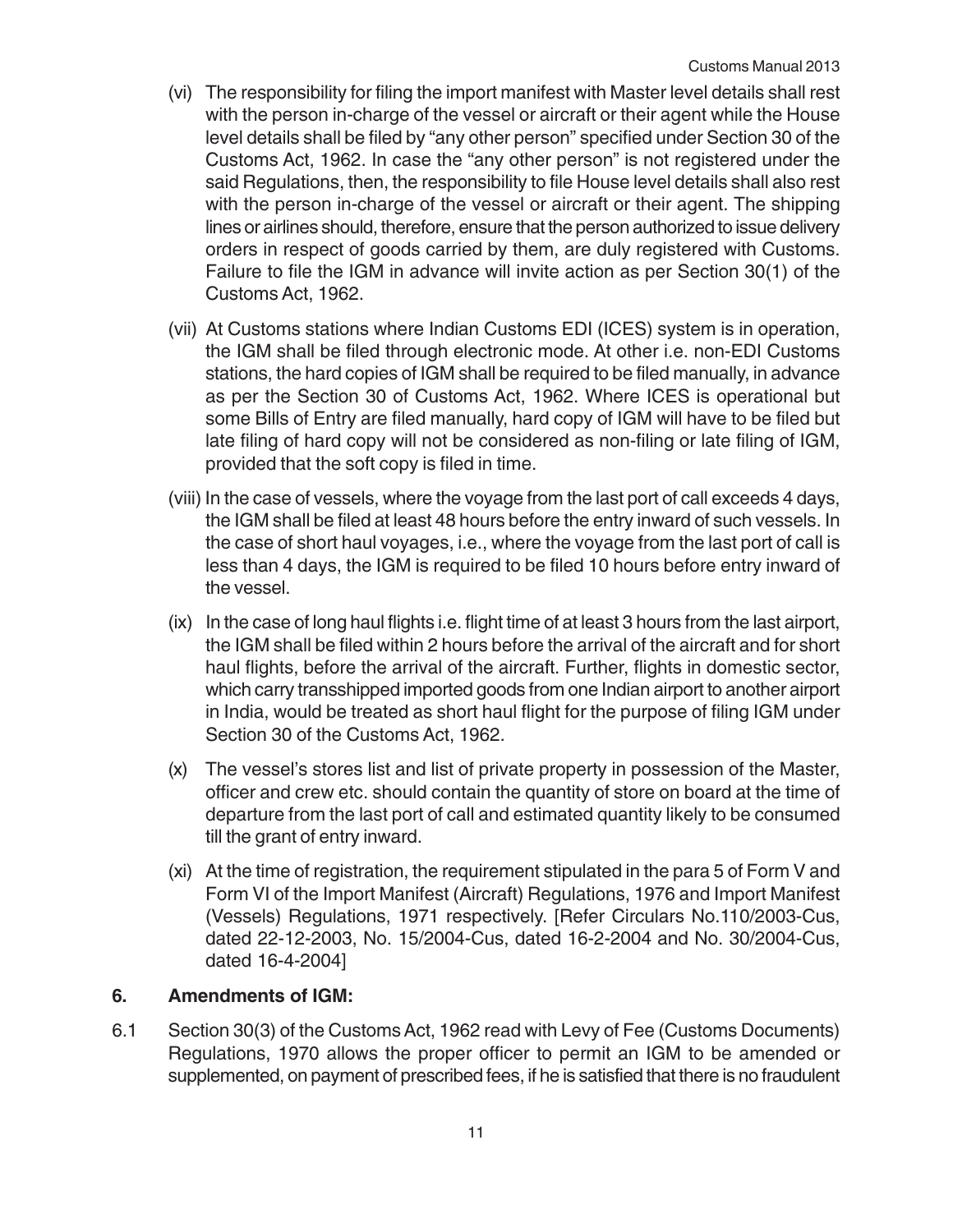intention. Further, Board has placed all amendments in two broad categories - Major and Minor:

- (a) Major Amendments:
	- (i) Addition of extra entries (Line numbers in the IGM).
	- (ii) Amendment in the quantity of goods already declared.
	- (iii) Changing the date of the Bill of Lading mentioned in the IGM.
	- (iv) Changing the Importer's/consignee name.
	- (v) Commodity description.
	- (vi) Conversion of general description of goods from cargo to un-accompanied baggage and vice-versa.
- (b) Minor Amendments:
	- (i) Changing the Importers address only.
	- (ii) Correcting any spelling mistakes.
	- (iii) Conversion from one unit of measurement to another.
	- (iv) Change in the container number (only alphabetic prefix and last 10th test numerical).
	- (v) Change/addition of marks and numbers.
	- (vi) Conversion from local to TP/SMTP and vice-versa.
	- (vii) Port of Loading.
	- (viii) Size of containers (provided there is no change in weight of consignment).
	- (ix) Port of discharge;
	- (x) Type of packages.
	- (xi) Number of packages (provided there is no change in the weight).
	- (xii) Seal number.
- 6.2 The need for adjudication will arise only in cases where there are major amendments involving fraudulent intention or substantial revenue implication. Further it is possible that in certain special situations such as mother/daughter vessel operation for lighterage on account of shortage of draft, congestion of port, natural calamity, the final quantity of goods covered by the IGM would be known only after completion of such lighterage operation, requiring amendment in quantity originally declared at the time of filing IGM. These exceptional situations need to be taken care so that penal action is not initiated mechanically.
- 6.3 Amendment of IGM after the arrival of vessel or aircraft would not be treated as late filing. However, the veracity of the amendment would be examined by the Assistant/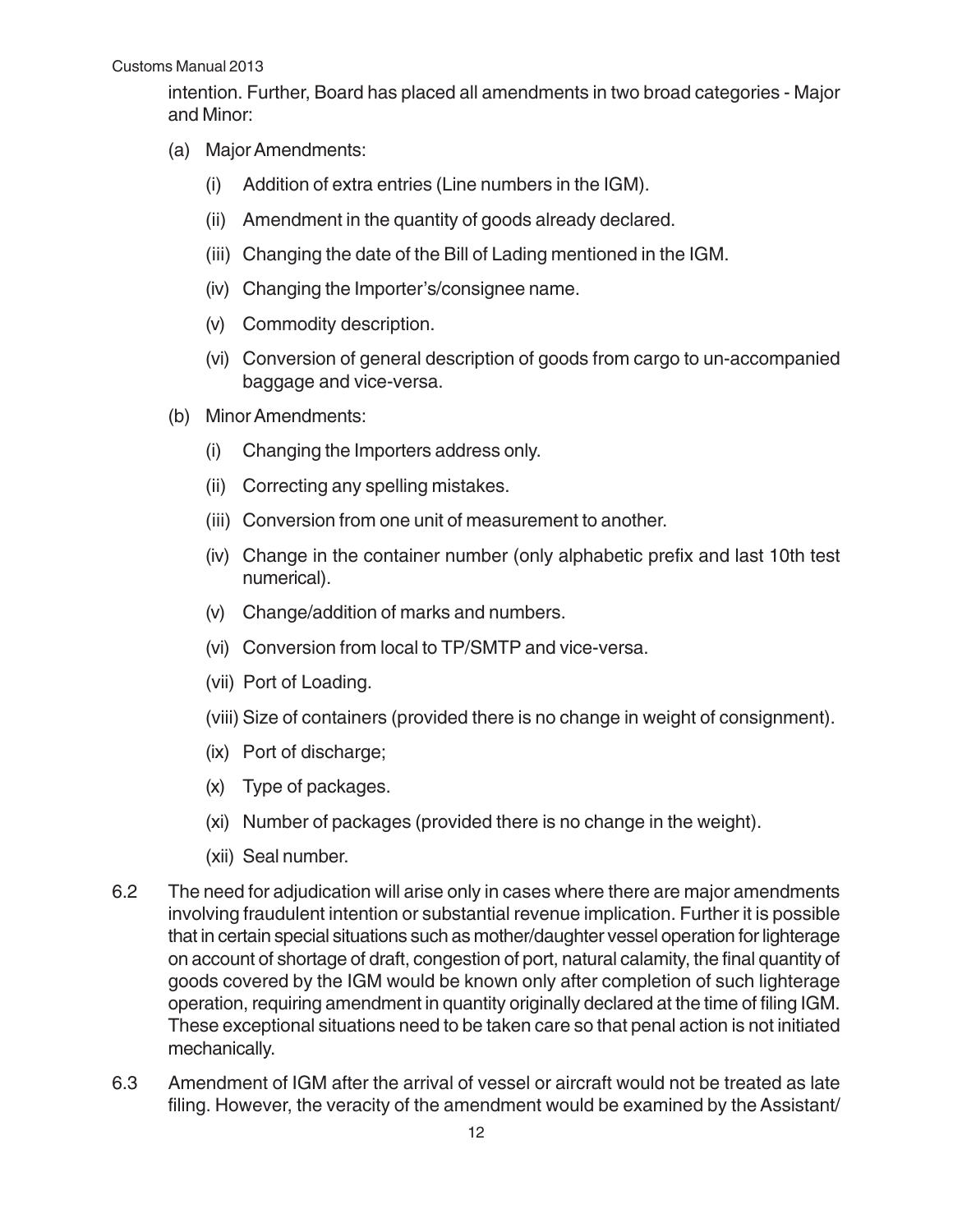Deputy Commissioner of Customs for the purpose of invoking penal provisions under Section 116 of the Customs Act, 1962.

> [Refer Circulars No. 13/2005-Cus., dated 11-3-2005 and No. 44/2005-Cus.,dated 24-11-2005]

# **7. Penal liability:**

7.1 Any mis-declaration in the IGM will attract the penal provisions of Sections 111(f) and 112 of the Customs Act, 1962. Thus, the goods concerned would be liable to confiscation and the person concerned liable to penalty.

# **8. Exclusion from IGMs of items originally manifested:**

- 8.1 Exclusion from IGMs of items originally manifested is permitted only on the basis of an application from the person filing the IGM and on production of the documentary evidence of short shipment of goods. Further, prescribed fee will have to be paid for the amendment, if permitted.
- 8.2 Exclusions or amendments of items in the IGM involving reduction in number of packages or weight thereof is allowed on an application from the person filing the IGM and on the basis of connected documentary evidence. Such excisions or amendments will only be allowed if investigation proves that the excess quantity was originally shown in error. In the absence of such proof, the application will be dealt with by the Manifest Clearance Section at the time of closure of the manifest file.
- 8.3 Applications for the exclusion or amendments of items for which Bills of Entry have been noted will be dealt with by the Manifest Clearance Section if made within two months of the arrival of the vessel.
- 8.4 Matters such as the number of copies of IGMs to be filed, nature of forms, manner of declaring cargo etc. are governed by the Regulations listed below. Generally, these Regulations stipulate declaring separately cargo to be landed, unaccompanied Baggage, goods to be transshipped and same bottom / retention cargo. Separate declarations are to be filed in respect of dangerous / prohibited / sensitive goods such as Arms and Ammunitions, Narcotics, Gold etc. These Regulations require that the IGM shall cover all the goods carried in the conveyance.
	- (i) Import Manifest (Vessels) Regulation, 1971;
	- (ii) Import Report (Form) Regulation, 1976; and
	- (iii) Import Manifest (Aircraft) Regulation, 1976.
- 8.5 In respect of a vessel, an IGM shall, in addition, consist of an application for grant of Entry Inwards.

#### **9. Enclosures to Import General Manifest:**

9.1 The various IGM forms are designed according to IMO-FAL Convention. The forms have to be filed in prescribed sizes alongwith the following declarations: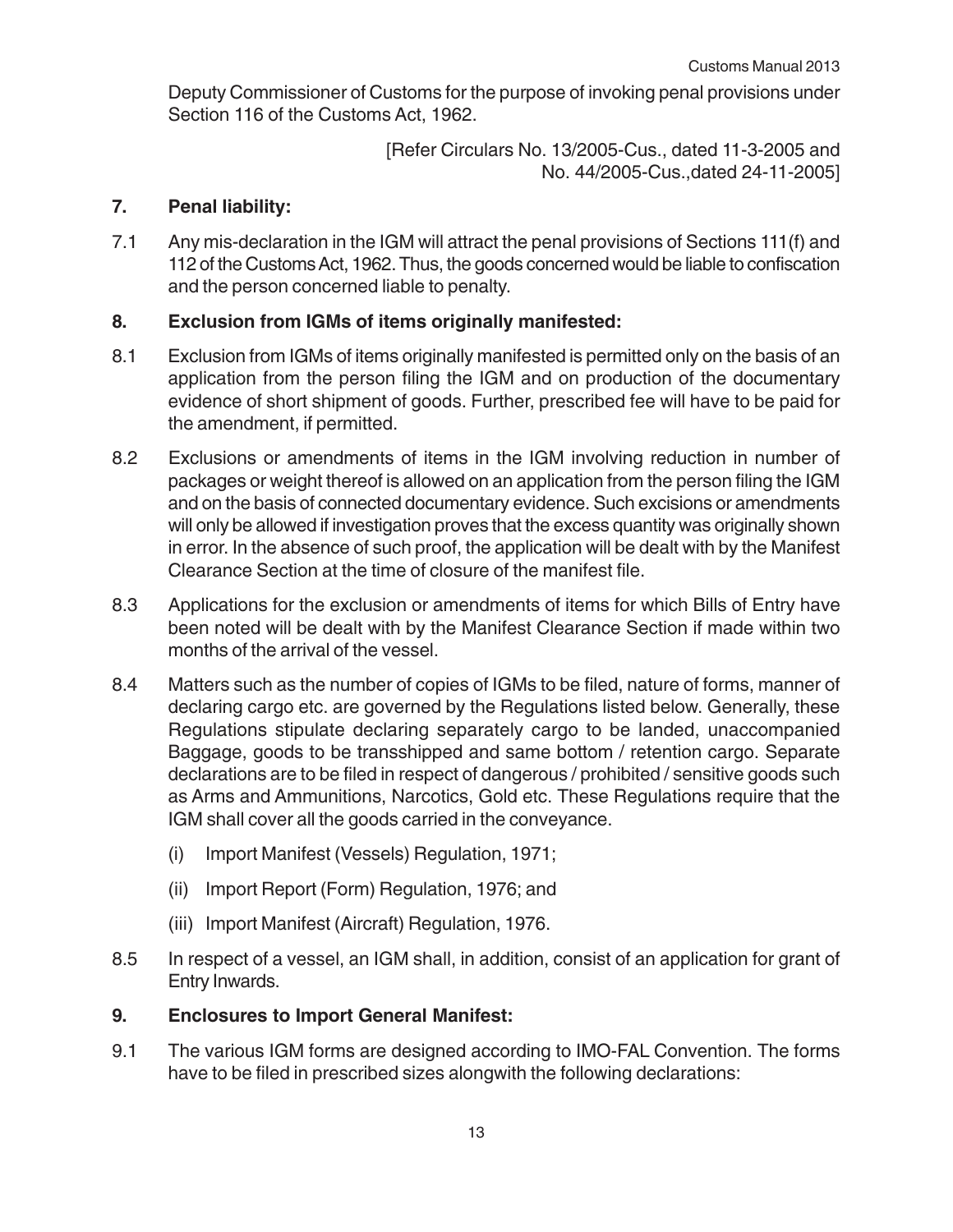- (i) Deck Cargo declaration/certificate.
- (ii) Last port clearance copy.
- (iii) Amendment application (when relevant).
- (iv) Income Tax Certificate in case of export cargo.
- (v) Nil export cargo certificate.
- (vi) Port Trust "No Demand" certificate.
- (vii) Immigration certificate.
- (viii) Application for sign on/sign off of crew (when relevant).
- (ix) Application for crew baggage checking when they sign on (when relevant).

[Refer Circular No.36/95-Cus., dated 10-4-1995]

## **10. Procedure for filing IGM at EDI Custom Houses:**

- 10.1 In case of sea cargo the shipping lines are required to submit the electronic version of the IGM through the EDI Service Centre or through internet at ICEGATE, containing all the details and particulars. It is to be ensured that all the particulars and details of the IGM are correct and that details of House Bill of Lading are also incorporated in case of consol cargo.
- 10.2 In case of air cargo the airlines are required to file IGM in prescribed format through electronic mode. The IGMs should contain all details and particulars, including the details of the Master Airway Bills and the House Airway Bills in the case of consol cargo. The airlines are also required to furnish the additional information, namely, the ULD numbers for use by the custodians.

# **11. Filing of Stores List:**

11.1 When entering any port/airport, all vessels are required to furnish to the proper officer, a list (or 'nil' return) of ships stores intended for landing (excluding consumable stores issued from any Duty Free Shops in India). Retention on board of imported stores is governed by Import Store (Retention on board) Regulations, 1963. The consumable stores can remain on board the vessel without payment of duties during the period the vessel/aircraft remains as 'foreign going' Otherwise, such consumable stores are to be kept under Customs seal. Even in respect of foreign going vessels, only stores for immediate use may be left unsealed while excessive stores such as liquor, tobacco, cigarettes, etc are kept under Customs seal.

# **12. Entry Inwards and unloading and loading of goods:**

12.1 On arrival of the vessel, the shipping line needs to approach the Preventive Officer for granting Entry Inwards. Before making the application, the shipping line has to make payment of the Light House dues, as may be applicable.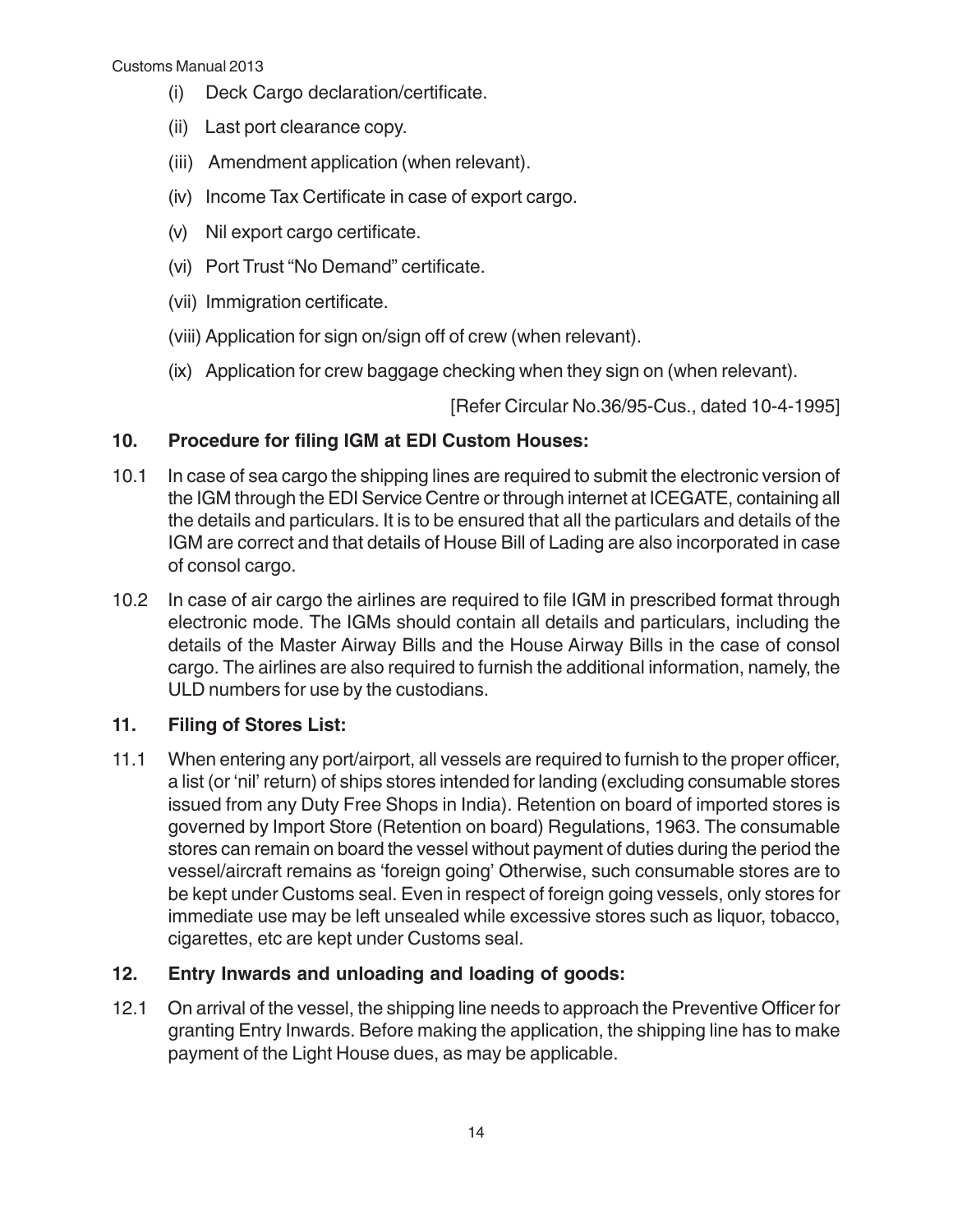- 12.2 Section 31 of the Customs Act, 1962 requires that the Master of the vessel shall not permit unloading of any imported goods until an order is given by the proper officer granting Entry Inwards to such vessel. Normally, Entry Inwards is granted only after the IGM is delivered. The date of Entry Inwards is crucial for determining the rate of duty in case of filing of prior Bill of Entry, as provided in Section 15 of the Customs Act, 1962. However, unloading of items like accompanied baggage, mail bags, animals, perishables and hazardous goods are exempt from this stipulation.
- 12.3 No imported goods are to be unloaded unless specified in the IGM/Import Report for being unloaded at that Customs station and such unloading shall only be at places provided therefor. Further, imported goods shall not be unloaded except under the supervision of the proper officer. Similarly, for unloading imported goods on a Sunday or on any holiday, prior notice shall be given and prescribed fees paid.
- 12.4 Board has clarified that unloading of liquid bulk cargo from the ship to the bonded storage tanks through pipe lines is allowed under the provisions of Section 33 of Customs Act, 1962 subject to the conditions that the premises where the goods are received through pipe lines is a bonded warehouse under Section 58 or 59 of Customs Act, 1962; permission of the proper officer is obtained for unloading prior to discharge of such cargo; and other requirements under the Customs Act, 1962 are fulfilled. If the bonded tanks are located outside the jurisdiction of the Commissioner in charge of port permission may be granted subject to concurrence of Commissioner in whose jurisdiction the bonded tanks are located, and other safeguards as necessary.

[Refer Instruction F.No.473/19/2009-LC, dated 9-5-2011]

- **13.** Other liabilities of carriers:
- 13.1 The person in charge of vessel/aircraft has other legal liabilities under the Customs Act, 1962, the non-fulfillment of which may result in suitable penal action, as reflected in Sections 115 and 116 of the Customs Act, 1962. For instance, Section 115 provides for confiscation of vessel / conveyance in the following circumstances:
	- (a) A conveyance within Indian waters or port or Customs area, which is constructed, adopted, altered or altered for concealing goods.
	- (b) A conveyance from which goods are thrown overboard, staved or destroyed so as to prevent seizure by Customs officers.
	- (c) A conveyance, which disobeys an order under Section 106 to stop or land, without sufficient cause.
	- (d) A conveyance from which goods under drawback claim are unloaded without the proper officer's permission.
	- (e) A conveyance, which has entered India with goods, from which substantial portion of goods are missing and failure of the master to account therefor.
	- (f) Any conveyance, when used as means of transport for smuggling of any goods or in the carriage of any smuggled goods, unless the owner establishes that it was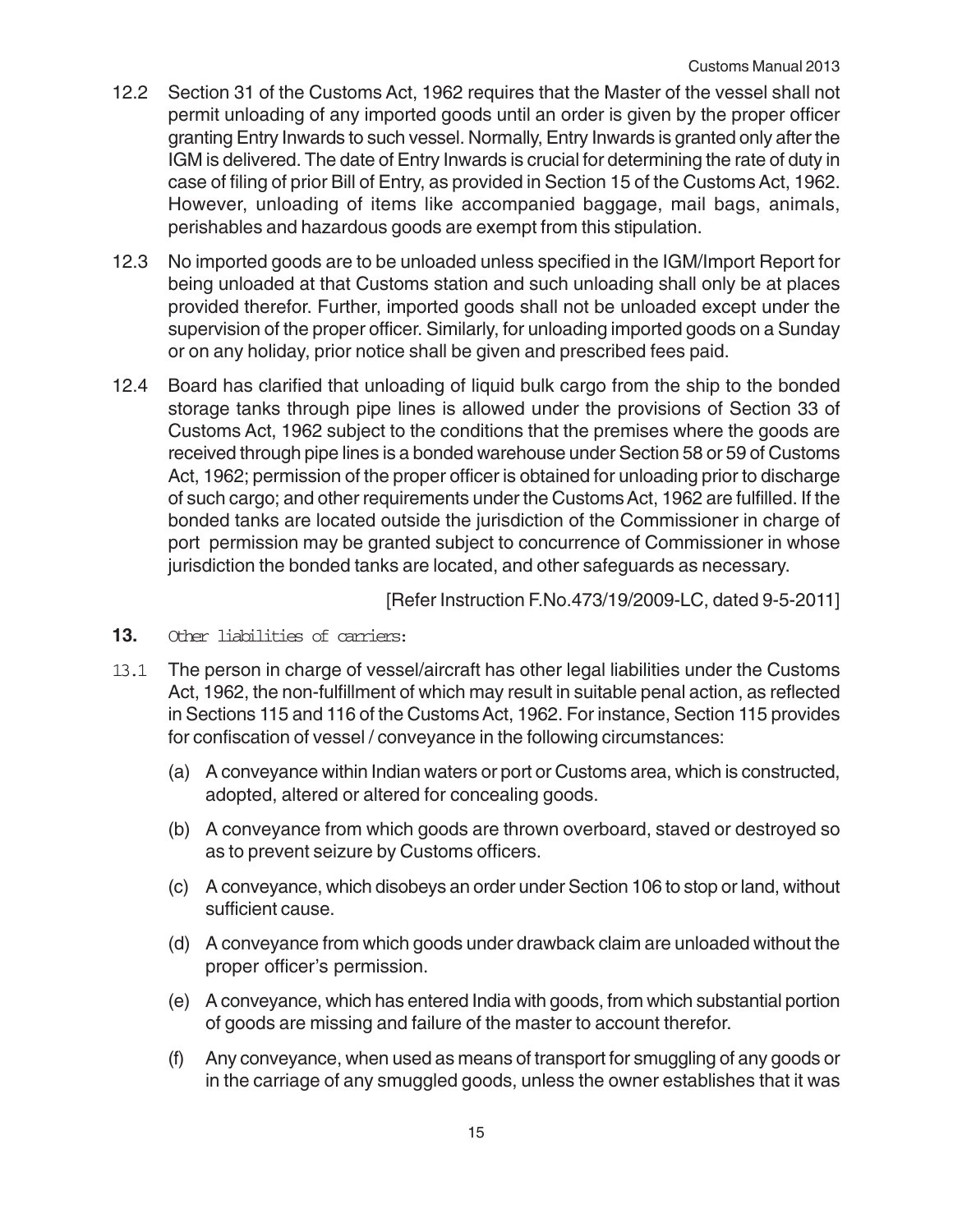used without the knowledge or connivance of the owner, his agent and the person in-charge of the vessel.

13.2 Under Section 116 of the Customs Act, 1962, penalty may be imposed on the person in-charge of vessel if there is failure to account for all goods loaded in the vessel forimportation into India or transshipped under the provisions of Customs Act and these are not unloaded at the place of destination in India or if the quantity unloaded is short of the quantity to be unloaded at particular destination. Penalty may be waived if failure to unload or deficiency in unloading is accounted for to the satisfaction of competent officer. Thus, if there is any shortage, which is not satisfactorily accounted for, the person in-charge of the vessel will be liable to penalty, which may be twice the duty payable on the import goods not accounted for.

> [Refer Circulars No.36/95-Cus., dated 10-04-1995, No.110/2003-Cus., dated 22-12-2003, No.15/2004-Cus., dated 16-2-2004, No.30/2004-Cus., dated 16-4-2004, No.34/2004-Cus., 13-5-2004, No.13/2005-Cus, dated 11-3-2005, and No.44/2005-Cus., dated 24-11-2005]

> > \*\*\*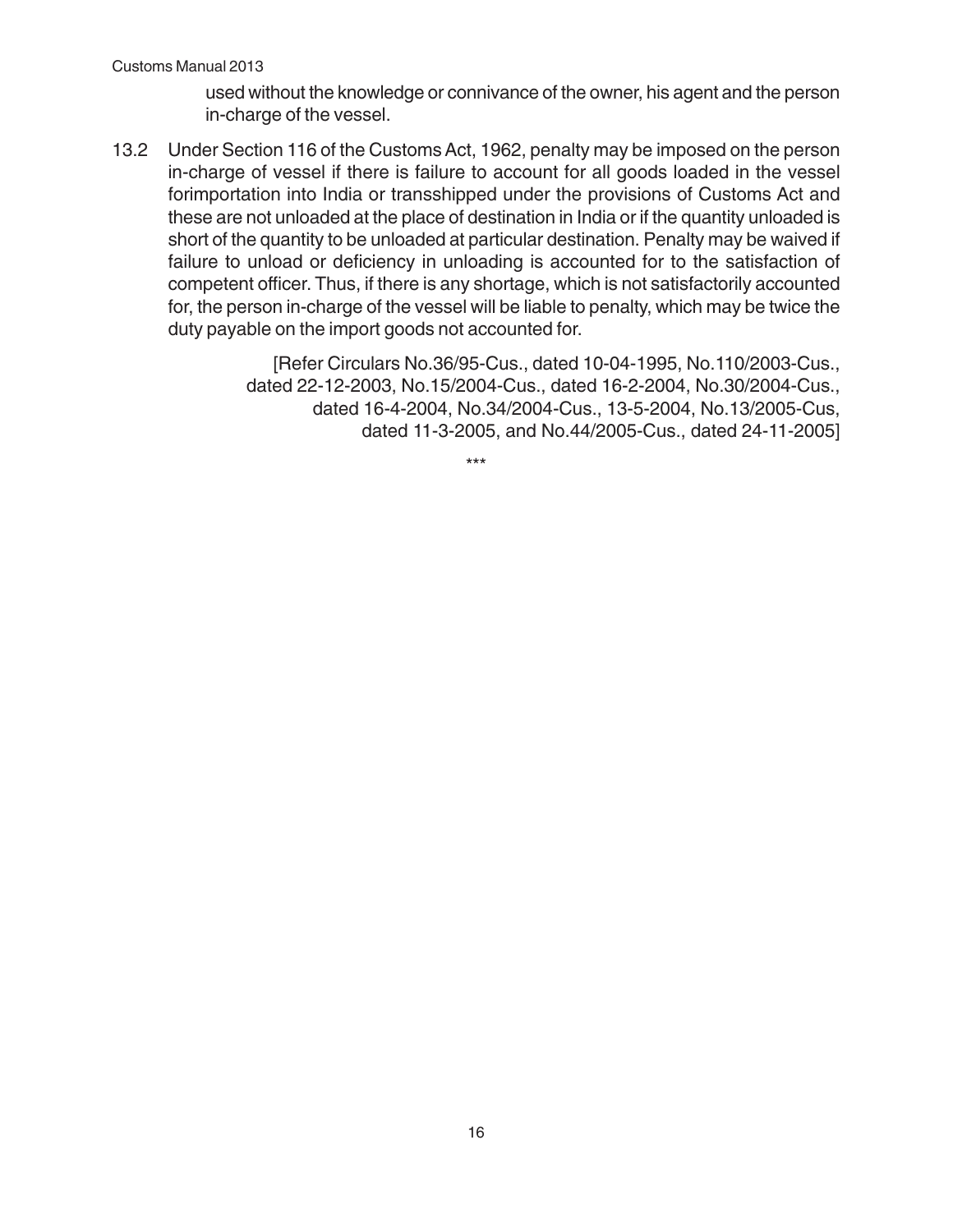## **Chapter 3**

# **Procedure for Clearance of Imported and Export Goods**

#### **1. Introduction:**

1.1 The imported goods before clearance for home consumption or for warehousing are required to comply with prescribed Customs clearance formalities. This includes presentation of a Bill of Entry containing details such as description of goods, value, quantity, exemption notification, Customs Tariff Heading etc. This Bill of Entry is subject to verification by the proper officer of Customs (under self assessment scheme) and may be reassessed if declarations are found to be incorrect. Normally import declarations made are scrutinized without prior examination of goods with reference to documents made available and other information about the value / classification etc. It is at the time of clearance of goods that these are examined by the Customs to confirm the nature of goods, valuation and other aspects of the declarations. In case no discrepancies are observed at the time of examination of goods 'Out of Charge' order is issued and thereafter the goods can be cleared. Similarly Customs clearance formalities for goods meant for export have to be fulfilled by presenting a Shipping Bill and other related documents. These documents are verified for correctness of assessment and after examination of the goods, if warranted, 'Let Export Order' is given on the Shipping Bill.

#### **2. Import procedure - Bill of Entry:**

- 2.1 Goods imported into the country attract Customs duty and are also required to confirm to relevant legal requirements. Thus, unless the imported goods are not meant for Customs clearance at the port/airport of arrival such as those intended for transit by the same vessel/aircraft or transshipment to another Customs station or to any place outside India, detailed Customs clearance formalities have to be followed by the importers. In contrast, in terms of Section 52 to 56 of the Customs Act, 1962 the goods mentioned in the IGM/Import Report for transit to any place outside India or meant for transshipment to another Customs station in India are allowed transit without payment of duty. In case of goods meant for transshipment to another Customs station, simple transshipment procedure has to be followed by the carrier and the concerned agencies at the first port/airport of landing and the Customs clearance formalities have to be complied with by the importer after arrival of the goods at the other Customs station. There could also be cases of transshipment of the goods after unloading to a port outside India. For this purpose a simple procedure is prescribed, and no duty is required to be paid.
- 2.2 For goods which are offloaded at a port/airport for clearance the importers have the option to clear the goods for home consumption after payment of duties leviable or to clear them for warehousing without immediate discharge of the duties leviable in terms of the warehousing provisions of the Customs Act, 1962. For this purpose every importer is required to file in terms of the Section 46 ibid a Bill of Entry for home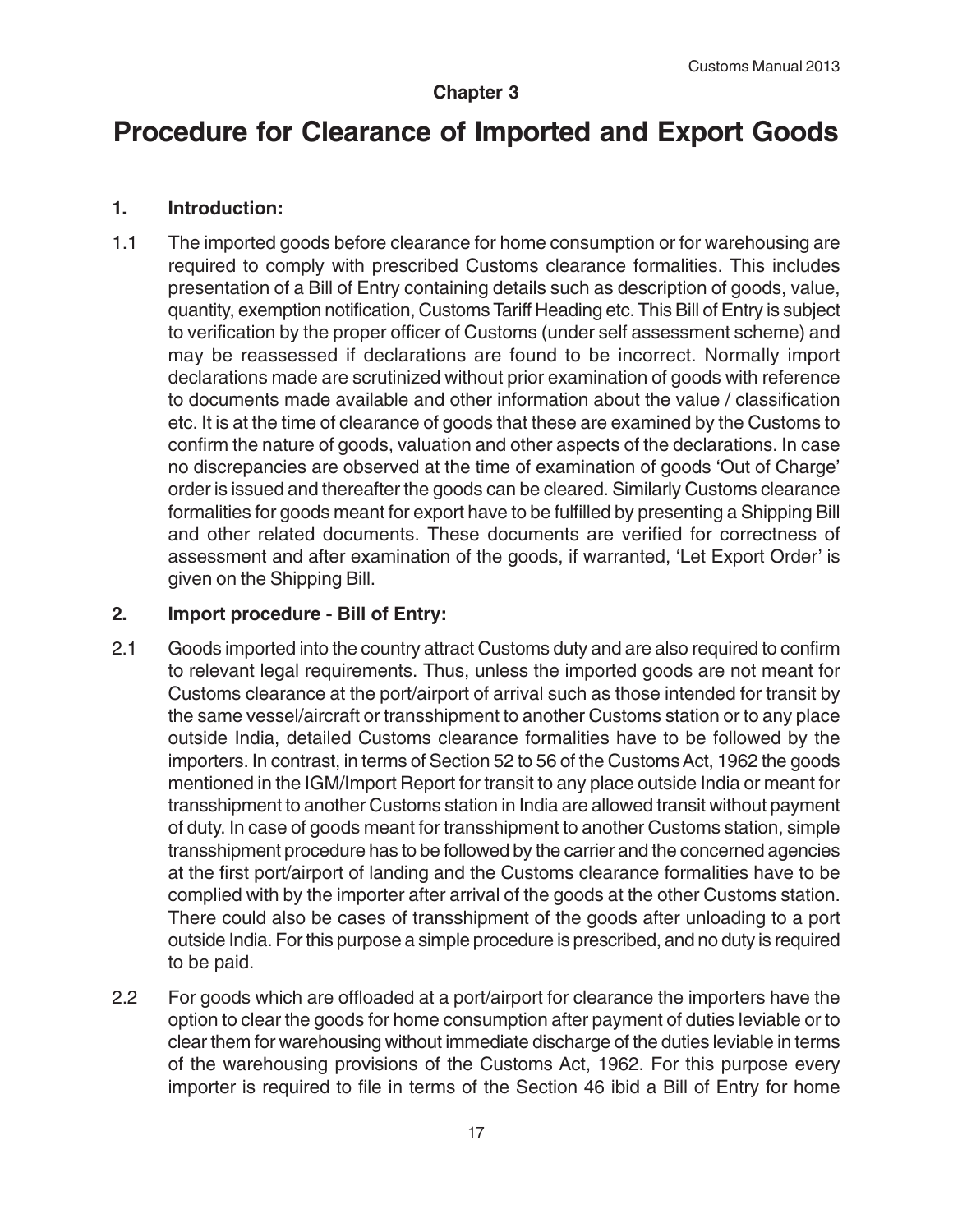consumption or warehousing, as the case may be, in the form prescribed by regulations. The Bill of Entry is to be submitted in sets, different copies meant for different purposes and also bearing different colours, and on the body of the Bill of Entry the purpose for which it will be used is mentioned.

- 2.3 The importers have to obtain an Importer-Export Code (IEC) number from the Directorate General of Foreign Trade (DGFT) prior to filing of Bill of Entry for clearance of imported goods. The Customs EDI System receives the IEC number online from the DGFT.
- 2.4 If the goods are cleared through the EDI system, no formal Bill of Entry is filed as it is generated in the computer system, but the importer is required to file a cargo declaration having prescribed particulars required for processing of the Bill of Entry for Customs clearance.
- 2.5 The importer clearing the goods for domestic consumption through non-EDI ports/ airports has to file Bill of Entry in four copies; original and duplicate are meant for Customs, third copy for the importer and the fourth copy is meant for the bank for making remittances. Along with the Bill of Entry the following documents are also generally required:
	- (a) Signed invoice
	- (b) Packing list
	- (c) Bill of Lading or Delivery Order/Airway Bill
	- (d) GATT valuation declaration form
	- (e) Importers/CHA's declaration
	- (f) Letter of Credit, wherever necessary
	- (g) Insurance document
	- (h) Import license, where necessary
	- (j) Industrial License, if required
	- (k) Test report in case of items like chemicals
	- (l) DEEC Book in original, where relevant
	- (m) Catalogue, technical write up, literature for machineries, spares or chemicals, as applicable
	- (n) Separately split up value of spares, components, machinery
	- (o) Certificate of Origin, if preferential rate of duty is claimed
- 2.6 While filing the Bill of Entry, the correctness of the information given therein has also to be certified by the importer in the form a declaration at the foot of the Bill of Entry and any mis-declaration/incorrect declaration has legal consequences.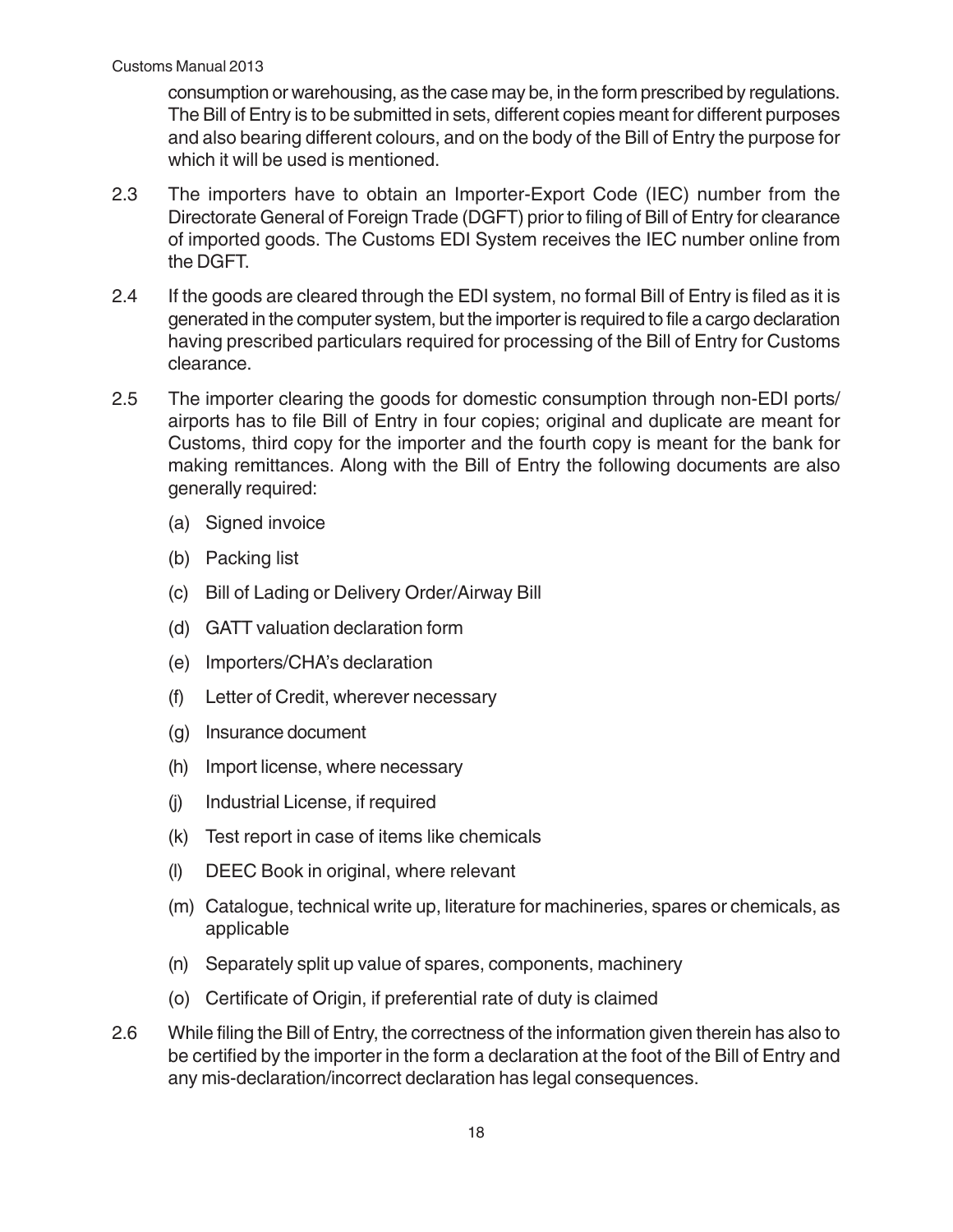- 2.7 Under the EDI system, the importer does not submit documents as such but submits declarations in electronic format containing all the relevant information to the Service Centre. A signed paper copy of the declaration is taken by the service centre operator for no-reputability of the declaration. A checklist is generated for verification of data by the importer/CHA. After verification, the data is filed by the Service Centre Operator and EDI system generates a Bill of Entry Number, which is endorsed on the printed checklist and returned to the importer/CHA. No original documents are taken at this stage. Original documents are taken at the time of examination. The importer/CHA also needs to sign on the final document before Customs clearance.
- 2.8 The first stage for processing a Bill of Entry is termed as the noting/registration of the Bill of Entry vis-a-vis the IGM filed by the carrier. In the manual format, the importer has to get the Bill of Entry noted in the concerned Noting Section which checks the consignment sought to be cleared having been manifested in the particular vessel and a Bill of Entry number is generated and indicated on all copies. After noting, the Bill of Entry gets sent to the appraising section of the Custom House for assessment functions, payment of duty etc. In the EDI system, the noting aspect is checked by the system itself, which also generates Bill of Entry number.
- 2.9 After noting/registration the Bill of Entry is forwarded manually or electronically to the concerned Appraising Group in the Custom House dealing with the commodity sought to be cleared. Appraising Wing of the Custom House has a number of Groups dealing with commodities falling under different Chapter Headings of the Customs Tariff and they take up further scrutiny for assessment, import permissibility angle etc.

#### **3. Self-assessment of imported and export goods:**

- 3.1 Vide Finance Act, 2011, 'Self-Assessment' has been introduced under the Customs Act, 1962. Section 17 of the said Act provides for self-assessment of duty on imported and export goods by the importer or exporter himself by filing a Bill of Entry or Shipping Bill, as the case may be, in the electronic form, as per Section 46 or 50, respectively. Thus, under self-assessment, it is the importer or exporter who will ensure that he declares the correct classification, applicable rate of duty, value, benefit of exemption notifications claimed, if any, in respect of the imported / export goods while presenting Bill of Entry or Shipping Bill.
- 3.2 Section 46 of the Customs Act, 1962 makes it mandatory for the importer to make entry for the imported goods by presenting a Bill of Entry electronically to the proper officer except for the cases where it is not feasible to make such entry electronically. While this is not a new requirement, it provides a legal basis for electronic filing. Where it is not feasible to file these documents in the System, the concerned Commissioner can allow filing of Bill of Entry in manual mode by the importer. These Bills of Entry would continue to be regulated by Bill of Entry (Forms) Regulations, 1976. However, this facility should not be allowed in routine and the Commissioner should ensure that manual filing of Bill of Entry is allowed only in genuine and deserving cases. Similarly, on export side also, Section 50 of the Customs Act, 1962 makes it obligatory for exporters to make entry of export goods by presenting a Shipping Bill electronically to the proper officer except for the cases where it is not found feasible to make such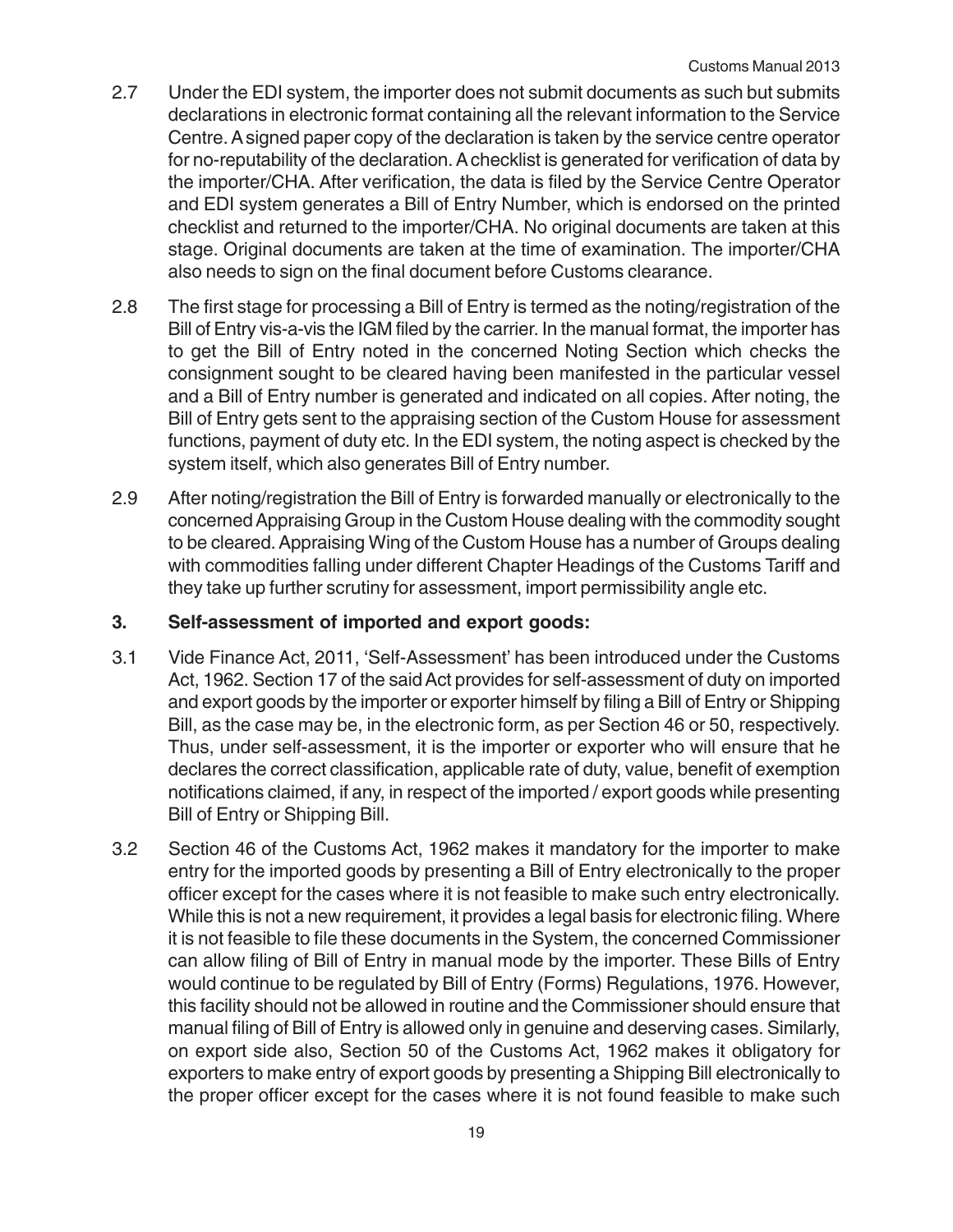entry electronically. In these cases the Commissioner may allow manual filing of Shipping Bill. Again, this authority should be exercised cautiously and only in genuine cases.

- 3.3 The declaration filed by the importer or exporter may be verified by the proper officer when so interdicted by the Risk Management Systems (RMS). In rare cases, such interdiction may also be made with the approval of the Commissioner or an officer duly authorized by him, not below the rank of Additional Commissioner of Customs, and this will necessarily be done after making a record in the EDI system. On account of interdictions, Bills of Entry may either be taken up for action of review of assessment or for examination of the imported goods or both. If the self-assessment is found incorrect, the duty may be reassessed. In cases where there is no interdiction, there will be no cause for the declaration filed by the importer to be taken up for verification, and such Bills of Entry will be straightaway facilitated for clearance without assessment and examination, on payment of duty, if any.
- 3.4 The verification of a self-assessed Bill of Entry or Shipping Bill shall be with regard to correctness of classification, value, rate of duty, exemption notification or any other relevant particular having bearing on correct assessment of duty on imported or export goods. Such verification will be done selectively on the basis of the RMS, which not only provides assured facilitation to those importers having a good track record of compliance but ensures that on the basis of certain rules, intervention, etc. high risk consignments are interdicted for detailed verification before clearance. For the purpose of verification, the proper officer may order for examination or testing of the imported or export goods. The proper officer may also require the production of any relevant document or ask the importer or exporter to furnish any relevant information. Thereafter, if the self-assessment of duty is not found to have been done correctly, the proper officer may re-assess the duty. This is without prejudice to any other action that may be warranted under the Customs Act, 1962. On re-assessment of duty, the proper officer shall pass a speaking order, if so desired by the importer, within 15 days of reassessment. This requirement is expected to arise when the importer or exporter does not agree with re-assessment, which is different from the original self-assessment. There may be situations when the proper officer of Customs finds that verification of self-assessment in terms of Section 17 requires testing / further documents / information, and the goods cannot be re-assessed quickly but are required to be cleared by the importer or exporter on urgent basis. In such cases, provisional assessment may be done in terms of Section 18 of the Customs Act, 1962, once the importer or exporter furnishes security as deemed fit by the proper officer of Customs for differential duty equal to duty provisionally assessed by him and the duty payable after reassessment.
- 3.5 One of the salient features of self-assessment is that verification of declarations and assessment done by the importer or exporter, except for cases wherein a speaking order has been passed by the proper officer while re-assessing the duty, can also be done at the premises of the importer or exporter. On Site Post Clearance Audit (OSPCA) has been applied to importers under the Accredited Client Programme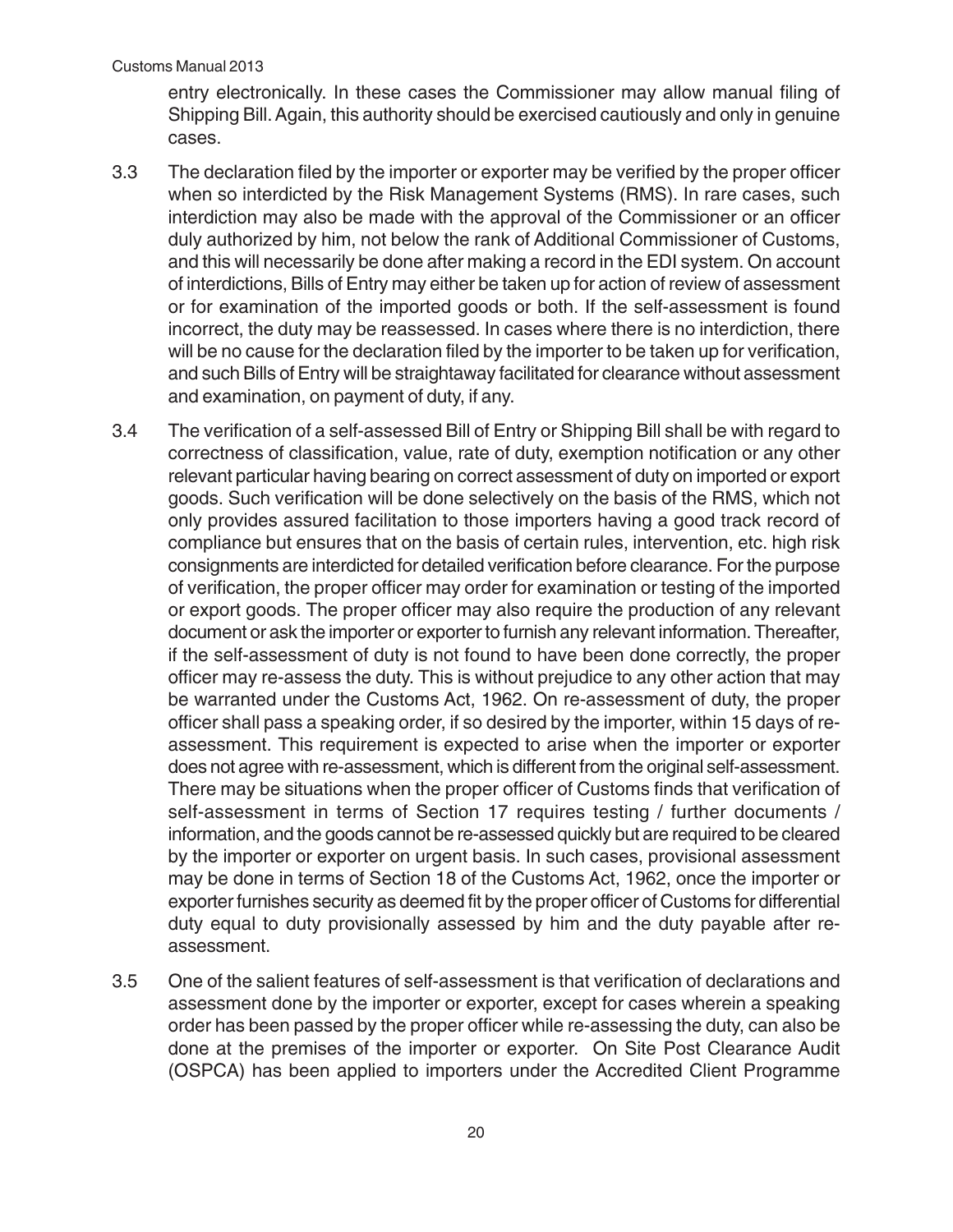(ACP) with effect from 1.10.2011. The Post Clearance Audit at Custom Houses shall continue for other importers.

- 3.6 In cases, where the importer or exporter is not able to determine the duty liability / make self-assessment for any reason, except in cases where examination is requested by the importer under proviso to Section 46(1), a request shall be made to the proper officer for assessment of the same under Section 18(a) of the Customs Act, 1962. In this situation an option is available to the proper officer to resort to provisional assessment of duty by asking the importer / exporter to furnish security as deemed fit for differential duty equal to duty provisionally assessed and duty finally payable after assessment. This provision is to be applied in deserving cases only where importer or exporter is not able to assess the goods for duty for want of certain information / documents etc. and not in a routine manner. As far as possible, steps should be taken to provide guidance to importers/ exporters so that they are able to self-assess the duty. It should, however, be made clear that such guidance is not legally binding.
- 3.7 In both cases where no self-assessment is done and when self-assessment is done but reassessment is required under Section 17, the importer or exporter can opt for provisional assessment of duty by the proper officer of Customs. The difference is that when no self-assessment is done, the provisional assessment shall get converted into final assessment and when self-assessment is done, the provisional assessment shall get converted into re-assessment.
- 3.8 Subsequent to introduction of self-assessment, it was felt that the existing facilitation levels under RMS could be increased as responsibility of filing correct declarations has been shifted to importers and exporters; the idea being to move towards a trust based Customs control while at the same time fine tuning the risk parameters based interdictions through RMS to check against non-compliance. Therefore, consequent to introduction of self-assessment, Board has decided that the facilitation target to be achieved for Bills of Entries would be 80% at Air Cargo Complexes, 70% at Seaports and 60% at ICDs.

[Refer Circulars No. 17/2011-Cus., dated 8-4-2011; and No.39/2011-Cus.,dated 2-9-2011]

#### **4. Examination of goods:**

4.1 All imported goods are required to be examined for verification of correctness of description given in the Bill of Entry. However, ordinarily only a part of the consignment is selected on random selection basis and examined. Also, the goods may be examined prior to assessment in case the importer does not have complete information with him at the time of import and requests for examination of the goods before assessing the duty liability or, if the Customs Appraiser/Assistant Commissioner feels the goods are required to be examined before assessment. This is called First Check Appraisement. The importer has to request for First Check Appraisement at the time of filing the Bill of Entry or at data entry stage giving the reason for the same. The Customs Appraiser records on original copy of the Bill of Entry the examination order and returns the Bill of Entry to the importer/CHA for being taken to the import shed for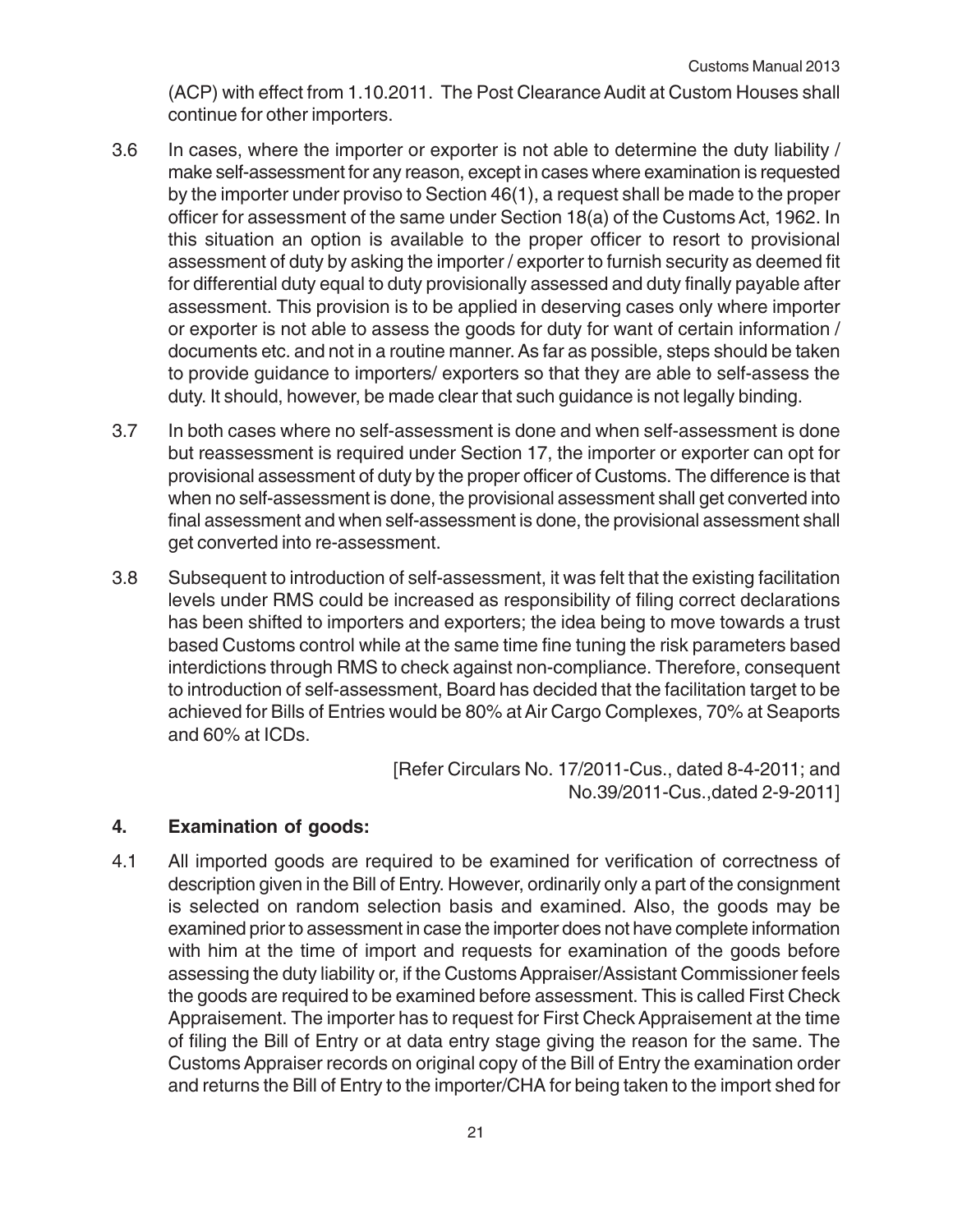examination of the goods. Thereafter, Shed Appraiser/Dock Examiner examines the goods as per examination order and records his findings. In case appraising group has called for samples, he forwards sealed samples accordingly. The importer is required to bring back the said Bill of Entry to the assessing officer for assessing the Bill of Entry, which is countersigned by Assistant/Deputy Commissioner if the value is more than Rs.1 lakh.

- 4.2 The imported goods can also be examined subsequent to assessment and payment of duty. This is called Second Check Appraisement. Most of the consignments are cleared on Second Check Appraisement basis. In this case whole of the consignment is not examined and only those packages which are selected on random basis are examined.
- 4.3 Under the EDI system, the Bill of Entry, after assessment by the appraising group or first appraisement, as the case may be, needs to be presented at the counter for registration for examination in the import shed. A declaration for correctness of entries and genuineness of the original documents needs to be made at this stage. After registration, the Bill of Entry is passed on to the shed Appraiser for examination of the goods. Alongwith the Bill of Entry, the CHA is required to present all the necessary supporting documents. After examination of the goods, the Shed Appraiser enters the report in EDI system and transfers first appraisement Bill of Entry to the appraising group and gives 'out of charge' in case of already assessed Bills of Entry. Thereupon, the system prints Bill of Entry and order of clearance (in triplicate). All these copies carry the examination report, order of clearance number and name of Shed Appraiser. Two copies each of Bill of Entry and the order are to be returned to the CHA/importer, after the Appraiser signs them. One copy of the order is attached to the Customs copy of Bill of Entry and retained by the Shed Appraiser.
- 4.4 In order to reduce transaction cost, importers may exercise the option to de-stuff goods from foreign containers and keep the same in the CFS / ICD including in empty domestic containers therein, under Customs supervision, for subsequent clearance as per law.

[Refer F. No.450/95/2012-Cus.IV, dated 20-11-2012]

4.5 In order to prevent fraud Commissioners concerned shall develop a proper gate management system where Deputy / Assistant Commissioner of Customs, Docks / Import Shed and Deputy / Assistant Commissioner of Customs, Special Intelligence & Investigation Branch (SIIB) would carry out surprise checks at out gate and verify authenticity of the gate passes issued by the custodian. Further, Out of Charge orders must be computerized and manual Out of Charge orders should be allowed only in the rarest of rare and genuine cases. Also specimen signature of the officers posted in Docks / Import Shed should be made available at the out gate for verification. Further manual Out of Charge orders (gate passes) booklets; official stationery, stamp etc. should be kept in safe custody. Due care should also be taken to verify the particulars in the Bill of Entry and other important documents.

[Refer Instructions F.No.450/24/2012-Cus.IV, dated 29-10-2012]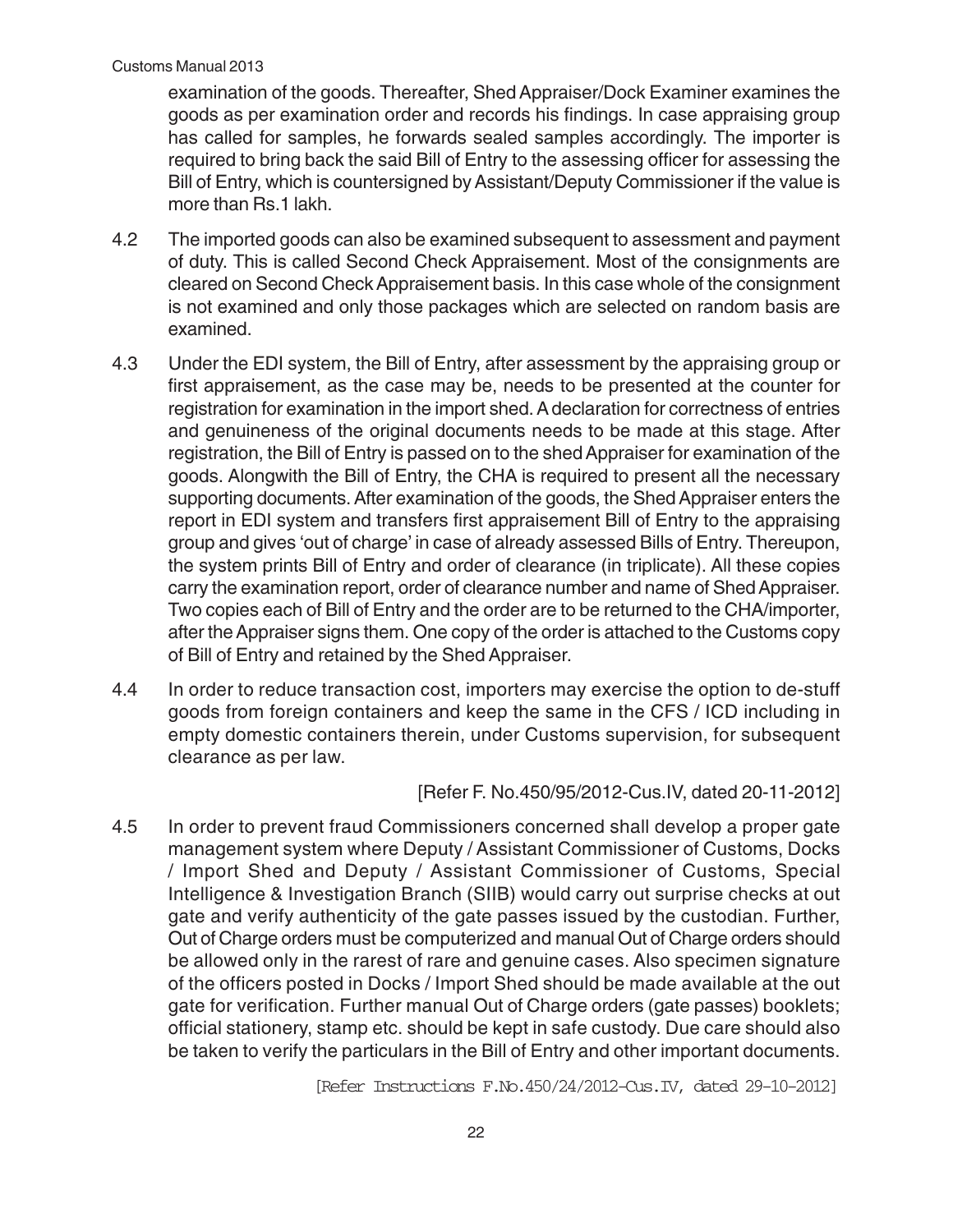#### **5. Execution of bonds:**

5.1 Wherever necessary, for availing duty free assessment or concessional assessment under different schemes and notifications, execution of end use bonds with Bank Guarantee or other surety is required to be furnished. These have to be executed in prescribed forms before the assessing Appraiser. For instance, when the import of goods is made under Export Promotion schemes, the importer is required to execute bonds with the Customs authorities for fulfillment of conditions of respective notifications. If the importer fails to fulfill the conditions, he has to pay the duty leviable on those goods. The amount of bond and bank guarantee is determined in terms of the instruction issued by the Board as well the conditions of the relevant notification etc.

#### **6. Payment of duty:**

- 6.1 The duty can be paid in the designated banks through TR-6 Challans. It is necessary to check the name of the bank and the branch before depositing the duty. Bank endorses the payment particulars in challan which is submitted to the Customs. Facility of e- payment of duty through more than one authorized bank is also available since 2007 at all major Customs locations.
- 6.2 With effect from 17.09.2012 e-payment of Customs duty is mandatory for importers registered under Accredited Clients Programme and importers paying duty of Rs. 1 lakh or more per Bill of Entry.

[Refer Circulars No.33/2011-Cus., dated 29-7-2011 and No. 24/2012-Cus., dated 5-9-2012]

#### **7. Amendment of Bill of Entry:**

7.1 Whenever mistakes are noticed after submission of documents, amendments to the Bill of Entry is carried out with the approval of Deputy/Assistant Commissioner. The request for amendment may be submitted with the supporting documents. For example, if the amendment of container number is required, a letter from shipping agent is required. On sufficient proof being shown to the Deputy/Assistant Commissioner amendment in Bill of Entry may be permitted after the goods have been given out of charge i.e. goods have been cleared.

#### **8. Prior Entry for Bill of Entry:**

- 8.1 For faster clearance of the goods, Section 46 of the Customs Act, 1962 allows filing of Bill of Entry prior to arrival of goods. This Bill of Entry is valid if vessel/aircraft carrying the goods arrives within 30 days from the date of presentation of Bill of Entry. This Bill of Entry has 5 copies, the fifth copy being called Advance Noting copy. The importer must declare that the vessel/aircraft is due within 30 days and present the Bill of Entry for final noting as soon as the IGM is filed. Advance noting is not available for Into-Bond Bill of Entry and also during certain special periods.
- 8.2 Often goods coming by container ships are transferred at intermediate ports (like Colombo) from mother vessel to smaller vessels called feeder vessels. At the time of filing of advance Bill of Entry, the importer does not know which vessel will finally bring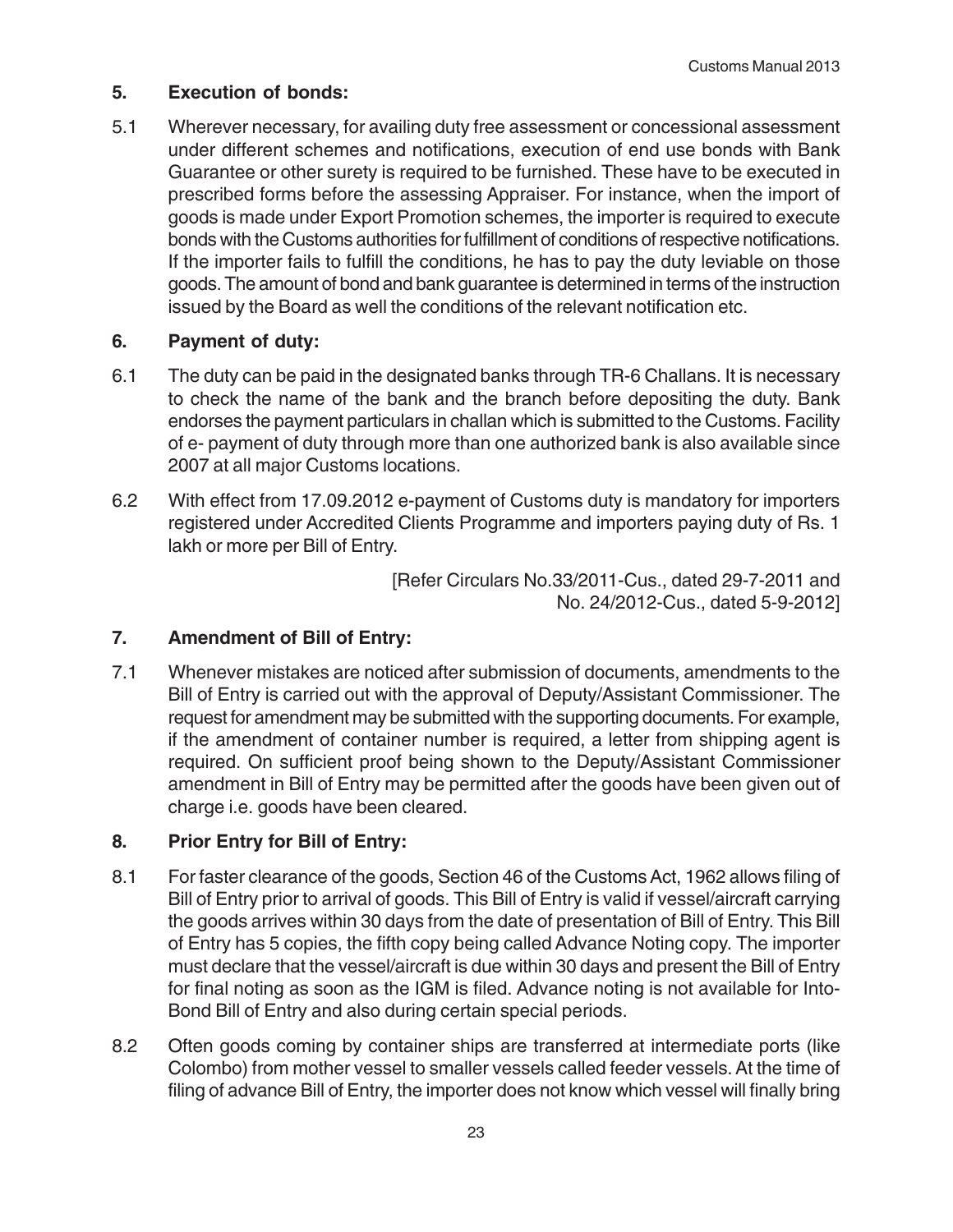the goods to Indian port. In such cases, the name of mother vessel may be filled in on the basis of the Bill of Lading. On arrival of the feeder vessel, the Bill of Entry may be amended to mention names of both mother vessel and feeder vessel.

#### **9. Bill of Entry for bond/warehousing:**

9.1 A separate form of Bill of Entry is used for clearance of goods for warehousing. All documents, as are required to be attached with a Bill of Entry for home consumption are also required with the Bill of Entry for warehousing which is assessed in the same manner and duty payable is determined. However, since duty is not required to be paid at the time of warehousing, the purpose of assessing the duty at this stage is only to secure the duty in case the goods do not reach the warehouse. The duty is paid at the time of ex-bond clearance of goods for which an Ex-Bond Bill of Entry is filed. The rate of duty applicable to imported goods cleared from a warehouse is the rate inforce on the date of filing of Ex-Bond Bill of Entry.

#### **10. Risk Management System:**

10.1 'Risk Management System' (RMS) has been introduced in Customs locations where the EDI System (ICES) is operational. This is one of the most significant steps in the ongoing Business Process Re-engineering of the Customs Department. RMS is based on the realization that ever increasing volumes and complexity of international trade and the deteriorating global security scenario present formidable challenges to Customs and the traditional approach of scrutinizing every document and examining every consignment will simply not work. Also, there is a need to reduce the dwell time of cargo at ports/airports and also transaction costs in order to enhance the competitiveness of Indian businesses, by expediting release of cargo where compliance is high. Thus, an effective RMS strikes an optimal balance between facilitation and enforcement and promotes a culture of compliance. RMS is also expected to improve the management of the Department's resources by enhancing efficiency and effectiveness in meeting stakeholder expectations and bringing the Customs processes at par with best international practices.

[Refer Circular No. 43/2005-Cus., dated 24-11-2005]

- 10.2 RMS has dispensed with the practice of routine assessment, concurrent audit and examination and the present focus is on quality assessment, examination and Post Clearance Audit of selected Bills of Entry.
- 10.3 Bills of Entry and IGMs filed electronically in ICES through the Service Centre or the ICEGATE are transmitted by ICES to the RMS. The RMS processes the data through a series of steps and produces an electronic output for the ICES. This output determines whether a particular Bill of Entry will be taken-up for action (appraisement or examination or both) or be cleared after payment of duty and Out of Charge directly, without any assessment and examination. Also where necessary, RMS provides instructions for Appraising Officer, Examining Officer or the Out-of-Charge Officer. It needs to be noted that the appraising and examination instructions communicated by the RMS have be necessarily followed by the proper officer. It is, however, possible that in a few cases the proper officer might decide to apply a particular treatment to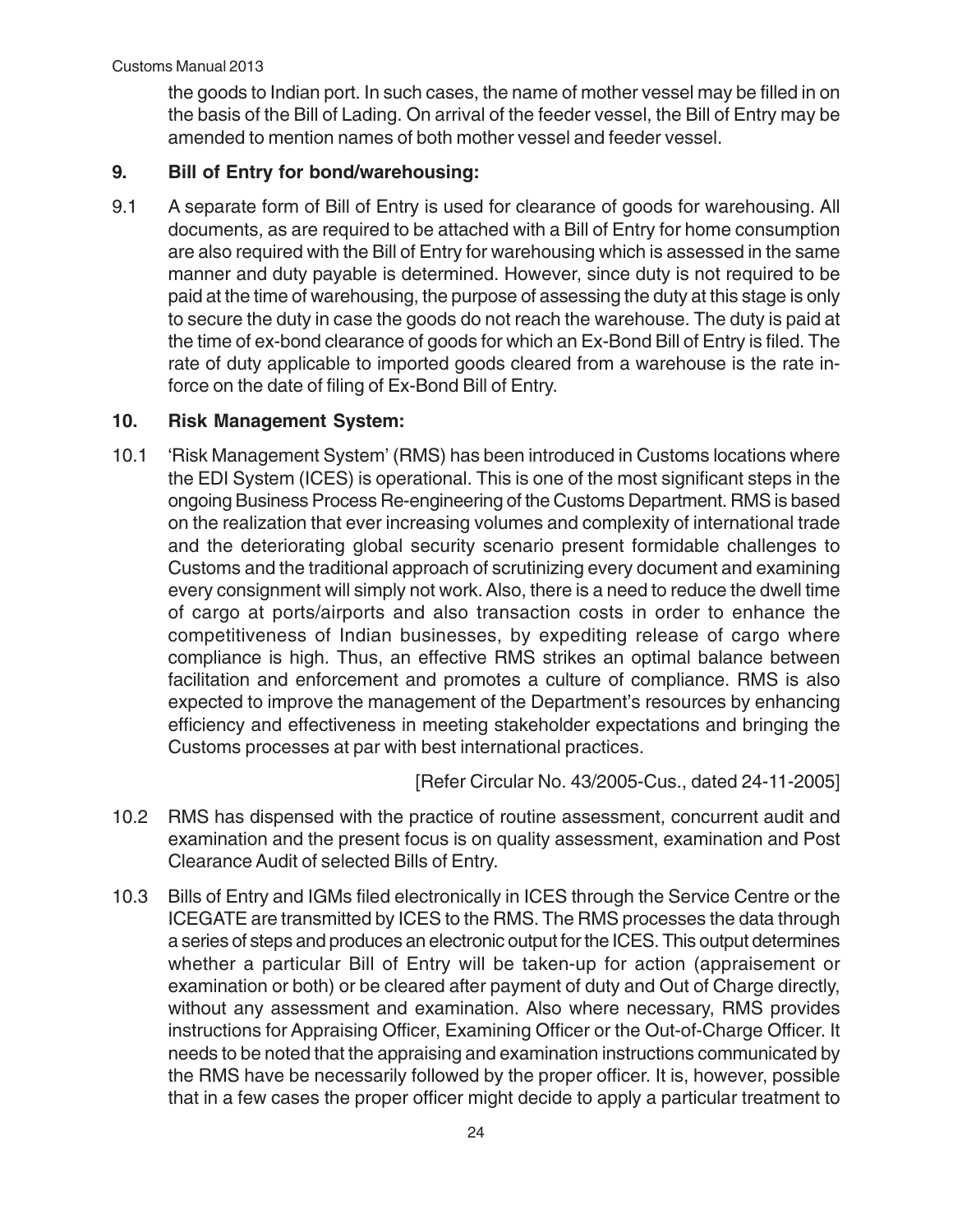the Bill of Entry which is at variance with the instruction received from the RMS. This may happen due to risks which are not factored in the RMS. Such a course of action shall however be taken only with the prior approval of the jurisdictional Commissioner of Customs or an officer authorized by him for this purpose, who shall not be below the rank of Additional / Joint Commissioner of Customs, and after recording the reasons for the same. A brief remark on the reasons and the particulars of Commissioner's authorization should be made by the officer examining the goods in the departmental comments section in the EDI system.

10.4 The system of concurrent audit has been abolished and replaced by a Post-Clearance Compliance Verification (Audit) function. The objective of the Post Clearance Verification Programme is to monitor, maintain and enhance compliance levels, while reducing the dwell time of cargo. The RMS selects the Bills of Entry for audit, after clearance of the goods, and these selected Bills of Entry are directed to the audit officers for scrutiny by the EDI system. In case any possible short levies are noticed, the officers issue a Consultative Letter mentioning the grounds for their view to the importers/ CHAs. This is intended to give the importers an opportunity to voluntarily comply and pay the duty difference if they agree with the department's point of view. In case there is no agreement, the formal processes of demand notices, adjudication etc. would follow. It may also be noted that the auditors are specifically instructed to scrutinize declarations with reference to data quality and advise the importers/CHAs suitably where the quality of their declarations is found deficient. Such advice is expected to be followed by the trade and monitored by the local risk managers.

#### **11. Risk Management Division:**

- 11.1 With a view to streamline the operations of the RMS, a Risk Management Division (RMD) has been created under the Directorate General of Systems with the following charter of functions:
	- (i) The RMD has the overall responsibility for designing, implementing and managing RMS using various risk parameters and risk management tools to address risks facing Customs, i.e., the potential for non-compliance with Customs and allied laws and security regulations, including risks associated with the potential failure to facilitate international trade.
	- (ii) The RMD will suggest assessment and examination in respect of consignments perceived to be risky and facilitate the remaining ones.
	- (iii) The RMD is responsible for collecting and collating information and developing an intelligence database to effectively implement the RMS and also carry out effective risk assessment, risk evaluation and risk mitigation techniques. It will update and maintain risk parameters in relation to the trade, commodities and all stakeholders associated or involved with the supply chain logistics.
	- (iv) The RMD is the nodal agency for Accredited Client's Programme (ACP). It will maintain a list of accredited clients in the RMS and closely monitor their compliance standards.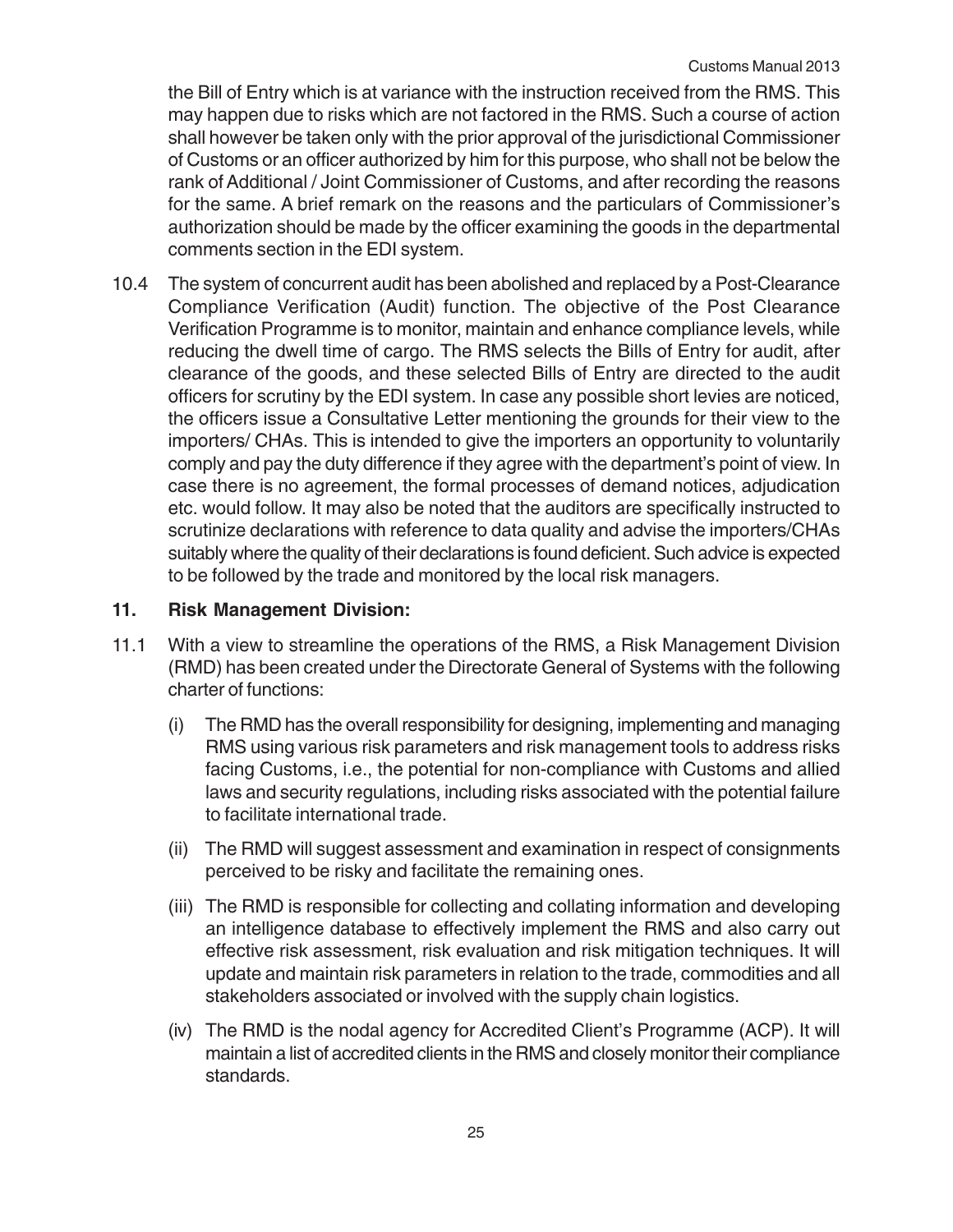#### Customs Manual 2013

- (v) The RMD will closely interact with all Custom Houses, Directorate of Revenue Intelligence (DRI) and Directorate of Valuation (DOV) to enable it to effectively address national risks. The RMD shall also work in close coordination with Directorate General of Audit (DG Audit). The local risks will be largely addressed by RMD in co-operation with the Custom Houses. Further, the RMD will also closely interact with DOV on all matters pertaining to the Valuation Risk Assessment Module (VRAM) of RMS. DOV will also supply the list of Most Sensitive Commodities with value bands, the list of valid valuation alerts and the list of Unusual Quantity Code (UQC) at agreed intervals.
- (vi) The RMD will review the performance of the RMS in terms of reviewing the various targets/interventions inserted by the Local Risk Management (LRM) Committee, make objective assessment of the effectiveness of such insertions, and ensure that the performance is consistent with the objective laid down. For this purpose, the RMD shall provide necessary advice and guidance to Custom Houses as and when required, which shall be followed. The RMD will also review the extent of facilitation being provided to the trade and offer necessary guidance to the officers in the Custom Houses with a view to providing appropriate facilitation and also ensuring compliance.
- (vii) The RMD will coordinate and liaise with other Government Departments (OGDs), for dealing with risks relating to the compliance requirements under relevant allied Acts.
- (viii) The RMD will work in close coordination with NACEN in developing training manuals and other documentation necessary for implementing RMS and also work out regular training schedules for officers responsible for the RMS in major Customs locations.

#### **12. National Risk Management Committee:**

- 12.1 A National Risk Management (NRM) Committee headed by DG (Systems) reviews the functioning of the RMS, supervise implementation and provide feedback for improving its effectiveness. The NRM Committee includes representatives of Directorate General of Revenue Intelligence (DGRI), Directorate General of Valuation (DGOV), Directorate General of Audit (DG Audit), Directorate General of Safeguards (DGS) and Tax Research Unit (TRU), and Joint Secretary (Customs), CBEC. The NRM Committee meeting is to be convened by RMD at least once every quarter. The following are some of the functions of the NRM Committee:
	- (i) Review performance of the RMS including implementation of ACP and PCA.
	- (ii) Review risk parameters and behavior of important risk indicators.
	- (iii) Review economic trends, policies, duty rates, exemptions, market data etc. that adversely impact Customs functions and processes and suggest remedial action.

[Refer Circulars No. 23/2007-Cus., dated 28-6-2007 and No. 39/2011-Cus., dated 2-9-2011]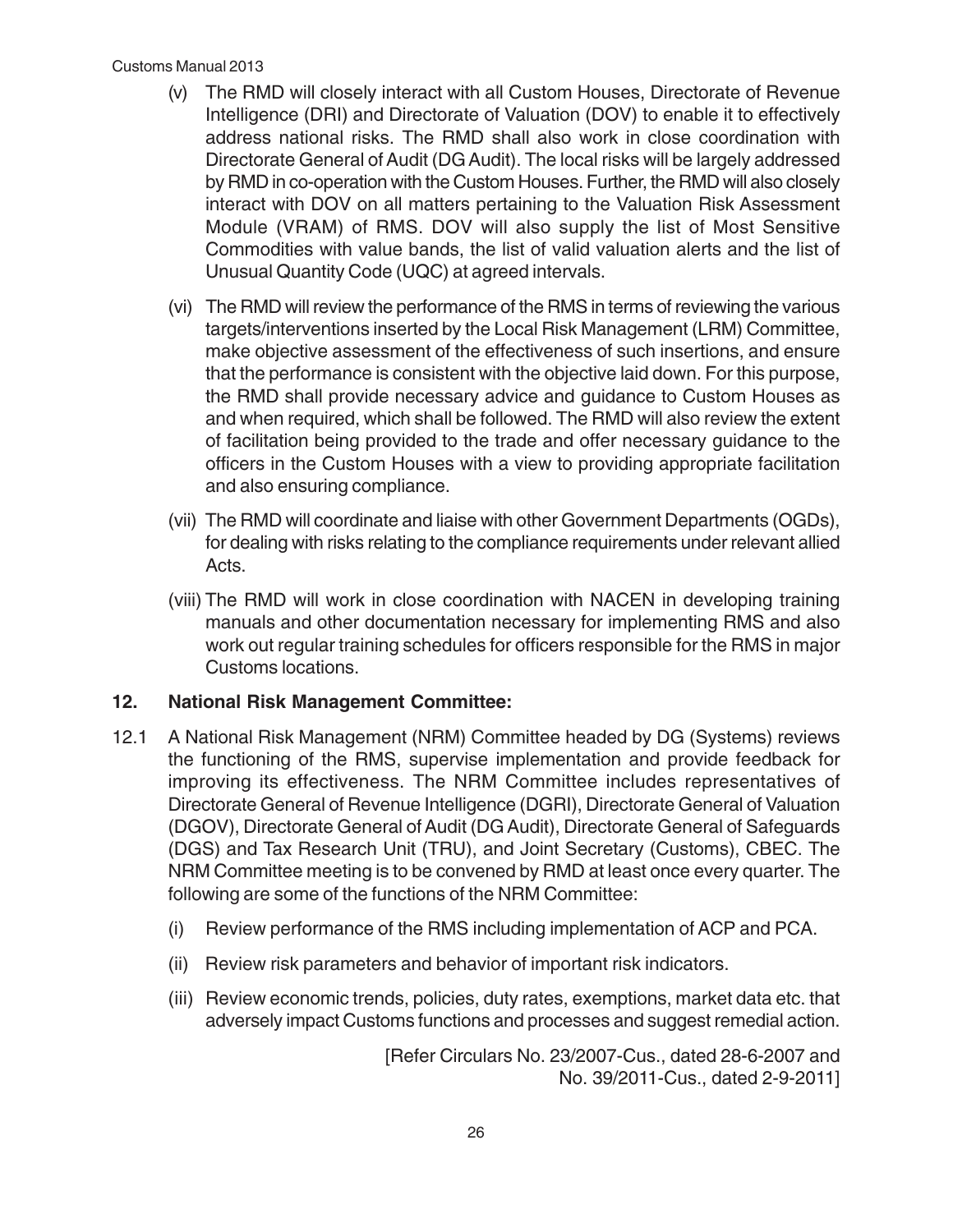#### **13. Local Risk Management (LRM) Committee:**

- 13.1 A Local Risk Management (LRM) Committee headed by Commissioner of Customs has been constituted in each Custom House / Air Cargo Complex / ICD, where RMS is operationalised. The LRM Committee comprises the Additional / Joint Commissioner in charge of Special Investigation and Intelligence Branch (SIIB), who is designated as the Local Risk Manager and includes the Additional / Joint Commissioner in charge of Audit and a nominee, not below the rank of a Deputy Director from the regional / zonal unit of the DRI, and a nominee, not below the rank of Deputy Director from the Directorate of Valuation, if any. The LRM Committee meets once every month and some of its functions are as follows:
	- (i) Review trends in imports of major commodities and valuation with a view to identifying risk indicators.
	- (ii) Decide the interventions at the local level, both for assessment and examination of goods prior to clearance and for PCA.
	- (iii) Review results of interventions already in place and decide on their continuation/ modification or discontinuance etc.
	- (iv) Review performance of the RMS and evaluate the results of the action taken on the basis of the RMS output.
	- (v) Send periodic reports to the RMD, as may be prescribed by the RMD, with the approval of the Commissioner of Customs.

#### **14. Accredited Clients Programme:**

- 14.1 The Accredited Clients Programme (ACP) has been introduced with the objective of granting assured facilitation to importers who have demonstrated capacity and willingness to comply with the laws administered by the Customs. This programme replaces all existing schemes for facilitation in the Customs stations where EDI and RMS is implemented. Importers registered as "Accredited Clients" form a separate category to which assured facilitation is provided. Except for a small percentage of consignments selected on random by the RMS, or cases where specific intelligence is available or where a specifically observed pattern of non-compliance is required to be addressed, Accredited Clients are allowed clearance on the basis of self assessment without examination of goods as a matter of course.
- 14.2 Considering the likely volume of cargo imported by the Accredited Clients, Custom Houses may create separately earmarked facility/counters for providing Customs clearance service to them. Commissioners of Customs are also required to work with the Custodians for earmarking separate storage space, handling facility and expeditious clearance procedures for these clients.
- 14.3 The RMD administers the ACP and maintains the list of Accredited Clients centrally in the RMS. The importers who have been granted the status of Accredited Clients are required to maintain high levels of compliance, which is closely monitored by the RMD in co-ordination with the Commissioners of Customs. Where compliance levels fall,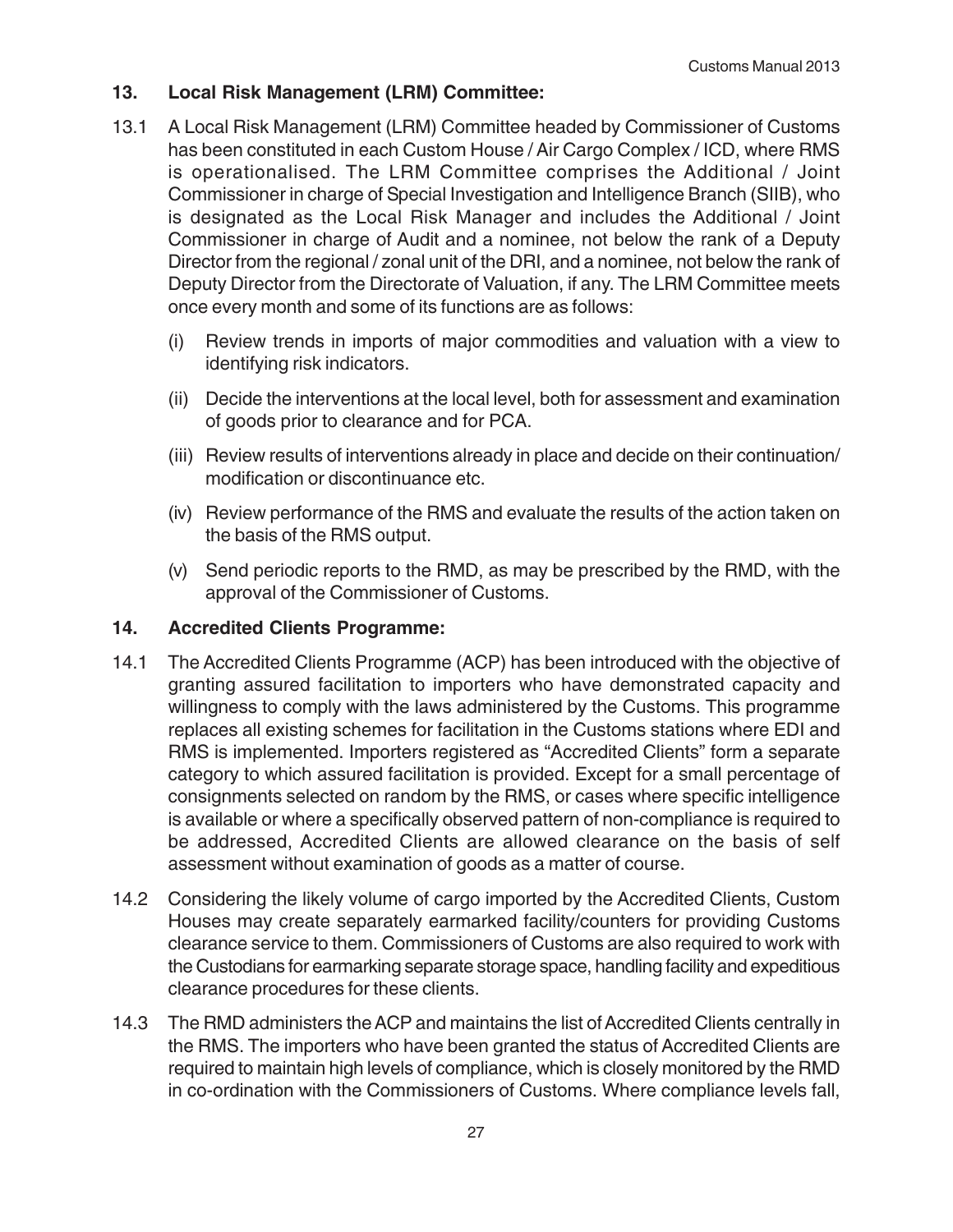the importer is at first informed for improvement and in case of persistent noncompliance, the importer may be deregistered under the ACP.

- 14.4 The eligibility criteria for importers to get ACP status are as follows:
	- (i) They should have imported goods valued at Rs. 10 Crores [assessable value] in the previous financial year; or paid more than Rs. 1 Crore Customs duty in the previous financial year; or, in the case of importers who are also Central Excise assesses, paid Central Excise duties over Rs. 1 Crore from the Personal Ledger Account in the previous financial year, or they should be recognized as 'status holders' under the Foreign Trade Policy.
	- (ii) They should have filed at least 25 Bills of Entry in the previous financial year in one or more Indian Customs stations.
	- (iii) They should have no cases of Customs, Central Excise or Service Tax, as detailed below, booked against them in the previous three financial years:
		- (a) Cases of duty evasion involving mis-declaration/ mis-statement/collusion / willful suppression / fraudulent intent whether or not extended period for issue of SCN has been invoked.
		- (b) Cases of mis-declaration and/or clandestine/unauthorized removal of excisable / import / export goods warranting confiscation of said goods.
		- (c) Cases of mis-declaration/mis-statement/collusion/willful suppression/ fraudulent intent aimed at availing CENVAT credit, rebate, refund, drawback, benefits under export promotion/reward schemes.
		- (d) Cases wherein Customs/Excise duties and Service Tax has been collected but not deposited with the exchequer.
		- (e) Cases of non-registration with the Department with intent to evade payment of duty/tax.
	- (iv) They should not have any cases booked under any of the allied Acts being implemented by Customs.
	- (v) The quality of the submissions made by the applicants to Customs should be good as measured by the number of amendments made in the Bills of Entry in relation to classification of goods, valuation and claim for exemption benefits. The number of such amendments should not have exceeded 20% of the Bills of Entry during the previous financial year.
	- (vi) They should have no duty demands pending on account of non-fulfillment of export obligation.
	- (vii) They should have reliable systems of record keeping and internal controls and their accounting systems should conform to recognized standards of accounting. They are required to provide the necessary certificate from their Chartered Accountants in this regard.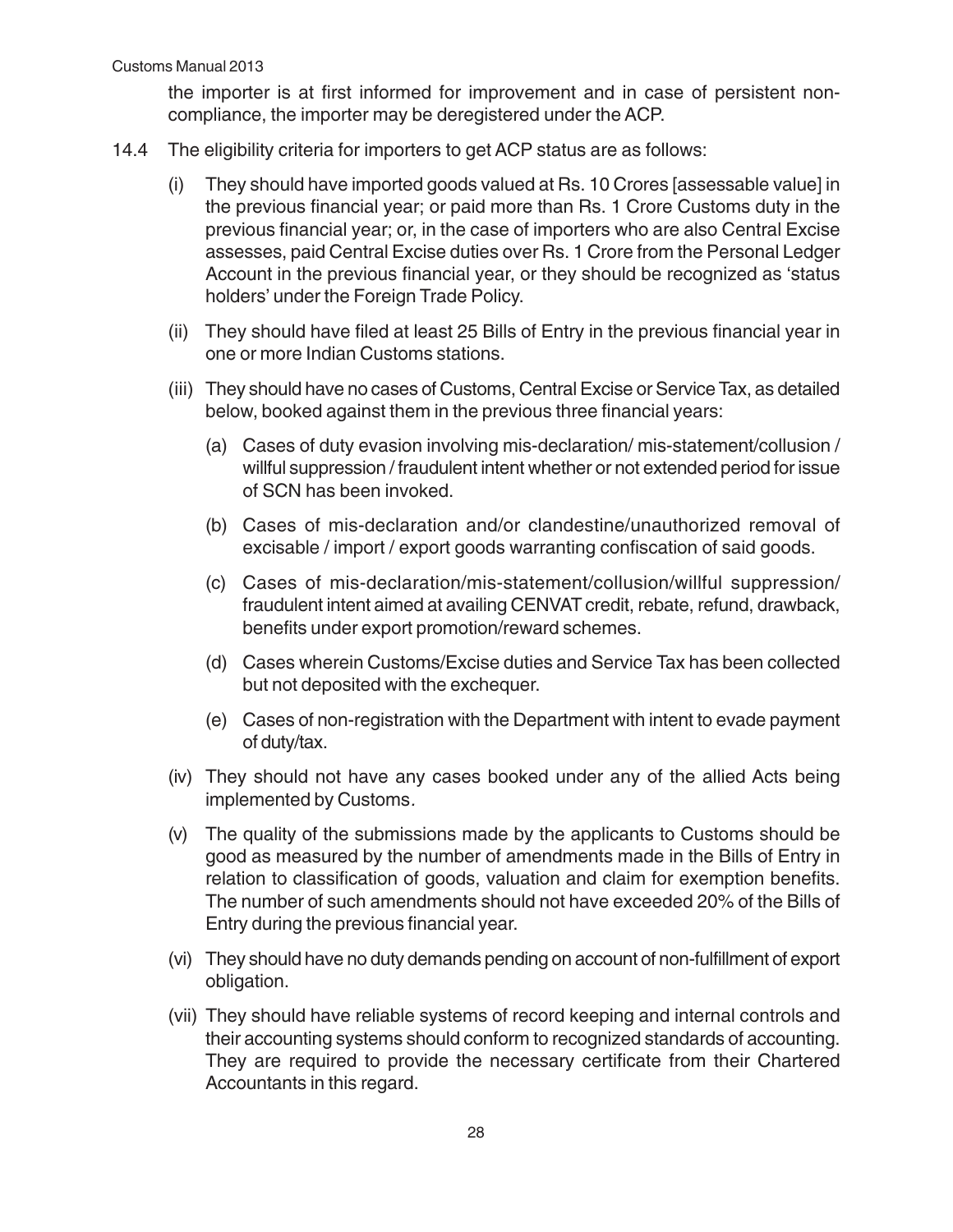14.6 The ACP accreditation is initially valid for a period of one year and would be renewable thereafter upon a review of the compliance record of the Accredited Client.

[Refer Circulars No. 22/97-Cus., dated 4-7-1997, No.63/97-Cus., dated 21-11-1997, No.42/2005-Cus., dated 24-11-2005, and No.43/2005-Cus dated 24-11-2005]

#### **15. Export procedure - Shipping Bill:**

- 15.1 For clearance of export goods, the exporter or his agent has to obtain an Importer-Export Code (IEC) number from the DGFT prior to filing of Shipping Bill. Under the EDI System, IEC number is received online by the Customs System from the DGFT. The exporter is also required to register authorized foreign exchange dealer code (through which export proceeds are expected to be realised) and open a current account in the designated bank for credit of any Drawback incentive.
- 15.2 All the exporters intending to export under the export promotion scheme need to get their licences /DEEC book etc. registered at the Customs Station. For such registration, original documents are required.

#### **16. Octroi exemption for export goods:**

16.1 Since the Shipping Bill is generated only after the 'Let Export' order is given by Customs, the exporter may make use of export invoice or such other document as required by the Octroi authorities for the purpose of Octroi exemption.

#### **17. Waiver of GR form:**

**17.1** Generally the processing of Shipping Bills requires the production of a GR form that is used to monitor the foreign exchange remittance in respect of the export goods. However, there are few exceptions when the GR form is not required. An example is export of goods valued not more than US \$25,000/- and another is export of gifts valued upto Rs.5 lakhs.

> [Refer RBI Notifications No.FEMA.23/2000-RB, dated 3-5-2000, and No.FEMA.116/2004-RB, dated 25-3-2004]

#### **18. Arrival of export goods at docks:**

- 18.1. The goods brought for the purpose of export are allowed entry to the Dock on the strength of the check list and other declarations filed by the exporter in the Service Center. The custodian has to endorse the quantity of goods actually received on the reverse of the check list.
- **19.** Customs examination of export goods: 19.1 After the receipt of the goods in the Docks, the exporter/CHA may contact the Customs Officer designated for the purpose, and present the check list with the endorsement of custodian and other declarations along with all original documents such as, Invoice and Packing list, ARE-1, etc. The Customs Officer may verify the quantity of the goods actually received and enter into the system and thereafter mark the Electronic Shipping Bill and also hand over all original documents to the Dock Appraiser who assigns a Customs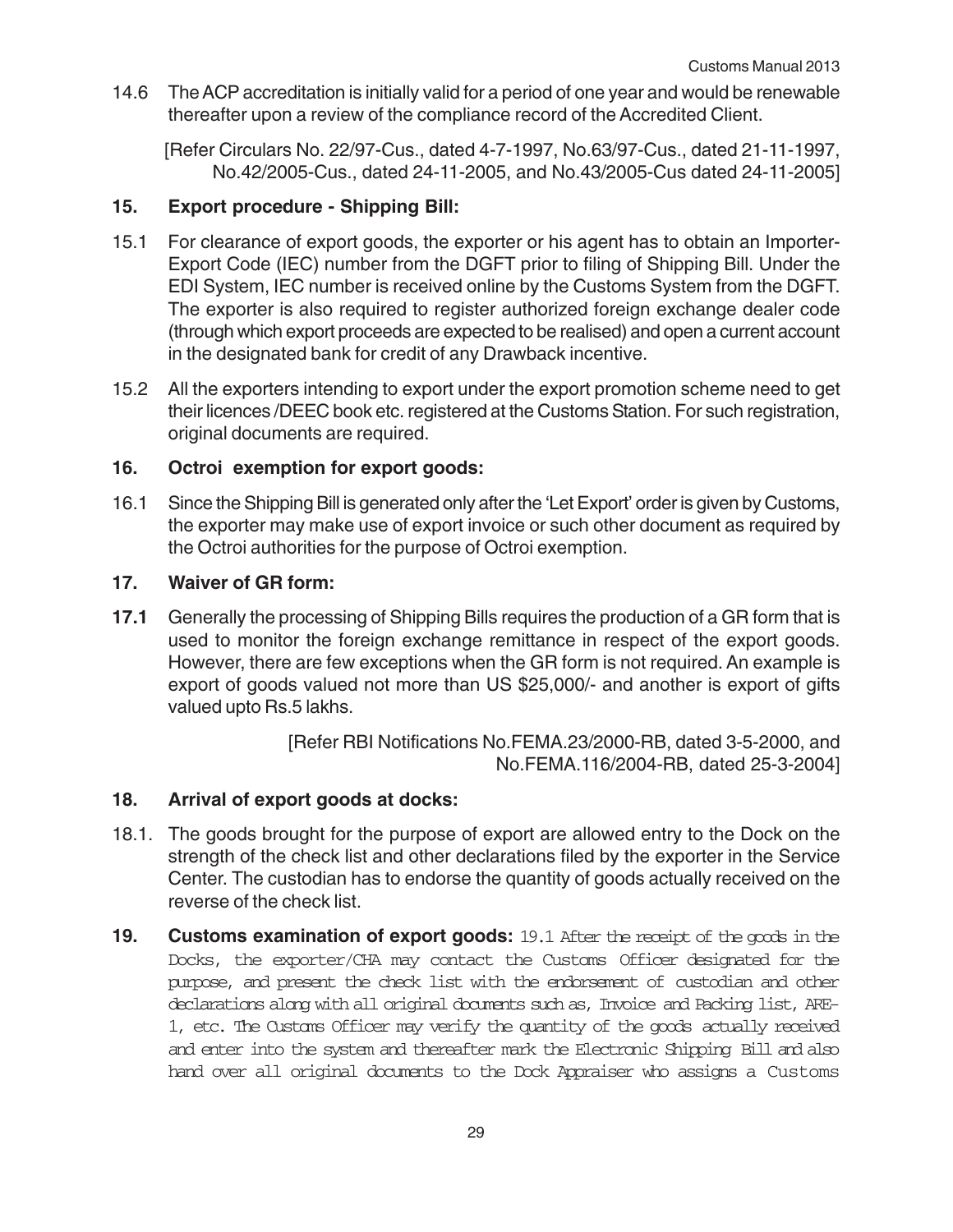Officer for examination and indicate the officers' name and the packages to be examined, if any, on the check list and return it to the exporter/CHA.

#### **20. Examination norms:**

20.1 The Board has fixed norms for examination of export consignments keeping in view the quantum of incentive, value of export goods, the country of destination etc. The scale of physical examination of various categories of exports at the port of export is as follows:

### **A. Factory stuffed export cargo:**

| <b>Category of Exports</b>                                                                                                                                                                                                                                                             | <b>Scale of Examination</b>                                                                                                                                                                                      |
|----------------------------------------------------------------------------------------------------------------------------------------------------------------------------------------------------------------------------------------------------------------------------------------|------------------------------------------------------------------------------------------------------------------------------------------------------------------------------------------------------------------|
| Export goods stuffed and sealed<br>in the presence of the Customs/<br>Central Excise officers at the<br>factories of manufacture, ICD/CFS,<br>notified warehouses and other<br>places where the Commissioner has,<br>by a special order, permitted<br>examination of goods for export. | No examination except:<br>(a) where the seals are tampered with; or<br>(b) there is specific intelligence in which<br>case, permission of Deputy/Assistant<br>Commissioner would be required<br>before checking. |

#### **B. Export under Free Shipping Bills:**

| <b>Category of Exports</b>                                                          | <b>Scale of Examination</b>                                      |
|-------------------------------------------------------------------------------------|------------------------------------------------------------------|
| <b>Exports under Free Shipping Bills i.e.</b><br>wherethere is no export incentive. | No examination except where there is a<br>specific intelligence. |

#### **C. Export under Drawback scheme:**

| S.No. | <b>Category of exports</b><br>consignment - Amount of<br><b>Drawback involved</b> | <b>Scale of Examination</b>                                                                                   |               |
|-------|-----------------------------------------------------------------------------------|---------------------------------------------------------------------------------------------------------------|---------------|
|       |                                                                                   | <b>Export to sensitive places</b><br>viz. Dubai, Sharjah,<br><b>Singapore, Hong</b><br><b>Kongand Colombo</b> | <b>Others</b> |
| (i)   | Rs.1 lakh or less                                                                 | 25%                                                                                                           | 2%            |
| (ii)  | More than Rs.1 lakh                                                               | 50%                                                                                                           | $10\%$        |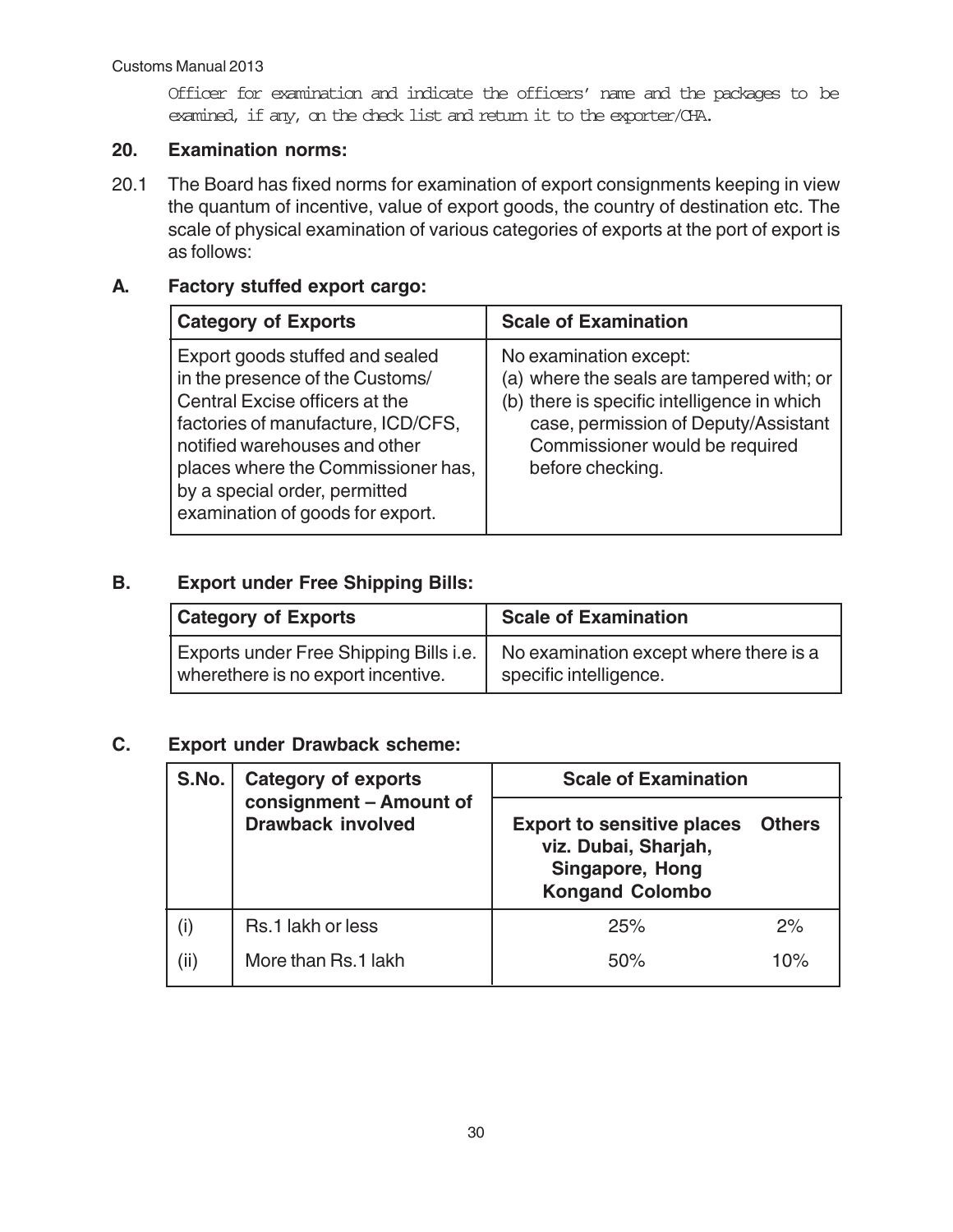**D.** Export under EPCG/DEEC schemes:

| S.No. | <b>Category of exports</b><br>consignment - FOB<br>value involved | <b>Scale of Examination</b>                                                                            |               |
|-------|-------------------------------------------------------------------|--------------------------------------------------------------------------------------------------------|---------------|
|       |                                                                   | <b>Export to sensitive places</b><br>viz. Dubai, Sharjah,<br>Singapore, Hong<br><b>Kongand Colombo</b> | <b>Others</b> |
|       | Rs.5 lakhs or less.                                               | 25%                                                                                                    | 2%            |
| (ii)  | More than Rs.5 lakhs.                                             | 50%                                                                                                    | 10%           |

**E.** Export under Reward schemes – Chapter 3 of FTP:

| S.No. | <b>Category of exports under</b>                   | <b>Scale of Examination</b>                                                                            |               |
|-------|----------------------------------------------------|--------------------------------------------------------------------------------------------------------|---------------|
|       | Free Shipping Bills -<br><b>FOB value involved</b> | <b>Export to sensitive places</b><br>viz. Dubai, Sharjah,<br>Singapore, Hong<br><b>Kongand Colombo</b> | <b>Others</b> |
| (i)   | Rs.20 lakhs or less.                               | 25%                                                                                                    | 2%            |
| (ii)  | More than Rs.20 lakhs.                             | 50%                                                                                                    | 10%           |

20.2 AEO exporters shall be given benefits of reduced percentage of examination, as under:

| S.No. | <b>Category of export</b><br>consignments                            | <b>Scale of Examination</b>                                                                            |               |
|-------|----------------------------------------------------------------------|--------------------------------------------------------------------------------------------------------|---------------|
|       |                                                                      | <b>Export to sensitive places</b><br>viz. Dubai, Sharjah,<br>Singapore, Hong<br><b>Kongand Colombo</b> | <b>Others</b> |
| (i)   | Where the amount of<br>drawback involved is<br>Rs.5 lakhs or less    | 10%                                                                                                    | 2%            |
| (ii)  | Where the amount of<br>drawback involved is more<br>than Rs.5 lakhs  | 25%                                                                                                    | 5%            |
| (iii) | Where the FOB value under<br>EPCG / DEEC is<br>Rs.10 lakhs or less   | 10%                                                                                                    | 2%            |
| (iv)  | Where the FOB value under<br>EPCG / DEEC is more<br>than Rs.10 lakhs | 20%                                                                                                    | 5%            |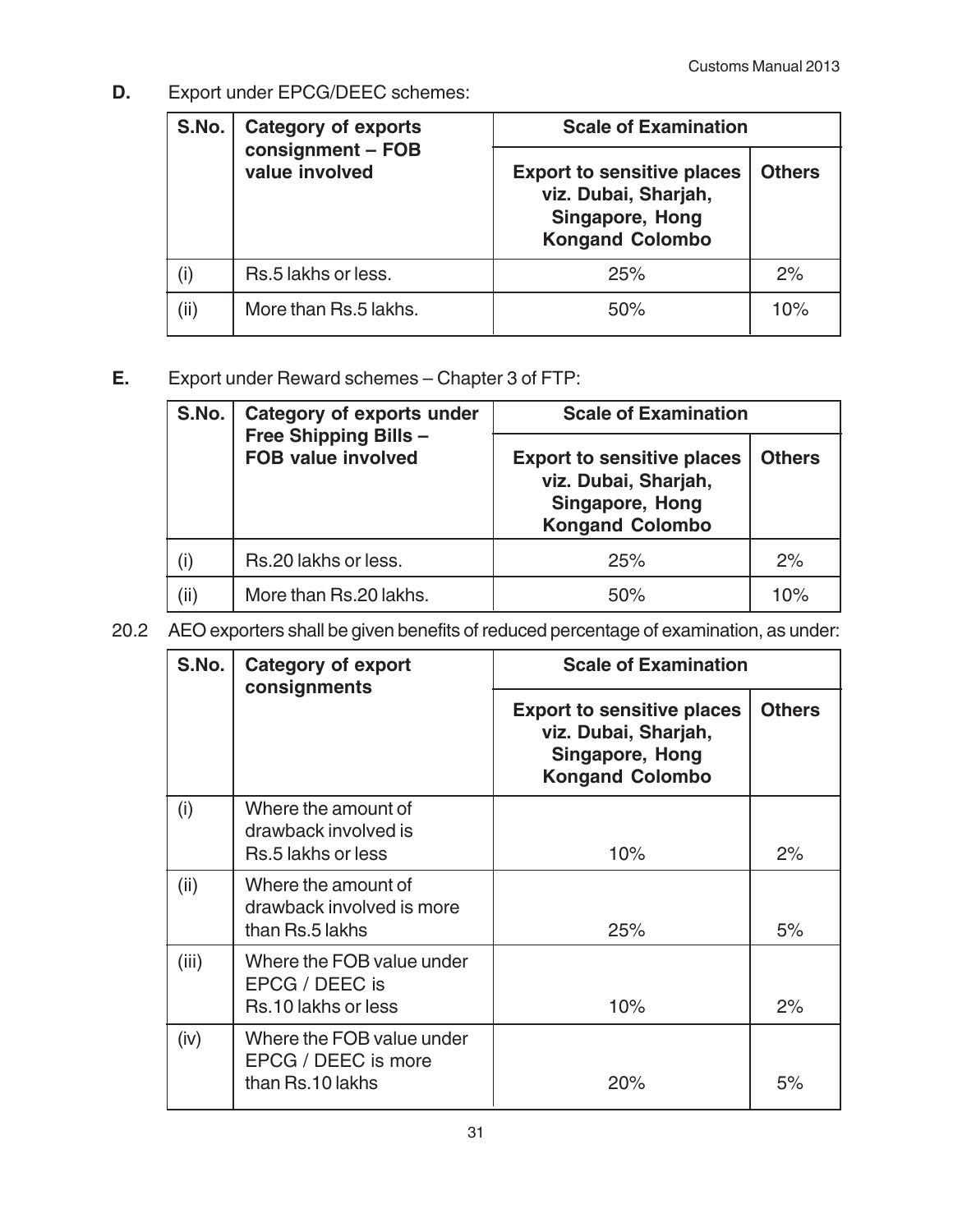- 20.3 In all cases referred to above, in respect of consignments selected for examination, a minimum of two packages with a maximum of packages (subject to a maximum of 20 packages from a consignment) shall be opened for examination. The package number to be opened for examination is selected by the EDI system.
- 20.4 It is to be ensured that exporters do not split up consignments so as to fall within the lower examination norms. Therefore, wherever on the same day the same exporter attempts to export a second consignment (other than under Free Shipping Bills) involving export incentive of Rs 1 lakh or less (Drawback/DEPB) or in other cases having the FOB value upto Rs.5 lakhs to the same country, the EDI system would alert the Examining Officer. The Examining Officer can then decide whether to subject the second consignment for examination or not. In case the buyer in both or more consignments happens to be the same person, subsequent consignments should be examined.
- 20.5 After the goods have been presented for registration to Customs and determination has been made whether or not to examine the goods, no amendments in the normal course are expected. However, in case an exporter wishes to change any of the critical parameters resulting in change of value, Drawback, DEPB credit, port etc. such consignment should be subjected to examination.
- 20.6 Notwithstanding the examination norms, any export consignment can be examined by the Customs (even up to 100%), if there is any specific intelligence in respect of the said consignment. Further, to test the compliance by trade, once in three months a higher percentage of consignments (say for example, all the first 50 consignments or a batch of consecutive 100 consignments presented for examination in a particular day) would be taken up for examination. Out of the consignments selected for examination a minimum of two packages with a maximum of 5% of packages (subject to a maximum of 20 packages from a consignment) would be taken up for checking/ examination.
- 20.7 In case export goods are stuffed and sealed in the presence of Customs/Central Excise officers at the factory of manufacture/ICD/CFS/warehouse and any other place where the Commissioner has, by a special order, permitted, it may be ensured that the containers should be bottle sealed or lead sealed. Also, such consignments shall be accompanied by an examination report in the prescribed form. In case of export through bonded trucks, the truck should be similarly bottle sealed or lead sealed. In case of export by ordinary truck/other means, all the packages are required to be lead sealed.

[Refer Circulars No.6/2002-Cus., dated 23-1-2002, and No.1/2009-Cus., dated 13-1-2009]

20.8 If the export is made claiming benefits of Drawback / DEPB or any other export promotion scheme in addition to claiming benefits under any Schemes of Chapter 3 of FTP, then the examination norms as prescribed by the Board for the respective export promotion schemes would apply. In order to claim benefits under the Reward Schemes, the exporter is required to declare the intention to claim such benefits on the Shipping Bill itself.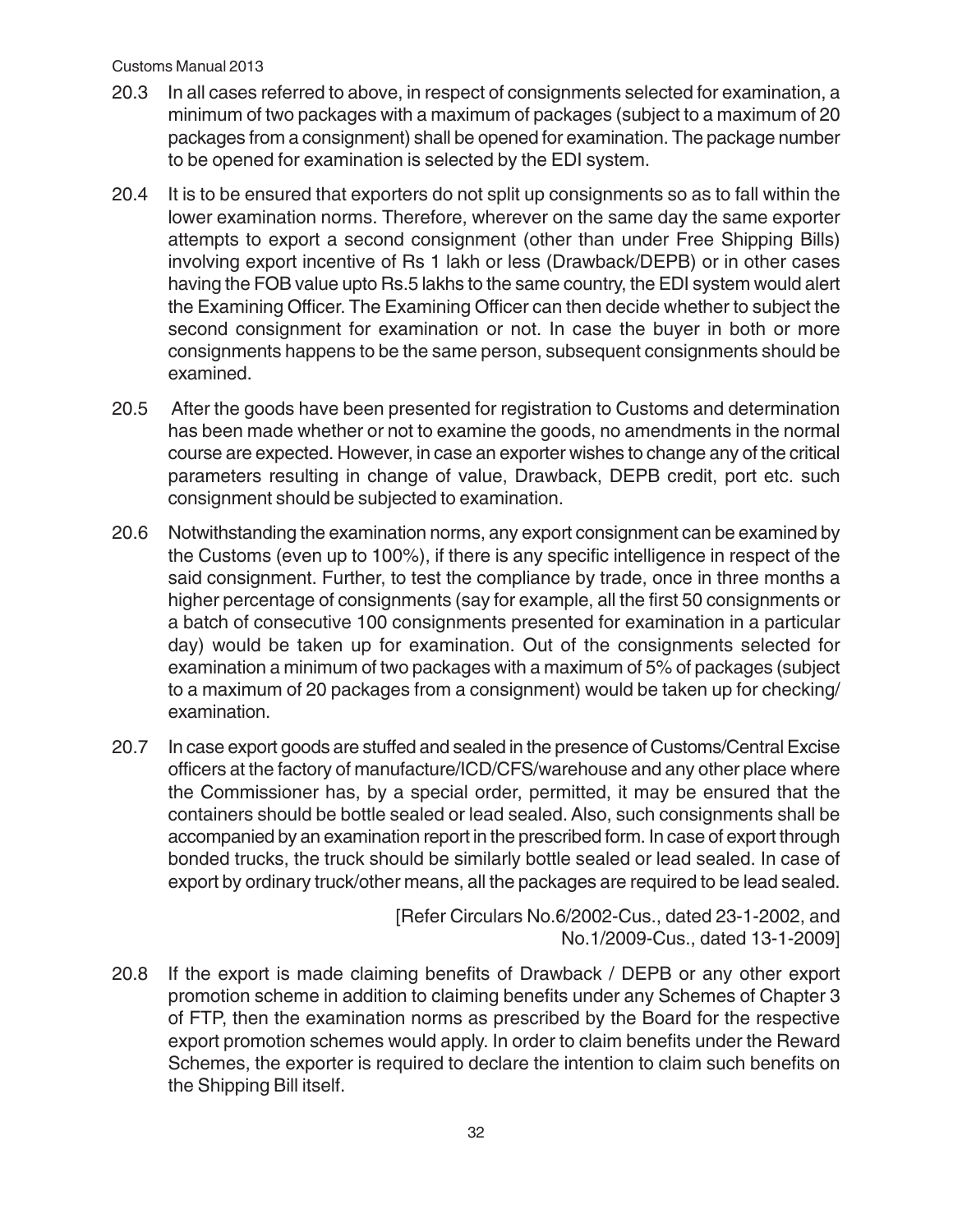- 20.9 Exports by EOUs and units in SEZs are governed by examination norms, as applicable for EPCG/DEEC schemes. However, if the export consignment of EOUs or SEZs units has been sealed by Customs/Central Excise Officer, the norms for factory stuffed cargo will apply.
- 20.10 Routine examination of perishable export cargo is not to be conducted. Customs should resort to examination of such cargo only on the basis of credible intelligence or information and with prior permission of the concerned Assistant Commissioner/ Deputy Commissioner. Further, the perishable cargo which is taken up for examination should be given Customs clearance on the day itself, unless there is contravention of Customs laws.

[Refer Circular No.8/2007-Cus., dated 22-1-2007]

20.11 In cases of cargo transported for exports through containers or bonded closed trucks to Gateway Port after following the Central Excise/ Customs officer supervised sealing or self-sealing by manufacturer exporters, EOUs; and containers aggregated with LCL cargo in CFSs/ ICDs sent to the port after sealing in the presence of officers the tamper proof one-time bottle seal alone should be adopted as it ensures safety and security of sealing process and avoid any resealing at the point of export. In respect of one-time bottle seals provided by the department, its cost may be recovered from exporters/ manufacturers or their agents. However, exporters/manufacturers need not be compelled to procure such bottle seals only from the department as this would defeat the very purpose of self-sealing facility and avoid delay. When trucks/ other means used for export cargo cannot be bottle sealed, same would be subject to normal examination norms at gateway port.

[Refer Circular No.1/2006-Cus., dated 2-1-2006]

20.12 The exporters can avail of the facility of removal of export goods from the factories on the basis of self-certification and self-sealing; but these shall be examined at the port of export on the basis of prescribed examination norms.

> [Refer Circulars No.6/2002-Cus., dated 23-1-2002 and No.31/2002-Cus., dated 7-6-2002]

#### **21. Factory stuffing permission:**

- 21.1 The grant of a single factory stuffing permission valid for all the Customs stations instead of Customs station-wise permission is permitted. This facility is subject to the following safeguards:
	- (i) The exporter is required to furnish to Customs a list of Customs stations from where he intends to export his goods.
	- (ii) The Custom House granting the factory stuffing permission should maintain a proper register to keep a track-record of such permissions, and also create a unique serial number for each of such permissions.
	- (iii) The Custom House should circulate the factory stuffing permission to all Custom Houses concerned clearly indicating the name and contact details of the Preventive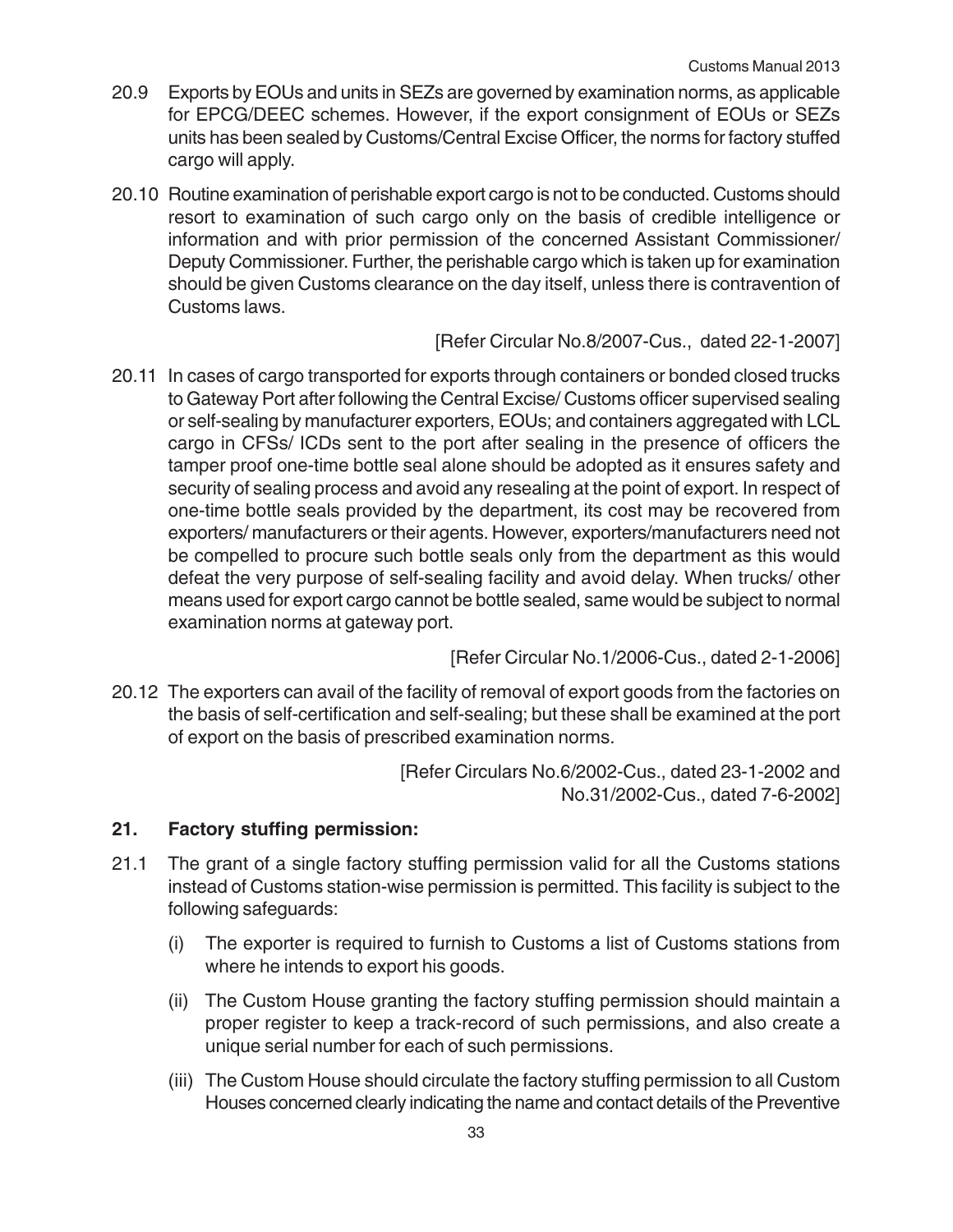Officer/Inspector and Superintendent concerned of the Custom House granting the permission as well as those of the Central Excise Range concerned to facilitate real time verifications, if required.

(iv) In case something adverse is noticed against the exporter, the Customs station concerned shall promptly intimate the Custom House granting the permission, which will, in turn, withdraw the permission, and inform all Custom Houses concerned.

[Refer Circular No.20/2010-Cus., dated 22-7-2010]

#### **22. Variation between declaration and physical examination:**

22.1 The check list and the declaration along with all original documents submitted with the Shipping Bill are retained by the Appraiser concerned. In case of any variation between the declaration in the Shipping Bill and physical documents/examination report, the Appraiser may mark the Electronic Shipping Bill to the Assistant Commissioner/Deputy Commissioner of Customs (Exports) alongwith sending the physical documents and instruct the exporter or his agent to meet the Assistant Commissioner/Deputy Commissioner of Customs (Exports) for settlement of dispute. In case the exporter agrees with the views of the Department, the Shipping Bill needs to be processed accordingly. Where, however, the exporter disputes the view of the Department the issue will be finalized in accordance with the principles of natural justice.

#### **23. Drawl of samples:**

- 23.1 Where the Appraiser Dock (Export) orders for samples to be drawn and tested, the Customs Officer may proceed to draw two samples from the consignment and enter the particulars thereof along with details of the testing agency in the ICES/EDI system. There is no separate register for recording dates of samples drawn. Three copies of the test memo shall be prepared by the Customs Officer and signed by the Customs Officer and Appraising Officer on behalf of Customs and the exporter or his agent. The disposal of the three copies of the test memo are as follows:
	- (i) Original to be sent along with the sample to the test agency.
	- (ii) Duplicate Customs copy to be retained with the 2nd sample.
	- (iii) Triplicate Exporter's copy.
- 23.2 If he considers it necessary, the Assistant / Deputy Commissioner, may also order sample to be drawn for purposes other than testing such as for visual inspection and verification of description, market value inquiry, etc.

#### **24. Stuffing / loading of goods in containers:**

24.1 The exporter or his agent should hand over the Exporter's copy of the Shipping Bill duly signed by the Appraiser permitting "Let Export" to the steamer agent who would then approach the proper officer (Preventive Officer) for allowing the shipment. In case of container cargo the stuffing of container at Dock is done under Preventive Supervision. Further, loading of both containerized and bulk cargo is to be done under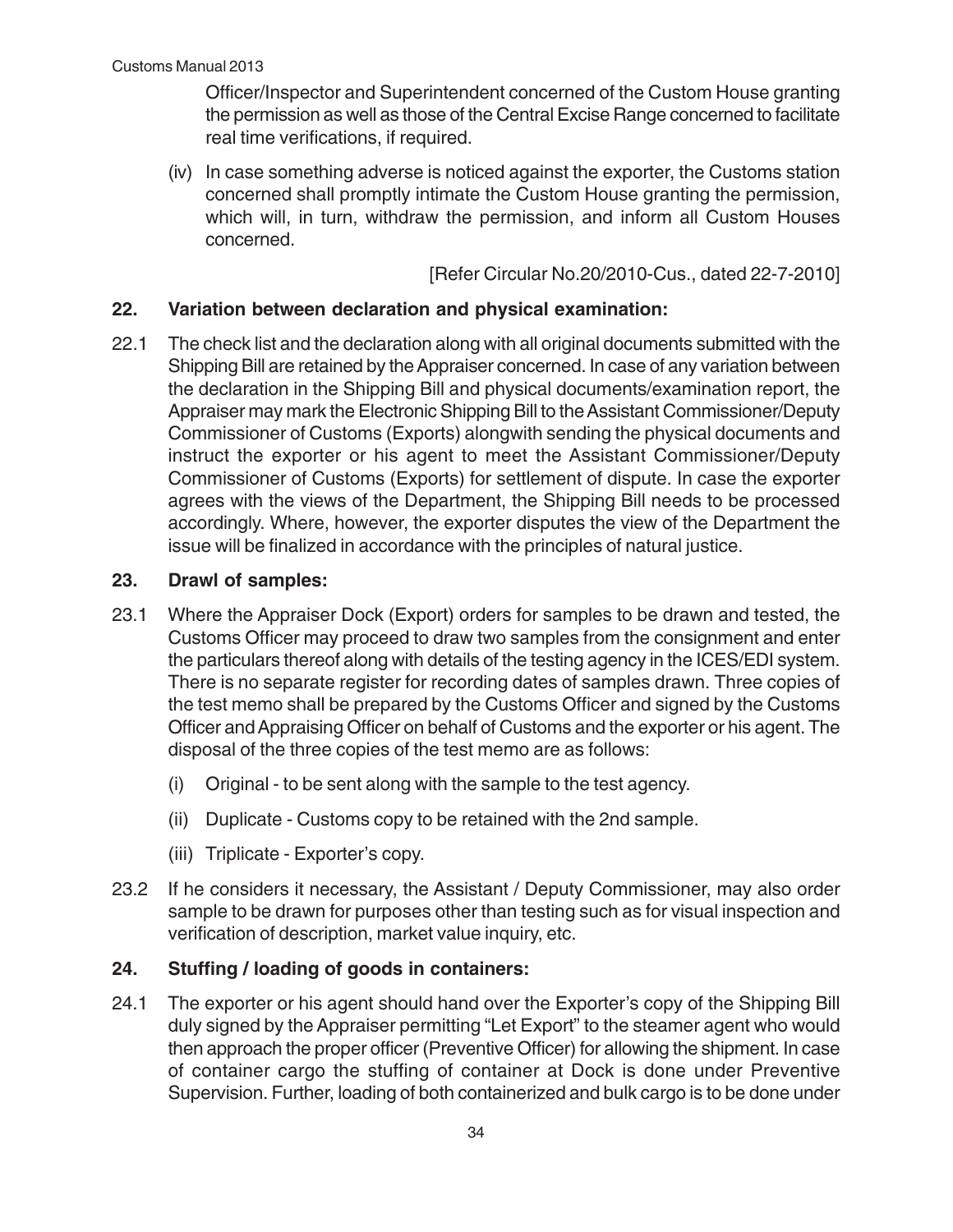Preventive Supervision. The Customs Preventive Superintendent (Docks) may enter the particulars of packages actually stuffed into the container, the bottle seal number, details of loading of cargo container on board into the EDI system and endorse these details on the Exporter's copy of the Shipping Bill. If there is a difference in the quantity/ number of packages stuffed in the containers/goods loaded on vessel the Superintendent (Docks) may put a remark on the Shipping Bill in the EDI system and that it requires amendment or change in quantity. Such Shipping Bill may not be taken up for the purpose of sanction of Drawback/DEEC logging, till it is suitably amended. The Customs Preventive Officer supervising the loading of container and general cargo into the vessel may give "Shipped on Board" endorsement on the Exporters copy of the Shipping Bill.

24.2 Palletisation of cargo is done after grant of Let Export Order (LEO). Thus, there is no need for a separate permission for palletisation from Customs. However, the permission for loading in the aircraft/vessel would continue to be obtained.

[Refer Circular No.18/2005-Cus., dated 11-3-2005]

### **25. Amendments:**

- 25.1 Any correction/amendments in the check list generated after filing of declaration can be made at the Service Center provided the documents have not yet been submitted in the EDI system and the Shipping Bill number has not been generated. Where corrections are required to be made after the generation of the Shipping Bill number or after the goods have been brought into the Export Dock, the amendments will be carried out in the following manner:
	- (i) If the goods have not yet been allowed "Let Export" the amendments may be permitted by the Assistant / Deputy Commissioner (Exports).
	- (ii) Where the "Let Export" order has already been given, amendments may be permitted only by the Additional/Joint Commissioner in charge of Export.
- 25.2 In both the cases, after the permission for amendments has been granted, the Assistant Commissioner/Deputy Commissioner (Export) may approve the amendments on the EDI system on behalf of the Additional/Joint Commissioner. Where the print out of the Shipping Bill has already been generated, the exporter may first surrender all copies of the Shipping Bill to the Dock Appraiser for cancellation before amendment is approved on the system.
- 25.3 In respect of amendment in AEPC Certificate on receipt of request from the exporter, the Assistant Commissioner /Deputy Commissioner (Exports) should allow the change of port in EDI Shipping Bills / invoice to help exporters in getting the goods cleared without waiting for an amendment of documents by AEPC. The ratification of the port of change would be done subsequently by AEPC.

[Refer Circular No.46/2003-Cus., dated 5-6-2003]

#### **26. Drawback claim:**

26.1 After actual export of the goods, the Drawback claim is automatically processed through EDI system by the officers of Drawback Branch on first-come-first-served basis.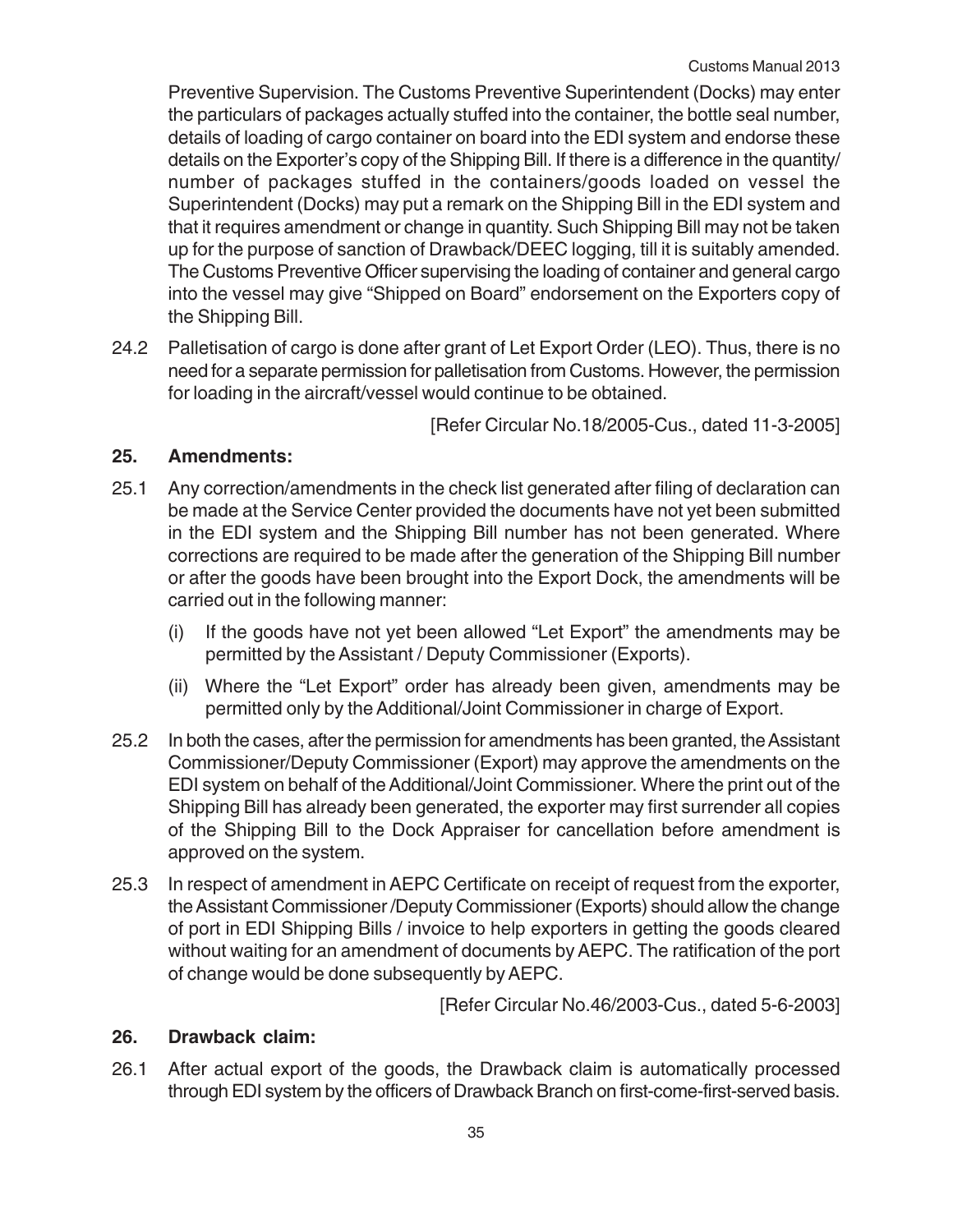The status of the Shipping Bills and sanction of Drawback claim can be ascertained from the query counter set up at the Service Center. If any query is raised or deficiency noticed, the same is also shown on the terminal and a print out thereof may be obtained by the authorized person of the exporter from the Service Center. The exporters are required to reply to such queries through the Service Center. The claim will come in queue of the EDI system only after reply to queries/deficiencies is entered in the Service Center.

- 26.2 All the claims sanctioned on a particular day are enumerated in a scroll and transferred to the Bank through the system. The bank credits the drawback amount in the respective accounts of the exporters. The bank may send a fortnightly statement to the exporters of such credits made in their accounts.
- 26.3 The Steamer Agent/Shipping Line may transfer electronically the EGM to the Customs EDI system so that the physical export of the goods is confirmed, to enable the Customs to sanction the Drawback claims.

### **27. Generation of Shipping Bills:**

- 27.1 After the "Let Export" order is given on the EDI system by the Appraiser, the Shipping Bill is generated in two copies i.e., one Customs copy, one exporter's copy (EP copy is generated after submission of EGM). After obtaining the print out the Appraiser obtains the signatures of the Customs Officer and the representative of the CHA on both copies of the Shipping Bill and examination report. The Appraiser thereafter signs and stamps both the copies of the Shipping Bill.
- 27.2 The Appraiser also signs and stamps the original and duplicate copy of SDF and thereafter forward the Customs copy of Shipping Bill and original copy of the SDF along with the original declarations to Export Department. The exporter copy and the second copy of the SDF are returned to the exporter or his agent.

#### **28. Export General Manifest:**

- 28.1 All the shipping lines/agents need to furnish the Export General Manifests, Shipping Bill-wise, to the Customs electronically before departure of the conveyance.
- 28.2 Apart from lodging the EGM electronically the shipping lines need to continue to file manual EGMs along with the exporter copy of the Shipping Bills in the Export Department where they would be entered in a register. The shipping lines may obtain acknowledgement indicating the date and time at which the EGMs were received by the Export Department.

[Refer Circulars No.33/96-Cus., dated 17-6-1996, No.6/2002-Cus., dated 23-1-2002, No.31/2002-Cus., dated 7-6-2002, No.3/2003-Cus., dated 3-3-2003, No.53/2004-Cus., dated 13-10-2004, No.18/2005-Cus., dated 11-3-2005, No.42/2005-Cus., dated 24-11-2005, No.43/2005-Cus., dated 24-11-2005, No.1/2006-Cus., dated 2-1-2006, No.8/2007-Cus., dated 22-1-2007, No.23/2007-Cus., dated 28-6-2007, and No.1/2009-Cus., dated 13-1-2009]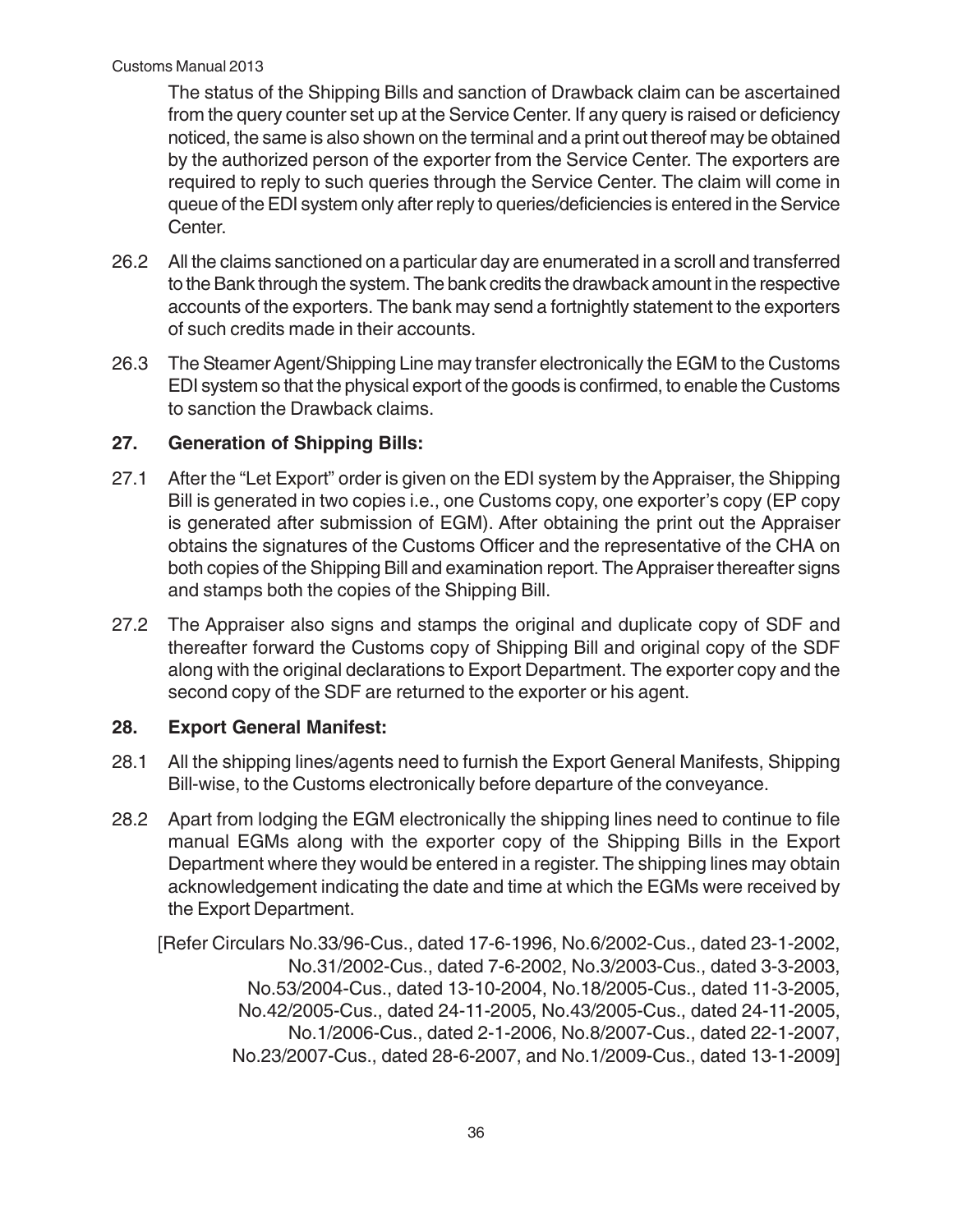#### **29. Electronic Declarations for Bills of Entry and shipping Bills:**

29.1 Bill of Entry (Electronic Declaration) Regulations, 2011 have been framed in supersession of the Bill of Entry (Electronic Declaration) Regulations, 1995 to incorporate changes made vide Finance Act, 2011 and mandate self-assessment by the importer or exporter, as the case may be. Likewise, Shipping Bill (Electronic Declaration) Regulations, 2011 are framed in tune with statutory provisions of Sections 17, 18 and 50 of the Customs Act, 1962.

> [Refer Notifications No.79/2011-Cus (N.T.) dated 25-11-2011 and No.80/2011-Cus (N.T.) dated 25-11-2011]

#### **30. Proper Officers of Customs:**

30.1 Various sections of the Customs Act, 1962 refer to "proper officer" of Customs. Accordingly, Board has notified the following proper officers for different sections of the said Act**:**

| S.No. | <b>Designation of the officers</b>                                                        | <b>Functions under the Sections of the</b><br><b>Customs Act, 1962</b>                                                                                                                                                                                                                                                                                                                                                                                                                                                                                                                                                                                                                                                                                                                                                                                                    |
|-------|-------------------------------------------------------------------------------------------|---------------------------------------------------------------------------------------------------------------------------------------------------------------------------------------------------------------------------------------------------------------------------------------------------------------------------------------------------------------------------------------------------------------------------------------------------------------------------------------------------------------------------------------------------------------------------------------------------------------------------------------------------------------------------------------------------------------------------------------------------------------------------------------------------------------------------------------------------------------------------|
| 1.    | <b>Commissioner of Customs.</b>                                                           | Section 33<br>(i)                                                                                                                                                                                                                                                                                                                                                                                                                                                                                                                                                                                                                                                                                                                                                                                                                                                         |
| 2.    | Additional Commissioner or Joint<br>Commissioner of Customs.                              | (i)<br>Sub-section (5) of Section 46; and<br>Section 149.<br>(ii)                                                                                                                                                                                                                                                                                                                                                                                                                                                                                                                                                                                                                                                                                                                                                                                                         |
| 3.    | Deputy Commissioner or Assistant<br><b>Commissioner of Customs and</b><br>Central Excise. | (i)<br>Sub-section (5) of Section 17;<br>(ii)<br>Section 18;<br>(iii)<br>Section 21;<br>(iv)<br>Section 22;<br>(v)<br>Section 26A;<br>Section 28;<br>(iv)<br>Section 28B;<br>(vii)<br>Section 28BA;<br>(viii)<br>(ix)<br>Section 30;<br>Sub-section (2) of Section 31;<br>(x)<br>Section 32;<br>(xi)<br>Proviso to Section 34;<br>(xii)<br>Section 35;<br>(xiii)<br>(xiv)<br>Section 42;<br>Sub-section (3) of Section 45;<br>(xv)<br>Second Proviso to sub-section<br>(xvi)<br>(1) of section and sub-section<br>(2) of Section 46;<br>Section 48;<br>(xvii)<br>Sub-section (3) of Section 54;<br>(xviii)<br>Section 59;<br>(xix)<br>Section 60;<br>(xx)<br>Section 61;<br>(xxi)<br>(xxii) Section 63;<br>(xxiii) Clause (f) of Section 64; (xxiv) Section 67;<br>(xxv) Section 72; (xxvi) Section 73;<br>(xxvii) Section 80; (xxviii) Section 85;<br>(xxix) Section 89; |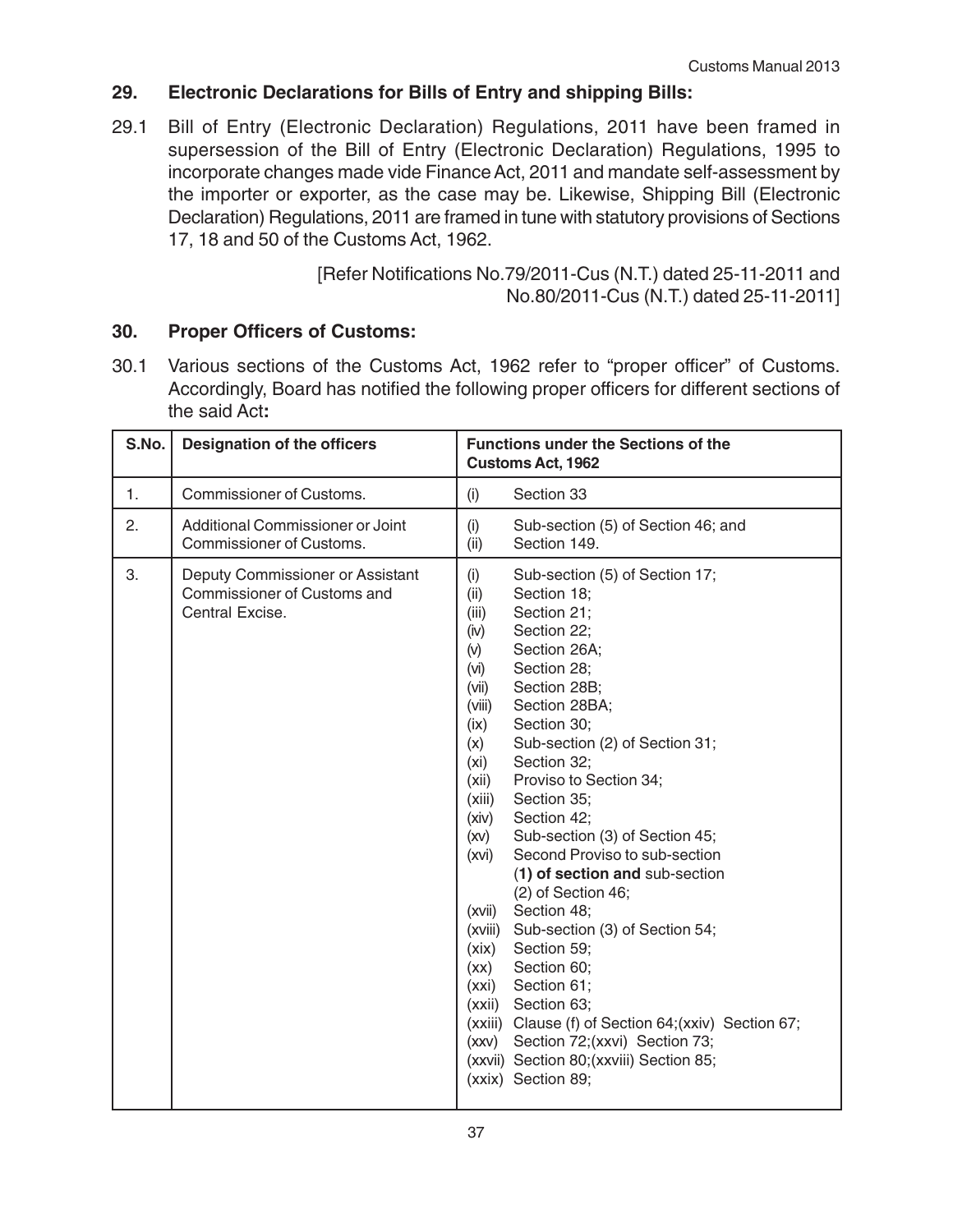|    |                                                                                                                                                           | (xxx) Section 97;<br>(xxxi) Sub-section (1A) of Section 110;<br>(xxxii) Section 129A;<br>(xxxiii) Section 129DD;<br>(xxxiv) Section 129E;<br>(xxxv) Section 130D; and<br>(xxxvi) Section 142.                                                                                                                                                                                                                                                                                                                                                                                                                                                                  |
|----|-----------------------------------------------------------------------------------------------------------------------------------------------------------|----------------------------------------------------------------------------------------------------------------------------------------------------------------------------------------------------------------------------------------------------------------------------------------------------------------------------------------------------------------------------------------------------------------------------------------------------------------------------------------------------------------------------------------------------------------------------------------------------------------------------------------------------------------|
| 4. | Deputy Director or Assistant Director<br>in the Directorate General of Revenue<br>Intelligence and Directorate General<br>of Central Excise Intelligence. | (i)<br>Sub-section (3) of Section 28AAA<br>(ii)<br>Section 28B; and<br>Section 72.<br>(iii)                                                                                                                                                                                                                                                                                                                                                                                                                                                                                                                                                                    |
| 5. | Superintendent of Customs and<br>Central Excise or Appraiser                                                                                              | (i)<br>Section 13;<br>(ii)<br>Section 14;<br>Sub-sections (2), (3), (4) and (6) of<br>(iii)<br>Section 17;<br>Section 19;<br>(iv)<br>(v)<br>Section 40;<br>Section 41;<br>(vi)<br>Clause (b) of sub-section (2) of<br>(vii)<br>Section 45;<br>Sub-sections (1) and (4) of<br>(viii)<br>section 46;<br>Section 47;<br>(ix)<br>Section 50;<br>(x)<br>Section 51;<br>(x <sub>i</sub> )<br>Section 54;<br>(xii)<br>Section 62;<br>(xiii)<br>Clause (a) to (e) of Section 64;<br>(xiv)<br>Section 68;<br>(xv)<br>Section 69;<br>(xvi)<br>Section 79;<br>(xvii)<br>Section 83;<br>(xviii)<br>Section 86;<br>(xix)<br>Section 92; and<br>(xx)<br>Section 93.<br>(xxi) |
| 6. | Intelligence Officer in the Directorate<br>General of Revenue Intelligence and<br>Directorate General of Central Excise<br>Intelligence.                  | Section 37;<br>(i)<br>Section 100;<br>(ii)<br>Section 103;<br>(iii)<br>Section 106;<br>(iv)<br>Section 106A;<br>(v)<br>(vi)<br>Sub-sections (1) and (3) of section 110;<br>Section 144; and<br>(vii)<br>Section 145.<br>(viii)                                                                                                                                                                                                                                                                                                                                                                                                                                 |
| 7. | Inspector of Customs and Central<br>Excise or Preventive Officer or<br>Examining Officer.                                                                 | Sub-section (1) of section 31;<br>(i)<br>Section 34 excluding proviso to Section;<br>(ii)<br>(iii)<br>Section 37;<br>Section 38;<br>(iv)<br>Section 39;<br>(v)<br>Clause (a) of sub-section (2) of Section 45;<br>(vi)<br>Section 77;<br>(vii)<br>Section 94;<br>(viii)                                                                                                                                                                                                                                                                                                                                                                                        |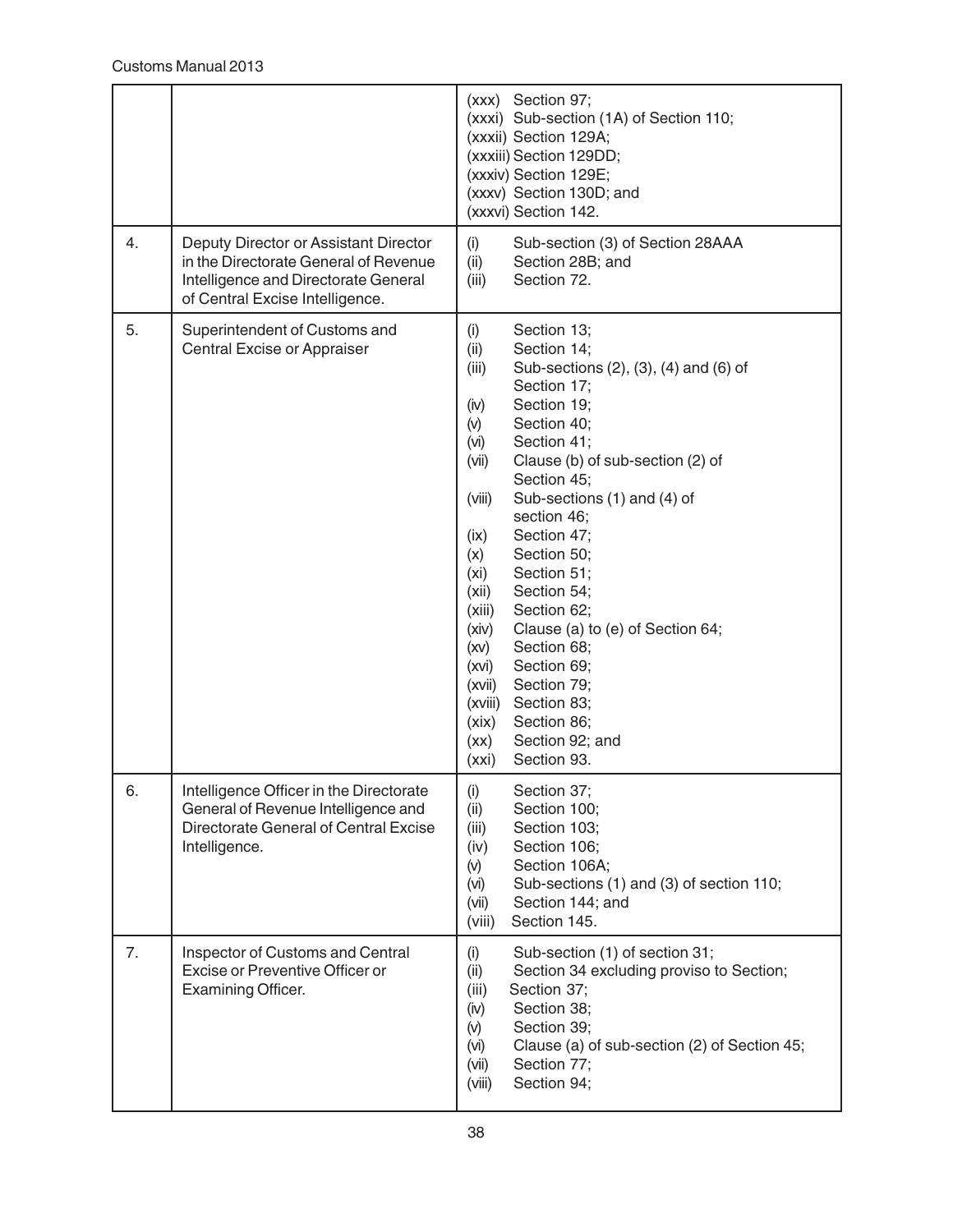| (ix)<br>Section 95;<br>Section 100;<br>(x)<br>(xi)<br>Section 103;<br>(xii)<br>Section 106;<br>(xiii)<br>Section 106A;<br>(xiv)<br>Sub-sections (1) and (3) of Section 110;<br>Section 144; and<br>(xv) |
|---------------------------------------------------------------------------------------------------------------------------------------------------------------------------------------------------------|
| Section 145.<br>(XVI)                                                                                                                                                                                   |

[Refer Notification No. 40/2012-Cus (NT), dated 2-5-2012]

**\*\*\***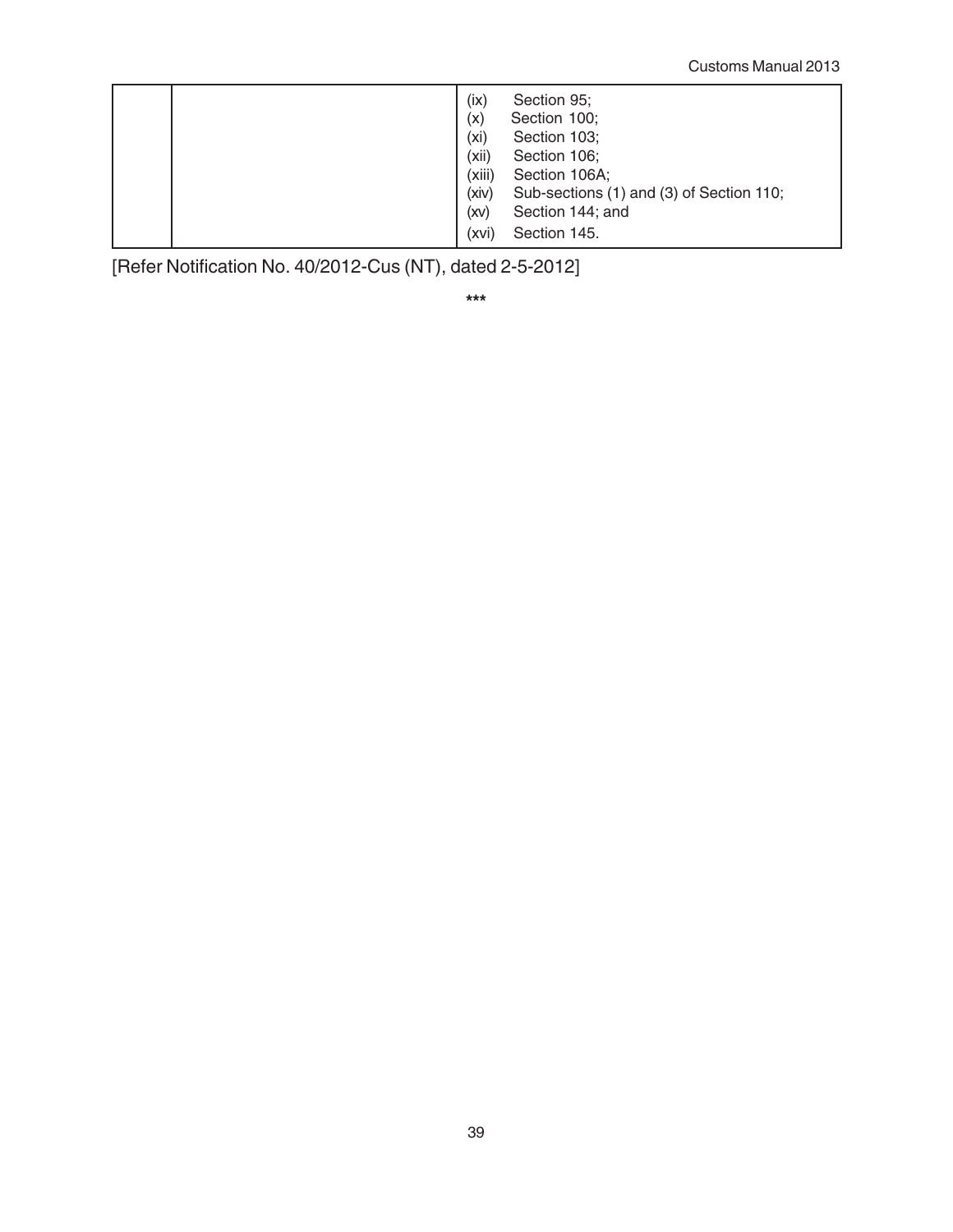## **Chapter 4 Classification of Goods**

#### **1. Introduction:**

- 1.1 Import and export of goods are required to be assessed to duty which may include an assessment of nil duty. For this purpose, it is necessary to determine the classification of the goods, which basically means the categorization of the goods in a specific heading of the Schedules to the Customs Tariff Act, 1975.
- 1.2 Classification of imported/export goods is governed by the Customs Tariff Act, 1975 which contains two Schedules. The First Schedule specifies the nomenclature that is based on the Harmonized Commodity Description and Coding System generally referred to as "Harmonized System" or simply "HS", developed by the World Customs Organization (WCO) which is applied uniformly by more than 137 countries the world over. The Second Schedule contains description of goods chargeable to export duty. As the nomenclature also specifies the Customs duty rates (Tariff), it is called the 'Indian Customs Tariff' or 'Tariff Schedule'.

#### **2. Methodology of classification:**

- 2.1 In the Tariff Schedule, commodities/products are arranged in a fixed pattern with the duty rates specified against each of them. The pattern of arrangement of goods in the Tariff is in increasing degree of manufacture of commodities/products in the sequence of natural products, raw materials; semi finished goods and fully finished goods/article / machinery, etc**.** The Indian Customs Tariff has 21 Sections and 98 Chapters. Section is a group consisting of a number of Chapters which codify a particular class of goods. The Section notes explain the scope of chapters / headings, etc. The Chapters consist of chapter notes, brief description of commodities arranged at four digit, six digit and eight digit levels. Every four-digit code is called a 'heading' and every six digit code is called a ' subheading' and 8-digit code is called a 'Tariff Item'.
- 2.2 The Harmonized System (HS) provides commodity/product codes and description up to 4-digit (Heading) and 6-digit (Sub-heading) levels only and member countries of WCO are allowed to extend the codes up to any level subject to the condition that nothing changes at the 4-digit or 6-digit levels. India has developed 8-digit level classification to indicate specific statistical codes for indigenous products and also to monitor the trade volumes.
- 2.3 The HS is amended periodically in a review cycle of 4/6 years, taking note of the trade flow, technological progress, etc. After the HS came into effect on 1.1.1988, it was amended in 1992, 1996, 2002, 2007 and 2012. Member countries including India are under obligation in terms of International Convention on Harmonized System to amend their Tariff Schedules in alignment with HS. Therefore, the classification of some commodities/products may change over a period of time. Those involved in the negotiation of international commercial arrangements, multilateral tariff agreements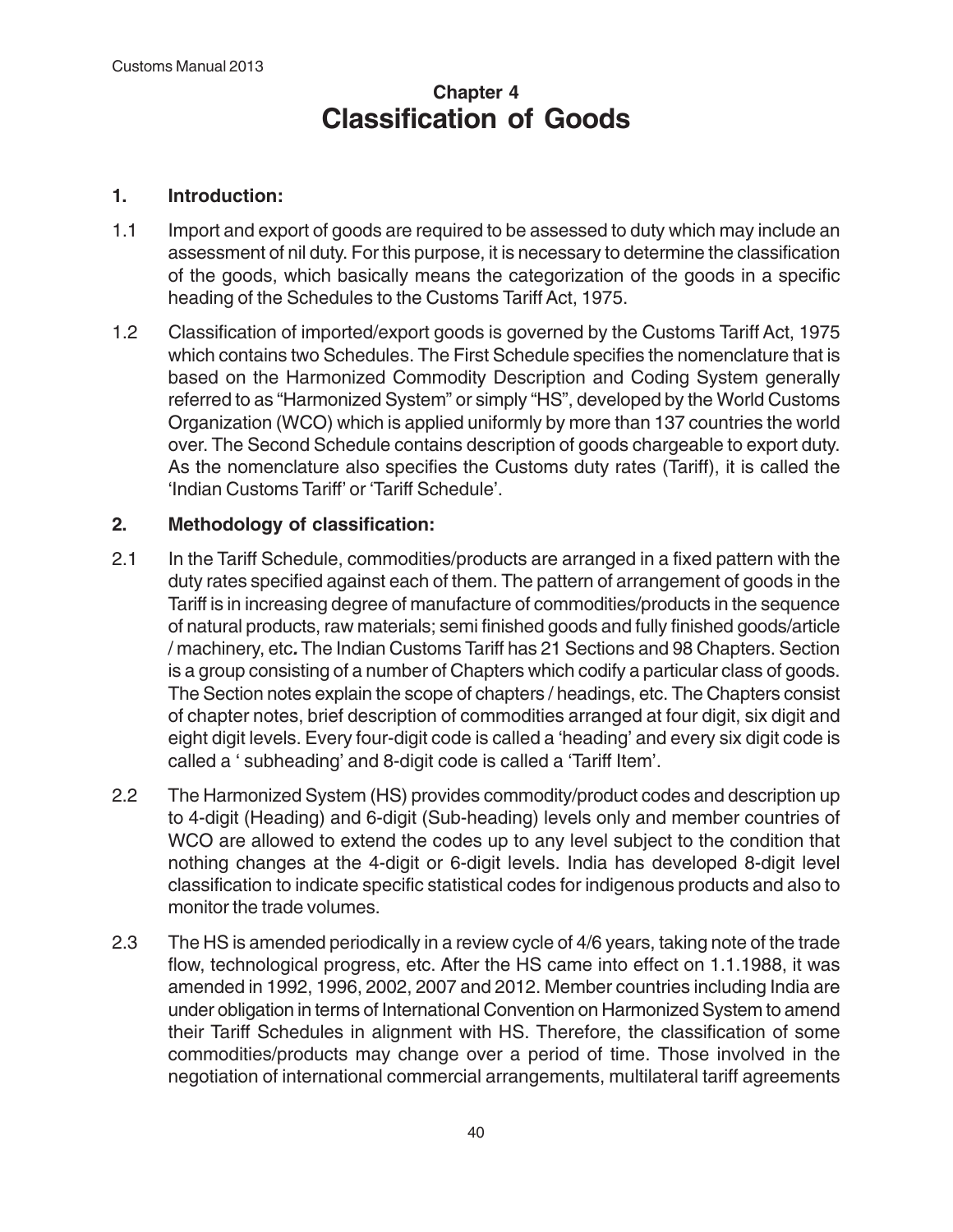etc. should refer to correlation tables showing the transposition of sub-headings from older version to the newer and the newer to the older version of the HS.

- 2.4 For purposes of uniform interpretation of the HS, the WCO has published detailed Explanatory Notes to various headings/subheadings. This forms the basis for interpreting the HS. The WCO, in its various committees discusses the classification of individual products and gives classification opinion on them. Such information, though not binding in nature provides a useful guideline for classifying goods.
- 2.5 The process of arriving at a particular heading/subheading code, either at four digit, six digit or eight digit level for a commodity in the Tariff Schedule is called 'classification'. The titles of Sections, Chapters and Sub-chapters are provided for ease of reference only. For legal purposes the texts of the Section Notes, Chapter Notes, Subheading Notes, Supplementary Notes, Headings, Subheadings, and the General Rules for Interpretation of Import Tariff (GIR) should be relied upon to determine the classification of an item. Classification helps in determining the rate of duty leviable as prescribed by the legislature. The Indian Customs Tariff provides specific headings for goods imported under Project Import Scheme, goods imported by post and goods imported as baggage in Chapter 98 under which they will be classified straightaway even though they may be covered elsewhere.
- 2.6 The GIR is a set of 6 rules for classification of goods in the Tariff Schedule. These rules have to be applied sequentially. Rule 1 gives precedence to the Section notes/Chapter notes while classifying a product. Rule 2(a) applies to goods imported in incomplete / finished condition and assembled / unassembled condition. Rule 2(b) is applicable to 'mixtures' and 'composite goods'. Goods which cannot be classified by application of Rule 2(b), will be classified by application of Rule 3 i.e. by application of 'most specific description' as per Rule 3 (a) or by ascertaining the 'essential character' of the article as per Rule 3 (b) or by taking into consideration the heading that occurs last in the numerical order as per Rule 3 (c). Rule 4 states that goods which cannot be classified by application of the preceding rules may be classified under the heading appropriate to the goods to which they are most akin. Rule 5 applies to packing materials / articles in which the goods are carried. Rule 6 is applied to arrive at the appropriate subheading within a heading and for that purpose the provisions of Rules 1 to 5 apply *mutatis* mutandis on the understanding that subheadings at the same levels are comparable. For the purpose of Rule 6 the relative Section and Chapter Notes also apply unless the context otherwise requires.
- 2.7 While classifying goods, the foremost consideration is the 'statutory definition' and any guideline provided by HS Explanatory Notes. In their absence, the cardinal principle would be the way goods are known in 'common parlance'. Many times statutes contain definitions and meanings of only a restricted number of words, expressions or phrases. Therefore, while interpreting the common words used in the statute, giving more than due importance to common dictionary meanings may be misleading, as therein all shades of meaning of a particular word are given. Similarly, meanings assigned in technical dictionaries will have limited application.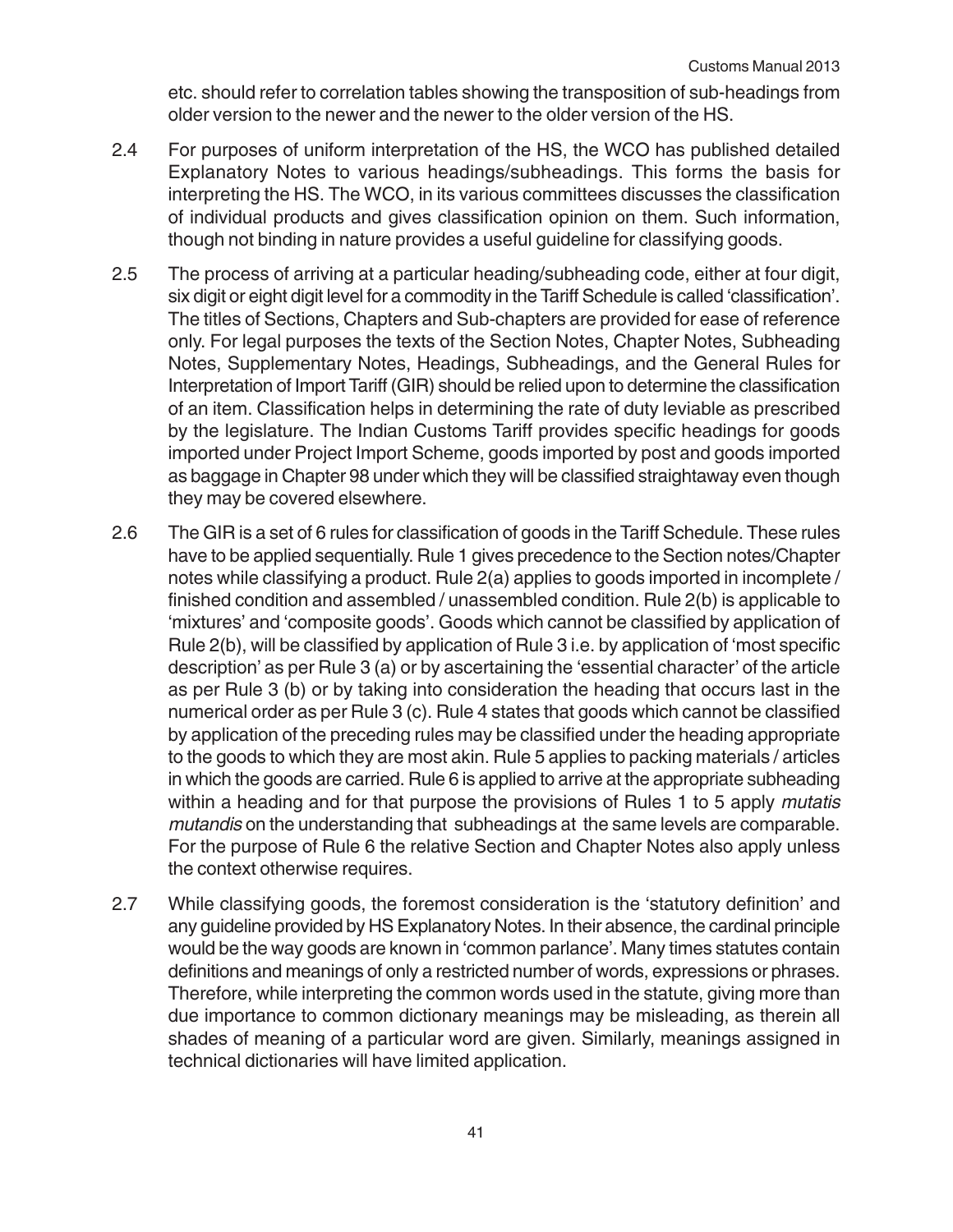#### Customs Manual 2013

- 2.8 For purposes of classification the 'trade meaning' should be given due importance unless the Tariff itself requires the terms are to be interpreted in a strict technical sense in which case technical dictionaries should be used. If any scientific test is to be performed, the same must be carried out as prescribed to arrive at the classification of goods. The common dictionary meaning of technical words should not be accepted in such cases since normally, the common parlance understanding is indicative of the functional character of the goods. Further, in matters of classification the quality of goods, whether prime or defective is not material. There is no prohibition on Customs in revising the classification once decided. However revision should be only done for good and sufficient reasons. In case of difficulty in understanding the scope of the headings / subheadings, reference should invariably be made to supplementary texts like the Explanatory Notes to the HS.
- 2.9 The rate of duty specified in the Tariff Schedule is called 'Tariff rate of duty'. Goods which are not identified for concessional rate of duty / exemption from duty by issue of an exemption notification issued in terms of provisions of the Customs Act, 1962 are levied the Tariff rate of duty. The Export Tariff Schedule mentions only the commodities on which export tariff is levied. Likewise the Central Excise Tariff prescribed Excise duties against each subheading, which is relevant for the purpose of computing the Additional Duty of Customs. Goods which are prescribed 'nil' rates of duty in the Tariff are those goods which are levied to 'free' rates of duty.
- 2.10 Board issues Tariff Advices in the form of circulars to ensure uniformity in classification of goods at an All India level. Such issues also get discussed and resolved in the periodic Conferences of Chief Commissioners/Commissioners of Customs on Tariffs and Allied Matters. An Advance Ruling Authority has also been set up for giving binding tariff information to.
- 2.11 Permissibility of import and export of goods is governed by the ITC (HS) Classification of Import and Export Goods, published by the DGFT. In this nomenclature , goods are arranged as in the HS but are codified by ten digit numerical code for more precision for purposes of import / export control.

\*\*\*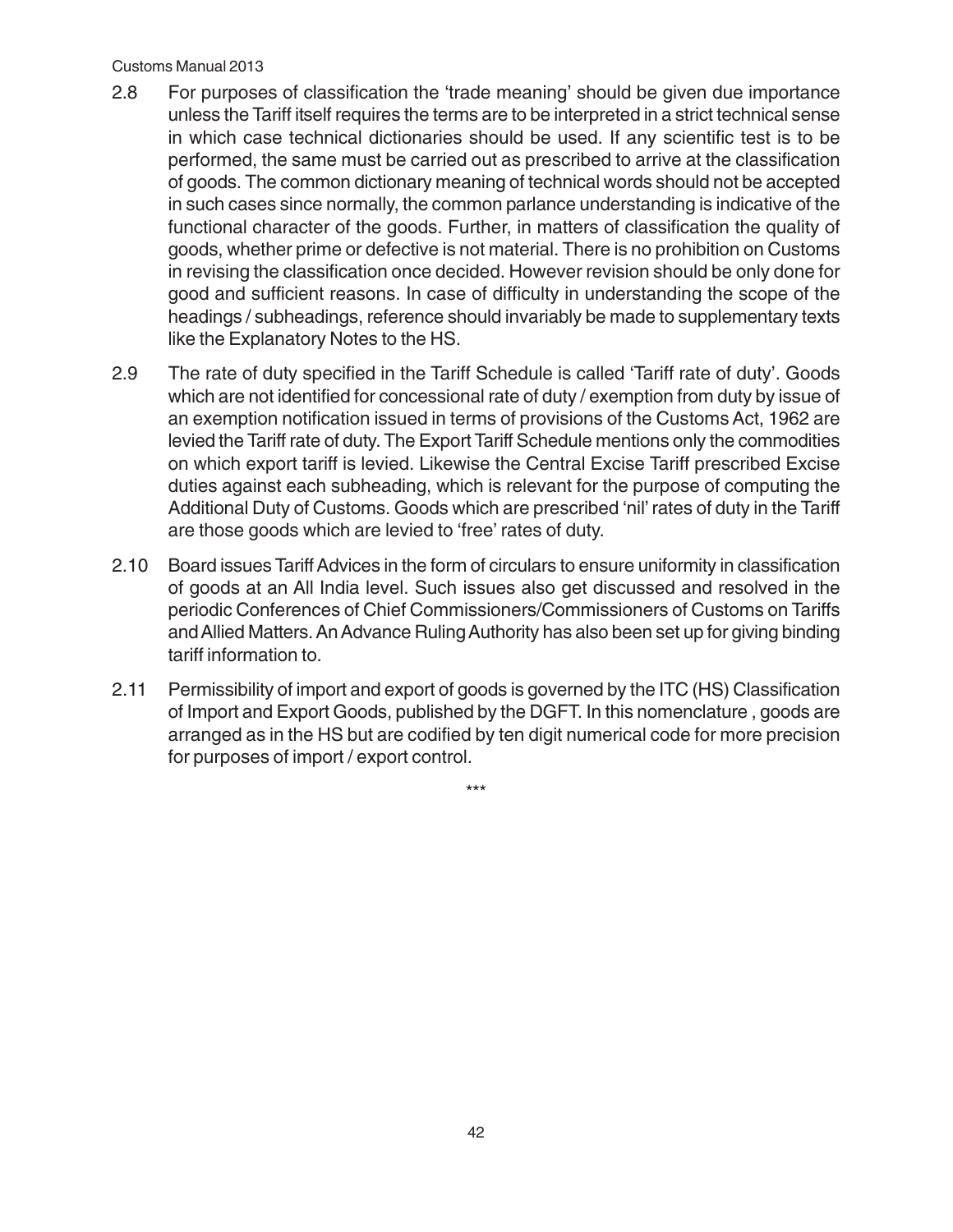#### **Chapter 5**

# **Classification/Assessment of Projects Imports, Baggage and Postal Imports**

#### **1. Introduction:**

1.1 For the sake of convenience, a special classification has been introduced in the Customs Tariff for project imports, baggage and postal imports. By virtue of this classification, the diverse goods that are imported for the purpose of execution of projects or as baggage and postal imports are classified under one heading and subjected to a uniform rate of duty. This facilitates assessment and ensures faster clearances since the alternative would be to classify each item distinctly and subject the same to the applicable duty.

#### **2. Project imports:**

- 2.1 'Project Imports' is an Indian innovation to facilitate setting up of and expansion of industrial projects. Normally, imported goods are classified separately under different tariff headings and assessed to applicable Customs duty, but as a variety of goods are imported for setting up an industrial project their separate classification and valuation for assessment to duty becomes cumbersome. Further, the suppliers of a contracted project, do not value each and every item or parts of machinery which are supplied in stages. Hence, ascertaining values for different items delays assessment leading to demurrage and time and cost overruns for the project. Therefore, to facilitate smooth and quick assessment by a simplified process of classification and valuation, the goods imported under Project Import Scheme are placed under a single Tariff Heading 9801 in the Customs Tariff Act, 1975. The Central Government has formulated the Project Import Regulations, 1986 prescribing the procedure for effecting imports under this scheme.
- 2.2 The Project Import Scheme seeks to achieve the objective of simplifying the assessment in respect of import of capital goods and related items required for setting up of a project by classifying all goods under heading 9801 of the Customs Tariff Act, 1975 and prescribing a uniform Customs duty rate for them even though other headings may cover these goods more specifically.
- 2.3 The different projects to which heading 9801 applies are; irrigation project, power project, mining project, oil/mineral exploration projects, etc. Such an assessment is also available for an industrial plants used in the process of manufacture of a commodity. The Central Government can also notify projects in public interest keeping in view the economic development of the country to which this facility will apply. Thus, a number of notifications have been issued notifying a large number of projects for assessment under Tariff Heading 9801. However, this benefit is not available to hotels, hospitals, photographic studios, photographic film processing laboratories,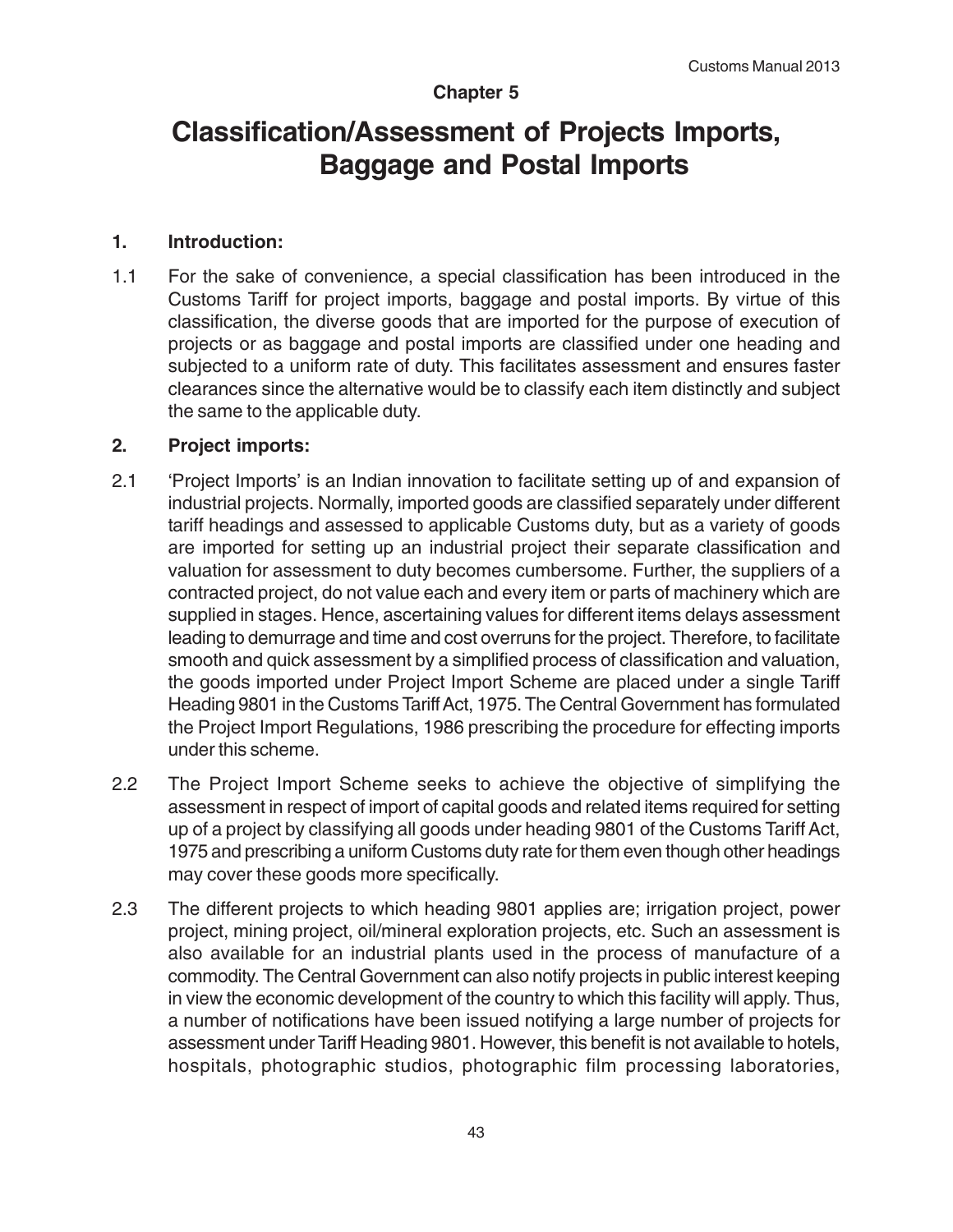photocopying studios, laundries, garages and workshops. This benefit is also not available to a single or composite machine.

- 2.4 Goods that can be imported under Project Import Scheme are machinery, prime movers, instruments, apparatus, appliances, control gear, transmission equipment, auxiliary equipment, equipment required for research and development purposes, equipment for testing and quality control, components, raw materials for the manufacture of these items, etc. In addition, spare parts, consumables up to 10% of the assessable value of goods can also be imported.
- 2.5 The purposes for which such goods can be imported under the Project Import Scheme are for 'initial setting up' or for 'substantial expansion' of a unit of the project. The 'unit' is any self contained portion of the project having an independent function in the project. A project would fall under the category of 'substantial expansion' if the installed capacity of the unit is increased by not less than 25%, as per the Project Import Regulations.
- 2.6 In view of decision of Hon'ble Supreme Court in the case of Commissioner of Customs, Mumbai vs. M/s. Toyo Engineering India Ltd., 2006(201) ELT 513 SC , the scope of the items eligible for import under the Project Import Regulations 1986, shall cover construction equipments as auxiliary equipment; if essentially required for initial setting up or substantial expansion of registered projects. The construction equipments may be permitted to be transferred to other registered project under CTH 9801, after completion of its intended use, on recommendations of sponsoring authority. The 'Plant Site Verification Certificate' (PSVC) required to be submitted for finalization of project as per Circular No. 14/2006-Cus dated 17.04.2006 shall also incorporate the details of construction equipments imported and used for the project, to ensure proper utilization of goods imported.

[Refer Circular No. 49/2011-Cus. dated 04-11-2011]

#### **3. Registration of contracts:**

- 3.1 In terms of Regulation 4 of the Project Import Regulations, 1986 (PIR) the basic requirement for availing the benefit of assessment under Tariff Heading No. 98.01 is that the importer should have entered into one or more contracts with the suppliers of the goods for setting up a project. Such contracts should be registered prior to clearance in the Custom House through which the goods are expected to be imported. The importer shall apply for such registration in writing to the proper officer of Customs.
- 3.2 Regulation 5 provides in the manner of registering contracts, as follows:
	- (i) Before any order is made by the proper officer of Customs permitting the clearance of the goods for home consumption;
	- (ii) In the case of goods cleared for home consumption without payment of duty subject to re export in respect of fairs , exhibitions, demonstrations , seminars , congresses and conferences , duly sponsored or approved by the Government Of India or Trade fair Authority of India , as the case may be, before the date of payment of duty.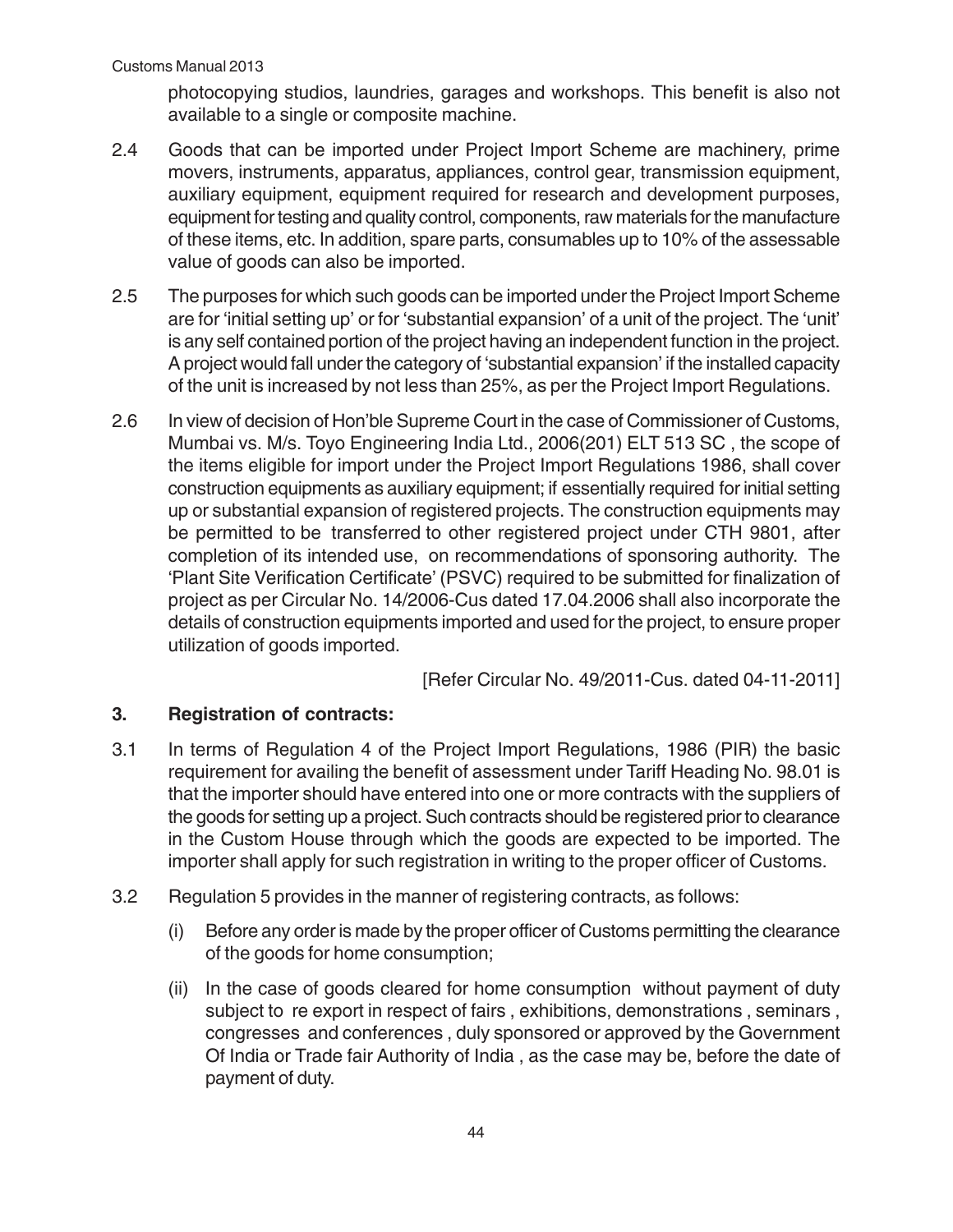- 3.3 To expedite registration, the importers are advised to submit the following documents alongwith the application for registration:
	- (i) Original deed of contract together with true copy thereof.
	- (ii) Industrial Licence and letter of intent, SSI Certificate granted by the appropriate authority with a copy thereof.
	- (iii) Original Import licence, if any, with a list of items showing the dimensions, specifications, quantity, quality, value of each item duly attested by the Licensing Authority and a copy thereof.
	- (iv) Recommendatory letter for duty concession from the concerned Sponsoring Authority, showing the description, quantity, specification, quality, dimension of each item and indicating whether the recommendatory letter is for initial set-up or substantial expansion, giving the installed capacity and proposed addition thereto.
	- (v) Continuity Bond with cash security deposit equivalent to 2% of CIF value of contract sought to be registered subject to the maximum of Rs. 50 lakhs and the balance amount by the bank Guarantee backed by an undertaking to renew the same till finalization of the contract. The said continuity Bond should be made out for an amount equal to the CIF value of the contract sought to be registered.
	- (vi) Process flow chart, plant layout, drawings showing the arrangement of imported machines along with an attested copy of the Project Report submitted to the Sponsoring authorities, Financial Institution, etc.
	- (vii) Write up, drawings, catalogues and literature of the items under import.
	- (viii) Two attested copies of foreign collaboration agreement, technical agreement, know-how, basic/detailed engineering agreement, equipment supply agreement, service agreement, or any other agreement with foreign collaborators/suppliers/ persons including the details of payment actually made or to be made.
	- (ix) Such other particulars, as may be considered necessary by proper officer for the purpose of assessment under Heading No. 9801.
- 3.4 After satisfying that goods are eligible for project imports benefit and importer has submitted all the required documents, the contract is registered by the Custom House and as a token of registration the provisional duty bond is accepted by the Assistant/ Deputy Commissioner of Customs, Project Import Group. The details of the contracts are entered in the register kept for the purpose and a Project Contract Registration Number is assigned and communicated to the importer. The importer is required to refer to this number in all subsequent correspondence.

#### **4. Clearance of goods after registration:**

4.1 On every Bill of Entry filed for clearance of goods under the Project Import Scheme, the importer/CHA is required to indicate the Project Contract Registration Number allotted to it. After noting, the Bill of Entry is sent to the Project import Group, which is required to check the description, value and quantity of the goods imported vis-a-vis the description, value and quantity registered. In case these particulars are found in order, the Bill of Entry is assessed provisionally and handed over to the importer or his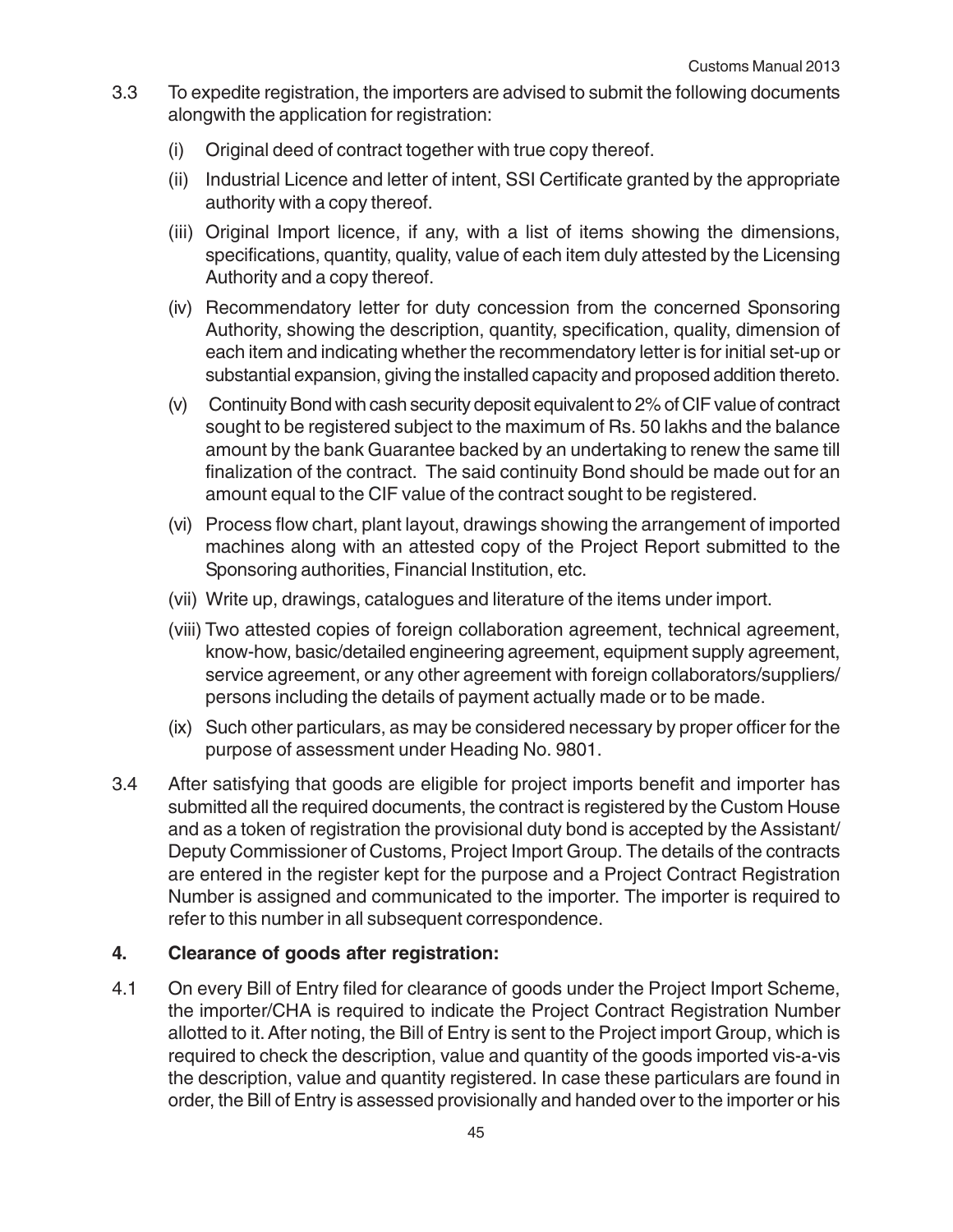agent for payment of duty. The Project Import Group keeps a note of the description of the goods and their value in the Project Contract Register and in the file maintained in the Group for each project.

#### **5. Finalisation of contract:**

- 5.1 Under Regulation 7 of the PIR, 1986 the importer is required to submit, within three months from the date of clearance of the last consignment or within such extended time as the proper officer may allow, the following documents for the purpose of finalization of the assessment:
	- (i) A reconciliation statement i.e. a statement showing the description, quantity and value of goods imported along with a certificate from a registered Chartered Engineer certifying the installation of each of the imported items of machinery;
	- (ii) Copies of the Bills of Entry, invoices, and the final payment certificate is insisted upon only in cases where the contract provides that the amount of the transaction will be finally settled after completion of the supplies.
- 5.2 To ensure that the imported goods have actually been used for the projects for which these were imported, plant site verification may be done in cases where value of the project contract exceeds Rs.1 crore. In other cases plant site verification is normally done selectively.
- 5.3 In the normal course, after submission of the reconciliation statement and other documents by the importers, the provisional assessments are finalized within a period of three months where plant site verification is not required and within six months where plant site verification is required. In cases where a demand has been issued and confirmed on such finalization and importer has not paid the duty demanded, steps are taken as per law to realise the amount.

#### **6. Baggage:**

6.1 All goods imported by a passenger or a member of crew in his baggage are classifiable under Tariff Heading 9803 and levied to a single rate of duty. Such goods need not be classified separately in the Tariff. However, Tariff Heading 9803 does not apply to motor vehicles, alcoholic drinks, and goods imported through courier service. Such assessment will also not apply to goods imported by a passenger or a member of the crew under an import license or a customs clearance permit.

#### **7. Postal imports for personal use:**

7.1 All goods imported by Post or Air for personal use are classifiable under a single Tariff Heading 9804 and levied to duty accordingly. This heading has been sub divided into two subheadings, one applicable to drugs and medicines and the other, to the balance items so imported. Such goods will however be governed by the FTP as far their importability is concerned. Motor vehicles, alcoholic drinks and goods imported through courier service can however not be classified under this heading. Goods imported under an import license or a customs clearance permit will however not be classified under this tariff heading.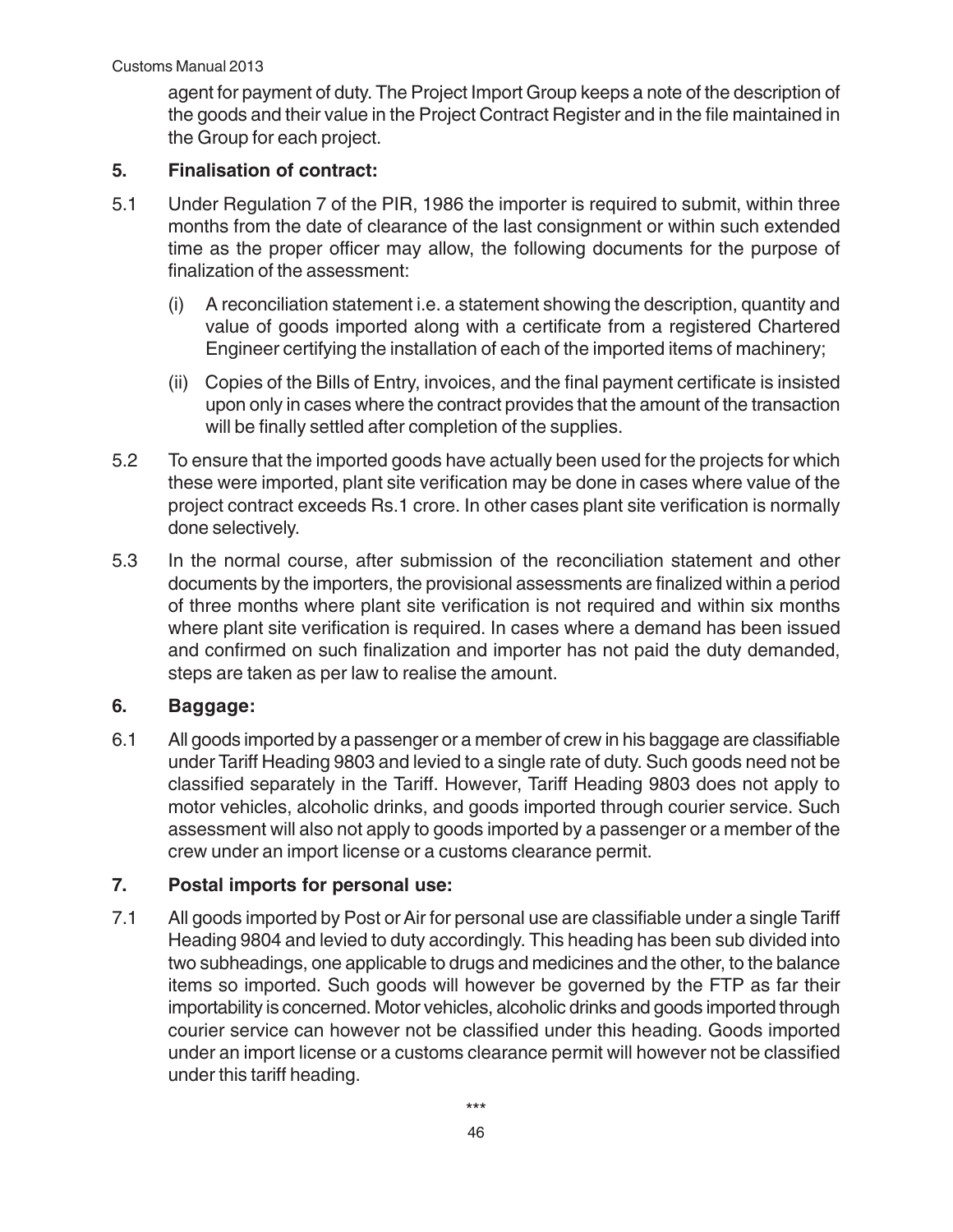## **Chapter 6 Customs Valuation**

#### **1. Introduction:**

1.1 The rates of Customs duties leviable on imported goods and export goods are either specific or on ad valorem basis or at times on specific cum ad valorem basis. When Customs duties are levied at ad valorem rates, i.e., based on the value of the goods, it becomes essential to lay down in the law itself the broad guidelines for such valuation to avoid arbitrariness and to ensure that there is uniformity in approach at different Customs formations. Accordingly, Section 14 of the Customs Act, 1962 lays down the basis for valuation of import and export goods. The present version of the said Section 14 is applicable with effect from October 2007.

#### **2. Tariff value:**

2.1 Board is empowered to fix values, under Section 14(2) of the Customs Act, 1962 for any item, which are called "Tariff Values". If tariff values are fixed for any goods, ad valorem duties thereon are to be calculated with reference to such tariff values. The tariff values may be fixed for any class of imported or export goods having regard to the trend of value of such or like goods and the same have to be notified in the official gazette. Tariff values have presently been fixed in respect of import of Crude Palm Oil, RBD Palm Oil, Other Palm Oils, Crude Palmolein, RBD Palmolein, Other Palmoleins, Crude Soyabean Oil, Brass Scrap (all grades) and Poppy Seeds.

[Refer Notification No.36/2001-Cus. (NT), dated 3-8-2001]

#### **3. Valuation of imported/export goods in general:**

- 3.1 Section 2(41) of the Customs Act, 1962 defines 'Value' in relation to any goods to mean the value thereof determined in accordance with the provisions of Section 14(1) ibid. In turn, Section 14(1) states that the value of the imported goods and export goods shall be "the transaction value of such goods, that is to say, the price actually paid or payable for the goods when sold for export to India for delivery at the time and place of importation, or as the case may be, for export from India for delivery at the time and place of exportation, where the buyer and seller of the goods are not related and price is the sole consideration for the sale subject to such other conditions as may be specified in the rules made in this behalf". It is also provided that in the case of imported goods such transaction value shall include "in addition...any amount paid or payable for costs and services, including commissions and brokerage, engineering, design work, royalties and licence fees, costs of transportation to the place of importation, insurance, loading, unloading and handling charges to the extent and in the manner specified in the rules made in this behalf"
- 3.2 In accordance with the provisions of Section 14(1) of the Customs Act, 1962 the rules specified for the purpose of valuation may provide for: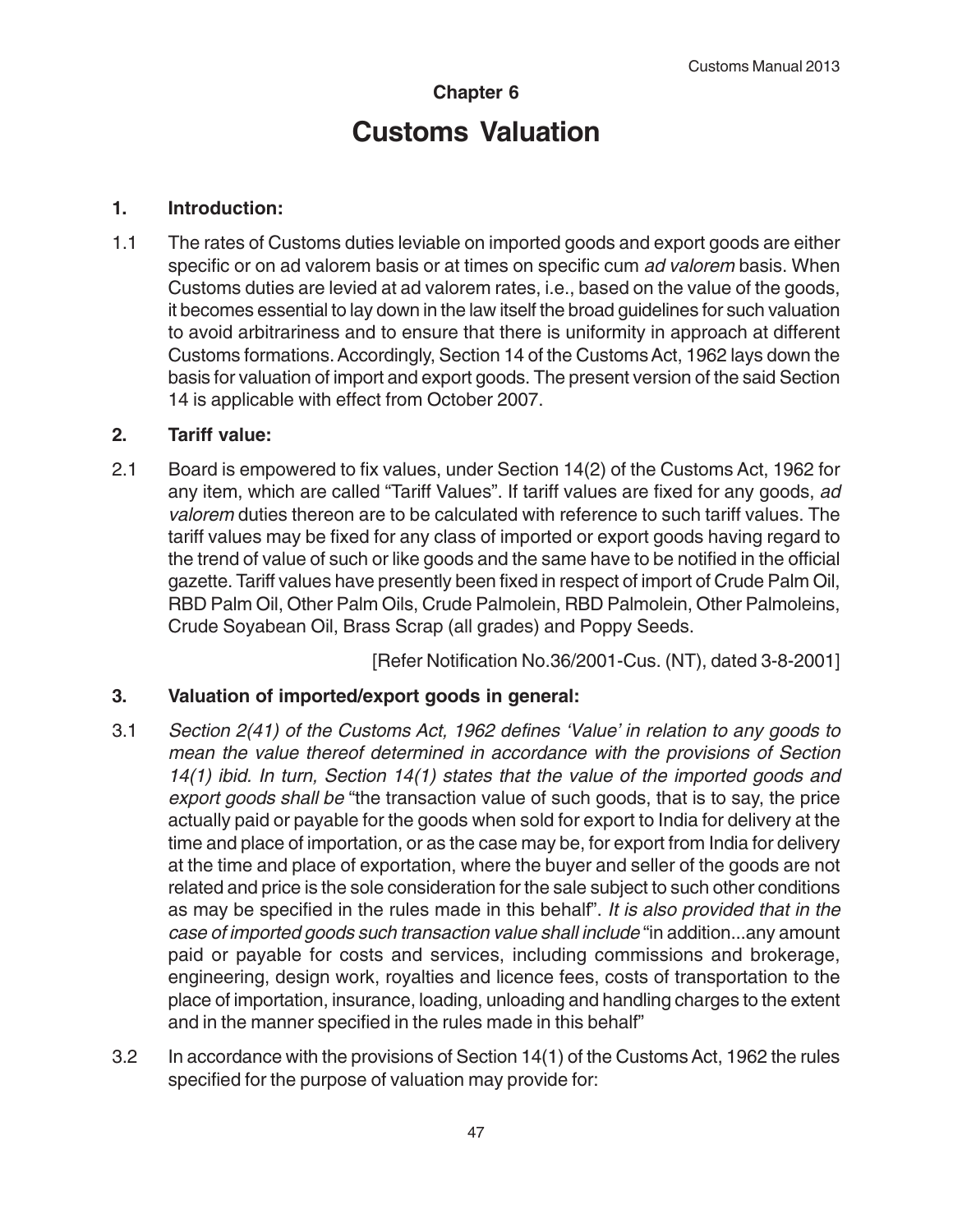- i. the circumstances in which the buyer and the seller shall be deemed to be related;
- ii. the manner of determination of value in respect of goods when there is no sale, or the buyer and the seller are related, or price is not the sole consideration for thesale or in any other case;
- iii. The manner of acceptance or rejection of value declared by the importer or exporter, as the case may be, where the proper officer has reason to doubt the truth or accuracy of such value, and determination of value for the purpose of this section.
- 3.3 The price paid or payable shall be calculated with reference to the rate of exchange as in force on the date on which a Bill of Entry is presented under Section 46, or a Shipping Bill of export, as the case may be, is presented under Section 50 of the Customs Act, 1962.
- 3.4 When compared to the earlier provisions of Section 14(1), the present provisions have discarded the concept of 'deemed value' and adopted the concept of 'transaction value. Also, the present Section 14 contains therein provisions for specific rules to be made for determination of value and also for specific additions to value on account of cost and services. Some provisions deleted from the earlier Section 14 include:
	- **a.** Reference to such or like goods. Thus, the value (transaction value) shall be the price actually paid or payable for the goods under consideration.
	- **b.** The reference to price of the goods ordinarily sold or offered for sale.
	- **c.** The price of the goods when sold for export to India is to be considered and not the price in the course of international trade.
- 3.5 As provided in Section 14(1), the Custom Valuation (Determination of Value of Imported Goods) Rules, 2007 and the Custom Valuation (Determination of Value of Export Goods) Rules, 2007 have been framed for valuation of imported goods and export goods, respectively.
- 3.6 The provisions of Section 14(1) and the Custom Valuation (Determination of Value of Imported Goods) Rules, 2007 are based on the provisions of Article VII of GATT and the Agreement on implementation of Article VII of GATT. The methods of valuation prescribed therein are of a hierarchical (sequential) order.
- 3.7 The importer is required to truthfully declare the value in the import declaration and also provide a copy of the invoice and file a valuation declaration in the prescribed form to facilitate correct and expeditious determination of value for assessment purposes.

#### **4. Methods of valuation of imported goods:**

4.1 According to the Customs Valuation (Determination of Value of Imported Goods) Rules, 2007, the Customs Value should be the "Transaction Value", i.e., the price actually paid or payable after adjustment by Valuation Factors and subject to (a) compliance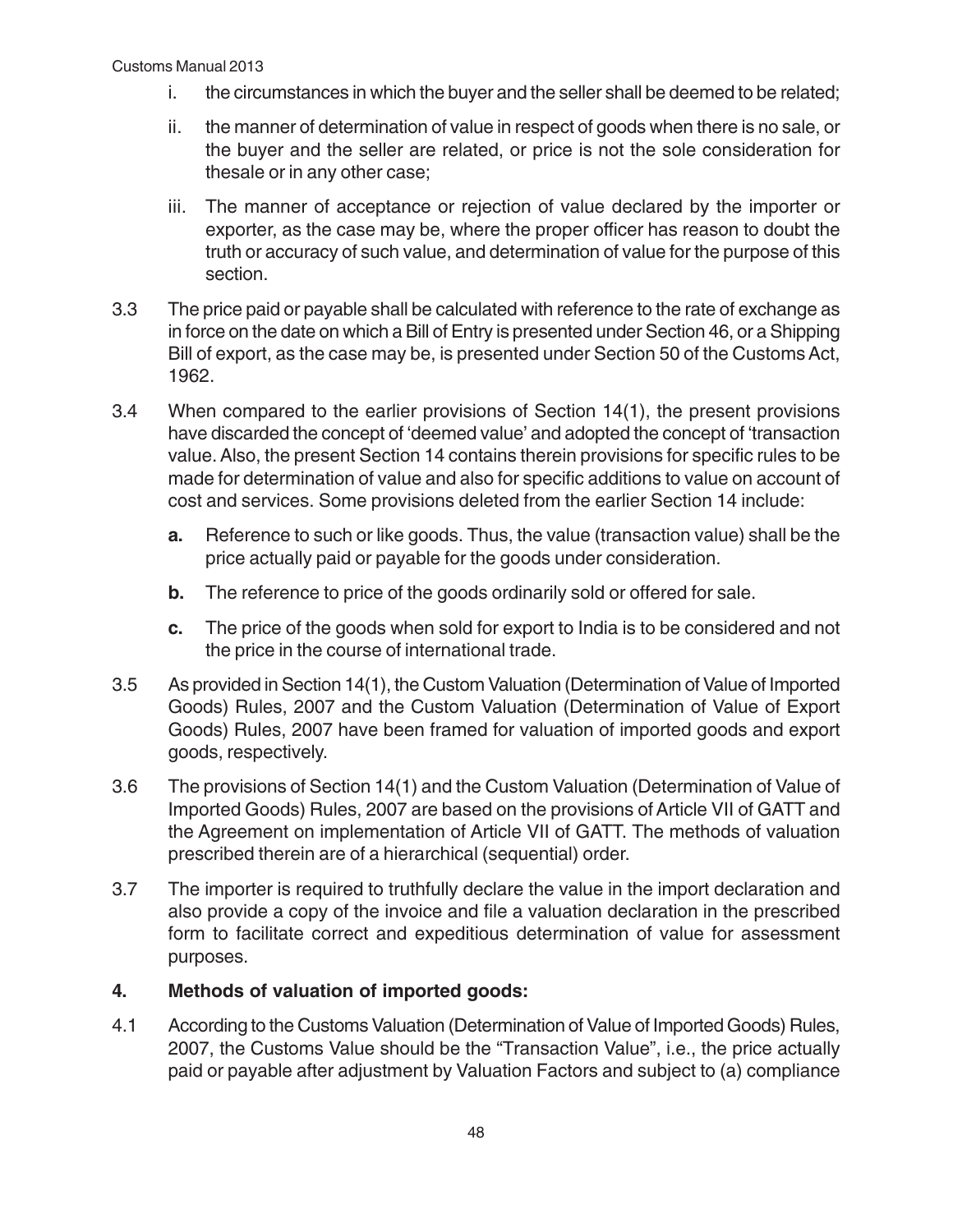with the Valuation Conditions and (b) satisfaction of the Customs authorities with the truth and accuracy of the Declared Value.

#### **5. Transaction value:**

- 5.1 Rule 3(i) of the Customs Valuation (Determination of Value of Imported Goods) Rules, 2007 states that the value of imported goods shall be the transaction value adjusted in accordance with the provisions of its Rule 10.
- 5.2 The price actually paid or payable is the total payment made or to be made by the buyer to the seller or for the benefit of the seller for the imported goods. It includes all payments made as a condition of sale of the imported goods by the buyer to the seller or by the buyer to a third party to satisfy an obligation of the seller.
- 5.3 If objective and quantifiable data do not exist with regard to the Valuation Factors, if the Valuation Conditions are not fulfilled, or if Customs authorities have doubts concerning the truth or accuracy of the declared value in terms of Rule 12 of the said Valuation Rules, 2007 the valuation has to be carried out by other methods in the following hierarchical order;
	- (i) Comparative Value Method Comparison with transaction value of identical goods (Rule 4);
	- (ii) Comparative Value Method Comparison with transaction value of similar goods (Rule 5);
	- (iii) Deductive Value Method Based on sale price in importing country (Rule 7);
	- (iv) Computed Value Method Based on cost of materials, fabrication and profit in country of production (Rule 8); and
	- (v) Fallback Method Based on earlier methods with greater flexibility (Rule 9).

#### **6. Valuation factors:**

- 6.1 Valuation Factors are the various elements which must be taken into account by addition (factors by addition) to the extent these are not already included in the price actually paid or payable or by deduction (factors by deduction) from the total price incurred in determining the Customs Value, for assessment purposes.
- 6.2 Factors by addition deduction are the following charges:
	- (i) Commissions and brokerage, except buying commissions;
	- (ii) The cost of containers, which are treated as being one for Customs purposes with the goods in question;
	- (iii) The cost of packing whether for labour or materials;
	- (iv) The value, apportioned as appropriate, of the following goods and services where supplied directly or indirectly by the buyer free of charge or at reduced cost for use in connection with the production sale for export of the imported goods, to the extent that such value has not been included in the price actually paid or payable: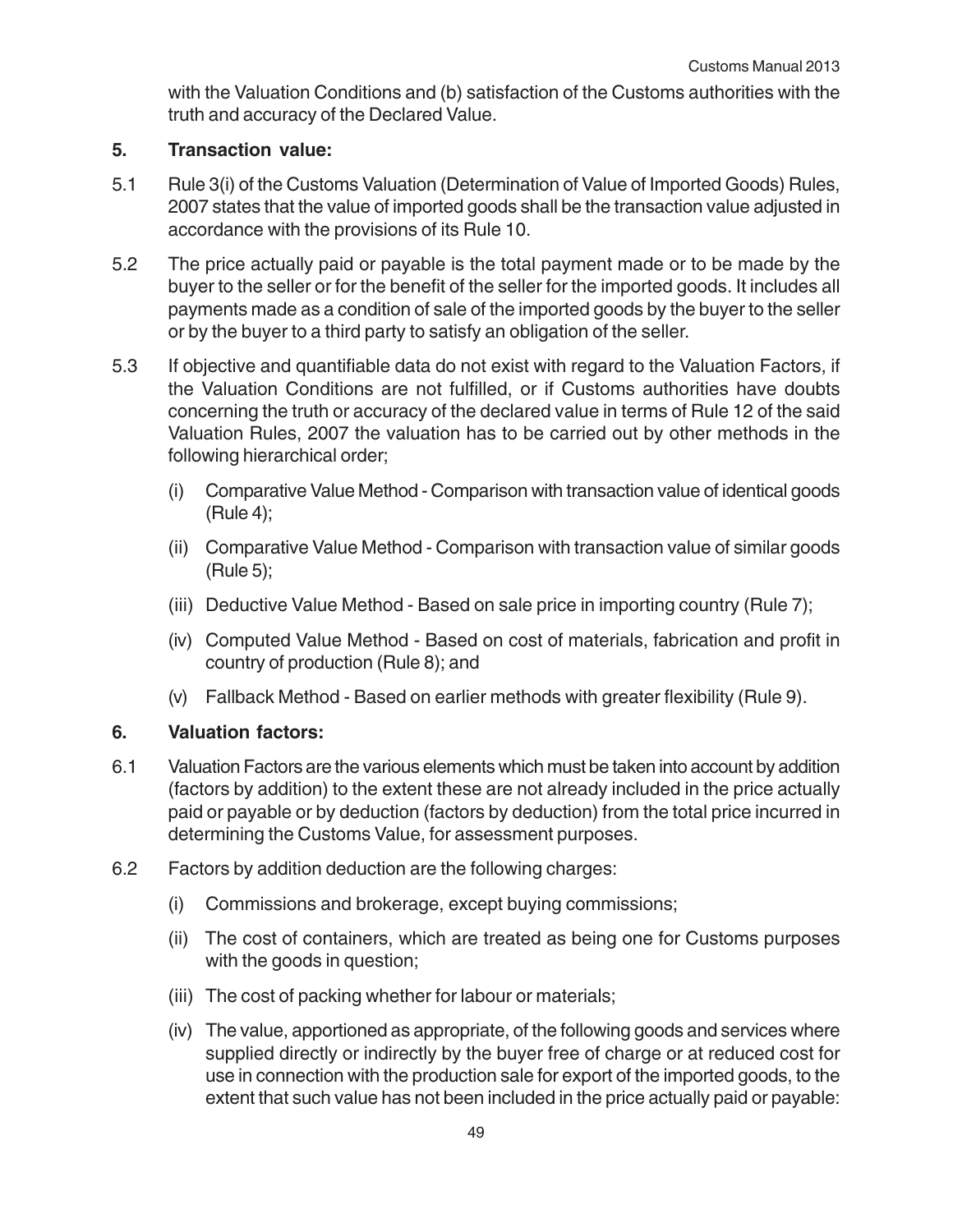- (a) Material, components, parts and similar items incorporated in the imported goods;
- (b) Tools, dies, moulds and similar items used in the production of the imported goods;
- (c) Materials consumed in the imported goods; and
- (v) Engineering, developing, artwork, design work, and plans and sketches undertaken elsewhere than in the importing country and necessary for the production of imported goods;
- (vi) Royalties and license fees related to goods being valued that the buyer must pay either directly or indirectly, as a condition of sale of the goods being valued, to the extent that such royalties and fees are not included in the price actually paid or payable;
- (vii) The value of any part of the proceeds of any subsequent resale, disposal or use of the goods that accrues directly or indirectly to the seller;
- (viii) Advance payments;
- (ix) Cost of transportation up to the place of importation. The cost of transport of the imported goods includes the ship demurrage charges on charted vessels, lighterage or barge charges;
- (x) Loading, unloading and handling charges associated with transporting the goods; and
- (xi) Insurance.
- 6.3 As regards (v) and (vi) above, an Explanation to Rule 10 (1) clarifies that the royalty, licence fee or any other payment for using a process, whether patented or otherwise, when they are otherwise includible referred in terms of clause (c) or (e) of Rule 10(1), shall be added to the price actually paid or payable for the imported goods, notwithstanding the fact that such goods may be subjected to the said process after importation of such goods.

[Refer Circular No. 38/2007-Cus., dated 9-10-2007]

- **6.4 Factors by deduction** are the following charges provided they are separately declared in the commercial invoices:
	- (i) Interest charges for deferred payment;
	- (ii) Post-importation charges (e.g. inland transportation charges, installation or erection charges, etc.); and
	- (iii) Duties and taxes payable in the importing country.

#### **7. Cases where transaction value may be rejected:**

7.1 The transaction value may not be accepted in the following categories of cases as provided in Rule 3(2) of the said Valuation Rules, 2007: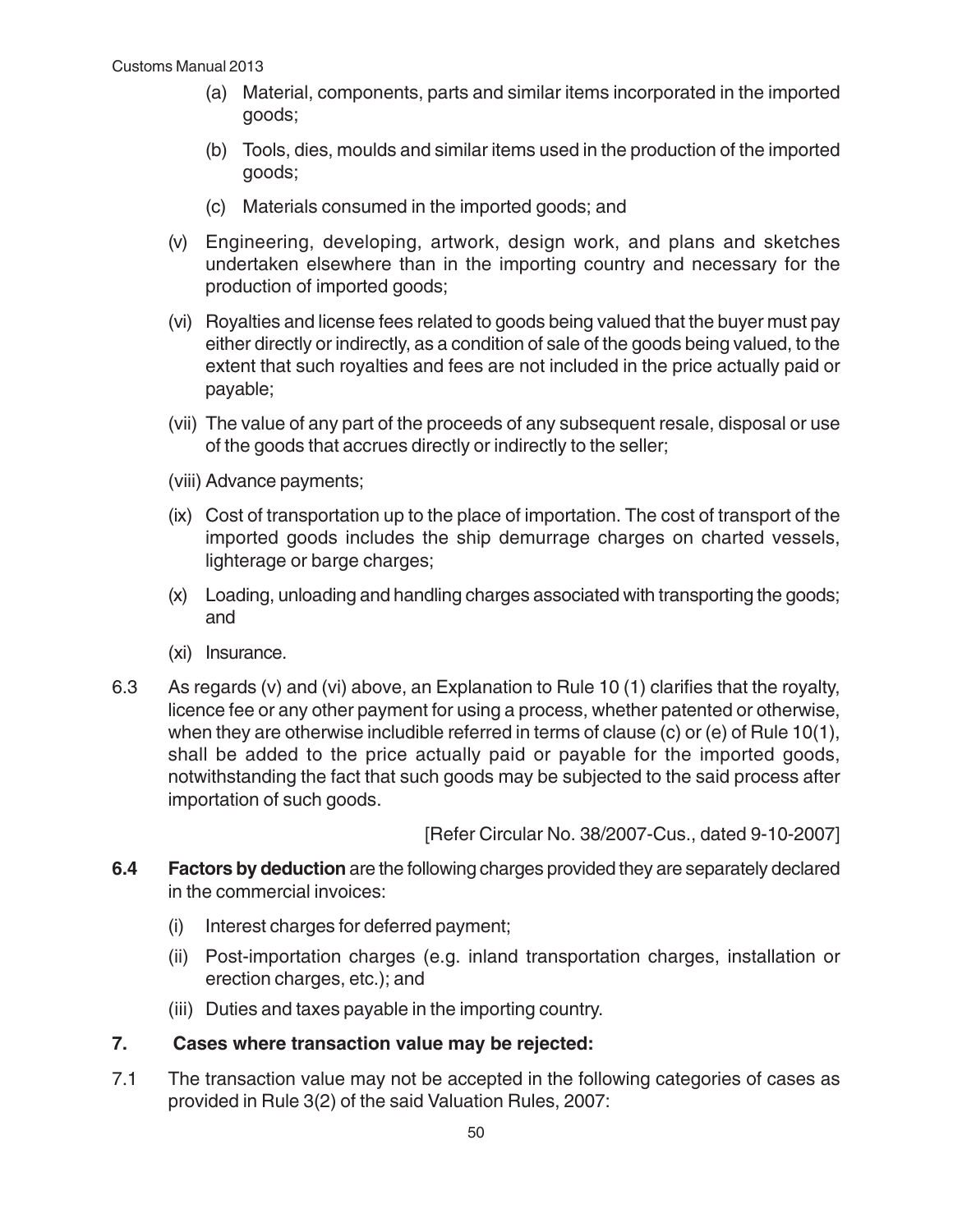- (i) If there are restrictions on use or disposition of the goods by the buyer. However, the transaction value not to be rejected on this ground if restrictions:
	- (a) Are imposed by law or public authorities in India;
	- (b) Limit geographical area of resale; and
	- (c) Do not affect the value of the goods substantially.
- (ii) If the sale or price is subject to a condition or consideration for which a value cannot be determined. However, conditions or considerations relating to production or marketing of the goods shall not result in rejection.
- (iii) If part of the proceeds of the subsequent resale, disposal or use of the goods accrues to the seller, unless an adjustment can be made as per valuation factors.
- (iv) Buyer and seller are related; unless it is established by the importer that:
	- (a) The relationship has not influenced the price; and
	- (b) The importer demonstrates that the price closely approximates one of the test values.
- 7.2 The transaction price declared can be rejected in terms of Rule 12 of the said Valuation Rules, 2007, when the proper officer of Customs has reason to doubt the truth or accuracy of the value declared and if even after the importer furnishes further information/documents or other evidence, the proper officer is not satisfied and has reasonable doubts about the value declared. An Explanation to Rule 12 clarifies that this rule does not, as such, provide a method for determination of value, and that it merely provides a mechanism and procedure for rejection of declared value in certain cases. It also clarifies that where the proper officer is satisfied after consultation with the importer, the declared value shall be accepted. This Explanation also gives certain illustrative reasons that could form the basis for doubting the truth of accuracy of the declared value.
- 7.3 The interpretative notes are specified in the schedule to the rules for the interpretation of the rules.

#### **8. Provisional clearance of imported goods:**

8.1 Section 18 of the Customs Act, 1962 and Customs (Provisional Duty Assessment) Regulations, 1963 allow an importer to provisionally clear the imported goods from Customs pending final determination of value by giving a guarantee in the form of surety, security deposit or bank guarantee. Rules 4(1)(a) and 5(1) of the Customs Valuation Rules, 2007 concerning identical goods and similar goods, respectively provide that the value of the goods provisionally assessed under Section 18 of the Customs Act, 1962, shall not be the basis for determining the value of any other goods.

#### **9. Valuation of imported goods in case of related party transaction:**

9.1 Rule 2(2) of the said Customs Valuation Rules, 2007 enumerates the persons who shall be deemed to be "related". It has been made clear by Explanation II thereto that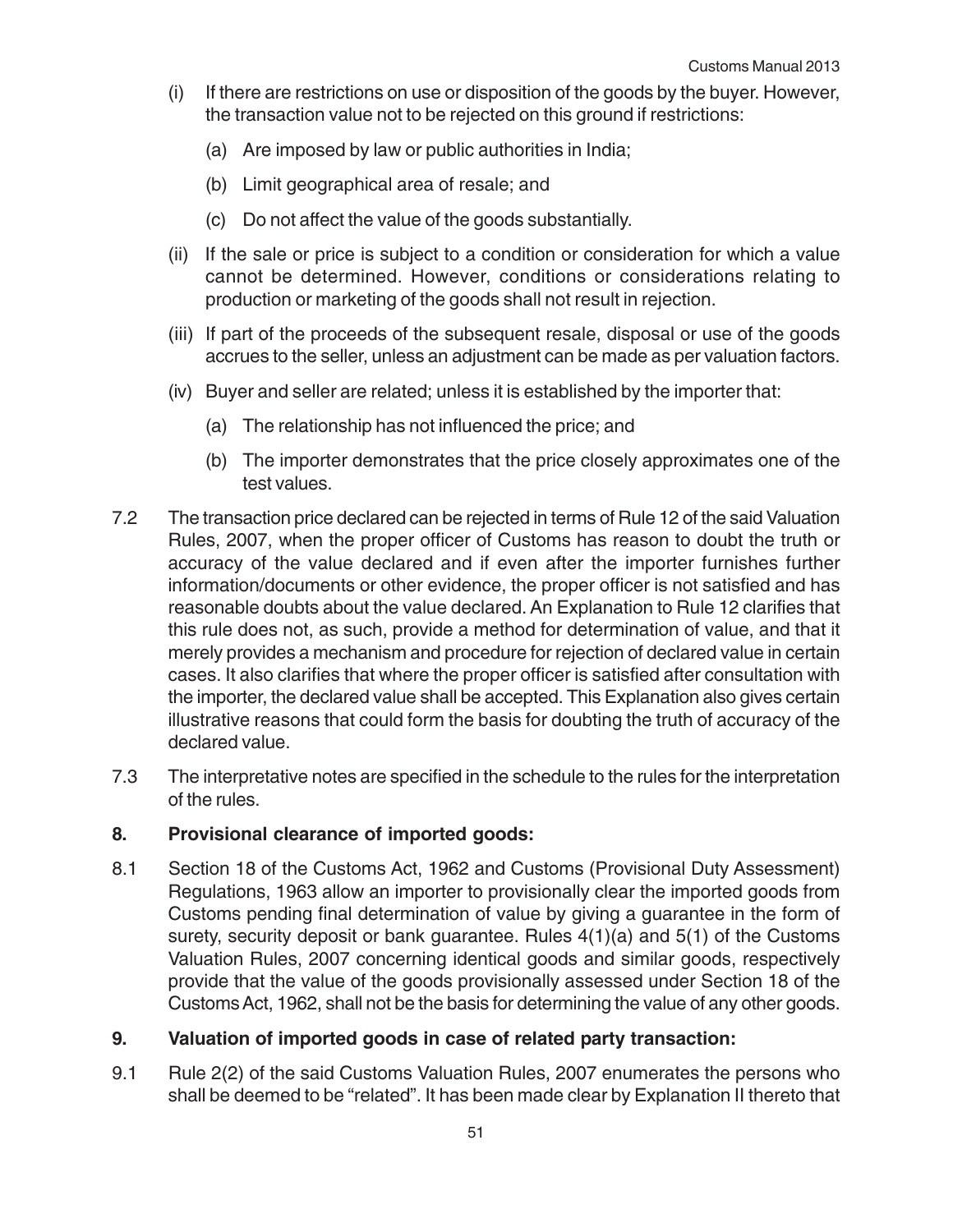the sole agent, sole distributor or sole concessionaire can be termed as related only if they fall within the criteria of this sub-rule. Further, Rule 3(3) provides that where buyer and seller are related, the transaction value can be accepted if the examination of circumstances of the sale of the imported goods indicate that the relationship did not influence the price or if the importer demonstrates that the declared value of the goods being valued, closely approximately to one of the test values namely transaction value of identical/similar goods, in sales to unrelated buyers in India, deductive value for identical/similar goods or computed value for identical/similar goods ascertained at or about the same time can be used.

- 9.2 Related party transactions are examined by Special Valuation Branches (SVB) located presently in the major Custom Houses at Mumbai, Calcutta, Chennai and Delhi. In such cases the goods are first assessed provisionally and the importer is required to fill a questionnaire and furnish a list of documents so that finalisation of provisional assessments is expedited.
- 9.3. With effect from 1-1-2013, the functional and supervisory control over the SVBs has been vested with the Directorate General of Valuation (DGOV). DGOV would monitor the functioning of SVBs and be responsible for their quality control.

 [Refer Circulars No.11/2001-Cus., dated 23-2-2001 and No. 29/2012-Cus., dated 7-12-2012]

#### **10. Methods of valuation of export goods:**

- 10.1 The provisions of Section 14(1) of the Customs Act, 1962 specifically cover the valuation of export goods. Also, the Customs Valuation (Determination of Value of Export Goods) Rules, 2007 have been framed to provide a sound legal basis for the valuation of export goods and check deliberate overvaluation of export goods and mis-utilization of value based export incentive schemes.
- 10.2 Rule 3 of the Customs Valuation (Determination of Value of Export Goods) Rules 2007 that are framed in a format similar to the said Valuation Rules, 2007 for the imported goods emphasizes for acceptance of the transaction value, which is the primary basis for valuation of export goods. In cases where the transaction value is not accepted, the valuation shall be done by application of Rules 4 to 6 sequentially. As per Rule 7, exporter has to file Export Value Declaration relating to the value. Also, the value of the export goods declared by the exporter can be rejected under Rule 8.
- 10.3 Wherever there are doubts about the declared value of export goods and an investigation/enquiry is being undertaken to determine whether or not the Declared Value should be accepted, the export consignments should not be ordinarily detained. Due process envisaged under Rule 8, for rejection of declared value and consequent re-determination of value may be undertaken by applying valuation Rules sequentially.

#### **11. Rights of appeal:**

11.1 The principles of natural justice are required to be followed in valuation matters also. When the Customs authorities do not accept the declared value and re-determine the Customs value, the importer or his representative is normally required to be given a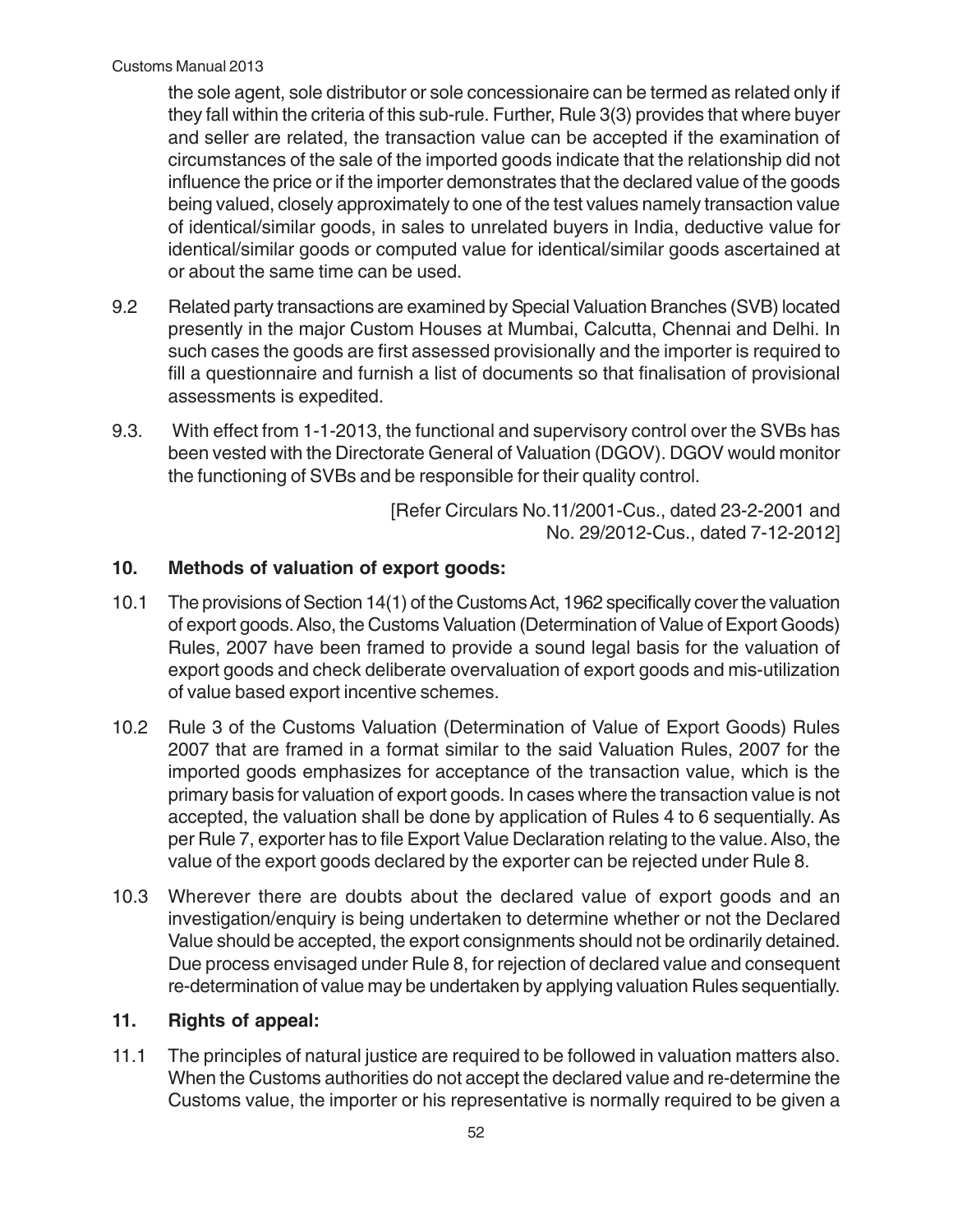#### Customs Manual 2013

written notice followed by a personal hearing. An adjudication order giving in detail the basis of determination of the value can be obtained, if the importer is aggrieved with the re-determination of value. Under the Customs Act, 1962, an importer can appeal against a decision on valuation to the Commissioner of Customs (Appeal) in the first instance. A second appeal lies to the Tribunal (CESTAT) consisting of administrative and judicial members. A third appeal lies to the Supreme Court of India. The importer is informed regarding his rights of appeal by each of the adjudicating and appellate authorities.

\*\*\*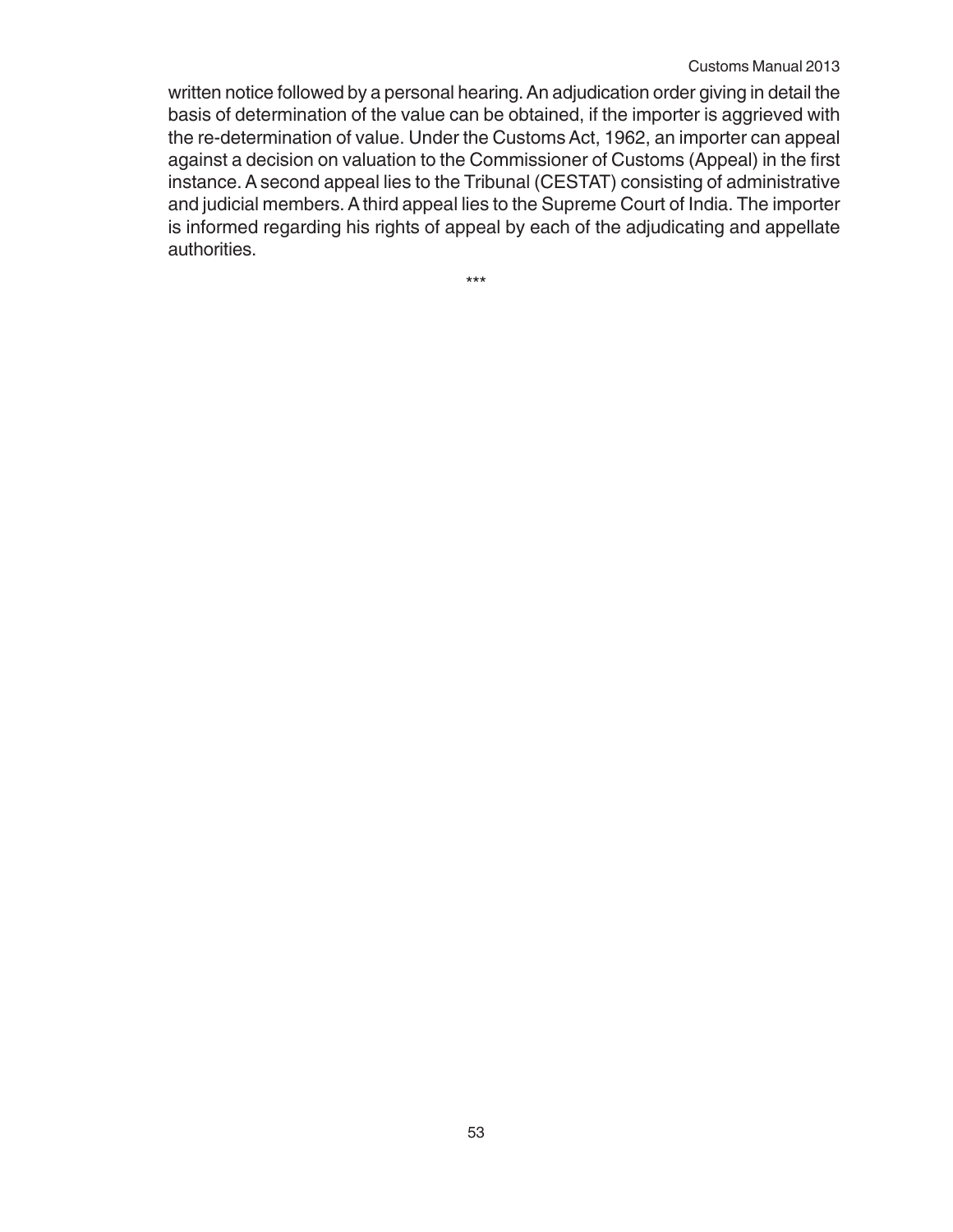### **Chapter 7**

# **Provisional Assessment**

#### **1. Introduction:**

1.1 The Finance Act, 2011 introduced self-assessment under which importers and exporters are mandatorily required to self-assess the duty in terms of Section 17 of the Customs Act, 1962. This self-assessment is subject to verification by the proper officer of the Customs and may lead to reassessment by the proper officer of Customs if it is found to be incorrect. However, in terms of Section 17(1) of the Customs Act, 1962 in case an importer or exporter is not able to make self-assessment he may, request in writing to the proper officer for assessment. Also, in terms of Section 18 of the Customs Act, 1962 in case the proper officer is not able to verify the self-assessment or make reassessment of duty or he deems it necessary to subject any imported or export goods to any chemical or other tests or where necessary documents have not been furnished or information has not been furnished and the it is necessary to make further enquiry, he may direct that the duty leviable on such goods be assessed provisionally. Customs (Provisional Duty Assessment) Regulations, 2011 have been notified to prescribe conditions for allowing provisional assessment, terms of bond, penal provisions etc. A penalty of upto Rs.50,000 may be imposed on contravention of these Regulations.

#### **2. Bond for provisional assessment:**

- 2.1 For making provisional assessment the proper officer is required to estimate the duty to be levied i.e. the provisional duty. Thereafter, the importer or the exporter has to execute a bond in an amount equal to the difference between the duty that may be finally assessed or re-assessed and the provisional duty. He shall also deposit with the proper officer such sum not exceeding twenty per cent of the provisional duty, as the proper officer may direct. The terms of the bond include the following:
	- (a) The importer or exporter shall pay the deficiency, if any, between the duty finally assessed or re-assessed, as the case may be, and the duty provisionally assessed.
	- (b) Where provisional assessment is allowed pending the production of any document or furnishing of any information, the importer / exporter shall produce the same within one month or within such extended period as the proper officer may allow.

#### **3. Finalization of provisional assessment:**

3.1 The assessments must be finalized expeditiously, well within 6 months. However, in cases involving machinery contracts or large project imports, where imports take place over long period, such finalization may take more time. Here too, effort should be made to finalize the cases within 6 months of the date of import of the last consignment covered by the contract.

> [Refer Instructions F.No.512/5/72-Cus.VI, dated 23-4-1973 and F.No.511/7/77-Cus.VI, dated 9-I-1978 and Circular No. 17/2011-Cus., dated 8-4-2011] \*\*\*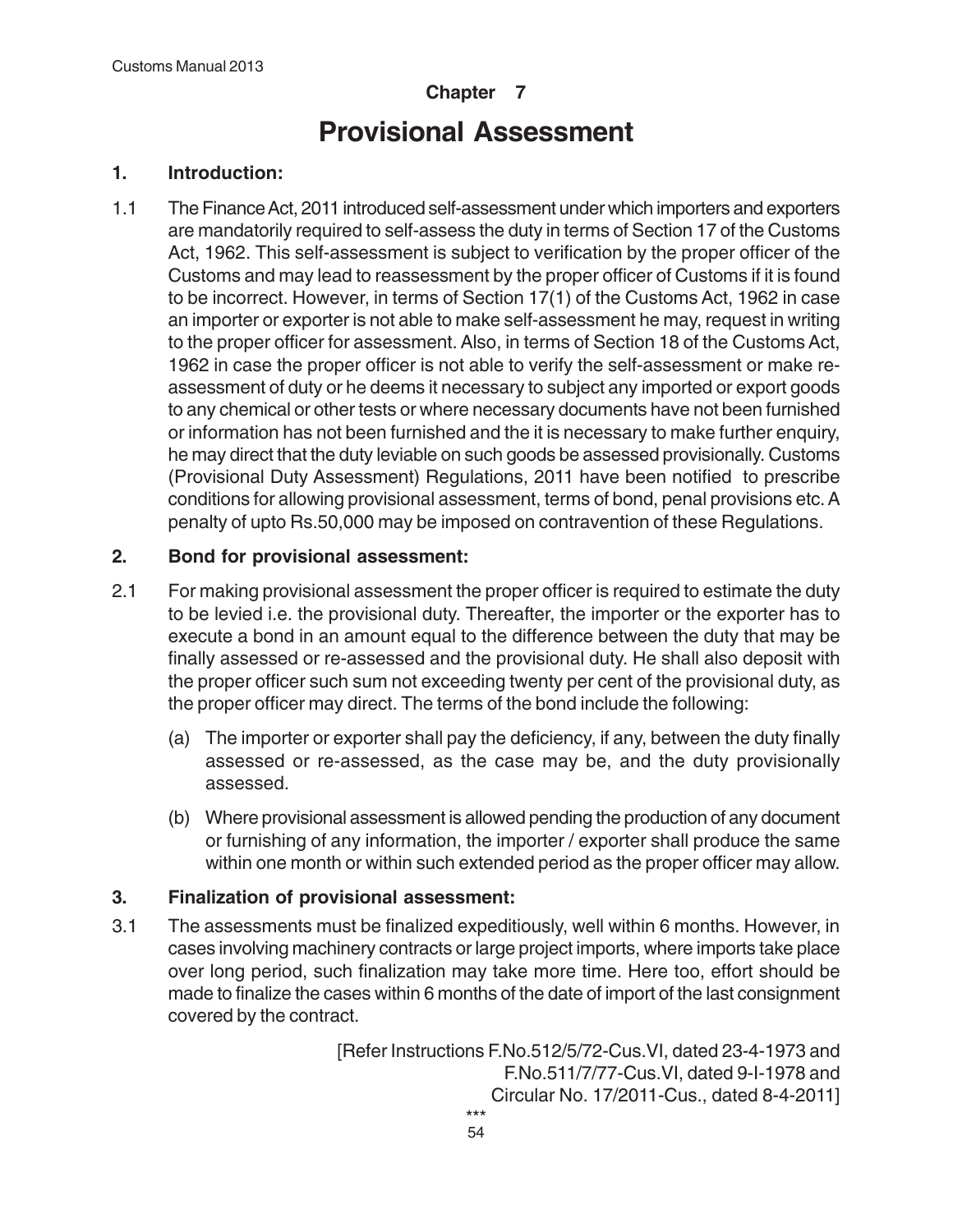#### **Chapter 8**

# **Import / Export Restrictions and Prohibitions**

#### **1. Introduction:**

1.1 Deliberate evasion of duty or violation of prohibition/restriction imposed upon import of export of specified goods invites penal action under the Customs Act, 1962 or any of the allied legislations that are enforced by the Customs in terms of the said Act. Thus, importers and exporters and other connected with international trade require to be well conversant with the provisions of Customs Act, 1962, the Foreign Trade Policy, as well as other relevant allied Acts and make sure that before any imports are effected or export planned, they are aware of any prohibition/restrictions and requirements subject to which alone goods can be imported/exported.

#### **2. Legal provisions governing restrictions/prohibitions:**

- 2.1 Some of the relevant legal provisions that come into play when there is violation of the Customs Act, 1962 or any Allied Acts are as follows:
	- (a) "Prohibited Goods" are defined in Section 2(33) of the Customs Act, 1962 as meaning "any goods the import or export of which is subject to any prohibition under the Customs Act or any other law for the time being in force". Thus, a prohibition under any other law can be enforced under the Customs Act, 1962. For instance, under Sections 3 and 5 of the Foreign Trade (Development and Regulation) Act, 1992, the Central Government can make provisions for prohibiting, restricting or otherwise regulating the import of export of the goods, which finds reflected in the Foreign Trade Policy, laid down by the DGFT, Department of Commerce. Some of the goods are absolutely prohibited for import and export whereas some goods can be imported or exported against a licence and/or subject to certain restrictions. One example is provided by Notification No.44(RE-2000)1997-2002, dated 24.11.2000 in terms of which all packaged products which are subject to provisions of the Standards of Weights and Measures (Packaged Commodities) Rules, 1997, when produced/packed/sold in domestic market, shall be subject to compliance of all the provisions of the said Rules, when imported into India. Thus, all such packaged commodities imported into India shall carry the name and address of the importer, net quantity in terms of standard unit of weights measures, month and year of packing and maximum retail sale price including other taxes, local or otherwise. In case any of the conditions is not fulfilled, the import of packaged products shall be held as prohibited, rendering such goods liable to confiscation. Another example is that certain products are required to comply with the mandatory Indian Quality Standards (IQS) and for this purpose exporters of these products to India are required to register themselves with Bureau of Indian Standards (BIS). Nonfulfillment of the above requirement shall render such goods prohibited for import. Action on such goods and persons involved can be taken under the Customs Act, 1962.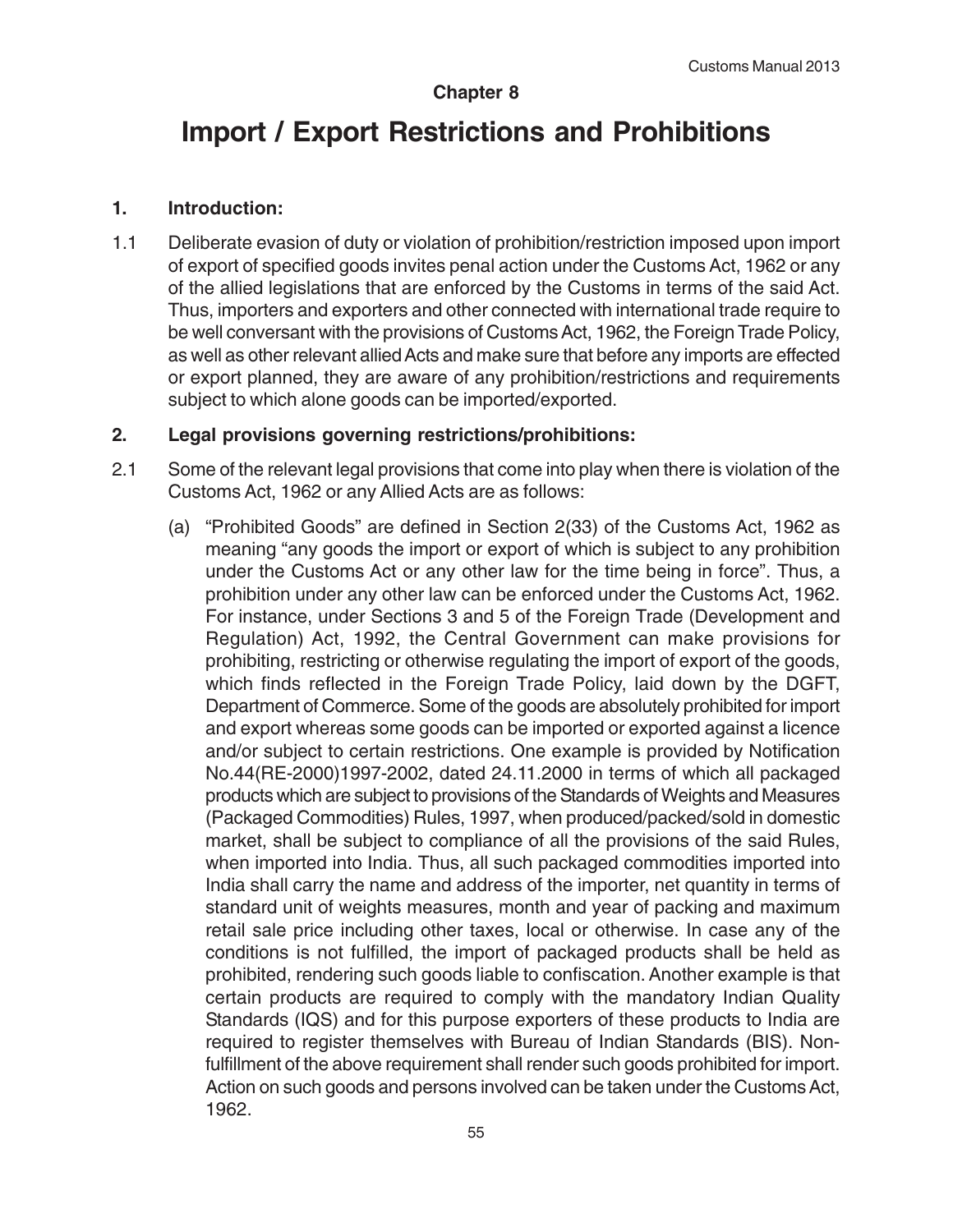- (b) Under Section 11 of the Customs Act, 1962 the Central Government has the power to issue notification under which export or import of any goods can be declared as prohibited. The prohibition can either be absolute or conditional. The specified purposes for which a notification under Section 11 can be issued are maintenance of the security of India, prevention and shortage of goods in the country, conservation of foreign exchange, safeguarding balance of payments etc.
- (c) Section 111(d) and Section 113(d) of the Customs Act, 1962 provide that any goods which are imported or attempted to be imported and exported or attempted to be exported, contrary to any prohibition imposed by or under the said Act or any other law for the time being in force shall be liable to confiscation.
- (d) Section 112 of the Customs Act, 1962 provides for penalty for improper importation and Section 114 of the said Act provides for penalty for attempt to export goods improperly. In respect of prohibited goods the adjudicating Officer may impose penalty upto five times the value of the goods. It is, therefore, absolutely necessary for the trade to know what are the prohibitions or restrictions in force before they contemplate to import or export any goods.

### **3. Prohibitions/restrictions under Foreign Trade Policy / other Allied Acts:**

3.1 Apart for collection of duty, Customs has also been entrusted with the responsibility to ensure compliance with prohibitions or restrictions imposed on the import and export of goods under the Foreign Trade Policy (FTP) and other Allied Acts. The Customs has a pivotal role to play because, it is the agency stationed at the border to enforce the rules, regulations and orders issued by various administrative Ministries. For instance, import and export of specified goods may be restricted/prohibited under other laws such as Environment Protection Act, Wild Life Act, Arms Act, etc. and these will apply to the penal provisions of the Customs Act, 1962 rendering such goods liable to confiscation under Sections 111(d) - for import - and 113(d) - for export - of the said Act. Thus, for the purpose of the penal provisions of the Customs Act, 1962 it is relevant to appreciate the provisions of these allied legislations.

#### **4. Prevention of Food Adulteration Act, 1954 and Food Safety and Standards Authority Act, 2006:**

4.1 As per the Prevention of Food Adulteration Act, 1954 (PFA), any product not fulfilling the statutory provisions is not allowed to be imported into the country. Likewise, there are several rules, regulations, orders, notifications, etc. issued by the Government, laying down procedures as to how the imports of above products are to be dealt with. Further, the Food Safety and Standards Authority Act, 2006 (FSSA) seeks to replace many of the existing legislations including the PFA Act relating to import of edible items. The FSSAI has been established to lay down standards and regulate/monitor the manufacturing, import, processing, distribution and sale of food. The FSSAI has taken over PHO functions at select ports with the stipulation that the existing rule and procedures will continue to be followed without any change till FSSAI regulations are notified. Thus, FSSAI has replaced PHO with its authorized officers at select ports in terms of Section 47 (5) of the FSSA Act, 2006.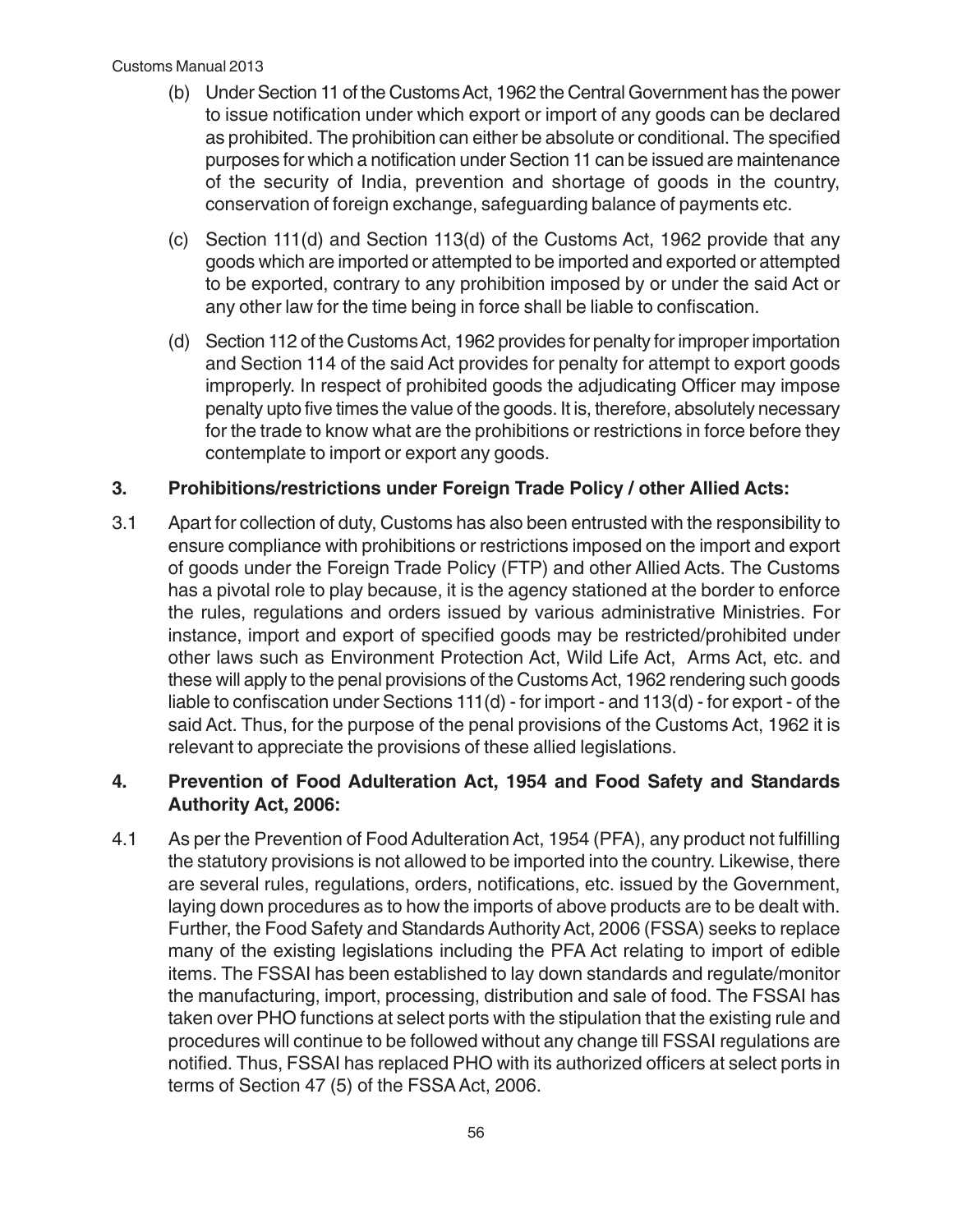- 4.2 PFA/FSSAA lay down detailed guidelines for examination and testing of food items prior to Customs clearance. It is, thus, provided that the Customs shall undertake the following general checks and if the product does not satisfy these requirements, clearance shall not be allowed:
	- (i) All consignments of high risk food items, as listed in DGFT Policy Circular No. 37(RE-2003)/2002-2007 dated 14.06.2004 (as may be modified from time to time), shall be referred to Authorised Representative of FSSAI or PHOs, as the case may be, for testing and clearance shall be allowed only after receipt of the test report as per the instructions contained in the Customs Circular No. 58/2001- Cus., dated 25-10-2001.
	- (ii) All consignments of perishable items like fruits, vegetables, meat, fish, cheese, etc., will continue to be handled in terms of the guidelines contained in Para 2.3 of the Board's Circular No.58/2001-Customs dated 25-10-2001.
	- (iii) In respect of food items not covered under (a) and (b) above, the following procedure would be adopted in addition to the general checks prescribed under Para 2.1 of the Circular No. 58/2001-Cus., dated 25-10-2001:
		- (a) Samples would be drawn from the first five consecutive consignments of each food item, imported by a particular importer and referred to Authorised Representative of FSSAI or PHOs, as the case may be, for testing to ascertain the quality and health safety standards of the consignments.
		- (b) In the event of the samples conforming to the prescribed standards, the Customs would switch to a system of checking 5% - 20% of the consignments of these food items on a random basis, for checking conformity to the prescribed standards. The selection of food items for random checking and testing would be done by the Customs taking into consideration factors like the nature of the food products, its source of origin as well as track record of the importers as well as information received from FSSAI from time to time.
		- (c) In case, a sample drawn from a food item in a particular consignment fails to meet the prescribed standards, the Customs would place the import of the said consignment on alert, discontinue random checking for import of such food items and revert to the procedure of compulsory checking. The system of random sampling for import of such food items would be restored only if the test results of the samples drawn from the 5 consecutive consignments re-establish that the food items are in conformity with the prescribed standards.
- 4.3 The 'general checks' include checking the condition of the hold in which the products were transported to see whether they meet the requirements of storage, as per the nature of the product, and does not in any way cause deterioration or contamination of the products. Also, physical/ visual appearance in terms of possible damage - whether it is swollen or bulged in appearance; and also for rodent/insect contamination or presence of filth, dirt etc. - should be checked. Finally, it should be checked that the product meets the labelling requirements under the Prevention of Food Adulteration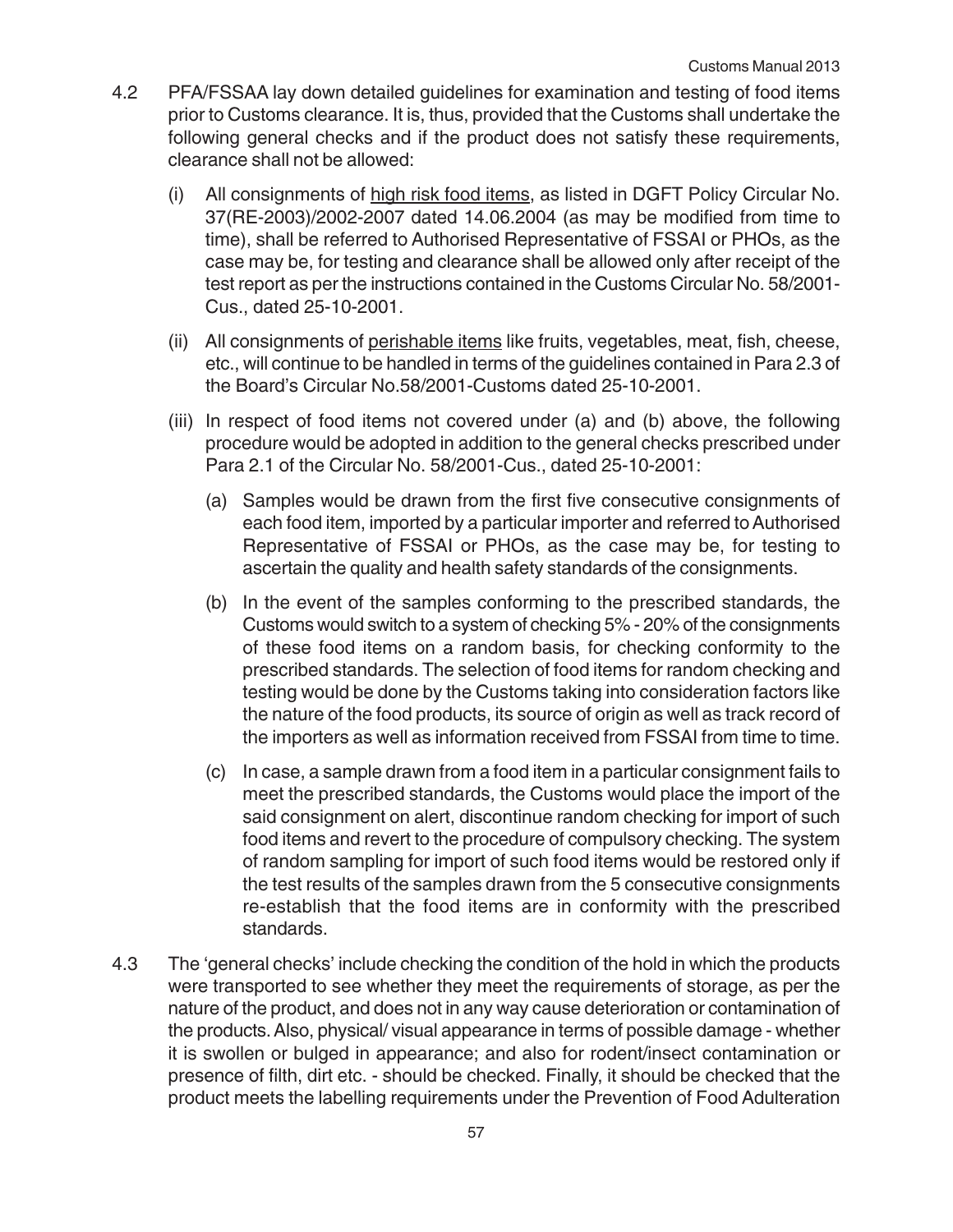Rules and the Packaged Commodities Rules. This includes ensuring that the label is written not only in any foreign language, but also in English. The details of ingredients in descending order, date of manufacture, batch no., best before date etc. are mandatory requirements. All products will also have to indicate details of best before on all food packages.

- 4.4 Authorised Officers of FSSAI will ascertain that for the imported pre-packaged good items, the language and other major requirements of the label like mention of best before date, nutrition information etc. should comply the labeling provisions under PFA Rules, failing which sample may not be drawn from such consignment for testing.
- 4.5 Risk Management System (RMS) module for import consignments of edible / food items, presently does not provide for random sampling as it is one of its CCR (Compulsory Customs Requirements) targets. Accordingly, Risk Management System (RMS) shall take necessary steps to modify the RMS module to conform to the new requirements. Till such time, this modification is carried out, Customs shall take appropriate decision to waive the CCR requirements in respect of food items not covered under clause (a) and (b) above and to the extent mentioned under clause (c) above. Such a course of action shall, however, be taken only with the prior approval of the jurisdictional Commissioner of Customs or an officer authorized by him for this purpose, who shall not be below the rank of Addl./Joint Commissioner of Customs, and after recording the reasons for the same. A brief remark on the reasons and the particulars of Commissioner/ADC/JC authorization should be made by the officer examining the goods in the departmental comments in the EDI system.
- 4.6 As per Para 13 of Chapter IA (General Notes Regarding Import Policy) of the ITC (HS) Classification of Export and Import items, import of all such edible/ food products, domestic sale and manufacture which are governed by PFA Act, 1954 shall also be subject to the condition that at the time of importation, the products are having a valid shelf life of not less than 60% of the original shelf life. Shelf life of the product is to be calculated based on the declaration given on the label of the product, regarding its date of manufacture and the due date for expiry. Therefore, Customs shall ensure that this condition is complied with before allowing clearance of such consignments.
- 4.7 At certain ports / airports / ICDs / CFSs where Port Health Officers (PHO) under PFA, 1954 or Authorised officers under FSS Act, 2006 are not available, the samples will be drawn by Customs and these may be got tested from the nearest Central Food Laboratory or a laboratory authorized for such testing by DGHS or FSSAI.
- 4.8 RMD shall develop an application software that incorporates the stipulation of testing of imported foodstuff and alerts the Customs officer to the effect the number of past shipments already tested and found fit warrants future shipments need not ordinarily be tested. This should apply regardless of port of import so long as the importer, supplier and item of import do not change. In other words, if such a shipment is imported say, at Mumbai and the previous 5 shipments imported at, say, Delhi have passed the test, then the next shipment at Mumbai need not be tested. A suitable data base would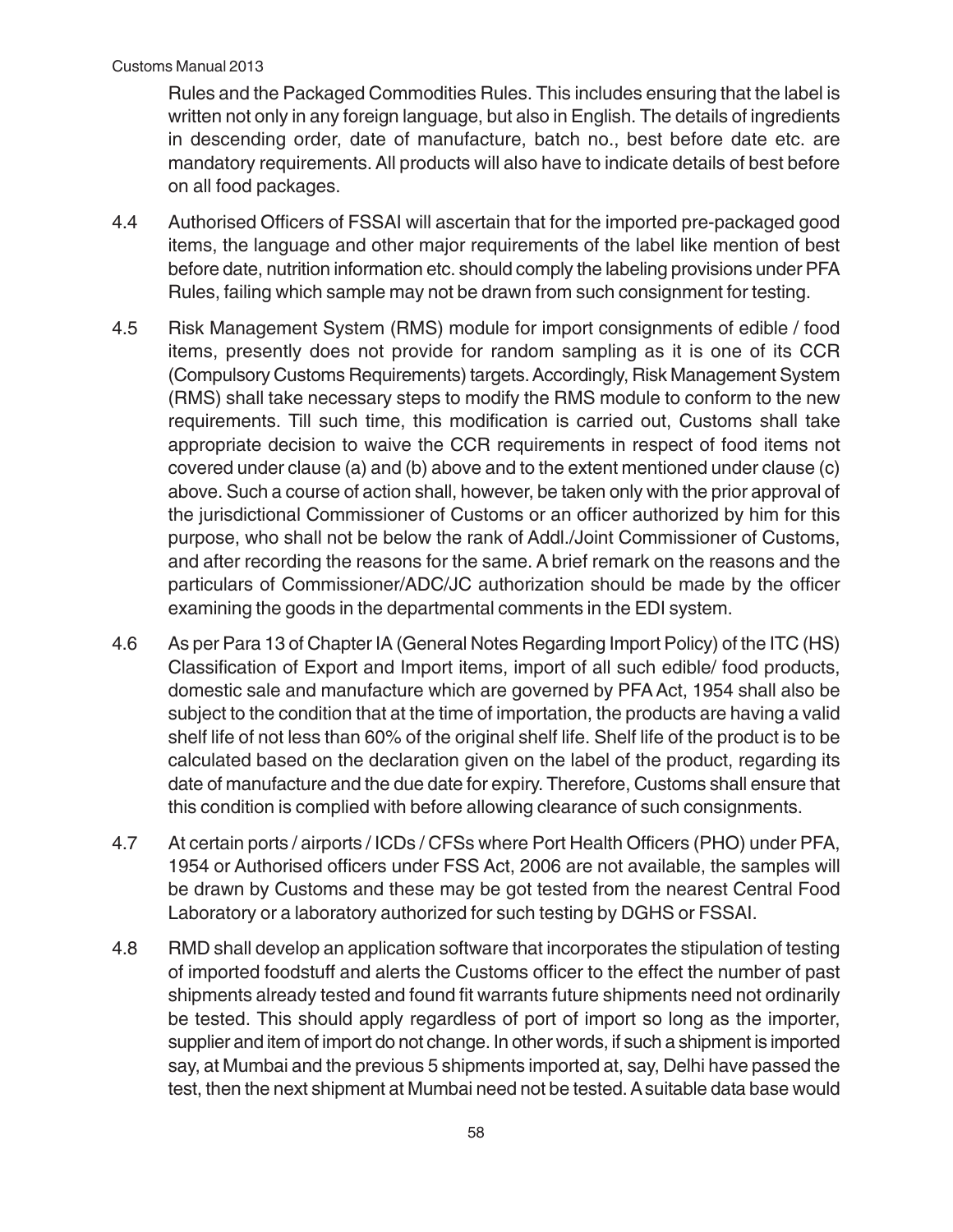also be prepared at each Custom House to indicate the compliance history of importers.

> [Refer Circulars No.58/2001-Cus., dated 15-6-2001, No.43/2005-Cus., dated 24-11-2005 and No.3/2011-Cus., dated 6-1-2011]

## **5. Labeling of the goods imported into India:**

- 5.1 DGFT Notification No.44 (RE-2000)/1997-2002 dated 24-11-2000 provides for labeling of the goods imported into India which are covered by the provisions of Standards of Weights & Measures (Packaged Commodities) Rules, 1977. This Notification mandates that compliance of labeling conditions have to be ensured before the import consignment of such commodities are cleared by Customs for home consumption.
- 5.2 In order to redress the issue and to remove the difficulties faced by importers on account of space constraints at CFSs/ Port / ICDs and the nature of goods, etc., the Board has allowed the labeling on imported goods in Bonded warehouses subject to certain procedural conditions. It is clarified that the importers should first ascertain that for such marking / labeling facility, space, is available in warehouse prior to exercising this option. In such cases, importers may file Warehousing Bill of Entry and the Assessing Group will give suitable directions to Dock staff to allow bonding of the goods without labeling and with endorsement on the Warehousing Bill of Entry that verification of compliance of DGFT Notification No.44 (RE-2000)/1997-2002 is to be done prior to de-bonding by Bond Superintendent. The goods will then be labeled in the bonded premises and compliance of said DGFT Notification will be ensured at the time of ex-bonding of the goods, by the Bond Officer, by examining the goods again and endorsing the Examination Report on the Ex-bond Bill of Entry. 100% examination at the time of Ex-bond clearance of goods should be done to ensure compliance of the said DGFT Notification. The Examination Report can be endorsed on hard copy of Ex-bond Bill of Entry where EDI facility is not extended, and on hard copy as well as EDI system where EDI facility is extended to Bonded Warehouses. It is also clarified that this facility is applicable only to goods that cannot be easily labeled in ports / CFS, having regard to their size and other factors such as sensitivity to temperature and dust.
- 5.4 As the activity of labeling and re-labeling including declaration of Retail Sale Price (RSP) on goods amounts to manufacture in terms of section 2(f) of the Central Excise Act, 1944, if the same is carried out on goods warehoused, it would be considered as manufacturing operations having been undertaken in bond/warehouse. Accordingly, the provisions of 'Manufacture and Other Operations in Warehouse Regulations, 1966' would apply on those goods. Importers can, therefore, avail the facility of carrying out labeling in warehouse after following above procedure and the provisions of 'Manufacture and Other Operations in Warehouse Regulations, 1966'.

[Refer Circular No.19/2011-Cus., dated 15-4-2011]

## **6. The Livestock Importation Act, 1898:**

6.1 The import of livestock and livestock products is regulated by the Livestock Importation Act, 1898. The objective of this Act and the notifications/orders issued therein is to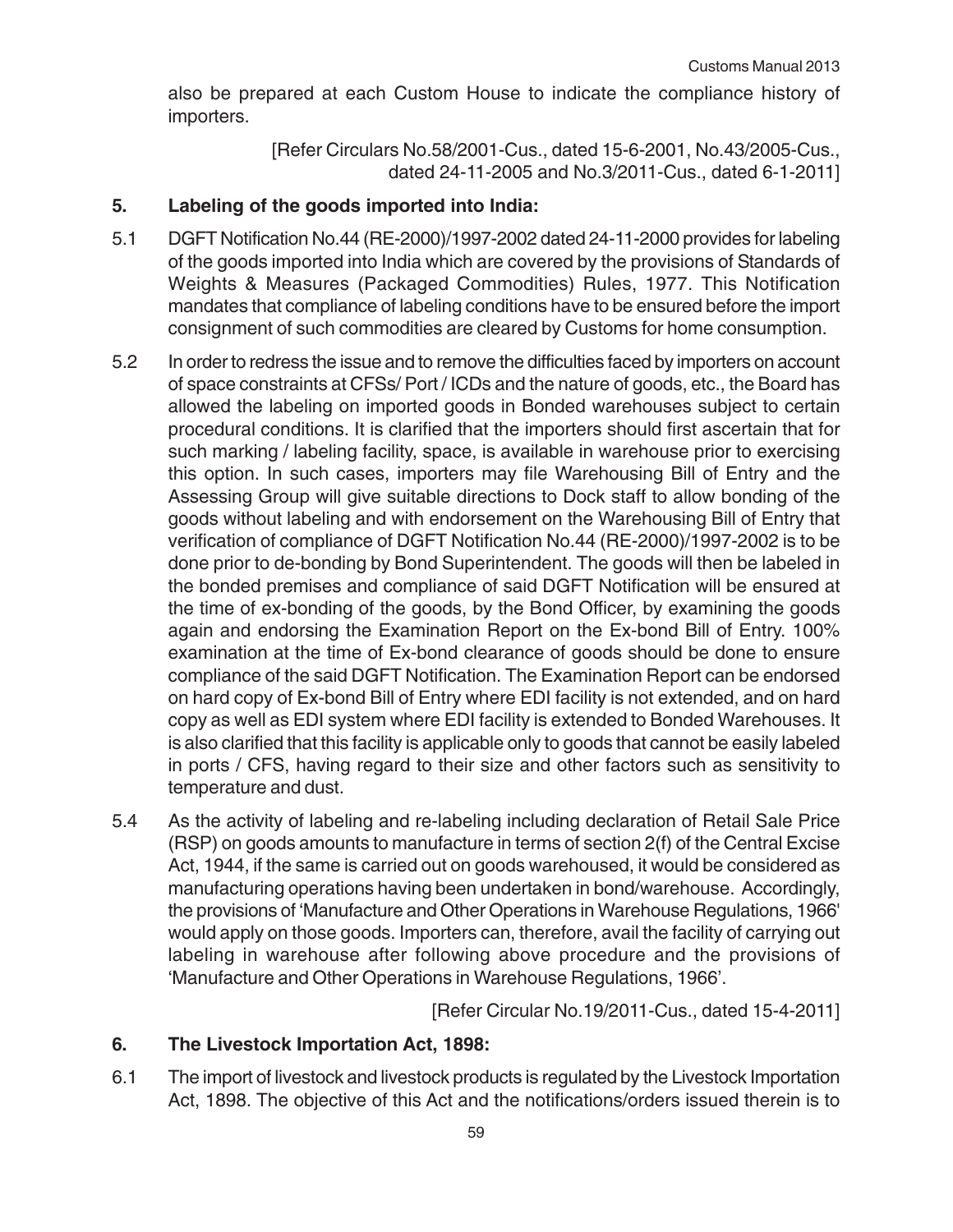regulate the import of livestock products in such a manner that these imports do not adversely affect the country's human and animal health population.

- 6.2 The livestock products are allowed to be imported into India only through the sea ports or airports located at Delhi, Mumbai, Kolkata and Chennai, where the Animal Quarantine and Certification Services Stations are located. In addition, import of perishable fish items, exclusively meant for human consumption but excluding seed material for breeding or rearing purposes, is allowed at Petrapole, District North 24 Parganas, West Bengal, through land route. On arrival at the port/seaport, the livestock product is required to be inspected by the officer in-charge of the Animal Quarantine and Certification Services Station or any other veterinary officer duly authorized by the Department of Animal Husbandry and Dairying. After inspection and testing, wherever required, quarantine clearance is accorded by the concerned quarantine or veterinary authority for the entry of the livestock product into India. If required in public interest, the quarantine or veterinary authority may also order the destruction of the livestock product or its return to the country of origin. The Customs will have to ensure that the livestock products are granted clearance for home consumption only after necessary permission is granted by the quarantine or veterinary authorities.
- 6.3 Wherever any disinfection or any other treatment is considered necessary in respect of any livestock product, it is the importer who has to arrange the same at his cost under the supervision of a duly authorized quarantine or veterinary officer.

[Refer Circulars No.43/2001-Cus., dated 6-8-2001, No.48/2005-Cus., dated 28-11-2005 and No. 13/2007-Cus., dated 2-3-2007 and Instructions F.No.450/132/2004-Cus.IV, dated 4-1-2005 and F.No.450/122/2005-Cus.IV, dated 13-10-2005]

## **7. Destructive Insects & Pests Act, 1914, PFS Order, 1989 and Plant Quarantine (Regulation of Import into India) Order, 2003:**

- 7.1 Import of plants and plant materials into the country is regulated under the Destructive Insects & Pests (DIP) Act, 1914 and PFS Order, 1989 and Plant Quarantine (Regulation of Import into India) Order, 2003. As per the requirements of these enactments, subject to exemptions, as may be applicable, no consignment shall be imported even for consumption unless it is accompanied by an Import Permit and an Official Phytosanitary Certificate. However, cut flowers, garlands, bouquets, fruits and vegetables weighing less than 2 kgs. Imported for personal consumption is allowed without a Phytosanitary Certificate or an Import Permit. Likewise, the requirement of Import Permit is relaxed for import of (a) mushroom spawn culture by EOUs and (b) tissue culture materials of any plant origin and flower seeds.
- 7.2 The Department of Agriculture and Co-operation has issued detailed guidelines for inspection and clearance of plant/plant materials, the basic features of which are as follows:
	- (i) Registration of application: The importer or his authorized representative is required to file an application at the Plant Quarantine Station in respect of each consignment immediately upon arrival at the port. In case of perishable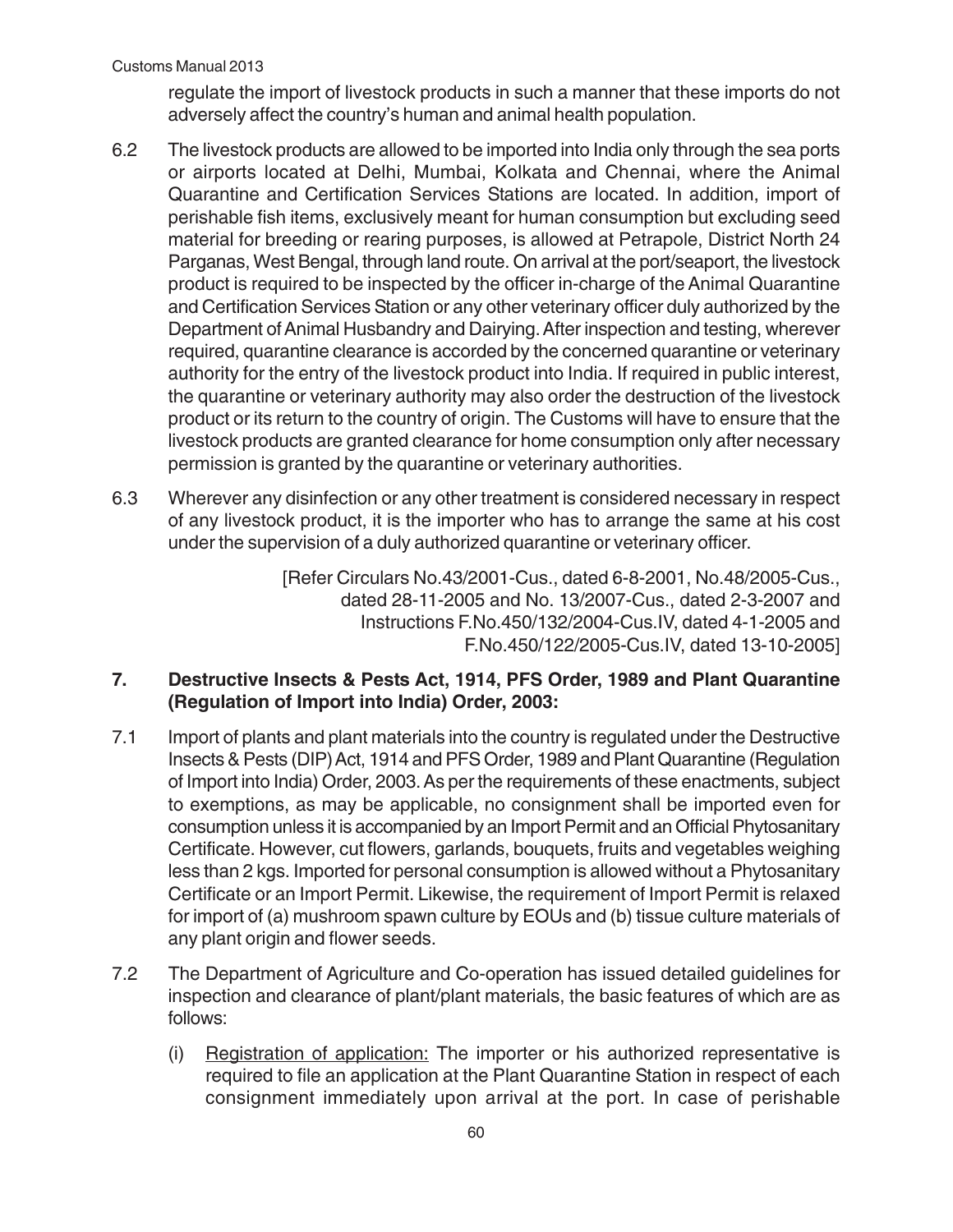consignments, such application can be filed in advance to enable the Plant Quarantine authorities to organize inspection/testing on priority. Alongwith application for registration, copies of documents namely, import permit, phytosanitary certificate issued at the country of origin, copy of bill of entry, invoice, packing list and fumigation certificate, etc. are required to be submitted. The Plant Quarantine Officer shall register the application and the assessed inspection fee is required to be paid by the importer or his agent. No such application is required to be filed in the case of import of plant and plant materials through passenger baggage and post parcels.

- (ii) Sampling/inspection/fumigation of consignments: The importer or his agent is required to arrange for inspection/sampling of the consignment. In the event of live insect infestation having been noticed, the importer or his agent shall arrange for fumigation of consignment by an approved pest control operator at his own cost under the supervision of the Plant Quarantine officer.
- (iii) Release/detention of consignments: A release order is issued to Customs, if a consignment on inspection is found to be free from pests. However, in case it is found infested with live pests, the same is permitted clearance only after fumigation and re-inspection. The detention order is issued, if the consignment is imported in contravention of the PQ Regulations, for arranging deportation failing which the same shall be destroyed at the cost of importer under the supervision of the Plant Quarantine Officer, in presence of Customs Officers after giving due notice in advance i.e. for perishable plant material 24-48 hours and 7 days for other plant material. The Customs will ensure that plant/plant material (primary agricultural products) are granted clearance for home consumption only after necessary permission is granted by the concerned Plant and Quarantine Officer.
- 7.3 In terms of Plant Quarantine (Regulation of Import into India) Order, 2003, no article, packed with raw or solid wood packaging material shall be released by the Customs unless the wood packaging material has been appropriately treated and marked as per International Standards for Phytosanitary Measures (ISPM) No. 15 or accompanied by a phytosanitary certificate with the treatment endorsed. The proper officer of Customs shall grant release of such articles packed with untreated wood packaging material only after ensuring that the wood packaging material has been appropriately treated at the point of entry under the supervision of Plant Quarantine Officer. The Customs Officers are required to report the non-compliant cases to the concerned Plant Quarantine Station / authorities for necessary action.

#### **8. Standards of Weights and Measures (Packaged Commodities) Rules, 1977:**

8.1 As per Chapter 1A of General Notes regarding Import Policy (ITC (HS) Classification of Export and Import Items, Schedule I, all such packaged products, which are subject to provisions of the Standards of Weights and Measures (Packaged Commodities) Rules, 1977 when produced/ packed/ sold in domestic market, shall be subject to compliance of all the provisions of the said rules, when imported into India. The compliance shall be ensured before the import consignment of such commodities is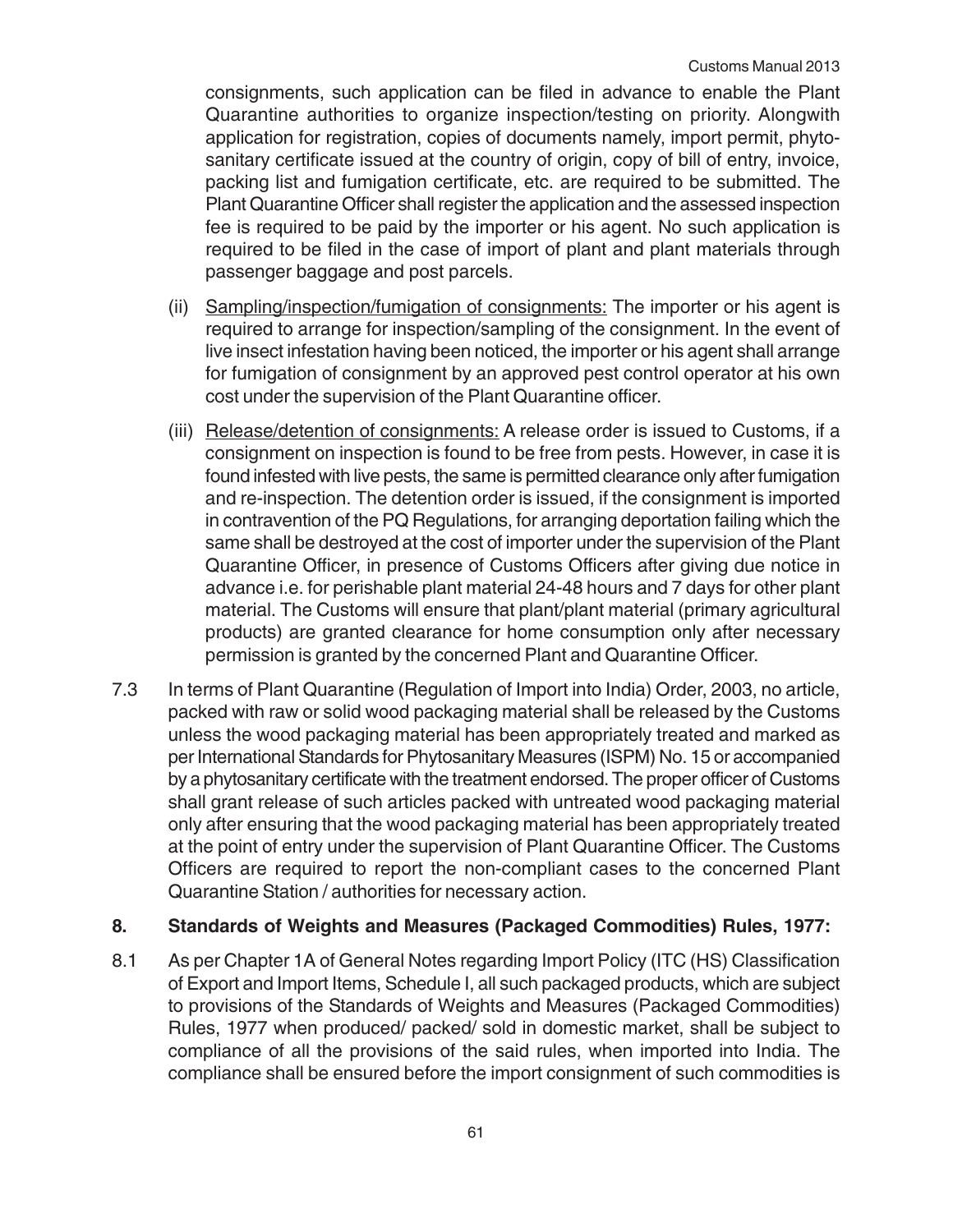cleared by Customs for home consumption. All prepackaged commodities, imported into India, shall in particular carry the following declarations:

- (a) Name and address of the importer;
- (b) Generic or common name of the commodity packed;
- (c) Net quantity in terms of standard unit of weights and measures. If the net quantity in the imported package is given in any other unit, its equivalent in terms of standard units shall be declared by the importer;
- (d) Month and year of packing in which the commodity is manufactured or packed or imported; and
- (e) Maximum retail sale price at which the commodity in packaged form may be sold to the ultimate consumer. This price shall include all taxes local or otherwise, freight, transport charges, commission payable to dealers, and all charges towards advertising, delivery, packing, forwarding and the like, as the case may be.

#### **9. Drugs and Cosmetics Act, 1940 and Drugs and Cosmetics Rules, 1945:**

- 9.1 In terms of Rule 133 of the Drugs and Cosmetics Rules, 1945, no cosmetics shall be imported into India except through the points of entry specified in Rule 43A of the said Rules. Further, under Schedule "D" to the said Rules read with Rule 43, an exemption is provided to certain categories of substances from the restrictions under Chapter III of the Drugs and Cosmetics Act, 1940 relating to import of drugs and cosmetics. Further, the Drugs Controller General of India (DCGI) has clarified that under Schedule "D" to the said Rules, an exemption has been provided for substances not intended for medical use from the provisions of Chapter III of the Drugs and Cosmetics Act and Rules made thereunder. The Act provides for separate definition for 'cosmetic' and 'drug' under Sub-Section 3(aaa) and 3(b), respectively. Hence, the phrase 'substances not intended for medical use' would only relate to substances which would otherwise fall under the definition of the term 'drug' under Section 3(b) of the Act, but are being imported not for medicinal use or for some other purposes or are of commercial quality and are being labeled indicating that they are not for medicinal use. Accordingly, DCGI had clarified that this exemption does not extend to other categories of products defined under the Act including cosmetics. For the purpose of import of cosmetics, provision of Rule 133 therefore remains applicable.
- 9.2 The points of entry specifically mentioned in Rule 43A are Chennai, Kolkata, Mumbai, Nhava Sheva, Cochin, Kandla, Delhi, Ahmedabad, Hyderabad and Ferozepur Cantonment, Amritsar, Ranaghat, Bongaon and Mohiassan Railways Stations.
- 9.3 As per rule 43A of the Drugs and Cosmetics Rules, 1945, drugs can be only imported into India through specified places. Accordingly, import of drugs at any other place may not be permitted. Further, whenever in doubt, field formations may seek necessary clarification about the generic name versus chemical name of medicines before clearance. The specified places are:
	- (i) Ferozepore Cantonment and Amritsar Railway Stations (for drugs imported by rail across the frontier with Pakistan)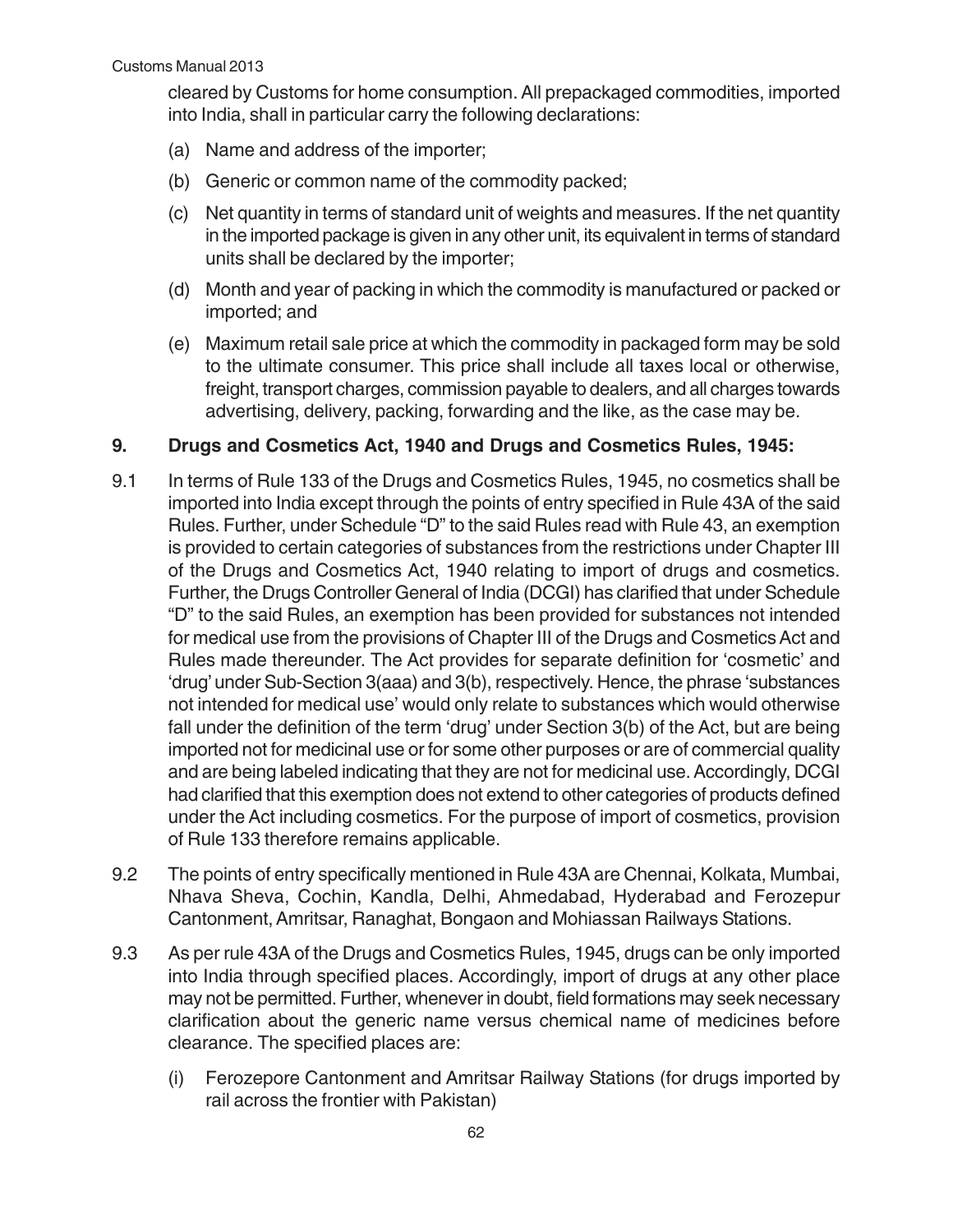- (ii) Bongaon, Mohiassan and Ranaghat Railways Stations (for drugs imported by rail across the frontier with Bangladesh)
- (iii) Raxaul (for drugs imported by road and railway lines connecting Raxaul in India and Birganj in Nepal)
- (iv) Chennai, Cochin, Kandla, Kolkata, Mumbai and Nhava Sheva (for drugs imported by sea)
- (v) Ahmedabad, Chennai, Delhi, Hyderabad, Kolkata and Mumbai (for drugs imported by airports)

## **10. Import of hazardous substances:**

- 10.1 As per Chapter 1A of General Notes regarding Import Policy (ITC (HS) Classification of Export and Import Items, Schedule I, imports of Hazardous Waste into India shall be subject to the provisions of Hazardous Wastes (Management and Handling) Amendment Rules, 1989. Further, notwithstanding anything contained in ITC (HS) Classifications of Export and Import Items, import of hazardous waste or substances containing or contaminated with such hazardous wastes as specified in Schedule 8 of Hazardous Wastes (Management and Handling) Amendment Rules, 1989 shall be prohibited.
- 10.2 Clearance of waste oil/sludge derived from the normal course of a ship's operation and covered by the MARPOL Protocol will be allowed without a license only to persons registered with the Ministry of Environment and Forests or the Central Pollution Control Board, as the case may be, for re-processing waste. Such waste oil/sludge will conform to the definition in Schedule 3 of the Hazardous Waste (Management and Handling) Amendment Rules, 1989.
- 10.3 Import of Hazardous Chemicals permitted is permitted in accordance with the provisions of the Manufacture, Storage and Import of Hazardous Chemicals Rules 1989 (made under the Environment (Protection) Act, 1986). Besides other conditions mentioned in the Rules, the importer shall, before 30 days but not later than the date of import, furnish the details specified in Rule 18 to the Authority specified in Schedule 5 of the said Rules.
- 10.4 Import of products, equipments containing Ozone Depleting Substances (ODS) will be subject to Rule 10 of the Ozone Depleting Substances Rules, 2000. In terms of these Rules no person shall import or cause to import any product specified in column (2) of Schedule VII, which was made with or contains Ozone Depleting Substances specified in column (3), unless a license is obtained from the Directorate General of Foreign Trade.
- 10.5 Import of Genetically Modified Food, Feed, Genetically Modified Organism (GMOs) and Living Modified Organisms (LMOs) will be subject to the following conditions :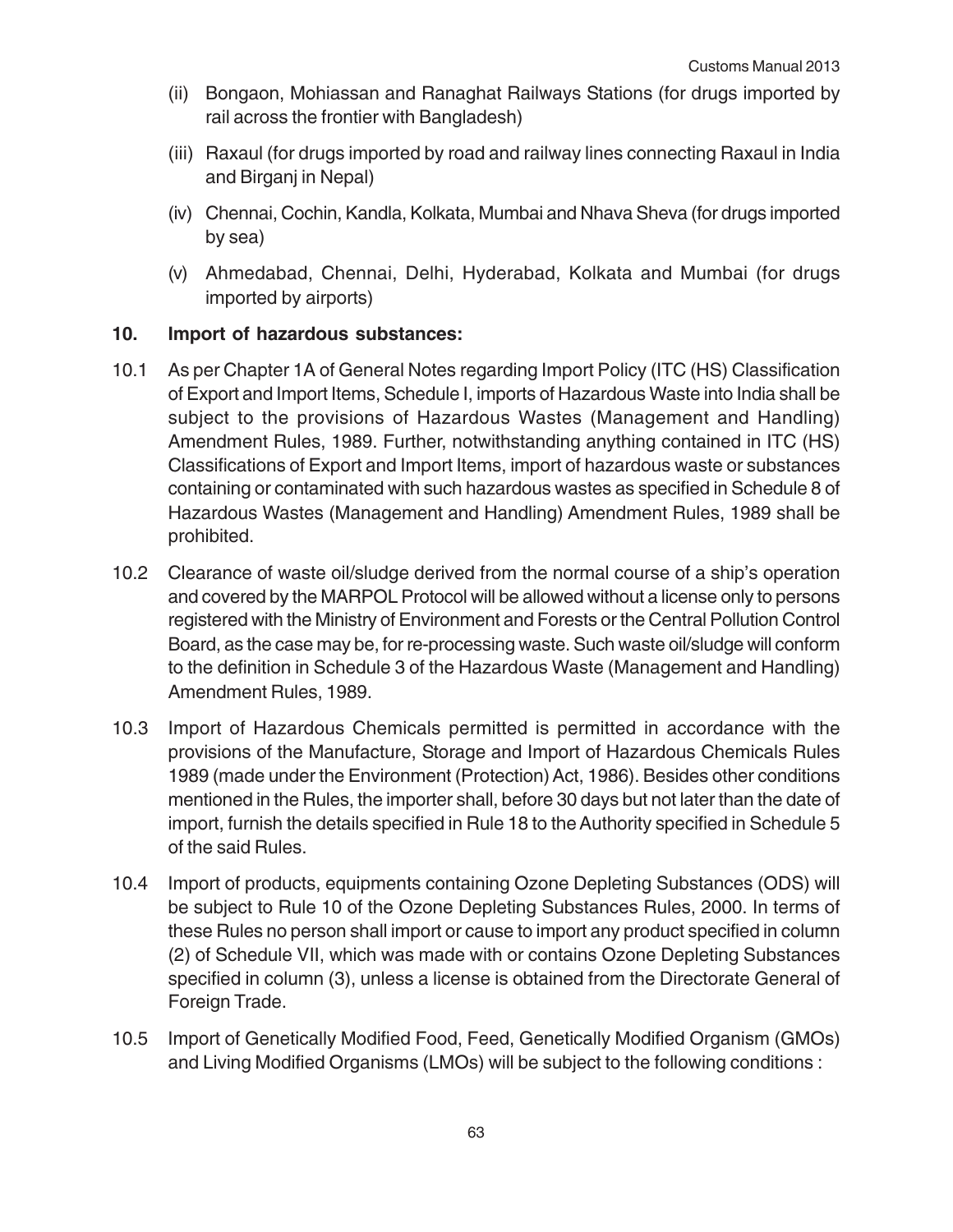- (i) The import of GMOs / LMOs for the purpose of (i) R & D; (ii) food; (iii) feed; (iv) processing in bulk; and (v) for environment release will be governed by the provisions of the Environment Protection Act, 1986 and Rules 1989.
- (ii) The import of any food, feed, raw or processed or any ingredient of food, food additives or any food product that contains GM material and is being used either for industrial production, environmental release, or field application will be allowed only with the approval of the Genetic Engineering Approval Committee (GEAC).
- (iii) Institutes / Companies who wish to import Genetically Modified material for R&D purposes will submit their proposal to the Review Committee for Genetic Modification (RCGM) under the Department of Bio-Technology. In case the Companies / Institutes use this Genetically Modified material for commercial purposes approval of GEAC is also required.
- (iv) At the time of import all consignments containing products which have been subjected to Genetic Modification will carry a declaration stating that the product is Genetically Modified. In case a consignment does not carry such a declaration and is later found to contain Genetically Modified material, the importer is liable to penal action under the Foreign Trade (Development and Regulation) Act, 1992.
- 10.6 As per Chapter 1A of General Notes regarding Import Policy (ITC (HS) Classification of Export and Import Items, Schedule I, import of textile and textile articles is permitted subject to the condition that they shall not contain any of the hazardous dyes whose handling, production, carriage or use is prohibited by the Government of India under the provisions of Section 6(d)(2) of the Environment (Protection) Act, 1986 read with the relevant rule(s) framed thereunder. For this purpose, the import consignments shall be accompanied by a pre-shipment certificate from a textile testing laboratory accredited to the National Accredition Agency of the Country of Origin. In cases where such certificates are not available, the consignment will be cleared after getting a sample of the imported consignment tested and certified from any of the agencies indicated in Public Notice No. 12 (RE-2001)/1997-2002, dated 3-5-2001. The sampling will be based on the following parameters:
	- (i) At least 25% of samples are drawn for testing.
	- (ii) While drawing the samples, Customs will ensure that majority samples are drawn from consignments originating from countries where there is no legal prohibition on the use of harmful hazardous dyes.
	- (iii) The test report will be valid for a period of 6 months in cases where the textile/ textile articles of the same specification/quality are imported and the importer, supplier and the country of origin are the same.

## **11. Clearance of imported metal scrap:**

11.1 In terms of the relevant provisions of the Foreign Trade Policy, the following procedure is prescribed for clearance of imported metal scrap.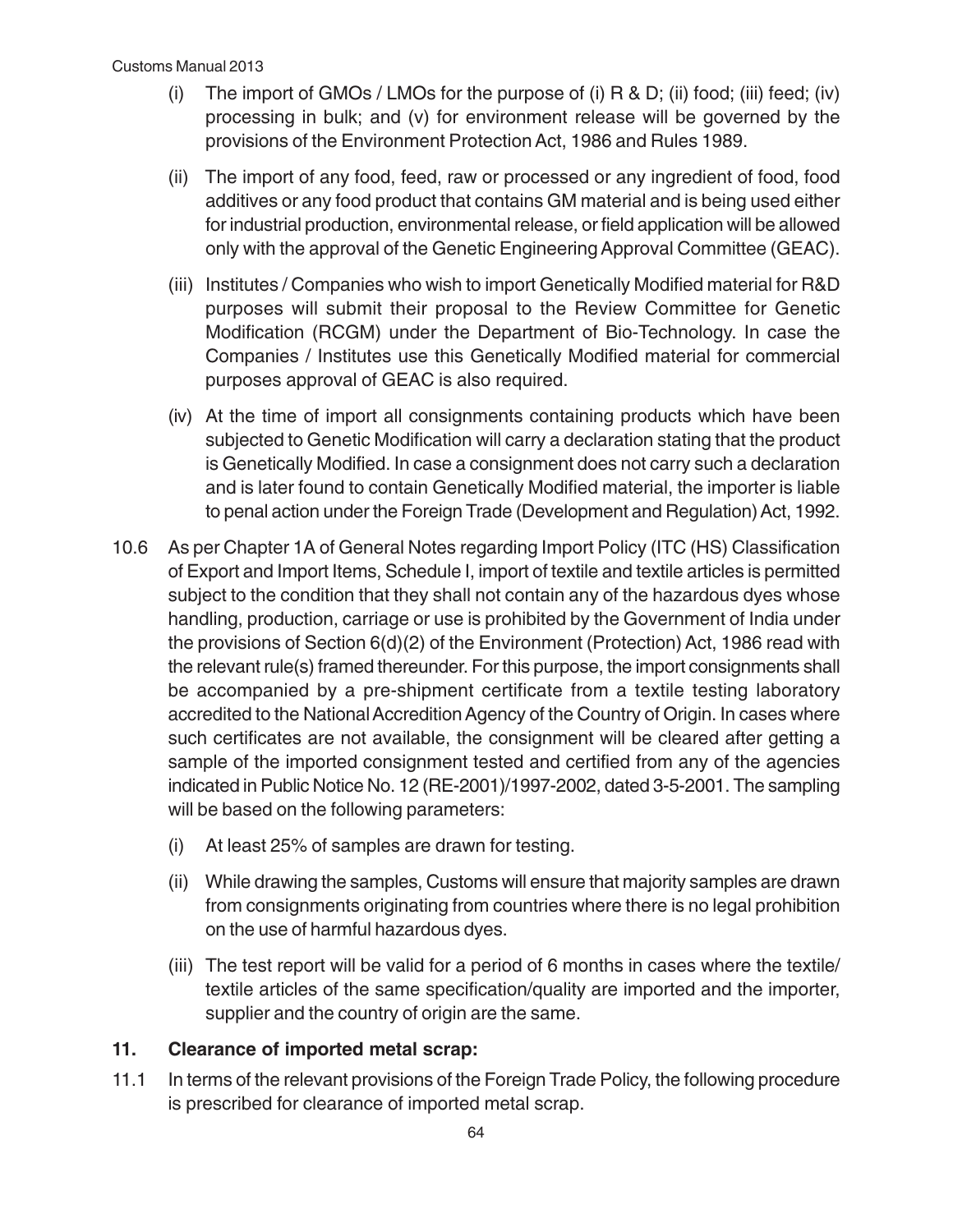- (i) Import of any form of metallic waste, scrap will be subject to the condition that it will not contain hazardous, toxic waste, radioactive contaminated waste / scrap containing radioactive material, any type of arms, ammunition, mines, shells, live or used cartridge or any other explosive material in any form either used or otherwise.
- (ii) Import of metallic waste and scrap of certain categories, listed in para 2.32.2 of Handbook of Procedures (Vol. I), in shredded form shall be permitted through all ports of India subject to the conditions that importer shall furnish the following documents to the Customs at the time of clearance of goods:
	- (a) Pre-shipment inspection certificate as per the format in Annexure I to Appendix 5 from any of the Inspection and Certification agencies listed in Appendix-5 to the effect that the consignment does not contain radioactive contaminated material in any form; and II) Copy of the contract between the importer and the exporter stipulating that the consignment does not contain any radioactive contaminated material in any form.
	- (b) Copy of the contract between the importer and the exporter stipulating that the consignment does not contain any radioactive contaminated material in any form.
- (iii) Import of metallic waste, scrap, listed in para 2.32.2 of Handbook of Procedures (Vol. I), in unshredded compressed and loose form shall be subject to the conditions that the importer shall furnish the following documents to the Customs at the time of clearance of goods:
	- (a) Pre-shipment inspection certificate as per the format in Annexure-I to Appendix 5 from any Inspection & Certification agencies given in Appendix-5 to the effect that:
	- (b) The consignment does not contain any type of arms, ammunition, mines, shells, cartridges, radioactive contaminated or any other explosive material in any form either used or otherwise.
	- (c) The imported item(s) is actually a metallic waste/ scrap/ seconds/ defective as per the internationally accepted parameters for such a classification.
	- (d) Copy of the contract between the importer and the exporter stipulating that the consignment does not contain any type of arms, ammunition, mines, shells, cartridges, radioactive contaminated, or any other explosive material in any form either used or otherwise.
	- (c) Import of scrap would take place only through following designated ports and no exceptions is allowed even in case of EOUs and SEZs: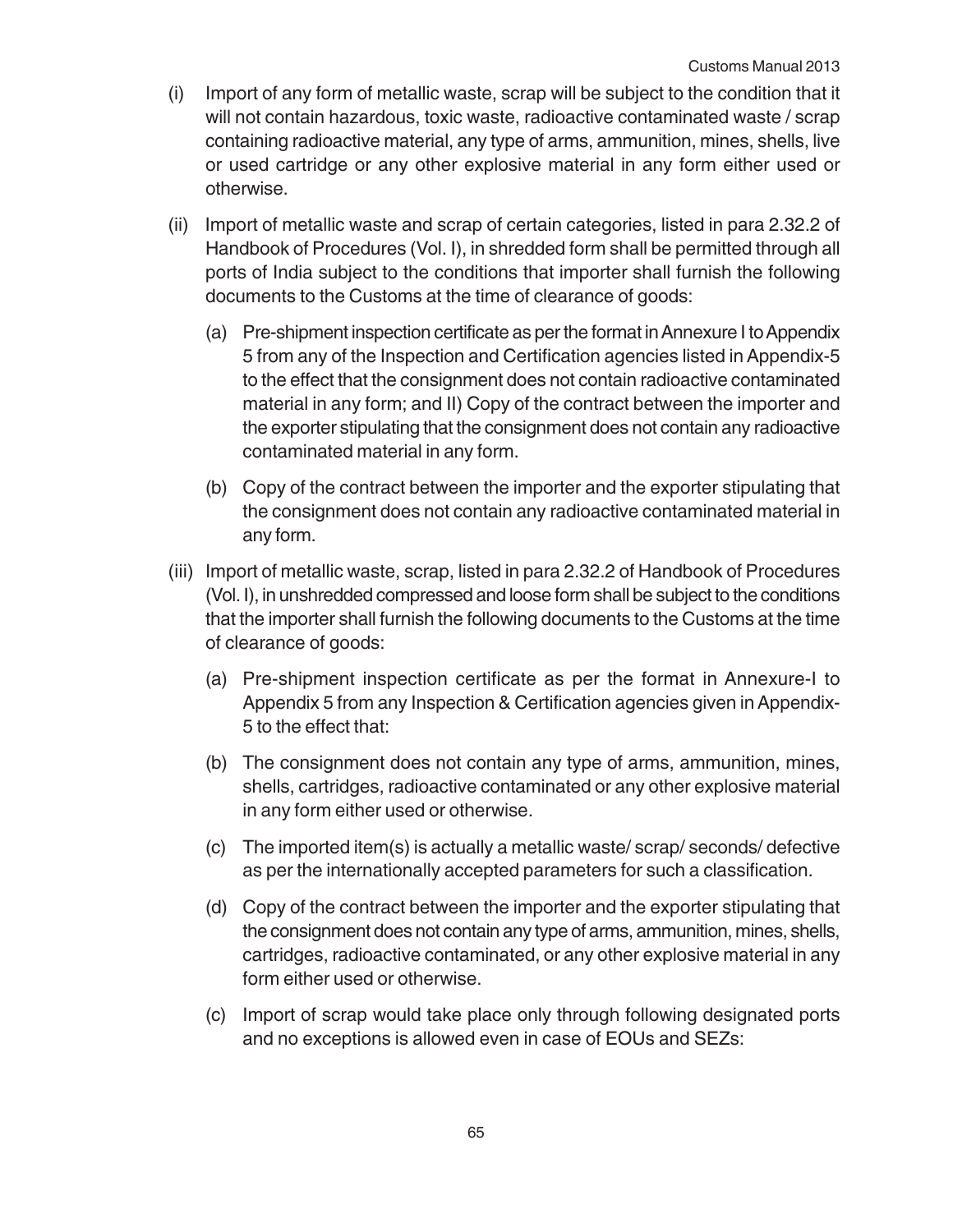| S.No. | <b>Ports</b>     | S.No. | <b>Port/ICDs</b>          |
|-------|------------------|-------|---------------------------|
| 1.    | Chennai          | 14.   | Vishakaptnam              |
| 2.    | Cochin           | 15.   | Ahmedabad ICD             |
| 3.    | Ennore           | 16.   | Dadri (Greater Noida) ICD |
| 4.    | <b>JNPT</b>      | 17.   | Jaipur ICD                |
| 5.    | Kandla           | 18.   | Jodhpur ICD               |
| 6.    | Kolkata          | 19.   | Kanpur ICD                |
| 7.    | Mormogua         | 20.   | Loni. Ghaziabad           |
| 8.    | New Mangalore    | 21.   | Ludhiana ICD              |
| 9.    | Mumbai           | 22.   | Malanpur ICD              |
| 10.   | Mundra           | 23.   | <b>Mulund ICD</b>         |
| 11.   | Paradip          | 24.   | Nagpur ICD                |
| 12.   | Pipava           | 25.   | <b>Pitampur ICD</b>       |
| 13.   | <b>Tuticoron</b> | 26.   | <b>Udaipur ICD</b>        |

- (iv) Import of other kinds of metallic waste and scrap will be allowed in terms of conditions of ITC (HS). Further, import from Hodaideh, Yemen and Bandar Abbas, Iran will be in shredded form only.
- (v) In respect of metal scrap in unshredded, compressed or loose form accompanied by a pre-shipment inspection certificate, examination will be 25% of the containers in respect of manufacturer-importers and 50% in respect of traders, for each import consignment, subject to examination of a minimum of one container. The container selected will be examined 100%. Where EDI is operational with Risk Management Module (RMM), the percentage of examination will be determined by the RMM.
- (vi) Imported metal scrap in unshredded, compressed or loose form not accompanied by the prescribed pre-shipment inspection certificate will be subject to 100% examination apart from stringent penal action for violation of provisions of the FTP. The examination may be done in the presence of police authorities, if considered necessary by the Commissioner, at the risk and cost of the importer.
- (vii) For scrap imported in shredded form examination may be limited to 10% of the consignment subject to examination of minimum one container. The identified container should be examined 100%.
- (viii) In respect of metal scrap consignments meant for EOUs and SEZ units the existing procedure is relevant subject to 100% examination at the premises of the EOU or the SEZ unit, in the presence of police authorities, if considered necessary by the proper officer.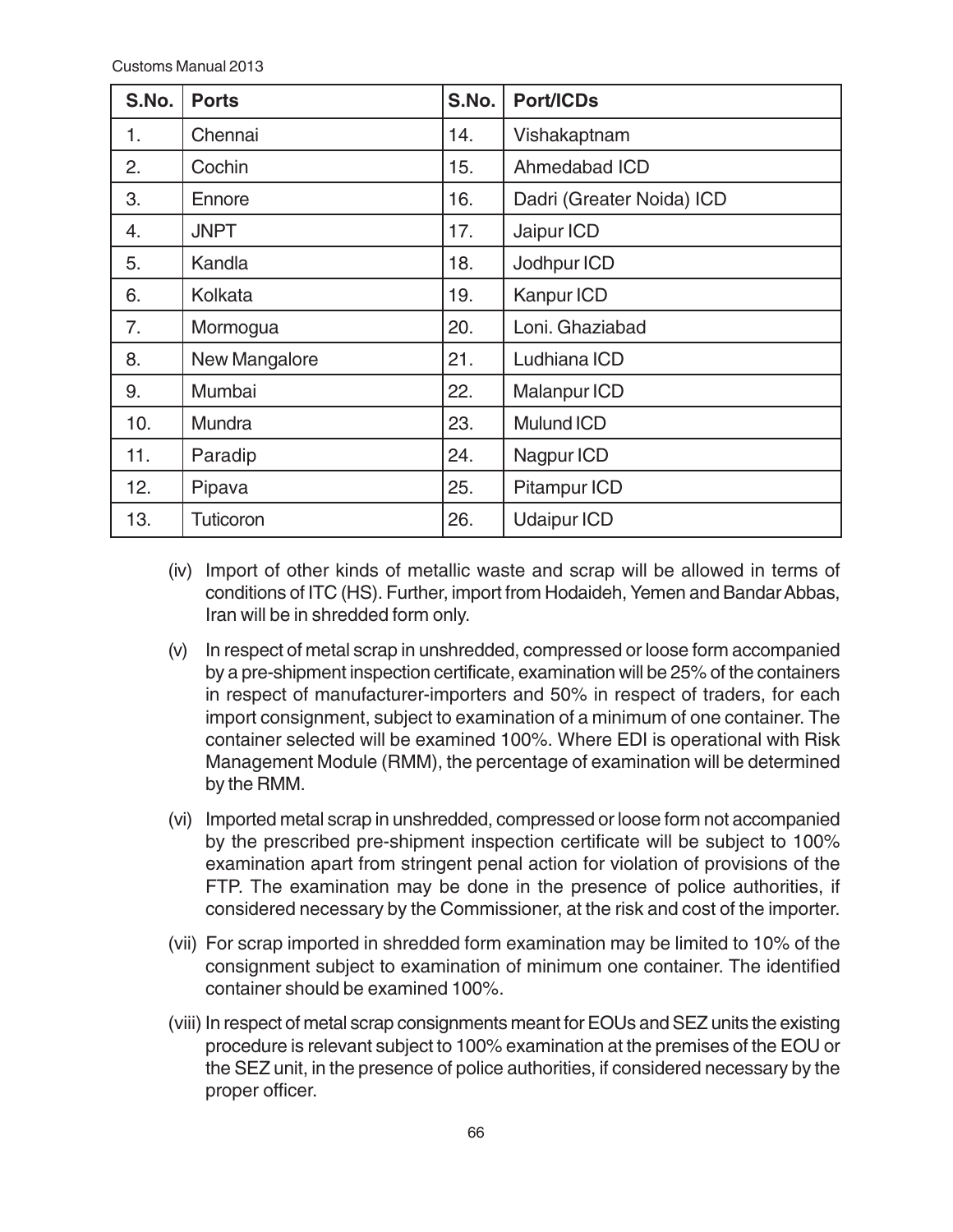(ix) It will be the responsibility of the shipping line to ensure that every consignment of metal scrap in unshredded, compressed or loose form is accompanied by such a pre-shipment inspection certificate before it is loaded on the ship. Failure to observe this precaution would invite penal action for abetment regarding irregular import of metal scrap.

[Refer Circulars No. 43/2001-Cus., dated 6-8-2001, No.58/2001-Cus.,dated 25-10-2001, No.21/2003-Cus., dated 28-3-2003, No.23/2004-Cus., 5-3-2004, No.39/2004-Cus., dated 3-6-2004, No.60/2004-Cus., dated 26-10-2004m No.2/2005-Cus., dated 12-1-2005, No.10/2005-Cus., dated 22-2-2005, No.24/2005-Cus., dated 24-5-2005, No.32/2005- Cus., dated 28-7-2005, No.40/2005-Cus., dated 3-10-2005, No.48/2005-Cus., dated 28- 11-2005, No.28/2006-Cus., dated 6-11-2006, No.13/2007-Cus., dated 2-3-2007, No.2/ 2010-Cus., dated 9-2-2010, and No.8/2010-Cus., dated 26-3-2010 and Instructions F.No.450/80/2000-Cus.IV, dated 24-7-2000, F.No.450/132/2004-Cus.IV, dated 4-1-2005, F.No.450/122/2005-Cus-IV, dated 13-10-2005, F.No.450/08/2007-Cus.IV, dated 22-1-2007, and F.No.450/19/2005-Cus.IV, dated 2-4-2009]

## **12. International Standards for Phytosanitary Measures (ISPM-15):**

- 12.1 International Standards for Phytosanitary Measures (ISPM) are prescribed as per IPPC convention of FAO to reduce the risk of introduction / or spread of quarantine pest associated with wood packaging material (including dunnage) made of coniferous and non coniferous raw wood, in use in international trade.
- 12.2 DGFT, vide Notification No 54/2009-2014 dated 3-8-2010 has made it mandatory that export of goods including plant and plant products using wood packaging materials such as pallet, dunnage, crating, packing blocks, drums, cases load boards, pellet collars shall be allowed subject to compliance of ISPM-15.
- 12.3 On export side, a large number of consignments are intercepted abroad for noncompliance of ISPM-15 Standards relating to wood packaging materials used for export of materials, as informed by Department of Agriculture and Cooperation. Thus, the Board has decided that export / imported consignment with wood packaging material are to be inspected by Customs and if any export / imported consignment is found without ISPM-15 mark or with doubtful marking, it should be reported to Plant Quarantine Officer / authorities for taking necessary action. It is also clarified that exporters should specifically indicate in the Shipping Bill, the description of packaging material so as to ensure whether any consignment with wooden packaging material warrants mandatory compliance with ISPM-15 standards or not.
- 12.4 Department of Agriculture and Cooperation has informed that all the agencies authorized to provide ISPM Certification on wood packaging material have been duly accredited by Directorate of Plant Protection, Quarantine & Storage. These agencies issue ISPM-15 certification after providing treatment with Methyl Bromide or Forced Hot Air as per prescribed norms. The list of these accredited agencies is available at www.plantquarantineindia.org.

[Refer Circular No.13/2011-Cus., dated 28-2-2011]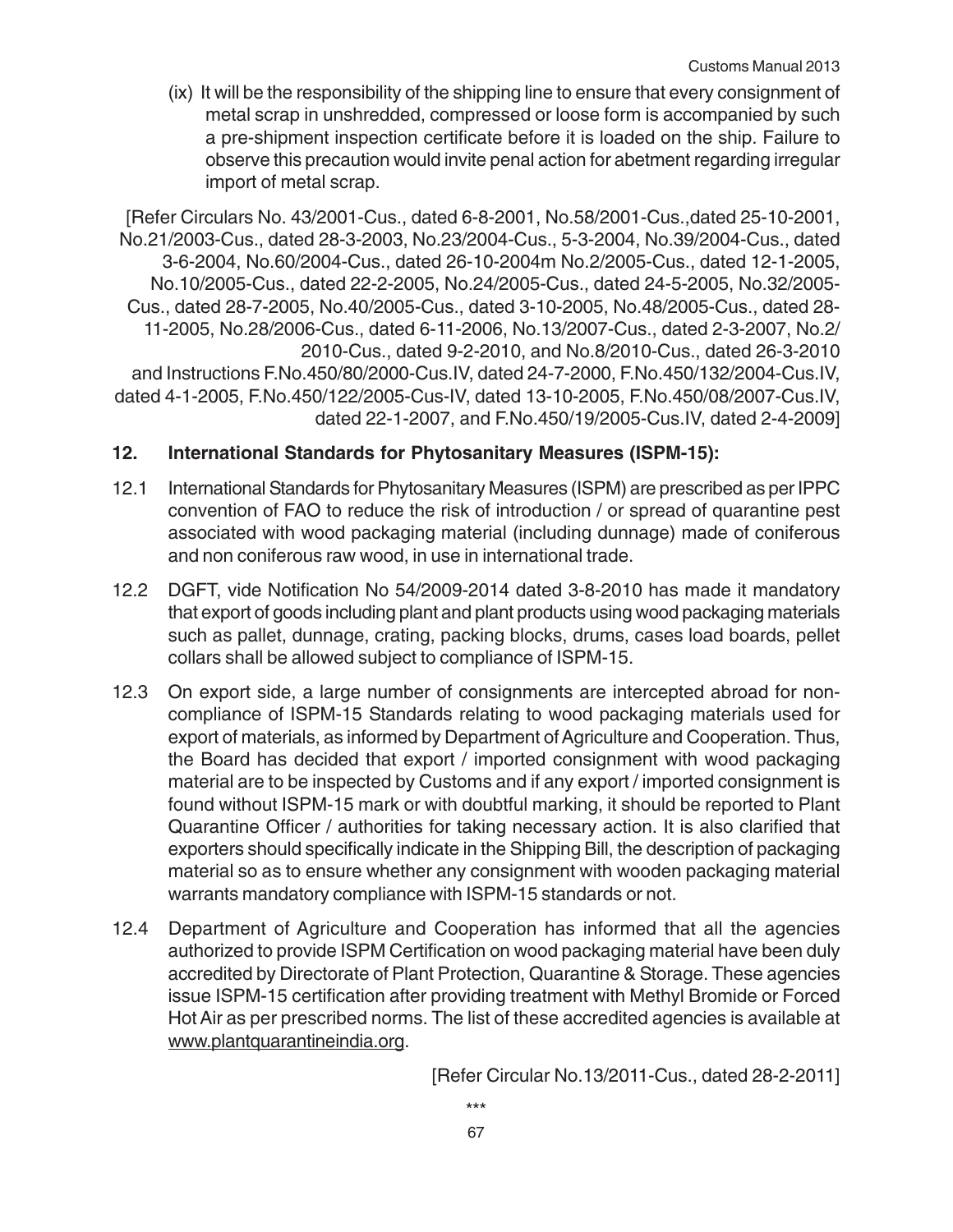# **Chapter 9 Warehousing**

## **1. Introduction:**

1.1 There are instances when the importer does not want clearance of the imported goods immediately due to factors such as market price, salability, requirement in the factory of production, paucity of funds etc. The importer would prefer to warehouse such goods till they are required. Some imported goods are also warehoused for supplies to EOU/ EHTP/STP/SEZ units. Goods imported for sale in Duty Free Shops at International Airports are also warehoused before being sold to international travellers. Thus, the Customs Act, 1962 contains specific provisions that facilitate the warehousing of imported goods. The imported goods after landing may be allowed to be removed to a warehouse without payment of duty and duty is paid at the time of clearance from the warehouse. Provisions lay down the time period up to which the goods may remain in a warehouse, without incurring any interest liability and thereafter, with interest liability.

## **2. Legal provisions:**

2.1 The facility of warehousing of the imported goods in Custom Bonded Warehouses, without payment of Customs duty is permitted in terms of Chapter IX of the Customs Act, 1962. Further, where necessary the Manufacture and Other Operations in Warehouse Regulations, 1966 provide the procedure to be followed for manufacture under bond. On their part, Warehoused Goods (Removal) Regulations, 1963 provide the procedure for movement of the goods from one warehouse to another.

#### **3. Warehousing Stations:**

- 3.1 Public or Private bonded warehouses can be operated only at places which are declared as warehousing stations under Section 9 of the Customs Act, 1962. This also applies to the operations in Customs bonded warehouses like EOU/EHTP/STP units.
- 3.2 As per provisions of Section 9 of the Customs Act, 1962, Board may declare places as warehousing stations at which alone public warehouses may be appointed and private warehouses may be licensed. Board has vide Notification No. 34/94 (NT)- Cus., dated 1-7-1994 delegated these powers to the Chief Commissioners of Customs or Chief Commissioners of Customs and Central Excise, as the case may be. Also, in respect of setting up of EOUs, the powers for declaring places as warehousing stations have been delegated to the jurisdictional Commissioner of Customs or Commissioner of Customs and Central Excise, as the case may be.
- 3.3 The following guidelines shall be followed for ensuring uniformity in practice in the declaration of places as warehousing stations:
	- (a) The industrial development of the proposed area and the need for warehousing of the imported goods shall be assessed.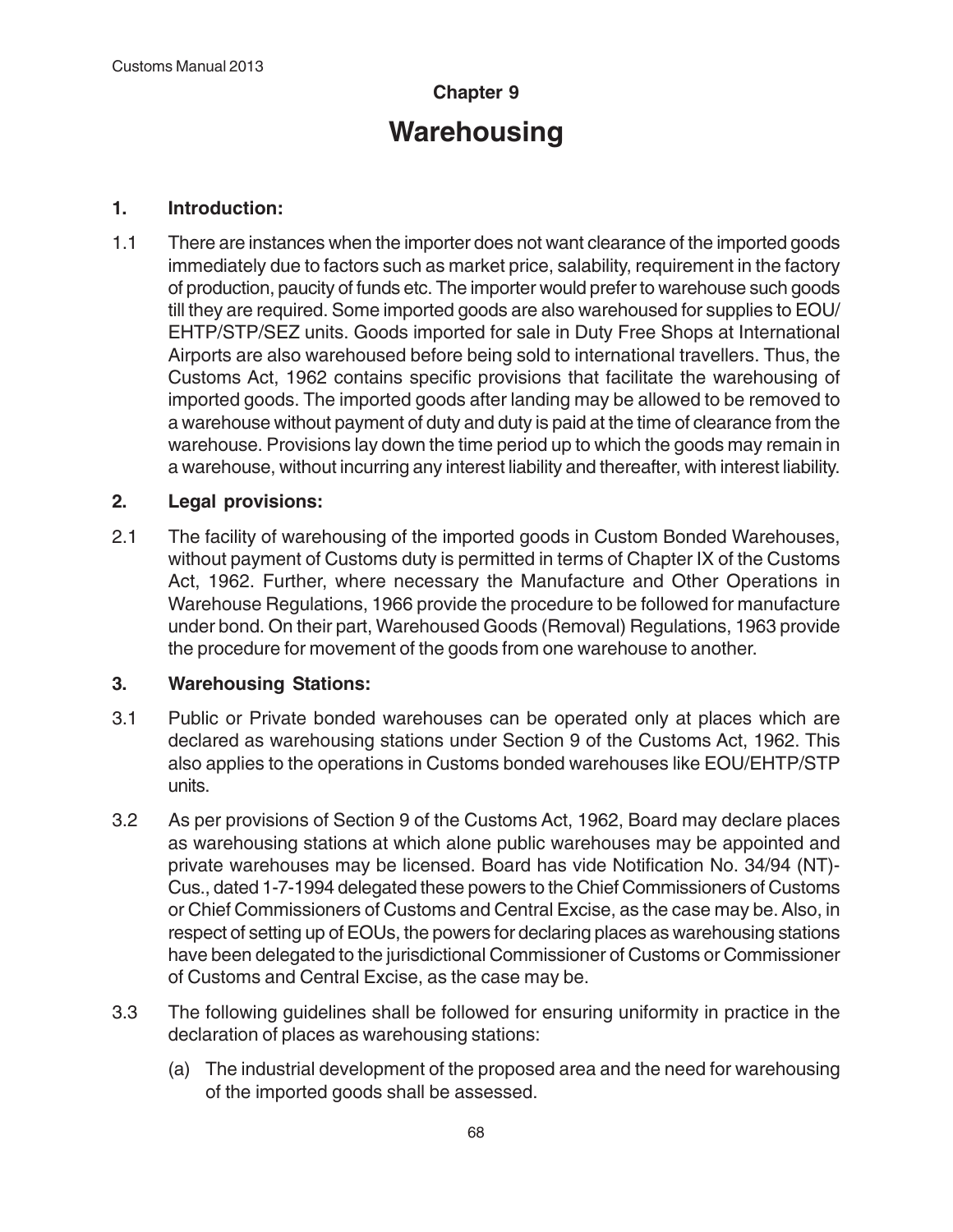- (b) Only those places shall be declared as warehousing stations where adequate facilities are available for appointing public bonded warehouses. However, this condition shall be relaxed only in case of EOUs.
- (c) Adequate Customs/Central Excise staff is available in the vicinity of the proposed warehousing stations and arrangements for training of the staff from NACEN or by attachment in the nearest Custom House should be made.
- (d) Requests not fulfilling aforesaid criteria but if it is considered that there is a strong justification for declaring a place as a warehousing station shall be referred to the Board for decision.

[Refer Circular No. 473/232/88-Cus VIII, dated 28-11-1988 and F.No.473/25/91-Cus IV, dated 30-5-1991]

## **4. Appointment of Public Warehouses:**

- 4.1 Section 57 of the Customs Act, 1962 provides that at any warehousing station, the Assistant Commissioner of Customs or Deputy Commissioner of Customs, may appoint public warehouses wherein dutiable goods may be deposited. Other than CWC and SWCs, private operators can also be appointed as custodians of the Public Warehouses. In case of Private owned Public Warehouses there is a requirement of Cash deposit or Bank guarantee equal to 25% of the duty in respect of sensitive goods.
- 4.2 All the applications for custodianship of Public Warehouses shall be carefully scrutinized and due consideration shall be given to the following criterion for their appointment:
	- (a) Feasibility and financial viability of the warehouse operator, his financial status and his expertise in warehousing field;
	- (b) Past record of the applicant in complying with the provisions of the Customs and Central Excise Laws:
	- (c) The operational requirements such as suitability and security of the premises, availability of customs expertise, proximity to the users etc. shall be taken into account;
	- (d) The applicant should agree to take the services of the Customs Officer on Cost-Recovery basis, if services of the Customs Officers are required on a continuous basis or on payment of Merchant Overtime/Supervision Charges, as the case may be Licensing of Private Warehouses.

#### **5. Appointment of Private Warehouses:**

- 5.1 As per Section 58 of the Customs Act, 1962, at any warehousing station, the Assistant Commissioner of Customs or Deputy Commissioner of Customs may license private warehouses for depositing without payment of duty following types of goods:
	- (i) Dutiable goods imported by the licencee; or
	- (ii) Dutiable goods imported on behalf of the licensee; or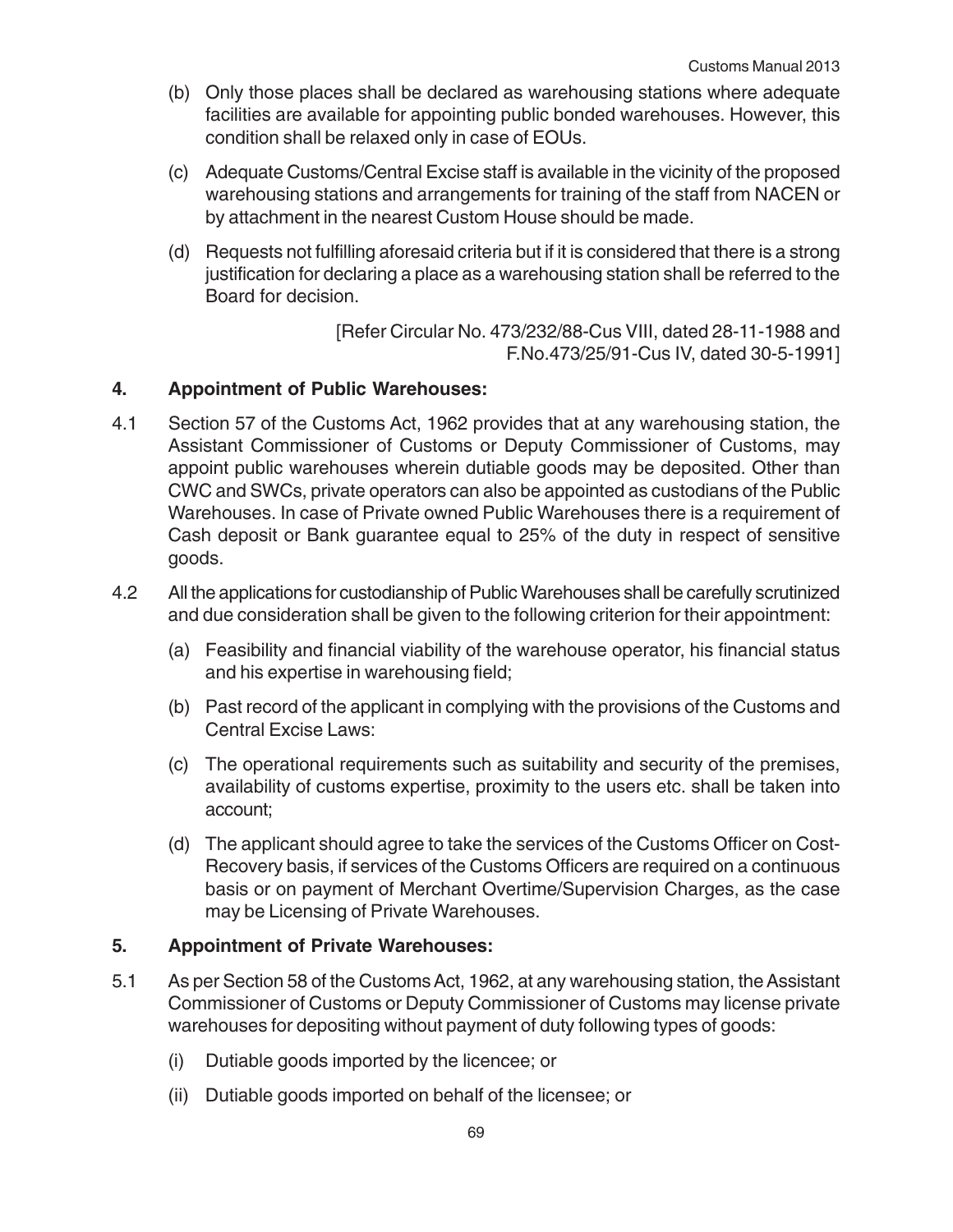- (iii) Any other goods imported by other importers in respect of which specialized storing / handling facilities are required and such specialized storing /handling facilities for deposit are not available in a public warehouse. The specialized facilities are like liquids in bulk, hazardous goods, explosive goods, goods requiring controlled temperature conditions etc.
- 5.2 The main conditions for granting Private Bonded Warehouse licences are:
	- (i) The applicant is financially sound and credible and the proprietor or partner or any of the Directors have not been involved in any Customs or Central Excise duty evasion cases or smuggling offences and have not been subject to penalty or other action under the Customs Law and similarly under the Central Excise Law. Where the applicant is involved in such cases (other than technical offences), licences shall be denied even if such offences were committed before five years;
	- (ii) The premises are suitable and adequately secured against theft, pilferage and other risks; fire fighting equipments shall be installed in the warehouse;
	- (iii) The premises shall be accessible to the Customs officers for verification;
	- (iv) The warehouse shall not be located in residential area; and
	- (v) The goods deposited in the warehouse shall be fully insured against theft, pilferage, fire accident, other natural calamities, risk against rioting etc. by a comprehensive insurance policy drawn in favour of Commissioner of Customs or Central Excise, as the case may be.

[Refer Circular No. 28/96-Cus., dated 14-5-1996]

## **6. Licences for storage of sensitive and non-sensitive goods:**

- 6.1 It is for the concerned Commissioner to decide as to whether a product is sensitive or not depending upon rates of duty, licencing aspects and nature of the commodity. Thereafter the following conditions shall apply for issue of licences for Private Bonded Warehouses in respect of sensitive and non-sensitive goods:
	- (a) For **sensitive goods** the applicants should produce a solvency certificate (not a reference or confidential letter) from a Scheduled bank of repute (i.e. other than a co-operative bank or a bank which has operation limited to a city) for a value not less than Rs. 50 lakhs. Further, in case of individual consignments to be warehoused, a bond as per Section 59 of the Customs Act, 1962 for a sum equal to twice the duty leviable on the goods should be given backed by bank guarantee/ cash deposit of 25% of the duty liability for each consignment. Also, if the licencee desires to give bond for a number of consignments, a revolving bond may be taken subject to cash deposit/bank guarantee of 25% of the duty involved on the goods brought for storage in the warehouse. This requirement would be applicable not only to Private Bonded Warehouses but to private owned Public Bonded Warehouses as well.
	- (b) For **non-sensitive goods** the applicants for Private Bonded Warehouses are exempt from requirement of furnishing solvency certificate. However, they shall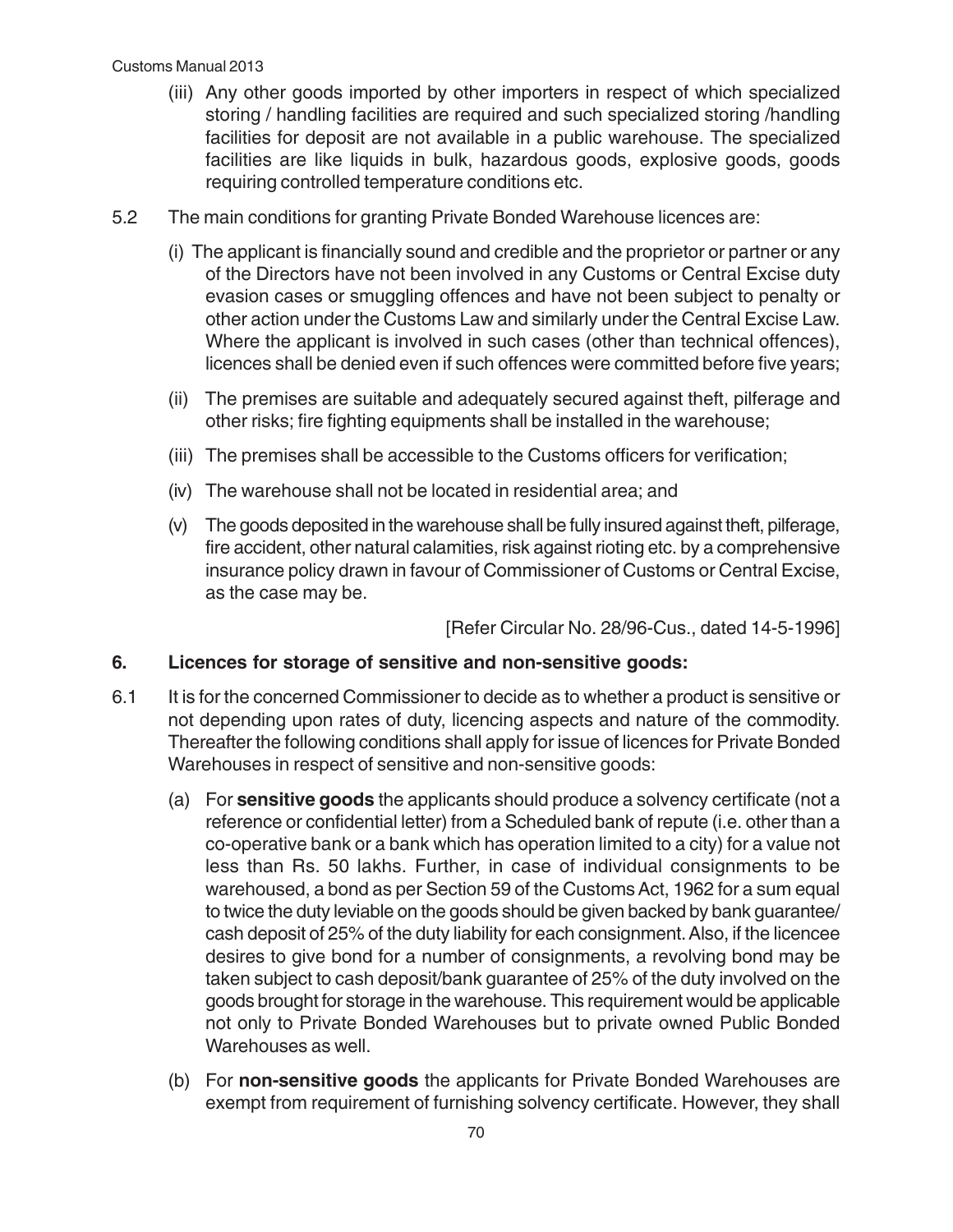be solvent for an amount of Rs.10 lakhs and should possess a good record. The double duty bond as per Section 59 of the Customs Act, 1962 shall be sufficient for bonding of non-sensitive goods without a cash deposit/bank guarantee. However, if concerned Assistant/Deputy Commissioner of Customs is not satisfied about the transactions of a particular licencee, a suitable bank guarantee may be obtained.

(c) As a measure of relaxation to the Central/State Government Undertakings, all Central and State Public Sector Undertakings shall be exempt from furnishing Bank guarantee or other form of security for storing sensitive goods in the duty free shops operated by them. The execution of a double duty bond and other requirements would, however, remain.

[Refer Circulars No. 99/95-Cus., dated 20-9-1995, No.20/96-Cus., dated 4-4-1996, No. 13/02-Cus., dated 22-2-2002, No. 34/02-Cus., dated 26-6-2002, No.18/2007- Cus., dated 24-4-2007 and No. 26/2012 dated 10-09-2012]

## **7. Cancellation/suspension of licences for Private Bonded Warehouses:**

- 7.1 Section 58(2) of the Customs Act, 1962 provides that the Assistant/Deputy Commissioner of Customs may cancel a license, if the licensee has contravened any of the provisions of the said Act or the rules or regulations or committed breach of any of the conditions of the license after giving a reasonable opportunity of being heard.
- 7.2 Pending an enquiry regarding cancellation of a license, the Assistant/Deputy Commissioner of Customs may suspend the license.

#### **8. Warehousing Bond:**

- 8.1 The importer of any goods who wants to store the goods in a warehouse is required to file an into-bond Bill of Entry at the place of import and get it assessed to duty. For warehousing the goods in a Public Bonded Warehouse or a Private Bonded Warehouses, the importer as per Section 59 of the Customs Act, 1962 is required toexecute a bond for a sum equal to twice the amount of the duty assessed on such goods. The terms of the bond are as under:
	- (i) To observe all the provisions of the Customs Act, 1962 and the rules and regulations in respect of such goods;
	- (ii) To pay on or before a date specified in a notice of demand:
		- (a) All duties, and interest, if any, payable under Section 61(2) of the Customs Act, 1962; and
		- (b) Rent and charges claimable on account of such goods under the Customs Act, together with interest on the same;
	- (iii) To discharge all penalties incurred for violation of the provisions of the Customs Act and the rules and regulations in respect of such goods.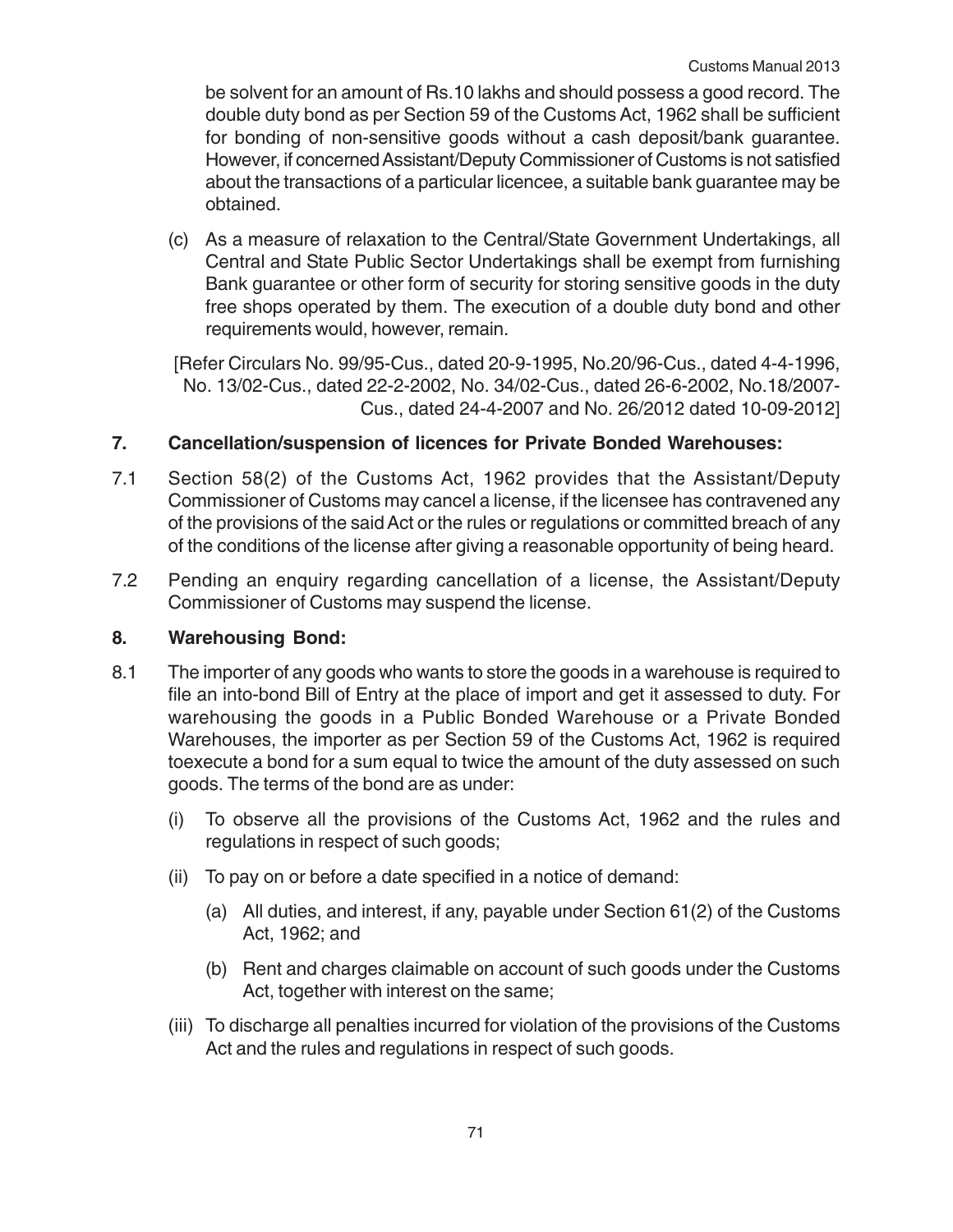- 8.2 Importer may enter into a general bond in such amount as the Assistant/Deputy Commissioner of Customs may approve in respect of the warehousing of goods to be imported by him within a specified period.
- 8.3 A bond executed by an importer in respect of any goods shall continue in force even if the goods are transferred to any other person or removed to another warehouse. However, if the whole of the goods or any part thereof are transferred to another person, the proper officer may accept a fresh bond from the transferee in a sum equal to twice the amount of duty assessed on the goods transferred and thereupon the bond executed by the transferor shall be enforceable only for a sum mentioned therein less the amount for which a fresh bond is accepted from the transferee.

## **9. Permission for deposit of goods in a warehouse:**

- 9.1 After assessment of the into-bond Bill of Entry and execution of the bond by the importer, the proper officer may make an order permitting the deposit of the goods in a warehouse.
- 9.2 The goods should be stored in a Bonded Warehouse only after due examination. Reverse of the Bill of Entry must conform the veracity of the declared description with distinctive identification marks of the subject goods.

## **10. Period for which goods may remain warehoused:**

- 10.1 As per section 61 of the Customs Act, 1962, the warehousing period of goods deposited in a warehouse or in any other warehouse to which they may be removed, is as under:
	- (i) Capital goods intended for use in any EOU, may be kept for five years;
	- (ii) Goods other than the capital goods intended for use in any EOU, may be kept for three years;
	- (iii) Any other goods may be kept for one year. However, if the goods are likely to deteriorate, the period of one year may be reduced by the Commissioner of Customs to such shorter period as he may deem fit:

## **11. Extension of warehousing period:**

- 11.1 In the case of any goods which are not likely to deteriorate, the warehousing period, on sufficient cause being shown, be extended-
	- (i) In the case of such goods intended for use in any EOU, by the Commissioner of Customs, for such period as he may deem fit;
	- (ii) In any other case, by the Commissioner of customs, for a period not exceeding six months and by the Chief Commissioner of Customs for such further period as he may deem fit.
- 11.2 The extension of warehousing period is not granted as a matter of routine and there should be valid grounds for granting extensions. The prescribed guidelines in this regard are as follows: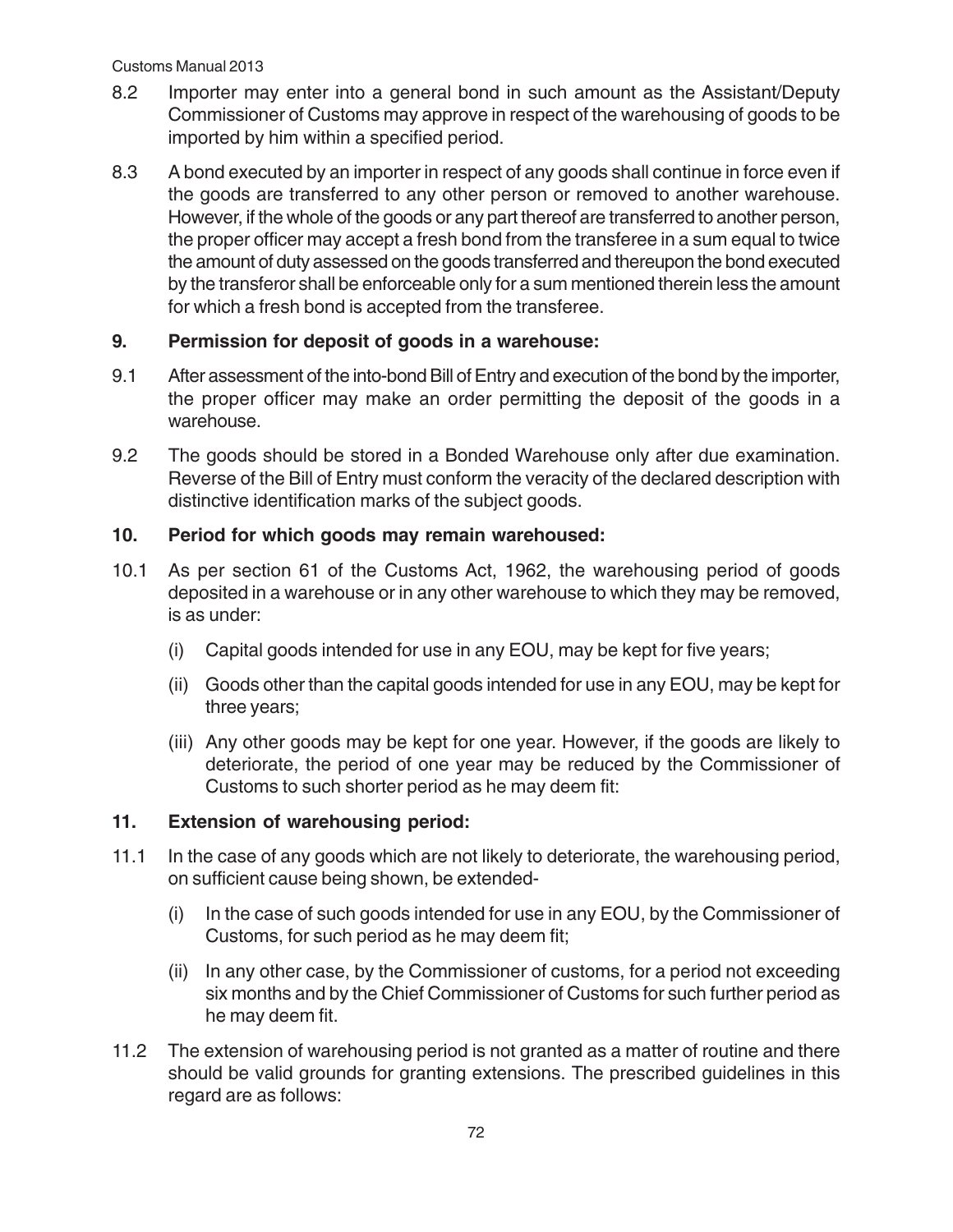- (i) Extension shall be granted only if the authority granting the extension is satisfied that the goods are not likely to deteriorate during extended period. Wherever necessary, goods should be got tested to ensure quality and fitness for further extension of warehousing period.
- (ii) Lack of finance to pay the duty is not necessarily a good ground for granting extension of warehousing period.
- (iii) Depending on the circumstances of the case, requests made to the Chief Commissioners for extension in warehousing period, beyond the extension granted by the Commissioners of Customs, may be considered for the shortest period, not exceeding three months at a time. Such extensions are to be granted after due circumspection only in deserving cases.
- (iv) The requests for extension for a period beyond six months at the Chief Commissioner's level may be considered only in respect of those cases where it is really warranted that the goods have to be kept in the warehouse under circumstances beyond the control of the importer viz. closure of the factory due to strike, lock-out, natural calamities, etc. Financial constraints of the importers are not to be considered as adequate ground for granting extension of warehousing period.
- (v) Before consideration of a request for extension of warehousing period, Custom Houses should ensure that the interest accrued on the goods in the preceding period are paid by the applicants before further extension is permitted. Interest thus collected will be adjusted against the interest finally payable.
- (vi) A liberal approach may, however, be adopted in granting extension of warehousing period in respect of the following cases provided the goods are in good condition and not likely to deteriorate during the extended period of warehousing:
	- (a) Goods supplied as ships stores/aircraft stores,
	- (b) Goods supplied to diplomats,
	- (c) Goods warehoused and sold through duty free shops,
	- (d) Goods imported by EOUs,
	- (e) Goods used in the units operating under manufacture-in-bond scheme,
	- (f) Machinery, equipments and raw materials imported for building and fitment to ships.
- (vii) The applications for extension of warehousing period shall, as far as possible, be filed prior to 15 days of expiry of the warehousing period. All such requests should normally be decided by the Customs within this period. The requests for grant of extension of warehousing period can be considered after the expiry of initial or extended period of warehousing, after taking into consideration the exceptional circumstances of the cases, nature of commodity, rate of duties, particularly, whether the same could result in loss of revenue to Government, licencing aspects involved etc.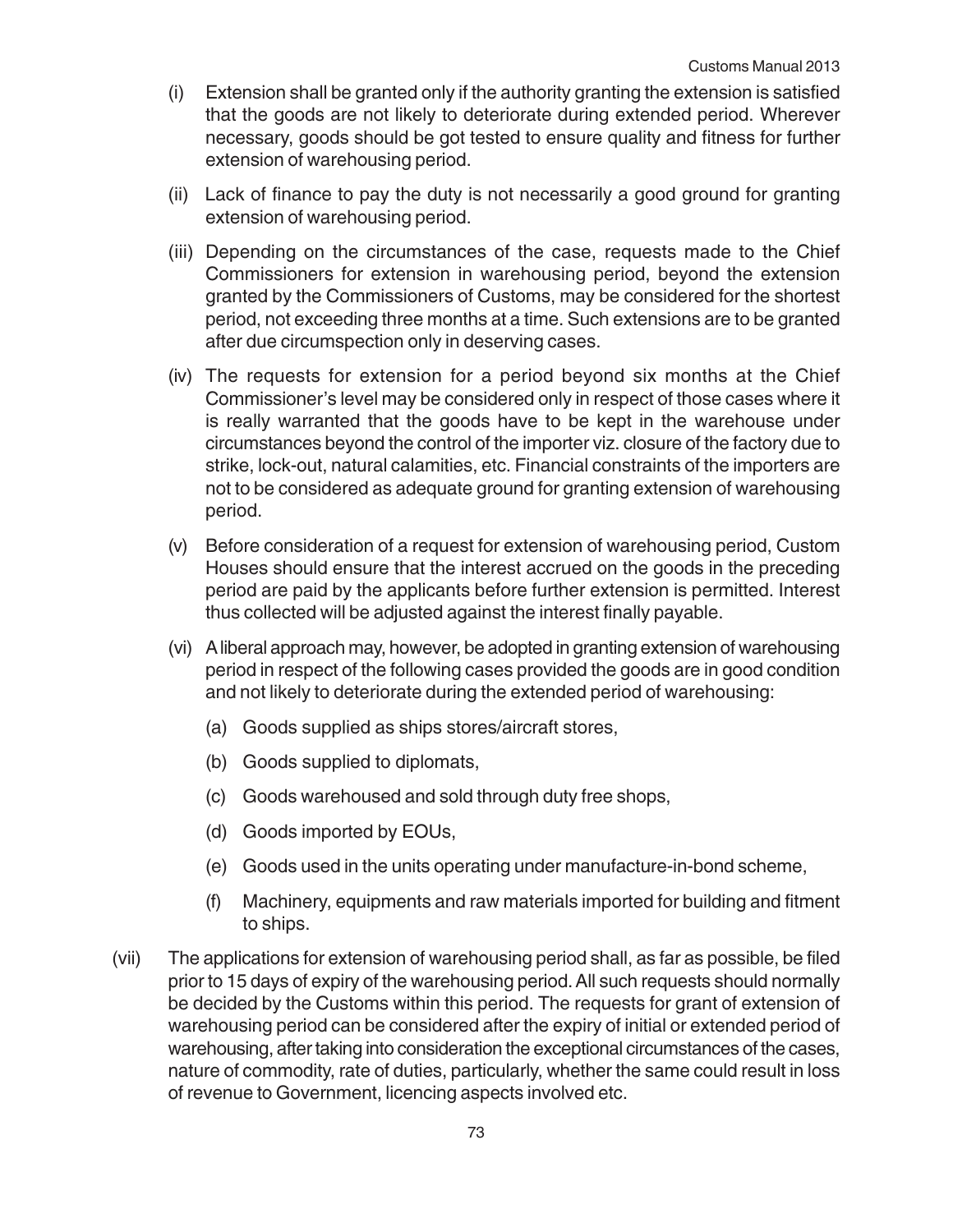(viii) In case an importer makes a request to permit re-export of the goods under Section 69 of the Customs Act, 1962, the same may be allowed even if the permitted period for bonding has expired and demand notice issued under Section 72, or it has been decided to put the goods under auction. Before permitting re-export, however, it will be necessary to extend the period of warehousing under Section 61 of the Customs Act, 1962 to enable the importer to export the goods within the permitted period of warehousing. Chief Commissioners would consider/decide such requests from the importers taking into consideration all the relevant rules/ regulations for export.

> [Refer Circulars No.473/232/88-Cus VII, dated 28-11-1988, No.12/98-Cus., dated 6-3-1998, F.No.473/77/89-Cus VII, dated 9-10-1989, No. 47/02-Cus., dated 29-7-2002 and No.3/2003-Cus., dated 14-1-2003]

## **12. Interest for storage beyond permissible period:**

- 12.1 In the event the warehoused goods remain the warehouse beyond the initial warehousing period on account of extension or otherwise, interest is payable on the duty, if any, payable on the goods at the time of their clearance from the warehouse. The rate of interest is specified vide a notification issued under Section 47 of the Customs Act, 1962. The interest on warehoused goods will be payable in the following situations:
	- (i) If the capital goods for use by EOUs are warehoused for a period beyond 5 years or goods other than the capital goods for use by EOUs are warehoused for a period beyond 3 years, by reason of extension of the aforesaid period or otherwise;
	- (ii) If goods other than the goods for use by EOUs remain in a warehouse beyond a period of ninety days.
- 12.2 The current rate of interest for warehousing of the goods beyond specified period as per Notification No.28/02(NT)-Cus., dated 13-5-2002 issued under Section 47(2) of the Customs Act, 1962 and Notification No.18/03-Cus., dated 1-3-2003 issued under Section 61(2)(ii) of the said Act is 15% per annum.
- 12.3 No interest is liable to be paid in terms of the provisions of Section 47(2) of the Customs Act, 1962 on goods deposited in a warehouse and being cleared for home consumption by filing the Bill of Entry prescribed under Section 68 of the Act, ibid, for delayed payment of duty. In other words, the provision for payment of interest if the importer fails to pay the duty within 5 working days from the date on which such Bill of Entry is returned to him for payment of duty are not attracted in case of clearances made under Section 68 of the Act ibid.

#### **13. Waiver of interest:**

13.1 As per Section 61(2) of the Customs Act, 1962, Board may, in exceptional cases, waive the whole or part of any interest payable in respect of any warehoused goods. Board may also by a notification, specify the class of goods in respect of which no interest shall be charged. Accordingly, the interest on warehoused goods imported by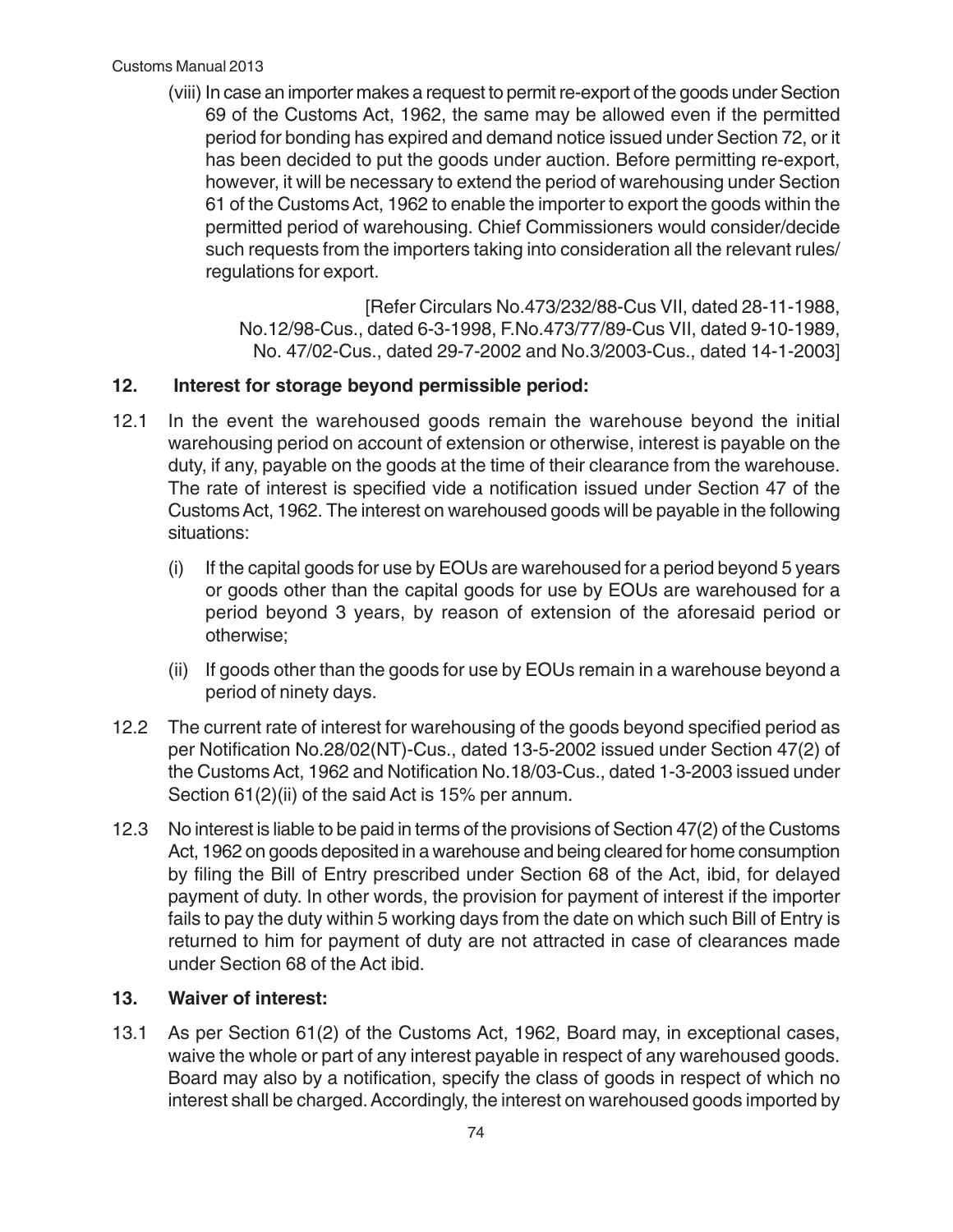EOUs/EHTP/STP units is exempt vide Notification No. 67/95-Cus.(NT), dated 1-11- 1995.

- 13.2 The powers of waiver of interest on Customs duty warehoused goods upto a limit of Rs. 2 crores have been delegated by the Board to the Chief Commissioners of Customs and Central Excise vide Notification No.122/2004-Cus.(NT), dated 25-10- 2004. All requests for waiver of interest on Customs duty on warehoused goods are to be received at the Commissionerates and where amount of interest is not within the delegated powers of Chief Commissioner of Customs, forwarded to the Board with comments for consideration.
- 13.3 Guidelines have been laid down for considering requests for interest waiver by the Chief Commissioners. Thus, the interest may be waived for following types of goods stored in a warehouse beyond the permissible storage period:
	- (i) Goods supplied as ship stores/aircraft stores
	- (ii) Goods supplied to diplomats
	- (iii) Goods used in the units operating under manufacture-in-bond scheme
	- (iv) Goods imported by EOUs
	- (v) Goods warehoused and sold through duty free shops
	- (vi) Machinery, equipment and raw materials imported for building and fitment to ships
	- (vii) Petroleum products
	- (viii) Plant and Machinery imported for projects
	- (ix) Machinery, equipment and raw-materials imported for manufacture and installation of power generation units
	- (x) Goods imported under OGL and warehoused for subsequent clearance against valid advance licences/Import-Export Pass Book Scheme or any similar scheme
	- (xii) Goods imported in bulk by canalizing agencies/public sector trading or service agencies and warehoused for subsequent release for export production
	- (xii) Imports under EPCG Scheme
	- (xiii) Import of Capital Goods by Public Sector Undertakings
- 13.4 In respect of above category of cases relating to export promotion, the demand for interest shall be raised by the Customs officers but shall not be enforced immediately. Further, the request of waiver of interest from EOUs shall be considered only at the time of de-bonding of the unit.
- 13.5 Cases not covered by the guidelines mentioned above should be referred to the Board for decision.
- 13.6 With regard to the issue as to whether interest is payable in case of export of warehoused goods under Section 69 of the Customs Act, 1962, Board has adopted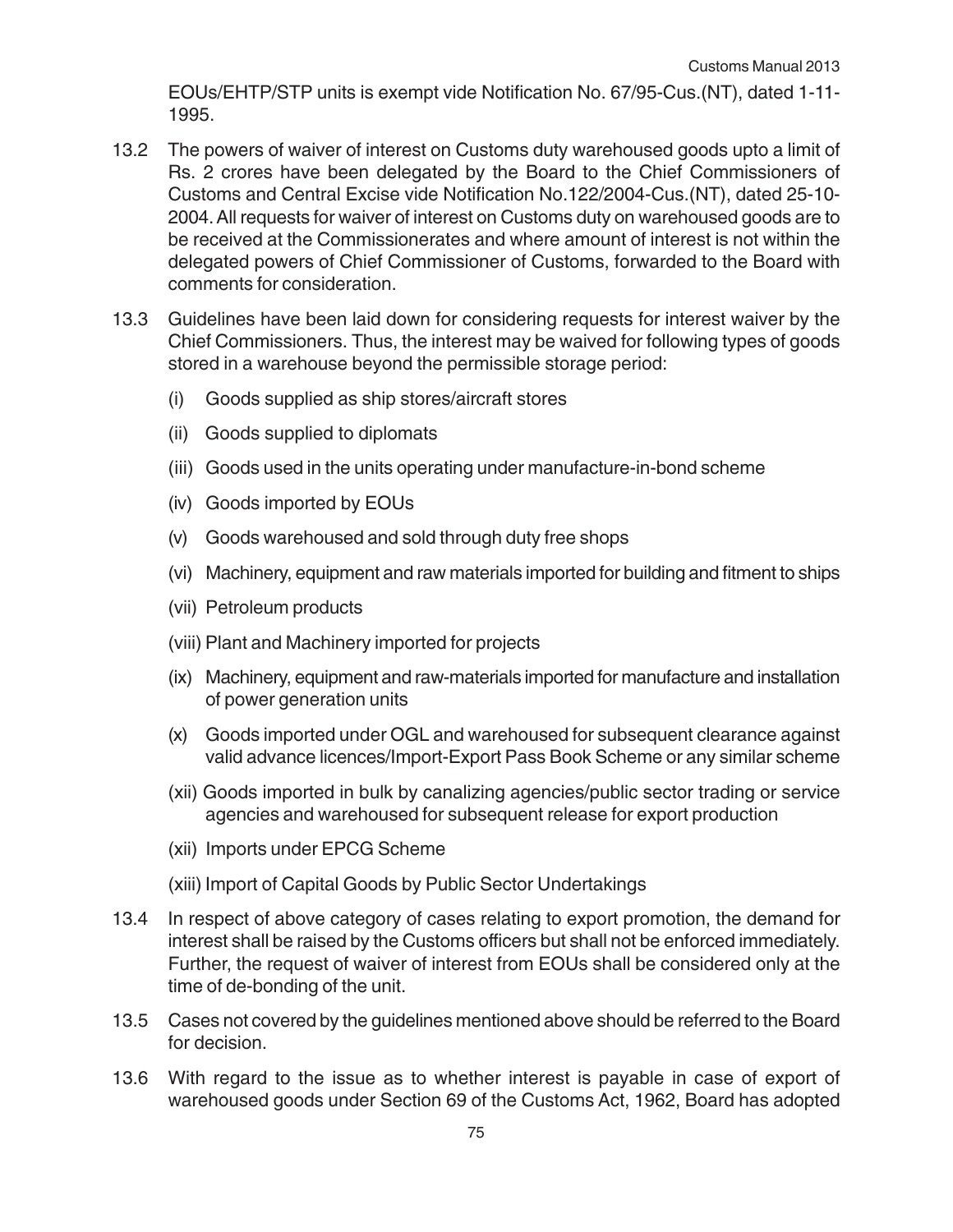the ratio of Hon'ble Supreme Court's judgment in the case of M/s. Pratibha Processors vs. UOI [1996 (88) E.L.T. 12 (SC)], wherein the Apex Court held that the interest on warehoused goods is merely an accessory of the principal and, if the principal is not recovered/payable, so is the interest on it. The interest under Section 61(2) of the Customs Act, 1962 has, thus, no independent or separate existence.

## **14. Control over warehoused goods:**

- 14.1 All warehoused goods shall be subject to the control of the proper officer of Customs and no person shall enter a warehouse or remove any goods therefrom without the permission of the proper officer.
- 14.2 The proper officer may cause any warehouse to be locked with the lock of the Customs Department and no person shall remove or break such lock.
- 14.3 The proper officer shall have access to every part of a warehouse and power to examine the goods therein.

## **15. Payment of rent and warehouse charges:**

- 15.1 The owner of any warehoused goods shall pay to the warehouse-keeper rent and warehouse charges at the rates fixed under any law for the time being in force or where no rates are so fixed, at such rates as may be fixed by the Commissioner of Customs.
- 15.2 If any rent or warehouse charges are not paid within ten days from the date when they became due, the warehouse-keeper may, after notice to the owner of the warehoused goods and with the permission of the proper officer cause to be sold (any transfer of the warehoused goods notwithstanding) such sufficient portion of the goods as the warehouse-keeper may select.

### **16. Owner's right to deal with warehoused goods:**

- 16.1 With the sanction of the proper officer and on payment of the prescribed fees, the owner of any goods may either before or after warehousing the same:
	- (i) inspect the goods;
	- (ii) Separate damaged or deteriorated goods from the rest;
	- (iii) Sort the goods or change their containers for the purpose of preservation, sale, export or disposal of the goods;
	- (iv) Deal with the goods and their containers in such manner as may be necessary to prevent loss or deterioration or damage to the goods;
	- (v) Show the goods for sale; or
	- (vi) Take samples of goods without entry for home consumption, and if the proper officer so permits, without payment of duty on such samples.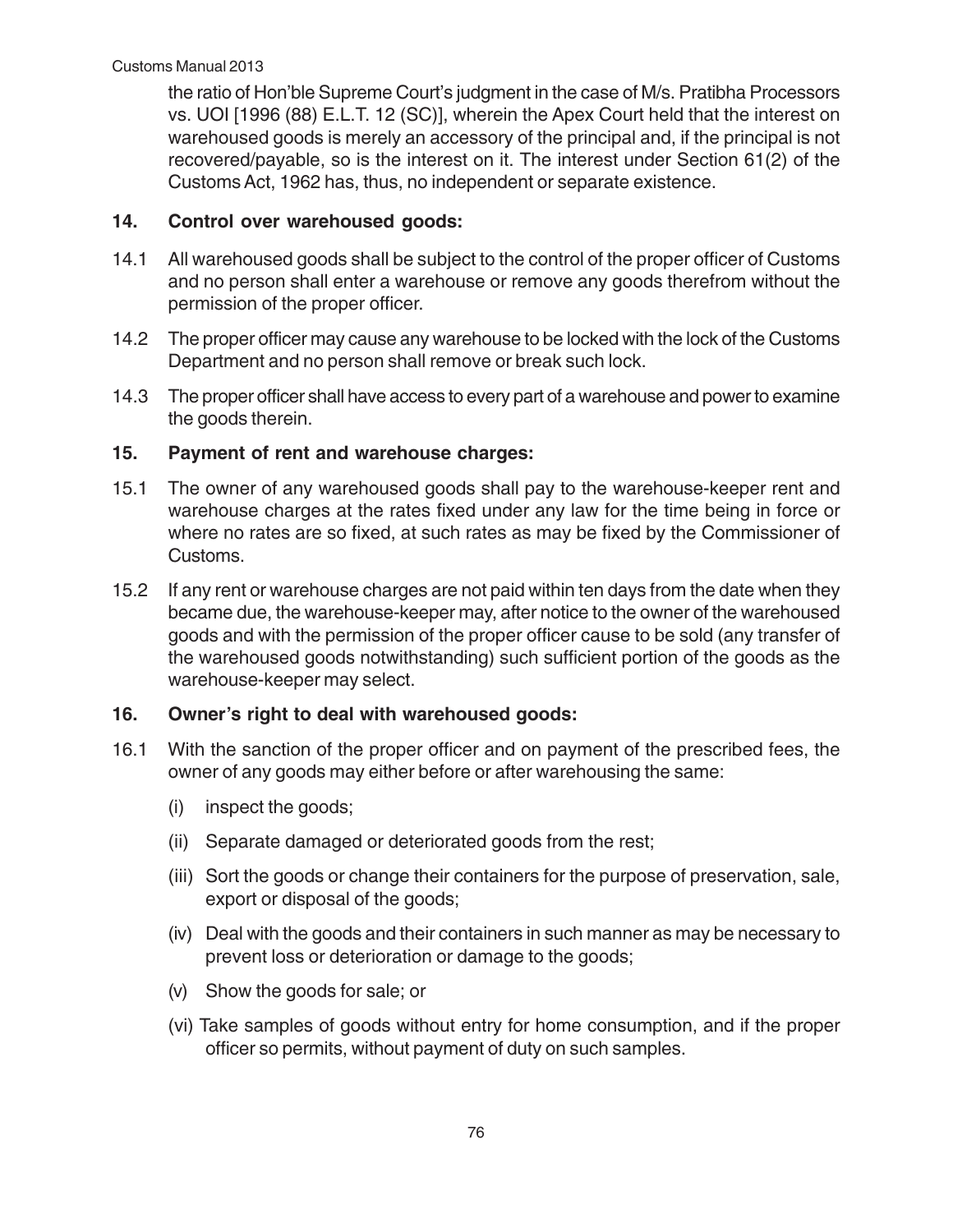#### **17. Manufacture and other operations in relation to goods in a warehouse:**

- 17.1 Section 65 of the Customs Act, 1962 provides for manufacture under bond and all the EOU/EHTP/STP units work under this provision. There are also several exporters who import the goods for repairs, re-conditioning etc. and then export and such exporters also work under the said Section 65. This activity is referred to as manufacturing and other operations in Bonded Warehouses and the procedure for such manufacturing operations is prescribed as per the "Manufacture and Other Operations in Warehouse Regulations, 1966".
- 17.2 The owner of any warehoused goods intending to undertake any manufacturing process or other operations in the warehouse is required to make an application to the Assistant/ Deputy Commissioner of Customs in the proper form and furnish following information:
	- (i) Nature of the manufacturing process or other operations;
	- (ii) Particulars of imported and other goods proposed to be used in the manufacturing process or other operations;
	- (iii) Detailed plan and description of the warehouse; and
	- (iv) Data regarding the volume of trade anticipated of the manufacturing process or other operations.
- 17.3 The warehouse owner is required to execute a bond with the Assistant/Deputy Commissioner of Customs, binding himself to:
	- (i) Observe all the provisions of Manufacture and Other Operations in Warehouse Regulations, 1966;
	- (ii) Maintain detailed accounts of all imported and other goods used in the manufacturing process or other operations in the proper form and to produce such accounts for inspection by the proper officer;
	- (iii) Submit detailed statements of all imported and other goods used in the manufacturing process or other operations and those remaining in stock, at any time the proper officer directs;
	- (iv) Provide to the officers of Customs office space, wherever required, and access to warehouse, for control and supervision of the manufacturing process or other operations or imported and other goods as may be specified by Assistant/Deputy Commissioner of Customs;
	- (v) Pay all the charges including pay, allowances, leave and pensionary charges of such officers as may from time to time be posted by the Assistant/Deputy Commissioner of Customs in the warehouse for supervision and control of the manufacturing process or other operations, or imported and other goods; and
	- (vi) Comply with such conditions as may be imposed by the D.C./A.C. of Customs from time to time for carrying out the purposes of Manufacture & Other Operations in Warehouse Regulations, 1966 and the Act.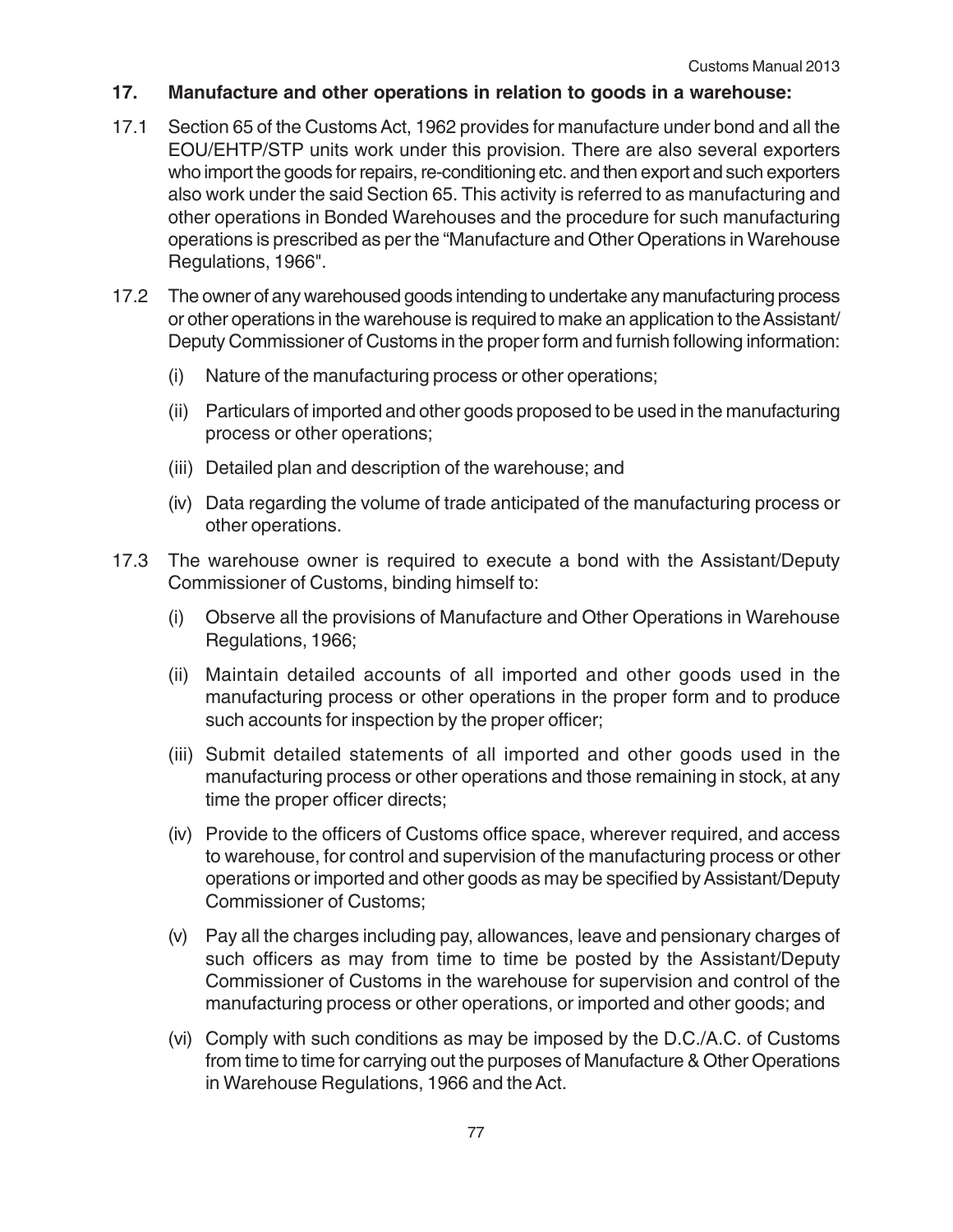- 17.4 After execution of the bond, Assistant/Deputy Commissioner of Customs shall accord sanction to the applicant to carry on such manufacturing process or other operations. He should specify the following aspects in the permission:
	- (i) The manufacturing process or other operations to be carried on;
	- (ii) The types and nature of imported and other goods permitted to be used;
	- (iii) The period for which the sanction is valid;
	- (iv) The conditions, if any, subject to which the manufacturing process or other operations may be carried on;
	- (v) The input-output norms, wherever considered necessary, for the raw materials and the finished goods.
	- (vi) Determine the number of Customs officers that may be attached to the warehouse for purposes of supervising the manufacturing process or other operations; and
	- (vii) Fix the sum payable by the manufacturer towards the cost of such establishment and the extra charges payable towards the overtime services, if any, performed by such establishment at the request of the manufacturer.
- 17.5 The manufacturer is required to maintain accounts relating to stocks, raw materials, goods in process, finished goods, waste and refuse in proper form. However, the accounts maintained by the manufacturer may be accepted, if same contain minimum requirements.
- 17.6 The Chief Commissioner of Customs may direct a manufacturer to get the accounts of his warehouse, office, stores, godowns, factory, depot, or other establishment audited by a Cost Accountant, nominated by him in this behalf. The expenses of such audit are determined by the Chief Commissioner and paid by the manufacturer and in default of such payment shall be recoverable from the manufacturer in the manner provided in Section 142 of the Customs Act, 1962. The manufacturer shall be given a copy of the audit report and he may make a representation.
- 17.7 The Assistant/Deputy Commissioner of Customs may direct the manner in which the imported goods shall be issued from and the unused items received back into stock. Further, the application for issue of imported goods and the vouchers against which the unused items may be returned shall be in the proper form.
- 17.8 If the manufacturer or any person in his employ commits a breach of the provisions of the Customs Act, 1962 or the terms and conditions imposed by or under Manufacture and Other Operations in Warehouse Regulations, 1966 or if the particulars furnished in the application for sanction are false or incorrect/ or if any undertaking given in the bond is not fulfilled, the Assistant/Deputy Commissioner of Customs may, without prejudice to any other action that he may take under the provisions of the Act or these regulations cancel the sanction for carrying on the manufacturing process or other operations after giving reasonable opportunity of being heard.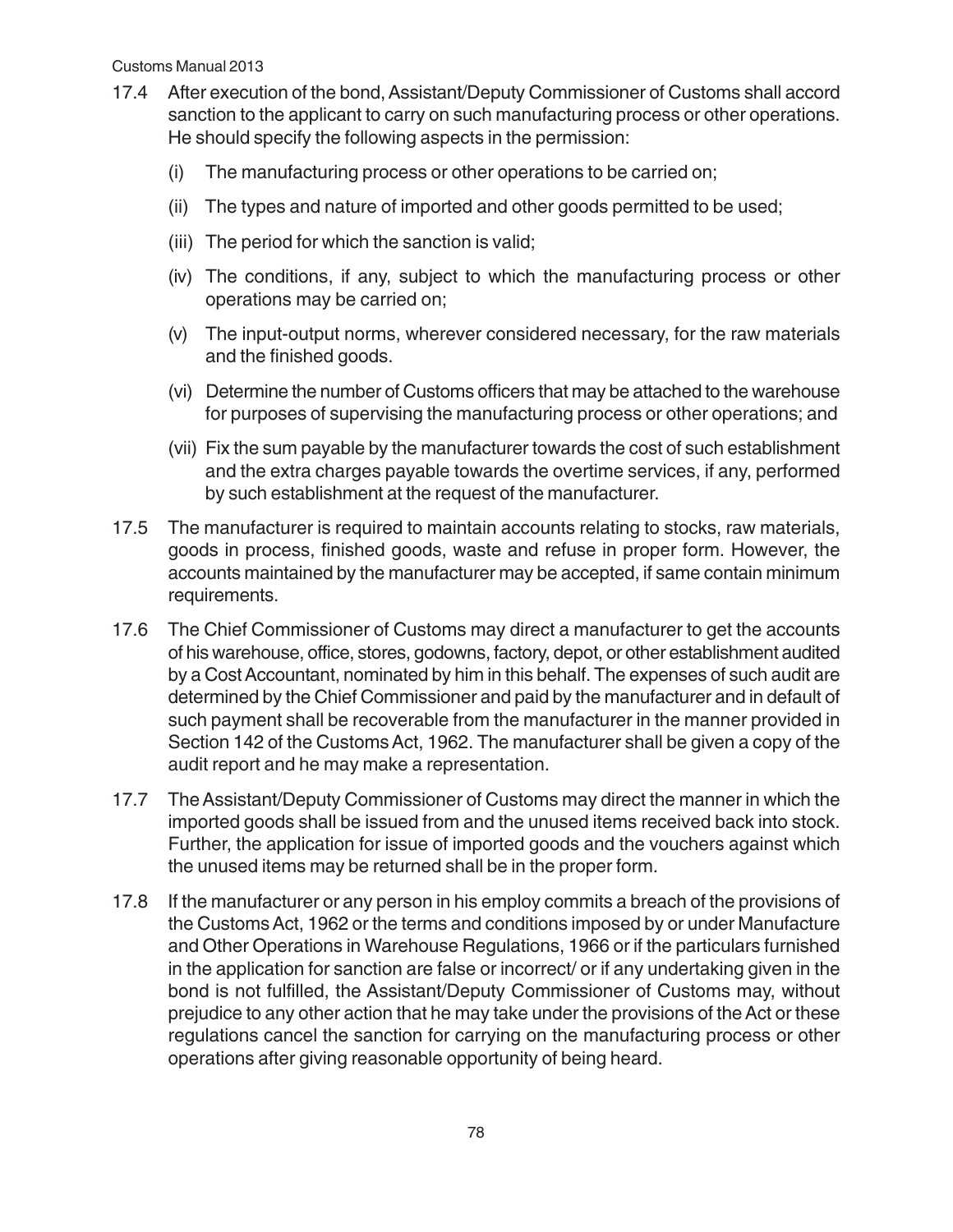- 17.9 The waste or refuse arising during the course of manufacture under bond may be disposed by any of the following modes:
	- (i) If goods manufactured in bond are exported, import duty on the quantity of the warehoused goods contained in the waste or refuse shall be remitted provided that:
		- (a) Such waste or refuse is either destroyed; or
		- (b) Duty is paid on such waste or refuse as if it had been imported into India in that form.
	- (ii) If goods manufactured in bond are cleared from the warehouse for home consumption, import duty shall be charged on the quantity of the warehoused goods contained in so much of the waste or refuse as has arisen from the operations carried on in relation to the goods cleared for home consumption.

#### **18. Transfer of goods from one warehouse to another:**

- 18.1 As per provisions of Section 67 of the Customs Act, 1962, the owner of any warehoused goods may, with the permission of the proper officer, remove the warehoused goods from one warehouse to another warehouse. The procedure as per Warehoused Goods (Removal) Regulations, 1963 is to be followed for removal of goods from one warehouse to another warehouse. The procedure for removal of goods is as per Warehoused Goods (Removal) Regulations, 1963 and the following guidelines apply:
	- (i) As per Regulation 2 of Warehoused Goods (Removal) Regulations, 1963, If the goods are transferred within the same metropolitan city, same may be sent under the Customs escort without any bond. However, the cost of supervision is to be paid by the warehouse owner.
	- (ii) If the goods are transferred outside the city, a transit bond is to be taken. As per Regulation 3 of Warehoused Goods (Removal) Regulations, 1963, the transit bond shall be for a sum equal to the import duty leviable on such goods.
	- (iii) The terms of bond as per Regulation 4 shall be that the warehouse owner shall produce re-warehousing certificate within a period of three months otherwise shall pay import duty leviable on such goods.
	- (iv) If transfer takes place within the territorial jurisdiction of Commissioner of Customs and is within a reasonable distance of say 50 Kms. Commissioner of Customs may waive bank guarantee if he is satisfied with the bonafides of the party and goods are sent under customs escort.
	- (v) If the goods are of sensitive nature, Customs duty is to be secured by a transit bond backed by a bank guarantee/cash security for 50% of the duty involved.
	- (vi) If the goods are of non-sensitive nature, Customs duty is to be secured by a transit bond backed by a bank guarantee/cash security for 25% of the duty involved.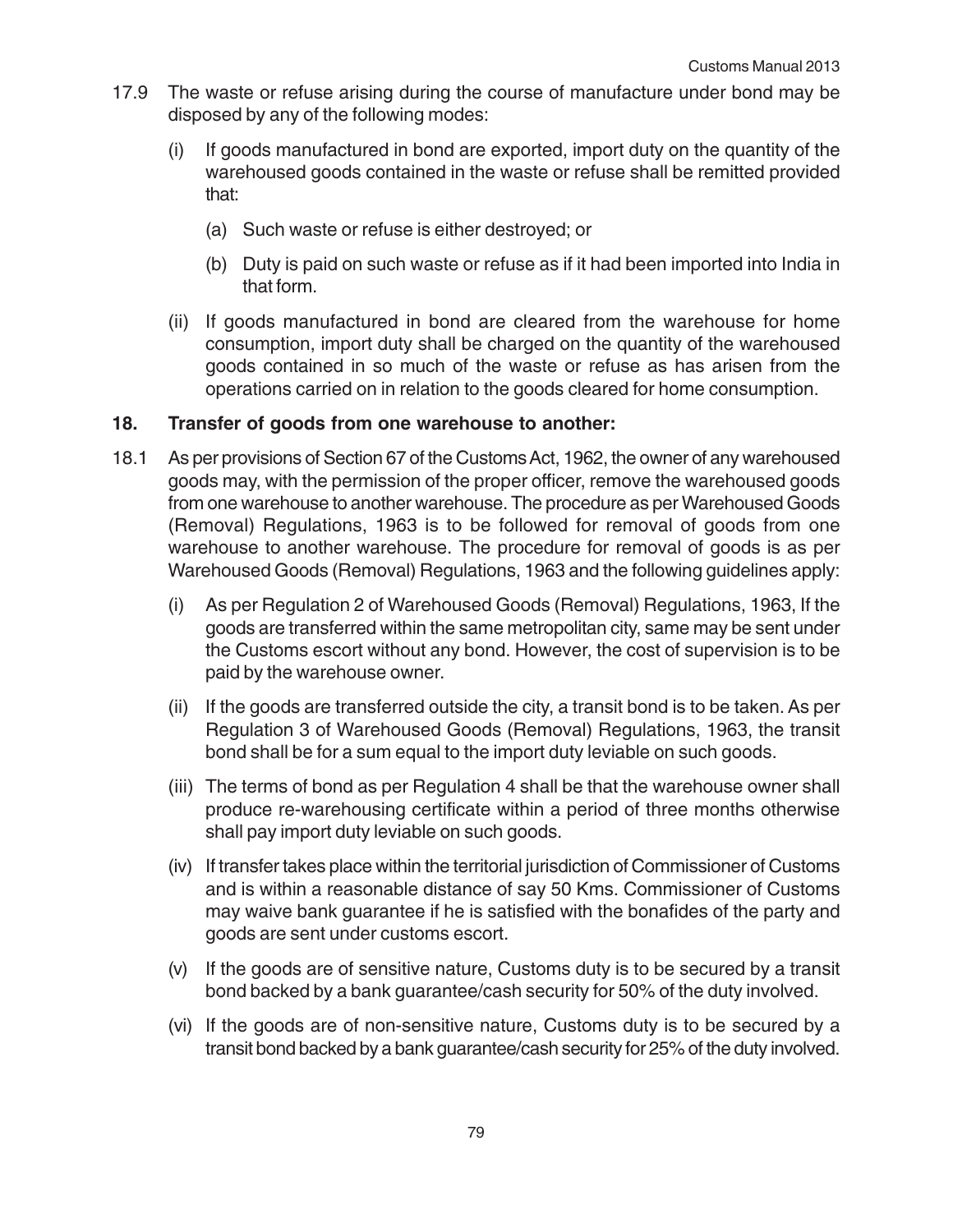- (vii) Commissioners of Customs may prescribe higher cash deposit/bank guarantee, if they feel necessary in certain cases to safeguard the interests of revenue depending upon the track record of the warehouse owner.
- 18.2 In case of EOUs, the requirement of furnishing bank guarantee has been waived subject to the condition that the jurisdictional Assistant/Deputy Commissioner of Customs/ Central Excise has issued a Procurement Certificate for removal of goods to EOUs. The waiver is due to the fact that the B-17 bond executed by EOUs covers the transit risk also and therefore there is no need of executing a separate transit bond for removal of the goods from a warehouse to an EOU.

[Refer Circular No.99/95-Cus., dated 20-9-1995]

18.3 After transfer of goods from a bonded warehouse, to another bonded warehouse, the Customs officer in-charge of the receiving warehouse is required to send a rewarehousing certificate to the Customs officer in-charge of the warehouse which transferred the goods. If the re-warehousing certificate is not received within a period of three months, the action for recovery shall be taken by enforcing the terms of the transit bond or encashment of bank guarantee.

## **19. Clearance of warehoused goods for home consumption:**

- 19.1 The importer of any warehoused goods may clear them for home consumption after filing an ex-bond (Green) Bill of Entry for home consumption and payment of the import duty leviable on such goods alongwith penalties, rent, interest and other charges, if any.
- 19.2 At the time of actual removal of the goods from the warehouse, the declared description of the goods recorded on warehousing bill of entry, should be tallied with the description declared on the ex-bond (Green) bill of entry.
- 19.3 As per provisions of Section 15 of the Customs Act, 1962, the rate of duty and tariff value for clearance of the goods from a bonded warehouse shall be the rate of duty and tariff value on the date on which a Bill of Entry for home consumption is presented under Section 68 of the Customs Act, 1962. The value of the goods is taken as the same as assessed on the into-bond Bill of Entry at the time of warehousing the goods.
- 19.4 The following procedure had been prescribed for clearance of warehoused goods:
	- (i) Bills of Entry in which the total value of goods exceeds Rs. 1 lakh should be invariably counter-signed by the Assistant/Deputy Commissioner in charge of the bonded warehouse.
	- (ii) All Bills of Entry covering products noticed for the first time, must be countersigned by the Assistant/Deputy Commissioner.
	- (iii) All ex-bond Bills of Entry in respect of which there is any reassessment done by the Superintendent should be countersigned by the Assistant/Deputy Commissioner.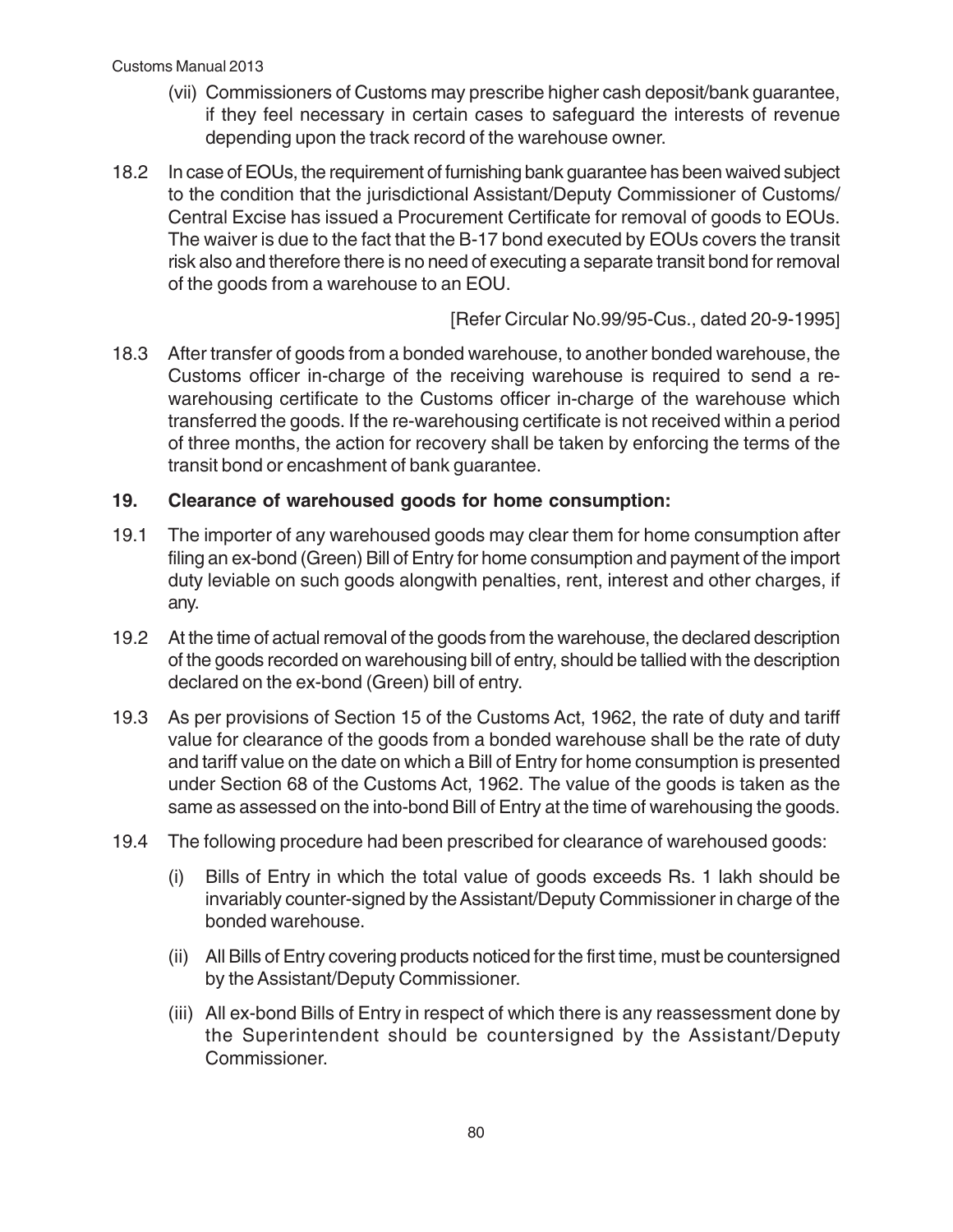(iv) All Bills of Entry after the clearance of the goods should be immediately sent for post audit.

[Refer Circular No. 473/291/88-Cus VII, dated 3-10-1988]

#### **20. Clearance of warehoused goods for exportation:**

- 20.1 Warehoused goods may be re-exported to a place outside India without payment of import duty after filing a Shipping Bill or a Bill of Export and payment of the export duty, if any, penalties, rent, interest and other charges payable in respect of such goods.
- 20.2 Warehoused goods shall be allowed to be re-exported on the following terms:
	- (a) On re-export, the exporter realizes full foreign exchange spent on import in freely convertible foreign currency, if the goods were imported on payment in freely convertible foreign currency; and
	- (b) The import in the first instance was not un-authorized or in contravention of the FTP.
- 20.3 It shall be ensured that due to re-export from the bonded warehouses there is no net loss of foreign exchange i.e. value of the goods at the time of re-export shall not be less than the foreign exchange paid at the time of their import. Moreover, if the goods were imported by payment in freely convertible currency, the re-export shall not be allowed against Indian Rupees.
- 20.4 Section 69 of the Customs Act, 1962 provides that if the Central Government is of opinion that warehoused goods of any specified description are likely to be smuggled back into India, it may, by notification in the Official Gazette, direct that such goods shall not be exported to any place outside India without payment of duty or may be allowed to be so exported subject to such restrictions and conditions as may be specified in the notification. In terms of Section 69 of the Customs Act, 1962, the following notifications have been issued:
	- (i) Notification No.45-Cus., dated 13-2-1963 provides that the warehoused goods shall not be exported to Bhutan, Nepal, Burma, Sikang, Tibet or Sinkiang, However, the warehoused goods can be exported to Nepal in the following circumstances:
		- (a) If goods are exported against an irrevocable letter of credit in freely convertible currency;
		- (b) If goods are exported for supplies to projects financed by any UN Agency or IBRD Association or ADB or any other multilateral agency of the like nature and for which payments are received in freely convertible currency; and
		- (c) If the specified capital goods are supplied against a global tender invited by HMG of Nepal for which payment is received in Indian Rupees. These goods can be exported only from Jogbani or Raxaul LCS on production of bank certifies of receipt of the payment in freely convertible currency or Indian Rupees, as the case may be.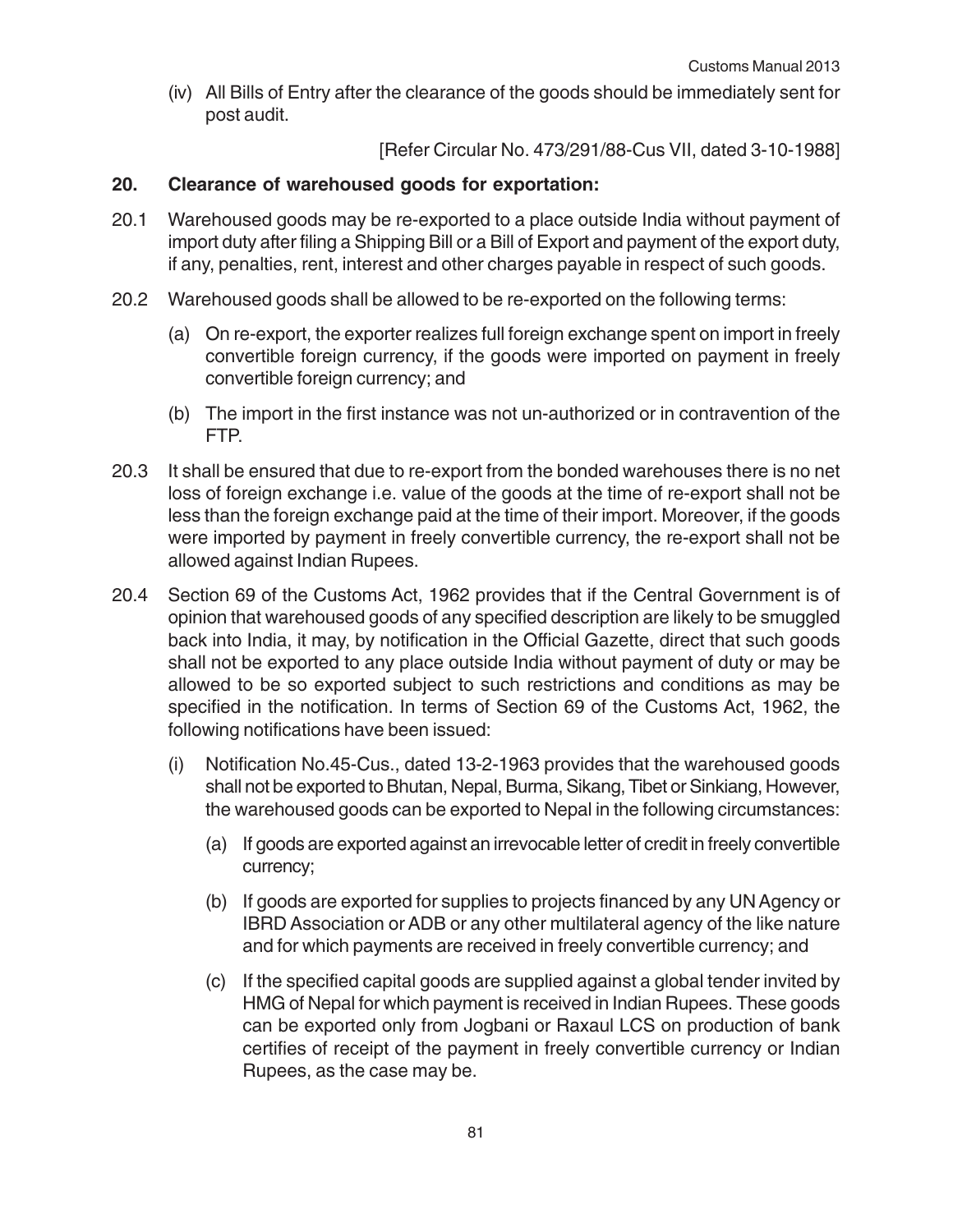- (ii) As per Notification No.46-Cus., dated 1-2-1963, export of warehoused goods without payment of import duty in a vessel of capacity less than 1000 tons gross is permitted subject to the condition that the exporter or agent of the vessel executes a bond for an amount equal to the import duty leviable on such goods backed by surety or security and produces a certificate within 3 months from the Customs authorities at port of destination that the goods have been landed at the port of destination.
- (iii) Notification No.47-Cus., dated 1-2-1963 bans export of warehoused (a) Alcoholic liquors, (b) Cigarettes, (c) Cigars, and (d) Pipe Tobacco without payment of import duty as stores on board a vessel of capacity less than 200 tons gross.

## **21. Allowance in case of volatile warehoused goods:**

- 21.1 Section 70 of the Customs Act, 1962 provides that when any warehoused goods at the time of delivery from a warehouse are found to be deficient in quantity on account of natural loss, the Assistant/Deputy Commissioner of Customs may remit the duty on such deficiency.
- 21.2 Notification No.122-Cus., dated 11-5-1963 issued under Section 70 of the said Act specifies the volatile goods on which duty may be remitted on account of natural loss. These goods are aviation fuel, motor spirit, mineral turpentine, acetone, menthol, raw naphtha, vaporizing oil, kerosene, HSD, batching oil, diesel oil, furnace oil and Ethylene Dichloride kept in tanks; liquid helium gas kept in containers; wine, spirit and beer, all kept in casks.

## **22. Audit of Bonded Warehouses:**

- 22.1 Bonded warehouses shall be audited by the audit parties once in six months. The audit parties in addition to normal audit of the documents of a warehouse shall pay special attention to the following aspects:
	- (i) Description of goods, nature, number and other relevant particulars mentioned in into-bond Bills of Entry match with ex-bond Bill of Entry.
	- (ii) All the consignments, which continue to lie in a warehouse after expiry of the warehousing period should be taken up for scrutiny in order to guard against deterioration, substitution or other unlawful removal.

[Refer Circular No. 52/98-Cus., dated 27-7-1998]

## **23. Recovery of duty from bonded warehouses:**

- 23.1 The Customs Officer in-charge of the bonded warehouse is required to recover the duty from the warehouse owner in the following cases:
	- (i) Where warehoused goods are removed from a warehouse without payment of duty or if transferred to any other warehouse and re-warehousing certificate has not been received within three months period;
	- (ii) Where warehoused goods have not been removed from a warehouse at the expiry of the bonding period;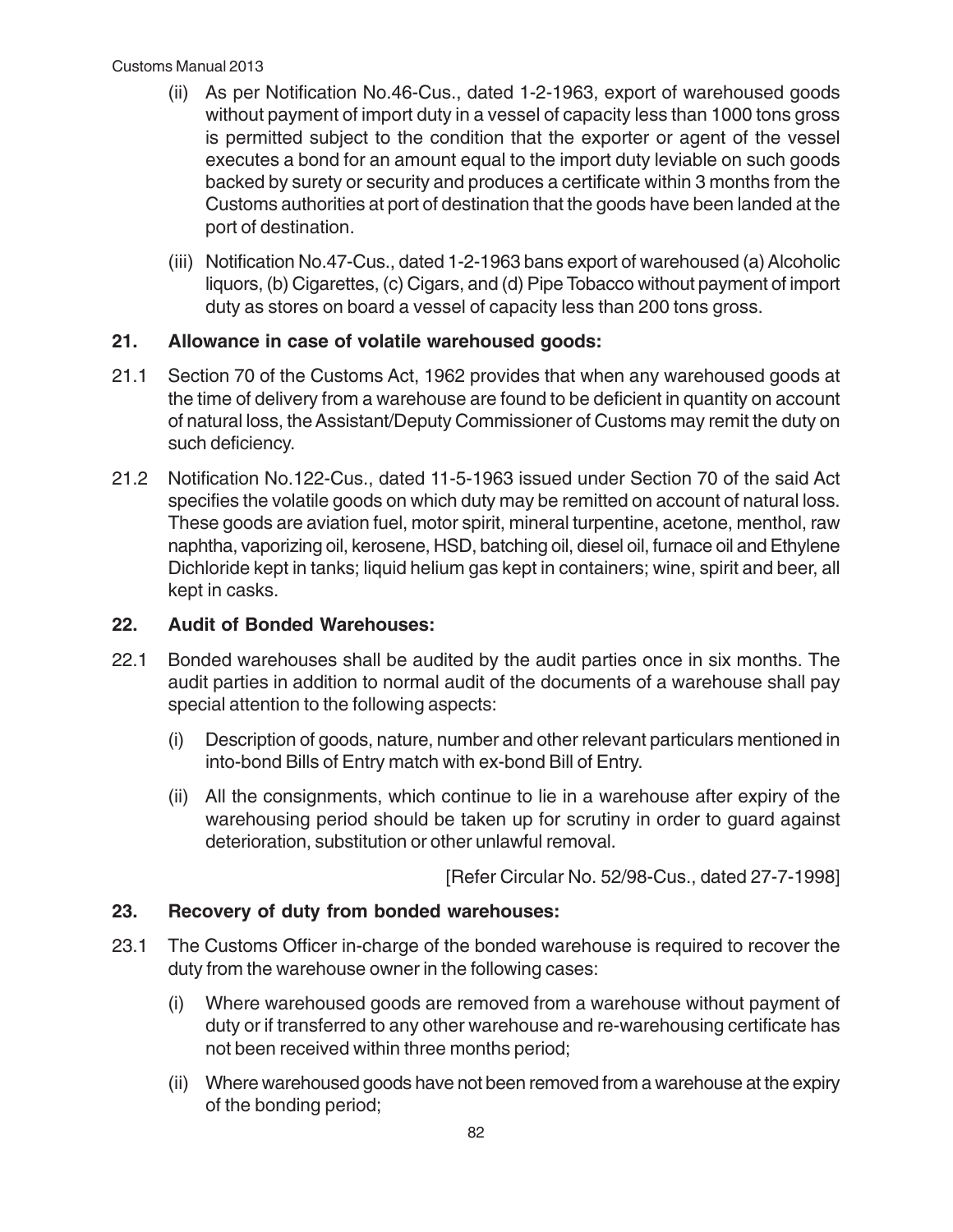- (iii) Where warehoused goods are taken as samples without payment of duty; and
- (iv) Where any goods in respect of which a bond has been executed under Section 59 of the Customs Act, 1962 and which have not been cleared for home consumption or exportation are not duly accounted for to the satisfaction of the proper officer.
- 23.2 The proper officer shall demand, and the owner of such goods shall forthwith pay, the full amount of duty chargeable on account of such goods together with all penalties, rent, interest and other charges payable in respect of such goods.
- 23.3 If any owner fails to pay any amount demanded, the proper officer shall detain and sell, after notice to the owner such sufficient portion of his goods, if any, in the warehouse, as the said officer may select.

#### **24. Cancellation and return of warehousing bond:**

24.1 When the whole of the goods covered by any bond have been cleared for home consumption or exported or are otherwise duly accounted for, and when all amounts due on account of such goods have been paid, the proper officer shall cancel the bond.

\*\*\*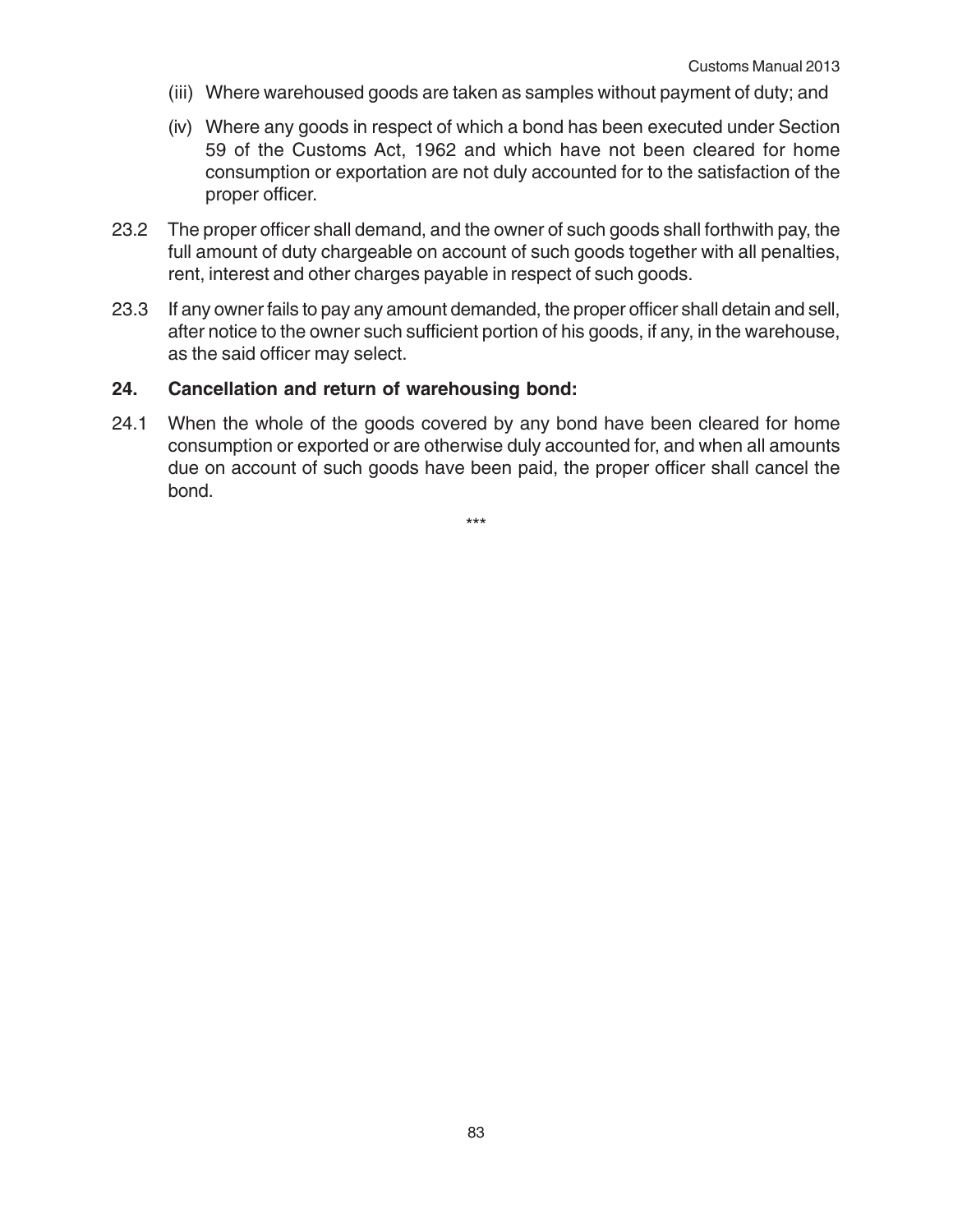# **Chapter 10 Transshipment of Cargo**

## **1. Introduction:**

- 1.1 A number of ports, airports, Inland Container Depots (ICD), Container Freight Stations (CFS) having Customs clearance facilities have been developed in the country to reduce congestion at the gateway ports/airports and to allow importers and exporters to take Customs clearance of imported and export goods at their door steps. The objectives of bringing the Customs facility to door step of importing community and decongesting the gateway ports/ airports requires the movement of imported cargo or export cargo between a port/airport and other ports/airports, ICDs/CFSs in India or a port/airport abroad.
- 1.2 As per the Customs Act, 1962 duty becomes payable immediately after imported goods are landed at a port or airport. To avoid payment of duty at the port of landing in cases where goods are to be carried to another port/airport or ICD/CFS or to a port/ airport abroad, the Customs Act, 1962 provides a facility of transshipment of cargo without payment of duty. The goods can be transshipped from one port/airport to another port/airport/ICD/CFS either by vessel, air, rail or road or by combination of more than one such mode of transport.
- 1.3 The procedure for transshipment provided in Section 54 of the Customs Act, 1962 is applicable for imported cargo only. The imported cargo unloaded at a port is allowed to be transshipped to another port/ICD/CFS or a port abroad, if the cargo is mentioned in the import manifest for such transshipment. In regard to export cargo cleared from a port/ACC or ICD/CFS and exported through some gateway port/airport, a similar procedure is being followed to allow carriage of Customs cleared export cargo from port/airport/ICD/CFSs to another port/airport.

## **2. Transshipment of imported containerized cargo from gateway port to another port/ICD/CFS in India:**

- 2.1 The transshipment procedure of imported cargo is governed by Section 54 of the Customs Act, 1962 read with Goods Imported (Conditions of Transshipment) Regulations, 1995 as well as relevant Board's circulars and instructions.
- 2.2 Transshipment Permit is the permission granted by the Customs, at the port/airport of unloading of imported goods, to shipping agents for carriage of goods to another port/airport/ICD/CFS in India. The shipping agent submits an application along-with transshipment forms (5 copies), sub-manifest and a copy of IGM to the Customs. The Customs scrutinizes the details furnished by the shipping agents in the application for transshipment. In case, the documents are in order and there is no alert notice against the shipping agent, permission for transshipment is granted.
- 2.3 To ensure that imported cargo, on which duty has not been paid, are not pilfered enroute to another port/airport/ICD/CFS and reach safely, a bond with bank guarantee is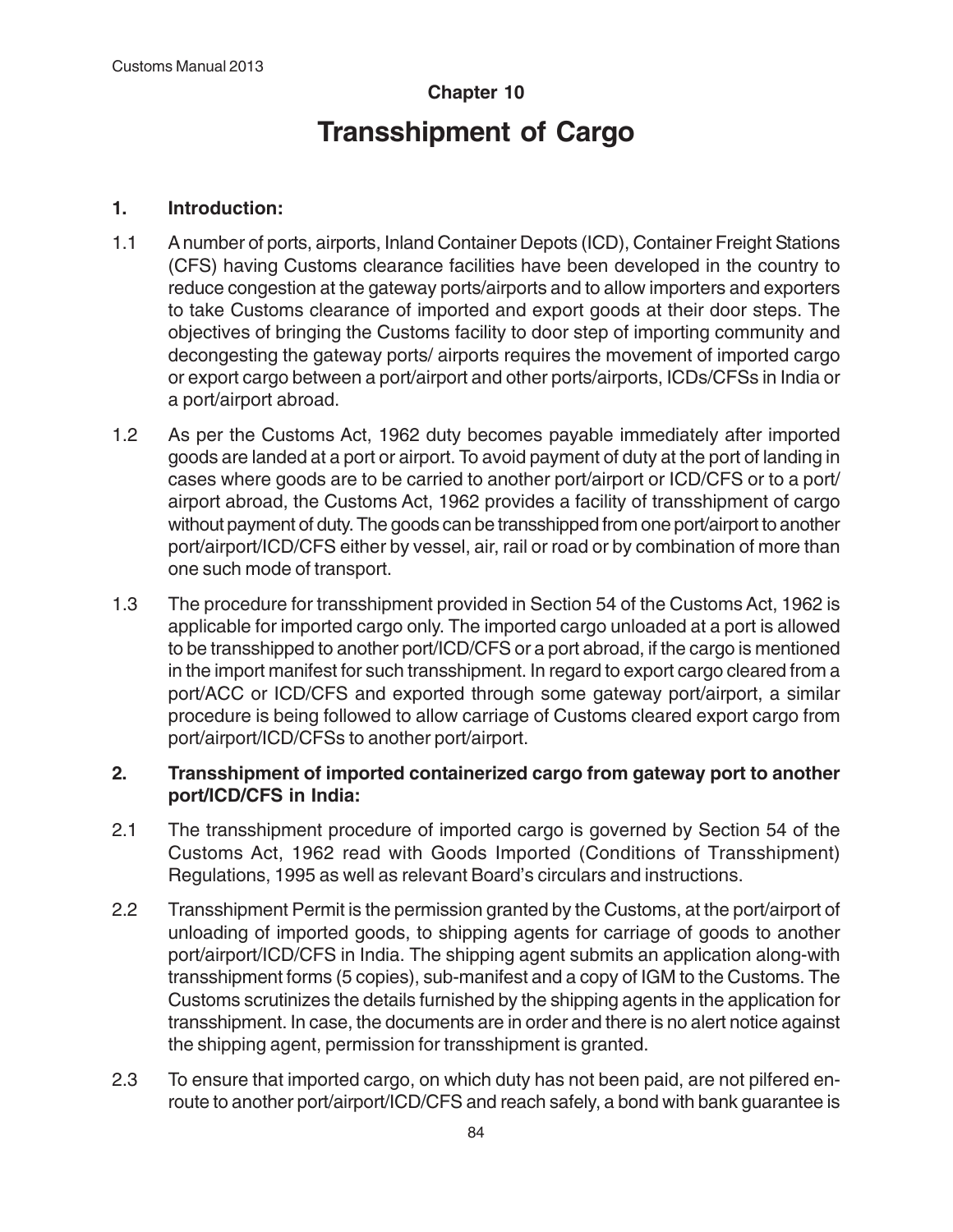executed by the carrier engaged for the transshipment of the goods. The quantum of bank guarantee for transshipment to be furnished by different categories of carriers is as below:

- (a) The carriers in public sector (Central/State Government Undertakings) are exempt.
- (b) All carriers (shipping lines/ICDs/CFSs/other carriers) of containerized cargo handling more than 1000 TEUs as import containers in a financial year, are exempt, irrespective of the fact whether movement is by road or coastal shipping or rail. Further, request of carriers having annual transshipment volume below the limit of 1000 TEUs, but having good track record may be considered for exemption from BG on merit by the jurisdictional Commissioners of Customs.
- (c) The custodians of ICDs/CFSs operating as carriers of transshipment cargo between gateway ports and their ICDs/CFSs shall in their terms and conditions of their bank guarantees executed with Customs for custodianship of ICDs/CFSs cover safety and security of cargo being transshipped by them. The details of such bank guarantee shall be informed to the Commissioner of Customs having jurisdiction over the gateway port. The custodians of ICDs/CFSs shall be allowed to transship the cargo against the said bank guarantee and they will not be required to execute a separate bank guarantee for transshipment.
- (d) The remaining carriers are required to furnish bank guarantee @ 15% of the bond amount.
- 2.4 The terms of the bond is that if the carrier produces a certificate from Customs of the destination port/airport/ICD/CFS for safe arrival of goods there, the bond stands discharged. In case such certificate is not produced within a month or within such extended period as the proper officer of Customs may allow, an amount equal to the value, or as the case may be, the market price of the imported goods is forfeited.
- 2.5 The bond value should be equal to the value of the goods. However, considering the difficulties of shipping agents in producing documents for determination of value of the goods sought to be transshipped, the bond value is determined on the basis of notional value of the goods, which is an average value of cargo per container transshipped in the past.
- 2.6 To avoid multiplicity of bonds, the carriers are allowed to execute a running mother bond instead of individual bonds. The value of mother bond can be arrived on the basis of the average number of containers carried per trip, the average time taken for submission of proof of safe landing of containers at the destination ICDs/CFSs, frequency of such transshipment as well as notional value of cargo per container. As mother bond is a running bond, its amount may be high. If a running bank guarantee @ 15% of total bond amount is taken, it may block huge sum of money. To avoid blockage of money of carriers, an option has been given to furnish either a running bank guarantee or individual bank guarantee for each transshipment, the latter being released as soon as the landing certificates from destination Customs are produced.
- 2.7 The bond or mother bond and bank guarantee are debited at the time of transshipment of import/export containers at the port of origin, and credited on receipt of proof of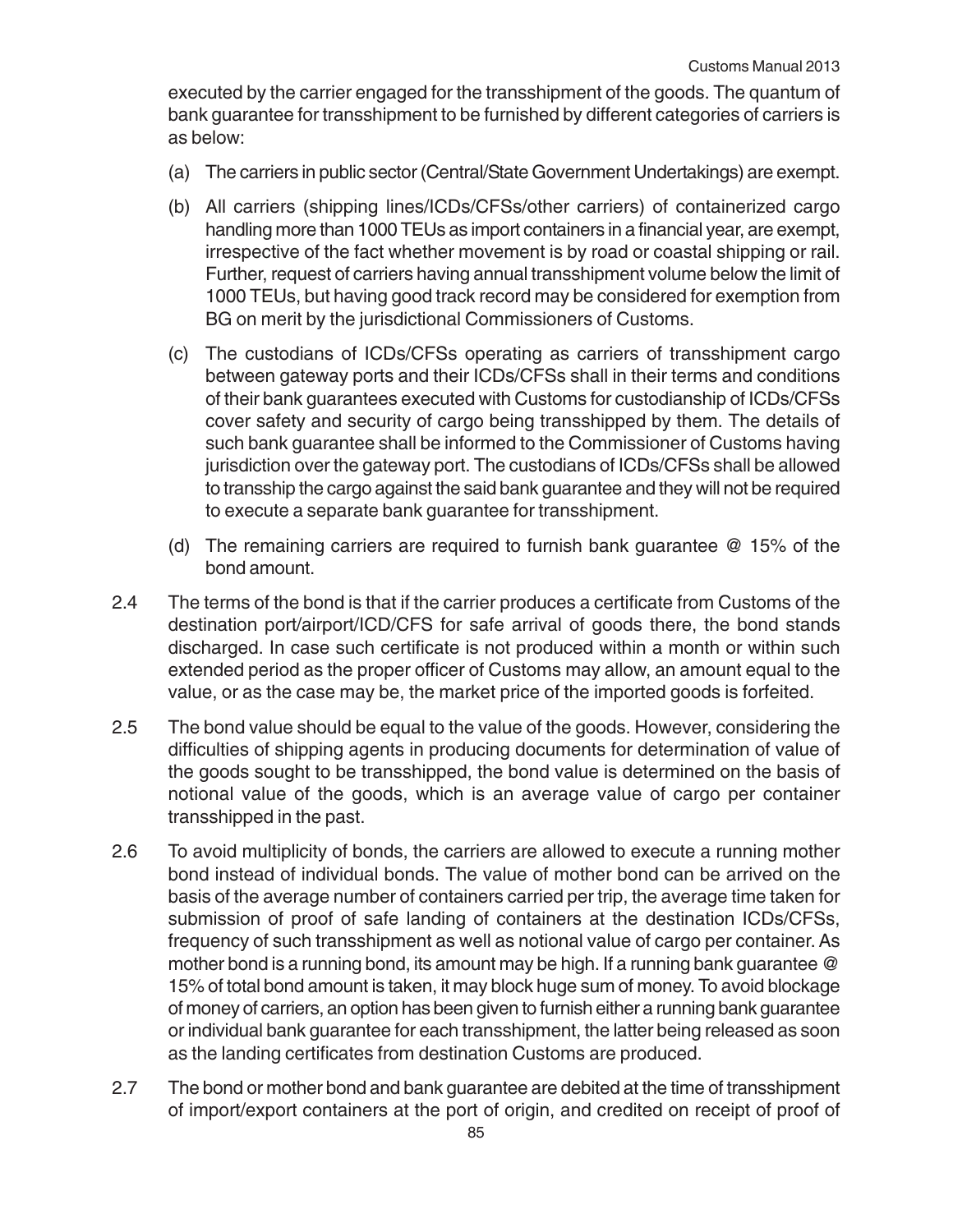safe landing of containers at the port/ICD/CFS of destination. Further EDI system has a 'bond module' which will be fully utilized once 'message exchange facility' is operationalised between two ports. In an online environment, bond re-credit is done automatically in the EDI system on receipt of electronic message between Gateway port and destination port or between two Customs stations.

2.8 On lines of similar provision for waiver of bank guarantee in case of transhipment of cargo from the gateway port to feeder ports/ICDs/CFSs and vice versa, bank guarantee is waived for air cargo transhipment. Accordingly, airlines/ other carriers having annual transhipment volume above 2500 MT to/from any airport are exempt from Bank Guarantee for carriage of transshipment goods. Further, in deserving cases the jurisdictional Commissioners of Customs may also consider giving waiver of bank guarantee.

[Refer Circular No. 24/2006-Cus., 25-8-2006]

- 2.9 After issuance of transshipment permit and execution of bonds, containers are sealed with 'one time bottle seal' by the Customs. In case, containers are already sealed with 'one time bottle seal' by the shipping agents, there is no requirement of sealing again by the Customs. In such cases, shipping agents are required to inform the serial number of seals to Customs, which is just verified by the Customs.
- 2.10 After sealing and/or checking of seals by Customs, containers are moved from the gateway port and carried by the shipping agents to destination port/ICD/CFS by vessels, rail or road. Transshipment formalities in all these modes are similar.
- 2.11 To optimize the capacity utilisation of vessels, Indian flag foreign going vessels operating in routes covering more than one Indian port to a port outside India and vice versa, have been allowed to carry coastal containers alongwith imported/export cargo between two Indian ports. Further, coastal vessels have also been allowed to carry coastal containers along-with imported/export cargo between two Indian ports. However, to guard against the possibility of replacement of transshipment goods with domestic containerised cargo, some safeguards have been prescribed. All the transshipment containers as well as domestic containers are required to be sealed by 'one time bottle seal' at the port of loading. The domestic containers are required to be suitably painted with bold letters ' For Coastal Carriage only' for their identification. Carriers are also required to file a manifest for domestic containers.
- 2.12 At the destination, carrier is required to present the sealed cover containing a copy of transshipment permit to Customs. The Customs checks the particular of containers, seals etc. with reference to transshipment permit. The carrier is required to obtain a certificate regarding landing of container from the Customs.
- 2.13 In case, the seals are found to be broken at the time of examination of containers by the Customs, a survey of contents of the containers is conducted in presence of Customs officer, carrier, importer or his representative and representative of insurance company. Shortage if any, noticed is recorded and is signed by all those present. The carriers are required to pay the duty for pilferage in terms of the condition of bond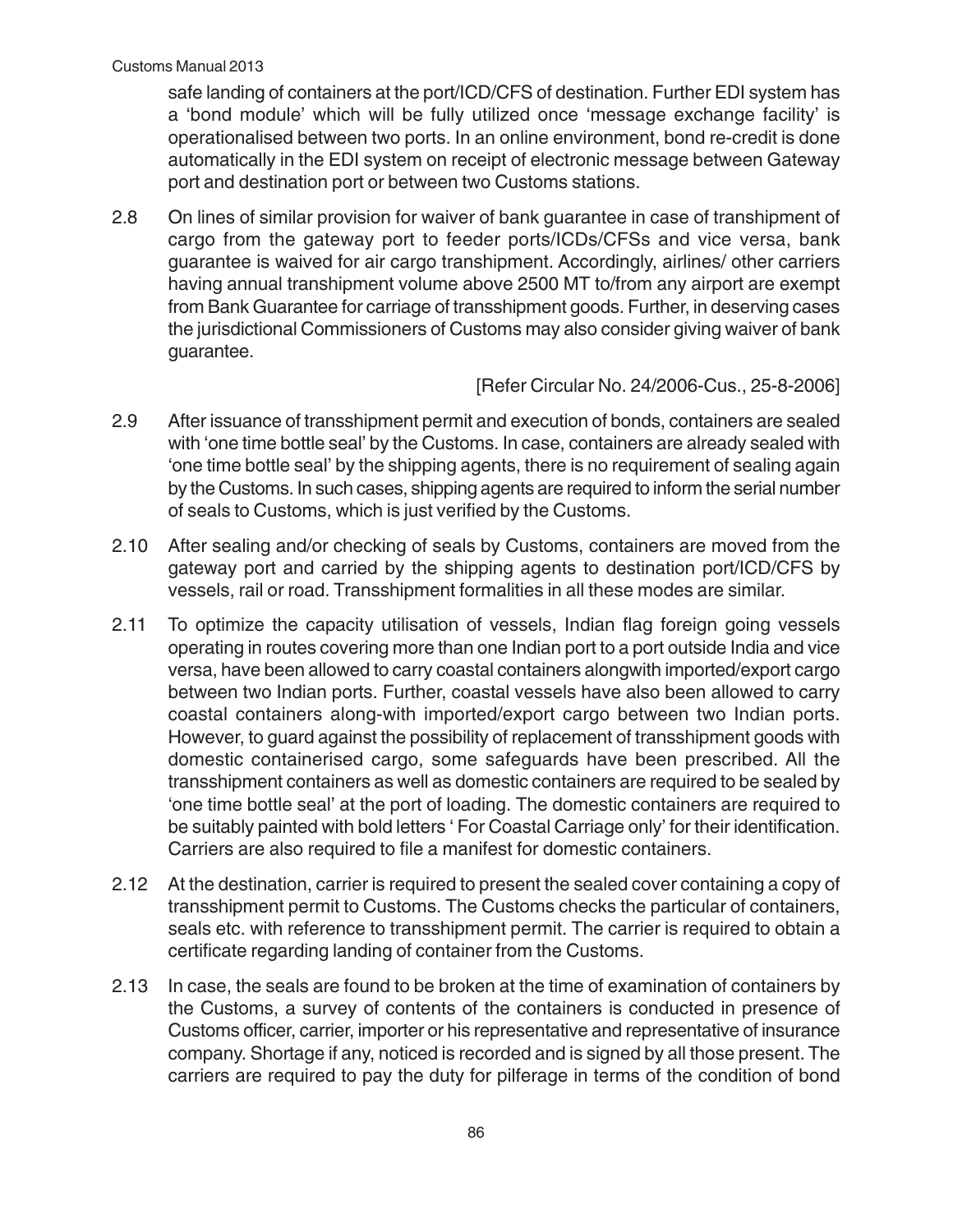executed by them with the Customs at the port of loading. This is apart from other action which can be taken under Section 116 of the Customs Act, 1962.

- 2.14 The carriers have to obtain the landing certificates of containers from the Customs at the destination port/ICD/CFS and submit the same to the Customs at the originating port. The Customs reconciles its record and closes IGMs on the basis of these certificates.
- 2.15 After safe landing of containers at the destination port/ICD/CFS, the importers or their authorised agents are required to follow all Customs formalities such as filing of Bill of Entry, assessment, examination of goods etc., for clearance of the goods.

## **3. Duty free import of containers:**

- 3.1 As the containers themselves are liable to duty, Customs duty exemption is provided vide Notification No.104/94-Cus., dated 16-3-1994 which, inter-alia, facilitates them being taken out of the port without duty payment subject to execution of bond. The shipping agents are required to file this bond with the container cell of the Custom House, binding themselves to re-export containers within six months of their import into India. The period of six months may be extended by the Deputy/Assistant Commissioner of Customs for a further period of three months and thereafter by the Commissioner of periods not exceeding six months at one time, in terms of the said Notification.
- 3.2 The procedure for clearance of containers imported temporarily is as follows:
	- (a) The nature of bond should be "continuity bond".
	- (b) No Bank Guarantee / Security is required is furnished alongwith the bond.
	- (c) Bond should be executed by shipping line, Non Vessel Owning Common Carrier (NVOCC), Steamer agents or their authorised representatives.
	- (d) The bond amount should cover only the duty element of the imported containers and not the cargo it is carrying.
	- (e) The validity period of the bond should be for a year, extendable till further such period as requested by the person executing the bond.
	- (f) Till module for automatic matching of imported and export containers within permissible time is rolled out at all Customs ports, the process of monitoring of period of temporary importation would be done manually.

[Refer Circulars No.83/1998-Cus., dated 5-11-1998 and No.31/2005-Cus., dated 25-7-2007]

## **4. Transshipment of imported containerized cargo from gateway port to a foreign port:**

4.1 For transshipment of containers from a port in India to a foreign port abroad, shipping agents have to file transshipment application along with relevant documents to Customs for grant of permission to transship the cargo, which is the transshipment permit. In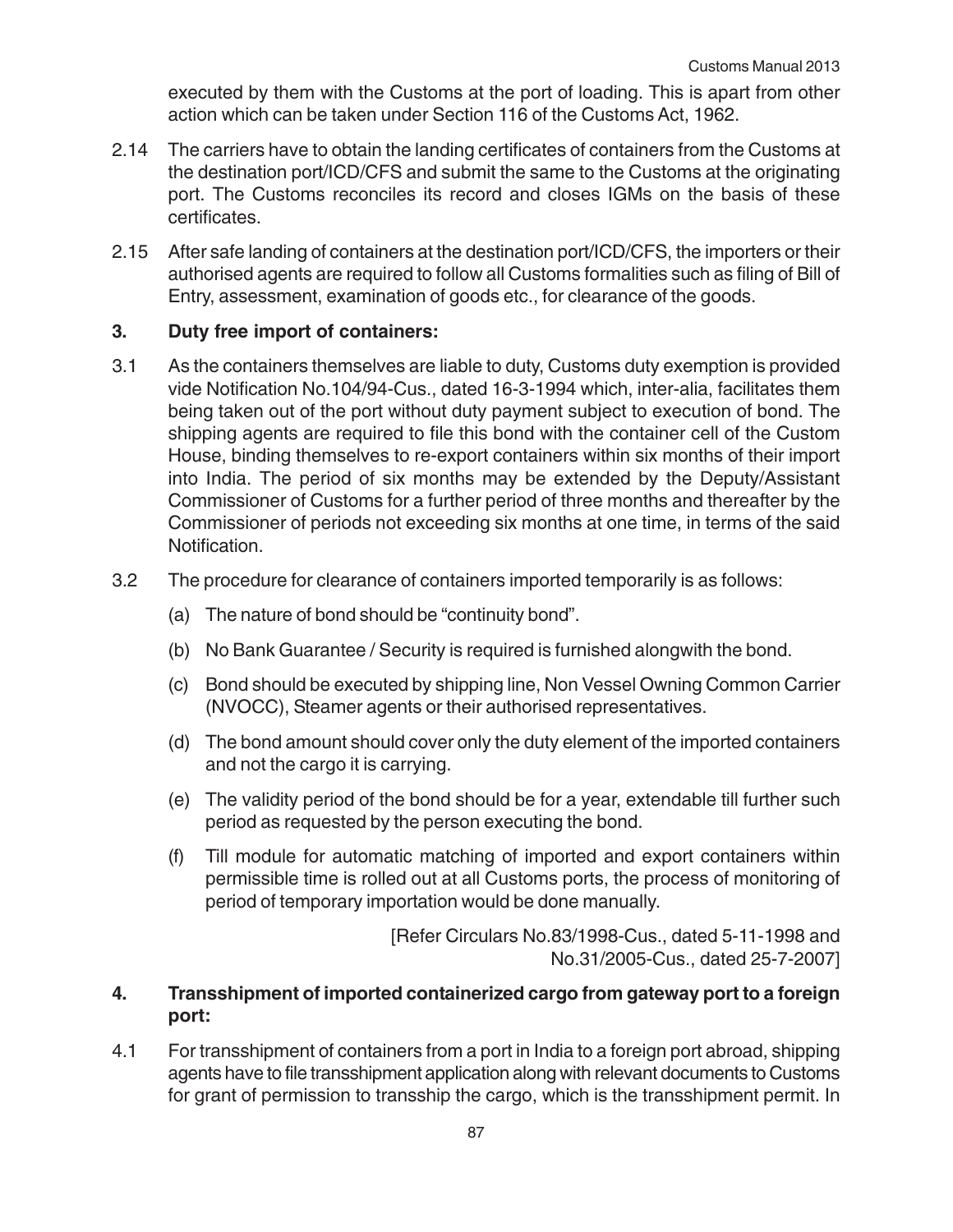such cases, execution of bond or bank guarantee is not required. After issuance of transshipment permit, goods are allowed to be loaded on to the ship under the Customs supervision. The Preventive Officer supervising the loading is to acknowledge loading of such cargo. The record is reconciled on the basis of endorsement of the Preventive Officer and copy of EGM showing details of such transshipment. Transshipment facility for imported goods in Less than Full Container Load (LCL) is allowed at identified Custom Houses.

- 4.2 The procedure for international transshipment of LCL containers is as under:
	- (i) The application for international transshipment of FCL cargo can be made by master of the vessel or his authorized agent, Non-Vessel Operating Common Carrier (NVOCC) or any person duly authorized by the foreign supplier.
	- (ii) No goods for international transshipment should be unloaded from the vessel until the permission for the same is given by the Assistant/Deputy Commissioner of Customs authorized in this behalf by the Commissioner of Customs, on the basis of manifested details in IGM.
	- (iii) The ITP (international transshipment) container details such as Container Number, broad description of goods etc. shall be mentioned in the IGM. In the electronic IGM, there are fields for specifying (a) port of destination, and (b) 'cargo movement' code. For cargo movement, there are three codes which need to be filled correctly with port of destination. These are as follows:
		- > 'LC' Local Cargo: This refers to the port code where cargo is delivered. It is the same as the port of arrival.
		- > 'TC' Transshipment Cargo: This refers to international cargo and the port of destination shall be the port code where transshipment cargo is destined to or delivered.
		- > 'TI' Transshipment to ICD: This is the local cargo where the cargo meant for transshipment to hinterland port i.e. ICD. The port of destination is the port code of the ICD.
		- > In electronic manifest message, there is a field to specify that whether the cargo is FCL or LCL or 'EMPTY'. This field is called 'Container Status'. The line and the sub-line numbers provide the inter-linkage between the cargo details and the container details.
	- (iv) The unloading of ITP containers at gateway port would be in presence of Customs Officers and the containers would be taken to approved place / premises under Customs escort. Custodian of such premises would provide a segregated secure space for ITP containers.
	- (v) Customs Officers would examine the seal of the ITP containers and if found tampered, such container should be immediately resealed with the Customs seal in the presence of the custodian / shipping agent and same should be recorded. Such containers will be examined 100% by the Customs Officers and findings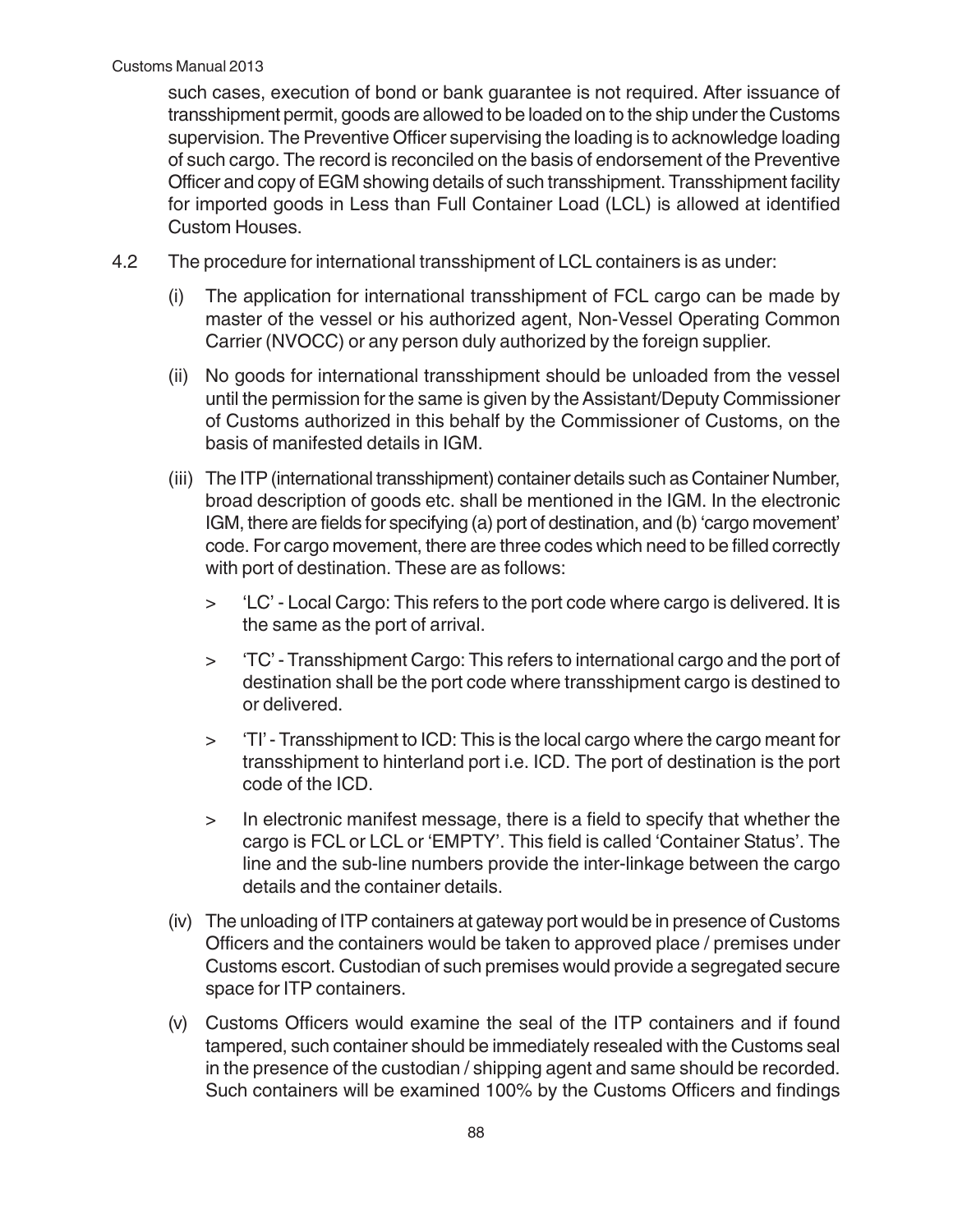recorded thereof and put up to the Assistant/Deputy Commissioner of Customs in charge for further action.

- (vi) LCL cargo meant for a foreign port outside India would be de-stuffed in the presence of Customs Officer and stored in a secured area as provided by custodian. LCL cargo may contain consignments meant for transshipment to any port outside India (foreign port) as well as consignments for home consumption or transshipment to ICDs. This would necessitate segregation of the two types of cargo at the time of de-stuffing and moving them to respective storage areas under Customs escort. Till such time, sufficient precaution should be taken to avoid duplication / mixing up or manipulation of cargo meant for transshipment / home consumption.
- (vii) Whenever the LCL cargo are required to be exported to foreign destination, The re-stuffing of such LCL cargo meant for the foreign port along with the export cargo and its sealing would be done under the supervision of a Customs officer.
- (viii) The details of LCL cargo would be entered in Export General Manifest (EGM).
- (ix) Custodian would maintain the record of ITP LCL cargo, both loaded and unloaded, and submit a monthly summary to Customs. He shall execute a general bond for an amount equal to the approximate value of goods expected to be imported in 30 days for the purpose of international transshipment. In such bond, custodian should undertake to export transshipment cargo within 30 days or within extended period as Commissioner may allow and follow all the relevant Acts, Rules and Regulations in force.
- (x) Custodian would be responsible for safe handling of the LCL cargo and ensure that there is no intermixing of ITP LCL cargo with other cargo lying with the custodian.
- (xi) International transshipment of cargo needs to be effected within 30 days of Entry Inward of the importing ship. The provisions of Section 48 relating to the procedure in case of goods not transshipped within 30 days after unloading shall apply to the goods meant for transshipment as these are covered under the scope of "imported goods".
- (xii) The permission for transshipment would not be given to cargo having arms, ammunition, explosives and other cargo considered as constituting a threat to the security/safety and integrity of the country and other goods attracting prohibition under Section 11 of the Customs Act, 1962. However goods 'restricted' as per the FTP may be permitted for transshipment to destination abroad. Further, transshipment shall not be allowed to any port / destination, in respect of which any order or prohibition is in force for the time being. Commissioners may also prescribe any additional safeguard for securing safe transshipment.
- 4.3 In order to introduce international transshipment of LCL containers, the Custom Houses need to identify suitable premises within the approved place for the purpose of safe custody of imported goods and other authorized operations. Commissioners should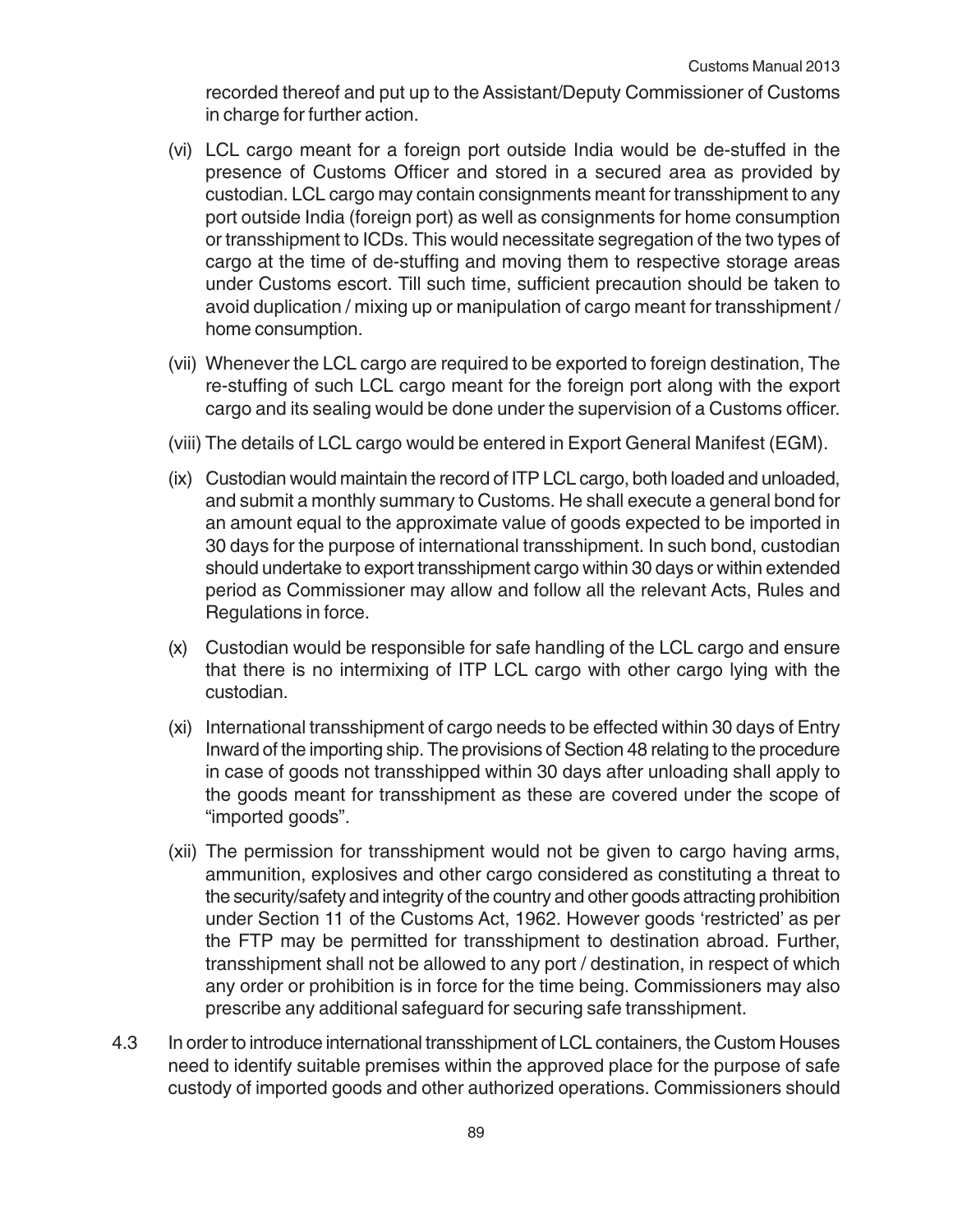adopt consultative approach with the stakeholders / operators to identify particular premises for such international transshipment taking into account the following factors:

- (a) Location of the premises.
- (b) Availability of adequate infrastructure modern handling equipment for loading, unloading of containers from rail flats, chassis, their stacking, movement, cargo handling, stuffing/de-stuffing, refrigerated storage facility for perishable cargo etc.
- (c) Availability of sufficient secured area for segregation/ consolidation of cargo and for its safe handling.
- (d) The premises need to be connected with Custom House on EDI to handle the transshipment in ICES.
- (e) Experience of custodian in handling import export matters and working knowledge of Customs Act, rules and regulations.
- (f) Logistics arrangements including constraints, if any, in movement of containers between approved place / premises and port.

[Refer Circular No.14/2007-Cus., dated 16-3-2007]

#### **5. Transshipment from gateway port to SEZ:**

5.1 The procedure for transhipment of cargo from gateway port to Special Economic Zones (SEZs) is laid down under Special Economic Zones Rules, 2006. Broadly, the procedure is the fifth copy of the registered or assessed Bill of Entry filed by an importer in SEZ is to be submitted to Customs officer at the port of import, and is itself treated as permission for transfer of goods to SEZ. No separate documents or transshipment bond is required to be filed, and the transshipment permission is stamped on the fifth copy of the Bill of Entry. The SEZ importer shall submit fifth copy of Bill of Entry bearing endorsement of the authorized officer that the goods have been received in SEZ to the Customs Officer in charge of the airport or port or inland container depot or land Customs station or post office or public or private bonded warehouse, as the case may be, failing which the officer in charge of such airport or port or inland container depot or land Customs station or post office or public or private bonded warehouse, as the case may be, shall write to the Specified Officer for raising demand of applicable duty from the SEZ importer. Similar procedure for export goods is prescribed under the SEZ Rules, 2006.

#### **6. Timely issuance of transshipment permits:**

- 6.1 Filing of transshipment applications and issuance of Transshipment Permits on Saturdays is allowed.
- 6.2 Transshipment permits would not be denied if the goods imported at a Customs station are manifested for being transshipped to any port/airport or any ICD/CFS, except in case of a specific intelligence about mis-declaration of goods in the IGM or presence of contrabands in the container. Even in such cases, before detaining any such container at the gateway port, permission from Joint/Additional Commissioner shall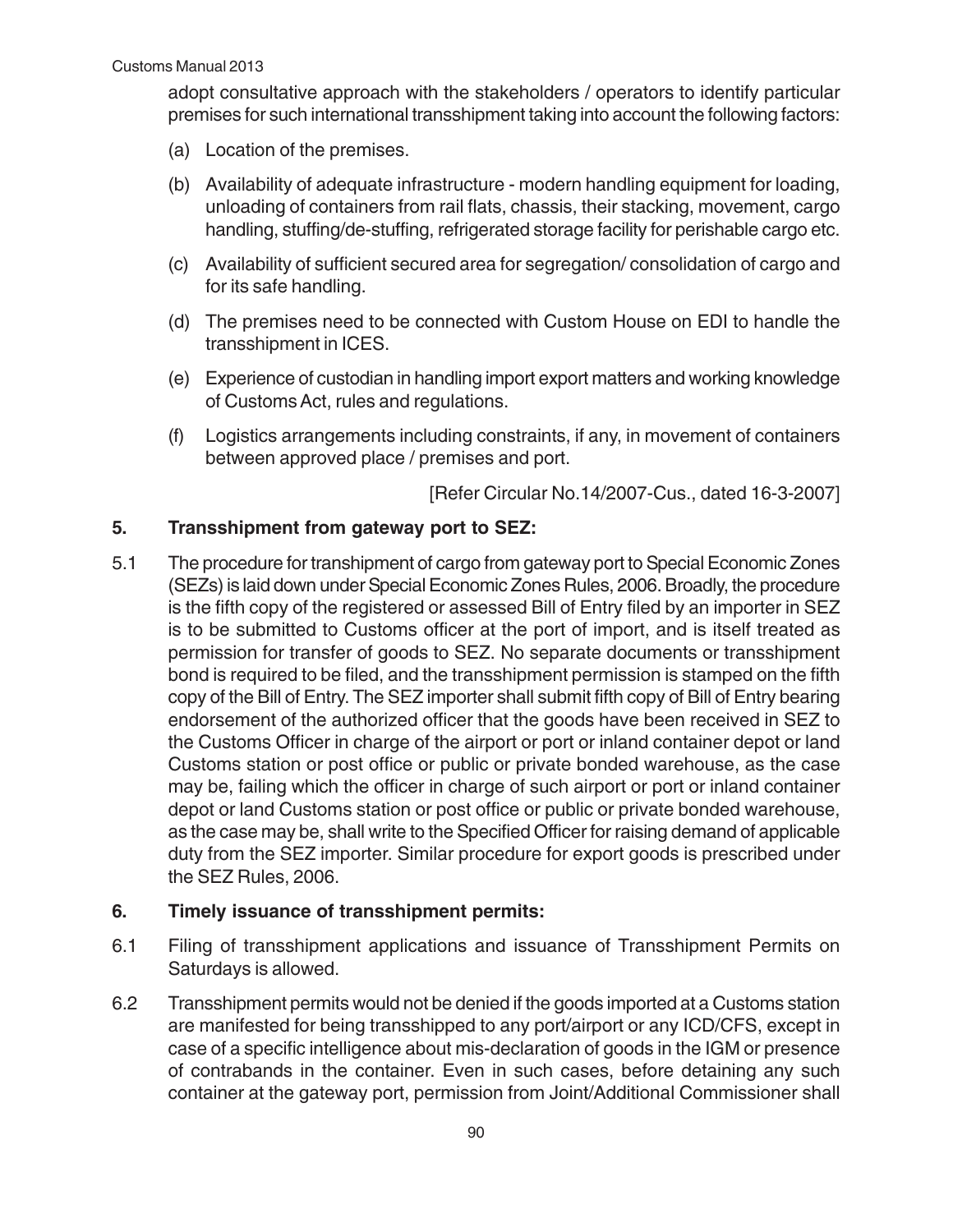be obtained in writing. The Commissioners are required to look into this aspect personally and ensure that such permits are issued smoothly and in a hassle-free manner.

> [Refer Circulars No. 46/2002-Cus., dated 29-7-2002 and No.90/2002-Cus., dated 19-12-2002]

## **7. Automated movement of containerized cargo from gateway ports to hinterland - SMTP:**

- 7.1 The transshipment of containerized cargo from one port to an inland port or ICD/CFS is automated where the EDI system (ICES) is operational. This involves exchange of messages for Transshipment of Cargo electronically among Customs, Port authorities, ICDs and Shipping Agents. The implementation of this module is a significant step in the ongoing Business Process Re-engineering initiatives of the department and will reduce the congestion and dwell-time of cargo at the ports and contribute to reduction in transaction costs of imports.
- 7.2 In the automated Transshipment Module, the requirement of an application by the carrier is done away with and the SMTP (Sub manifest Transshipment Permit) portion of the IGM itself is treated as a request for transshipment. Carriers are not required to separately file an application for this purpose. They will however be required to indicate the code of the transporter undertaking the transshipment (e.g. CONCOR) in a specific field in the IGM. The ICES system allows transshipment of those containers against whom the port of destination is indicated as ports other than the port of discharge.
- 7.3 The transshipment permit information is sent to the carrier, the transporter undertaking the transshipment, custodian of the gateway port, and the ICES system at the destination ICD. Transshipment permit can also be printed by the carrier in his office or in the custom house.
- 7.4 The transshipment permit transmitted to the recipient port/ ICD/ CFS is automatically converted into an IGM and the Shipping Lines is not be required to file any fresh IGM in respect of such containers.
- 7.5 The transporter performing the transshipment activity will be required to electronically submit a container arrival report to the ICES system at the destination ICD/ CFS in a specified format. The container arrival report will be matched with transshipment message received from the Gateway Port and a 'landing certificate' message will be generated by the inland port/ICD/CFS which will be transmitted to the Gateway port for closure of IGM Lines.

[Refer Circular No.46/2005-Cus., dated 24-11-2005]

## **8. Movement of export cargo from port/ICD/CFS to gateway port:**

8.1 The export cargo, after its clearance at a port/ICD/CFS, may be carried in sealed containers to the gateway port for export. Broadly, the procedure in this regard is as follows: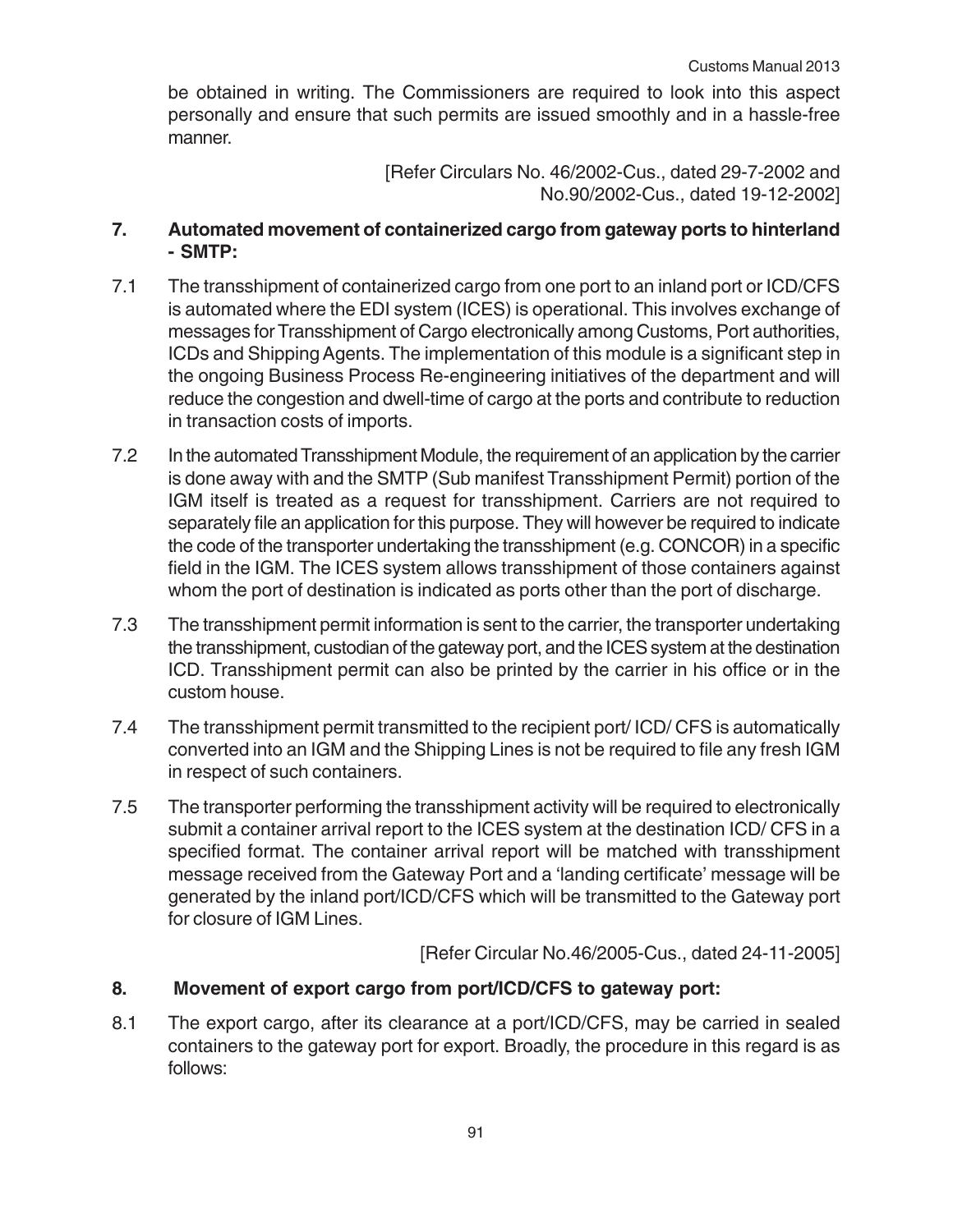#### Customs Manual 2013

- (a) The exporters are required to bring their goods meant for exports to the Port/ICD/ CFS and file six copies of Shipping Bill with all necessary documents like GR form/SDF, AR-4 Form, Certificate issued by Export Promotion Councils, etc. In addition to the usual information given in the Shipping Bill, the exporter is required to mention the gateway port of export along-with the serial number(s) of the container(s). The Shipping Bill is assessed as usual, the goods examined, samples drawn, and if required, inspection carried out by other agencies to check compliance with provisions of various Allied Acts before export is permitted.
- (b) The examination order is given on the duplicate and two transference copies of the Shipping Bill i.e. on all three copies. After examination of the goods, container is sealed by the Customs with 'one time bottle seal'. The duplicate copy of Shipping Bill is retained at the ICD/CFS/port and the transference copies forwarded to the gateway port. The E.P. copy of Shipping Bill is required to be suitably endorsed/stamped by the Customs officer to the effect that the goods are to be transshipped at the gateway port mentioned on the Shipping Bill for their destination outside India.
- (c) The goods cleared for export at the port/ICD/CFS are allowed to be carried to the gateway port subject to the conditions of execution of bond similar to that provided for transshipment of import goods under relevant Regulations, and if export goods are manifested for the final destination through the gateway port. The FOB value of goods is to be debited from the continuity bond executed by the custodians. The carriers/custodians transporting the goods are to be handed over the transference copies of Shipping Bill in a sealed cover.
- (d) The containers are allowed to be carried from a port/ICD/CFS to the gateway port by vessel or rail or road or by combination of two or more of these modes of transport.
- (e) The Drawback, if any, is required to be paid to the exporters as soon as the Shipping Bill is passed and goods are shipped at the originating port/ICD/CFS subject to the condition that the necessary bond has been executed by the Steamer Agent/carrier to bring back and submit the proof of export to the Customs within 90 days.
- (f) At the gateway port, the containers are normally allowed to be exported under Customs supervision after checking the seals. In case seals are intact and documents are in order, no further examination of goods is undertaken. The Preventive Officer supervising the export of container, endorses the fact of shipment in both the transference copies of the Shipping Bill. Steamer agent has to file EGM in duplicate.
- (g) One copy of transference Shipping Bill along with a copy of EGM is sent back to the originating port/ICD/CFS.
- (h) At the originating port/ICD/CFS, export manifest and transference copy of Shipping Bill, received from the gateway port, are co-related with the duplicate copy of the Shipping Bill and other relevant documents for closure of export manifest and cancellation of bond.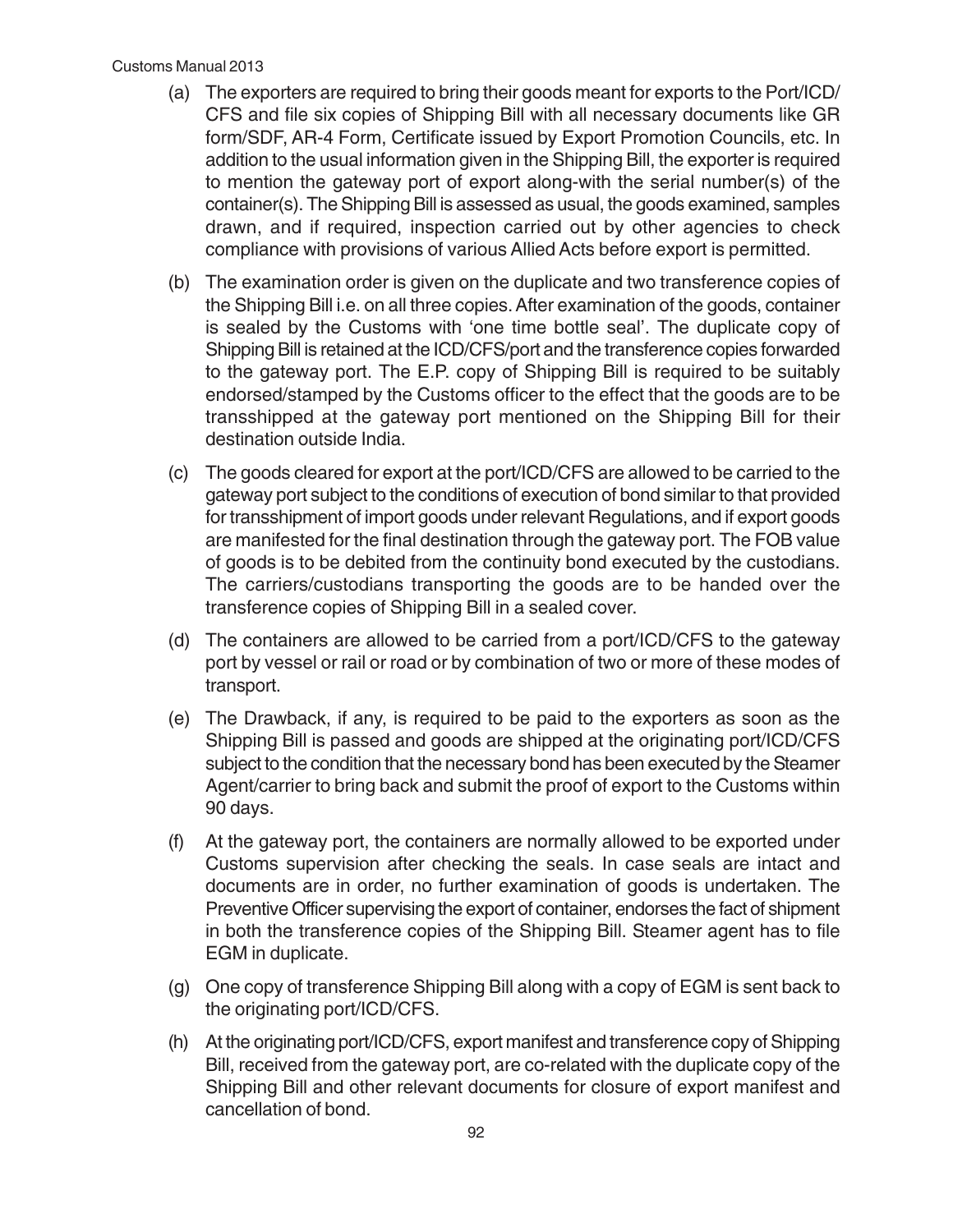## **9. Movement of export cargo from one port to another by rail:**

9.1 Movement of export cargo after its clearance at the originating port is allowed by rail to another port for export therefrom. The procedure for such movement and the documentation will be similar to that being followed for movement of export cargo from the ICDs/CFSs to gateway ports. Thus, all the documentation relating to Customs clearance of export goods and examination etc. will take place at the originating port. After clearance, cargo will be stuffed and sealed in containers in the presence of Customs. The drawback and other import incentives are to be paid/credited at the originating port.

[Refer Circular No.75/2001-Cus., dated 5-12-2001]

## **10. Export of container cargo from ICDs/CFSs to Bangladesh and Nepal through LCSs:**

- 10.1 Movement of export cargo from ICDs/CFSs to Nepal and Bangladesh through Land Customs Stations is as per the following procedure:
	- (a) The exporters are required to bring their goods meant for export to ICD/CFS, and to file six copies of Shipping Bills (including two transference copies) along with all necessary documents like GR Form, ARE-1 Form, certificates issued by Export Promotion Councils, etc. The Shipping Bill is assessed as usual, the goods are to be examined and samples drawn, if required. Inspection can be carried out by other agencies if applicable under other Allied Act(s). After the assessment of Shipping Bill, the original and duplicate copies of Shipping Bill along with two more copies (transference copies) and original GR Form are to be retained at the ICD. The original GR form is to be forwarded to the concerned branch of Reserve Bank of India.
	- (b) The examination order is to be given on duplicate and transference copies of the Shipping Bill. The examination report shall be recorded on all these copies. The duplicate copy shall be retained in the ICD/CFS and both transference copies shall be forwarded to the LCS through the carrier in a sealed cover along-with a copy of invoice, packing list and other required documents. After examination, the goods shall be stuffed in a container and the container shall be sealed with tamper proof bottle seal. The seal no. shall be recorded in the copies of Shipping Bill and ARE-I form. The copies of Shipping Bill and the ARE-I form shall be duly endorsed with the examination report and loading report recording the container number etc. and this shall be jointly signed by the Customs, carrier and the exporter's representative.
	- (c) The carrier shall then transport the containers by road or/and rail upto the LCS. At the LCS, both transference copies of Shipping Bill shall be submitted by the carrier to the proper officer of Customs. The Customs Officer shall inspect the seal of the container and if found intact and the seal no. tallies with the Shipping Bill, he shall record the same in the transference copies of the Shipping Bill and the ARE- 1 form, as given below, and put his name, signature and date before allowing the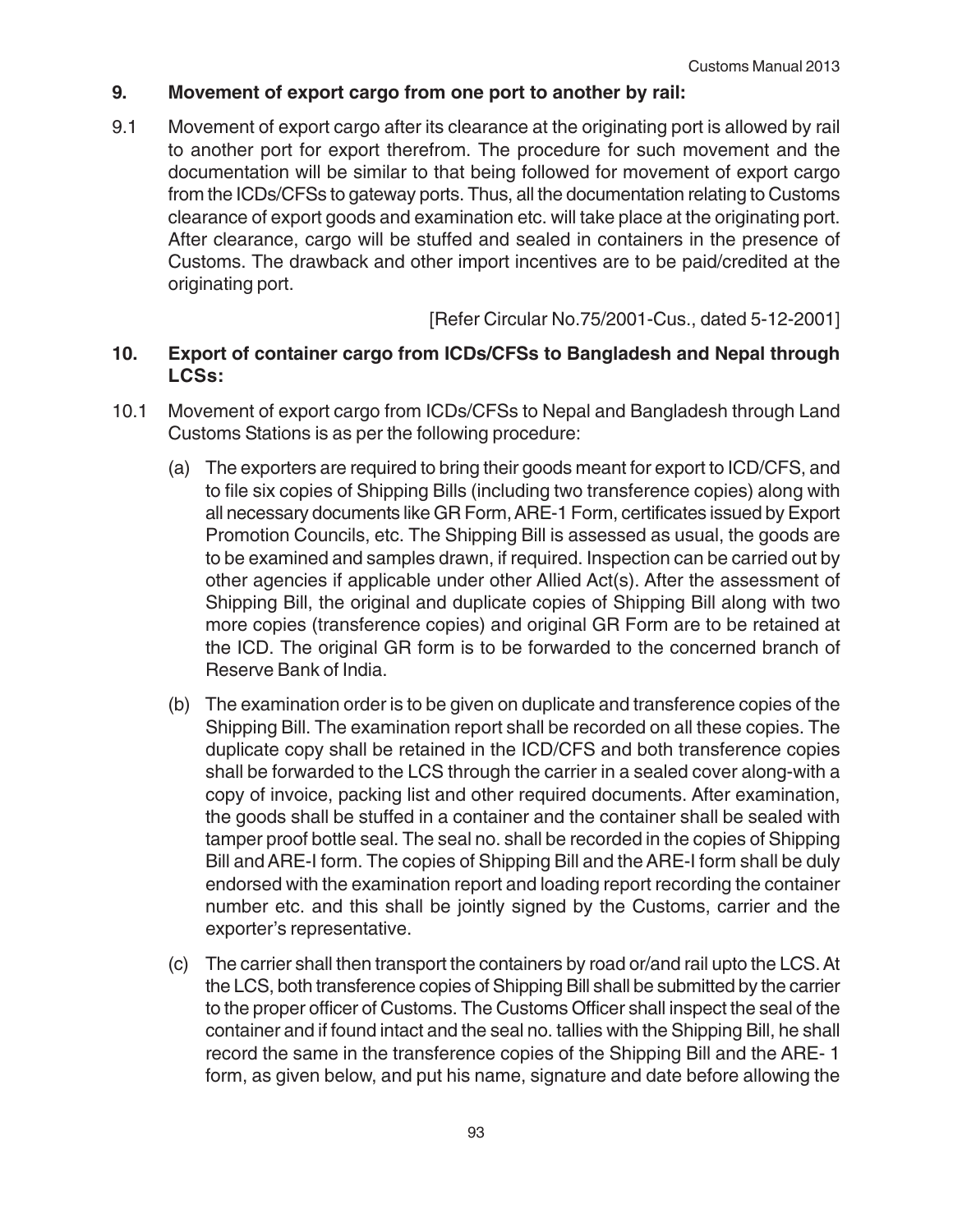movement of the containers into Nepal/Bangladesh, as the case may be. "Inspected and seals found intact, Seal Nos. found to tally with the Shipping Bill and ARE- 1 form".

- (d) In case the Customs seal on the container is found broken or tampered with or some discrepancy found in the seal nos., the matter shall be brought to the notice of the Deputy/Assistant Commissioner of Customs and such container shall be subjected to 100% examination. If any deviation from the Shipping Bill or invoice is detected during examination, adjudication proceedings may be initiated.
- (e) In case the Customs seal on the container is found intact as per documents and the documents are in order, the Proper Officer at the LCS shall endorse the transference copies of Shipping Bill with "Export Allowed". He may also make an endorsement to the effect that the container has been duly identified by him and has crossed the border into Nepal/Bangladesh on both the copies of Shipping Bill and AR form at the time of actual export. One copy of the Shipping Bill may be retained at the LCS and the other transference copy shall be returned to ICD/ CFS from which the container had originated.
- (f) On receipt of transference copy of the Shipping Bill, the Customs at the originating ICD/CFS shall match it with duplicate copy of Shipping Bill so as to ensure that the goods have been exported. If the copy is not received within 90 days, the Assistant/Deputy Commissioner of Customs at the originating ICD/CFS may raise a demand on the custodian equal to the export duty and Drawback in respect of the export goods in addition to any other action that may be taken against the exporter. He may also intimate the DGFT and RBI accordingly. The matter shall also be reported to the jurisdictional Commissioner of Central Excise for recovery of excise duty on the goods.
- (g) To ensure safety and security of goods during transit to LCS, the custodian of the ICD has to furnish a bond with security as is being done for movement of cargo from ICDs/CFSs to the gateway port. The bond shall be debited with the value of the goods every time a container is given to carrier for transport. The amount can be re-credited once the proof of export is received.
- (h) The facility for movement of export cargo from ICDs/CFSs to Nepal and Bangladesh mentioned above shall be available if cargo is moved through LCSs at Petrapole and Gede in Indo-Bangladesh border and Raxaul and Nautanwa (Sonauli) at Indo-Nepal border.

[Refer Circulars No.18/2002-Cus., dated 13-3-2002 and No. 61/2003-Cus., 18-7-2003]

## **11. Transshipment of cargo by air:**

11.1 A detailed procedure has been prescribed for transshipment by air of (i) imported cargo between two airports in India, (ii) international transshipped cargo (Foreign to Foreign), and (iii) export of cargo tendered at one Customs airport for export from another Customs airport. The movement of cargo between the gateway airport and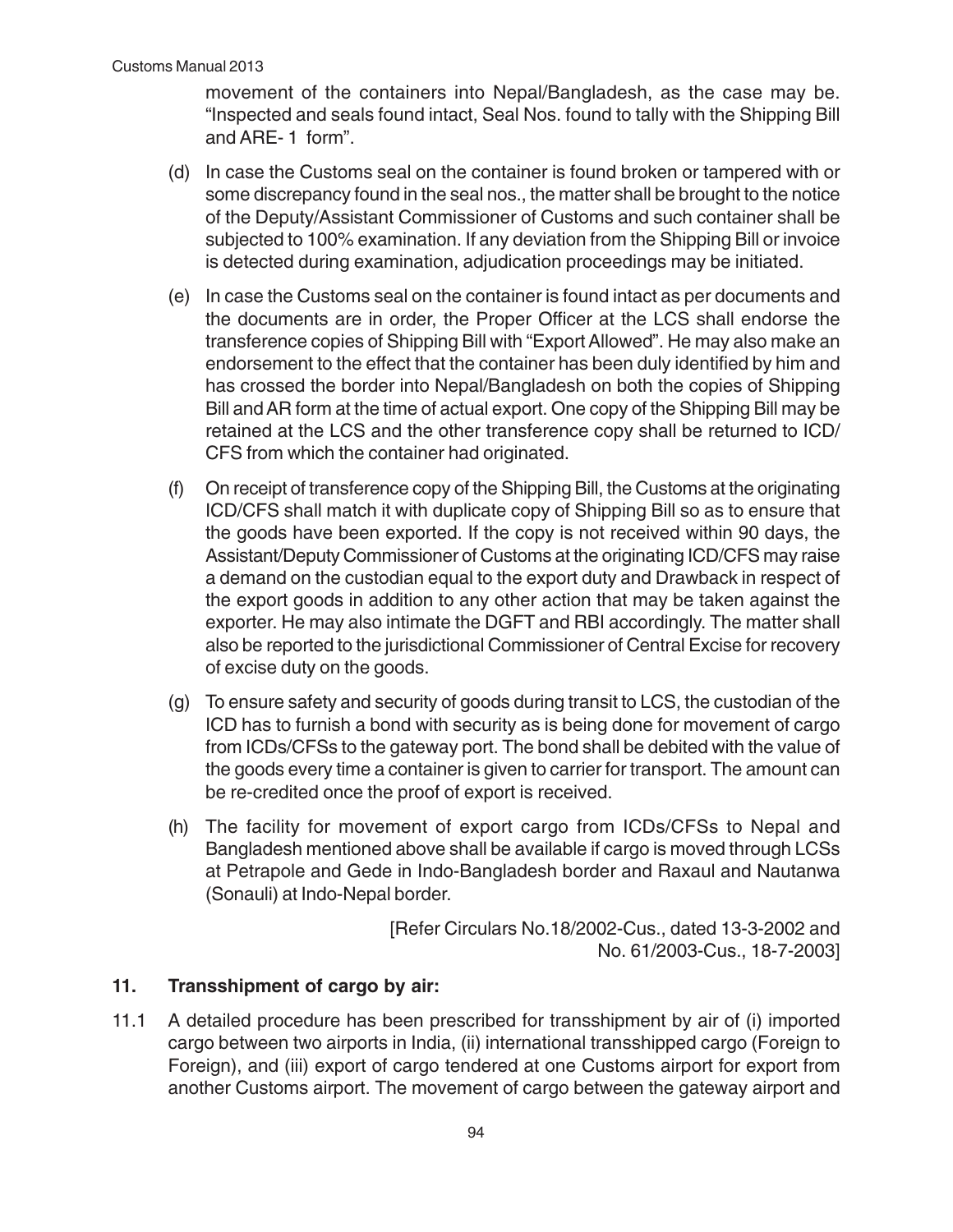inland airport is allowed in Indian Airlines flights and also in private sector airlines flights.

- 11.2 Transshipment of cargo from a gateway airport to an inland airport:
	- (i) On arrival of flight, the transshipment cargo should be segregated in custodian's premises.
	- (ii) For transshipment of cargo, the carrier/ console agent is required to file an application for transshipment of cargo, consigned to another airport as indicated in HAWB. Cargo Transfer Manifest (CTM) prepared by the carrier/consol agent, as the case may be, shall itself be treated as application for transshipment. Separate CTMs may be prepared destination-wise. Such transshipment should be approved by the Proper Officer.
	- (iii) The cargo mentioned in the CTM needs to be escorted by the Preventive Officer from the warehouse of the custodian to the warehouse of receiving airlines which acknowledges the same. The concerned airlines/custodian warehouse should have double locking arrangement, one key of which will be with the airlines/ custodian and the other with Customs, for storage of transshipment cargo. No physical examination needs to be conducted, except on specific intelligence, for allowing transshipment and only marks and numbers of cargo need to be verified.
	- (iv) The receiving airlines should prepare its cargo manifest and transshipment be allowed under Customs supervision. The value of transshipped cargo should be debited from the Transshipment Bond.
	- (v) Customs at destination airport will acknowledge the receipt of the cargo and send back the acknowledgement manifest through the carrier. The carrier should produce such acknowledgement at the originating airport within 10 days of transshipment. On the basis of such acknowledgement the Transshipment Bond would be re-credited.
	- (vi) The usual procedure for Customs clearance of cargo shall be adopted at the destination airport.
- 11.3 International transshipped cargo (Foreign to Foreign):
	- (i) On the arrival of flight, the transshipment cargo meant for destination abroad should be segregated in the Custodian's premises.
	- (ii) The carrier is required to file application for transshipment of cargo and CTM prepared by the airlines shall be treated as application for transshipment. Such transshipment should be approved by the Proper Officer.
	- (iii) Cargo mentioned in CTM need to be escorted by the Preventive Officer from the warehouse of custodian to the export terminal. No physical examination needs to be conducted, except on specific intelligence, and only marks and numbers of cargo need to be verified. Such cargo may be exported with other export cargo.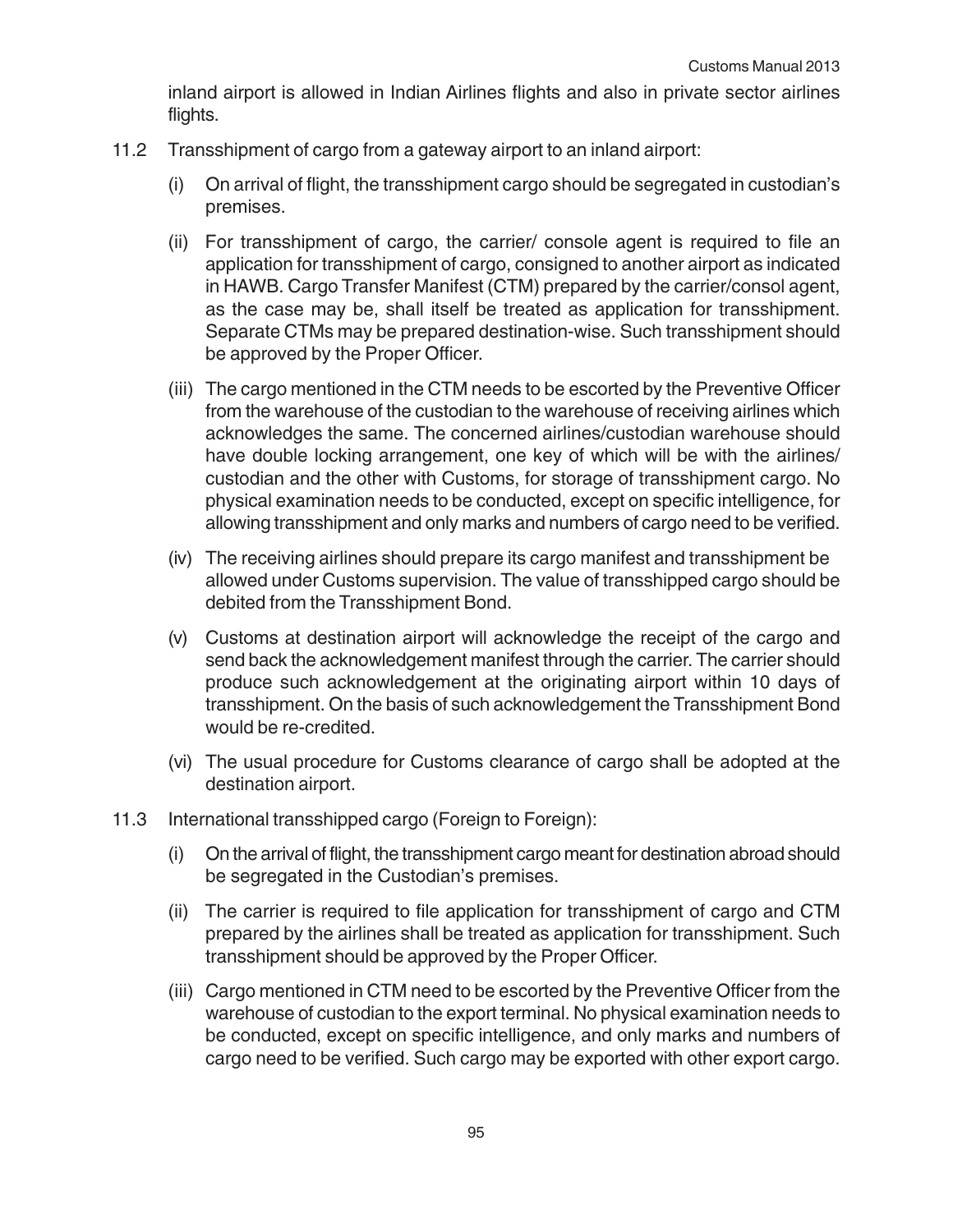- 11.4 Export of cargo tendered at one Customs airport for export from another Customs airport:
	- (i) Shipping Bill shall be filed at the originating Customs station and "Let Export Order" should be given by the Customs at the same station. Transshipment Permit (TP) should be prepared by the airlines/ carrier and approved by the proper officer. TP should be sent alongwith the cargo and Transshipment Bond shall be debited for the value of cargo.
	- (ii) On arrival at the gateway airport, the cargo should be taken to the warehouse of the domestic airlines/custodian in a clearly identified area. The warehouse should have double locking arrangement, one key of which will be with the airlines/ custodian and the other with Customs. The Customs officers in charge of warehouse should verify the details of the packages with the TP, Airway Bill, etc. The domestic airlines may prepare the CTM airlines-wise which shall be certified by the Export Freight Officer (EFO).
	- (iii) Cargo should be shifted to the transshipment warehouse in the export terminal of custodian and acknowledgement obtained. No examination of such cargo should normally be done at gateway airport, except on credible intelligence or information.
	- (iv) When the aircraft is ready for loading, the airlines should seek permission from the EFO for loading. The load plan prepared by the airlines should be signed by the Airlines, EFO and the custodian.
	- (v) Cargo should be loaded in the aircraft under Customs supervision.
	- (vi) Copy of manifest signed by the EFO and Airway Bill alongwith copy of Shipping Bill should be sent by the airlines to the originating station within 30 days of transshipment. Transshipment Bond shall be re-credited at originating airport.
	- (vii) In case the transshipment is by bonded truck, the marks and numbers of the packages shall be verified with the details in the transshipment permission and the bonded truck sealed with bottle seal in the presence of the Preventive Officer.
	- (viii) If transshipment of cargo is also desired at some intermediate Customs airport, carrier/ airlines should give advance intimation to intermediary airport. Customs at intermediary airport would supervise the movement of cargo and endorse the same on Transshipment Permit. The concerned airlines/custodian warehouse should have double locking arrangement, one key of which will be with the Airlines/ custodian and the other with Customs, for storage of transhipment cargo. The loading of such cargo again would be under the supervision of Customs Officer.
- 11.5 If the cargo transhipped under the provisions of the Customs Act, 1962 is not unloaded at the place of destination in India, or if the quantity unloaded is short of the quantity to be unloaded at that destination, and if the failure to unload or the deficiency is not accounted for, then the person-in-charge of the conveyance shall be liable for penal action as per the provisions of Customs Act, 1962.

[Refer Circular No.6/2007-Cus., dated 27-1-2007]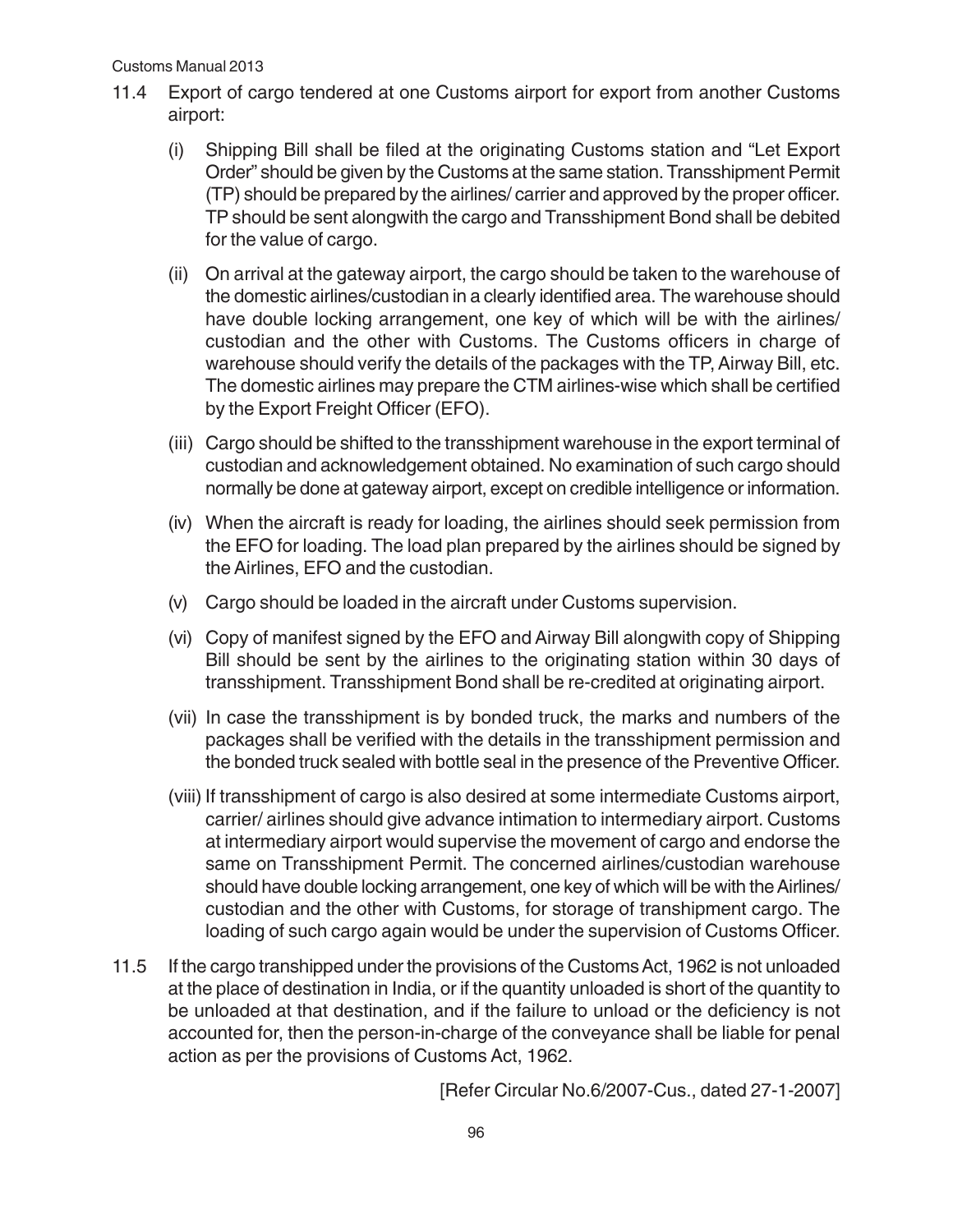11.6 In order to ensure an efficient Cargo Transfer Facility and to reduce dwell, Board has decided that in case of international transhipped cargo (Foreign to Foreign), for the pre-sorted containers wherein cargo does not require segregation, ramp to ramp or tail to tail transfer of cargo can be effected under preventive supervision on payment of MOT and observance of Cargo Transfer Manifest (CTM) procedure. In these cases, transhipment cargo meant for destination abroad need not be sent to cargo warehouses. In the case of containers other than pre-sorted containers, the existing procedure for transhipment of Cargo (Foreign to Foreign) would continue to apply.

[Refer Circular No.8/2011-Cus., dated 28-1-2011]

11.7 Airlines/ other carriers having annual transshipment volume above 2500 MT to/from any airport would be exempt from Bank Guarantee for carriage of goods on transshipment.

[Refer Circular No.24/2006-Cus., dated 25-8-2006]

# **12. Bonded trucking facility:**

- 12.1 With a view to supplement the existing facility and provide adequate flexibility to the trade in the choice of modes of transport, movement of imported cargo in containers / trucks has been allowed between airports/ACCs and airports/ACCs/CFSs/ICDs as per the following procedure:
	- (i) On the basis of the request made by the trade and in terms of Section 45(1) of the Customs Act, 1962 the Commissioner of Customs will appoint the airlines or their duly approved agents or the custodians of gateway airport/ACCs or the custodians of destination ICDs/CFSs/airports/ACCs as the custodian of all cargoes to be transshipped under bonded cargo trucking facility from airport/ ACCs to ICDs/CFSs/airports/ACCs in hinterland by road. The permit will be valid for one year from the date of issue initially and shall be renewed every three years subsequently.
	- (ii) Transshipment of imported cargo is governed by the provisions of Chapter VIII of the Customs Act, 1962 and the Goods Imported (Conditions of Transshipment) Regulations, 1995.
	- (iii) The imported cargo should be manifested for transshipment. In respect of consol cargo where the Master Airway Bill does not show the final destination, the airlines filing transshipment application should keep a copy of both Master Airway Bill and House Airway Bill to indicate that the particular consignment sought for transshipment is for an inland Customs airport/ICD/CFS/ACC.
	- (iv) For proper accountal of cargo the custodian should execute a suitable running bond with a bank guarantee for an amount approved by Commissioner of Customs concerned. The amount will be debited from this bond when the transshipment cargo is taken by the custodian and it will be credited when the proof of handing over of the cargo to Customs at final destination is produced. The custodian will be responsible for any shortage or pilferage of the cargo.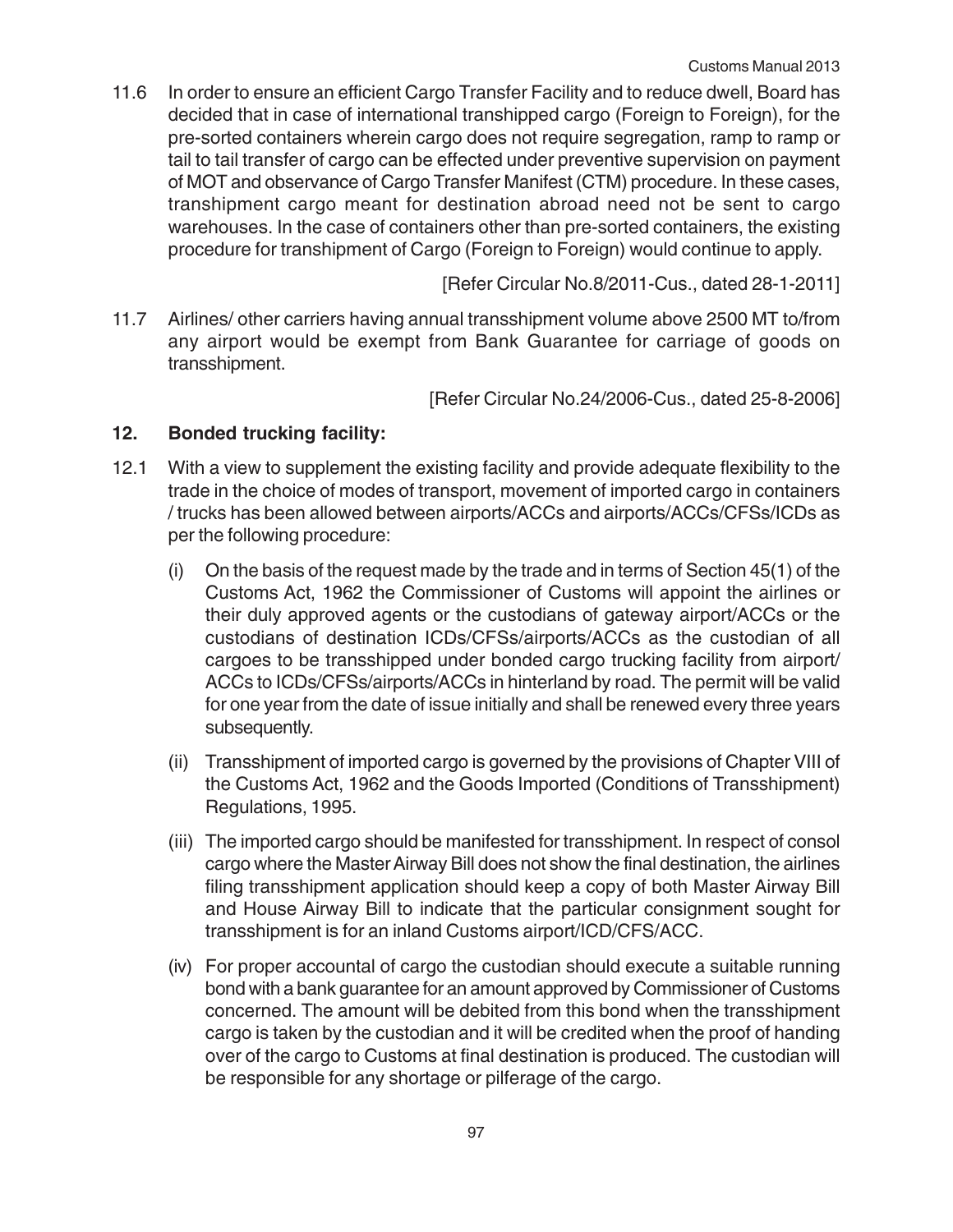- (v) The custodian will submit a list of trucks together will registration numbers to be for movement of each transshipment cargo. The trucks so deployed for transport should be specially secured to avoid pilferage of cargo and have provision of affixing of Customs "Bottle Seals".
- (vi) The airlines/custodian should have a transshipment warehouse within the Airport Apron area so that the goods on unloading can be shifted to the transshipment warehouse without having to be moved outside the Airport area. The concerned airlines/custodian warehouse should have double locking arrangement, one key of which will be with the airlines/custodian and the other with Customs, for storage of transhipment cargo. Preventive Officers will be posted at the airlines/custodian warehouse on cost recovery basis.
- (vii) If the airlines/custodian does not have a transshipment warehouse, the import cargo for transshipment duly passed with transshipment application will be received by them from the Airport Authority of India's (AAI) custody to their make-up area specially earmarked for the purpose of palletisation/containerisation on the same day under Customs supervision and if for any reason the goods cannot be transshipped immediately, the same should be handed over to AAI.
- (viii) The custodian appointed and deciding to transship the cargo will present transshipment application (5 copies) alongwith the copy of Airway Bill (both Master Airway Bill and House Airway Bill, wherever applicable) to the Customs Officer in charge of transshipment clearance. The original transshipment copy must be affixed with Rs.20 stamp as T.P fees. The transshipment application should contain details such as (a) name and address of the importer; (b) name and address of the exporter; (c) country of origin; (d) airport of destination; (e) flight no. and date; (f) IGM no. and date; (g) description of goods; (h) value of the goods; (i) No. of packages; (j) weight gross/net; and (k) details of container/palletised vehicle on which the cargo consignment is to be carried.
- (ix) After scrutiny of T.P. application the T.P. Officer will issue Customs Bottle Seal and hand it over to the Customs Officer supervising the loading of the cargo in container/truck. The T.P. Officer will mention S.No. of Customs Bottle Seal on all copies of transshipment application.
- (x) On getting the transshipment permission the custodian/airlines will shift the goods from AAI warehouse to the make-up area earmarked for the purpose of palletisation/containerisation or shift the goods from their warehouse into the container/truck within the premises of the warehouse under the supervision of the Customs Officer posted for the purpose. After loading of the goods, the Customs Officer will seal the container/truck with Customs Bottle Seal and under his name and signature endorse all T.P. copies as :

| airport/ACC/CFS/ICD and sealed with |
|-------------------------------------|
|                                     |
|                                     |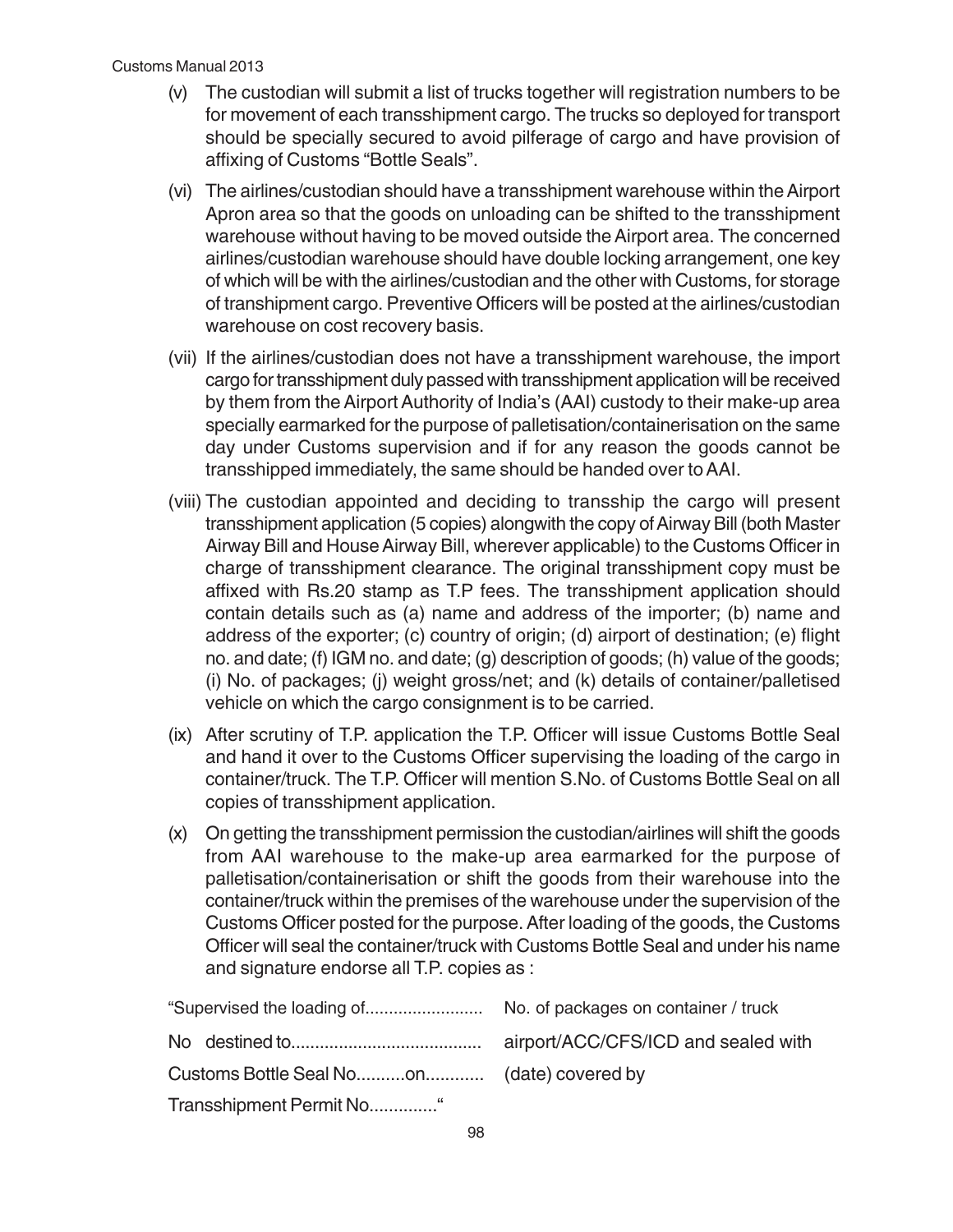- (xi) Original copy of T.P. application will be forwarded to the Import Freight Officer (IFO) of Customs at the airport/ACC/CFS of destination. Duplicate copy will be retained by T.P. Officer. Triplicate copy of T.P. application will be handed over to the airlines/custodian. The Quadruplicate copy will remain with the Customs Officer posted in the airlines/custodian warehouse and supervising the loading of cargo. The Quintuplicate copy will be sent in sealed cover alongwith the truck/container to IFO of Customs at the airport/ACC/CFS/ICD of destination who will retain it after verification of cargo.
- (xii) The IFO of Customs at the airport/ACC/CFS/ICD of destination will check the Customs Bottle Seal and description of packages as per T.P. copy and tally the packages with the copies of the manifest received to ensure that the packages are in good condition. The safety and security of the packages is the responsibility of the custodian and in case of any damage at the time of in transit, it should be clearly indicated in all copies of manifest and attested by custodian. The IFO at the airport/ACC/CFS/ICD of destination after receiving the cargo shall under his name and signature give a suitable endorsement on the original T.P. copy, as given below, and retain the T.P. copy sent with the truck for record.

"Checked Customs Bottle Seal and packages as per T.P. application No.

……………….dated..................arrived on Container/Truck No........................on

..........................(date).

- (xiii) The endorsed original T.P. copy will be presented by the airlines/custodian as evidence of handling over of the cargo to the transshipment officer at the ACC/ airport from where the transshipment permission was granted. On receiving such endorsed T. P. copy the transshipment officer will close the entry in the register.
- (xiv) The airlines/custodian shall make necessary arrangements at the airport/ACC/ ICD/CFS of destination to remove the cargo and deposit the same with custodians appointed under Section 45 of the Customs Act, 1962, under Customs supervision.
- (xv) The airlines/custodian shall produce the evidence of handling over of the cargo at the inland airport/ACC/CFS/ICD of destination within 30 days from the dispatch of goods / failing which suitable action will be taken.
- (xvi) The airlines/custodian will be required to bear the expenditure on cost recovery basis over the preventive staff to be provided exclusively for this purpose.
- 12.2 The movement of unaccompanied baggage from airports/ACCs to ICDs/CFSs/ Airports/ACCs shall be allowed by the bonded trucks.
- 12.3 The procedure of bonded trucking facility is available for movement of imported cargo both by containers and trucks.

[Refer Circulars No. 69/1999-Cus., dated 6-10-1999 and

No.6/2007-Cus., dated 22-1-2007]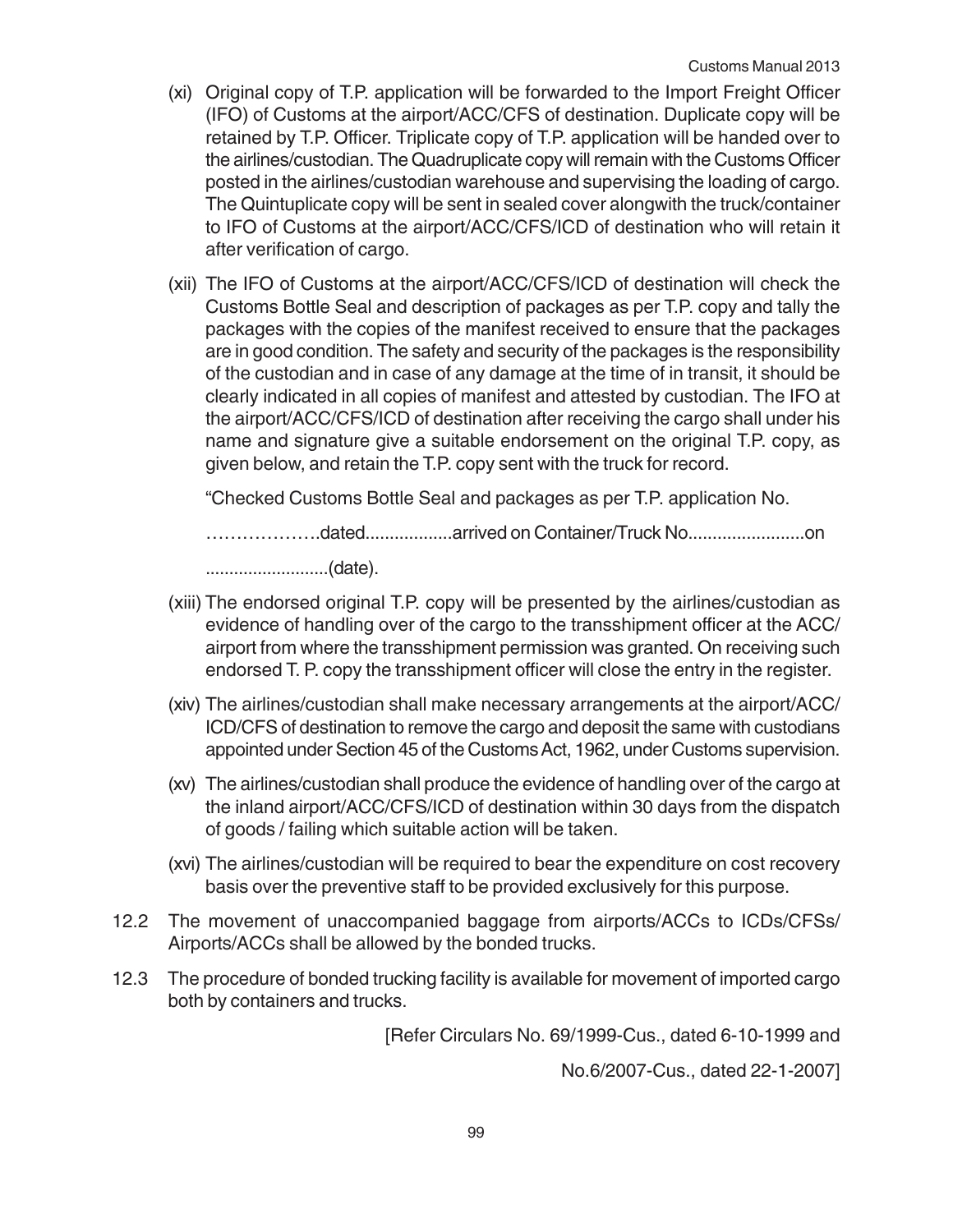## **13. Carriage of domestic cargo on international flights:**

- 13.1 Air India, Indian Airlines and private domestic private airlines are permitted to carry domestic cargo between domestic airports on their international flights subject to the fulfillment of the following conditions:
	- (i) Separate space shall be assigned by the airlines or custodian in the cargo complex/ area of the airport for receipt and storage of domestic cargo till these are delivered or dispatched.
	- (ii) Domestic cargo will be received by the airlines in the designated area during the normal working hours of Customs at the respective airport.
	- (iii) The containers/Unit Load Devices (ULDs) used to carry the domestic or international cargo shall be clearly marked or coloured or strapped, for identification, distinction at the time of loading/ unloading, transportation.
	- (iv) Domestic tags shall be prepared for identification of the domestic cargo with separate colour coding.
	- (v) Loading or unloading of domestic cargo in any international flight/ aircraft shall be carried under the supervision of Customs officers.
	- (vi) Domestic and international cargo will be loaded separately, and shall be carried in hold area onboard the aircraft distinctly identifying these cargoes.
	- (vii) On arrival of the domestic cargo, at the destination airport, the airlines shall make necessary arrangements to deliver the domestic cargo.
	- (viii) In respect of transhipment of international cargo, airlines shall be required to execute necessary bond and bank guarantee unless exempted on account of fulfilling the specified threshold limit of annual transshipment volume. In addition, prescribed transshipment procedure shall be strictly adhered to. Accordingly, no separate bond or bank guarantee shall be required in respect of domestic cargo.
	- (ix) In case of any violation of the prescribed conditions or any other regulations providing for the manner in which the imported goods/ export goods shall be received, stored, delivered or otherwise handled in a Customs area, necessary action may be taken against the person including withdrawal of the facility and imposition of penalty under the Handling of Cargo in Customs Areas Regulations, 2009.

[Refer Circulars No. 78/2001-Cus., dated 7-12-2001, No.45/2005-Cus., dated 24-11-2005, No.6/2007-Cus., dated 22.01.2007 and No.4/2010-Cus., dated 15-2-2010]

### **14. Movement of domestic courier bags on domestic segments of international flights:**

- 14.1 The movement of domestic courier bags on domestic sector of international flights of all the airlines is permitted subject to following conditions:
	- (i) The courier company must be registered with Customs.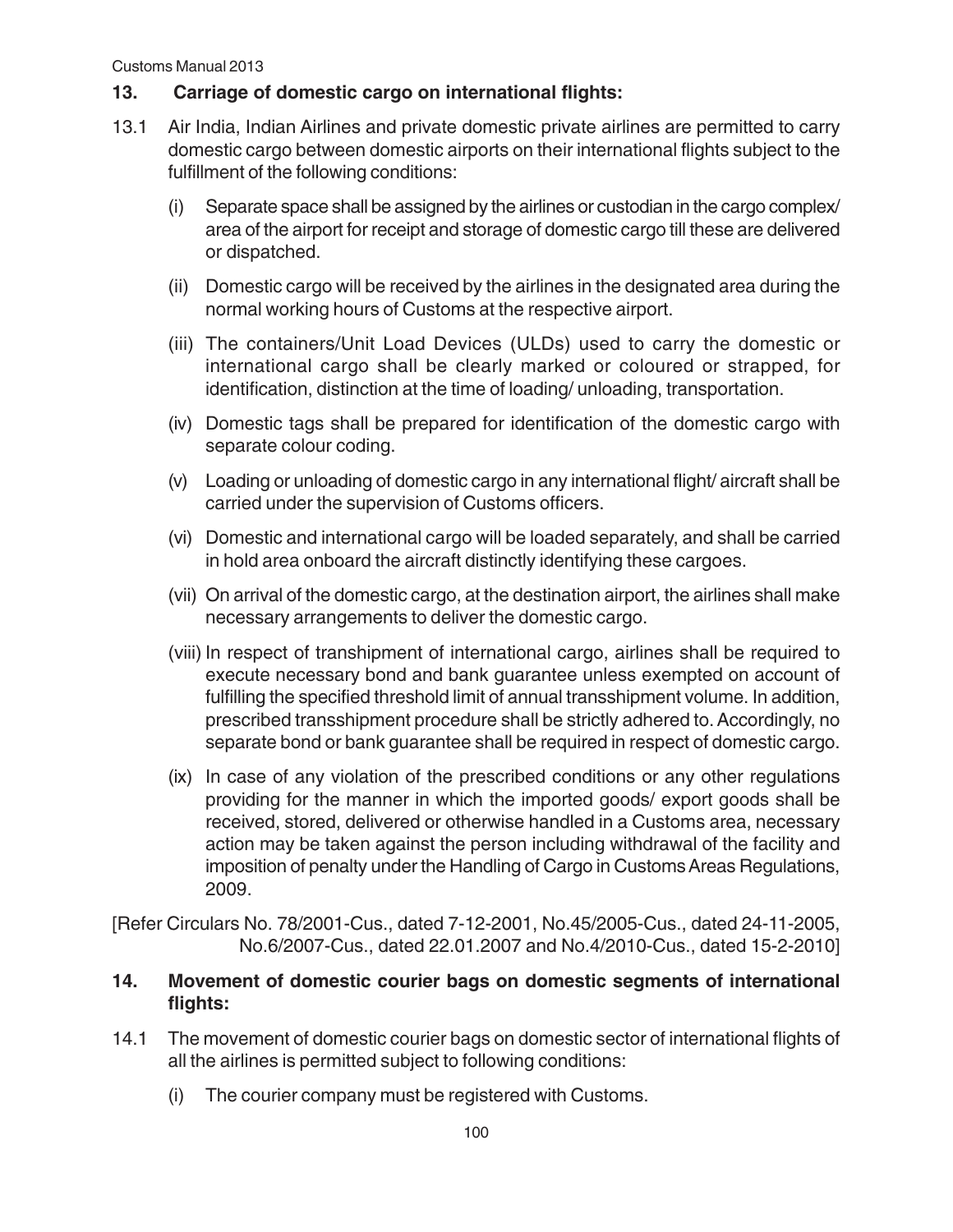- (ii) The packages/bags of domestic courier should be clearly and identifiably differentiated from the International Courier bags/packets by printing in bold "DOMESTIC COURIER".
- (iii) The domestic courier bags should be kept in separate pallets and should be stored in the separately marked domestic bins/containers on the aircraft.
- (iv) At the place of embarkation the domestic courier company will submit "goods declaration", indicating the number of bags, number of packages in bags, content of packages, to the on board courier or person in-charge of the aircraft with a copy to the Escort Officer of Customs.
- (v) At the place of disembarkation/ arrival, the cargo manifest will be filed by person in-charge of the aircraft or on-board courier, as the case may be, with the proper officer of Customs. In case ,on board courier is not accompanying the courier consignment, the responsibility to file the cargo manifest with the proper officer of Customs will vest with the person in charge of the aircraft.
- (vi) The copy of the declaration submitted to escort officer of Customs will be handed over by the Escort Officer to the Customs Officer at the disembarking airport, for carrying out the checks and verifications, if so required.
- (vii) If the courier consignment is accompanied by "on board courier", they will not be allowed to carry any courier bags on board the aircraft as hand baggage.
	- [Refer Circulars No.47/96-Cus., dated 16-9-1996, No.57/98-Cus., dated 4-8-1998, No. 31/99-Cus., dated 27-5-1999, No.69/99-Cus., dated 6-10-1999, No.34/2000-Cus., dated 3-5-2000, No.56/2000-Cus., dated 5-7-2000, No.61/2000-Cus., dated 13-7-2000, No.75/2001-Cus., dated 5-12-2001, No.78/2001-Cus., dated 7-12-2001, No.15/2002-Cus., dated 25-2-2002, No.18/2002-Cus., dated 13-3-2002, No.46/2002-Cus., dated 29-7-2002, No.90/2002-Cus., dated 19-12-2002, No. 61/2003-Cus., dated 18-7-2003, No.87/2003-Cus., dated 6-10-2003, No.52/2004-Cus., dated 7-10-2004, No.45/2005-Cus., dated 24-11-2005, No.46/2005-Cus., dated 24-11-2005, No.47/2005-Cus., dated 24-11-2005, No.24/2006-Cus., dated 25-8-2006, No.6/2007-Cus., dated 22-1-2007, No.14/2007-Cus., dated 16-3-2007, No.31/2005-Cus., dated 25-7-2007 and No.4/2010-Cus., dated 15-2-2010]

\*\*\*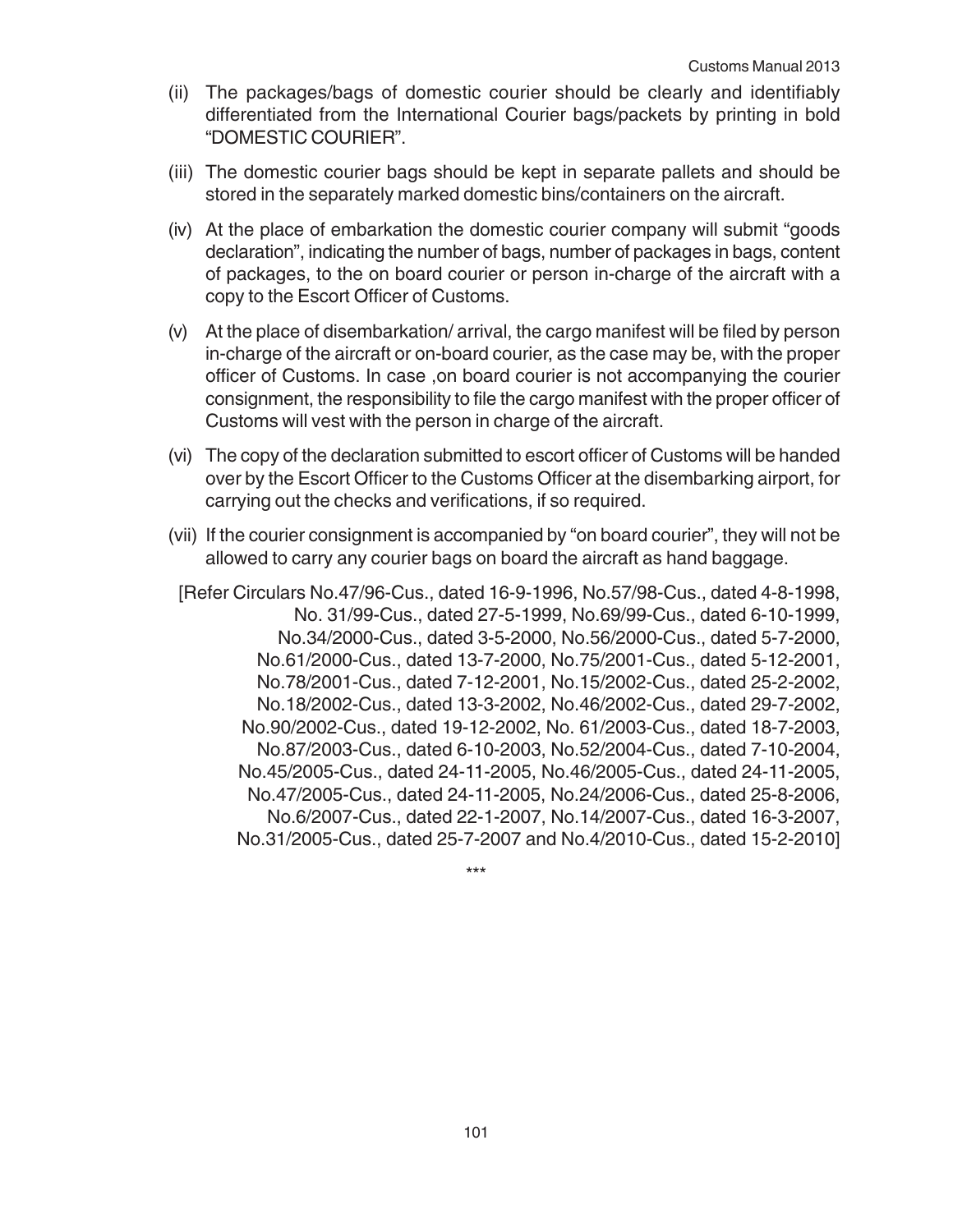# **Chapter 11 Consolidation of Cargo**

#### **1. Introduction:**

- 1.1 With the development of a number of ICDs/CFSs in the hinterland, importers and exporters have the option to either get their import/export consignments cleared at the gateway ports or any nearby ICD/CFS. The export goods cleared by Customs at an ICD/CFS are sent in sealed containers to gateway port where these containers are normally allowed to be exported without further examination of the goods. Similarly, imported cargo meant for any ICD/CFS is allowed to be transshipped in sealed containers from the gateway ports to such ICDs/CFSs and all Customs formalities in relation to clearance of cargo are completed by the importers at ICD/CFS.
- 1.2 Export containers sealed at the ICD/CFS were earlier not allowed to be re-opened for consolidation at the gateway port, which led to shifting this activity to international hub ports e.g. Dubai, Singapore and Colombo. Similarly, import containers with LCL cargoes used to be brought to hub ports, where shipping lines used to consolidate the cargo and stuff in containers destination wise. There was thus a demand from exporters, importers, shipping lines, agents and consolidators to allow the re-working of containers at the gateway ports to avoid the extra expenditure incurred for undertaking the same job at the foreign hub ports.
- 1.3 The facility of re-working containers is now allowed at the gateway ports. Shipping lines can take containers stuffed with LCL export cargo, irrespective of destination, from ICD/CFS to a gateway port, where these can be opened and re-worked with cargo received from different ICDs/CFSs and stuffed in containers, destination-wise. Similarly, LCL import cargo brought at any gateway port can be re-worked and consolidated in containers ICD-wise. With this facility, the exporters get benefited by saving in freight charges, reduction in transit time, better handling and safer delivery of cargo as the activity takes place under the supervision of Indian agencies. The facility also reduces freight charges for imported LCL cargo as it helps in optimum utilization of container capacity. It also helps in attracting business for Indian ports and developing them as transshipment hubs.

# **2. Procedure for consolidation of import cargo:**

- 2.1 Broadly, the procedure for consolidation of import cargo at the gateway ports is as follows:
	- (i) On arrival of the LCL cargo meant for ICDs/CFSs, at the gateway port the concerned shipping line files the IGM with the Customs;
	- (ii) The de-stuffing and consolidation of the LCL cargo ICD/CFS-wise is to be done at the earmarked space under Customs supervision and surveyors of the custodians;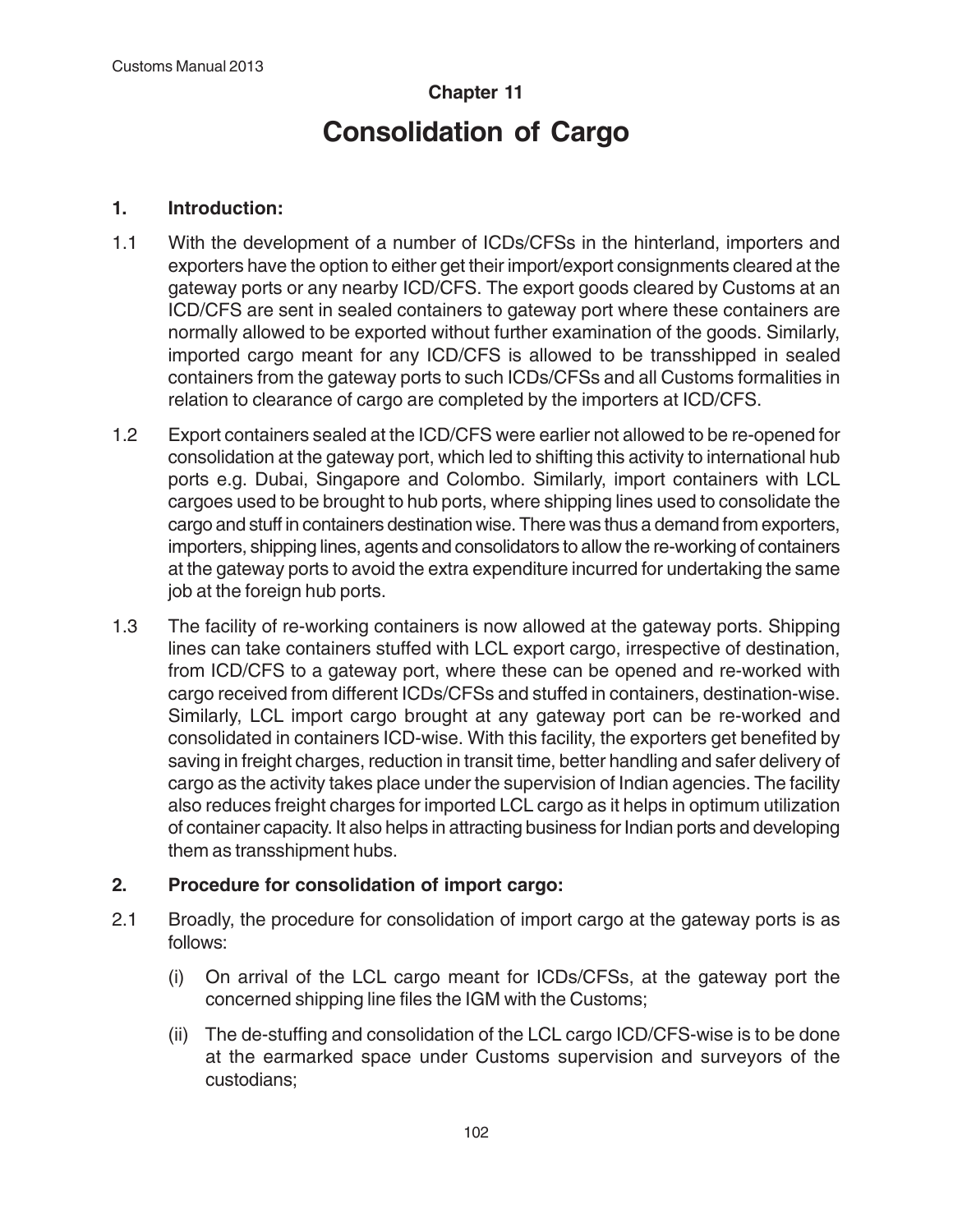- (iii) After consolidation of LCL cargo (ICD/CFS-wise), the custodian at the gateway port shall prepare a tally list showing details of the import consignments, the previous container number, IGM No. and the details of the new container. The shipping line has to then file sub-IGMs for all LCL (Import) cargo IGM-wise;
- (iv) After acceptance of sub-IGM by Customs, the LCL cargo ICD/CFS-wise is allowed to be re-stuffed in empty containers. The containers so re-stuffed are sealed by the custodian as per the procedure. The details of the new bottle seal should be indicated in the sub-IGM;
- (v) For transshipment of re-stuffed LCL cargo in new containers to different ICDs/ CFSs, the concerned shipping line is to follow the procedure laid down in the Goods Imported (Conditions of Transshipment) Regulations, 1995; and
- (vi) After completion of Customs formalities and clearance of LCL cargo at the respective ICDs/CFSs, a copy of the sub-IGM is to be sent back to Customs authorities at the gateway port for confirmation/closure of IGM.

### **3. Procedure for consolidation of export cargo:**

- 3.1 Broadly, the procedure for consolidation of export cargo at the gateway ports is as follows:
	- (i) LCL cargo brought to an ICD/CFS is subject to routine documentation, assessment and examination by Customs. After examination and clearance of LCL cargo at the ICD/CFS, the packages opened for Customs examination are sealed by Customs. The shipping line is required to use identification mark on each package, clearly indicating serial number of package, description of goods, total number of packages covered under that particular shipping bill, exporters identity and their own codified identity;
	- (ii) After completion of Customs formalities, the packages are handed over to the custodians along with two transference copies of Shipping Bill, certified copies of invoice, packing list, Bill of Lading and other documents;
	- (iii) The custodian consolidates the cargo irrespective of shipping line and destination and stuffs these in containers. After sealing of such containers in presence of Customs, containers are carried to the gateway port or a CFS near gateway port by the custodian;
	- (iv) At the gateway port, the documents are handed over to Customs and the containers are opened in presence of Customs. The cargo is handed over to shipping lines/ their agents/MTOs/consolidators, etc., who re-work the cargoes received from different ICDs as well as cargo cleared for export at the gateway port or CFSs near the gateway port and re-stuff the cargo in containers destination-wise in presence of Customs;
	- (v) The custodians of the gateway port or CFS near gateway port have to maintain a tally sheet container-wise indicating details of the export consignments, the previous container number, Shipping Bill number, AR-4 number and the details of new containers in which goods are re-stuffed;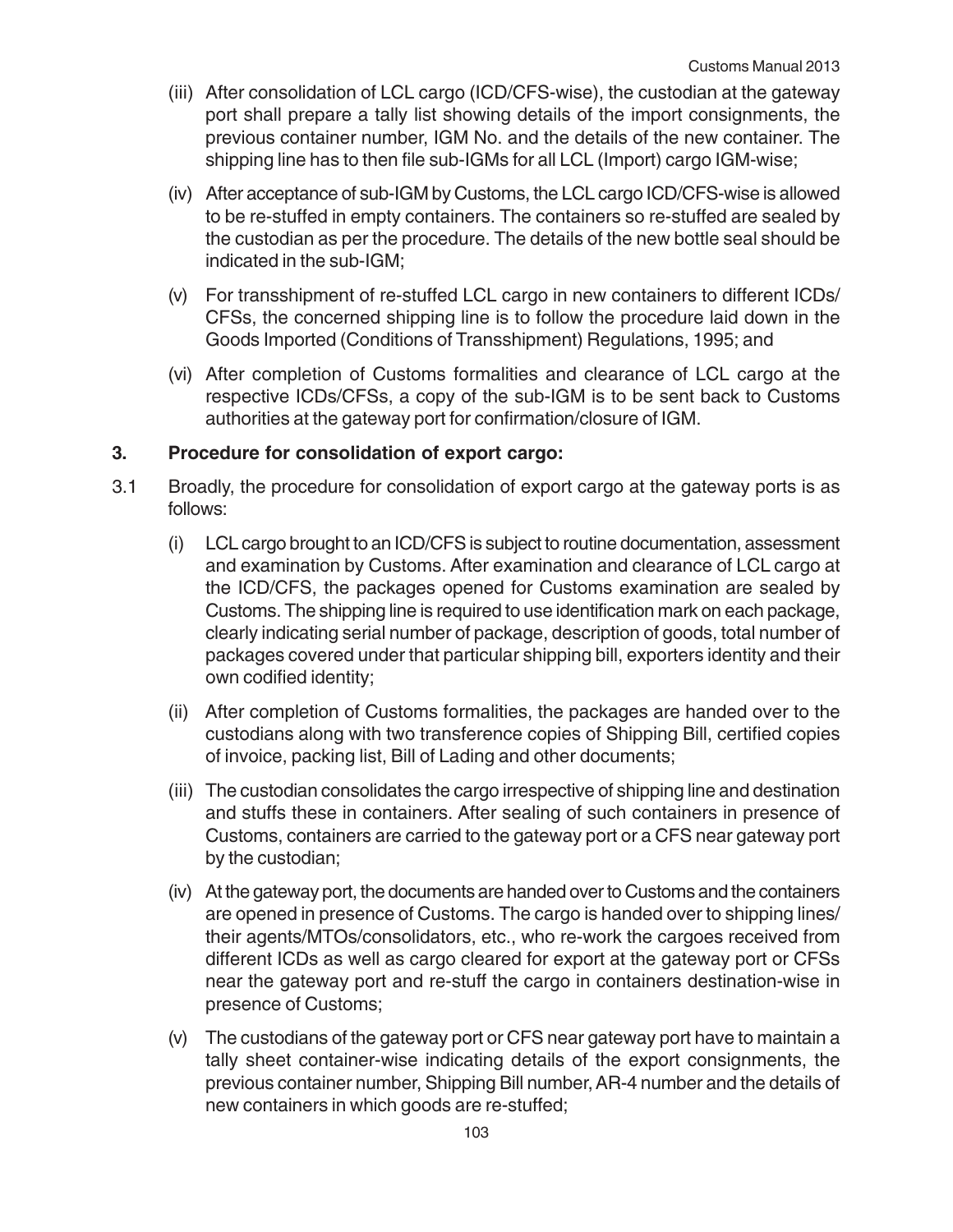- (vi) The container number in which such cargoes are stuffed is to be indicated by the Customs Officer on both the transference copies of Shipping Bill and AR-4. One copy of Shipping Bill is retained by the Customs at the gateway port and other copy of Shipping Bill is returned to the originating ICD/CFS;
- (vii) The LCL cargo cleared by Customs at the ICD/CFS is normally not to be examined again by Customs at the gateway port or at the CFS where LCL cargo is being consolidated; and
- (viii) The Drawback is be paid at the inland ICDs/CFSs immediately after the clearance of LCL cargo by Customs without waiting for actual shipment of cargo from the gateway port.
- 3.2 Jurisdictional Commissioners shall, by issue of suitable standing order allow the movement of containers/ trucks loaded with LCL cargo from one CFS to another CFS under their jurisdiction so as to have optimum utilization of space in a containers/ truck. They should, however, ensure this facility is not misused and revenue is safeguarded.

[Refer Circulars No.55/2000-Cus., dated 30-6-2000 and No.22/2001-Cus., dated 17-4-2001 and Instruction F.No.450/66/2005-Cus.IV, dated 24-11-2005]

# **4. International transshipment of LCL containers at Indian ports:**

- 4.1 As per Section 54(2) of the Customs Act, 1962 transshipment of imported goods to any place outside India, referred as 'International transshipment', is allowed except in respect of goods prohibited under Section 11 of the said Act. Accordingly, international transshipment of imported goods in Full Container Load (FCL) is permitted. Further, as a measure of trade facilitation and to enable Indian ports to act as Transshipment Hubs, transshipment facility for imported goods in Less than Full Container Load (LCL) is permitted at approved places under the jurisdiction of identified Custom Houses. Currently, this facility is provided at Chennai, Cochin, Nhava Sheva, and Tuticorin.
- 4.2 The following procedure is prescribed on arrival of the international transshipment (ITP) containers:
	- (i) The application for international transshipment of FCL cargo can be made by master of the vessel or his authorized agent, Non-Vessel Operating Common Carrier (NVOCC) or any other person duly authorized in this behalf by the foreign supplier;
	- (ii) No goods for international transshipment should be unloaded from the vessel until the permission for the same has been given by the Assistant/Deputy Commissioner of Customs authorized in this behalf by the Commissioner of Customs, on the basis of manifested details in IGM;
	- (iii) The ITP container details such as container number, broad description of goods etc. shall be mentioned in the IGM. In the electronic manifest, there are fields for specifying (a) Port of destination, and (b) 'cargo movement' code. For cargo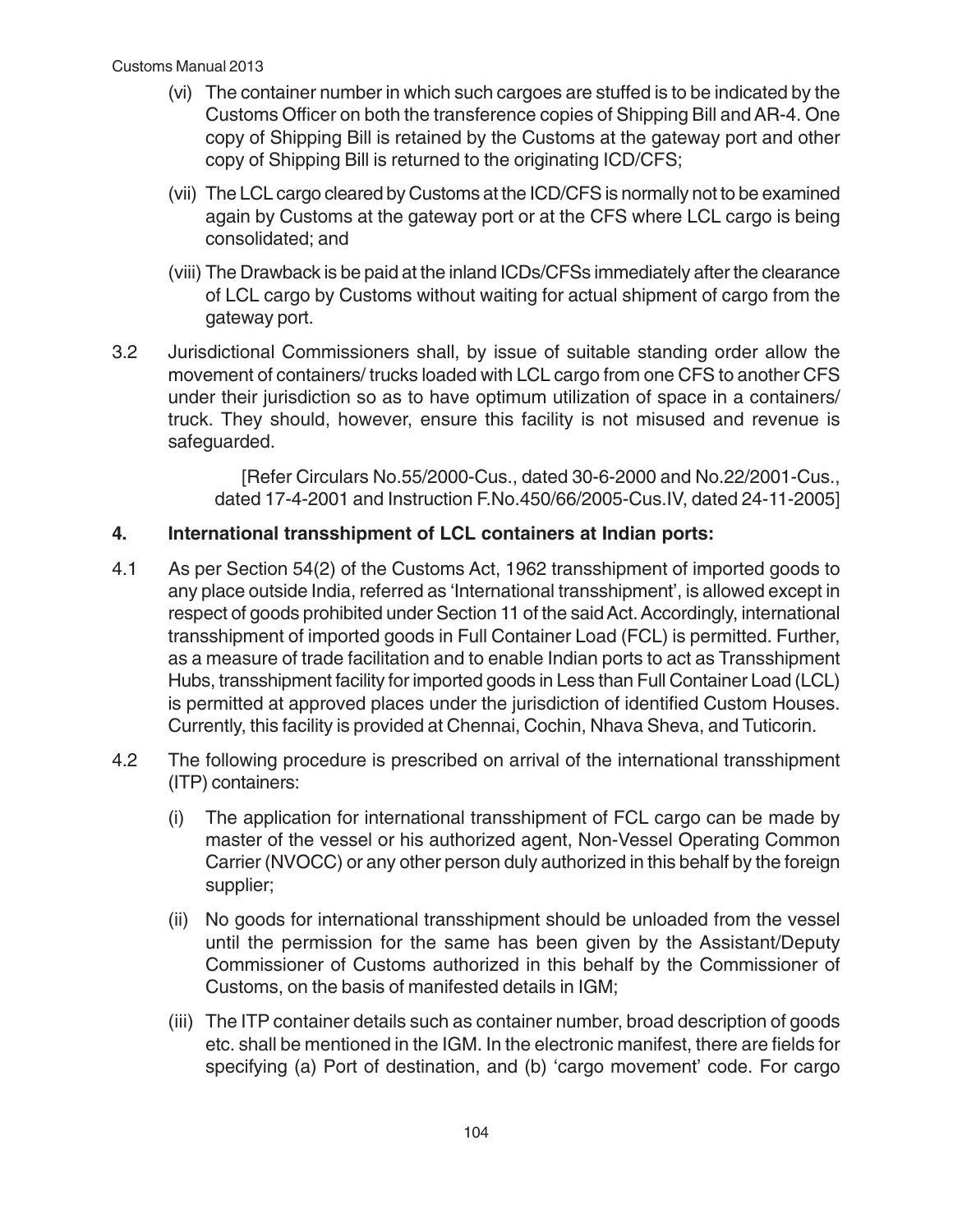movement, there are three codes, which need to be filled correctly with proper port of destination, as follows:

- (a) 'LC' Local Cargo: This refers to the port code where cargo is delivered. It is the same as the port of arrival.
- (b) 'TC' Transshipment Cargo: It refers to international cargo and the port of destination shall be the port code where transshipment cargo is destined to or delivered.
- (c) 'TI' Transshipment to ICD: This is the local cargo meant for transshipment to hinterland port i.e. ICD. The port of destination is the port code of the ICD. (d) There is a field 'Container Status' to specify whether the cargo is FCL or LCL or 'Empty'. The line and the sub-line numbers provide the inter-linkage between the cargo details and the container details.
- (iv) The unloading of such ITP containers at gateway port would be in presence of Customs Officers. The containers would be taken to approved place / premises under Customs escort. Custodian of such premises would provide a segregated secure space for ITP containers.
- (v) Customs Officers would examine the seal of the ITP Containers and in case of its tampering, such container should be immediately resealed with the Customs seal in the presence of the custodian/shipping agent and same should be recorded. Such containers will be examined 100% by the Customs Officers and findings recorded thereof and put up to the Assistant/Deputy Commissioner in charge for further action.
- (vi) LCL cargo meant for a foreign port outside India would be de-stuffed in the presence of Customs Officer and stored in a secured area as provided by custodian. LCL cargo may contain consignments meant for transshipment to any port outside India as well as consignments for home consumption or transshipment to ICDs. This would necessitate segregation of the two types of cargo at the time of de-stuffing and moving them to respective storage areas under Customs escort. Till such time, sufficient precaution should be taken to avoid duplication/mixing up or manipulation of cargo meant for transshipment/home-consumption.
- (vii) Whenever the LCL cargo are required to be exported to foreign destination, The re-stuffing of such LCL cargo meant for the foreign port along with the export cargo would be done under the supervision of a Customs officer. Further, container would be sealed in presence of a Customs Officer.
- (viii) The details of LCL cargo would be entered in EGM.
- (ix) Custodian would maintain the record of ITP LCL cargo, both loaded and unloaded, and submit a monthly summary to Customs. He shall execute a general bond for an amount equal to the approximate value of goods expected to be imported in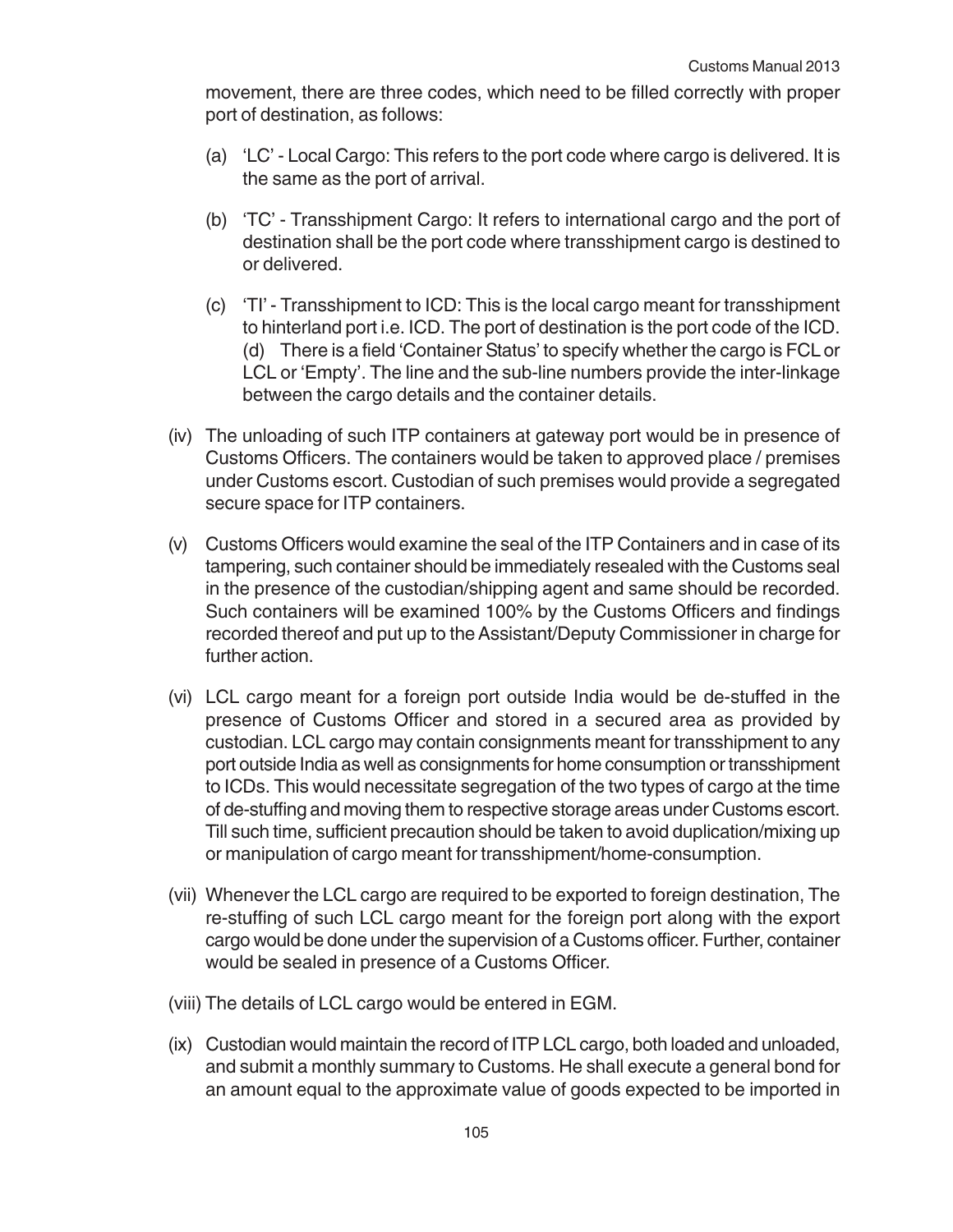30 days for the purpose of international transshipment. In such bond, custodian should undertake to export transshipment cargo within 30 days or within extended period as Commissioner may allow and follow all the relevant Acts, Rules and Regulations in force.

- (x) Custodian would be responsible for safe handling of the LCL cargo and ensure that there is no intermixing of ITP LCL cargo with other cargo.
- (xi) International transshipment of cargo needs to be effected within 30 days of "Entry Inward" of the importing ship. The permission for transshipment would not be given to cargo having arms, ammunition, explosives and other cargo considered as constituting a threat to the security/safety and integrity of the country and other goods attracting prohibition under Section 11 of the Customs Act, 1962. However goods which are 'restricted' as per the FTP may be permitted for transshipment to destination abroad. Further, transshipment shall not be allowed to any port / destination, in respect of which any order or prohibition is in force for the time being. Commissioners may also prescribe any additional safeguard for securing safe transshipment. The provisions of Section 48 relating to the procedure in case of goods not transshipped within 30 days after unloading shall apply to the goods meant for transshipment as these are covered under the scope of "imported goods".
- (xii) In order to introduce international transshipment of LCL containers, the Custom Houses need to identify suitable premises for the purpose of safe custody of imported goods and for such other authorized operations. Commissioners should adopt consultative approach with the stakeholders/operators to identify particular premises for such international transshipment. Following factors may be considered by the Commissioner for identification of the premises:
	- (a) Location of the premises.
	- (b) Availability of adequate infrastructure modern handling equipment for loading, unloading of containers from rail flats, chassis, their stacking, movement, cargo handling, stuffing/de-stuffing, refrigerated storage facility for perishable cargo etc.
	- (c) Availability of sufficient secured area for segregation/ consolidation of cargo and for its safe handling.
	- (d) The premises need to be connected with Custom House on EDI to handle the transshipment in ICES.
	- (e) Experience of custodian in handling import export matters and working knowledge of Customs Act, rules and regulations.
	- (f) Logistics arrangements including constraints, if any, in movement of containers between approved place/premises and port.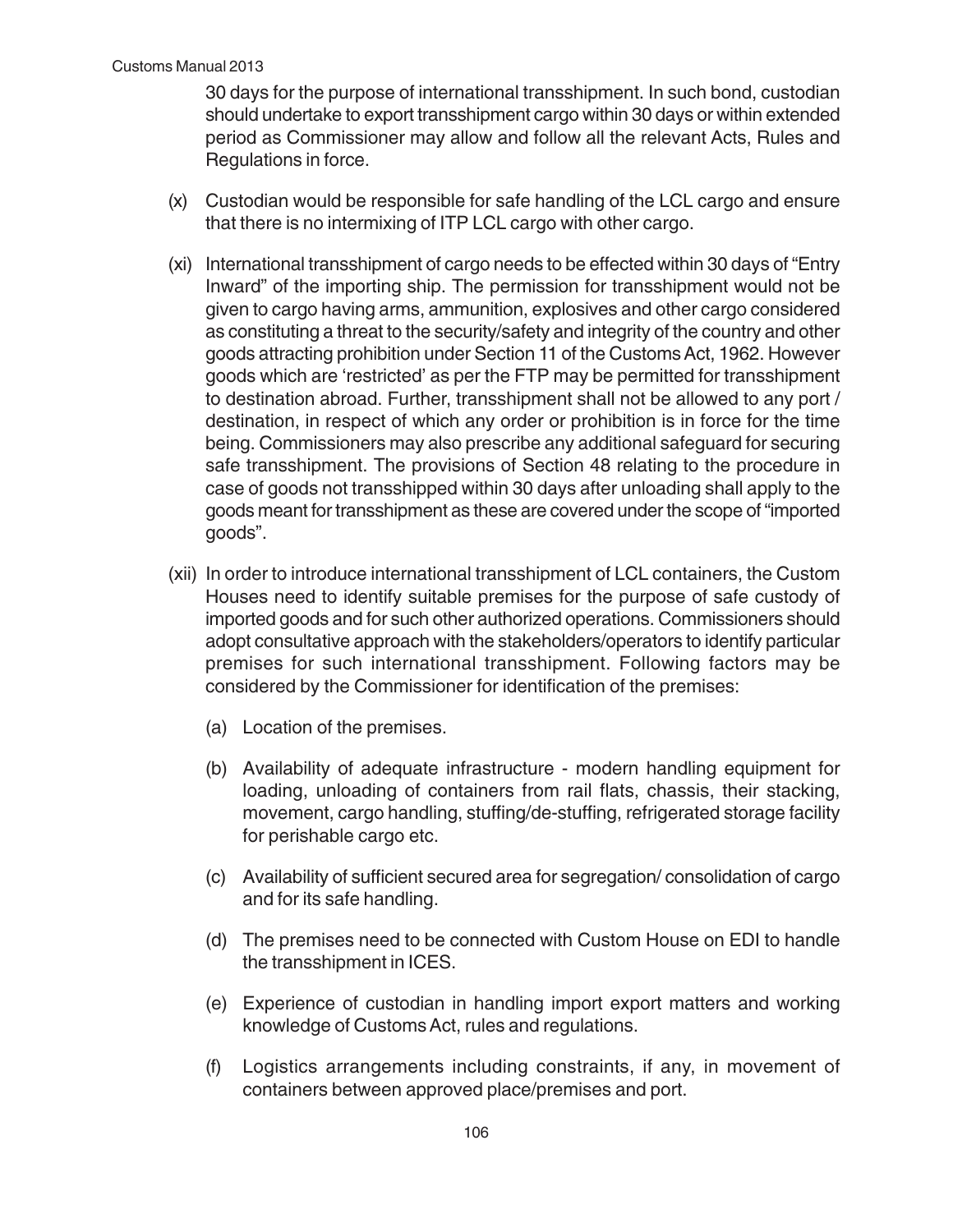(xiii) Jurisdictional Commissioners may also indicate detailed operational procedure, taking into account the requirements, physical movement involved in carrying goods to the approved place / premises etc. at individual Customs stations, keeping in view of the Board's instructions.

[Refer Circular No.55/2000-Cus., dated 30-6-2000, No.61/2000-Cus dated 13-7-2010, No.67/2000-Cus., dated 17-8-2000, No.22/2001-Cus., dated 17-4-2001 and No.14/2007-Cus., dated 16-3-2007 and Instruction F.No.450/66/2005-Cus.IV, dated 24-11-2005]

\*\*\*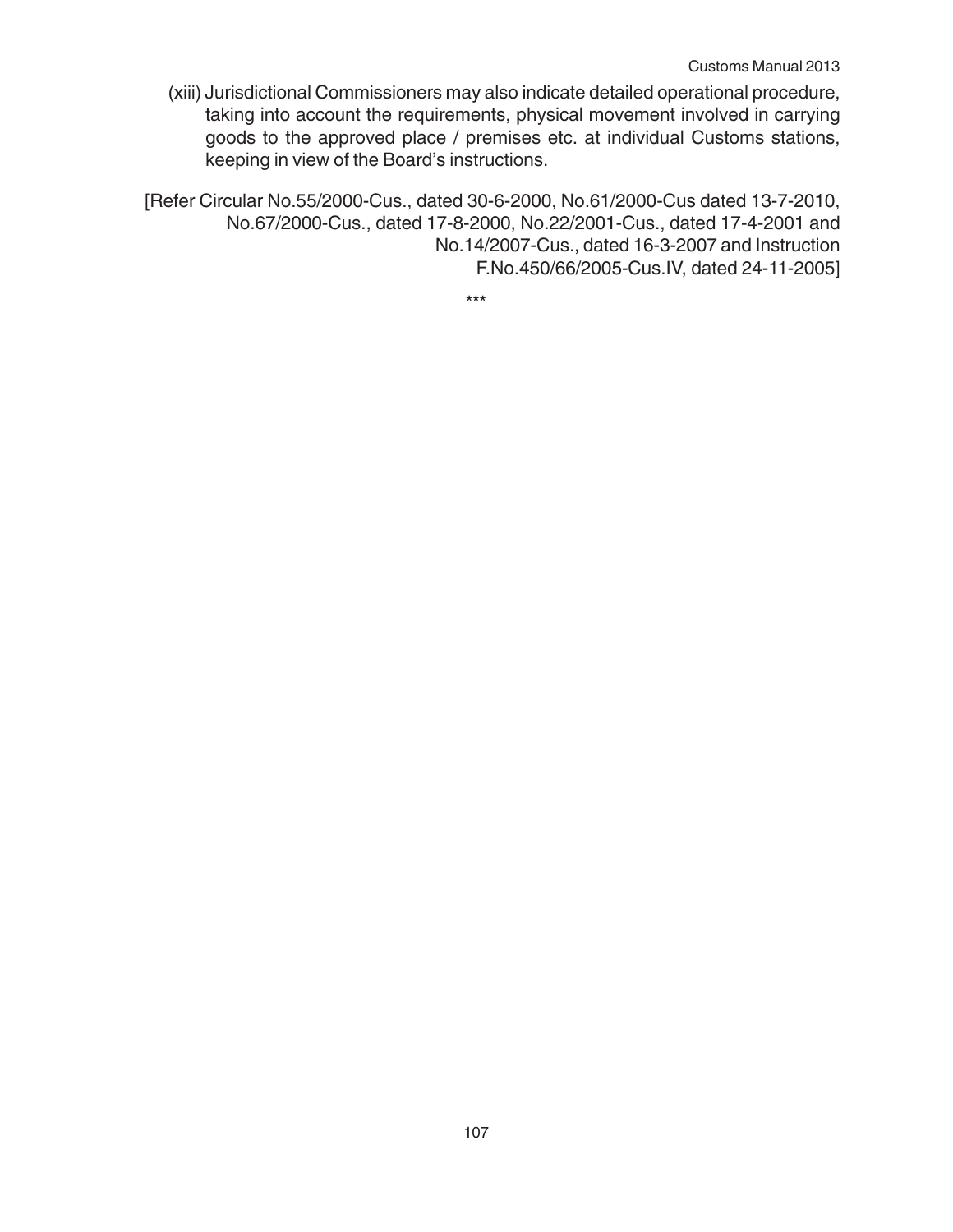# **Chapter 12 Merchant Overtime Fee**

## **1. Introduction:**

- 1.1 At times, the trade requests for Customs clearance facilities or for Customs supervision of loading/unloading of vessels, stuffing, de-stuffing of containers, examination of cargo etc. beyond normal working hours of Customs or on holidays. Sometimes requests are received for posting of officers to supervise activities like stuffing, de-stuffing of containers etc., at a factory or place beyond the Customs area. Normally, the trade is required to plan its activities requiring Customs supervision or presence during working hours on working days and within the Customs area. However, in certain cases, e.g. in case of perishable cargo, life saving drugs or other consignments required urgently which has landed at an airport after working hours or on holidays, the importer may require immediate clearance. Considering the difficulties of the trade, the services of Customs, after normal working hours or on holidays within the Customs area or at any time at a place beyond Customs area, are provided on payment of overtime fee.
- 1.2 The overtime fee (also referred as MOT fee) is collected in terms of Section 36 of the Customs Act, 1962 which allows unloading/loading of imported/export cargo from/on a vessel beyond working hours on a working day or on holidays only on payment of a prescribed fees and the Customs (Fees for Rendering Services by Customs Officers) Regulations, 1998 which prescribes the rates and the manner for collection of such fee.

#### **2. Levy of overtime fee:**

- 2.1 The overtime fee is levied for services rendered by the Customs officers to trade beyond normal working hours or on holidays. If the service is rendered by officials at a place that is not their normal place of work or at a place beyond the Customs area, overtime is levied even during the normal working hours. The term 'service' means any function performed by the Customs officer under the Customs Act, 1962 and it includes:
	- (a) Examination of the goods and related functions,
	- (b) Loading and unloading of goods whether generally or specifically,
	- (c) Escorting goods from one Customs area to the other, and
	- (d) Any other Customs work authorised by the Commissioner of Customs.
- 2.2 The term 'working hours' means the duty hours prescribed by the jurisdictional Commissioner of Customs for normal Customs work. Where different working hours have been prescribed by the Commissioner of Customs for different items of Customs work or for different places within his jurisdiction, such working hours are to be considered as 'working hours' for the purpose of levy of overtime fee.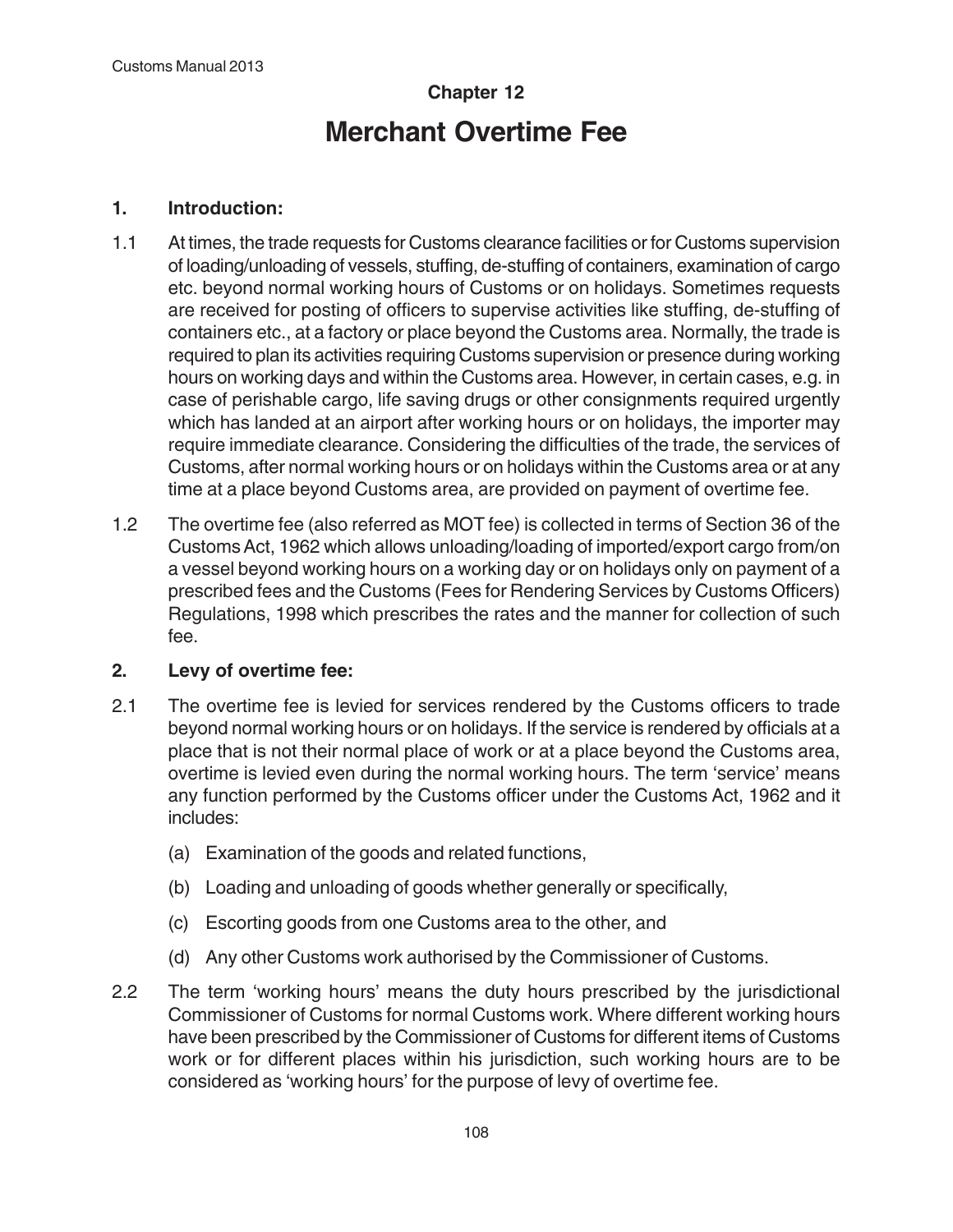| <b>Category of officers</b>                                                                           | Fee per hour or part<br>thereof on working<br>days (in Rs.) |             | Fee per hour or part<br>thereof on holidays<br>(in Rs.) |             |
|-------------------------------------------------------------------------------------------------------|-------------------------------------------------------------|-------------|---------------------------------------------------------|-------------|
|                                                                                                       | $6$ am $-8$ pm                                              | 8 pm - 6 am | 6 am - 8 pm                                             | 8 pm - 6 am |
| (1)                                                                                                   | (2)                                                         | (3)         | (4)                                                     | (5)         |
| Appraisers, Superintendent<br>(Customs Preventive) and<br>Superintendent<br>(Central Excise)          | 85                                                          | 125         | 140                                                     | 180         |
| Air Customs Officers,<br>Examiners, Preventive<br>Officers and Inspectors of<br><b>Central Excise</b> | 75                                                          | 100         | 105                                                     | 145         |
| Class IV staff                                                                                        | 35                                                          | 45          | 55                                                      | 60          |

2.3 At present, the prescribed rates of overtime fee for rendering services by the Custom officers are as follows:

2.4 Overtime fee is levied for a minimum of 3 hours in each case, except in cases of overtime postings immediately preceding or immediately following the working hours of the concerned cadre of officers. The period between the midnight and 6 am is treated as a block for calculation of overtime fee whether the services are required for the entire block or for a portion thereof. In regard to services provided by Customs officers during working hours at a place beyond Customs area, the overtime fee is charged for the entire block of working hours before lunch or after lunch, as the case may be, whether the request for the services of Customs officer is for the entire block or a portion thereof.

# **3. Procedure for posting of officers on overtime basis:**

- 3.1 The party desirous of availing of the services of officers on overtime basis is required to make prior request for such posting. The Customs scrutinizes the application and ascertains the requirement of the job and calculates the overtime fee on the basis of rates prescribed in the said Regulations. A separate fee will be charged if either the CHA, vessel, party(importer/exporter) changes. Once the party pays the overtime fee, the officers are posted to perform Customs work.
- 3.2 In case a CHA has more than one Bill of Entry/Shipping Bill of an importer/exporter, he need not pay separate set of fee for each such document. Similarly, if an exporter or importer has more than one activity to be supervised by Customs during the same block, he need not pay overtime fee for each activity separately.
- 3.3 In case a custodian requests for services of Customs officers beyond the normal working hour, the same is allowed on payment of merchant overtime fee.

\*\*\*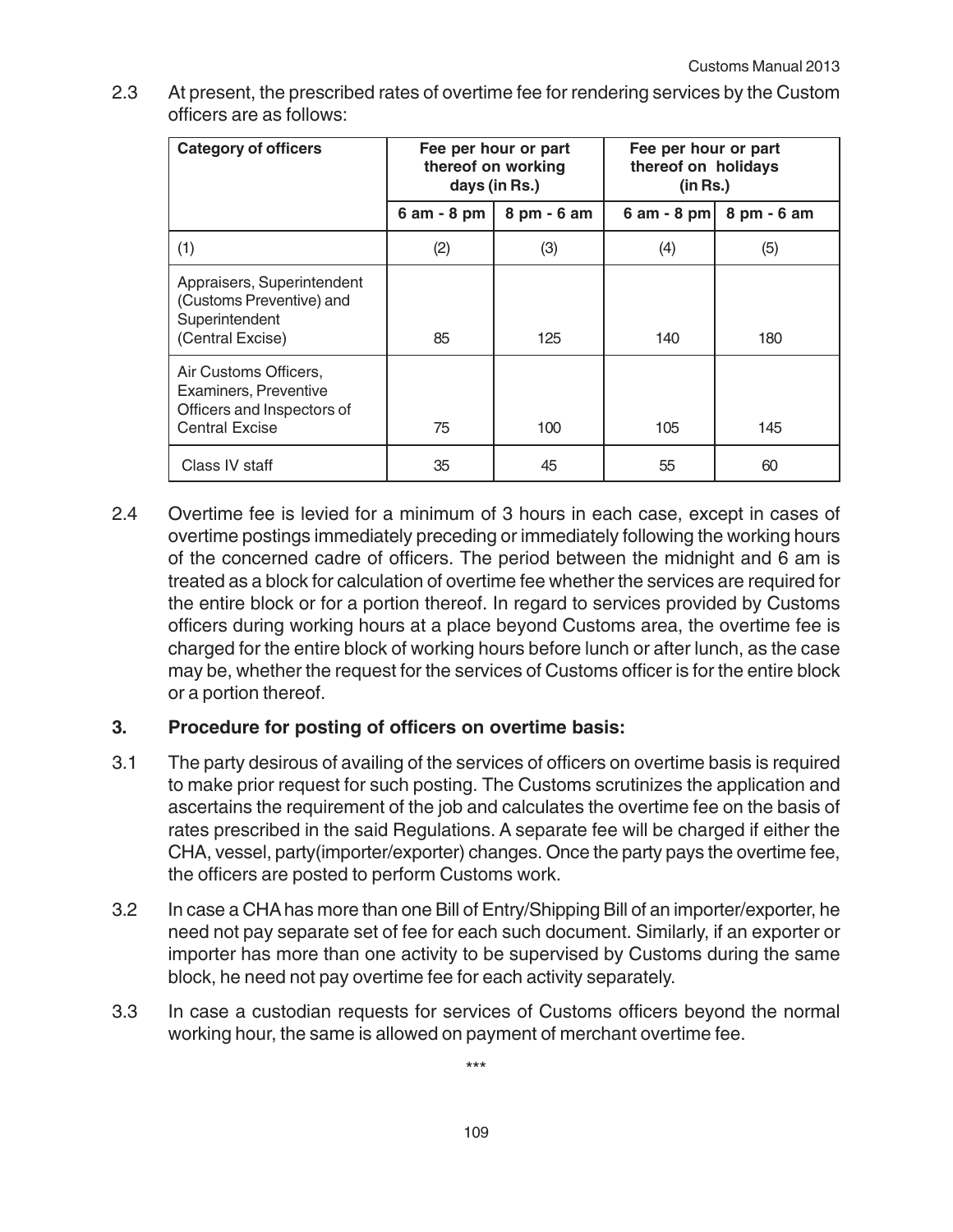# **Chapter 13**

# **Procedure for Less Charge Demand**

# **1. Introduction:**

**1.1** The Customs Act, 1962 mandates filing of correct declaration by importers or exporters in respect of imported / export goods in regard to value, description of goods, classification, exemption notifications having bearing on assessment of Customs duty etc. The Customs duty is determined in terms of Section 15 or section 16 of the Customs Act, 1962 in respect of imported or export goods. If the duty paid / levied is found to be less than the due, the importer or exporter is required to pay the shot levied / non levied or short paid / non paid amount of duty. In this regard, the Customs Act, 1962 empowers officers to issue a demand cum Show Cause notice for recovery of amount of duty short levied/ non levied from the importer/exporter.

# **2. Legal provisions:**

- 2.1 Section 28 of the Customs Act, 1962 provides for recovery of any duty which has not been levied or has been short levied or erroneously refunded or if any interest payable has not been paid, part paid or erroneously refunded provided a notice demanding such duties/interests is issued within the time limit specified in that Section. Where the short levy is by reason of collusion or any willful misstatements or suppression of facts by the Importer the period for issuing the demand notice is five years from the relevant date specified in Section 28.
- 2.2 Section **28(5)** of the Customs Act, 1962 provides that the importer or the exporter or the agent or employee of the importer or exporter, to whom a notice is served under the Section 28(4) of the said Act pays the duty in full or in part as may be accepted by him, and the interest payable thereon under Section 28AA of the said Act and penalty equal to 25% of the duty specified in the notice or the duty so accepted by such person within 30 days of the receipt of the notice. In such case if such person has paid the duty in full together with interest and penalty, the proceedings in respect of such person and other persons to whom notice is served shall, without prejudice to the provisions of Sections 135, 135A and 140 of the said Act, be deemed to be conclusive as to the matters stated therein.

### **3. 'Proper officer' for the purposes of Sections 17 and 28 of the Customs Act, 1962:**

3.1 To address the issue of validity of Show Cause Notices issued prior to 6-7-2011, which were adversely impacted by the judgment of the Hon'ble Supreme Court, in the case of Syed Aii vs Commissioner and others, the Customs (Amendment and Validation) Act, 2011 on 16-9-2011 amended Section 28 of the Customs Act, 1962 by inserting clause (11), which reads as follows:

"(11) Notwithstanding anything to the contrary contained in any judgment, decree or order of any court of law, tribunal or other authority, all persons appointed as officers of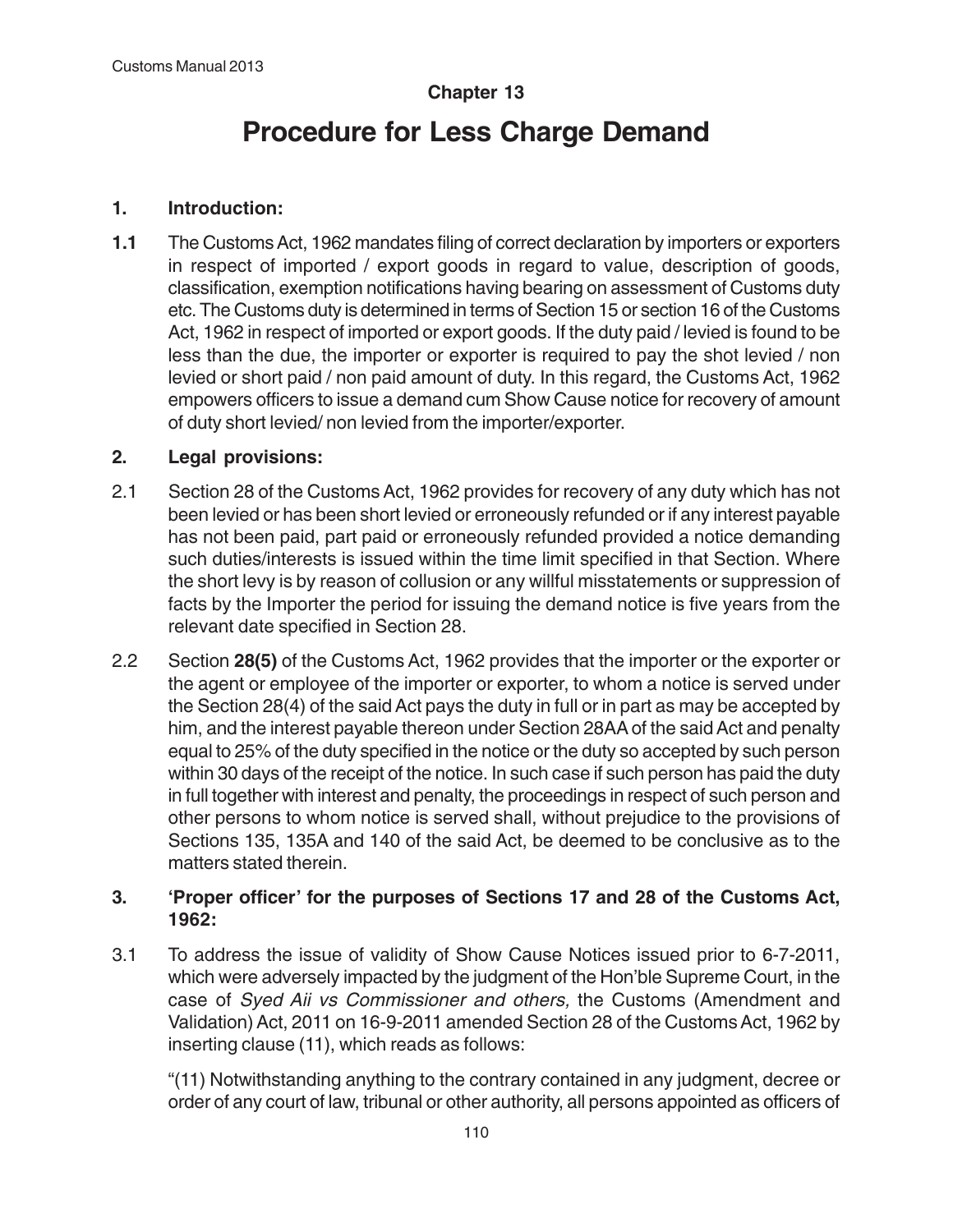Customs under sub-section (1) of section 4 before the sixth day of July, 2011 shall be deemed to have and always had the power of assessment under section 17 and shall be deemed to have been and always had been the proper officers for the purposes of this section."

3.2 Accordingly, as per the amended Section 28 of the Customs Act, 1962 Show Cause Notices issued prior to 6-7-2011 by officers of Customs, which would include officers of Commissionerates of Customs (Preventive), Directorate General of Revenue Intelligence (DRI), Directorate General of Central Excise Intelligence (DGCEI) and similarly placed officers stand validated since these officers are retrospectively recognized as 'proper officers' for the purpose of Sections 17 and 28 of the said Act. However, it is decided that these officers shall not exercise authority in terms of clause (8) of Section 28 of the said Act. In other words, there shall be no change in the present practice and officers of DRI and DGCEI shall not adjudicate the Show Cause Notices issued under Section 28 of the said Act.

[Refer Circular No.44/2011-Cus., dated 23-9-2011]

3.3 As a prospective remedial measure, in terms of Section 2(34) of the Customs Act, 1962, the Board has issued Notification No.44/2011-Customs (N.T.), dated 6-7-2011 by virtue of which officers of DRI, Commissionerates of Customs (Preventive), DGCEI and Central Excise Commissionerates were assigned the functions of the 'proper officer' for the purposes of Sections 17 and 28 of the said Act.

### **4. Adjudication proceedings:**

- 4.1 Show Cause Notice for demand of duty under Section 28 of the Customs Act, 1962 can be issued by respective adjudicating officers depending upon the powers of adjudication.
- 4.2 Upon receipt of the notice's reply to a demand notice the matter is examined in detail and the noticee is offered an opportunity of 'personal hearing' to explain his case before the adjudicating authority. After the personal hearing the adjudicating authority shall examine the material placed before him and the relevant legal provisions and come to a conclusion. Generally, the issues involved are mis-declaration of the description of the goods resulting in wrong classification and levy of lesser duty, misdeclaration of value, quantity and weight having a bearing on duty, calculation error resulting in short levy of duty, non inclusion of certain components of value in the assessable value etc.
- 4.3 The adjudicating authority is required to take an independent decision as an quasijudicial authority and pass appropriate orders either determining the amount of short levy in terms of **Section 28(8)** of the Customs Act, 1962 or dropping the proceedings where it is found that there is no short levy. In either case an appealable order is to be issued by the adjudicating authority. The duties, fines and penalties imposed, if any, are required to be paid immediately, unless the party files an appeal and obtains a stay from the competent authority.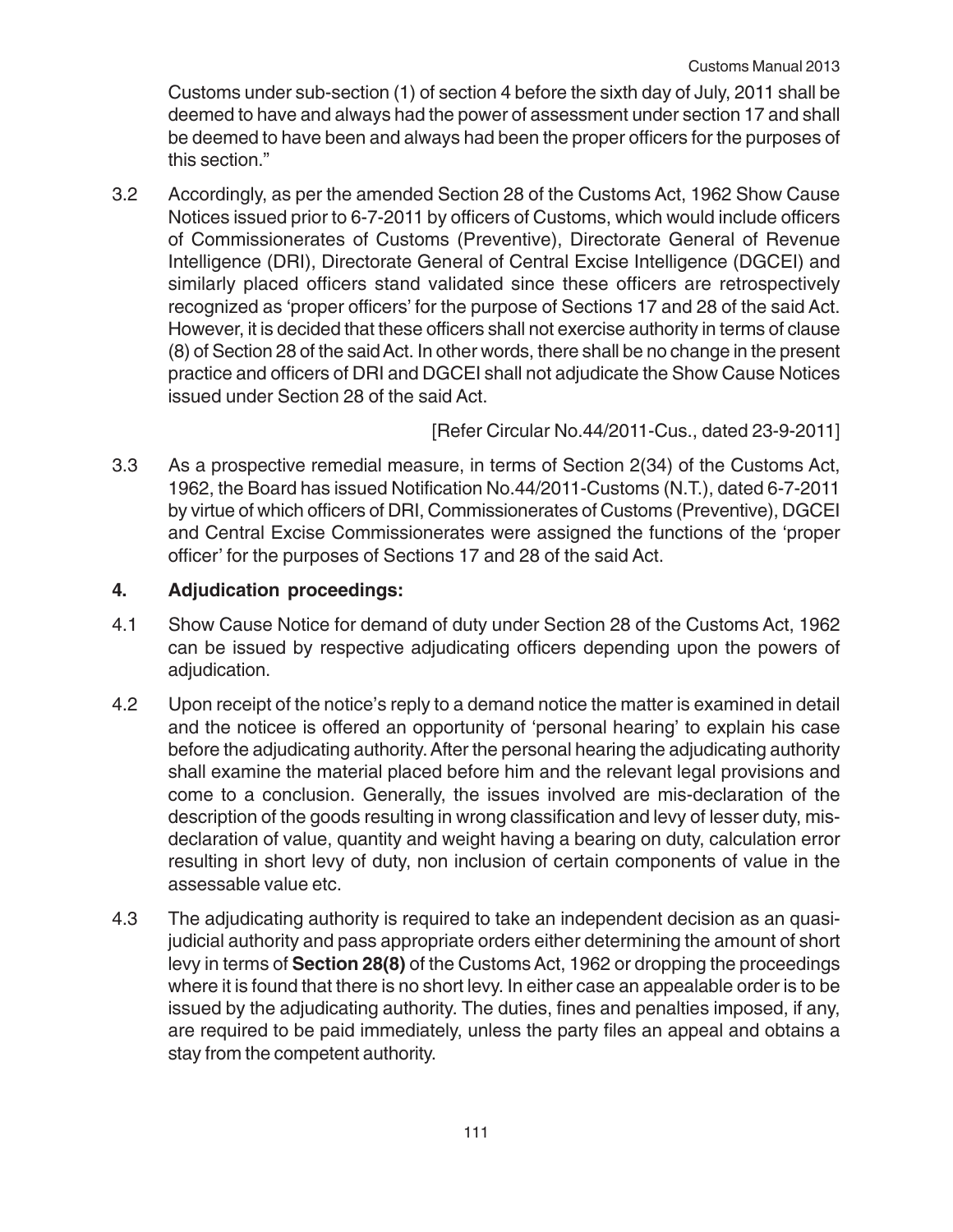4.4. In order to streamline guidelines on monetary limit for adjudication of cases by different grades of Customs Officers, Board decided that cases where SCNs are issued under section 28 of the Customs Act, 1962, these will be adjudicated as per following norms:

| <b>Level of Adjudicating Officer</b> |           | Nature of Cases   Amount of Duty Involved |
|--------------------------------------|-----------|-------------------------------------------|
| Commissioner                         | All cases | Without limit                             |
| ADC/JC                               | All Cases | Upto Rs.50 lakhs                          |
| AC/DC                                | All cases | Upto Rs. 5 lakhs                          |

- 4.5 Further, the proper officer for the issuance of Show Cause Notice and adjudication of cases under the provisions of Rule 16 of the Customs, Central Excise and Service Tax Drawback Rules, 1995 shall be as under:
	- (i) In case of simple demand of erroneously paid drawback, the present practice of issuing Show Cause Notice and adjudication of case without any limit by Assistant / Deputy Commissioner of Customs shall continue.
	- (ii) In cases involving collusion, wilful misstatement or suppression of facts etc., the adjudication powers will be as under:

| <b>Level of Adjudicating Officer</b>       | <b>Amount of Drawback</b> |
|--------------------------------------------|---------------------------|
| Additional / Joint Commissioner of Customs | Without any limit         |
| Deputy / Assistant Commissioner of Customs | Upto Rs.5 lakhs           |

4.6 In case of Export Promotion Schemes i.e. DEPB / Advance Authorization / DFIA / Reward Schemes etc. the adjudication powers shall be as under:-

| <b>Level of Adjudicating Officer</b>       | <b>Duty Incentive amount</b> |
|--------------------------------------------|------------------------------|
| <b>Commissioner of Customs</b>             | Without any limit.           |
| Additional / Joint Commissioner of Customs | Upto Rs.50 lakhs             |
| Deputy / Assistant Commissioner of Customs | Upto Rs.5 lakhs              |

4.7 Notwithstanding the revision of adjudication powers, in all cases where personal hearing has been completed before such revision, orders will be passed by adjudicating authority who held the personal hearing.

[Refer Circular No.24/2011-Cus., dated 31-5-2011]

4.8 In case of baggage, the Additional Commissioner or Joint Commissioner shall adjudicate the cases without limit, since such cases are covered by the offences under Chapter XIV of the Customs Act, 1962 and it is necessary to expeditiously dispose such cases in respect of passengers at the airport.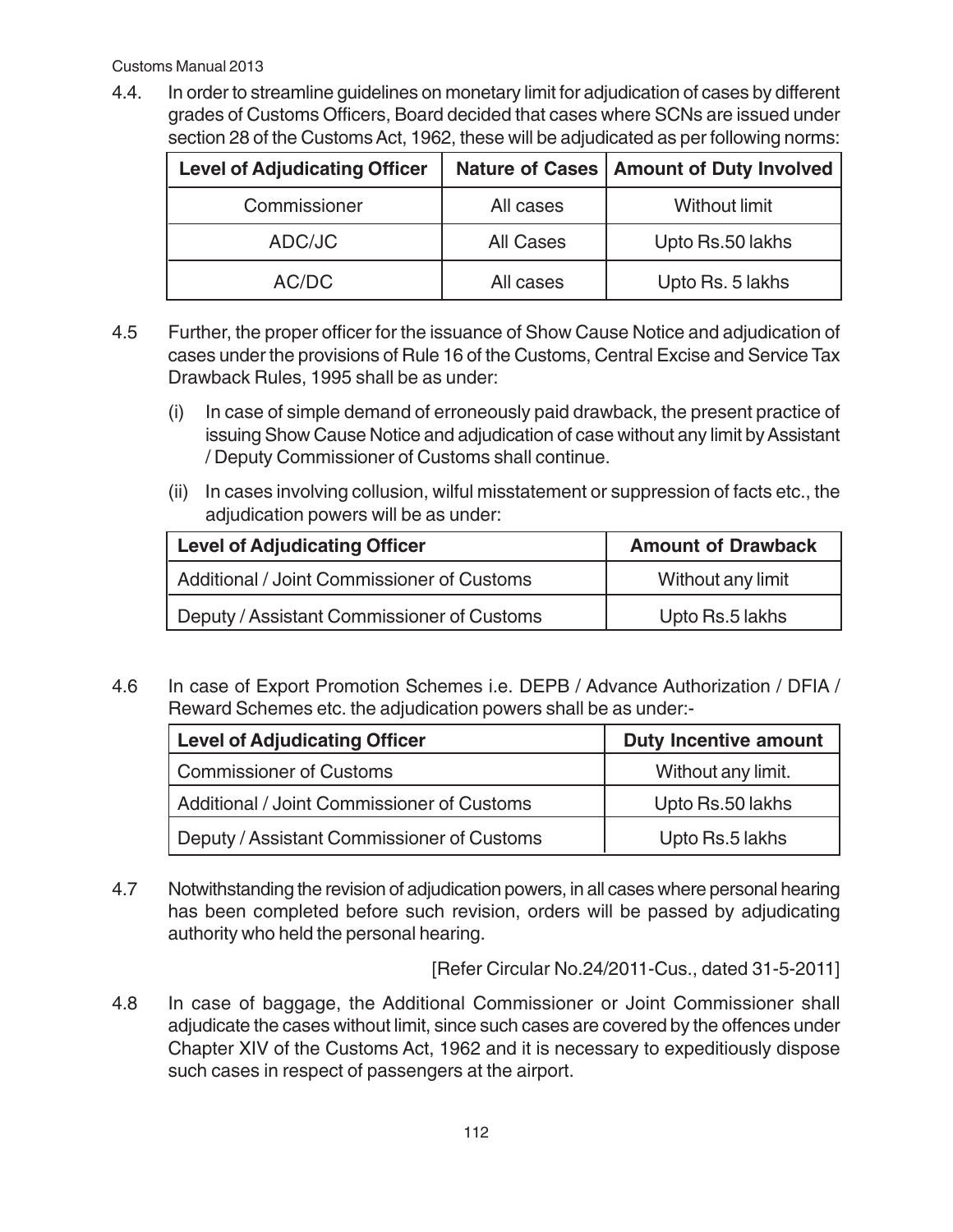- 4.9 In other cases such as short landing, the adjudication power will be the same as provided under the Customs Act, 1962 or the rules/regulations made thereunder.
- 4.10 As regards breach of condition of a notification after availing of the exemption thereunder, the Apex Court has held that that the obligation under a notification is a continuing one and the Customs authorities are well within their power to recover the duty whenever it comes to their notice that the imported has failed to fulfill the conditions. In such cases the demand can be issued irrespective of the time factor and the amount can be recovered in terms of the provisions of the Customs Act.
- 4.11 The confirmed demands are enforced and recoveries effected in accordance with the provisions of Section 142 of Customs Act, 1962. Where it is not possible to recover the amount by adjusting against any money which the Department owes to such persons, or by detaining and selling any goods belonging to such persons which are under the control of the Department, action is initiated to recover Government dues through the District Collector as if it were an arrears of land revenue. Powers are also vested with Customs for attaching/detaining and selling movable or immovable property belonging to or under control of such person.

[Refer Circular No.23/2009-Cus., dated 1-9-2009]

\*\*\*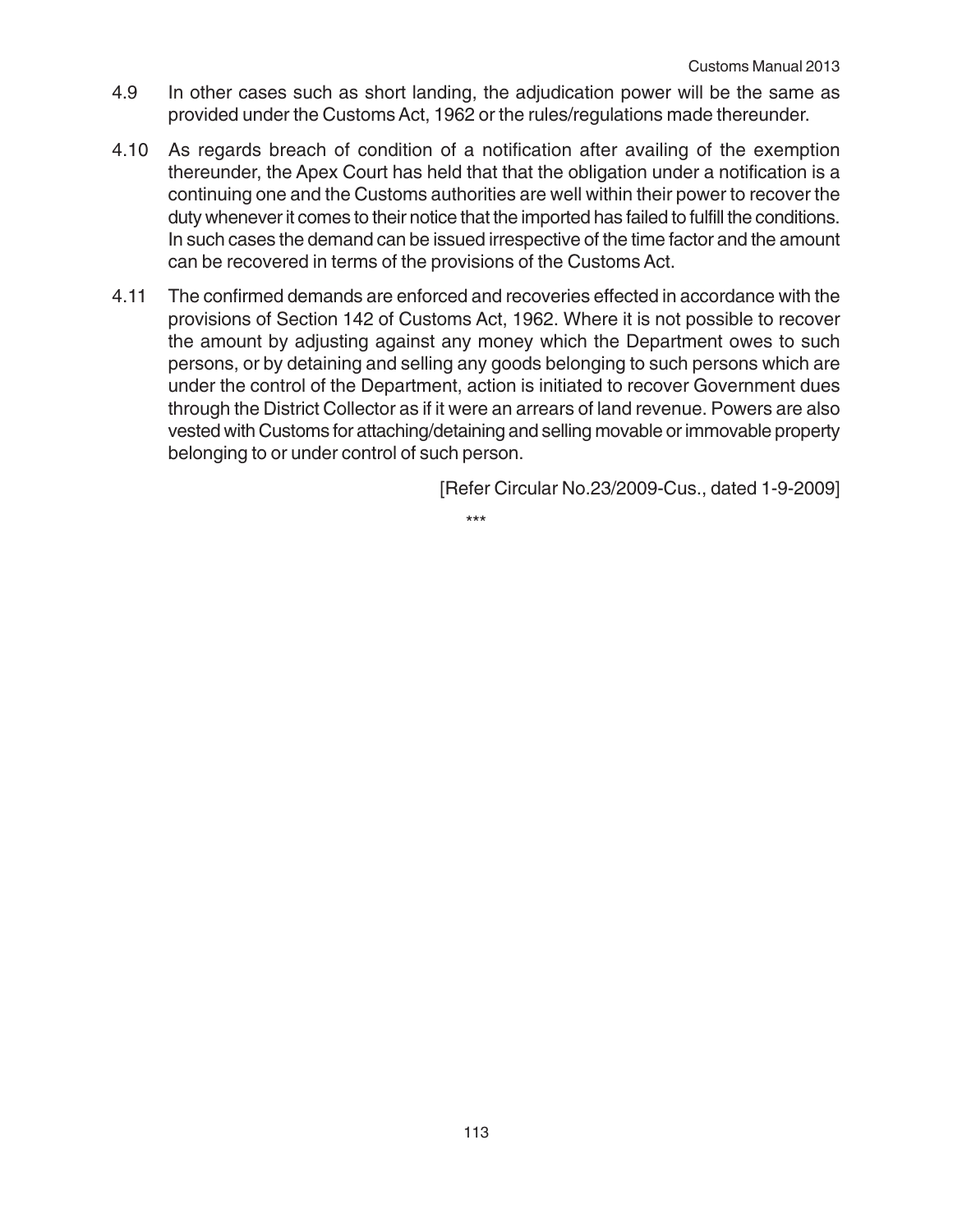# **Chapter 14 Customs Refund**

## **1. Introduction:**

1.1 On import or export of goods, at times duty may be paid in excess of what was actually leviable. Such excess payment may be due to lack of information on the part of importer/ exporter or non-submission of documents required for claim of lower value or rate of duty. Sometimes, such excess payment of duty may be due to shortage/short landing, pilferage of goods or even incorrect assessment of duty by Customs. In such cases, refund of excess amount of duty paid can be claimed by the importer or exporter. If any excess interest has been paid by the importer/exporter on the amount of duty paid in excess, its refund can also be claimed.

### **2. Legal provisions:**

- 2.1 Section 27 of the Customs Act, 1962 deals with the refund of duty and interest. As provided therein, refund of duty and interest can be claimed either by a person who has paid the duty in pursuance to an order of assessment or a person who has borne the duty.
- 2.2 Any person claiming refund of any duty or interest has to make an application in duplicate in the form as prescribed in the Customs Refund Application (Form) Regulations, 1995, to the jurisdictional Deputy/Assistant Commissioner of Customs.

#### **3. Relevant dates for submission of a refund application:**

- 3.1 In terms of Section 27 of the Customs Act, 1962 an application for refund is required to be filed within one year from the date of payment of duty and interest. Normally, the time limit of one year is computed from the date of payment of duty, however, in following situations, such time limit is computed differently:
	- (a) In case of goods which are exempt from payment of duty by an ad-hoc exemption order issued under Section 25(2) of the Customs Act, 1962 the limitation of one year is to be computed from the date of issue of such order;
	- (b) Where duty becomes refundable as a consequence of judgment, decree, order or direction of the appellate authority, Appellate Tribunal or any court, the limitation of one year is to be computed from the date of such judgment, decree, order or direction.
	- (c) Where any duty is paid provisionally under Section 18 of the Customs Act, 1962 the limitation of one year is to be computed from the date of adjustment of duty after the final assessment thereof; and
	- (d) The date of payment of any duty and interest in relation to a person, other than the importer shall be 'the date of purchase of goods' by such person.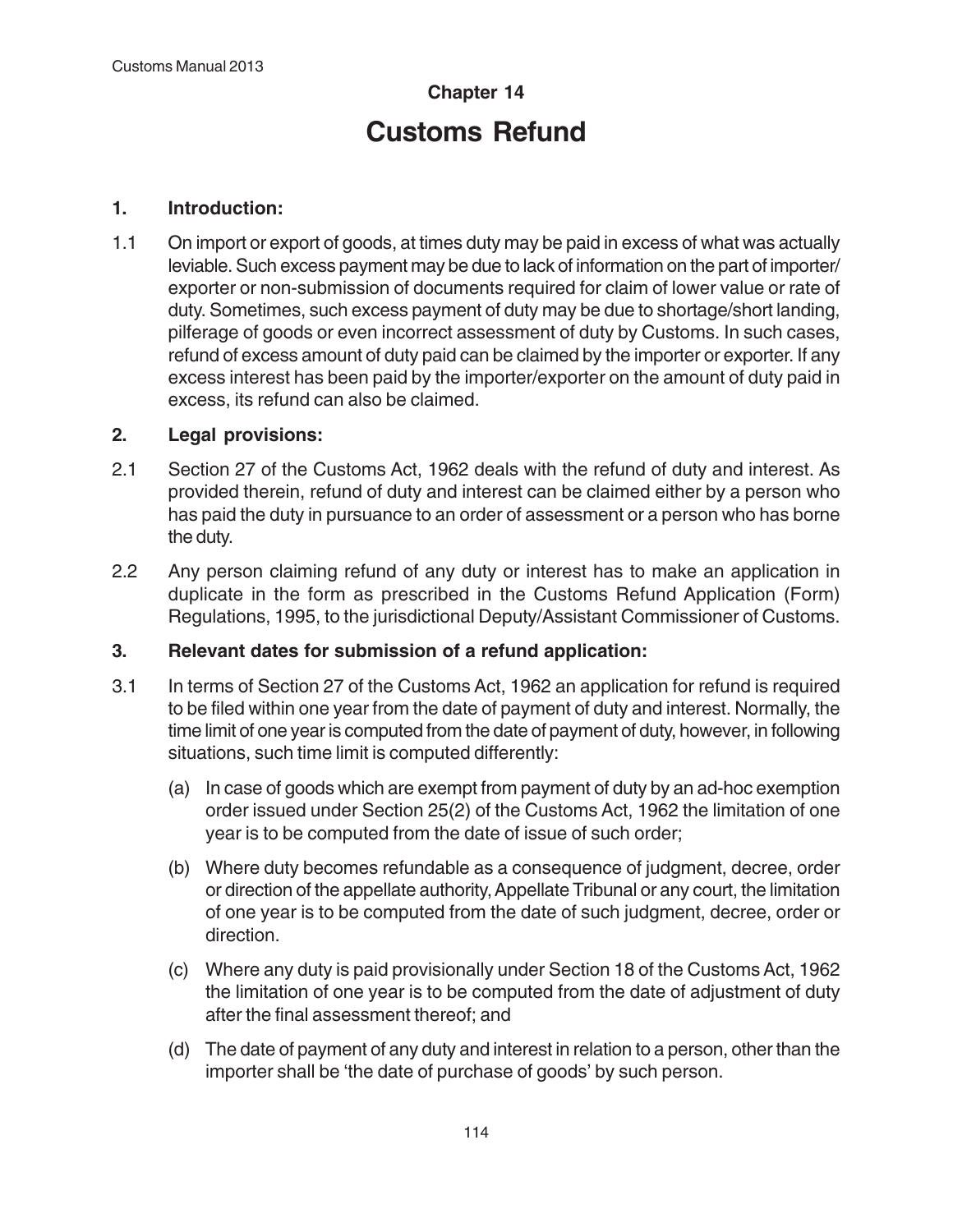3.2 The limitation of one year for claiming refund does not apply where any duty and interest has been paid under protest.

# **4. Processing of refund claim:**

- 4.1 The application for refund is required to be filed with documentary or other evidence including documents relating to assessment, sales invoice and other like documents to support the claim that the duty and interest was paid in excess, incidence of duty or interest has not been passed on by him to any other person, and the refund has not been obtained already.
- 4.2 Where on scrutiny, the application is found to be complete in all respects the Customs issues an acknowledgement in the prescribed Form. However, in case the application is found to be incomplete, the Customs will return the same to the applicant, pointing out the deficiency. The applicant has to then re-submit the application after making good the deficiency.
- 4.3 The application of refund found to be complete in all respects by Customs, is processed to see if the whole or any part of the duty and interest paid by the applicant is refundable. In case, the whole or any part of the duty and interest is found to be refundable, an order for refund is passed. However, in view of the provisions of unjust enrichment enshrined in the Customs Act, the amount found refundable has to be transferred to the Consumer Welfare Fund except in the following situations when it is to be paid to the applicant:
	- (a) If the importer has not passed on the incidence of such duty and interest to any other person;
	- (b) If such duty and interest was paid in respect of imports made by an individual for his personal use;
	- (c) If the buyer who has borne the duty and interest, has not passed on the incidence of such duty and interest to any other person;
	- (d) If amount found refundable relates to export duty paid on goods which were returned to exporter as specified in Section 26 of the Customs Act, 1962;
	- (e) If amount relates to Drawback of duty payable under Sections 74 and 75 of the Customs Act, 1962; and
	- (f) If the duty or interest was borne by a class of applicants which has been notified for such purpose in the Official Gazette by the Central Government.

# **5. Unjust enrichment:**

5.1 In terms of Section 27(2) of the Customs Act, 1962 the concerned Assistant/Deputy Commissioner of Customs has to examine the facts of the case and the material placed before him in order to determine whether the amount claimed by an applicant is refundable to him or not. Further, the Assistant/Deputy Commissioner of Customs should go through the details of audited balance sheet and other related financial records, certificate of the Chartered Accountant etc., submitted by the applicant in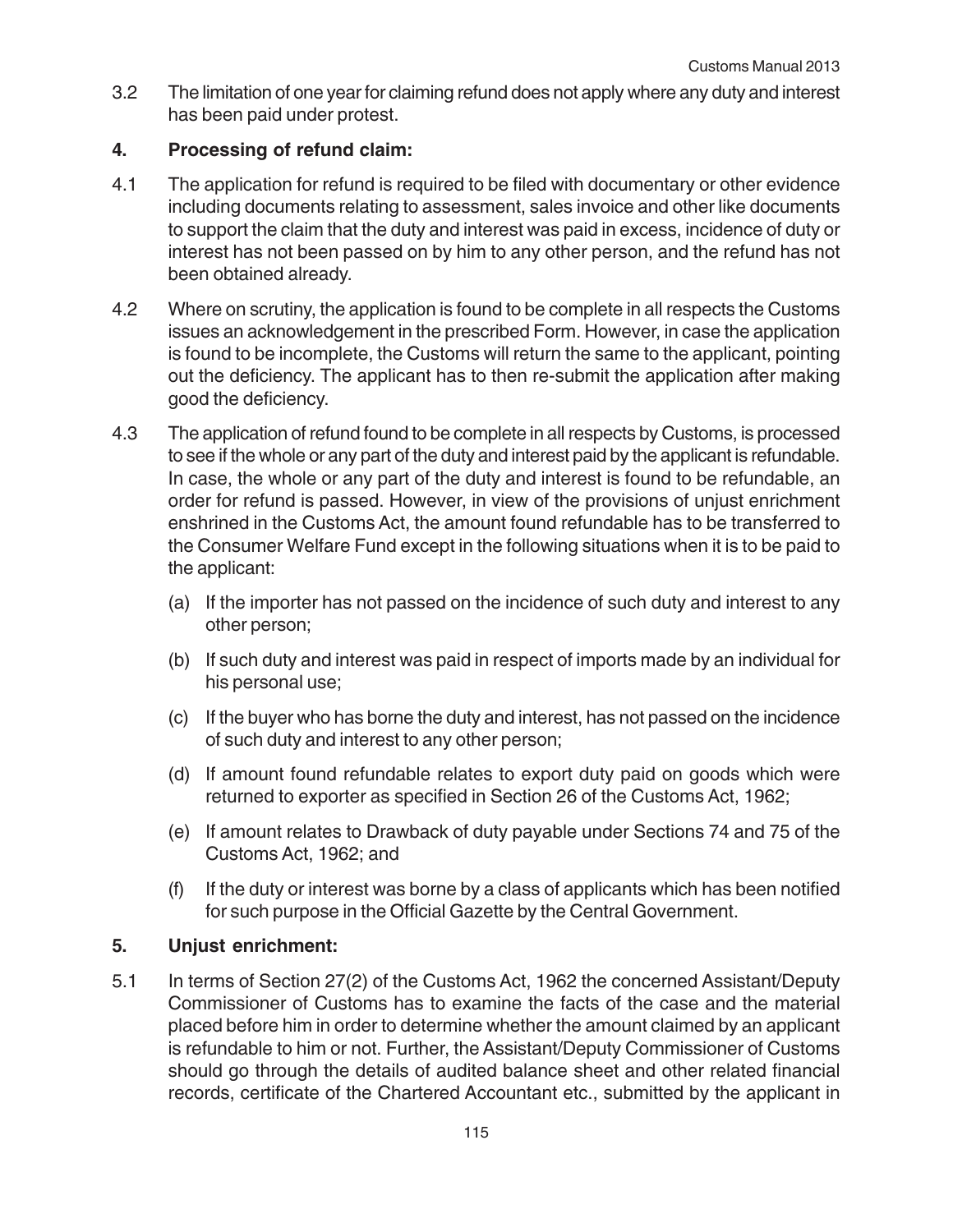order to decide whether the applicant had not passed on the incidence of the duty and interest thereon, if any, to any other person. The Order-in-Original passed by the Assistant/Deputy Commissioner of Customs on the refund application should be a speaking order providing specific details including the relevant financial records that are relied upon to arrive at a conclusion whether the burden of duty or interest, as the case may be, has been passed on or not. Refund orders issued in a routine and casual manner thereby sanctioning the amount but crediting the same to the Consumer Welfare Fund without going through the factual details of the case and the due process as provided in the first proviso cannot be considered as a complete and speaking order.

#### **6. Interest on delayed refund:**

- 6.1 The Customs has to finalize refund claims immediately after receipt of the refund application in proper form along with all the documents. In case, any duty ordered to be refunded to an applicant is not refunded within 3 months from the date of receipt of application for refund, interest that is currently fixed @ 6% is to be paid to the applicant. The interest is to be paid for the period from the date immediately after the expiry of 3 months from the date of receipt of such application till be date of refund of such duty. For the purpose of payment of interest, the application is deemed to have been received on the date on which a complete application, as acknowledged by the proper officer of Customs, has been made.
- 6.2 Where any order of refund is made by the Commissioner (Appeals), Appellate Tribunal or any Court against an order of the Assistant Commissioner/Deputy Commissioner of Customs, the order passed by the Commissioner (Appeals), Appellate Tribunal or by the Court, as the case may be is deemed to be an order for the purpose of payment of interest on delayed refund.
- 6.3 The interest on delayed refund is payable only in respect of delayed refunds of Customs duty and no interest is payable in respect of deposits such as deposits for project imports, security for provisional release of goods etc.

# **7. Expeditious disposal of refund applications:**

- 7.1 The procedure to ensure expeditious disposal of Customs duty refund applications and to enhance transparency in refund disbursement is as follows:
	- **(a) Receipt and acknowledgement of all refund applications:** All refund applications made under Section 27 of the Customs Act, 1962 whether by post or courier or personal delivery, shall be received by the department and a simple receipt of having received the 'refund application' shall be issued immediately. The receipt should make it clear that the application has not been scrutinized for its completeness. These applications are required to be scrutinized for their completeness within 10 working days of their receipt, for giving acknowledgement by the Proper Officer as per the Customs Refund Application (Form) Regulations, 1995. Hence, if any deficiency is found in the application or any document is required by the department, the same shall be informed at this stage of initial scrutiny itself within 10 working days of the initial receipt. This will avoid any chance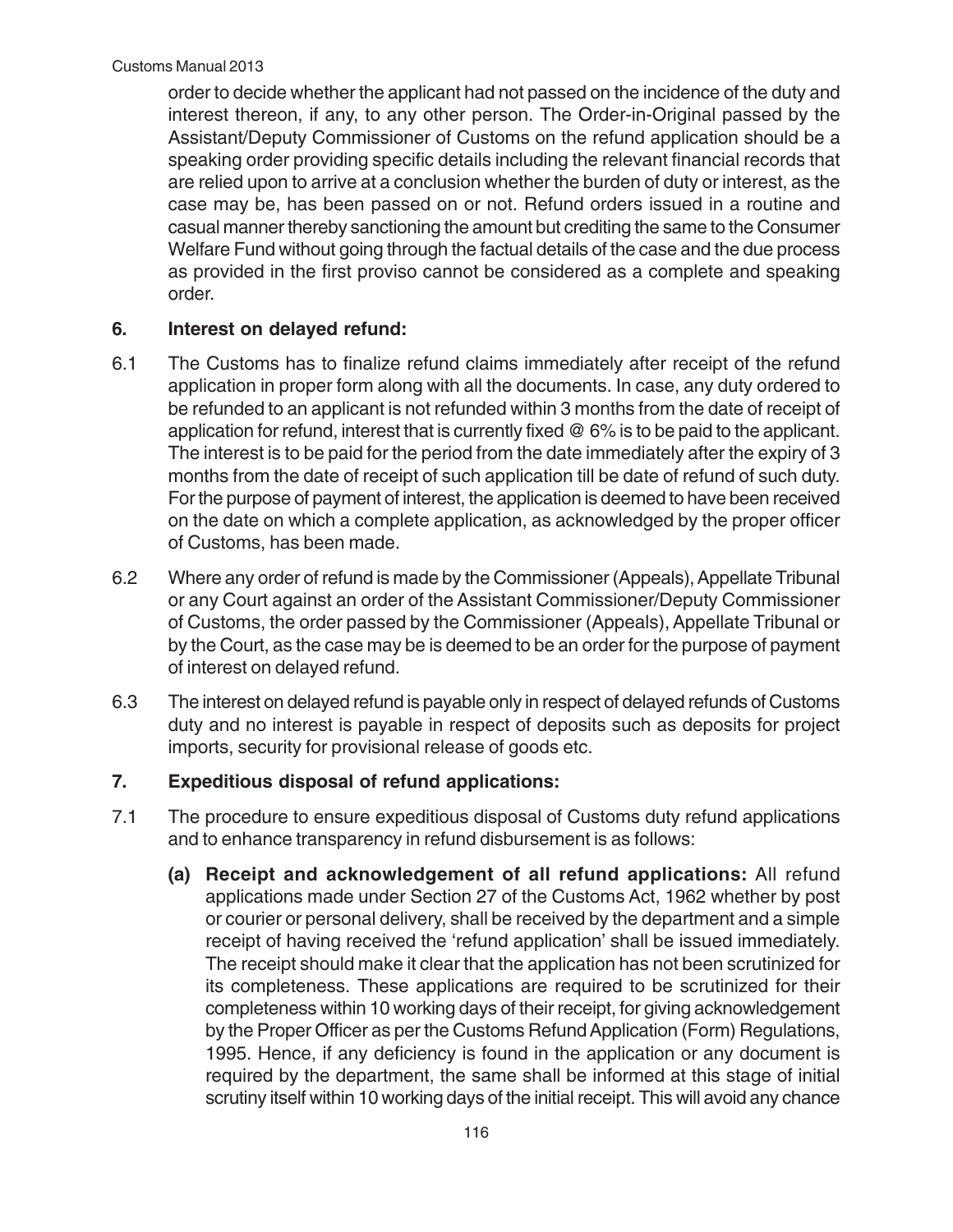for raising repeated queries to the applicant, in a piece-meal manner and bring certainty in dealing with refund applications.

- **(b) Processing of refund applications and their disposal:** Application found complete in all respects after scrutiny, shall be processed on 'first-come-first served' basis. If refund is due, an order for refund is required to be passed in terms of Section 27(2) of the Customs Act, 1962 or where the claim for refund is found liable to be rejected, as the case may be, a speaking order shall be passed giving complete reasons for the order. Further, the order should indicate that the aspect of unjust enrichment has been examined based on the applicable guidelines. The order should also contain the findings of adjudicating authority on the documents produced in support of the claim and the basis for determining the amount as either refundable to the claimant or payable to the Consumer Welfare Fund or the claim not being admissible.
- **(c) Issue of cheque:** Where the refund application is admitted, whether in part or in full, and claimant is eligible for refund, the Assistant/Deputy Commissioner of Customs may ensure that payment is made to the party within 3 days of the order passed after due audit, if any. In all such cases refund amount shall be paid to the applicant by a cheque drawn on the authorised bank with which the sanctioning authority maintains account. After the cheque is signed, it shall either be delivered to the claimant or his authorised representative personally or sent to him by Registered Post 'Acknowledgement Due' at Government cost, on the basis of pre-receipt already obtained from the claimant.
- **(d) Audit:** Pre-audit of refund claims (other than those to be post-audited) will be conducted by the Assistant/Deputy Commissioner (Audit), in the Commissionerate Headquarters Office. Thereafter, the Assistant/Deputy Commissioner of Group/ Division will pass an order-in-original in respect of the claim. Thereafter, the ordersin-original passed in this regard shall be subjected to review by the Commissioner concerned. The applications of refund of amount below Rs.50,000/- may be postaudited on the basis of the random selection by Assistant/Deputy Commissioner (Audit). The selection can be made in such a way that 25% of the refund applications are post-audited. The applications of refund for amount between Rs.50,000/- and Rs. 5 lakhs should be compulsorily post-audited. This audit system is aimed at checking improper sanction and payment of refunds. However, this does not dispense with the verification of the refund vouchers and the reconciliation of refunds, which shall be done by the Chief Account Officers. It may be ensured that where pre-audit is involved, the same is completed at the earliest so that the disposal of refund applications is not unduly delayed.
- **(e) CVC's instructions:** Under authority of Section 8(1)(h) of the CVC Act, 2003 Central Vigilance Commission (CVC) has issued instructions to bring about greater transparency and accountability in the discharge of regulatory, enforcement and other public dealings of the Government organizations. These instructions require that status of individual applications/matters should be made available on the organization's website and updated from time to time so that the applicants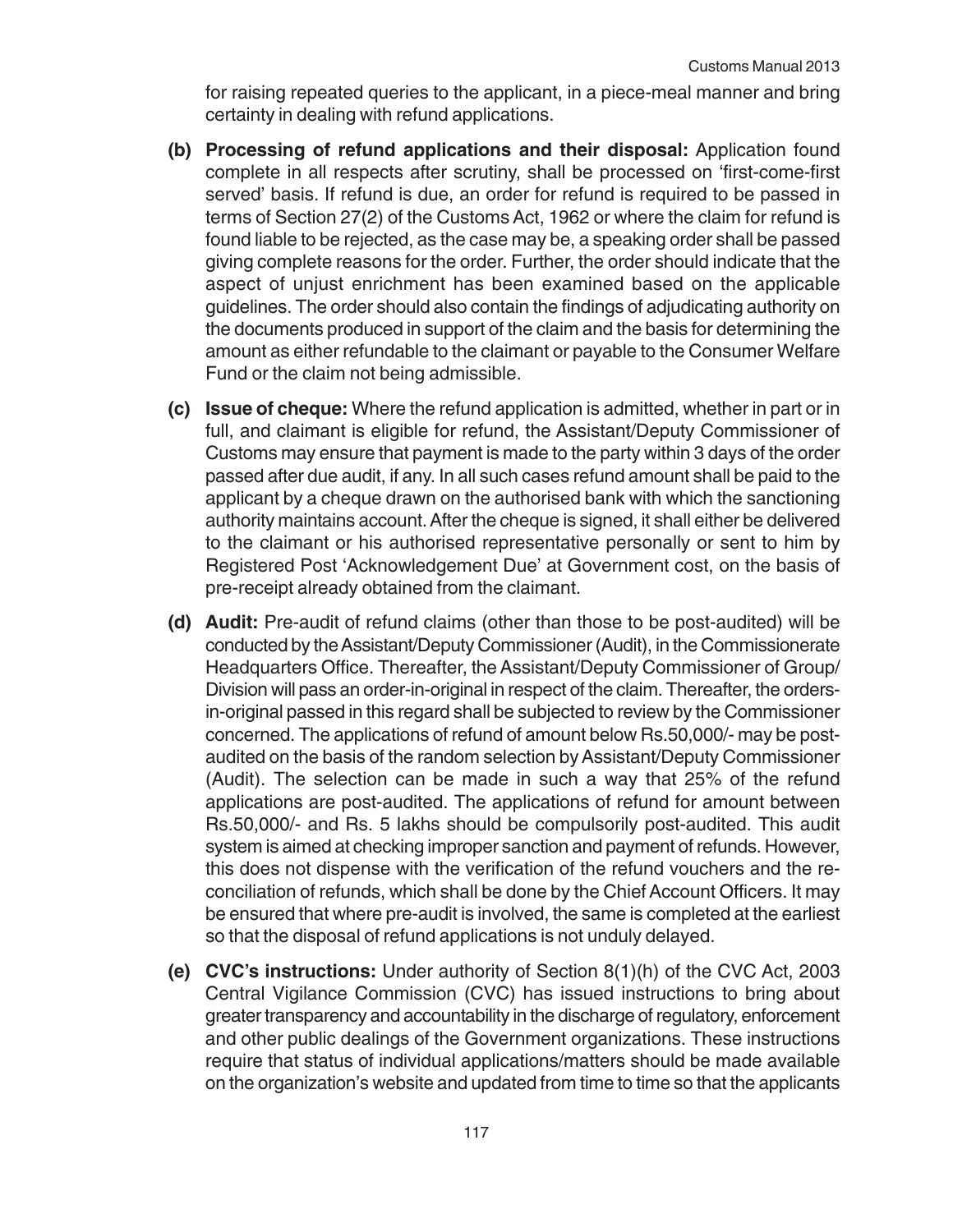are duly informed about the status of their applications. It is further stated that the manual records maintained for various purposes may continue. In pursuance of CVC's instructions, all Commissioners of Customs shall establish a mechanism for maintenance of a comprehensive database in their respective website, indicating the receipt, acknowledgement, action taken for disposal (either payment or rejection) of refund applications and those pending at the end of the month. The details of refund application such as name of the claimant, file number, date of application, amount of refund claimed, date of its acknowledgement shall be indicated in chronological order by the date of its receipt. The applications may be serially numbered for each year and shall be shown in a single list indicating their respective status distinctly. The illustrative status that could be mentioned for easy understanding of any applicant may include the following: (i) refund application received but pending for scrutiny and acknowledgement (ii) refund application acknowledged for its completeness (iii) refund application found incomplete and returned for rectification of deficiency (iv) refund application rejected by passing a speaking order (iv) refund application sanctioned, pending verification by audit (v) cheques issued for refunds sanctioned and paid to applicant/ credited to consumer welfare fund. This is not exhaustive and any other stage of processing of refund application may also be indicated. An abstract at the end of the month about the total number of refund applications received, acknowledged, disposed and pending may also be indicated. This online data base would be accessible to the trade and public as well as by all Customs officers to enhance transparency. Further, the status of individual applications for refund of Customs duty shall be updated from time to time, at least daily, so that the applicants remain duly informed about the status of their applications. The data may be allowed for display in the website for three months period from the date of its final disposal and thereafter it can be moved to the history database.

**(f) Monitoring Mechanism:** Chief Commissioners/ Directorate General of Inspection (DGI) are to review the position of refunds in their respective zones/ select zones, to check on the timely sanction of refund applications. If any refund application is pending for long period, the reasons for the same may be identified by the concerned Chief Commissioner and action initiated for disposal by reference to the concerned Commissionerate. DGI may also access the databaseof refund applications and maintain the data in respect of those refund applications pending for long period and action taken thereon, for reporting to the Board.

[Refer Notifications No.32/95-Cus(NT), dated 26-5-1995 and No.75/2003-Cus(NT), dated 12-9-2003 and Circulars No.59/95-Cus., dated 5-6-1995, No.24/2007-Cus., dated 2-7-2007, No.7/2008-Cus., dated 28-5-2008, No.22/2008-Cus., dated 19-12- 2008 and CVC Circular No.40/11/06, dated 22-11-2006 (http://www.cvc.nic.in)]

\*\*\*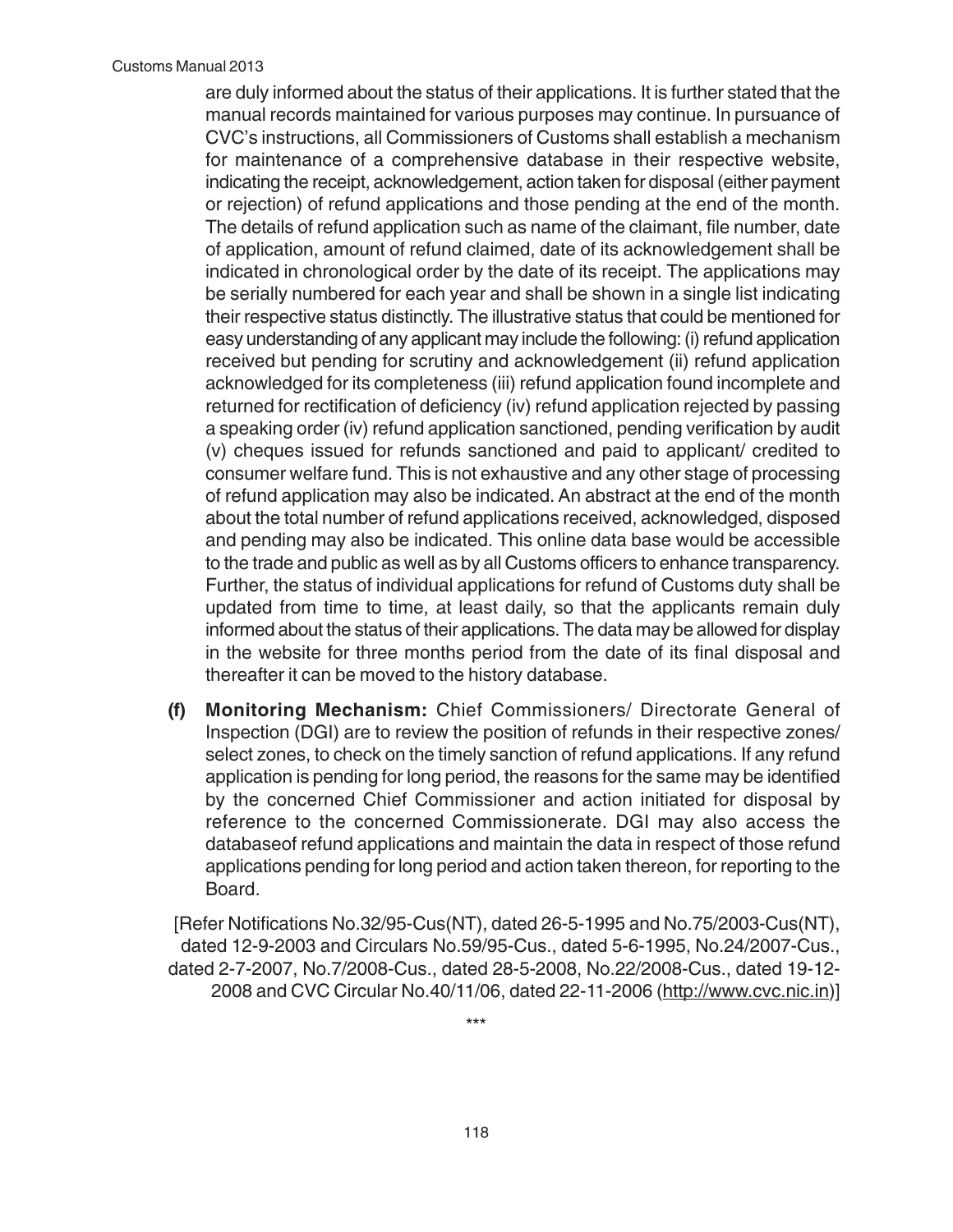## **Chapter 15**

# **Detention and Release/Storage of Imported/ Export Goods**

#### **1. Introduction:**

- 1.1 Normally, the goods liable for confiscation under the Customs Act, 1962 are seized by the Customs. However, in some cases where seizure is not practicable, it may become necessary to detain the goods for investigation. The provisions for detention of goods are contained in Section 110 of the Customs Act, 1962. The goods are detained for various reasons and at the instance of various agencies of the Department, such as the Directorate of Revenue intelligence, the Directorate of Central Excise Intelligence, Narcotics Control Bureau and Directorate of Enforcement and even other agencies, like the Central Bureau of Investigation. Once order for detention of goods is served to the owner of the goods, he cannot remove, part with, or otherwise deal with the goods except with the prior permission of the proper officer of the Customs. During investigation and subsequent adjudication proceedings, if the contravention of provisions of the Customs Act, 1962 and other allied laws is established, action is taken against the importers/ offending goods as provided in the law. In other cases, the charges are dropped at initial stages or at the appeal stage.
- 1.2 In respect of goods detained at the port/airport/ICD/CFS/LCS etc, the custodians of goods demand their dues for storing the goods (i.e. the warehousing charges) from the importers/exporters. Likewise the shipping lines demand container detention charges for the period the goods are kept in their custody. When the goods are detained for a long period, the warehousing/demurrage charges and container detention charges become high. In cases where the charges against the importers or exporters are dropped, the Customs usually issues detention certificates for the period when goods were under detention. The custodians normally remit the detention/demurrage charges wholly or partially on the basis of detention certificates issued and recommendation made by the Customs. However, it is not obligatory, as held in some recent Court judgments that custodians must waive the rentals payable to them.
- 1.3 The Apex Court examined the matter of quantum of demurrage and payment of demurrage in the cases of International Airport Authority of India vs. Grand Slam International [1995 (77) ELT 753 SC] and Trustees of Port of Madras vs. Nagavedu Lungi & Co., [1995 (80) ELT 241 SC] and held that detention charges and warehousing charges are payable to the custodians and shall be paid by the exporter or the importer even where the Customs detention has been finally held as improper/illegal.

#### **2. Guidelines for expeditious Customs clearance/provisional release:**

2.1 To avoid delays in the release and minimize hardship to the trade if goods remain detained pending investigation into any dispute in relation to assessment etc. thestress is on expeditious assessment/investigations. Further, unless the goods are prohibited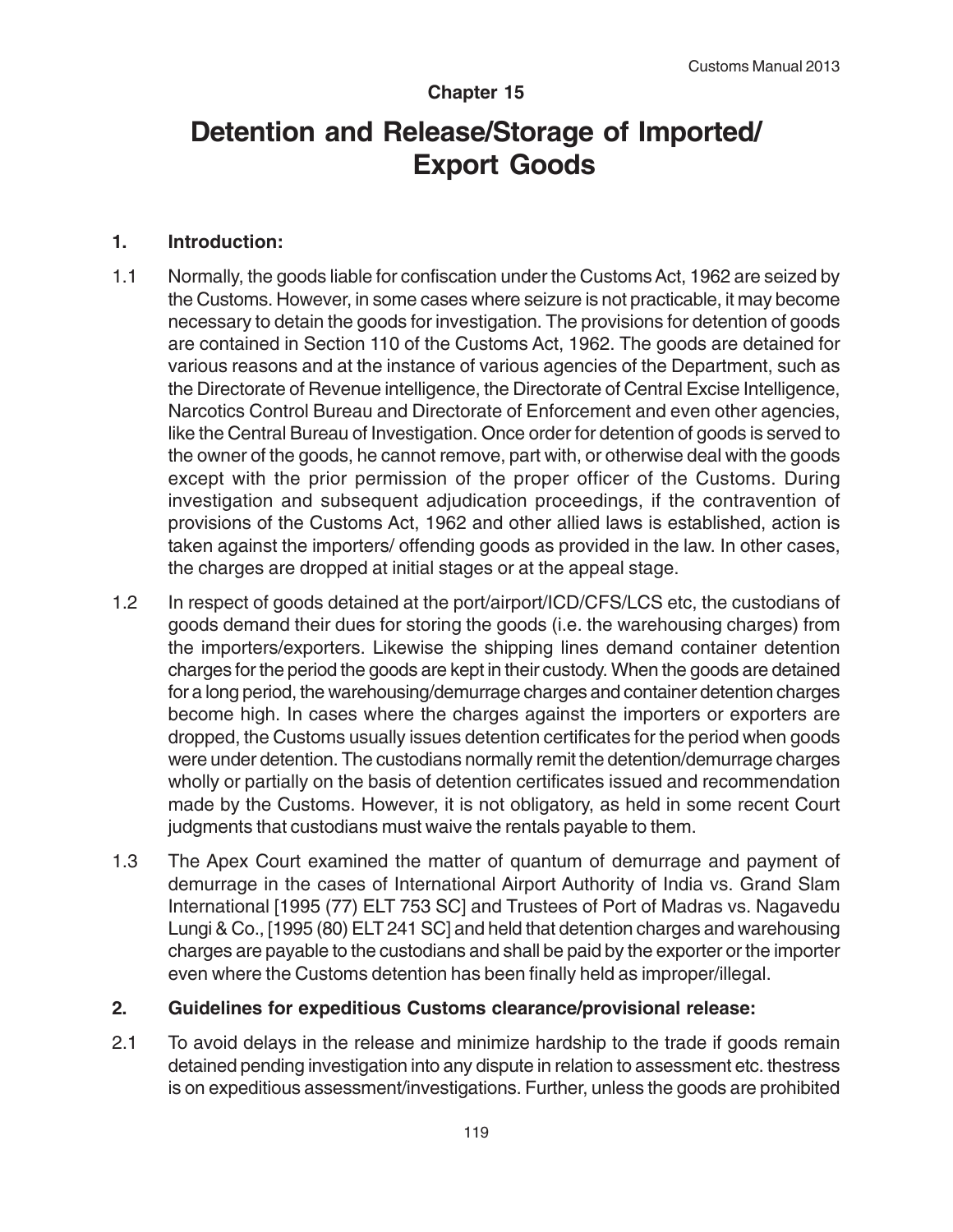or involved in serious fraud even if there is a dispute in assessment etc., provisional release option be given to the importers.

- 2.2 The following guidelines are to be followed by importers and Customs Officers to keep a check on unnecessary detention of goods and ensure speedy Customs clearance:
	- (a) Import/export goods are not to be detained unless prohibited as per the FTP and/ or under other allied laws. Goods are not to be detained on simple valuation or classification disputes.
	- (b) If it becomes necessary to detain the goods for investigation of any serious suspected fraud etc., the importer/exporter must be intimated in writing that he may shift the goods to a bonded warehouse under Section 49 of the Customs Act, 1962, with a clear indication that if he does not avail of this facility and the goods incur demurrage, etc., he would have to bear the demurrage and other charges levied by the custodian/other agencies.
	- (c) But for certain exceptional categories, in any dispute case pending investigation wherever importer or exporter is willing, he should be allowed provisional clearance of the goods by furnishing a bond for full value of the goods supported by adequate bank guarantee as may be determined by the proper officer. The value of bank guarantee shall not exceed twice the amount of duty. The provisional clearance should be allowed as a rule and not as an exception. Provisional release may not be resorted to in the cases mentioned below but here too option for storage in warehouses under Section 49 of the Customs Act, 1962 should be provided to the importers (goods can be allowed entry into the country only after the laid down quality standards etc. are satisfied):
		- (i) Goods prohibited for import/export;
		- (ii) Imports not complying with the specifications/conditions/requirements of various Orders/Acts (e.g. Livestock Importation Act, 1898, Prevention of Food Adulteration Act, 1954, etc.); and
		- (iii) Where gross fraudulent practices are noticed and release of the goods may seriously jeopardize further investigations as also interests of the revenue.
	- (d) In the case of containerized cargo, wherever the parties are not in a position to execute bond and bank guarantee for taking provisional release or the Department is of the view that clearance cannot be allowed, the goods may be de-stuffed after giving notice to all concerned and stored in port's godowns and warehouses to avoid container detention charges.
- 2.3 In order to ensure expeditious clearance of export cargo it is provided that:
	- (a) In case the export goods are found to be mis-declared in terms of quantity, value and description and are seized for being liable to confiscation under the Customs Act, 1962, the same may be ordered to be released provisionally on execution of a Bond of an amount equivalent to the value of goods along with furnishing an appropriate security in order to cover the redemption fine and penalty.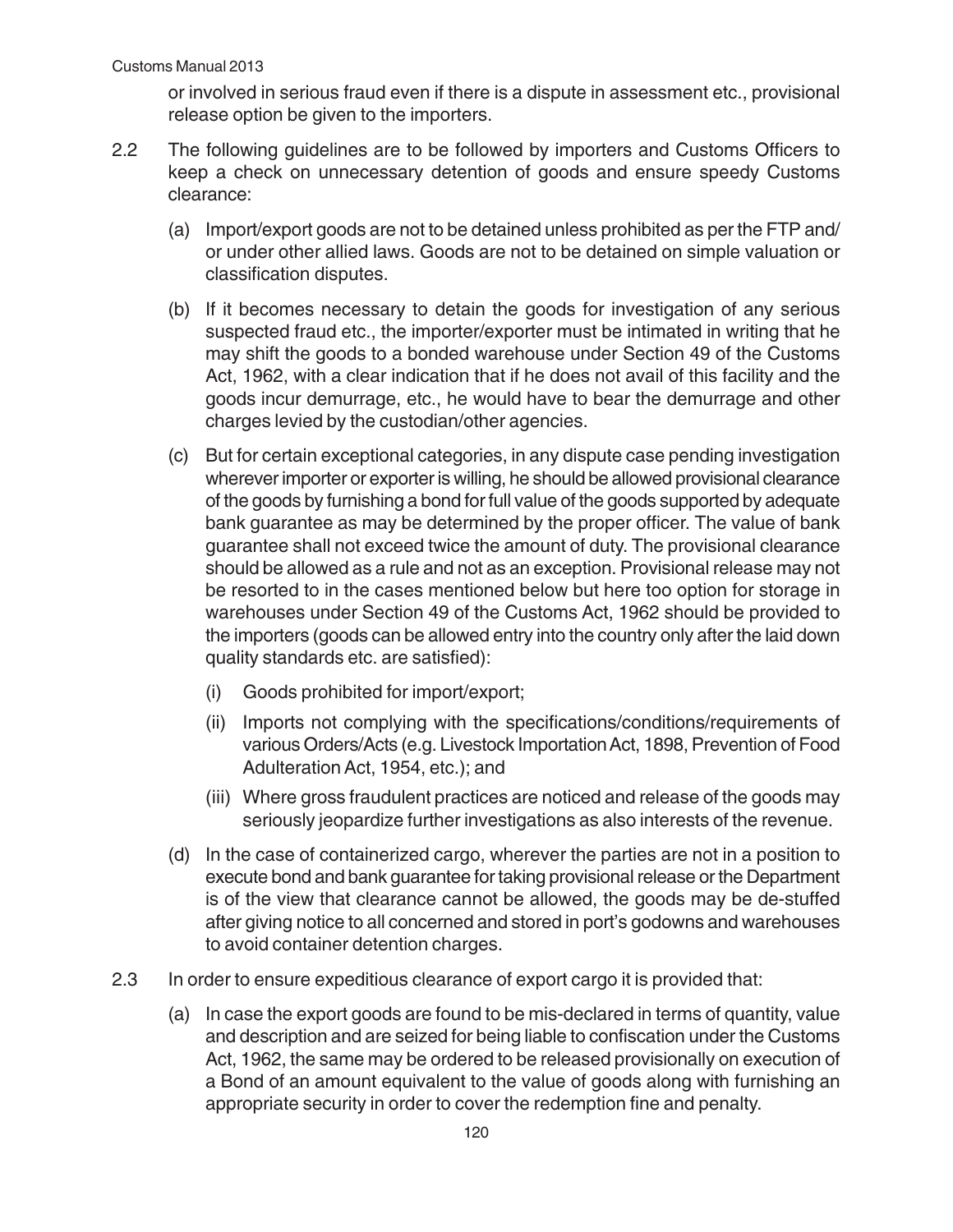- (b) In case the export goods are either suspected to be prohibited or found to be prohibited in terms of the Customs Act, 1962 or ITC (HS), the same should be seized and appropriate action for confiscation and penalty initiated.
- (c) In case the export goods are suspected of mis-declaration or where declaration is to be confirmed and further enquiry / confirmatory test or expert opinion is required (as in case of chemicals or textiles materials), the goods should be allowed exportation provisionally. The exporters in these cases are required to execute a Bond of an amount equal to the value of goods and furnish appropriate security in order to cover the redemption fine and penalty in case goods are found to be liable to confiscation. In case exports are made under any Export Promotion / Reward Schemes, the finalization of export incentives should be done only after receipt of the test report / finalisation of enquiry and final decision in the matter. The Bond executed for provisional release shall contain a clause to this effect,
- (d) Export goods detained for purpose of tests etc. must be dealt with on priority and the export allowed expeditiously unless the prohibited nature of goods is confirmed. Continued detention of any export goods in excess of 3 days must be brought to the notice of the Commissioner of Customs, who will safeguard the interest of the genuine exporters as well as the revenue
- 2.4 Wherever in adjudication proceedings, the parties have been allowed to clear the goods on payment of redemption fine and penalty and parties, instead of clearing the goods on payment of fine and penalty, prefer an appeal, they will have to pay demurrage/ detention charges, etc. even if they succeed in appeal, as the liability has arisen due to their filing appeal and not clearing the goods for which option was available.
- 2.5 The Departmental officers will be held accountable for cases where detention of goods have been ordered on insufficient and weak grounds resulting in unconditional release of detained goods in adjudication stage itself, where importers have to suffer avoidable demurrage charges/loss by pilferage etc.

[Refer Instruction F.No. 450/82/95-Cus. IV, dated 7-7-1997 and Circulars No.42/2001-Cus., dated 31-7-2001 and No.1/2011-Cus., dated 4-1-2011]

2.6 Board has been reiterated that special care will have to be taken by field formation to avoid any unwarranted delays in clearance that may lead to possible demurrage liability on Customs. Where for justifiable reasons in certain types of exceptional situations, release of consignments is not considered advisable even on provisional basis, options must be given by sending intimation in writing to the importers / exporters or their agents to keep the goods in warehouses in terms of Section 49 of the Customs Act. It should be made clear that if the facility is not availed and the goods incur any demurrage, the importers/exporters will be wholly responsible for its payment.

[Refer Instruction F. No.450/160/2011-Cus.IV, dated 13-2-2012]

\*\*\*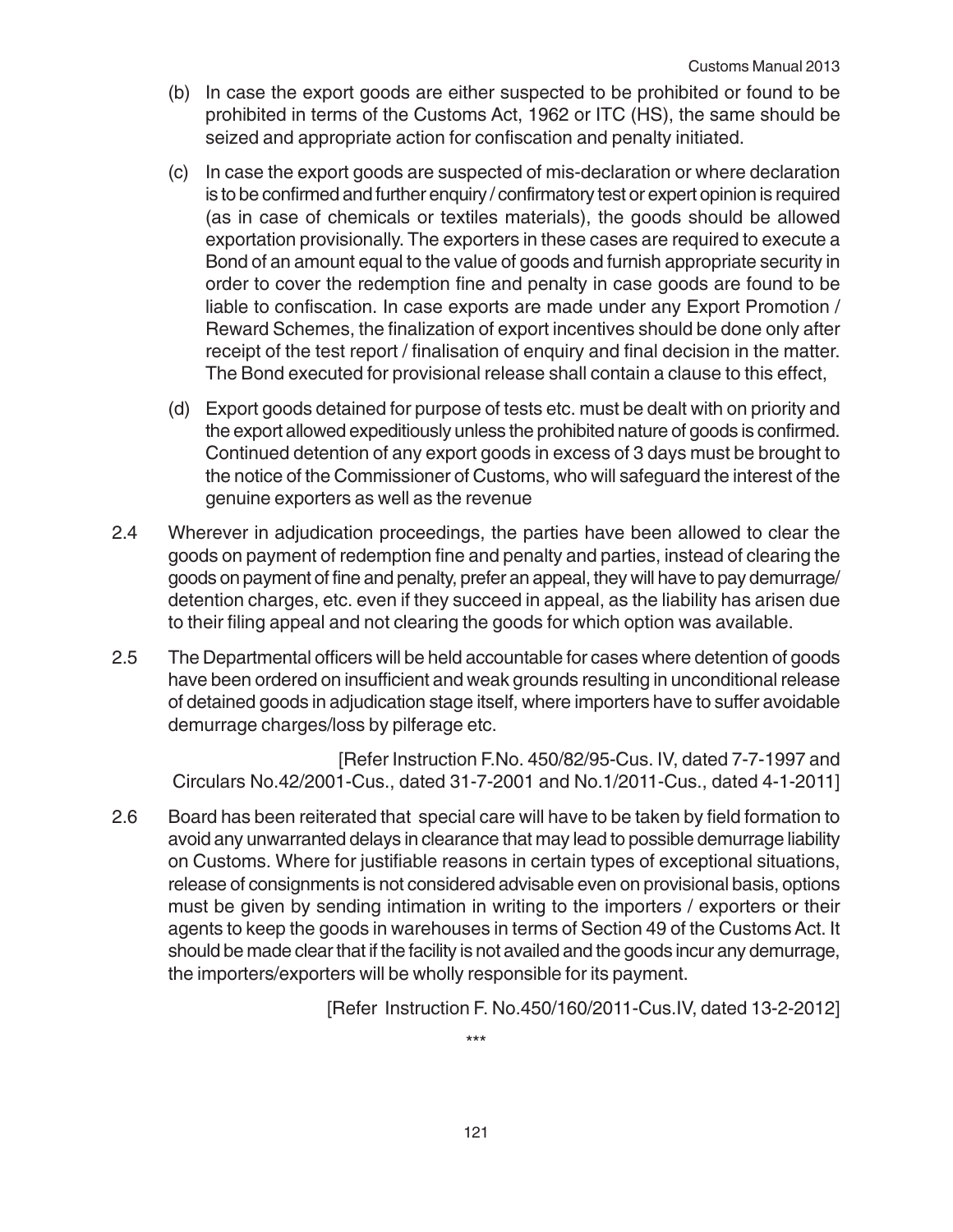# **Chapter 16**

# **Import and Export through Courier**

#### **1. Introduction:**

- 1.1 Imports and exports through courier are becoming increasingly popular. At present, the courier clearances are allowed both under manual mode as well as electronic mode. The courier clearances under the manual mode are governed by Courier Imports and Exports (Clearance) Regulations, 1998, and courier clearance under electronic mode are governed by Courier Imports and Exports (Electronic Declaration and Processing) Regulations, 2010. The courier goods are cleared through a fast track basis on observance of simple formalities by courier companies. Examination of parcels is kept to the minimum and clearance is allowed on the basis of selective scrutiny of documents. The duty, where leviable, is paid by the courier company on behalf of importers/exporters before taking delivery of the parcels.
- 1.2 The facility of imports and exports through courier mode is allowed to only to those courier companies which are registered by the Customs. These courier companies are called "Authorized Couriers". The courier parcels are normally carried by passenger/ cargo aircrafts. In the case of clearance through Land Customs Stations (LCS), other mode of transport is used. Both of them are allowed to file the Courier Import Manifest.
- 1.3 At present, the facility of courier clearance under the manual mode is available at Customs airports in Mumbai, Delhi, Chennai, Calcutta, Bangalore, Hyderabad, Ahmedabad, Jaipur, Trivandrum, Cochin, Coimbatore and Land Customs Stations at Petrapole and Gojadanga. The courier clearances under the electronic mode of Customs clearance will be soon made operational at Delhi and Mumbai airports.
- 1.4 The scheme of Customs clearance of imports and exports by courier mode introduces certain procedural relaxation. Such imports and exports shall, however, continue to be governed by the applicable provisions of the FTP or any other law, for the time being in force.

#### **2. Categories of goods allowed import through courier:**

2.1 Except for certain excluded categories, all goods are allowed to be imported through the courier mode. The exclusion of certain categories of goods is based upon the fact that these broadly require specific conditions to be fulfilled under any other Act or rule or regulation such as testing of samples etc. on reference to the relevant authorities or experts before their clearance. In these cases, due to additional compliance requirements, the assessment and clearance takes time. These goods, therefore, do not fit into the scheme, which envisages Customs clearance on a fast track basis. Further, air terminals and LCS are not equipped to handle certain goods. Thus, in general the following categories of goods are not allowed import through the courier mode: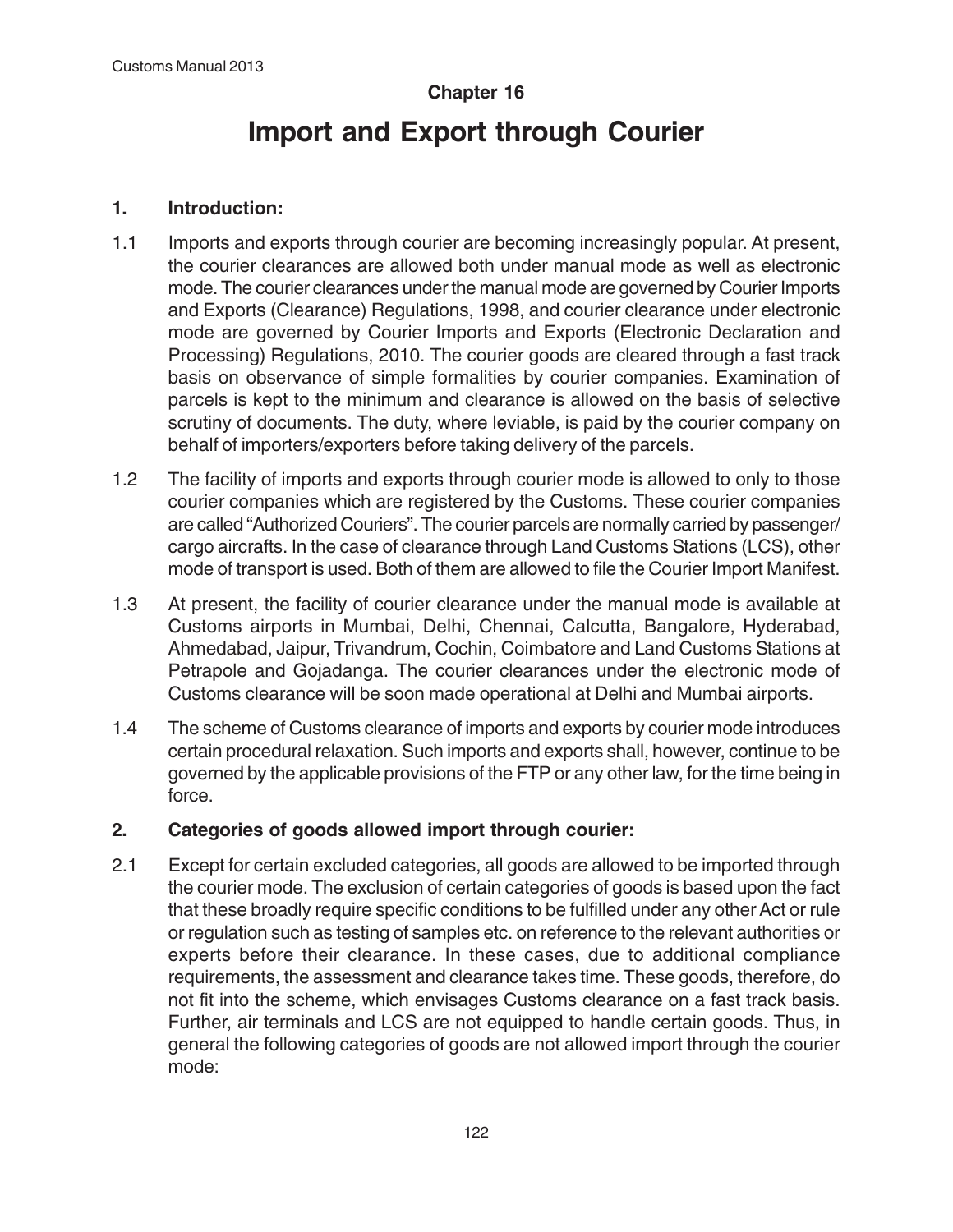- (a) Precious and semi precious cargo;
- (b) Animals and plants;
- (c) Perishables;
- (d) Publications containing maps depicting incorrect boundaries of India;
- (e) Precious and semi precious stones, gold or silver in any form;
- (f) Goods under Export Promotion Schemes including EOU scheme;
- (g) Goods exceeding weight limit of 70 kgs. (individual packages) imported though courier under manual mode. However, under the electronic mode, no such restriction regarding weight has been provided.
- 2.2 Clearance of goods under EOU scheme is permitted under the electronic mode.

#### **3. Categories of goods allowed export through courier:**

- 3.1 As in the case of imports, all goods are allowed to be exported though courier except for the following excluded categories:
	- (a) Goods attracting any duty on exports;
	- (b) Goods exported under export promotion schemes, such as Drawback, DEEC, EPCG etc.;
	- (c) Goods where the value of the consignment is above Rs.25,000/- and transaction in foreign exchange is involved (the limit of Rs.25,000/- does not apply where the G.R. waiver or specific permission has been obtained from the RBI).

#### **4. Import and export of gems and jewellery:**

4.1 Import of gems and jewellery including samples thereof by EOUs or SEZ units is allowed through courier. Likewise, export of cut and polished diamond, gems and jewellery under any scheme of FTP from EOUs, SEZs or DTA is allowed through courier subject to the condition that the value of each export consignment under such export does not exceed Rs.20 lakhs.

# **5. Procedure for clearance of import goods:**

- 5.1 For facilitating Customs clearance, the goods imported by courier are divided into the following categories:
	- (a) Documents that include any message, information or data recorded on paper, cards or photographs having no commercial value, and which do not attract any duty or subject to any prohibition/restriction on their import or export;
	- (b) Samples any bonafide commercial samples and prototypes of goods supplied free of charge of a value not exceeding Rs.50,000/- for exports and Rs.10,000/ for imports which are not subject to any prohibition or restriction on their import or export and which does not involve transfer of foreign exchange.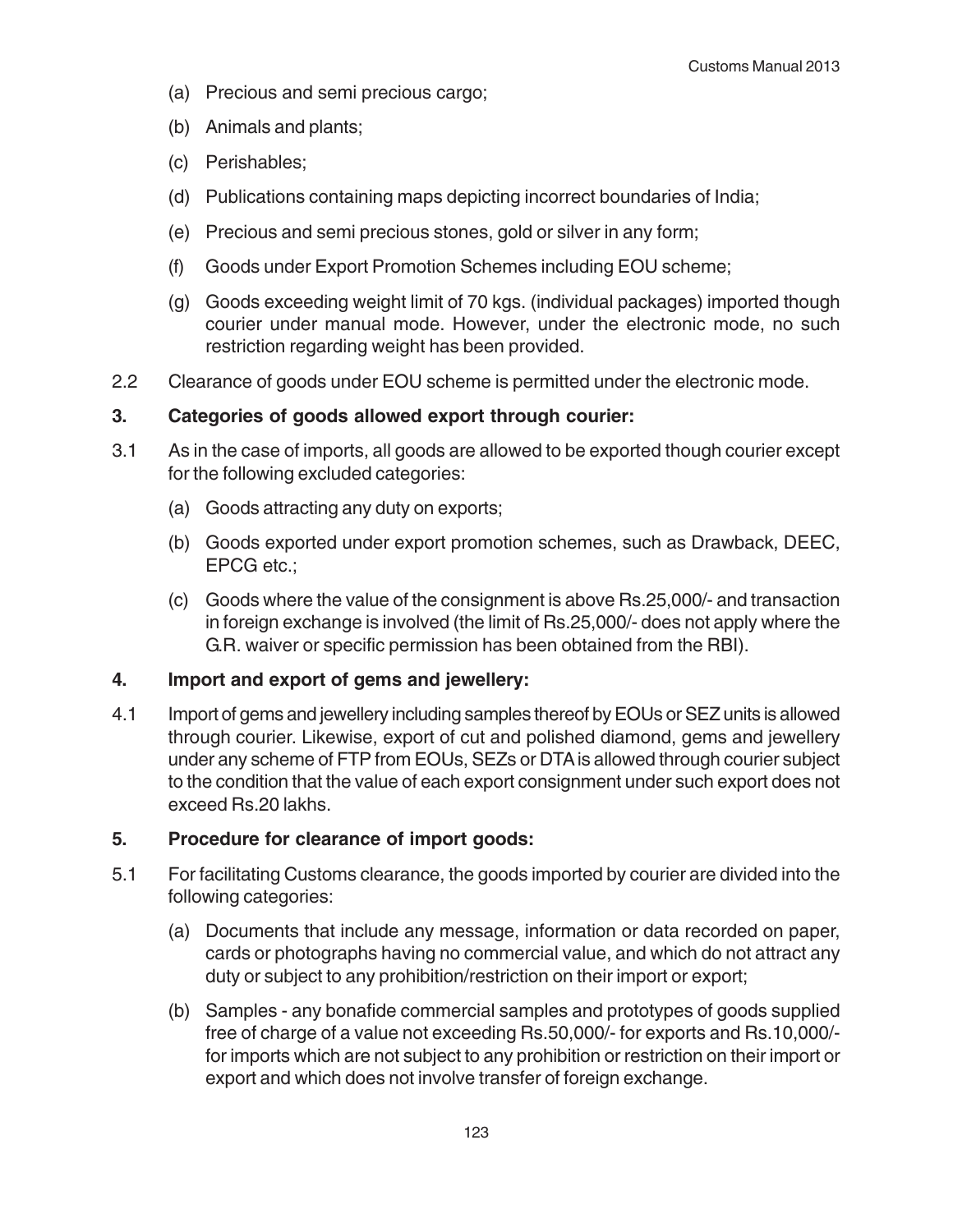- (c) Free gifts any bonafide gifts of articles for personal use of a value not exceeding rupees 25,000/- for a consignment in case of exports and Rs.10,000/- for imports which are not subject to any prohibition or restriction on their import or export and which do not involve transfer of foreign exchange.
- (d) Low value dutiable or commercial goods goods having a declared value of upto Rs.1,00,000/-; and
- (e) Dutiable or commercial goods goods having a declared value of more than Rs.1,00,000/-.
- 5.2 Different Customs declaration forms have been prescribed under the Courier Regulations for manual mode and electronic mode. Under the manual mode, simplified Bills of Entry have been specified, as mentioned below, for the clearance of goods. The goods are assessed to duty on merits like any other imported goods, and exemption, wherever available, is allowed to such imports when claimed.
	- (a) Courier Bill of Entry-III for documents,
	- (b) Courier Bill of Entry-IV for samples and free gifts, and
	- (c) Courier Bill of Entry-V for commercial shipments upto a declared value of Rs. one lakh.
- 5.3 The courier regulations for the manual mode stipulate that for certain categories of imports, a regular Bill of Entry prescribed in the Bill of Entry (Forms) Regulations, 1976 is to be filed. These include, (a) goods imported under EOU scheme; (b) goods imported under DEPB, DEEC and EPCG schemes; (c) goods imported against the license issued under the Foreign Trade (Development and Regulation), Act, 1992; (d) goods imported by a related person defined under the Customs Valuation Rules, 1988 (e) goods in respect of which the proper officer directs filing of a Bill of Entry; and (f) goods having a declared value of more than Rs. one lakh.
- 5.4 Under the courier regulations for the electronic mode the forms prescribed for filing Customs declarations are:
	- (a) Courier Bill of Entry-XI (CBE-XI) for documents in Form B,
	- (b) Courier Bill of Entry-XII (CBE-XII) for free gifts and samples in Form C,
	- (c) Courier Bill of Entry-XIII (CBE-XIII) for low value dutiable consignments in Form D, and
	- (d) Courier Bill of Entry-XIV (CBE-XIV) for other dutiable consignments in Form E for import consignments.

#### **6. Procedural formalities for clearance of export goods:**

6.1 In case of export goods, the Authorised Courier files Courier Shipping Bills with the proper officer of Customs at the airport or LCS before departure of flight or other mode of transport, as the case may be. Different Forms have been prescribed for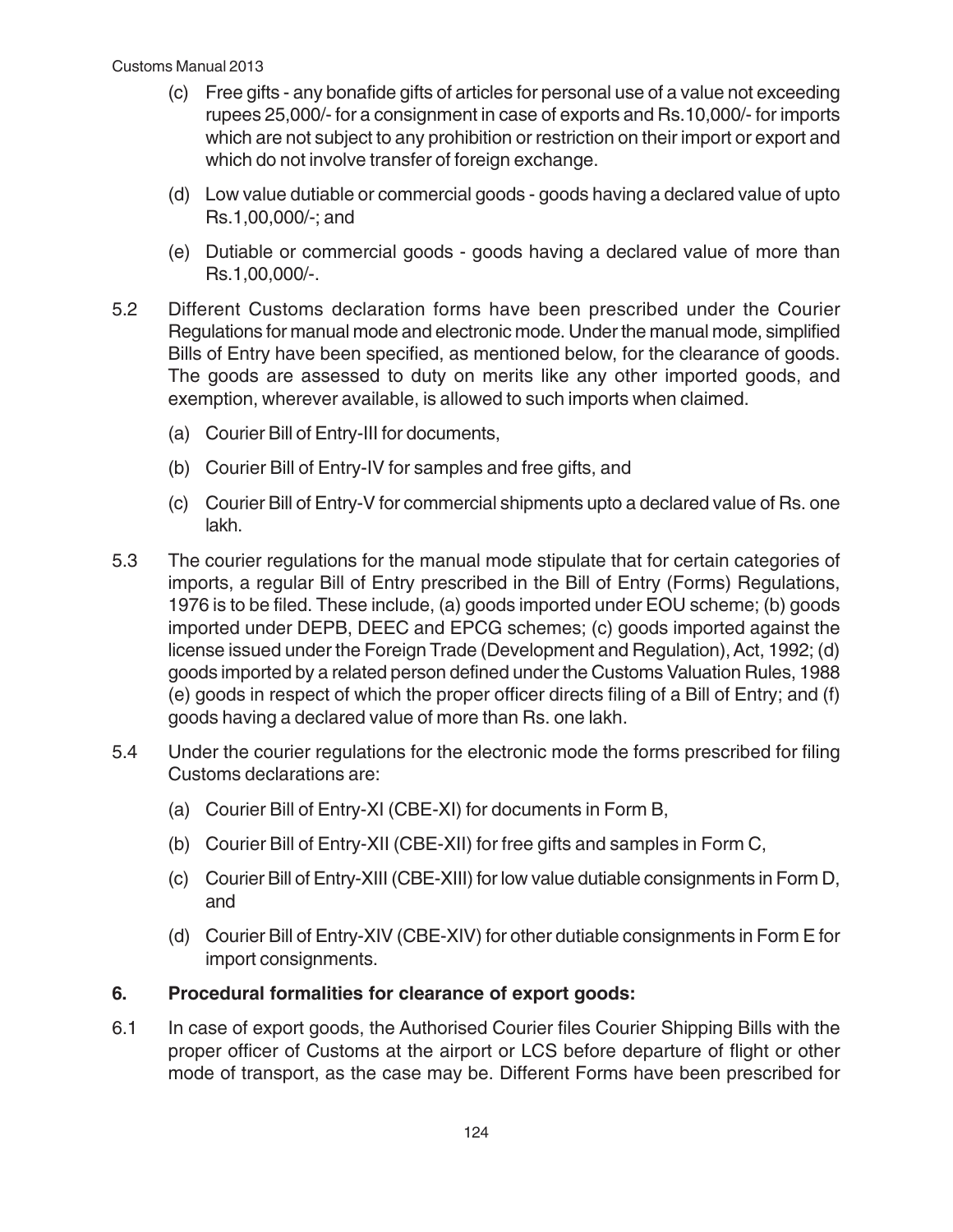export of documents and other goods. The Authorised Courier is required to present the export goods to the proper officer for inspection, examination and assessment.

- 6.2 For certain categories of export goods, a regular Shipping Bill, as prescribed in the Shipping Bill and Bill of Export (Form) Regulations, 1991 is required to be filed. Such Shipping Bills are processed at the Air Cargo Complex or the EOUs or STP or EHTP and thereafter with the permission of Customs, the goods are handed over to a courier agency for onward dispatch. The goods to which this procedure applies are:
	- a. Goods originating from EOUs/STPs/EHTP,
	- b. Goods exported under DEPB, DEEC, EPCG and Drawback schemes, and
	- c. Goods which require a licence for export under the Foreign Trade (Development and Regulation) Act, 1992.
- 6.3 Under courier Regulations for electronic mode, the forms for filing Customs declarations for export goods are (a) Courier Shipping Bill-III (CSB-III) for documents in Form G and (b) Courier Shipping Bill-IV (CSB-IV) for goods in Form H.

### **7. Examination norms for goods imported or exported by courier:**

- 7.1 The following examination norms are provided for import and export of courier consignments:
	- (a) 100% screening of import/ export consignments (documents and all types of cargo) is required to be done through X-ray or other NII techniques. Wherever possible the facility of X-ray machines available with Customs could be used; otherwise the airlines or AAI's screening facility may be resorted to for such screening. Further, wherever feasible such screening by multi-agencies could be combined to reduce the time taken and avoid duplicity.
	- (b) Physical examination of export documents, gifts, samples and export goods limited up to a maximum of 10% of the total courier consignments or specific intelligence. The consignments so selected will be examined 100%.
	- (c) Physical examination of import documents, gifts, samples and dutiable goods limited upto a maximum of 10% of the total courier consignments. The consignments so selected will be examined 100%.
	- (d) Selection of consignments physical examination would be based on the various parameters such as nature of goods, value, weight, status of importer etc.
	- (e) Commissioner of Customs in respective port can exercise the discretion of random examination of goods, on specific parameter such as country of import/ export, nature of goods as presently provided in the EDI system.
	- (f) Any consignment can be examined by the Customs (even upto 100% examination), if there is any specific intelligence or there is doubt during X-ray in respect of the said consignment.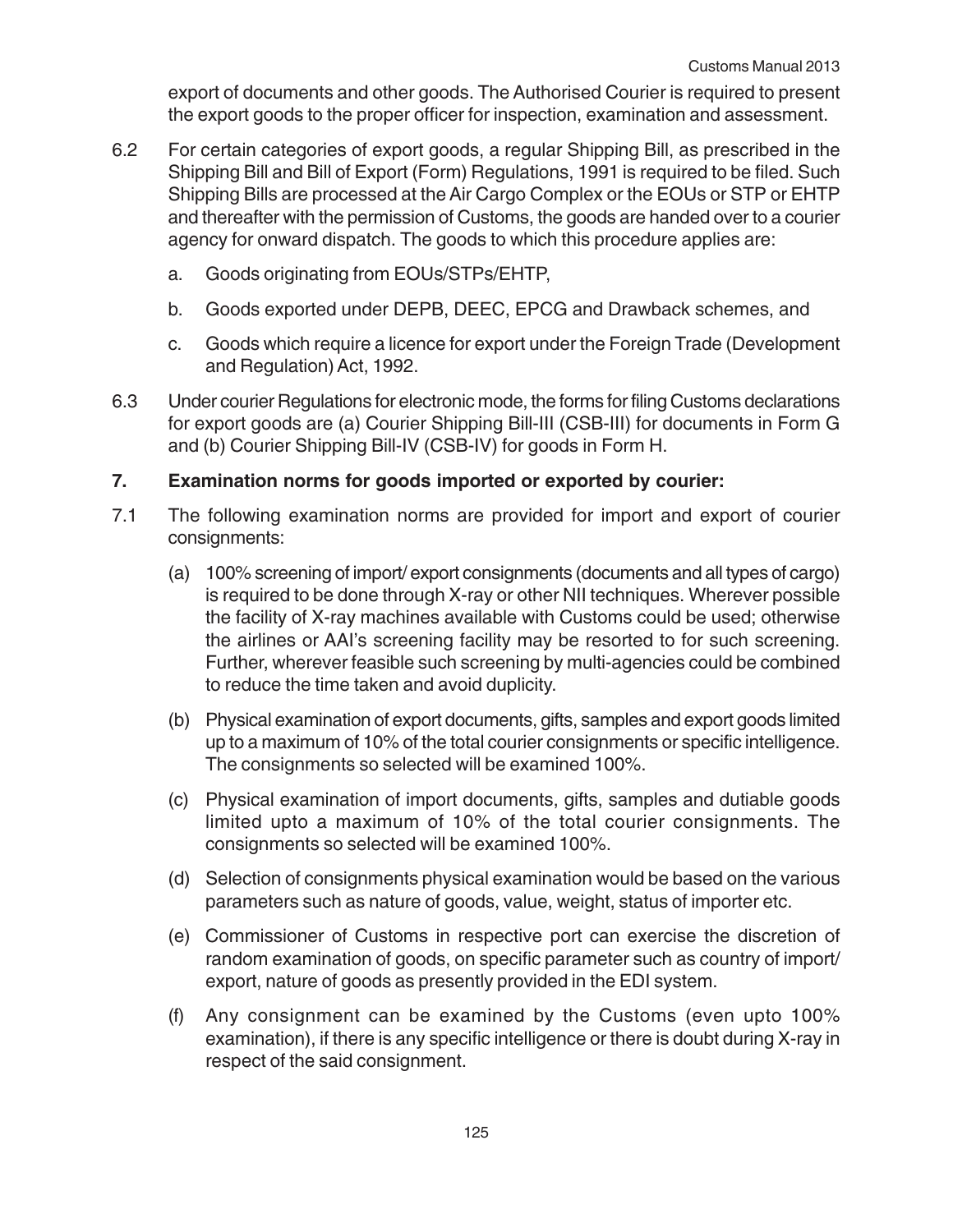(g) Under the automated process the consignments would be identified for examination on the basis of 'risk analysis'.

[Refer Circular No. 23/2006-Cus., 25-8-2006]

### **8. CENVAT credit:**

8.1 Whenever a consignee intends to take CENVAT credit of the duty paid on imported goods, normal Bill of Entry may be filed. This applies to courier clearances under the manual mode.

[Refer Circular No. 31/2007-Cus., dated 29-8-2007]

### **9. Transshipment of goods:**

9.1 The facility of transshipment between two Customs stations is available under courier mode as per the provisions of the Customs Act, 1962, Goods Imported (Conditions of Transhipment) Regulations, 1995 and other instructions. Many times consignments imported through courier mode may also need to be transferred to cargo terminal of the same airport for clearance purposes. Such transfer is akin to local movement of cargo from one custom area of the Customs station to another custom area of the same station and is covered by local procedure evolved by the jurisdictional Commissioner of Customs.

[Refer Circular No.18/2009-Cus., dated 8-6-2009]

### **10. Disposal of uncleared goods:**

- 10.1 The Courier regulations for both manual and electronic mode prescribe a procedure for clearance of uncleared goods. In case of imported goods, the same are required to be detained by Customs and a notice issued to the Authorised Courier and goods can be disposed of after the expiry of 30 days of the arrival of the said goods. The charges payable for storage and holding of such goods are to be borne by the Authorised Courier.
- 10.2 In the case of export goods, a similar procedure as in respect of imported goods is prescribed, the only difference being that such goods can be disposed of if they have not been exported within 7 days of arrival into the Customs Area or within such extended period as may be permitted by the Customs.

# **11. Registration of Authorised Courier:**

- 11.1 A person desirous of operating as an Authorised Courier is required to get himself registered with the jurisdictional Commissioner of Customs. Under the regulations for the manual mode, the registration is valid for 10 years and renewable for another 10 years if performance of courier is satisfactory. Similar provisions are contained in the regulation for the electronic mode except that the initial registration period is fixed as 2 years.
- 11.2 The person applying for registration should be financially viable and in support thereof he is required to produce a certificate issued by a scheduled bank or such other proof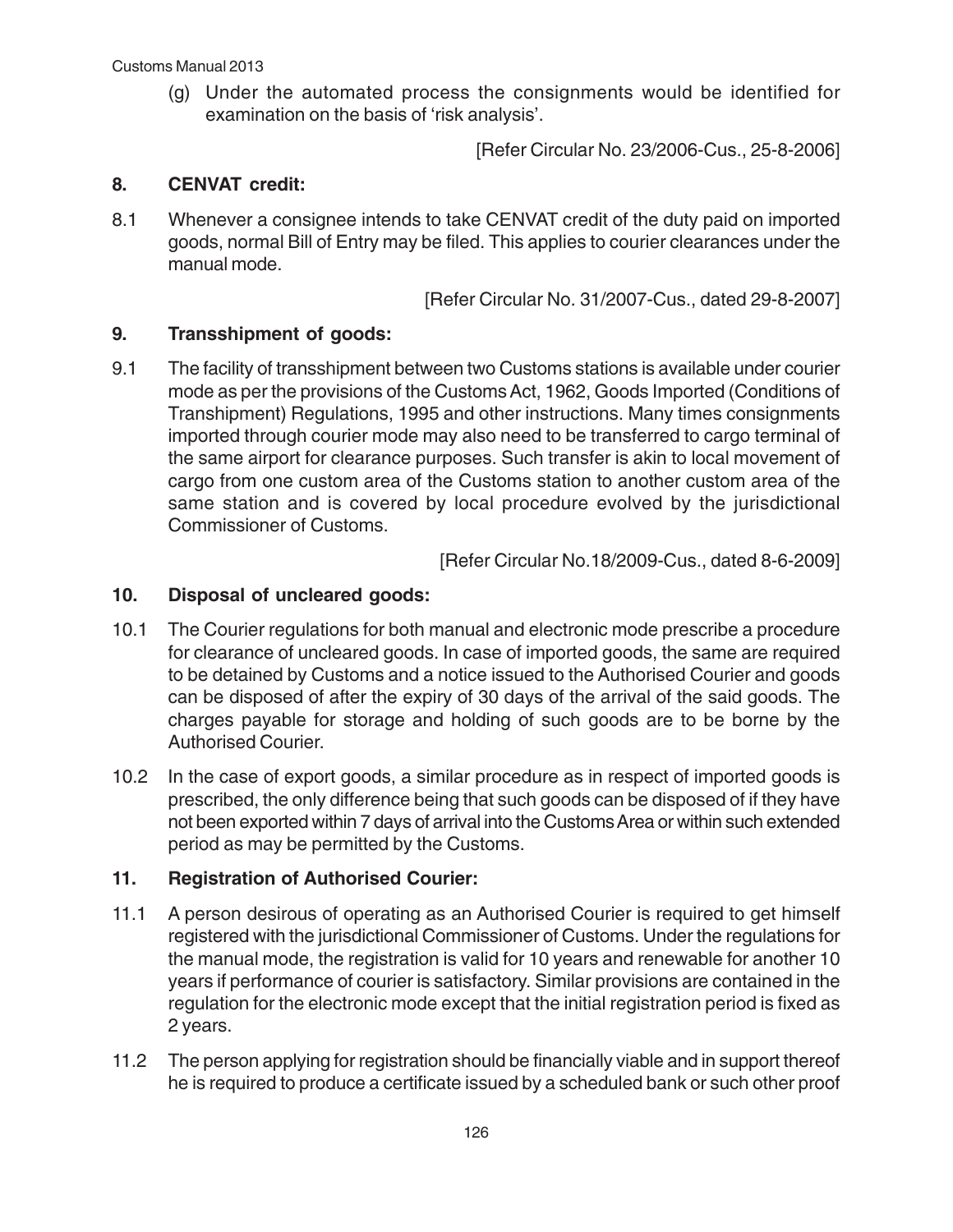evidencing possession of assets of a value not less than Rs. 25 lakhs. Further, he will have to execute a bond with a security of Rs. 10 lakhs for registration at Mumbai, Calcutta, Delhi and Chennai. At other airports and LCS, the security deposit is kept at Rs. 5 lakh. The security can be in cash or in the form of postal security or National Savings Certificate or Bank Guarantee. A condition of registration is that the applicant agrees to pay the duty, if any, not levied or short levied with interest, if applicable, on any goods taken clearance by the Authorised Courier.

- 11.3 An Authorised Courier registered at one Customs station is allowed to transact business at more than one airport or LCS subject to giving of intimation in the prescribed form. However, separate bond and security will have to be furnished at each airport and LCS.
- 11.4 Existing Authorised Couriers who are registered or transacting business in terms of Regulation 12 of the Courier Imports and Exports (Clearance) Regulations 1998 at locations where automated clearance facilities become operational shall be eligible to file declarations under the electronic mode without any requirement for fresh appointment or fresh intimation, subject to the fulfillment of other conditions or requirements imposed under courier Regulations for the electronic mode. In short, once a person is registered as an Authorized Courier, he can file declarations under both the modes subject to compliance of other requirements of the respective Regulations.

### **12. Obligation of Authorised Courier:**

- 12.1 A number of obligations are cast on the Authorised Courier. These include obtaining an authorization from the consignees for clearance of import or export goods (except import goods having a declared value of Rs.10,000 or less, where the authorization may be obtained at the time of delivery of the consignments to consignee). Some of the important obligations are as follows:
	- (a) File declarations, for clearance of imported or export goods, through a person who has passed the examination referred to in Regulation 8 or 19 of the CustomHouse Agents Licensing Regulations, 2004 and who are duly authorised under Section 146 of the Act;
	- (b) Advise his client to comply with the provisions of the Customs Act, 1962 and rules and regulations made there-under;
	- (c) Verify the antecedent, correctness of Importer Exporter Code (IEC), identity of his client and the functioning of his client in the declared address by using reliable, independent, authentic documents, data or information;
	- (d) Exercise due diligence in furnishing information to the Customs in relation to clearance of import or export goods;
	- (e) Not withhold any information communicated to him by Customs relating to assessment and clearance of import/export goods from a client;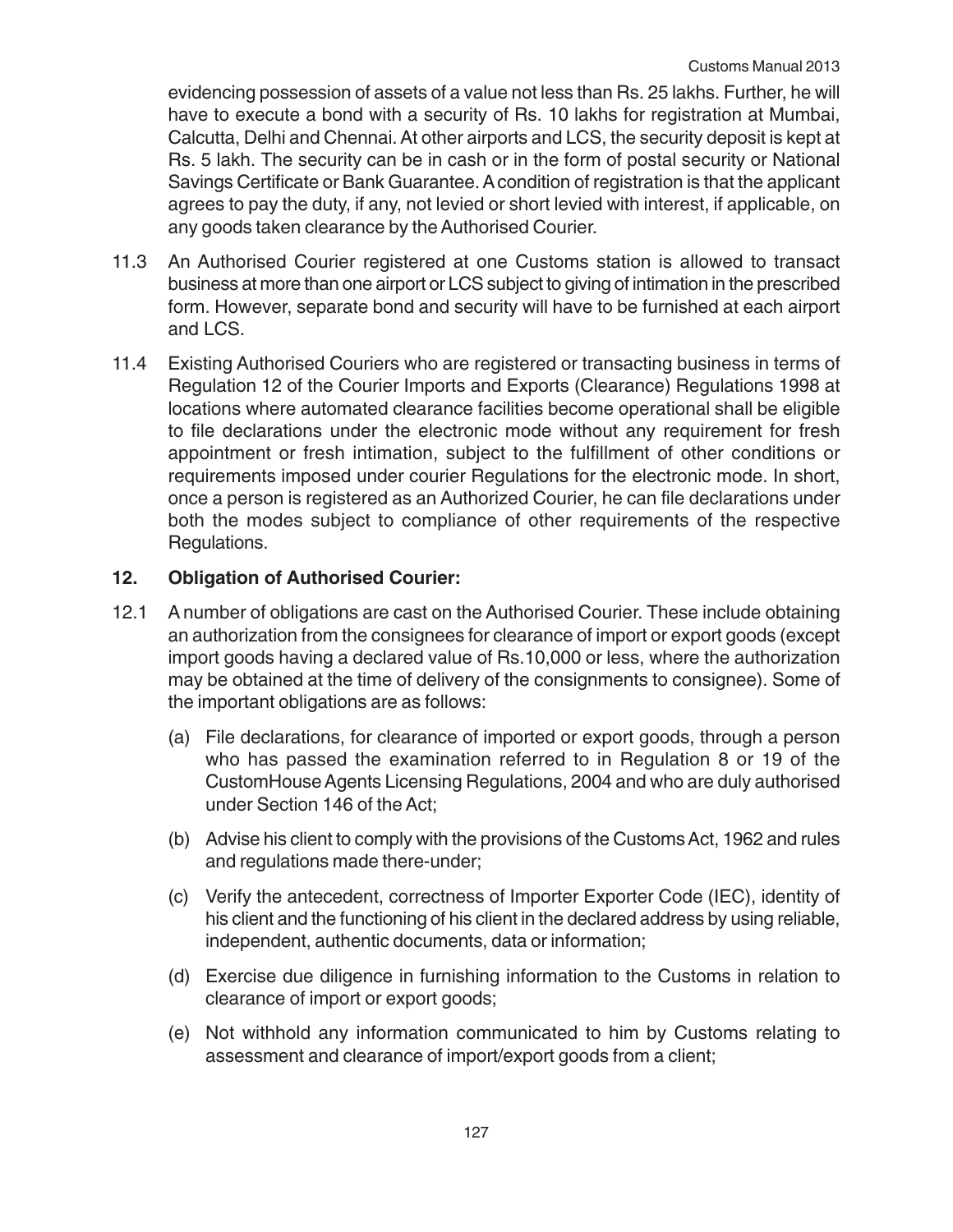- (f) Not withhold any information relating to assessment and clearance of import/ export goods from the assessing officer and not attempting to influence the conduct of any officer of Customs in any matter by the use of threat, false accusation, duress or offer of any special inducement etc.; and
- (g) Maintain records and accounts prescribed by the Customs and abide by all the provisions of the Act and the rules, regulations, notifications and orders issued thereunder.
- 12.2 The obligation on the Authorized Courier to verify the antecedents, identity of his client and the functioning of his client in the declared address by using reliable, independent, authentic documents, data or information is based upon the increasing number of offences involving various modus-operandi such as fraud and duty evasion by bogus IEC holders etc. In this regard, the detailed guidelines on the list of documents to be verified and obtained from the client/ customer are laid down. It is obligatory for the client/ customer to furnish to the Authorised Courier any two of the listed documents. However, there is no requirement for the client/ customer to furnish a photograph separately to the Authorised Courier.

[Refer Circular No.9/2010-Cus., dated 8-4-2010]

# **13. Outsourcing/Sub-letting:**

13.1 On the lines of similar requirement for Customs Cargo Service Providers (CCSP) under the Handling of Cargo in Customs Areas Regulations, 2009, a provision is made prescribing the requirement of prior permission of Customs if the Authorised Courier wants to sub-let/outsource any of the components in the door-to-door supply chain. This is necessary since an Authorized Courier is defined as one, who, in relation to import or export of goods, is a person engaged in the international transportation of goods for export and imports on door-to-door delivery basis, and is registered in this behalf by the jurisdictional Commissioner. Also, the basic reason for expeditious clearance facilities being extended is that Authorized Couriers have in place verifiable and secure work processes on a global basis backed by an elaborate IT infrastructure for knowledge and information management. These companies have their own inhouse mechanisms to guard against use of express supply chain by unscrupulous elements. Therefore, any unauthorized sub-letting or outsourcing of any of the components in the door-to-door supply chain may defeat the very purpose behind facility of expeditious clearance. Hence, the Commissioners of Customs should review the facilities available with the Authorised Couriers appointed under their charge to ensure compliance. Further, while allowing, any sub-letting or outsourcing due care should be taken to ensure that it does not go against the very purpose behind facility of expeditious clearance.

# **14. De-registration and forfeiture of security:**

14.1 The registration of an Authorised courier can be revoked by the Commissioner and his security can be forfeited on grounds of his failure to comply with the conditions of the bond, the provisions of regulations and misconduct. Revocation of registration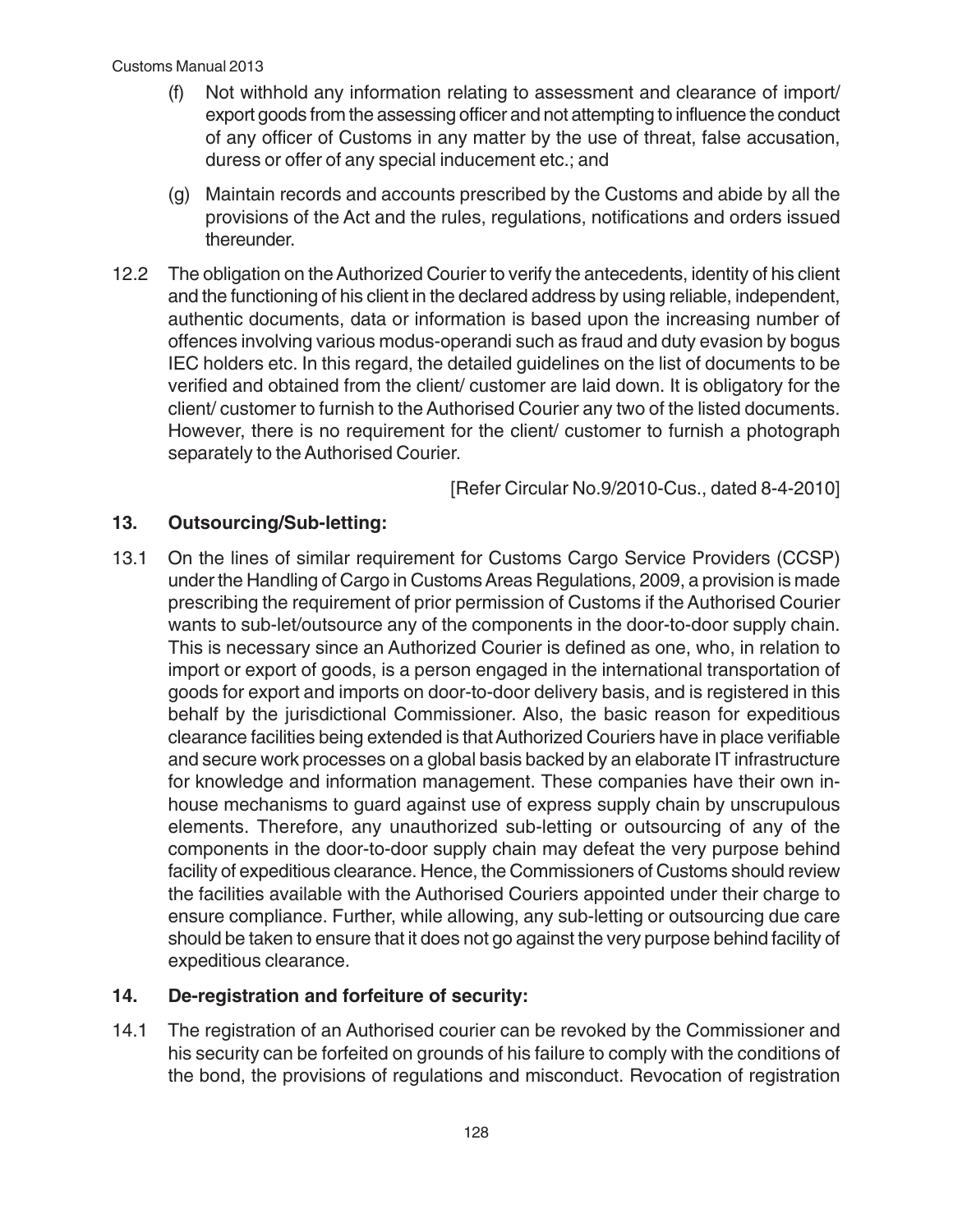can be made only after a notice is issued to the Authorised Courier and he is given an opportunity to present his case in writing as well as opportunity of being heard in the matter. In cases where an inquiry needs to be conducted to establish prima facie the grounds against the Authorised Courier, the Commissioner of Customs can, pending such inquiry, suspend the registration. An Authorised Courier, if aggrieved by the order of the Commissioner, may represent to the Chief Commissioner within 60 days of communication of the impugned order.

[Refer Courier Imports and Exports (Clearance) Regulations, 1988, Courier Imports and Exports (Electronic Declaration and Processing) Regulations, 2010, Circulars No.56/95-Cus., dated 30-5-1995, No.85/98-Cus., dated 13-11-1998, No.23/2006-Cus., dated 25-8-2006, No.31/2007-Cus., dated 29-8-2007 and No.33/2010-Cus., dated 7-9-2010]

# **15. Courier electronic clearance procedure:**

- 15.1 Clearance of imported goods shall be affected in the following manner:
	- (i) The Authorised Courier or his agent shall file with the proper officer, in an electronic form, a manifest for imported goods prior to its arrival viz. Express Cargo Manifest - Import (ECM-I) in Form A;
	- (ii) The courier packages containing the imported goods shall not be dealt with in any manner except as may be directed by the Commissioner of Customs and no person shall, except with the permission of proper officer, open any packages.
	- (iii) The Authorised Courier or his agent shall make entry of goods imported by him, in an electronic declaration, by presenting to the proper officer the Courier Bill of Entry-XI (CBE-XI) for documents in Form B or the Courier Bill of Entry-XII (CBE-XII) for free gifts and samples in Form C or the Courier Bill of Entry-XIII (CBE-XIII) for low value dutiable consignments in Form D or the Courier Bill of Entry-XIV (CBE-XIV) for other dutiable consignments in Form E.
	- (iv) The Authorised Courier shall present imported goods for inspection, screening, examination and assessment thereof.
	- (v) Imported goods which are not taken clearance within 30 days of arrival, shall be detained by proper officer and shall be sold or disposed of by the person having custody thereof, after notice to the Authorised Courier and to the declared importer, if any, and the charges payable for storage and holding of such goods shall be payable by the Authorised Courier.
- 15.2 Clearance of export goods shall be done as follows:
	- (i) The Authorised Courier or his agent shall, on or after such date as the Board may specify by notification, file in an electronic form, a manifest for export goods before its export with the proper officer viz. Courier Export Manifest (CEM) in Form F.
	- (ii) The courier packages containing the export goods shall not be dealt with after presentation of documents to the proper officer in any manner except as may be directed by the Commissioner of Customs and no person shall, except with the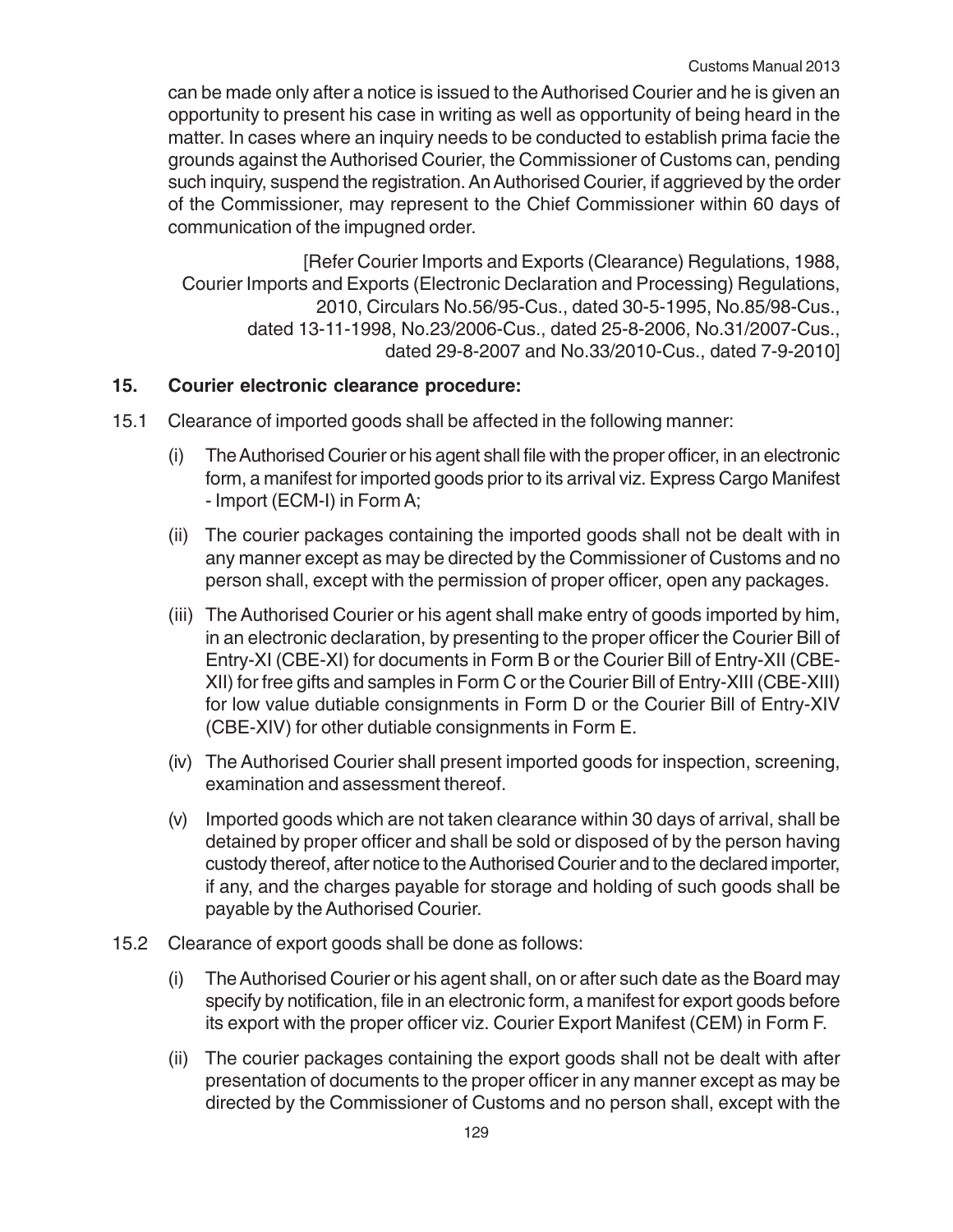permission of proper officer, open any package of export goods, brought into the Customs area, to be loaded on a flight.

- (iii) The Authorized Courier or his agent shall make entry of goods for export, in Courier Shipping Bill-III (CSB-III) for documents in Form G or, as the case may be, in the Courier Shipping Bill-IV (CSB-IV) for goods in Form H, before presenting it to the proper officer.
- (iv) The Authorized Courier shall present the export goods to the proper officer for inspection, screening, examination and assessment thereof.
- (v) Any export goods brought into customs area for export purpose and not exported within 7 days or within such extended period as permitted by the proper officer in case of delay beyond the control of the Authorized Courier and declared exporter, may be detained by the proper officer and sold or disposed off by the custodian, after notice to the concerned Authorized Courier and declared exporter. The charges for storage and handling of such goods shall be paid by such Authorized Courier.
- 15.3 The Authorized Courier or his agent empowered to deal with the imported/export goods shall be required to pass the examination referred to in regulation 8 or 19 of the Custom House Agents Licensing Regulations, 2004.
- 15.4 In Courier Imports and Exports (Electronic Declaration and Processing) Regulations, 2010, 'Low Value Dutiable Consignment' is defined as an import consignment other than documents, gifts and samples of an invoice value upto Rs. one lakh.
- 15.5 Regulation 13 of the Courier Imports and Exports (Electronic Declaration and Processing) Regulations, 2010 provides for suspension or revocation of registration of authorized courier on the basis of grounds specified therein. The following procedure has been prescribed for revoking registration:
	- (i) The Commissioner of Customs shall issue a notice in writing to the Authorised Courier stating the grounds on which it is proposed to revoke the registration and requiring the said Authorised Courier to submit, within such time as may be specified in the notice, not being less than 45 days, to the Deputy /Assistant Commissioner of Customs nominated by him, a written statement of defence and also to specify in the said statement whether the Authorised Courier desires to be heard in person by the said Deputy / Assistant Commissioner of Customs.
	- (ii) The Commissioner of Customs may, on receipt of the written statement from the Authorised Courier, or where no such statement has been received within the time-limit specified in the notice, direct the Deputy / Assistant Commissioner of Customs to inquire within a period of 3 months, from the order of suspension or from the date of initiation of enquiry, as the case may be, into the grounds which are not admitted by the Authorised Courier.
	- (iii) The Deputy / Assistant Commissioner of Customs shall, in the course of inquiry, consider such documentary evidence and take such oral evidence as may be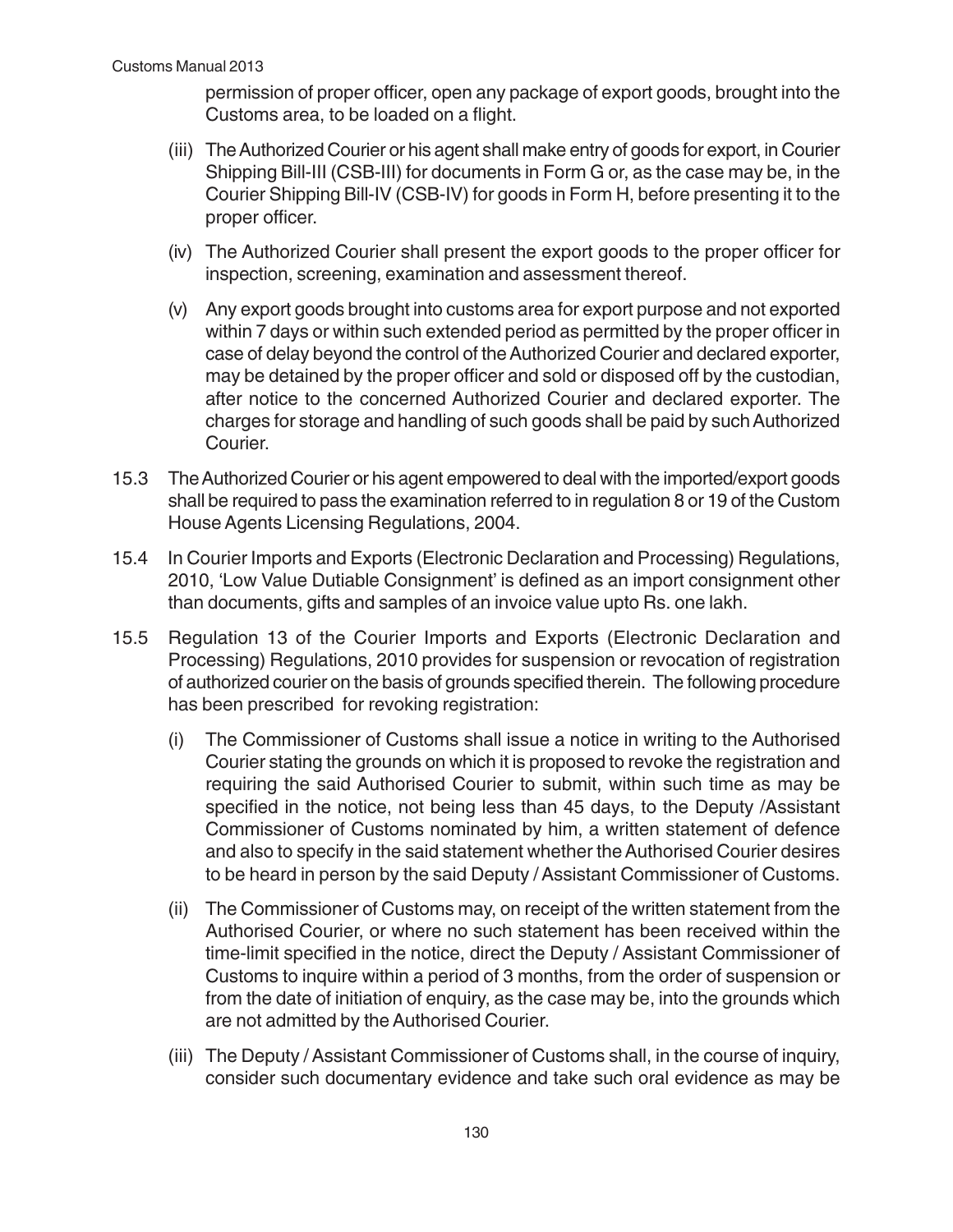relevant or material to the inquiry in regard to the grounds forming the basis of the proceedings, and he may also put any question to any person tendering evidence for or against the Authorised Courier, for the purpose of ascertaining the correct position.

- (iv) The Authorised Courier shall be entitled to cross-examine the persons examined in support of the grounds forming the basis of the proceedings. If the Deputy / Assistant Commissioner of Customs declines to examine any person on the grounds that his evidence is not relevant or material, he shall record his reasons in writing for so doing.
- (v) At the conclusion of the inquiry, the Deputy / Assistant Commissioner of Customs shall prepare a report of the inquiry recording his findings.
- (vi) The Commissioner of Customs shall furnish to the Authorised Courier a copy of the report of the Deputy / Assistant Commissioner of Customs and shall require the Authorised Courier to submit, within the specified period not being less than 60 days, any representation that he may wish to make against the findings of the Deputy / Assstant Commissioner of Customs.
- (vii) The Commissioner of Customs shall, after considering the report of the inquiry and the representation thereon, if any, made by the Authorised Courier, pass such orders as he deems fit.

[Refer Instruction F.No.450/54/2008-Cus.IV, dated 9-2-2011 and Notification No. 65/2012- Cus ( NT) dated 26.07.2012]

\*\*\*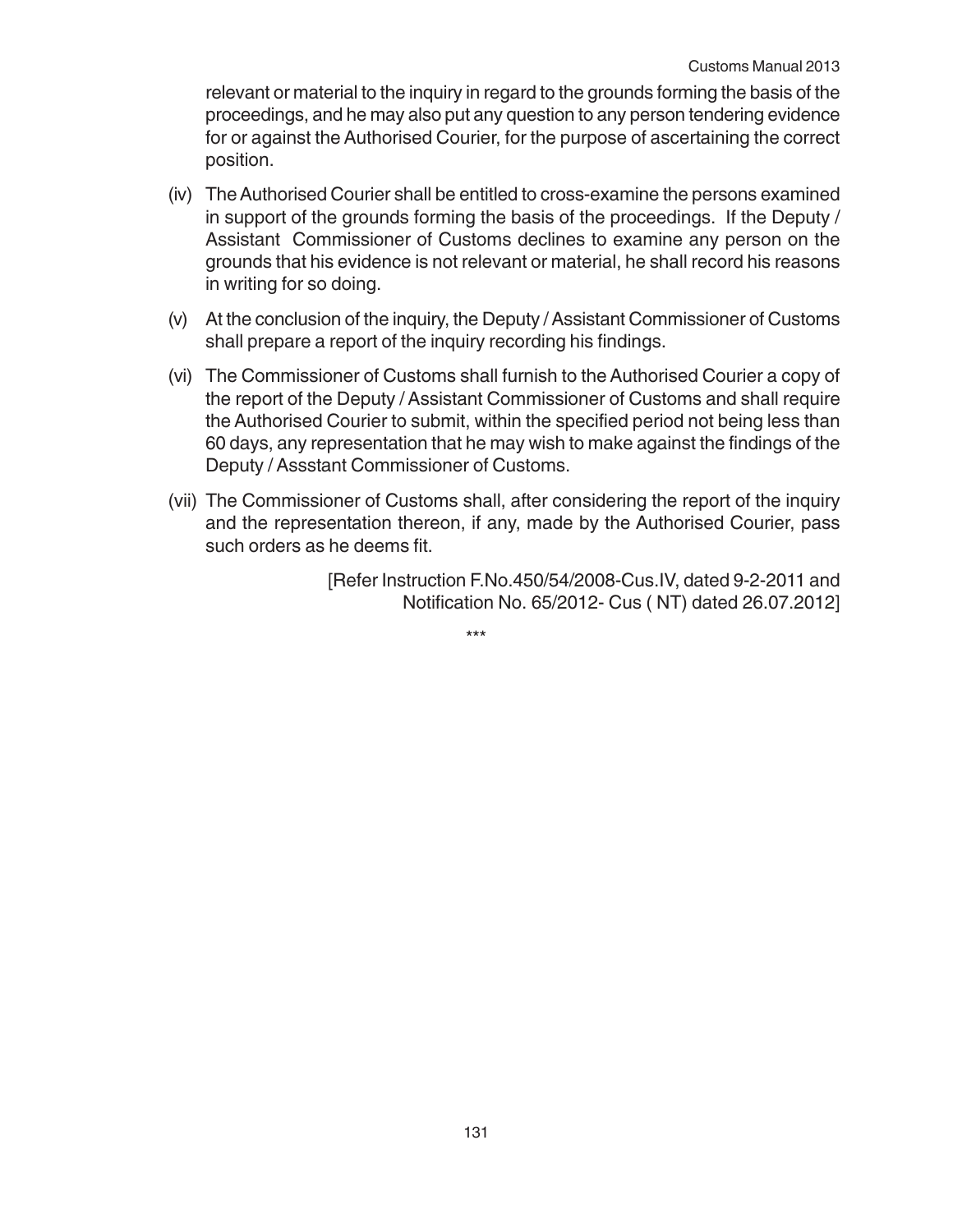# **Chapter 17 Import and Export through Post**

### **1.** Introduction:

1.1 The facility for import and export of goods by Post Parcels is provided by the Postal Department at its Foreign Post Offices and sub-Foreign Post Offices. Customs facilities for examination, assessment, clearance etc. are available at these Post Offices. Limited facility for export clearances is also available at Export Extension Counters opened by the Postal Department where parcels for export are accepted and cleared by the Customs.

# **2. Legal Provisions:**

- 2.1 Goods imported through post are classified under Chapter Heading 9804 of the Customs Tariff Act, 1975 and rate of duty applicable thereon is charged on all the goods imported by post. Importantly, Heading 9804 specifically applies to goods permitted for import through post which are exempted from prohibition under Foreign Trade (Development and Regulation) Act, 1992. As per Note 6 to Chapter 98, goods against an import licence or Customs Clearance Permit can also not be imported through post. Further, Note 4 to Chapter 98 states that motor vehicles, alcoholic drinks and goods imported through courier are not covered under Heading 9804.
- 2.2 Goods imported or exported by post are governed by Sections 82, 83 and 84 of the Customs Act, 1962 whereas the procedure for clearance of goods through post is prescribed in Rules regarding Postal Parcels and Letter Packets from Foreign Ports In/Out of India of 1953.

[Refer Notification No. 53-Cus., dated 17-6-1950]

- 2.3 In respect of import and exports through post, any label or declaration accompanying the packet or parcel containing details like description, quantity and value of the goods is treated as entry for import or export of the goods and no separate manifest for such goods is required to be filed.
- 2.4 The relevant date for rate of duty and tariff value, if any, applicable in respect of imports through post is the date on which the postal authorities present to the Proper Officer of Customs the list containing details of the goods for assessment. Thus, presentation of said list is equivalent to filing of Bill of Entry so far as assessment of goods imported by post is concerned.
- 2.5 If the post parcels come through a vessel and the said list presented by the postal authorities is presented before arrival of the vessel, the rate of duty and tariff value applicable shall be as on the date of arrival of the vessel i.e. Entry Inward of the vessel.
- 2.6 In respect of export goods, the relevant date for rate of duty and tariff value, if any, applicable, is the date on which the exporter delivers the goods to postal authorities for exportation.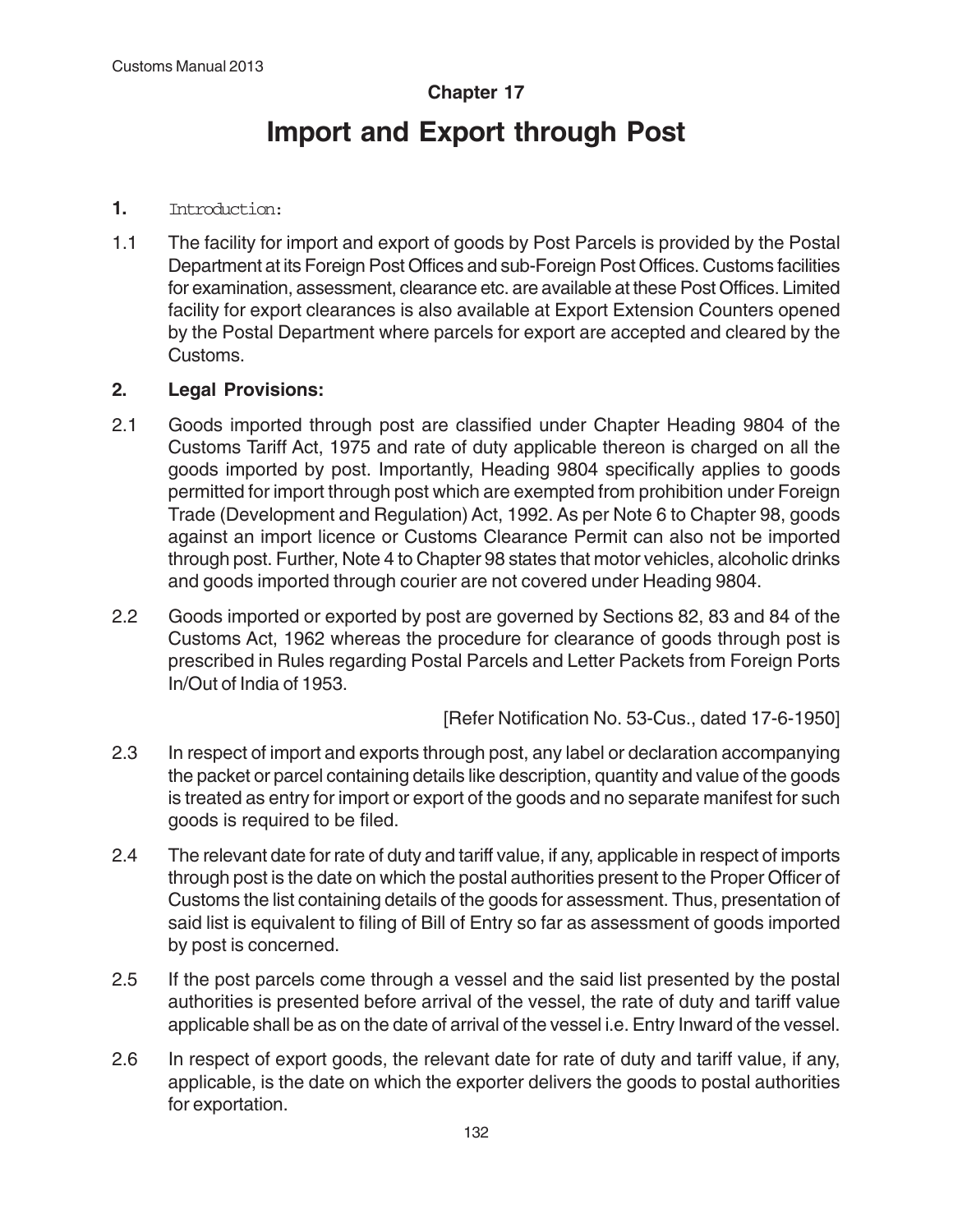## **3. Clearance of Letter Mail Articles:**

3.1 Letter Mail Articles are generally cleared by the Customs at the time of their arrival and sorting unless they appear to contain contraband or dutiable articles. In such cases, the Letter Mail is subjected to further examination at the Foreign Post Offices or sub-Foreign Post Offices, as the case may be.

# **4. Importability of dutiable items through post:**

4.1 Import of dutiable goods by letter, packet or parcel posts is prohibited except where such letter or packet bears a declaration stating the nature, weight and value of the contents on the front side or if such a declaration is attached alongside indicating that the letter/packet may be opened for Customs examination. Dutiable goods may also be not imported by post if Customs is not satisfied that the details of nature, weight and value of the contents in declaration as above are correctly stated.

[Refer Notification No.78-Cus., dated 2-4-1938]

- 4.2 Items intended for personal use, which are exempt from the prohibitions under the FTP or the Customs Act, 1962, can be imported by postal channel on payment of appropriate duties under Tariff Heading 9804 of the Customs Tariff Act, 1975.
- 4.3 Customs duty payable if less than Rs.100/- is exempt.

[Refer Notification No. 21/02-Cus., dated 1-3-2002]

## **5. Import of gifts through post:**

- 5.1 Bonafide gifts up to a value limit of Rs.10,000/-, imported by post, are exempt from Basic and Additional Customs duties in terms Notification No.171/93-Cus., dated 16- 9-1993. Further, only those items can be imported as gifts, which are not prohibited for importation under Foreign Trade (Development and Regulation) Act, 1992.
- 5.2 The sender of the gift may not necessarily be residing in the country from where the goods have been dispatched and any person abroad can send the gifts to relatives, business associates, friends, companies and acquaintances. The gifts have to be for bonafide personal use. The purpose of this stipulation is that the person receives the gift genuinely free and the payment is not made for it through some other means. The quantity and frequency of the gifts should not give rise to the belief that it is used as a route to transfer money. The gifts can be received by individuals, societies, institutions, like schools and colleges and even corporate bodies.
- 5.3 For calculating the value limit of Rs.10,000/- in case of imports of gifts, postal charges or the airfreight is not taken into consideration. The value of Rs.10,000/- is taken as the value of the goods in the country from where these were dispatched.
- 5.4 If the value of the gifts received is more than Rs.10,000/-, the receiver has to pay Customs duty on the whole consignment, even if the goods were received free, unsolicited. In addition, at the discretion of the Assistant/ Deputy Commissioner, if the goods are restricted for import, the receiver has a liability for penalty for such import, even if the goods have been sent unsolicited. The restricted goods are also liable to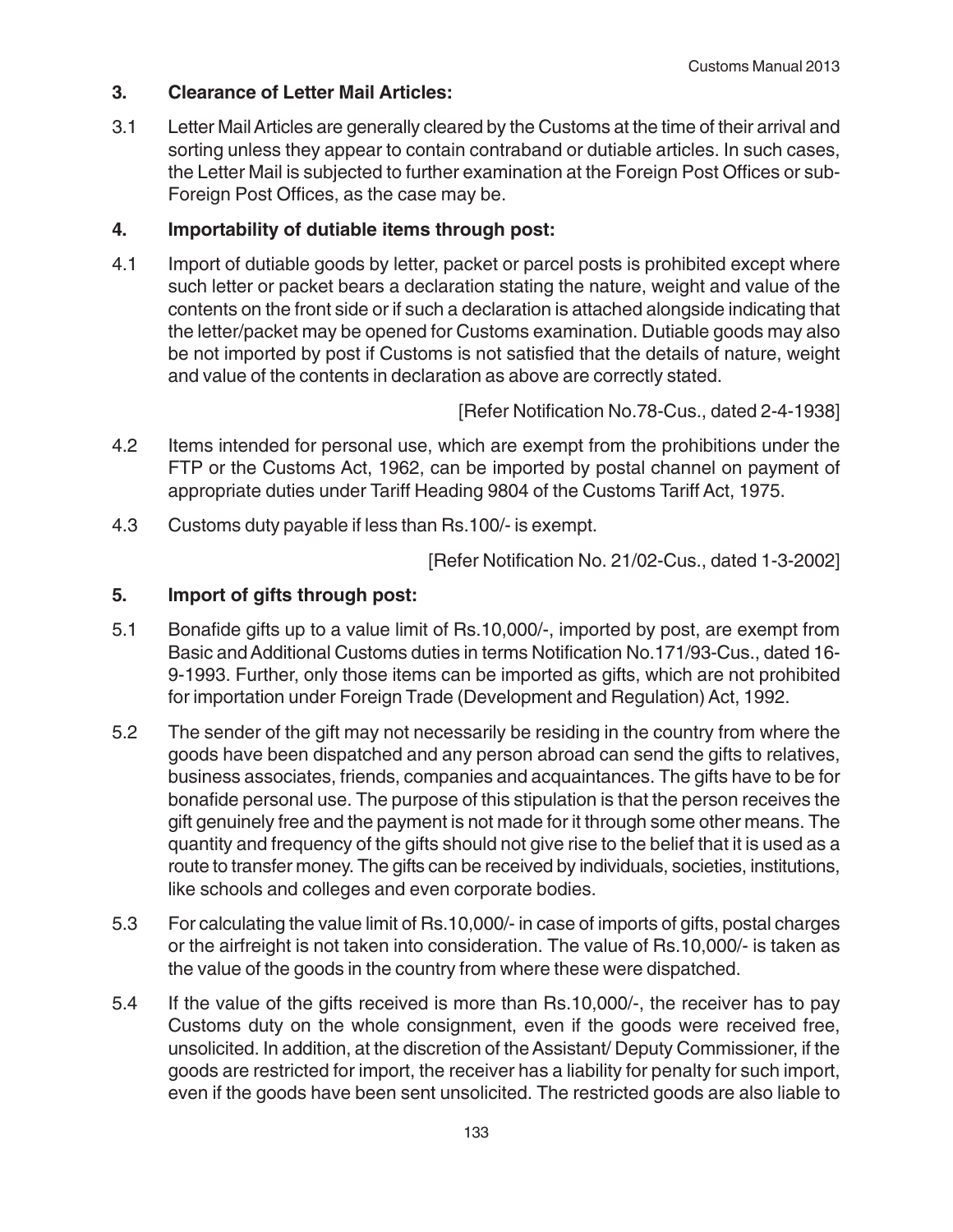confiscation and receiver has to pay redemption fine in lieu of confiscation in addition to duty and penalty. Certain prohibited goods like narcotic drugs, arms, ammunition, obscene films/printed material etc. are liable to absolute confiscation and the receiver is liable to penal action, even if the goods have been sent unsolicited.

5.5 Customs duty is chargeable on gifts assessed over Rs.10,000/- by the Customs. In case of post parcel, the customs department assesses the duty payable and the postal department collects the assessed duty from the receiver of the gift and subsequently deposits it with the customs.

# **6. Import of samples through post:**

- 6.1 Bonafide commercial samples and prototypes imported by post are exempted from Customs duty, subject to the value limit of Rs.10,000/-, provided that the samples are supplied free of cost.
- 6.2 Importers having IEC code number can import commercial samples through post without payment of duty upto a value of Rs.100,000/- or 15 units in number within a period of 12 months. The goods so imported shall be clearly marked as "Samples". The importer is required to furnish a declaration to the effect that the samples are solely for the purpose of being shown to the exporters for securing or executing export orders. The importer is also required to undertake that if declaration is found to be false, he will pay appropriate duty on the goods imported as commercial samples.

[Refer Notification No.154/94-Cus., dated 13-7-1994]

# **7. Import of Indian and Foreign Currencies by Post:**

- 7.1 Under the provisions of Foreign Exchange Management Act, 1999, no person may bring or send into India any foreign exchange or Indian currency except with special or general permission of the RBI. Import of Indian currency notes and coins by post is not permitted.
- 7.2 To reduce pendency and to avoid delay in clearance of mail articles, Customs may allow import of both Indian and foreign currencies received by residents by post, provided the value does not exceed Rs.5,000/-, subject to the following conditions:
	- (a) Approval is granted by Assistant/ Deputy Commissioner of Customs;
	- (b) A detailed record should be maintained of the exemptions granted;
	- (c) Record of the name and addresses of the remitter and addressee in India should be maintained; and
	- (d) Where a spurt is noticed in the number of covers received over a time, the matter may be reported to the concerned Regional Office of RBI.
- 7.3 Parcels/packets containing foreign/Indian currency, etc., in excess of Rs.5,000/- shall be detained and adjudicated on merits and released on the basis of "No Objection Certificate" from the RBI.

[Refer Circular No.16/2002-Cus, dated 5-3-2002]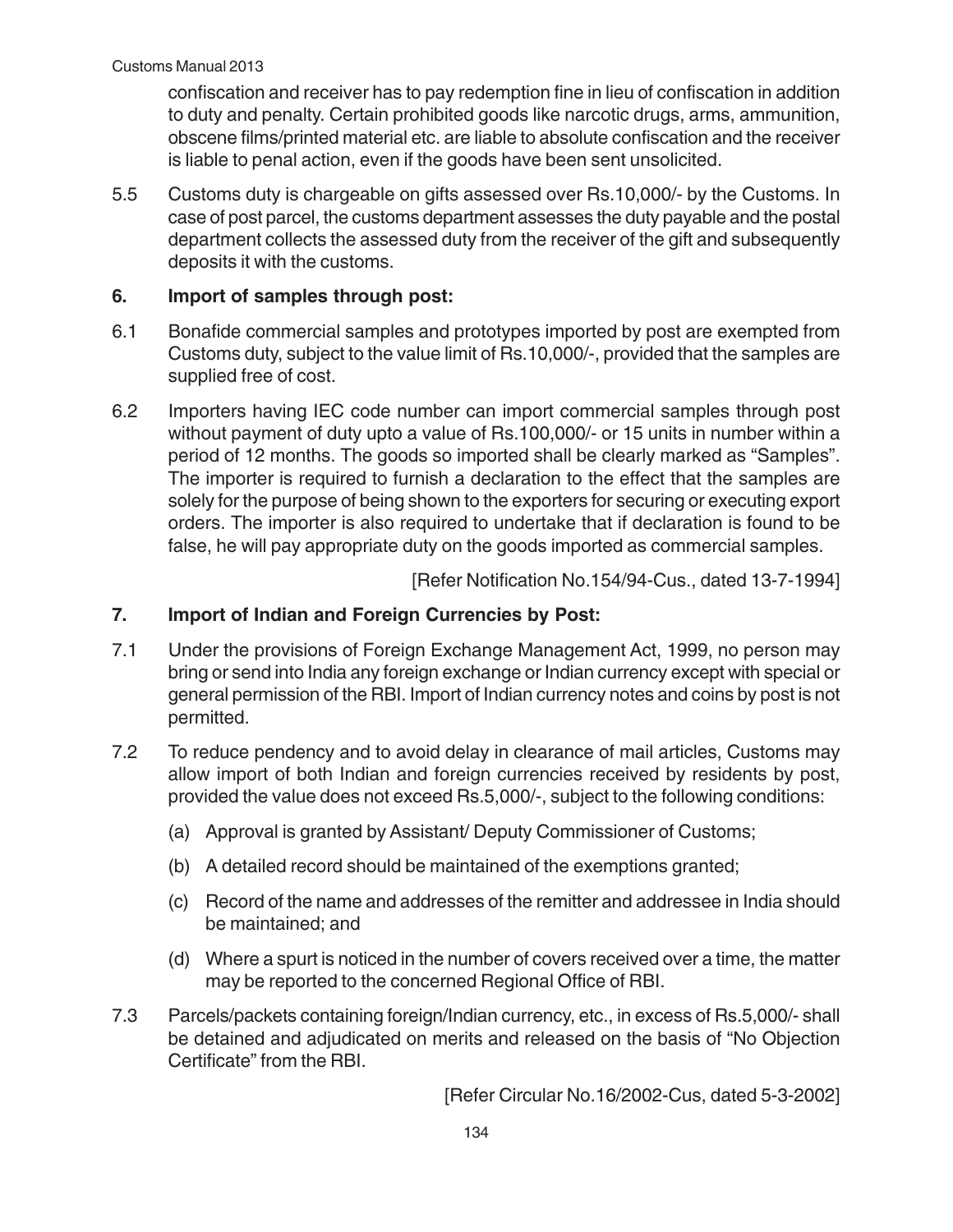7.4 There is a general permission given to Authorised Dealers to import currency notes from their overseas branches/correspondents for meeting their normal banking requirements. In view of this, no specific clearance is required from RBI for such imports.

> [Refer Circular No.60/02-Cus., dated 13-9-2002 read with Annexure V to RBI's AD (MA Series) Circular No.11, dated 16-5-2000]

# **8. Procedure in case of postal imports:**

- 8.1 Rules Regarding Postal Parcels and Letter Packets from Foreign Ports in/out of India prescribe procedure for landing and clearing at notified ports/airports/LCSs of parcels and packets forwarded by foreign mails or passenger vessels or airliners. The procedure broadly is as under:
	- (a) The boxes or bags containing the parcels shall be labeled as "Postal Parcel", "Parcel Post", "Parcel Mail", "Letter Mail" and will be allowed to pass at specified the Foreign Parcel Department of the Foreign Post Offices and Sub Foreign Post Offices.
	- (b) On receipt of the parcel mail, the Postmaster hands over to the Customs the following documents:
		- (i) A memo showing the total number of parcels received from each country of origin;
		- (ii) Parcel Bills in sheet form (in triplicate) and the senders' declarations (if available) and any other relevant documents that may be required for the examination, assessment etc. by the Customs Department;
		- (iii) The relative Customs Declarations and dispatch notes (if any); and
		- (iv) Any other information required in connection with the preparation of the Parcel Bills which the Post Office is able to furnish.
	- (c) On receipt of the documents, the Customs Appraiser shall scrutinize the particulars given in the Parcel Bill and identify the parcels to be detained for examination either for want of necessary particulars or defective description or suspected misdeclaration or under-valuation of contents. The remaining parcels are to be assessed by showing the rates of duty on the declarations or Parcel Bill, as the case may be. For this purpose, the Appraisers are generally guided by the particulars given in the Parcel Bill or Customs declarations and dispatch notes (if any). When any invoice, document or information is required to ascertain the real value, quantity or description of the contents of a parcel, the addressee may be called upon by way of a notice to produce or furnish such invoice, document and information.
	- (d) Whenever necessary, the values from the declarations are entered into the Parcel Bill and after conversion into Indian Currency at the ruling rates of exchange, the amount of duty is calculated and entered. The relevant copies of Parcel Bills with the declarations so completed are then returned to the Postmaster.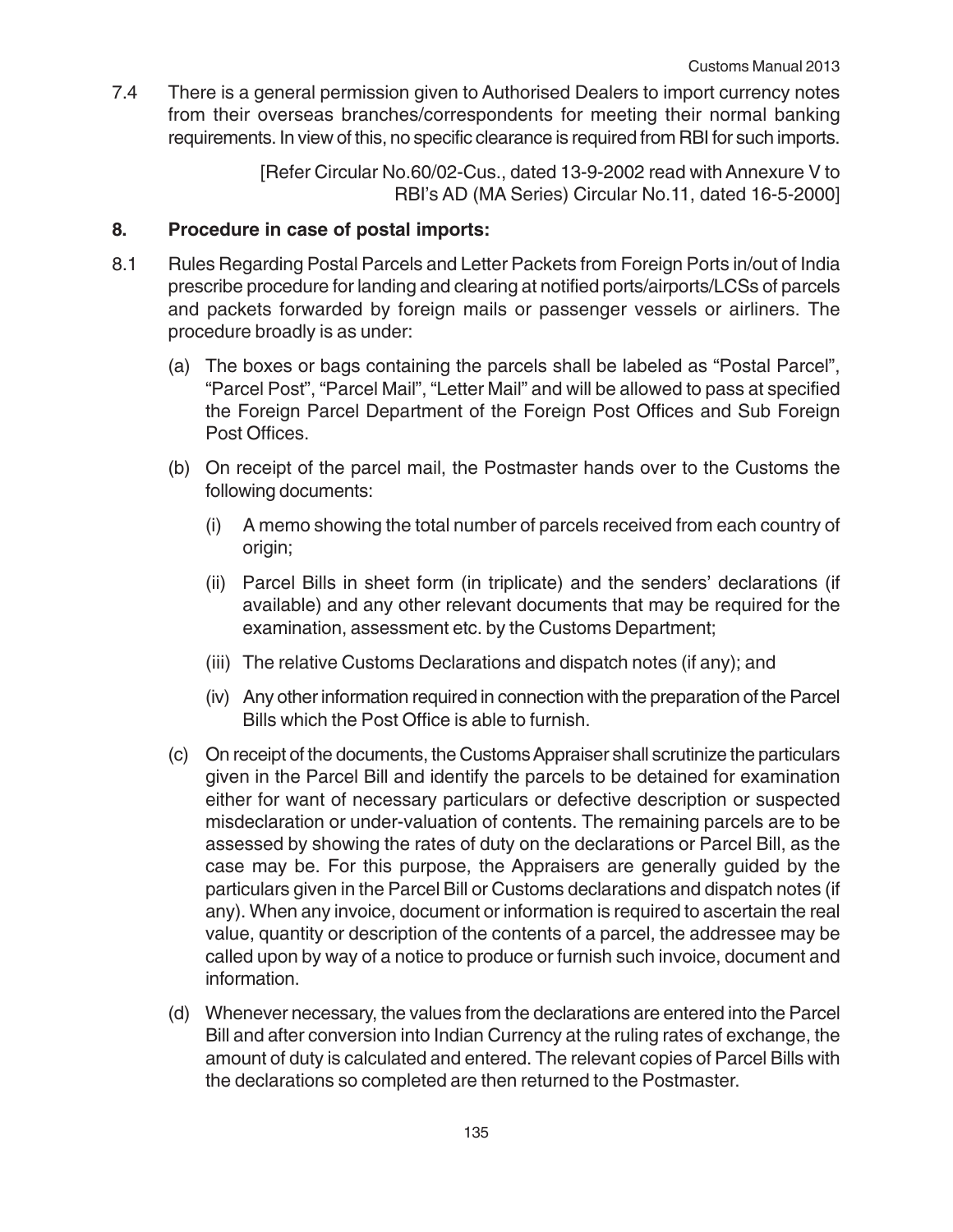- (e) Duty is calculated at the rate and valuation in force on the date that the postal authorities present a list of such goods to the Customs. In case the parcels are brought through a vessel and postal authorities present list of goods before arrival of the vessel, the rate of duty and tariff value shall be the date on which Inward Entry is granted to the vessel.
- (f) All parcels marked for detention are to be detained by the Postmaster. Rest of the parcels will go forward for delivery to the addressee on payment of the duty marked on each parcel.
- (g) The detained parcels are submitted together with the Parcel Bill to the Customs. After examining them and filling in details of contents of value in the Parcel Bills, Customs Appraiser notes down the rate and amount of duty against each item. The remark "Examined" is then entered against the entry in the Parcel Bill relating to each parcel examined by the Customs Appraiser and the Postmaster's copies will be returned by the Customs.
- (h) In the case of receipt of letter mail bags, the Postmaster gets the bags opened and scrutinized under the supervision of the Customs with a view to identify all packets containing dutiable articles. Such packets are to be detained and presented in due course to the Customs Appraiser with letter mail bill and assessment memos for assessment. After examining them and filling the details of contents of value in the bill, the Customs Appraiser will note the rate and amount of duty against each item. He will likewise fill in these details on the assessment memos to be forwarded along with each packet.
- (i) All parcels or packets required to be opened for Customs examination are opened, and after examination, closed by the Post Office officials and are then sealed with a distinctive seal. The parcels or packets shall remain throughout in the custody of the Post Office officials.
- (j) If on examination the contents of any parcel or packet are found misdeclared or the value understated or consisting of prohibited goods, such parcels or packetsmust be detained. The Postmaster shall not allow such parcels or packets to go forward without the Customs' orders. Adjudication proceedings shall be initiated in such cases by the competent officer and the parcels released only after payment of fine and penalty, if any, levied by the adjudicator.
- (k) The duties as assessed by the Customs Appraiser and noted in the Parcel Bill or letter mail bill shall be recovered by the Post Office from the addressees at the time of delivery to them. The credit for the total amount of duty certified by the Customs Appraiser at the end of each bill is given by the Post Office to the Customs Department in accordance with the procedure settled between the two Departments.
- (l) The Parcel Bills or letter mail bills and other documents on which assessment is made remain in the custody of the Post Office, but the duplicates, where prepared, are kept in the Customs Department for dealing with claims for refunds, etc.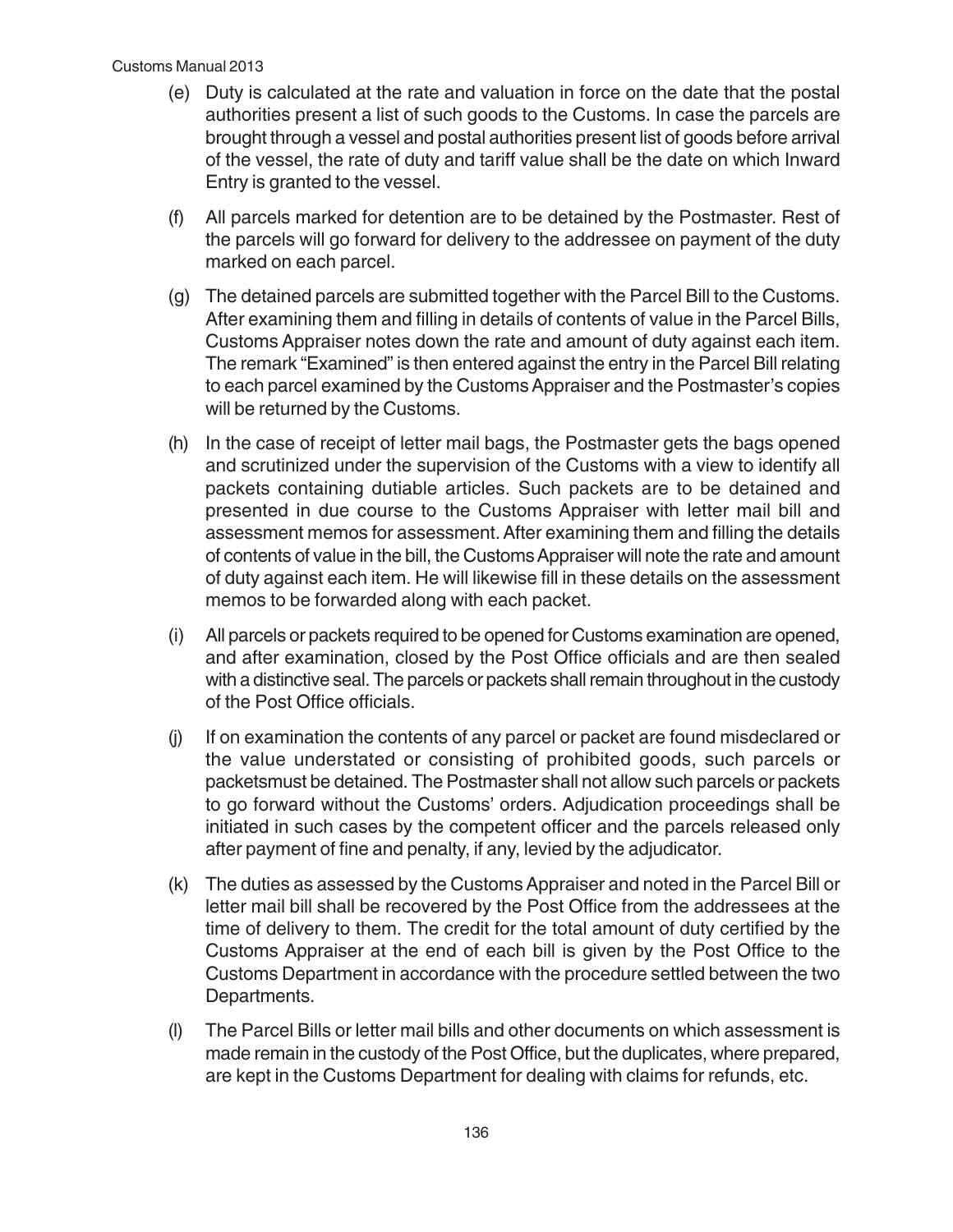# **9. Legal provisions and exemptions in case of postal exports:**

- 9.1 Goods which are not prohibited or restricted for export as per FTP can be exported by post through specified Foreign Post Offices or Sub-Foreign Post Offices or Export Extension Counters. The goods under claim of Drawback can also be exported through post but not under other export promotion schemes like DEPB, Advance Licence, DFRC, EPCG etc. Commercial samples, prototypes of goods and free gifts may also be exported by the post.
- 9.2 The rate of duty and tariff value, if any, applicable to any goods exported by post shall be the rate and valuation in force on the date on which the exporter delivers such goods to the Postal Authorities for exportation.
- 9.3 Bonafide commercial samples and prototype of goods supplied free of charge of a value not exceeding Rs.50,000/- which are not subject to any prohibition or restriction for export under FTP and which do not involve transfer of foreign exchange, may be exported through post.
- 9.4 Bonafide gifts of articles for personal use of a value not exceeding Rs.25,000/- which are not subject to any prohibition or restriction on their export under FTP and which do not involve transfer of foreign exchange, may be exported through post.
- 9.5 Export by post of Indian and foreign currency, bank drafts, cheques, National Saving Certificates and such other negotiable instruments is not allowed unless accompanied by a valid permit issued by the RBI, except in cases where such negotiable instruments are issued by an authorised dealer in foreign exchange in India.
- 9.6 Indian currency notes of Rs.500/- and Rs.1000/- denominations are prohibited by Government of Nepal. Therefore, the Indian currency notes of Rs.500/- and Rs.1000/ denominations shall not be allowed for export to Nepal.
- 9.7 Prohibitions/restrictions under the FTP and the Customs Act, 1962 apply on the export of various articles by post. Some of these articles are viz. arms and ammunitions, explosives, inflammable material, intoxicants, obscene literature, certain crude and dangerous drugs, antiquities, narcotic drugs etc.
- 9.8 Export of purchases made by the foreign tourists is allowed through post subject to proof that the payment has been made in foreign exchange.

#### **10. Procedure in case of postal exports:**

- 10.1 Articles exported by post are required to be covered by a declaration in the prescribed form.
- 10.2 All exports by post, where the value exceeds Rs.50/- and payment has to be received, must be declared on the exchange control form viz. P.P. form. When the postal article is covered by a certificate issued by the RBI (with or without limit) or by an authorised dealer in foreign exchange that the export does not involve any transaction in foreign exchange upto Rs. 500/-, the declaration in a P.P. form is not necessary.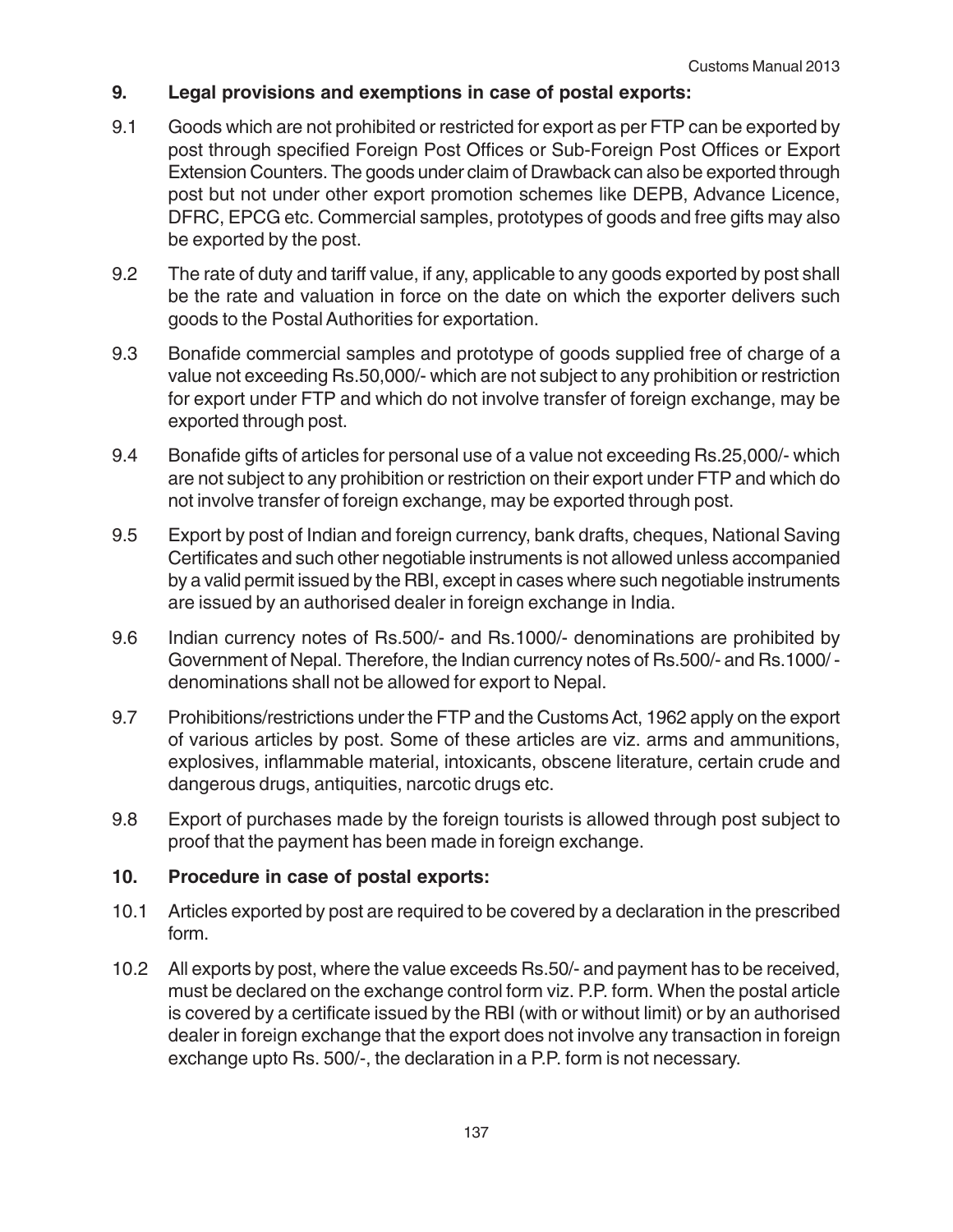#### Customs Manual 2013

- 10.3 The letters and parcels are produced by the postal authorities to Customs officer in the Foreign Post Office. After preliminary scrutiny of the letters and declarations the proper officer shall ensure that prohibited goods like narcotic drugs, foreign exchange, currency etc. is not being sent through the parcel. The suspected parcels are detained and other letters/parcels are handed over to the postal authorities for sending to their destination.
- 10.4 The detained parcels are opened by Customs officer in presence of the postal authorities and if same do not contain any prohibited or restricted goods and there is no mis-declaration of value or drawback, the parcels are re-packed and handed over to postal authorities for export.
- 10.5 If the detained parcels contain restricted or prohibited goods or mis-declared goods with intention to avail inadmissible export benefits, the case is investigated and adjudication proceedings are initiated.

## **11. Procedure for claiming Drawback on exports through post:**

- 11.1 The procedure for claiming Drawback through post is prescribed in Rule 11 of Customs and Central Excise Duties Drawback Rules, 1995. The outer packing of the consignment shall be labeled "Drawback Export" and the exporter shall deliver to postal authorities a claim in Annexure I to said Rules in quadruplicate. The date of receipt of aforesaid claim to proper officer of Customs shall be the relevant date for filing of claim for the purpose of Section 75A of the Customs Act, 1962.
- 11.2 In case the claim is incomplete, a deficiency memo shall be issued within 15 days and if exporter complies within 30 days, an acknowledgement shall be issued. The date of issue of acknowledgement shall be taken as date of filing the claim for the purpose of Section 75A of the Customs Act, 1962.
- 11.3 Drawback on exports through post is sanctioned in the Foreign Post Office.

# **12. Drawback in respect of goods re-exported through post:**

- 12.1 The goods imported on payment of duty may also be re-exported through post and applicable rate of Drawback under Section 74 of the Customs Act, 1962 claimed. The Drawback of the duty paid at the time of import is permissible subject to the fulfillment of the conditions of Section 74 of the Customs Act, 1962 and Re-export of Imported Goods (Drawback of Customs Duties) Rules, 1995. The Proper Officer of Customs at Foreign Post Office shall be satisfied about the identity of the goods being re-exported and if the same cannot be established, no Drawback would be payable.
- 12.2 The procedure to be followed for claim of Drawback on goods re-exported through post is as follows:
	- (i) Rule 3 of Re-export of Imported Goods (Drawback of Customs Duties) Rules, 1995 requires the outer packing of the parcel to carry the words "Drawback Export" and exporter shall give a claim as per Annexure I to said Rules in quadruplicate to the Postal authorities. The date of receipt of aforesaid Annexure I by Customs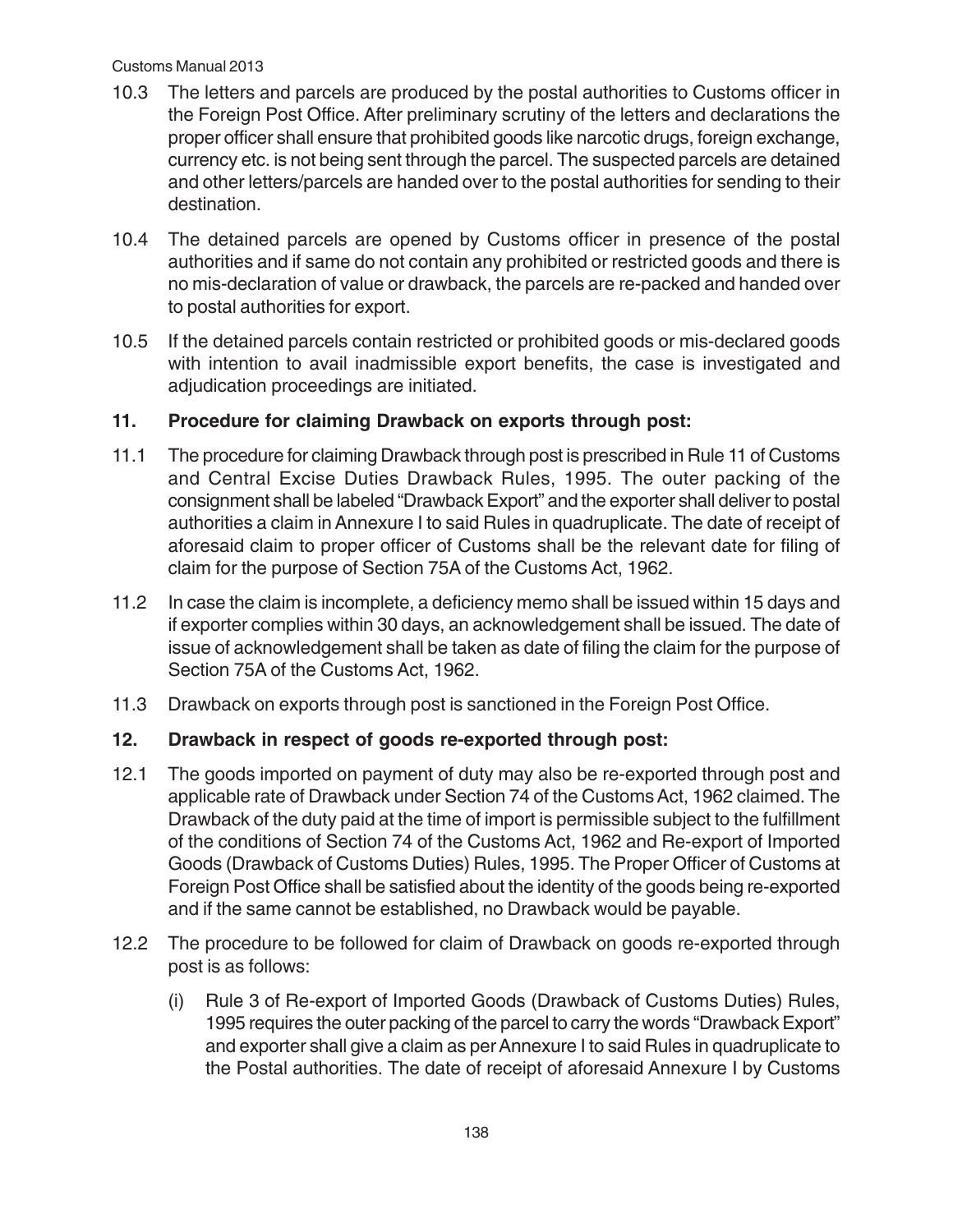from Postal authorities shall be the date of receipt of the claim for the purposes of Section 74 of the Customs Act, 1962 and exporter shall be informed.

- (ii) If claim is incomplete, a deficiency memo shall be issued within 15 days and if claim is again filed by exporter after complying with the deficiencies within 30 days, the receipt shall be acknowledged and this date shall be treated as date of filing the claim for the purposes of Section 74 of the Customs Act, 1962.
- (iii) Drawback under Section 74 of the Customs Act, 1962 is paid by the Customs Officer in Foreign Post Office.

#### **13. Re-export of partial consignment not allowed:**

- 13.1 If the addressee takes delivery of parcels on payment of duty and then wishes to return to the sender, they can do so only under claim for Drawback after observing the prescribed procedure.
- 13.2 Permitting an addressee to open a parcel and take the delivery of part contents on payment of duty and repack the balance of the contents for re-export without payment of duty thereon is not authorised and is irregular.

\*\*\*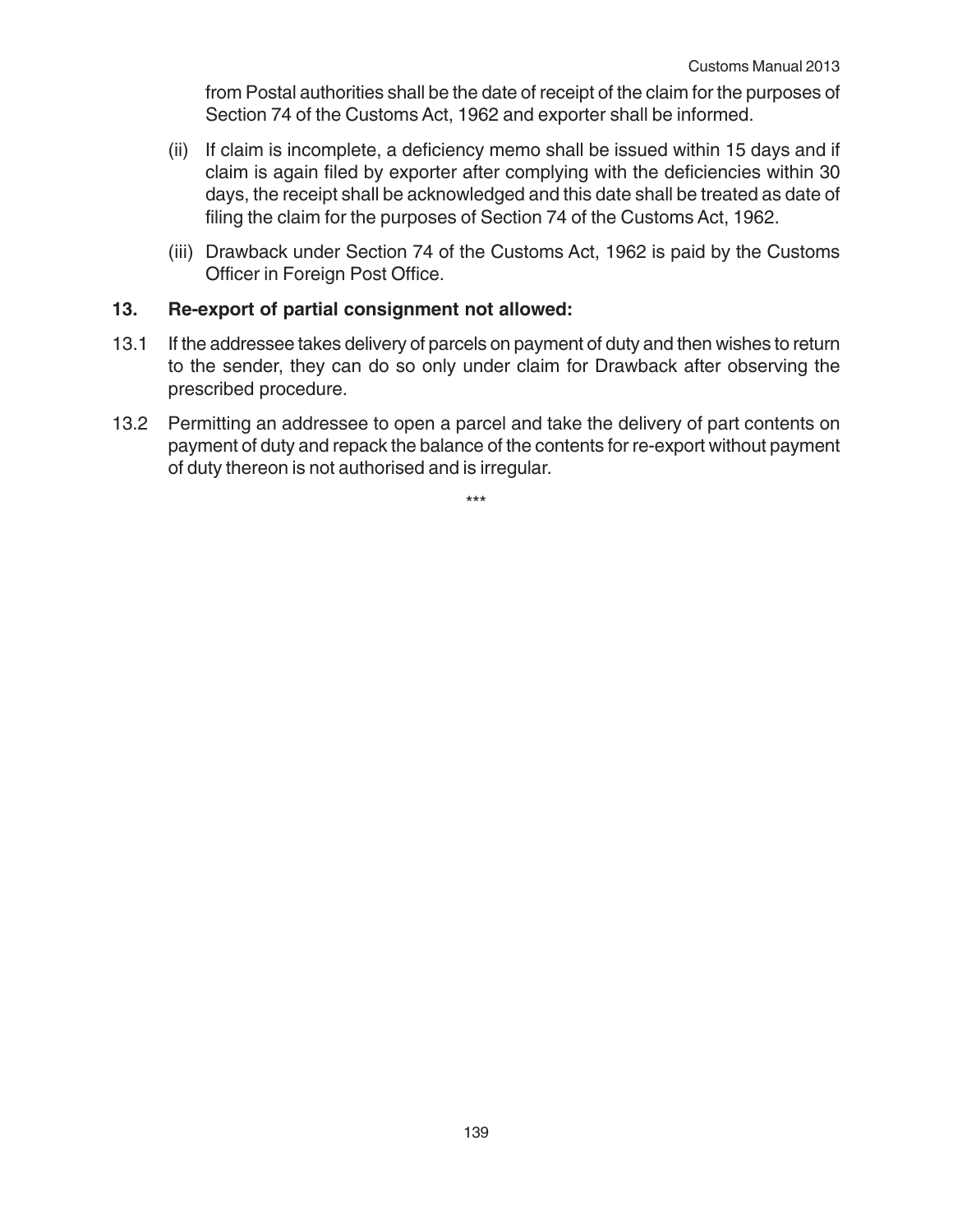# **Chapter 18 Import of Samples**

# **1. Introduction:**

- 1.1 In international trade it is often necessary to send samples of goods manufactured in one country to another country for being shown or demonstrated for customer appreciation and familiarization and for soliciting orders. Samples are imported by the trade, industry, individuals, companies, associations, research institutes or laboratories. These are brought by representatives of foreign manufacturers as a part of their personal baggage or through port or by courier.
- 1.2 Commercial samples are basically specimens of goods that may be imported by the traders or representatives of manufacturers abroad, to know its characteristics and usage and to assess its marketability in India. Samples include consumer goods, consumer durables, prototypes of engineering goods or even high value equipment, machineries (including agricultural machinery) and their accessories

# **2. Legal provisions:**

- 2.1 India is a signatory to a 1952 Geneva Convention to facilitate the Importation of commercial samples and advertising materials. The notifications issued in this regard enable duty free import of genuine commercial samples into the country for smooth flow of trade. It is, however, not to be used as a means to avoid paying Customs duty through repeated imports of samples in smaller lots.
- 2.2 Goods prohibited under Foreign Trade (Development and Regulation) Act, 1992 are not allowed to be imported as samples e.g. wild animals, wild birds and parts of wild animals and birds, ivory, arms and ammunitions, and narcotic drugs.
- 2.3 Bonafide trade samples can be imported provided these have been supplied free of charge. For duty free clearance the value of individual sample should not exceed Rs.5,000/- and aggregate value should not exceed Rs.3,00,000/- per year or 50 units of samples in a year. However, the prototypes of engineering goods can be imported even if the value is more than Rs.5,000/-. Such prototypes can be imported upto a value of Rs.10,000/- without payment of duty as long as the goods are rendered useless as merchandise by a suitable process. In case the value exceeds Rs.10,000/-, the said goods have to be re-exported within a period of 9 months or such extended period as the Assistant/Deputy Commissioner of Customs may allow. The high valued samples are cleared after depositing duty with Customs and giving an undertaking for their re-export within nine months. The deposited duty is refunded when the machinery is exported back. However, if more than one product is being imported into the India, the value limit is increased proportionately. Similarly, if the samples are consigned to more than one consignee, by any foreign company, and are sent at the same time through the same port/airport, it shall not be charged to duty if the value limit of Rs.5,000/ - per unit is adhered to. The consignments meant for distribution to different parties in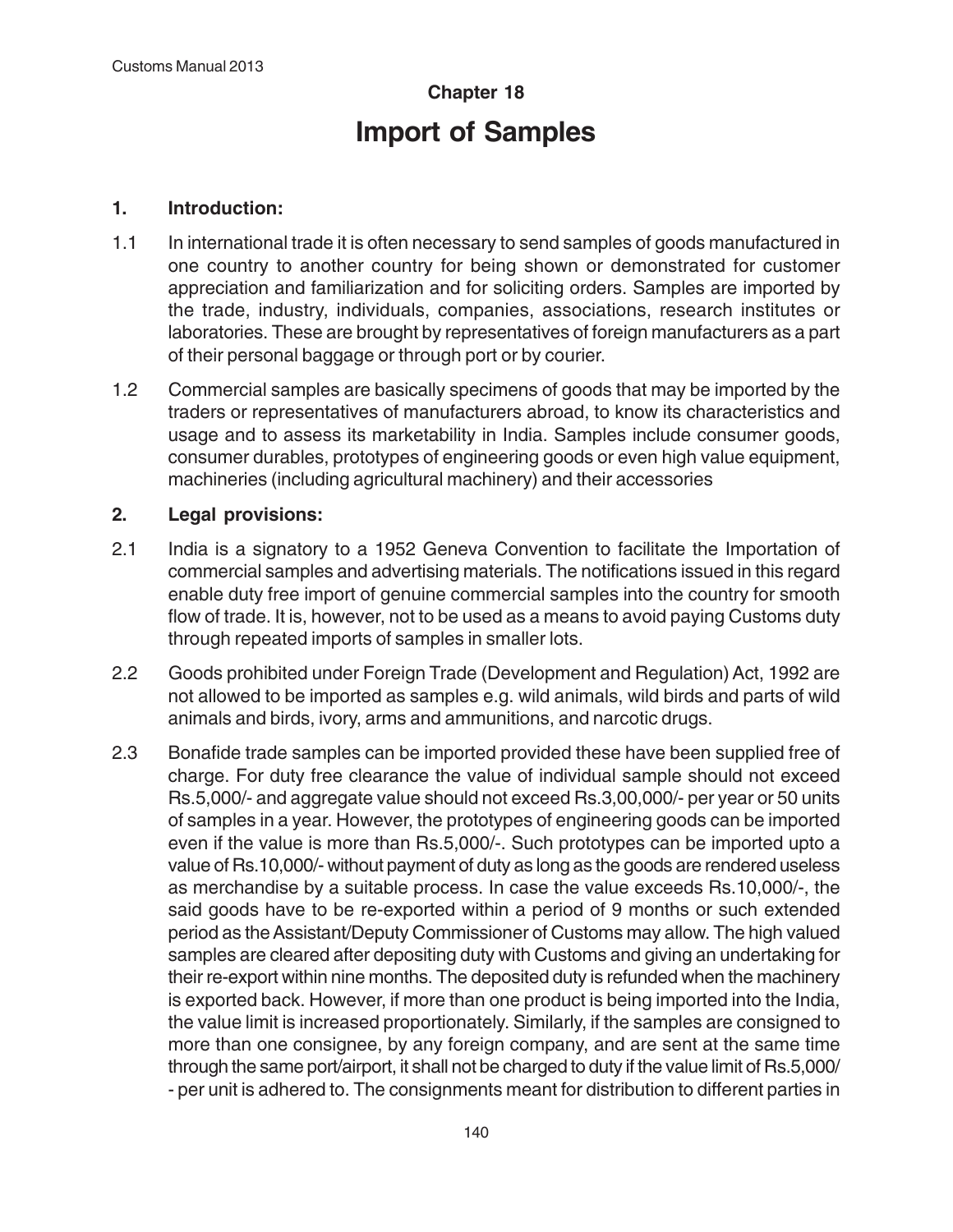India can also be imported together for convenience of transport, if the packets are clearly marked and addressed to different persons in India.

- 2.4 A commercial traveler of foreign country is eligible to carry bonafide samples if the value of each of the item is not more than Rs.5,000/- per unit. He is also not required to produce the IEC code at the time of clearance of these goods. The traveler must declare that these goods are meant for securing export order or guidance of exporters, and that the total value does not exceed Rs.3,00,000/- per item during the 12 month period and that he has not imported more than 50 units of the said goods within the last 12 months. He also undertakes that he would not sell these goods and if he sells he will pay the duty leviable on those goods.
- 2.5 The value of Rs.5,000/- is the value of the goods in the country of dispatch excluding local refundable taxes like VAT. In case of free samples of Rs.5,000/-, its value does not include freight or courier charges. If value is above Rs.5000/-, the freight and insurance charges would be added to calculate the duty payable.
- 2.6 Importers are trusted to declare correctly and adhere to the undertaking of the limit of yearly value and quantity. Any person suspected to contravene the limit or undertaking deliberately is liable to be investigated, penalized and/or prosecuted.

## **3. Machinery import:**

3.1 Machinery that are prototypes of engineering goods, imported either for further manufacture or for use as capital goods for export production or in connection with securing export orders can be imported duty free upto value of Rs.10,000/-. These goods are normally defaced or made un-saleable by punching, cracking, marking with indelible ink etc. The machinery can be cleared by furnishing a Bank Guarantee (or) deposit of the duty payable and an undertaking that these would be re-exported within 9 months of import. For high valued machinery, the importer has to give an undertaking that these are utilised for the purpose of demonstration at the place(s) which is declared. The Customs authority may also seal the machinery during its journey from the port of importation to the place of demonstration and it is unsealed only at the place of operation or place of demonstration

#### **4. Failure to re-export:**

4.1 The samples have to be re-exported within 9 months. However, the Assistant/Deputy Commissioner of Customs, may under special circumstances extend the period of 9 months for a further reasonable period.

#### **5. Import of samples under other scheme:**

- 5.1 Duty free import of samples is permitted under following provisions/schemes:
	- (a) Samples can be imported for private commercial exhibition for display or demonstration with the prior permission of Ministry of Commerce and Indian Trade Promotion Organization vide Notification No.3/89-Cus., dated 9-1-1989.
	- (b) Sample can be imported for Government of India sponsored events viz. trade and industry fairs under Carnet vide Notification No.157/90-Cus., dated 28-3- 1990.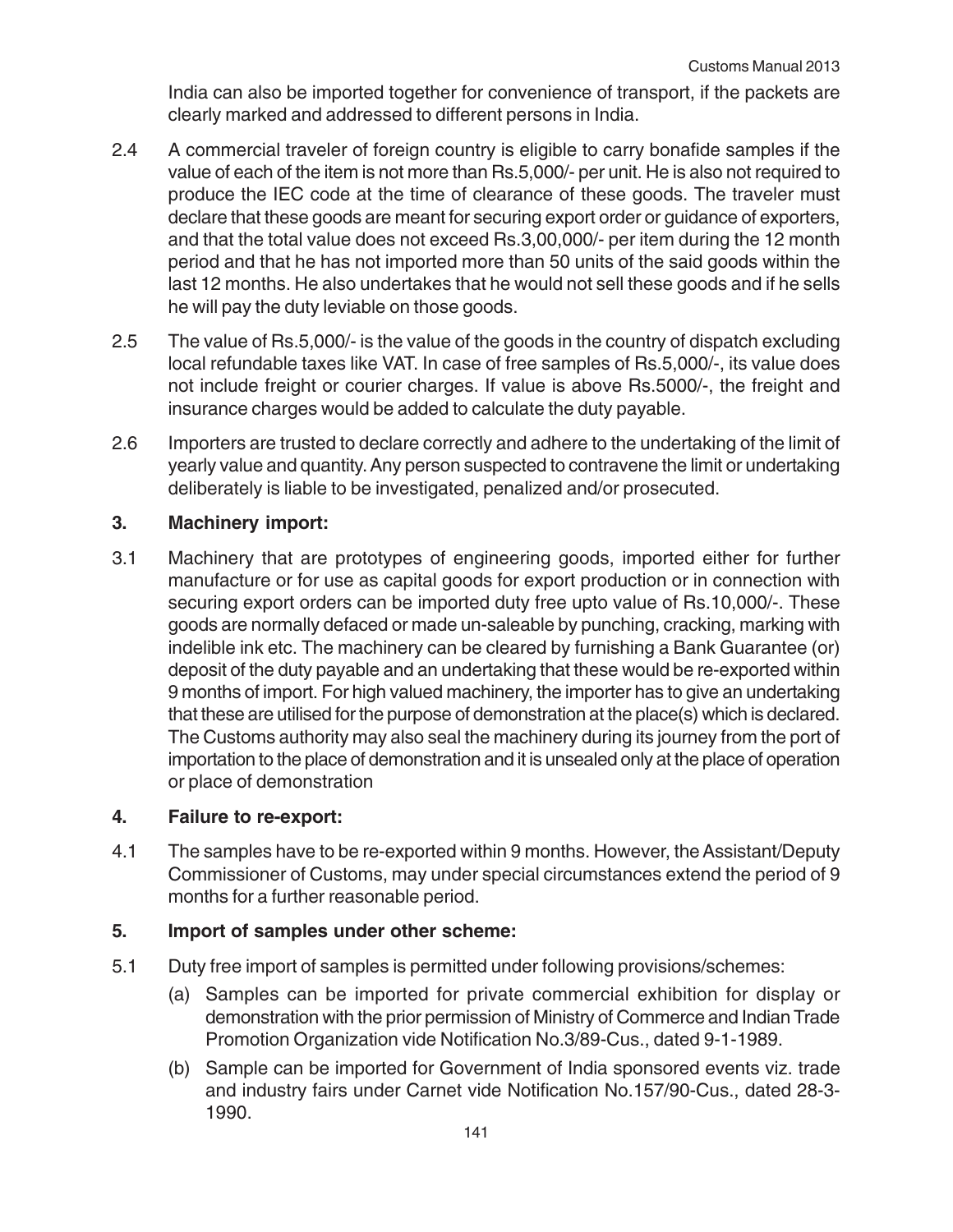#### Customs Manual 2013

- (c) Under EOU schemes samples of goods manufactured by the units can be imported duty free in terms of Notification No.52/2003-Cus., dated 31-3-2003.
- (d) It has been clarified that bonafide trade samples should be part of export baggage in terms of para 2.31 of the Policy read with para 2.20 of the Policy and 2.27 of Handbook of procedures.

[Refer Instruction F.No.495/2/2011-Cus.VI dated 5-4-2011]

\*\*\*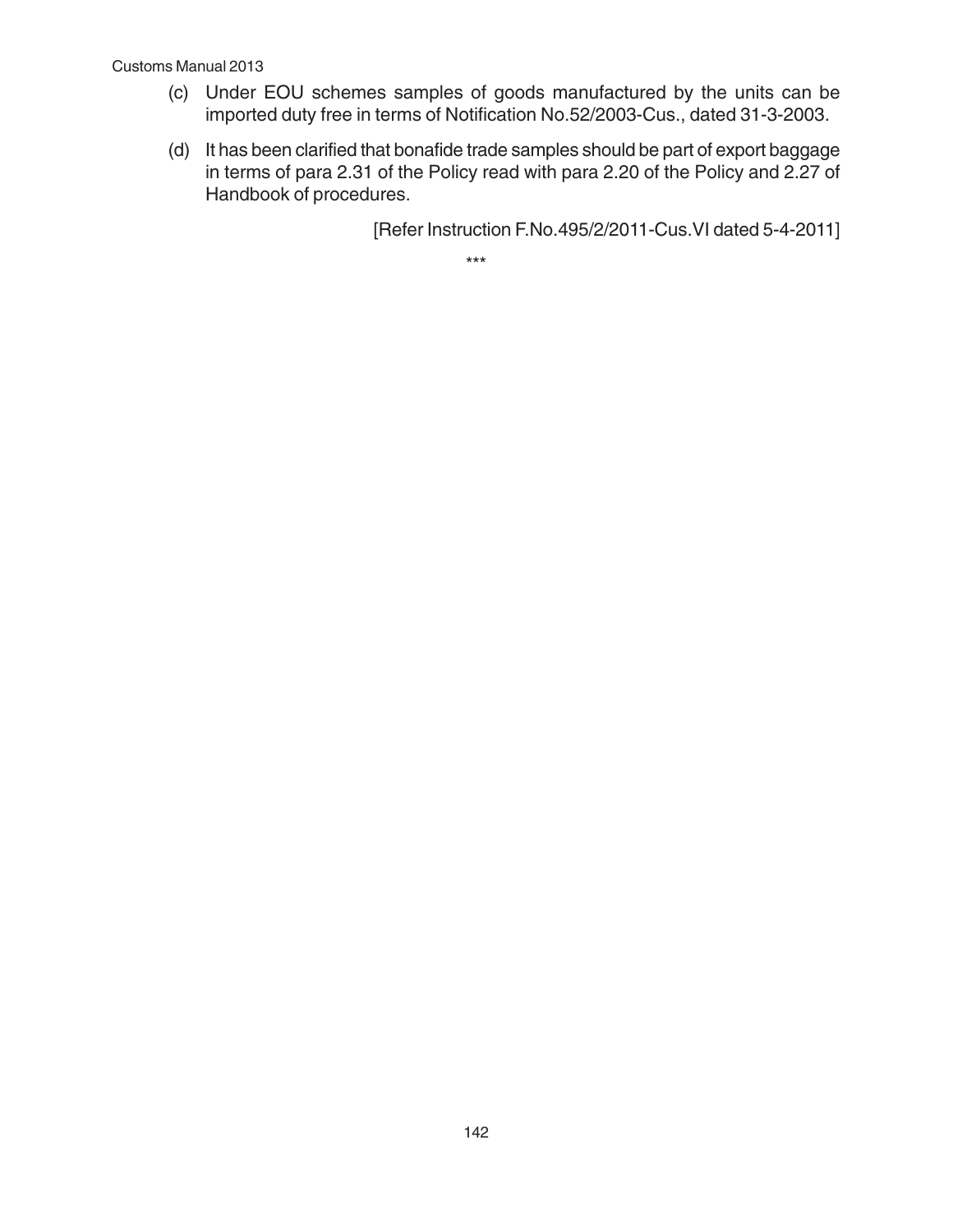### **Chapter 19**

# **Re-importation and Re-exportation of Goods**

#### **1. Introduction:**

1.1 Sometimes, indigenously manufactured goods, when exported, are returned back for various reasons including cancellation of export order or after exhibition/display etc., or after use in particular project/contract and completion of the contract etc. (such as machinery). Similarly imported goods which may have discharged duties at the time of original importation have also to be often sent out for repair, reconditioning etc. Private, personal imported property may also have to be sent abroad for repair within the warranty period and returned. There are also goods that may have to be sent for special processes like electroplating, polishing or coating and re-imported. Thus, specific legal provisions permit the facility of re-import and re-export of goods.

#### **2. Re-importation of indigenously manufactured/imported goods:**

- 2.1 Under Section 12 of the Custom Act, 1962 import duties of Customs are leviable on all import goods, and no distinction is made whether the goods being imported had discharged duties earlier are being re-imported after exportation for particular purposes. Similarly, even if goods are indigenously manufactured which had been exported earlier under various export incentive schemes or duty drawback claim or even without any export incentive claim, when these are re-imported they attract the Customs duty leviable on like import goods (as the duty is on the act of importation) unless an exemption notification is issued.
- 2.2 To avoid incidence of double duty on re-imported goods such when sent abroad for repairs, certain relief from duty has been provided. Similarly, where the goods are indigenously manufactured, they should bear the Central Excise duties, which may not have been discharged at the time of exportation. Further, the exporters should not retain any benefits obtained as an export incentive if the goods are re-imported.
- 2.3 The salient elements of the duty exemption governing the re-imported goods are as follows:
	- (i) On re-import of indigenously manufactured goods under duty Drawback/rebate claims, export under bond or under other claim of export incentives, essentially the duties equivalent to the export incentives etc. availed have to be paid, on reimportation. Thus, if the goods were exported on payment of Central Excise duty, without claiming any rebate, and without claiming any export incentives such as Drawback or benefits of the duty exemption schemes, EPCG/DEPB schemes, and where the indigenously manufactured goods are being returned then no Customs duties are leviable. Further, were the indigenously manufactured goods are exported for repair and returned without claiming any benefits, duty is to be paid on a value comprising fair cost of repairs including cost of materials used in repairs, insurance and freight charges both ways. Basically the benefit is available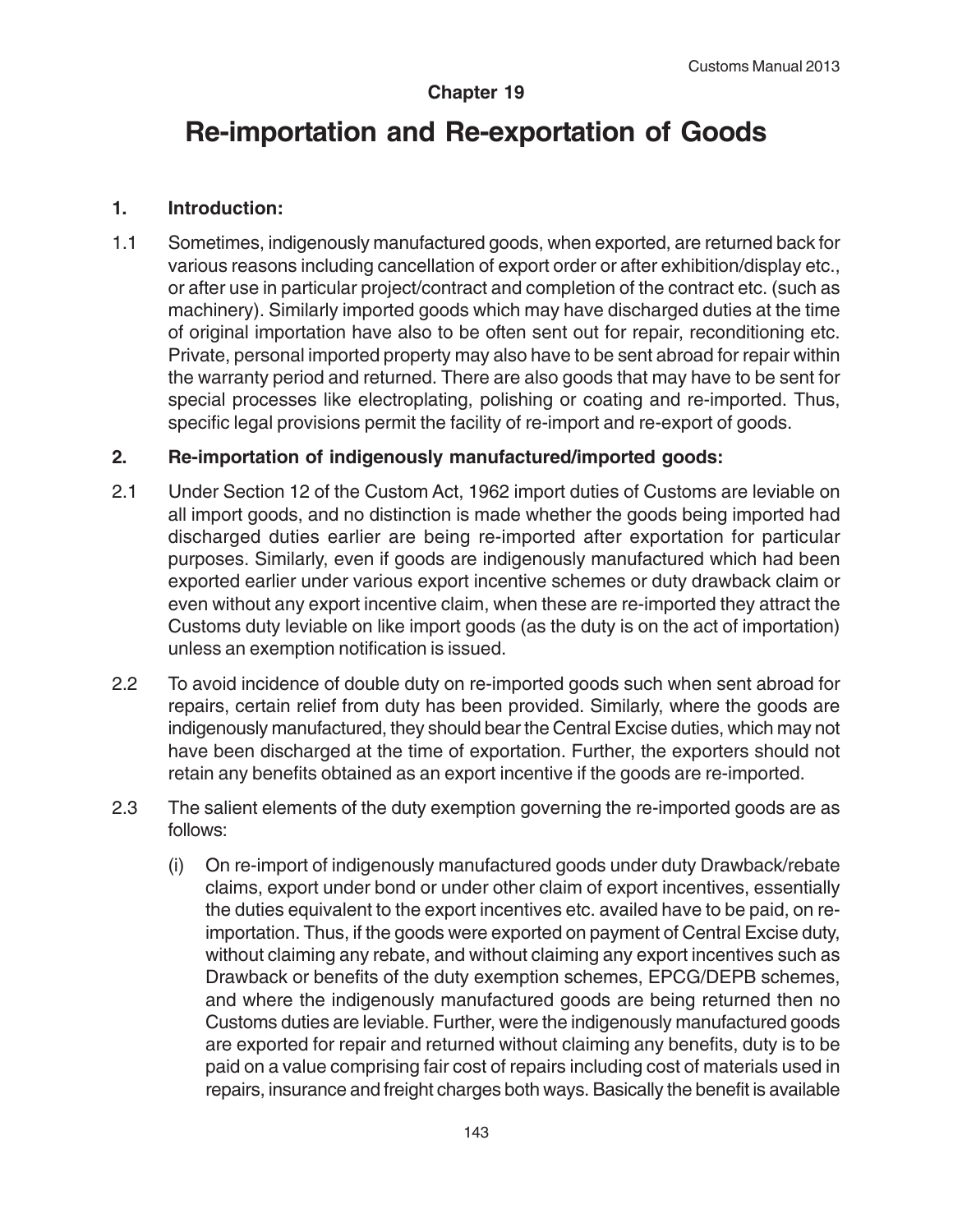if the Assistant/Deputy Commissioner of Customs is satisfied that the goods are the same which were exported earlier and certain other conditions as laid down in the said notification are fulfilled.

[Refer Notification No.94/96-Cus., dated 16-12-1996]

(ii) Goods manufactured in India or parts thereof that are re-imported for repairs or reconditioning or reprocessing/refining/remaking etc. are exempt from duty subject to the condition that the re-importation takes place within a specified period; the goods are re-exported within six months of re-importation; the Assistant/Deputy Commissioner of Customs is satisfied as regards the identity of the goods; and certain other conditions ensuring re-export including execution of bonds are fulfilled.

#### [Refer Notification No.158/95-Cus., dated 14-11-1995]

(iii) Re-imported private personal property, which was imported earlier but exported out for any alteration, renovation, repair free of charge etc. is exempt from duty subject to the condition that the goods are repaired on free of charge basis in accordance with the terms of warranty given by the manufacturers and in accordance with the established trade practice and Drawback or other incentives have not been availed. However, certain Custom duties equivalent to the cost of alterations/renovations/additions/repairs, if any, are payable.

[Refer Notification No.174/66-Cus. dated 24-9-1966]

#### **3. Re-exportation of imported goods:**

- 3.1 There are often occasions where imported goods may have to be re-exported such as when the import goods are found defective after Customs clearance or are not found as per specifications or requirements. Various machinery items imported for use in certain projects or otherwise are also often to be re-exported by the original owner. Re-exports can be made by sea, air, baggage or post.
- 3.2 Section 74 of the Customs Act, 1962 provides for grant of Drawback @98% of the Customs duties leviable at the time of importation, if the goods are re-exported by the importer, subject to certain conditions. The re-export is to be made within a maximum period of two years from the date of import (which period can be extended on sufficient grounds being shown) and goods have to be identified with the earlier import documents and duty payment to the satisfaction of the Assistant/Deputy Commissioner of Customs at the time of export. If such goods are used after importation, Drawback is granted on a proportionate basis but if such goods are re-exported after more than 18 months of import 'nil' Drawback is admissible. Further, no Drawback of the import duty paid is permissible for specific categories of goods such as wearing apparel, tea chests, exposed cinematographic films passed by Film Censor Board, unexposed photographic films, paper and plates and x-ray films. Also, in respect of motor vehicles imported for personal and private use the Drawback is calculated by reducing the import duty paid according to the laid down percentage for use for each quarter or part thereof, but upto maximum of four years.

[Refer Notification No.19/65-Cus., dated 6-2-1965]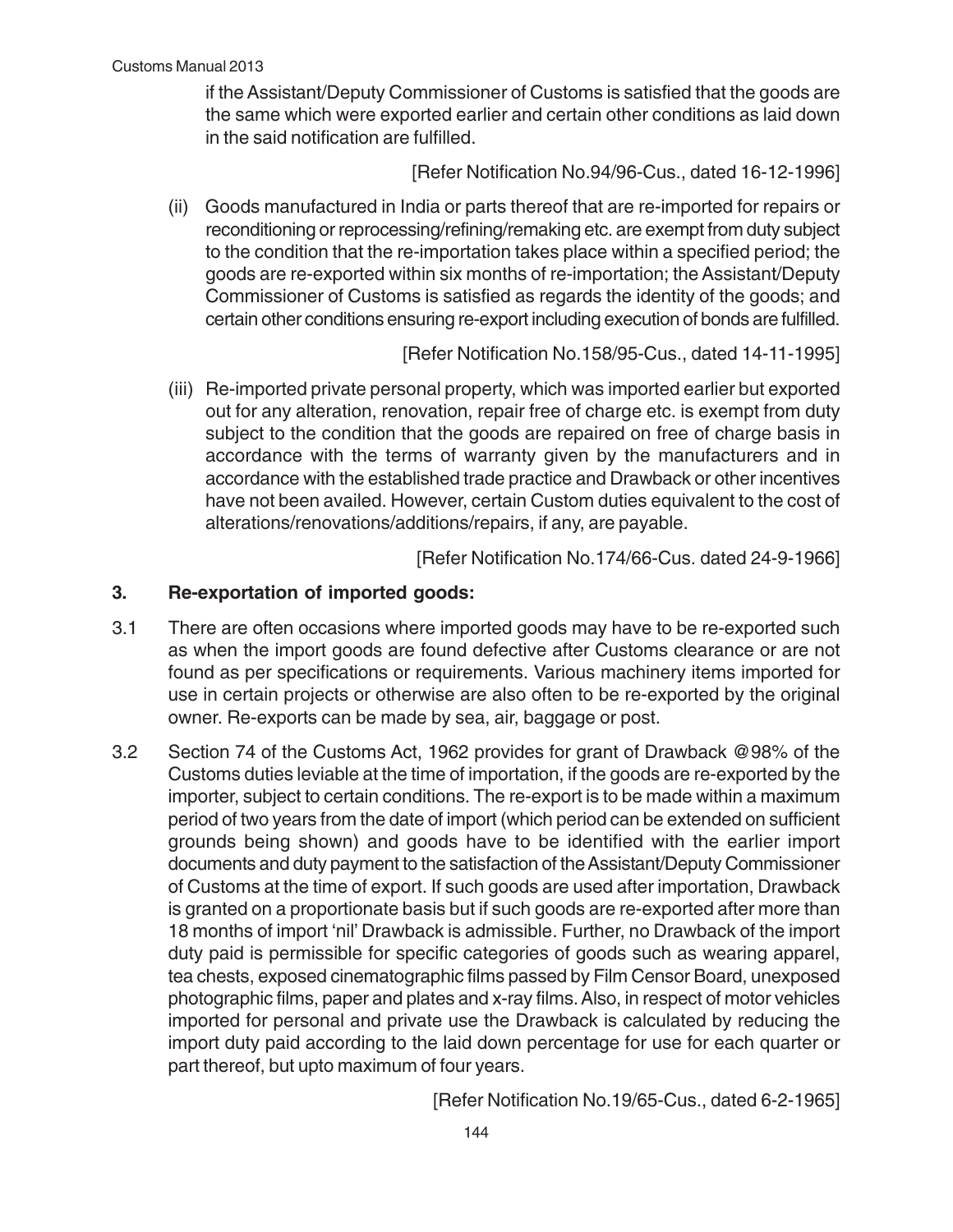3.3 Section 26A of the Customs Act, 1962 allows refund of import duty if the imported goods are found defective or otherwise not in conformity with the specifications agreed upon between the importer and the supplier of goods. One of the conditions for claiming refund is that the goods should not have been worked, repaired or used after the importation except where such use was indispensable to discover the defects or nonconformity with the specifications. Another condition is that the goods are either exported without claiming Drawback or abandoned to Customs or destroyed or rendered commercially valueless in the presence of the Proper Officer within a period of 30 days from the date on which the Proper Officer makes an order for the clearance of imported goods for home consumption. The period of 30 days can be extended by the jurisdictional Commissioner of Customs on sufficient cause being shown. However, no refund shall be available in respect of perishable goods and goods which have exceeded their shelf life or their recommended storage-before-use period.

\*\*\*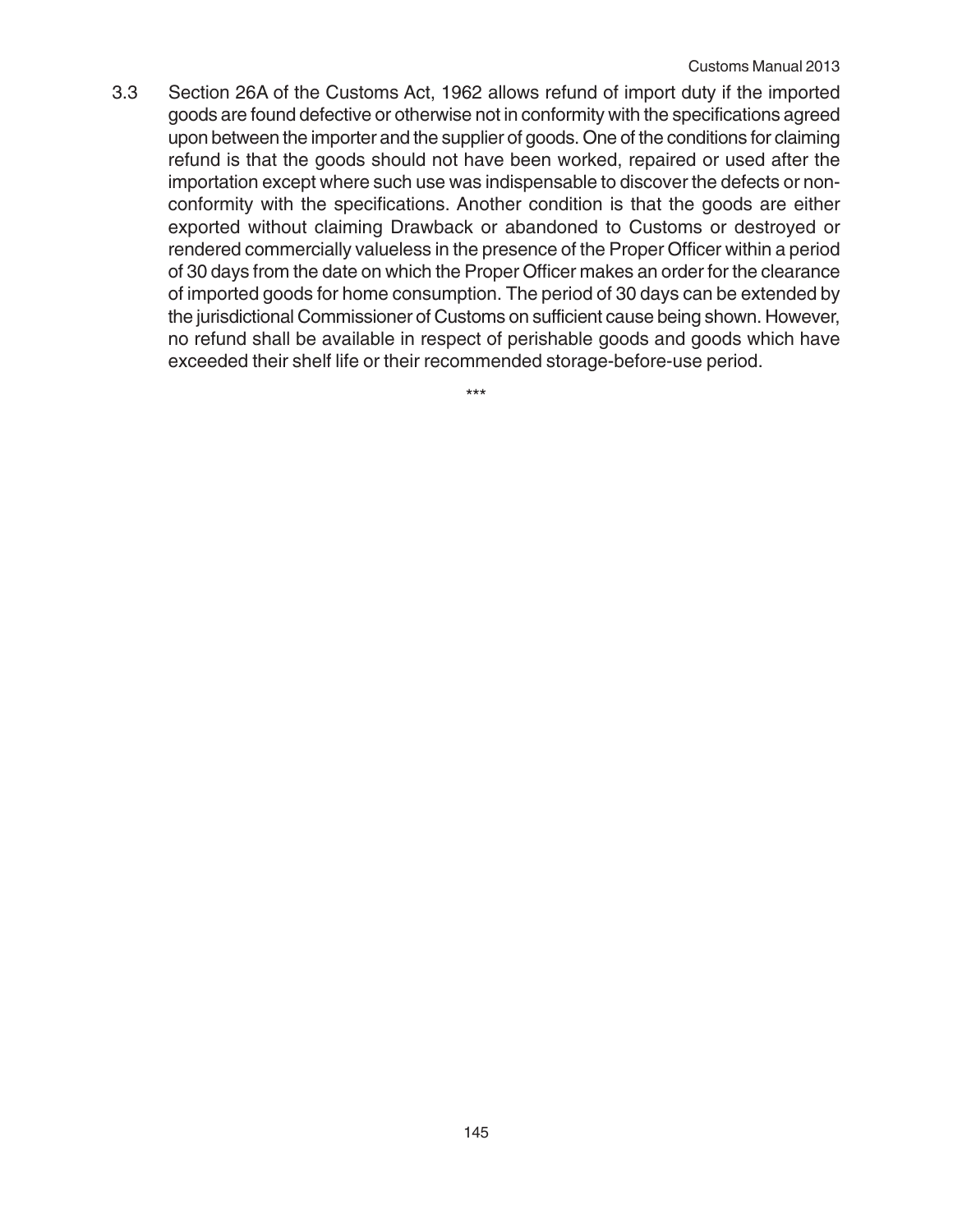# **Chapter 20**

# **Disposal of Unclaimed/Uncleared Cargo**

# **1. Introduction:**

- 1.1 Imported goods are allowed to be cleared for home consumption by the Customs, if there are no restrictions or prohibitions, assessment formalities have been completed, and duty leviable has been paid. However, it is often the case that the importer files the Bill of Entry but does not clear the goods due to various reasons such as financial problems, lack of demand for the goods, etc. Such goods are called 'uncleared goods'. In some cases, the importer does not even come forward to file the Bill of Entry for clearance of goods. Such goods are known as 'unclaimed goods'.
- 1.2 In terms of the provisions of the Customs Act, 1962, the duty is leviable on imported goods, regardless of whether they are cleared by the importers or not. Similarly, dues of other agencies, such as, carriers and custodians for carriage and storage of goods respectively, may also arise. Where the importers do not come forward to make payment of such dues, the Customs duty and other dues can be recovered by selling the unclaimed/uncleared goods.

# **2. Legal provisions:**

2.1 As per Section 48 of the Customs Act, 1962, if any goods brought into India from a place outside India are not cleared for home consumption or warehoused or transhipped within 30 days from the date of unloading thereof at a port, such goods can be disposed of by the custodian. The Act, however, stipulates that the goods can be sold only after a notice is issued to the importer and the permission from Customs is obtained. The provisions relating to manner of disposal of unclaimed/uncleared goods and apportionment of sale proceeds thereof are contained in Sections 48 and 150 of the Customs Act, 1962.

# **3. Procedure for sale of unclaimed/uncleared goods:**

- 3.1 The Board has laid down a comprehensive procedure for disposal of unclaimed/ uncleared goods. The salient features of the procedure in respect of disposal of unclaimed/uncleared cargo falling in the category of 'landed more than one year' is as follows:
	- (i) The custodian will furnish the list of items to be considered for disposal to Customs. The list will contain complete particulars such as Bill of Lading/Airway Bill number, description of goods, weight, name of the consignee/consignor, etc. The custodian will simultaneously issue a notice to the consignee at his known address and also display the same on the custodian's notice board stating that if the goods are not cleared within 15 days they shall be sold under Section 48 of the Customs Act, 1962.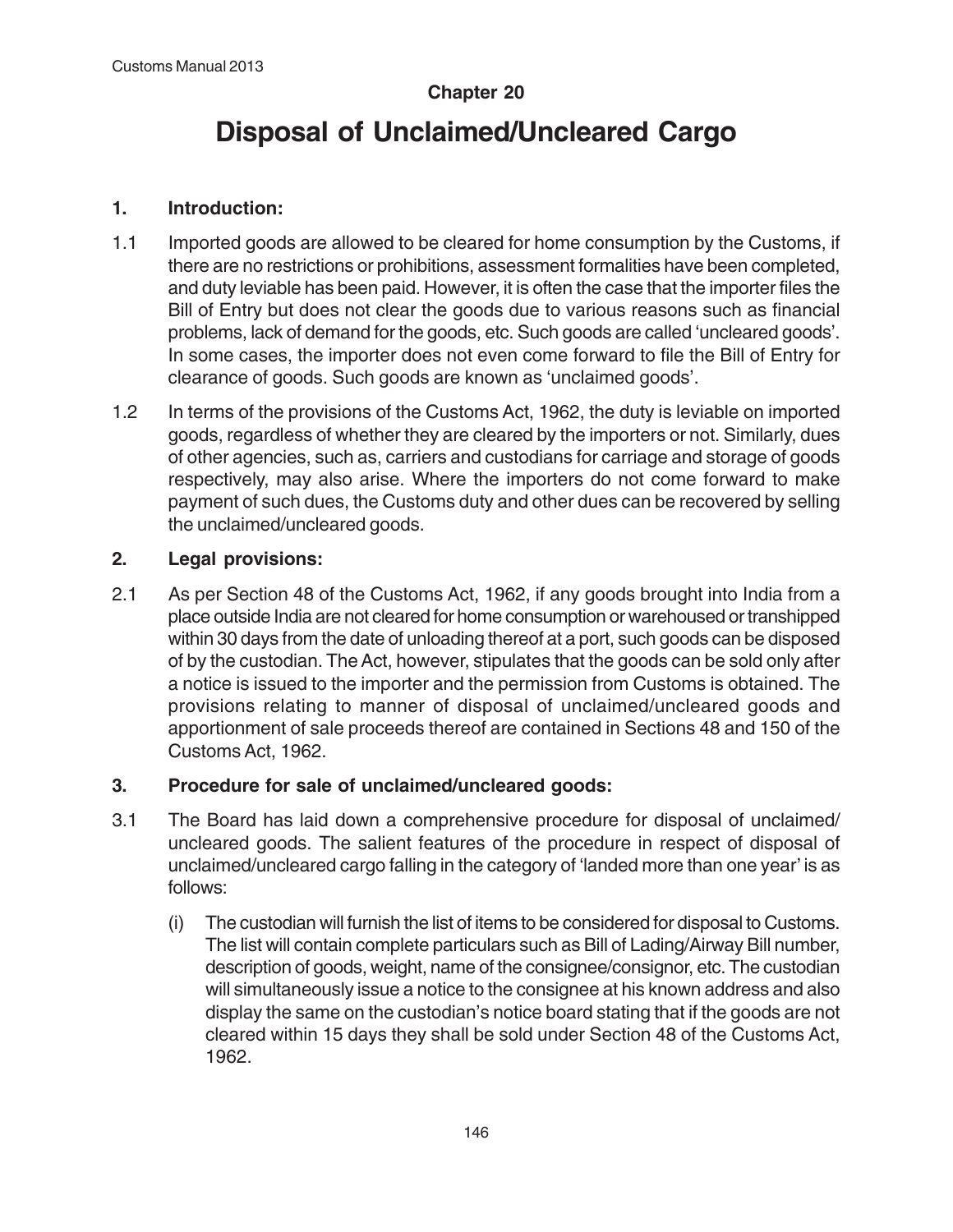- (ii) Customs shall scrutinize the custodian's list with their own files/records and intimate the custodian the goods not to be disposed viz. (a) disputed or stayed consignments or (b) consignments required to be retained for any investigation/ adjudication/court proceedings, (c) motor vehicles or (d) negative list items. If no such intimation is received from the Customs within 15 days, the custodian shall go ahead with the disposal of the goods.
- (iii) The responsibility for disposal shall exclusively be with the custodian who shall fix a reserve price arrived at by their appointed panel of Government approved valuers (irrespective of value, if any, arrived at by the Customs Appraisers earlier), which should include an expert on the product line.
- (iv) The Customs will not insist on complete and detailed inventory of the contents of the consignments to be drawn in their presence. They shall, instead choose 10% consignments for which detailed inventory shall be made in their presence for sample check.
- (v) The goods shall be disposed by public auction/E-auction/tender and its date should be adequately publicized in advance through national newspapers (both in English and Hindi), departmental website as well as in at least one newspaper in the local language.
- (vi) The values assessed by the approved valuers appointed by the custodians shall form the "reserve price". The maximum number of auctions/tenders to which a lot is subjected should be four, with the goods necessarily sold for the highest bid in the last auction/tender regardless of the reserve price fixed. In the event of the goods not being disposed of in the first auction, subsequent auctions/tender should be conducted in time bound manner.
- (vii) Guidelines issued by the Central Vigilance Commission as available at CVC website http://www.cvc.nic.in, particularly letter No.98/ORD/1, dated 18-12-2003 should be kept in view.
- (viii) The custodian should fix a date for holding the auction/tender and communicate such date to the concerned Customs officer and the concerned Assistant/Deputy Commissioner who would, if necessary, nominate, an officer not below the rank of Superintendent /Appraiser to witness the auction/tender. Customs shall not withdraw any consignments at the last moment from the auction/tender except with the written approval of the Commissioner of Customs.
- (ix) The bidding shall be on cum-duty price and duty shall be back-calculated from the sale price [local taxes like Sales Tax etc, will however have to be charged/recovered extra from the buyer].
- (x) For each consignment which is sold, the custodian will file a consolidated Bill of Entry, buyer-wise, for assessment of the effective rate of duty by the Customs in terms of Unclaimed Goods (Bill of Entry) Regulations, 1972. Auctioned goods will be allowed out of charge only after the duty assessed is paid by the custodian.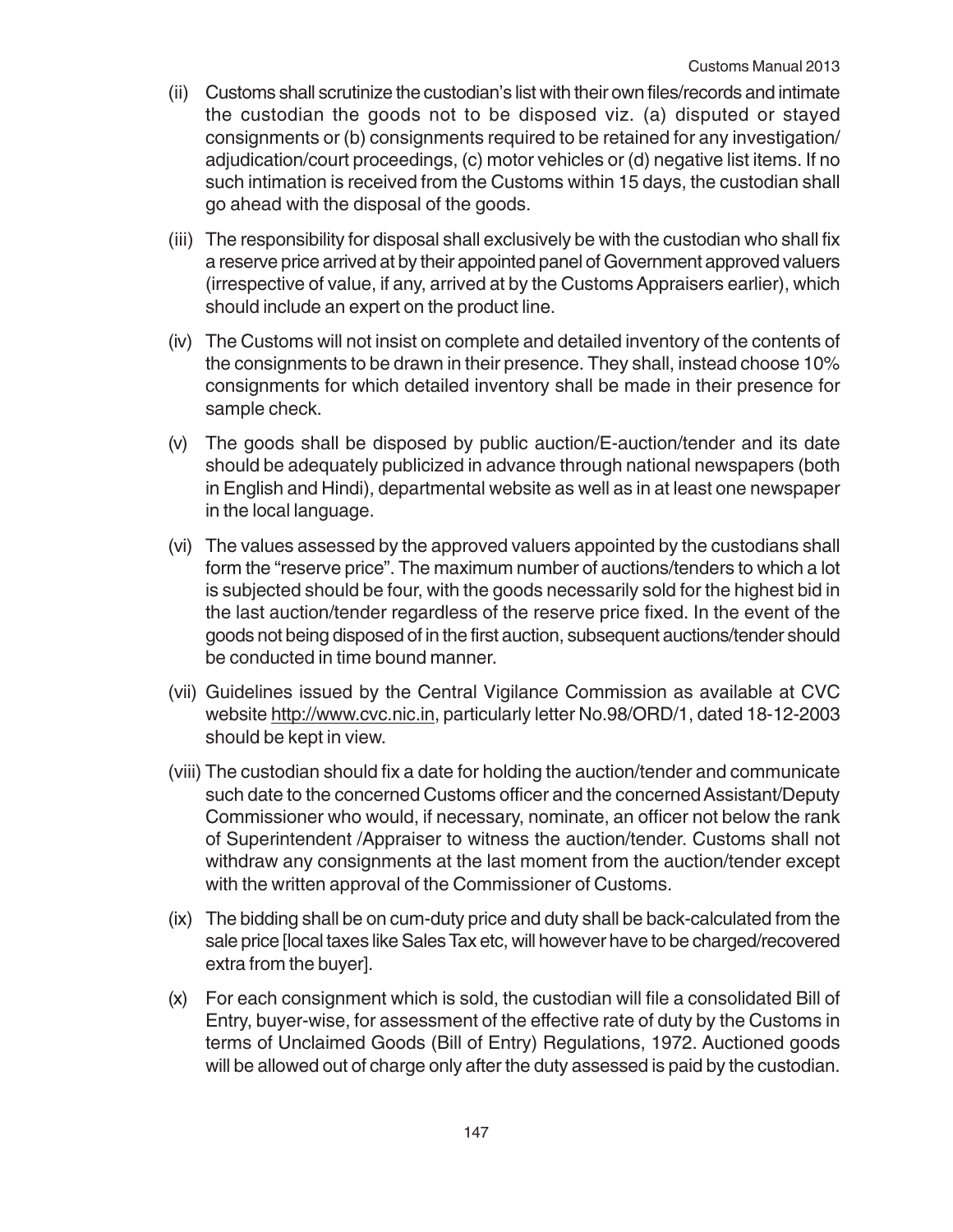#### Customs Manual 2013

- (xi) The sale proceeds shall be shared as per the provisions of Section 150 of the Customs Act, 1962.
- 3.2 The procedure of disposal of uncleared cargo in the 'landed less than one year category' is that the custodian would get the reserve price fixed by their appointed panel of Government approved valuers and the Customs shall not associate itself with the valuation of such goods. However, both reserve price and bids would be approved by the Customs. Further, if these goods remain unsold and pass into the category of 'landed-more-than-one-year-prior', then the custodians can sell the same following the independent procedure for such category without reference to Customs, and adjusting the number of auctions/tenders to which the lot was already subjected to against the prescribed number of four such auctions/ tender.

[Refer Circular No.50/2005-Cus., dated 1-12-2005]

## **4. Disposal of hazardous cargo:**

4.1 The disposal of hazardous cargo is to be carried out in accordance with the directions dated 14-10-2003 of the Hon'ble Supreme Court in WP No. 657/95. Basically, the Apex Court has directed that such wastes are to be categorized as either those that are banned or those that are regulated. The wastes in the banned category should be either re-exported, if permissible, or destroyed at the risk, cost and the consequence of the importer. The wastes in the regulated category are permitted for recycling and reprocessing within the permissible parameters by specified authorized persons having the requisite facilities under the rules. However, before allowing clearance for recycling and domestic use, clearances should be obtained from the Monitoring Committee on Hazardous Waste Management. Further, where the importer of any of the categories is not traceable, the consignments shall be dealt with at the risk, cost and consequences of the importer. The disposal/auction shall be carried out under the supervision of the Monitoring Committee on Hazardous Waste Management.

[Refer Circular No.31/2004-Cus., dated 26-4-2004]

# **5. Compliance with restrictions/prohibitions under various laws:**

5.1 The disposal of cargo which is subject to restrictions/prohibitions under any law for the time being in force, can only be made in terms of the relevant statutes.

#### **6. Mechanism for interaction between custodians and Customs:**

6.1 There would be a formal mechanism for interaction and a quarterly meeting between the custodians and Customs to review the pendency of uncleared cargo and to reconcile/update the status of pending consignments by matching the pendency with the custodian with the figures of uncleared consignments as per Customs records.

[Refer Circulars No.31/2004-Cus., dated 26-4-2004, No.50/2005-Cus., dated 1-12-2005, No.52/2005-Cus., dated 10-12-2005, No.11/2006-Cus., dated 16-2-2006 and Instruction F.No.450/97/2010-Cus.IV, dated 22-7-2010]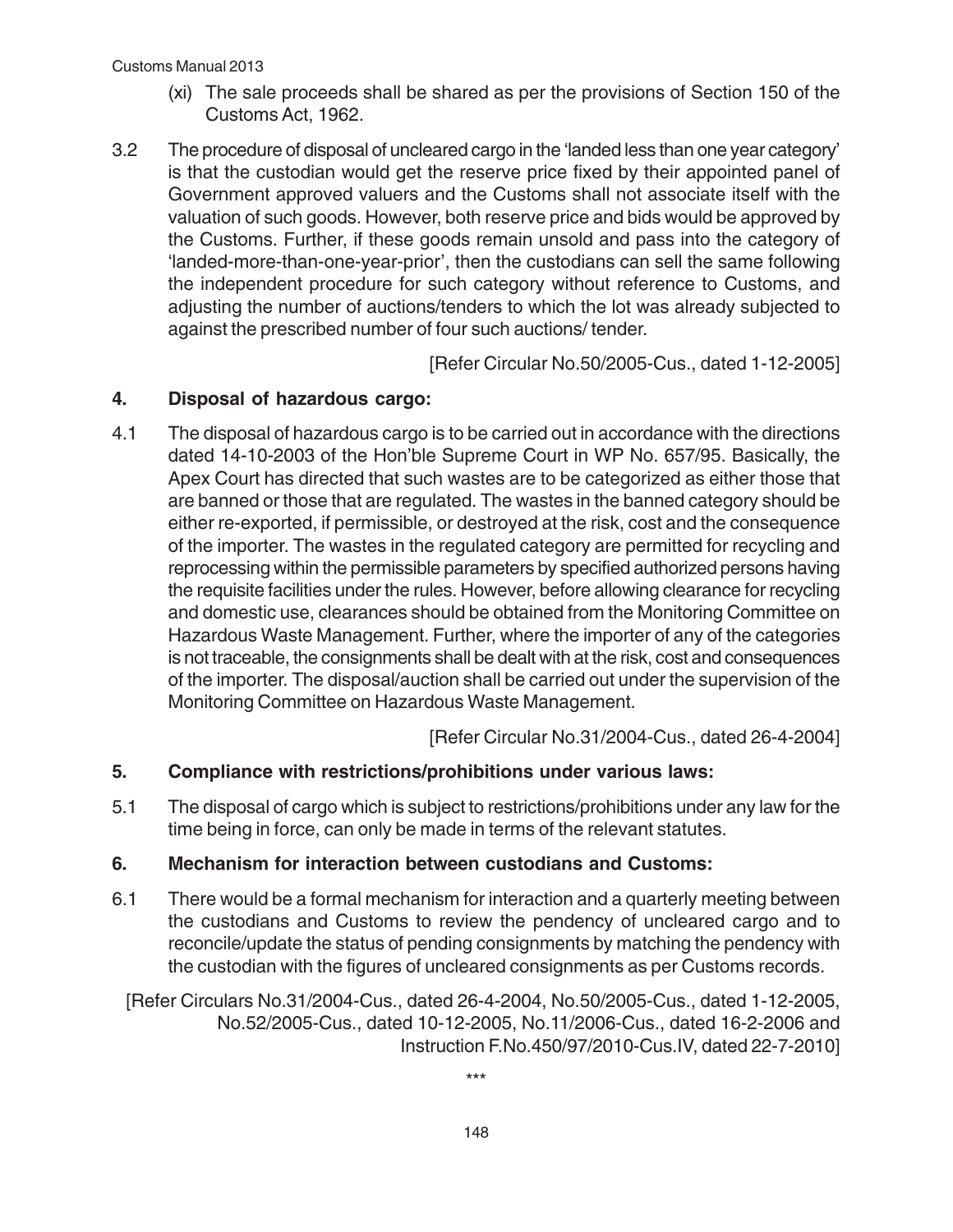# **Chapter 21 Intellectual Property Rights**

## **1. Introduction:**

1.1 India is a signatory to the WTO Treaty on Trade Related Aspects of Intellectual Property Rights (TRIPS), which was brought into force on 1st January,1995. Articles 51 to 60 of TRIPS [Annex 1C of the Marrakesh Agreement Establishing the World Trade Organization] relate to border measures (i.e. measures required to be taken for providing protection against infringement of IPRs at the border).

## **2. Legal provisions:**

- 2.1 Copyright Act, 1957, the Trade Marks Act, 1999, the Patents Act, 1970, the Designs Act, 2000 and the Geographical Indications of Goods (Registration and Protection) Act, 1999 have provisions prohibiting import of goods infringing Intellectual Property Rights under the respective Acts.
- 2.2 Central Government has been empowered under Section 11 of the Customs Act, 1962 to issue notifications for prohibiting either absolutely or subject to such conditions as may be specified in the notification, the import or export of goods of any specified description. Section 11(2) of the said Act details the purpose for which such a notification may be issued by the Central Government which, inter-alia, covers the following purpose:
	- (i) The protection of patents, trademarks and copyrights. [Section 11 (2) (n)]; and
	- ii) The prevention of the contravention of any law for the time being in force [Section 11 (2) (u)].
- 2.3 Notification No.51/2010-Cus.(NT), dated 30-6-2010 prohibits import of goods infringing specified provisions of Trademarks Act, Copyrights Act, Designs Act, Geographical Indications Act and Patent Act subject to following the procedure prescribed under the Intellectual Property Rights (Imported Goods) Enforcement Rules, 2007 (IPR Rules) issued under Notification No. 47/ 2007-Cus.(NT), dated 8-5-2007. Goods in transit through India are excluded from its coverage and only goods intended for sale or use in India would be covered under the notification.
- 2.4 The prohibition of imported goods for the purpose of protecting intellectual property rights as specified under Notification No.51/2010-Customs (N.T.), does not relate to all infringements under the parent IPR Acts but only to those imports that infringe the specific provisions of various parent Acts governing IPR, mentioned in the notification No.51/2010-Customs (N.T.).

To illustrate, in case of the Trade Marks Act, 1999, prohibitions against infringement of trade marks on import of goods intended for sale or use in India, that attract the provisions IPR (Imported Goods) Enforcement Rules, 2007, have been given in paras (i) and (ii) of aforesaid notification, viz.: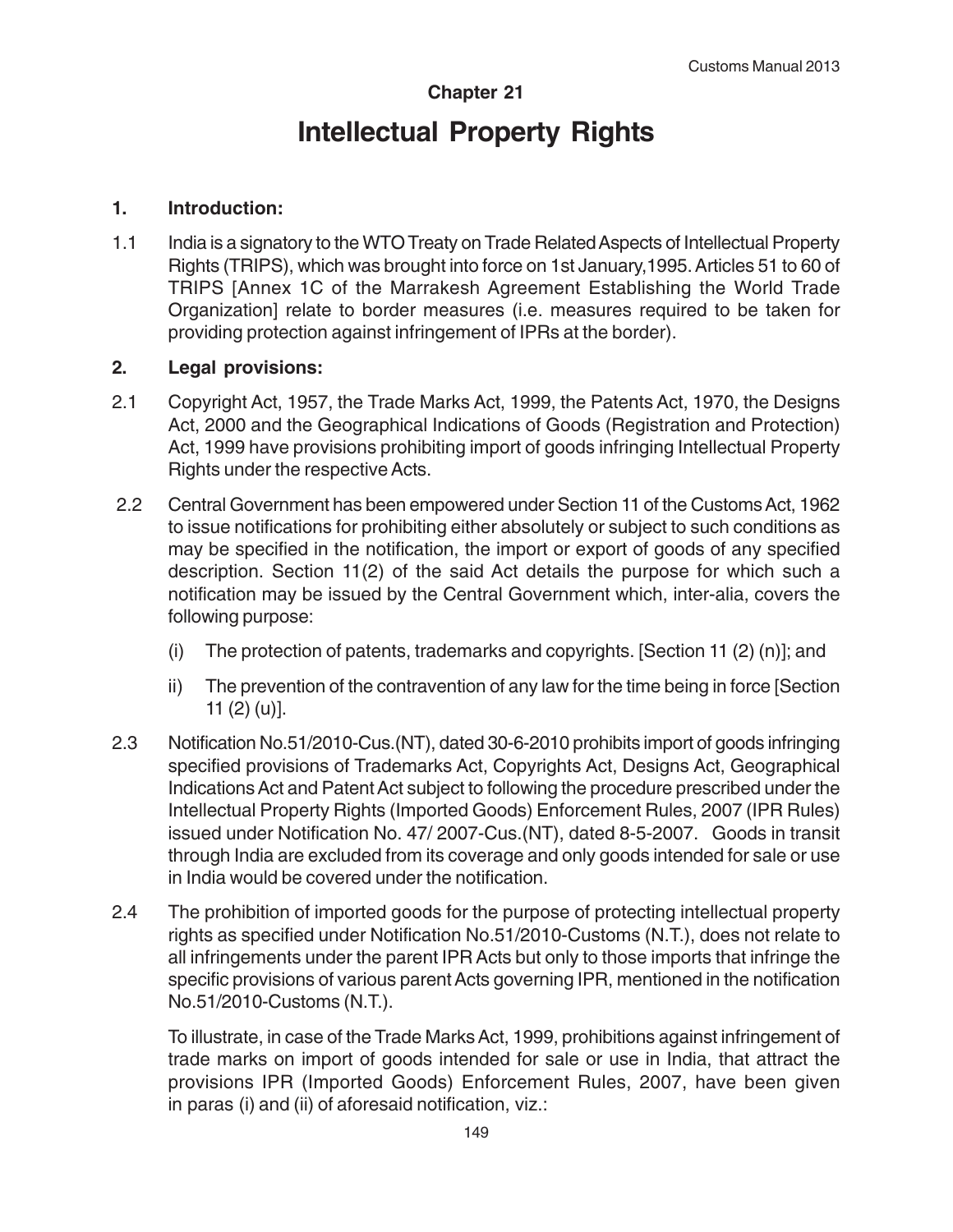- (i) Imported goods having applied thereto a false trade mark, as specified in section 102 of the Trade Marks Act, 1999 [for para (i)]
- (ii) Imported goods having applied thereto any 'false trade description' within the meaning of definition provided in clause (i), in relation to any of the matters connected to description, statement or other indication direct or indirect of the product but not including those specified sub- clauses (ii) and (iii) of clause (za), of sub-section (1) of Section 2 of the Trade Marks Act, 1999 [for para (ii)].
- 2.5 Thus, the prohibition under the para (i) and (ii) of aforesaid Notification No.51/2010- Customs (NT) would be applicable only when the imported goods fall within the purview of the above referred provisions of Trade Marks Act, 1999.
- 2.6 In this context, the issue of permitting import of original/genuine products (not counterfeit or pirated) which are sold/ acquired legally abroad and imported into the country, by persons other than the intellectual property right holder without permission/ authorisation of the IPR holder, known in the trade as 'parallel imports' was referred to the administrative Ministry i.e., Department of Industrial Policy and Promotion (DIP&P), Ministry of Commerce & Industries, seeking their clarification.
- 2.7 In this regard, the Department of Industrial Policy and Promotion which is nodal authority for all matters relating to (i) Trade Marks Act, 1999 (ii) Patents Act, 1970 and (iii) Designs Act, 2000 has, interalia, stated that:
	- (i) Section 107A (b) of the Patents Act, 1970 provides that importation of patented products by any person from a person who is duly authorised under the law to produce and sell or distribute the product shall not be considered as an infringement of patent rights. Hence, in so far as Patents are concerned, Section 107A (b) provides for parallel imports.
	- (ii) Section 30(3)(b) of the Trade Marks Act, 1999 provides that where the goods bearing a registered Trade Mark are lawfully acquired, further sale or other dealing in such goods by purchaser or by a person claiming to represent him is not considered an infringement by reason only of the goods having been put on the market under the registered Trade Mark by the proprietor or with his consent. However, such goods should not have been materially altered or impaired after they were put in the market.
	- (iii) In so far as designs are concerned, it is clarified that parallel imports are not allowed as indicated by Section 22 (1)(b) of the Designs Act, 2000.
	- (iv) As regards geographical indications, it is stated that there are no identical or similar provisions as in Section 107A(b) of Patents Act, 1970 on parallel imports under the Geographical Indications of Goods (Registration and Protection) Act, 1999. The said Act does not address the issue of parallel import at all. Hence, parallel imports are not covered under this Act.
	- (v) As regards 'copyright' since the clarification is awaited from the nodal authority i.e., Department of Higher Education, the field formations may follow the extant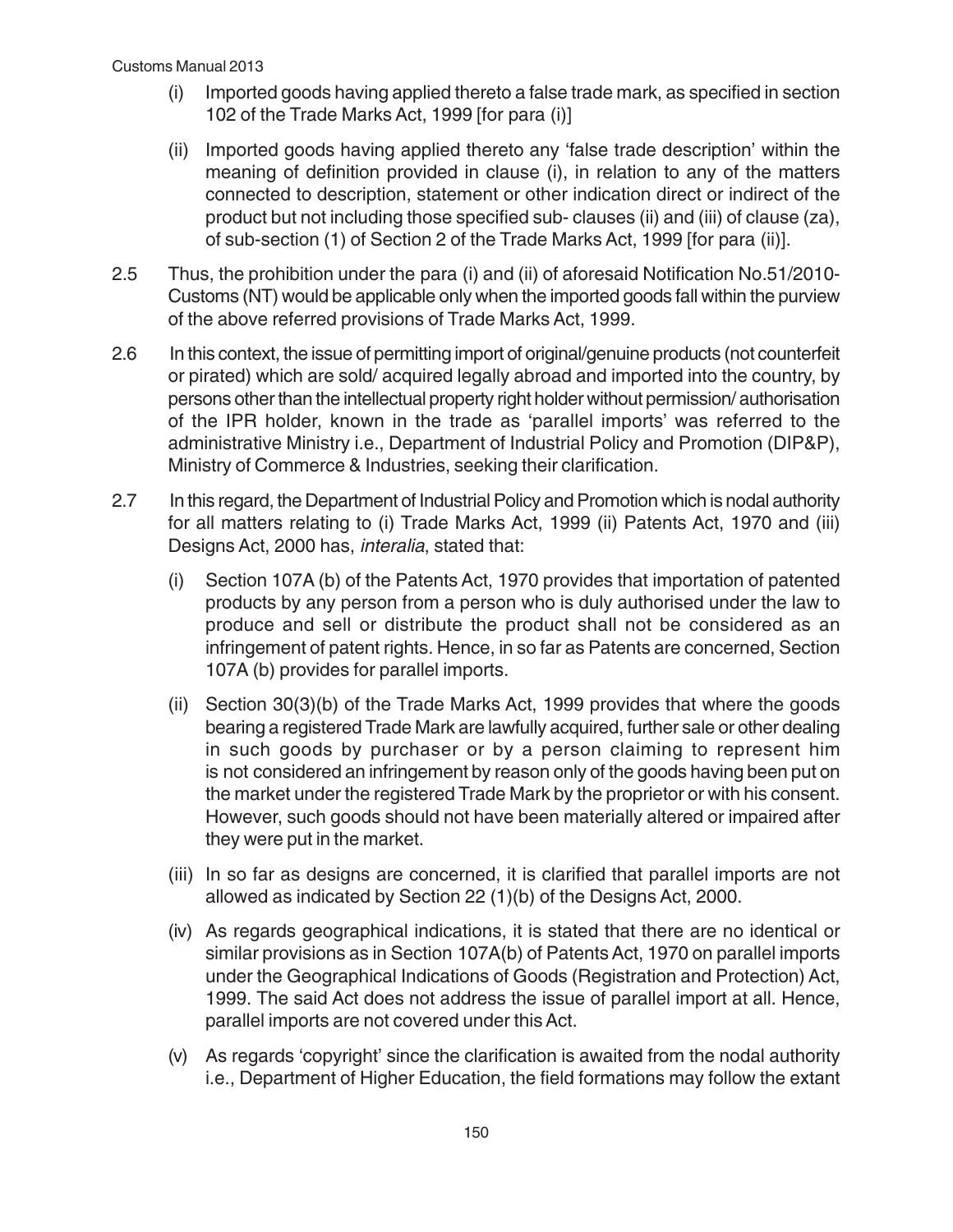provisions of the Copyright Act, 1957 until further instructions are issued in this regard.

[Refer Circular No.13/2012-Cus., dated 8-5-2012]

- 2.8 The Intellectual Property Rights (Imported Goods) Enforcement Rules, 2007 provide a procedure to be followed by the right holders and Customs officers to prohibit importation of goods infringing Intellectual Property Rights and the action to be taken, by the right holders and Customs Officers, after suspension of release of the infringing goods. These Rules provide for, inter alia:
	- (i) Notice to be given by a right holder in writing to the Commissioner of Customs or any Customs Officer authorised by Commissioner requesting for suspension of release of goods imported;
	- (ii) Notice to be accompanied by fees of Rs.2,000/-;
	- (iii) Within 15 days or extended period additional information to be supplied by the right holder to Deputy/Assistant Commissioner, if missing from the format;
	- (iv) Right holder to inform Customs, when his IPR ceases to be valid;
	- (v) Time limit for right holders to join proceedings;
	- (vi) A single point for registration of the right holder;
	- (vii) Adequate protection to the rightful importer and for indemnifying Customs;
	- (viii) Suo-moto action by Customs;
	- (ix) Disposal of the confiscated goods;
	- (x) Goods of non-commercial nature contained in personal baggage or sent in small consignments meant for personal use would not attract prohibition.

#### **3. Conditions for registration:**

- 3.1 The grant of registration shall be subject to following conditions, namely:
	- (i) The right holder or his authorised representative shall execute a bond with the Commissioner of Customs for such amount with such surety and security as deemed appropriate by the Commissioner, undertaking to protect the importer, consignee and the owner of the goods and the competent authorities against all liabilities and to bear the costs towards destruction, demurrage and detention charges incurred till the time of destruction or disposal, as the case may be;
	- (ii) The right holder shall execute an indemnity bond with the Commissioner of Customs indemnifying the Customs authorities against all liabilities and expenses on account of suspension of the release of allegedly infringing goods.
	- (iii) At the time of registration but prior to importation, it may be difficult to fix the bond amount corresponding to the value of suspected infringing goods not yet imported. Further, this would lock in right holders' money in the form of security. Therefore,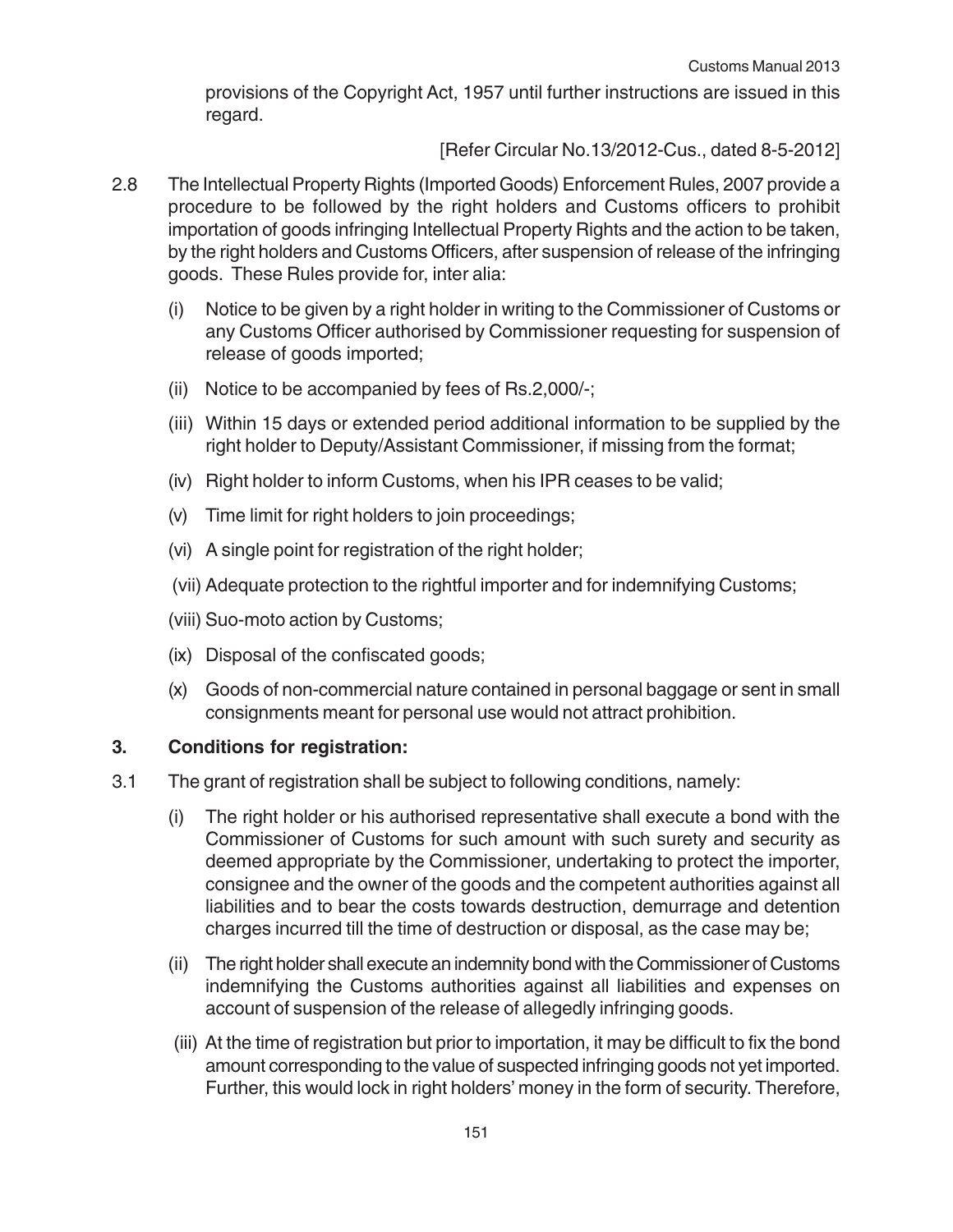the right holders may furnish a General Bond without security [Para 3.1 (i)]. The right holder shall also undertake to execute Consignment Specific Bond with the jurisdictional Commissioner of Customs at the port of interdiction within three days from the date of interdiction of any allegedly infringing imported consignment. The surety and security shall be on consignment basis and shall be furnished along with the consignment specific bond consequent upon interdiction of the consignment allegedly infringing rights of the right holder.

- 3.2 The bond amount equal to 110% of the value of goods and security of 25% of the bond value is required to be furnished by the right holder.
- 3.3 An on-line, system driven, centralized bond management module has been implemented as part of the existing Automated Recordation and Targeting System (ARTS). The main objective of this system is to provide for a single centralized bond and surety/security account that can be used at all ports in India, so that the IPR holders do not have to rush to different customs formations to execute consignment specific bonds and sureties/securities upon receipt of information about an interdiction of allegedly infringing consignment.
- 3.4 The Commissioner shall notify the applicant within 30 days of receipt of notice or from the date of expiry of extended period whether the notice has been registered or rejected.
- 3.5 If registration is granted, its validity period, which has to be minimum validity for one year, would be indicated and the same shall normally be 5 years (unless the right holder wants it for a lesser period).
- 3.6 After the grant of the registration of the notice by the Commissioner, the import of allegedly infringing goods into India shall be deemed as prohibited within the meaning of Section 11 of the Customs Act, 1962.

 [Refer Circulars No.41/2007-Cus., dated 29-10-2007 and No. 10/2011-Cus., dated 24-2-2011]

# **4. Automation in monitoring imports involving IPR:**

- 4.1 In addition to the legal measures to check import of counterfeit and pirated goods, an automated system facilitates genuine trade and targeting of infringing goods more effectively. Such a mechanism also integrates the Custom clearance procedures with the IPR regime.
- 4.2 A software module called Automatic Recordation & Targeting System (ARTS) has been developed with the following objectives:
	- (i) Effective implementation of the IPR (Imported Goods) Enforcement Rules, 2007;
	- (ii) Integration of IPR enforcement with Customs clearance procedure;
	- (iii) Web-based on-line recordation;
	- (iv) Providing a platform for right holders to record their rights with Customs;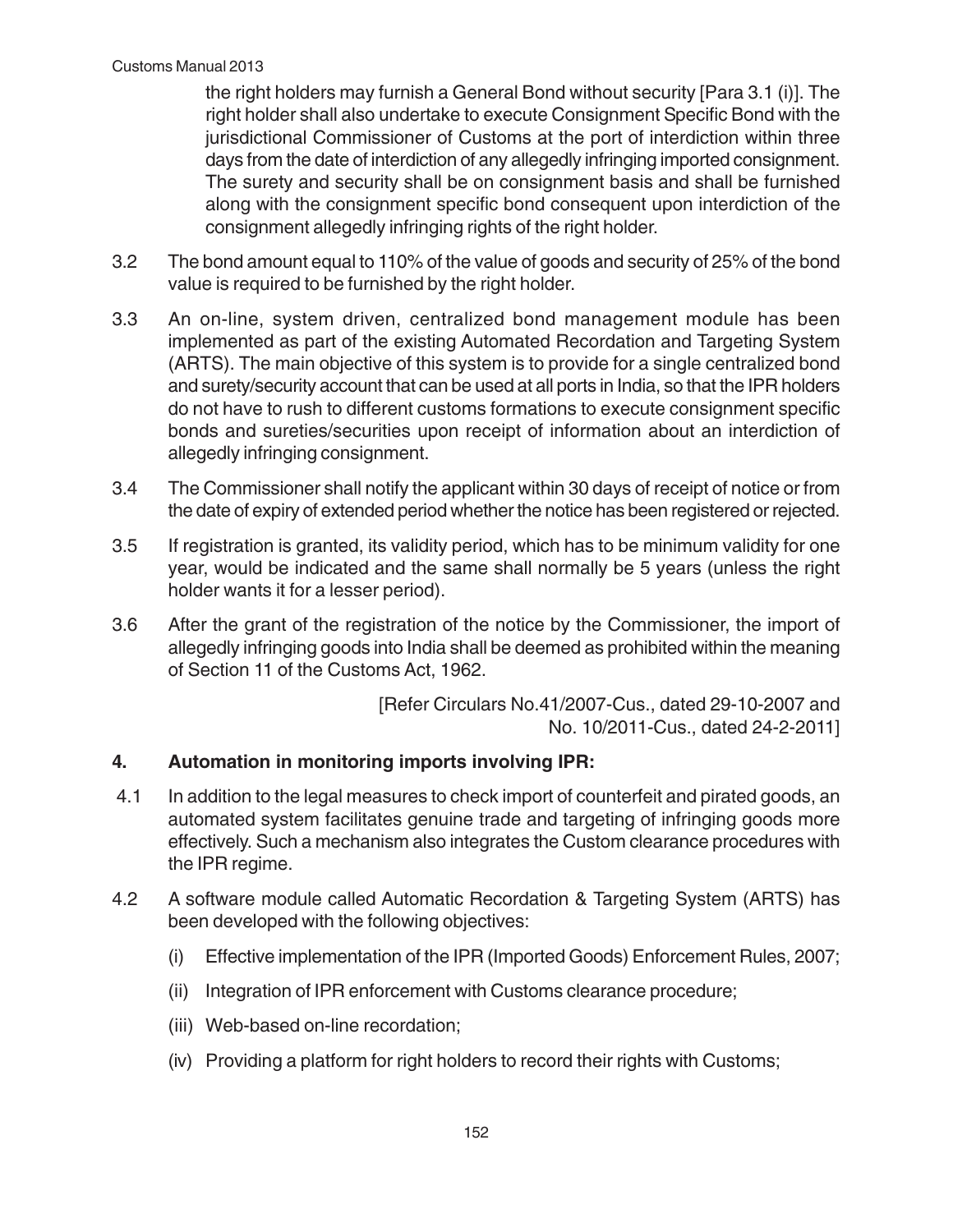- (v) Enabling National targeting of suspect consignments;
- (vi) Creation of a centralized national database containing useful information for enforcement;
- (vii) Providing access to National data for the Customs field officers; and
- (viii) Trade facilitation.
- 4.3 ARTS has provision for recording and targeting of Trade Marks, Copyright, Patents, Designs and Geographical Indications. ARTS seeks to integrate IPR enforcement with the Customs clearance procedure being done using the Risk management System (RMS). The consignments suspected to be infringing the rights of the IPR holders are interdicted through the RMS.

[Refer Notifications No. 47/2007-Cus (N.T), dated 8-5-2007, No. 49/2007-Cus (N.T), dated 8.5.2007 and No.51/2010-Cus (N.T), dated 30-6-2010 and Circulars No.41/ 2007-Cus., dated 29-10-2007 and No. 10/2011-Cus., dated 24-2-2011]

\*\*\*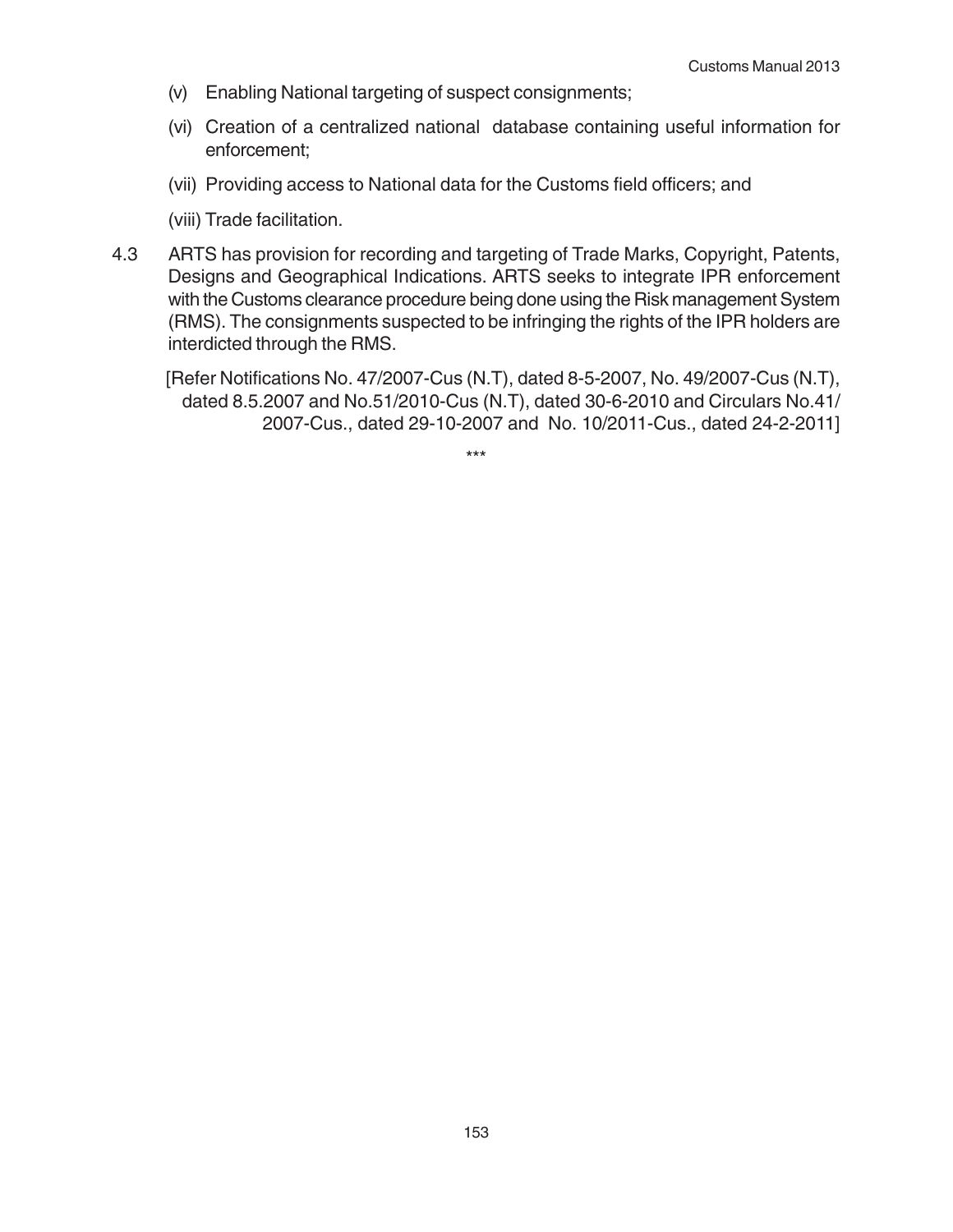# **Chapter 22 Duty Drawback**

# **1. Drawback on re-export of imported goods**

- 1.1 There is a Duty Drawback facility on export of duty paid imported goods in terms of Section 74 of the Customs Act, 1962 read with Re-export of Imported Goods (Drawback of Customs Duty) Rules, 1995. In this case goods are to be entered for export within two years from date of payment of duty on importation thereof. Under certain circumstances this period may be extended by Chief Commissioner of Customs and then by the Board.
- 1.2 A portion of the Customs duty paid at the time of import is given back as duty drawback, subject to certain procedure and conditions including identification of export goods with those imported on duty payment and use criteria. Where the goods are not put into use ninety eight per cent of Duty Drawback is admissible otherwise drawback is granted based on extent of use. Used goods do not get Drawback if exported 18 months after import.

[Refer Notification No.19-Cus., dated 6-2-1965]

1.3 All cases of drawback processing or denial under section 74 are to be handled by way of detailed speaking order, following the principles of natural justice, on the issue of identification and determination of and extent of use.

[Refer Circular No.46/2011-Cus., dated 20-10-2011]

1.4 Application for such Drawback is required to be made within 3 months, from the date of export of goods, which may be extended up to 12 months subject to conditions and payment of requisite fee as provided

[Refer Circular No.13/2010-Cus., dated 24-6-2010]

# **2. All Industry Rates (AIR) of duty drawback:**

- 2.1 Duty Drawback rebates duty or tax chargeable on any imported / excisable materials and input services used in the manufacture of export goods. The duties and tax neutralized under the scheme are (i) Customs and Union Excise Duties in respect of inputs and (ii) Service Tax in respect of input services. Duty Drawback is of two types: (i) All Industry Rate and (ii) Brand Rate. The legal framework is provided by Sections 75 and 76 of the Customs Act, 1962 and the Customs and Central Excise Duties and Service Tax Drawback Rules, 1995 (Drawback Rules, 1995) issued under the Customs Act, 1962, the Central Excise Act, 1944 and the Finance Act, 1994.
- 2.2 The All Industry Rates (AIR) are notified, generally every year, by the Government in the form of a Drawback Schedule based on the average quantity and value of inputs and duties (both Excise & Customs), and Service Tax on input services, borne by export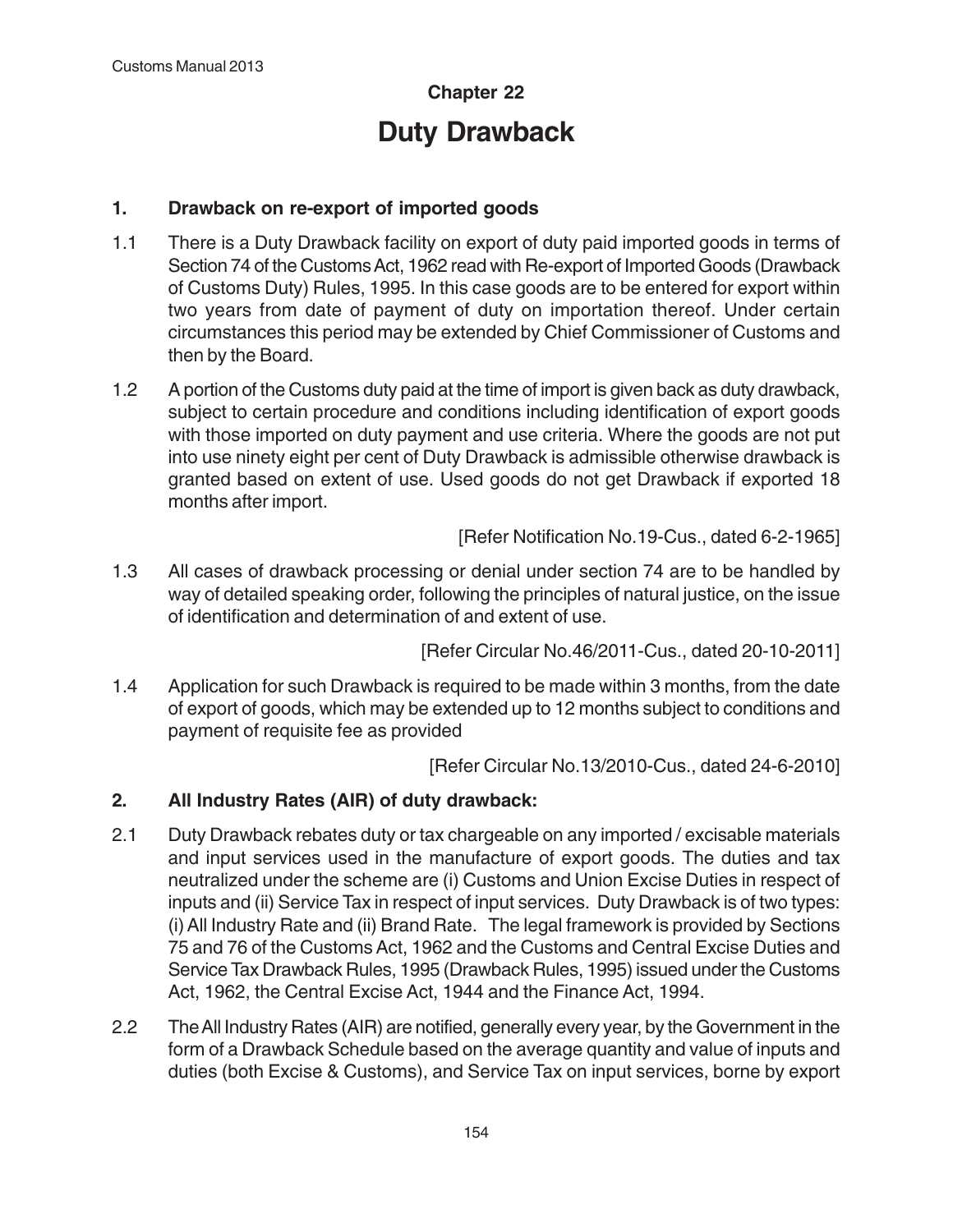products. The AIR are essentially average rates based on assessment of average incidence.

- 2.3 AIR are fixed after extensive discussions with stake holders like Export Promotion Councils, Trade Associations, individual exporters so as to obtain relevant data, which includes procurement prices of inputs, indigenous as well as imported, applicable duty rates, consumption ratios and FOB values of export products. Data is also sought from Central Excise and Customs field formations and views of Ministries taken into account.
- 2.4 The AIR may be fixed as a percentage of FOB price of export product or as specific rates. Drawback Caps are imposed in many cases to obviate the possibility of misuse.
- 2.5 The scrutiny, sanction and payment of Duty Drawback claims at EDI locations is carried out with the aid of the EDI system which also facilitates payment directly to the exporter's bank account once the EGM has been correctly filed by the airlines / shipping lines, if other conditions are fulfilled.

[Refer Notifications No. 92/2012-Cus(N.T.), dated 4-10-2012 and No. 04/2013-Cus (N.T.), dated 15-1-2013 and Circular No.27/2012-Cus., dated 5-10-2012 ]

## **3. Brand Rates of Duty Drawback**

- 3.1 The Brand Rate of Duty Drawback may be fixed in terms of Rules 6 and 7 of the Drawback Rules, 1995 in cases where the export product does not have the AIR of Duty Drawback or the AIR neutralizes less than 4/5th of the duties/tax paid on materials/ input services used in the manufacture of export goods. Brand rate is fixed by the Commissioners of Central Excise having jurisdiction over the manufacturing unit.
- 3.2 The exporter has to make an application for fixation of the brand rate within 3 months from the date of the 'Let Export' Order which can be extended up to 12 months subject to conditions and payment of requisite fee as provided in the Drawback Rules, 1995.

[Refer Circular No.13/2010-Cus., dated 24-6-2010]

- 3.3 The application is to include, inter alia, details of materials/ components/ input services used in the manufacture of goods and the duties/taxes paid on such materials/ components/input services.
- 3.4 The exporter is compensated the incidence actually incurred in the export product based on a verification of documents and proof of usage of actual quantity of inputs / services utilized in the manufacture of export product and duties/tax paid thereon. There are provisions for provisional drawback payment.
- 3.5 The Custom House at the port of export is given a copy of brand rate fixation letter issued by Central Excise Commissionerates to facilitate payment of brand rate of Drawback to the exporter.

#### **4. Procedure for claiming Duty Drawback:**

4.1 The AIR or the Brand Rate is to be claimed at the time of export and requisite particulars filled in the prescribed format of Shipping Bill/Bill of Export. In case of exports under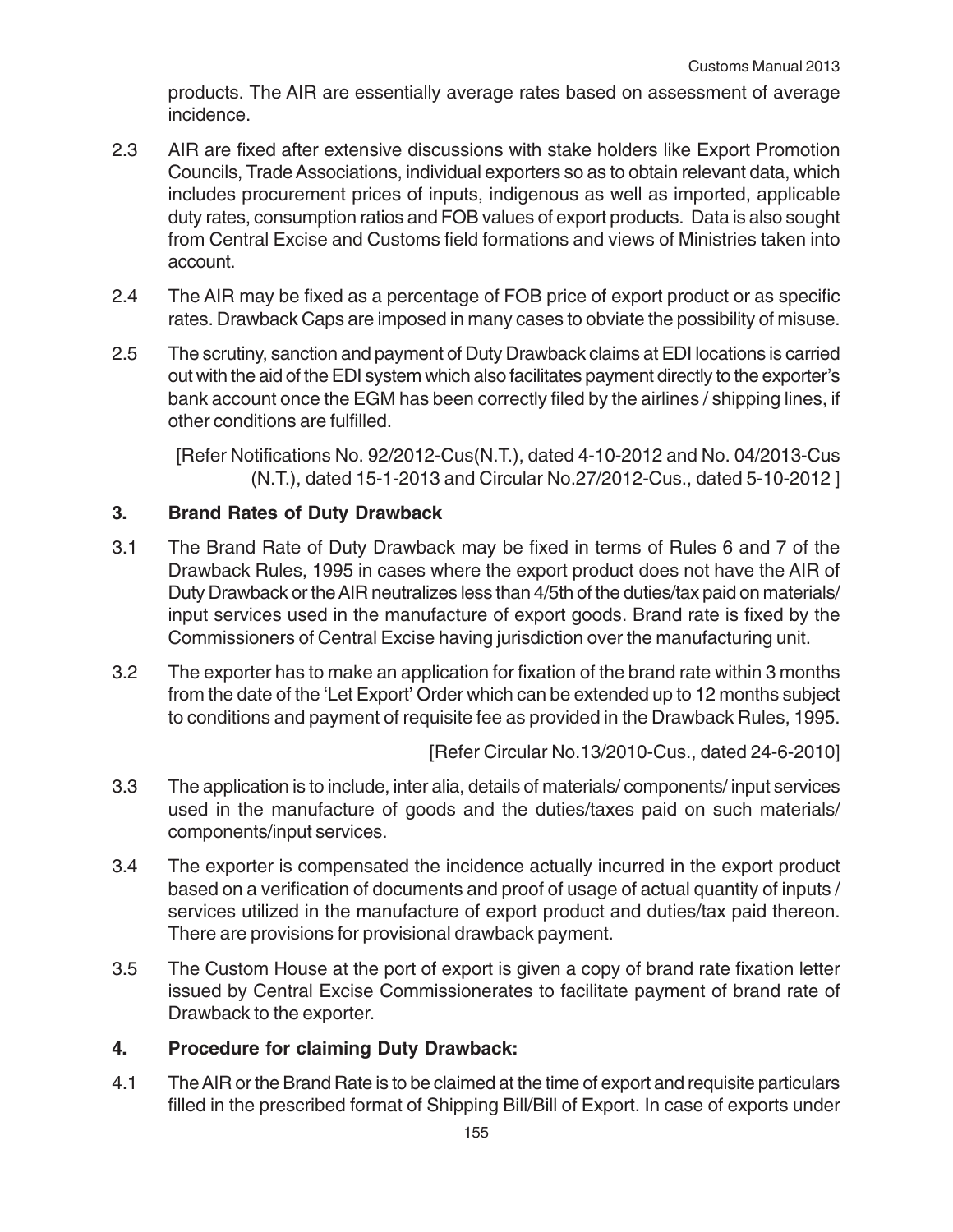electronic Shipping Bill, the Shipping Bill itself is treated as the claim for Drawback. In case of manual export, triplicate copy of the Shipping Bill is treated as claim for Drawback. The claim is to be accompanied by prescribed documents described in the Drawback Rules 1995. If the requisite documents are not furnished or there is any deficiency, the claim may be returned for furnishing requisite information/documents. The export shipment, however, will not be stopped for this reason.

4.2 Duty Drawback on goods exported by post is also allowed on following the procedure prescribed under Rule 11 of the Drawback Rules, 1995.

# **5. Supplementary claims of Duty Drawback:**

- 5.1 Where any exporter finds that the amount of Duty Drawback paid to him is less than what he is entitled to on the basis of the amount or rate of Drawback determined, he may prefer a supplementary claim. This claim has to be filed within 3 months of the relevant date, which is fixed, as follows:
	- (i) Where the rate of Duty Drawback is determined or revised under Rules 3 or 4 of the Drawback Rules, 1995 from the date of publication of such rate in the Official Gazette;
	- (ii) Where the rate of Duty Drawback is determined or revised upward under Rules 6 or 7 of the Drawback Rules, 1995, from the date of communicating the said rate to the person concerned; and
	- (iii) In all other cases, from the date of payment or settlement of the original Duty Drawback claim by the proper officer:
- 5.2 The period of 3 months may be extended up to 18 months subject to conditions and payment of requisite fee as provided in the Drawback Rules, 1995.

[Refer Circular No.13/2010-Cus., dated 24-6-2010]

# **6. Limitations on admissibility of Duty Drawback:**

- 6.1 The Customs Act, 1962 and the Drawback Rules, 1995 lays down certain limitations and conditions for grant of Duty Drawback. No Duty Drawback shall be admissible where:
	- (i) The Duty Drawback amount is less than Rs.50/-.
	- (ii) The Duty Drawback amount exceeds one third of the market price of the export product.
	- (iii) The Duty Drawback amount is less than 1% of FOB value of export (except where the amount of Duty Drawback per shipment exceeds Rs.500/-).
	- (iv) Where value of export goods is less than the value of imported material used in their manufacture. If necessary, certain minimum value addition over the value of imported materials can also be prescribed by the Government.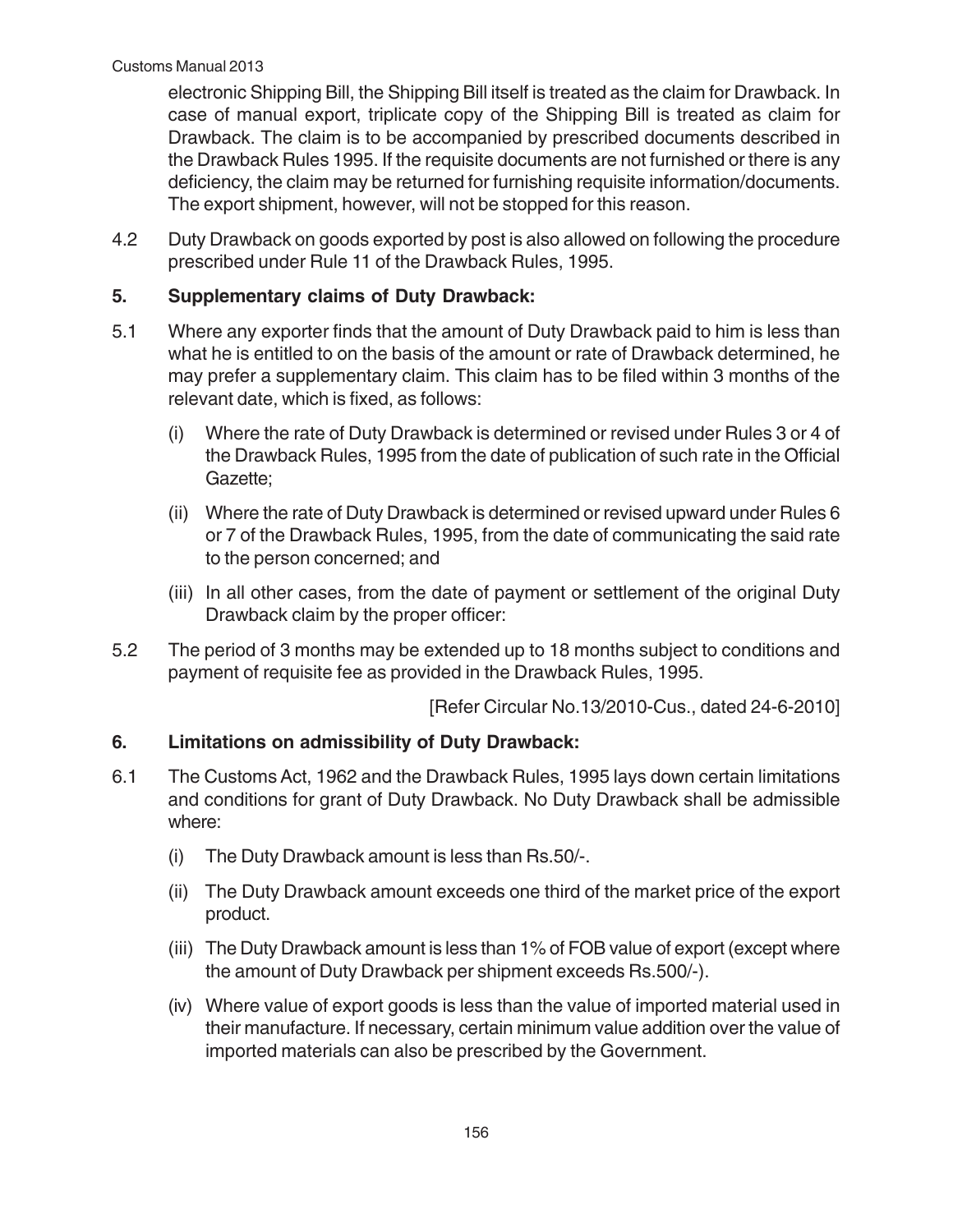- 6.2 In case the Central Government forms an opinion that there is likelihood of export goods being smuggled back into India, the Government may not allow drawback or allow it subject to specified conditions or limitations. In this regard, notifications have been issued under Section 76 of the Customs Act, 1962. An example is Notification No. 208-Cus., dated 1-10-1977.
- 6.3 While prior repatriation of export proceeds is not a pre-requisite for grant of Duty Drawback, the law prescribes that if sale proceeds are not received within the period stipulated by the RBI, the Duty Drawback will be recovered as per procedure laid down in the Drawback Rules, 1995. An exception is where non-realisation of sale proceeds is compensated by the Export Credit Guarantee Corporation of India Ltd. under an insurance cover and the Reserve Bank of India writes off the requirement of realisation of sale proceeds on merits and the exporter produces a certificate from the concerned Foreign Mission of India about the fact of non-recovery of sale proceeds from the buyer.

# **7. Monitoring of realization of export proceeds**

- 7.1 Each Custom House is to have a special cell for monitoring of realization of export proceeds. Officers are to be specially designated by the Commissioner to verify the BRC/negative statement and to make entries in the BRC module. Notices are to be issued for recovering drawback paid on export consignments in respect of which export proceeds have not been realized within prescribed period so that necessary action is initiated against the defaulter exporters.
- 7.2 Complete and effective implementation would mean that there should not remain any cases in the Custom Houses where the export realization has become due but the exporter has not submitted BRC /negative statement and the SCN for such non submission has not been issued within a reasonable time. Thus, the work of feeding the details of BRCs/negative statements into the system and of issuing Show Cause Notices (SCNs) to exporters wherever they are not submitted and taking further action including adjudication of the cases for recovery of drawback has to be accomplished in a methodical and time bound manner.
- 7.3 For cases where the show cause notices, which have been issued for non-submission of BRCs/negative statements, are returned undelivered as the recipient/address was non-existent, the Commissioners should also report the names of exporters to the Regional Authorities of DGFT at regular intervals or during joint meetings so that action can be taken against them and their IE Codes got cancelled for furnishing wrong addresses.
- 7.4 The Commissioners are required to, by way of audit, exercise special checks in case of first time exporters, exporters who have taken large amounts of drawback suddenly, sensitive destinations, sensitive products etc. so as to ensure that there is no misuse of the drawback facility. Also, random audit checks are to be exercised in respect of other exporters to ensure that all export proceeds are realized. It needs to be confirmed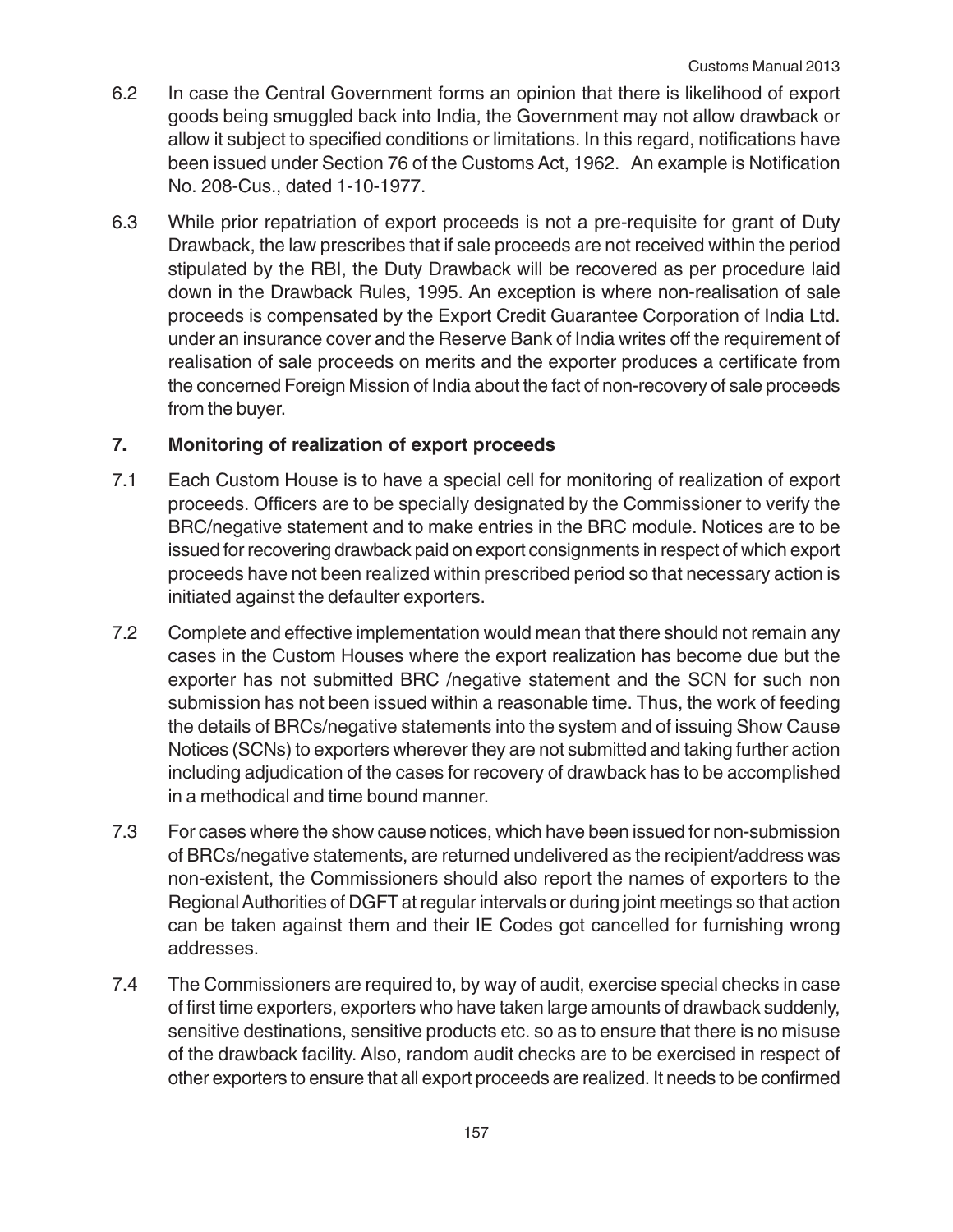on a random basis whether the certificates given by the authorized dealer/chartered accountant are genuine or not by on the spot verification.

> [Refer Circulars No.5/2009-Cus., dated 2-2-2009 and Instruction No.609/119/2010-DBK, dated 18-1-2011]

# **8. Certain aspects relating to Duty Drawback:**

8.1 The AIR of duty drawback is of two types, one when Cenvat facility has not been availed and the other where it is availed for any of the inputs or input services used in the manufacture of the export product. It is also to be ensured that exporters do not avail of the refund of service tax paid on taxable services which are used as input services in the manufacturing or processing of export goods through any other mechanism while claiming AIR

> [Refer Circulars No. 42/2011-Cus., dated 22-9-2011 and No.27/2012-Cus., dated 5-10-2012]

8.2 While processing Drawback claims, whether under Section 74 or Section 75, wherever any deficiency is noticed in the claim, it is to be communicated to the exporter in a clear unambiguous manner within a period of 10 days, from the date of filing of the claim. Commissioners of Customs are to undertake a periodic review and monitoring of the status of pending drawback claims. The field formations are to ensure that periodic sample checks and verifications are carried out with respect to the export declarations including classification, descriptions, weight etc.; the value of export goods declared as per the Export Valuation Rules; availing/ reversal of CENVAT credit wherever applicable; actual freight payment certificates.

[Refer Circular No.46/2011-Cus., dated 20-10-2011]

\*\*\*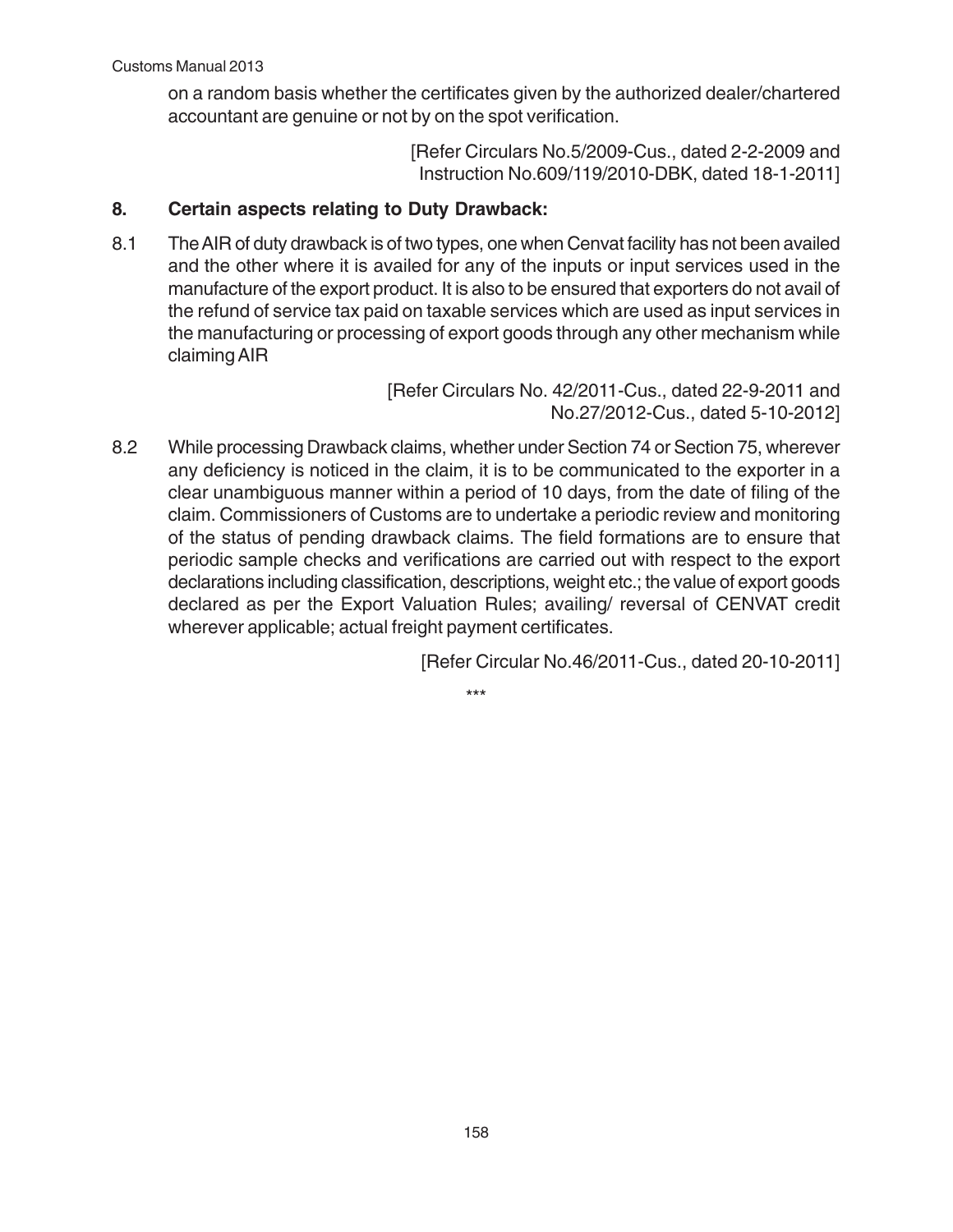## **Chapter 23**

# **Export Promotion Schemes**

#### **1. Introduction:**

- 1.1 The Export Promotion Schemes under Foreign Trade Policy 2009-14 that are implemented by CBEC may be broadly categorized as -
	- (i) Duty exemption schemes which permit duty free import of inputs required for export production viz. Advance Authorisation (AA) and Duty Free import Authorisation (DFIA);
	- (ii) Export Promotion Capital Goods (EPCG) Scheme which permits an exporter to import Capital Goods at concessional / Nil duty against an export obligation to be fulfilled in specified time.
	- (iii) Duty remission schemes which enable post-export replenishment of / remission of duty paid on inputs viz. Duty Entitlement Pass Book (DEPB) Scheme;
	- (iv) Reward schemes which entitle exporters to reward duty credit scrips subject to various specific conditions like Served from India Scheme (SFIS), Vishesh Krishi and Gram Udyog Yojana (VKGUY), Focus Market Scheme (FMS), Focus Product Scheme (FPS) and Status Holder Incentive Scrip (SHIS) Scheme.

#### **2. Advance Authorization Scheme:**

2.1 Advance Authorisations (AA) are issued to allow duty free import of inputs, which are physically incorporated in the export product (after making normal allowance for wastage). The holder is required to fulfil the export obligation (EO) by exporting a specified quantity/value of the resultant product. AA holders are required to file a bond with 100% Bank Guarantee for the duty difference at the time of import of duty free inputs. Certain categories of exporters, however, have been exempted from filing Bank Guarantees subject to certain conditions.

[Refer Circular No.58/2004-Cus., dated 21-10-2004, No.17/2009-Cus., dated 25-5-2009, No.32/2009-Cus., dated 25-11-2009 and No.6/2011-Cus., dated 18-1-2011]

- 2.2 AA normally have a validity period of 12 months for the purpose of making imports and a period of 18 months for fulfilment of Export Obligation (EO) from the date of issue with certain exceptions as per para 4.22(a) of HBP Vol.1. The relevant DGFT authority who issues the Authorisation is competent to grant one extension of EO period up to six months from the EO expiry date subject to payment of composition fee of 0.5% of the short fall in EO as per para 4.22 (b) of HBP Vol.1. RA may consider a request of original authorization holder and grant one revalidation for six months from expiry date as per para 4.23 of HBP Vol. 1.
- 2.3 In addition to inputs, certain items like fuel, oil, energy catalysts, etc., which are consumed in the course of their use to obtain the export product are also allowed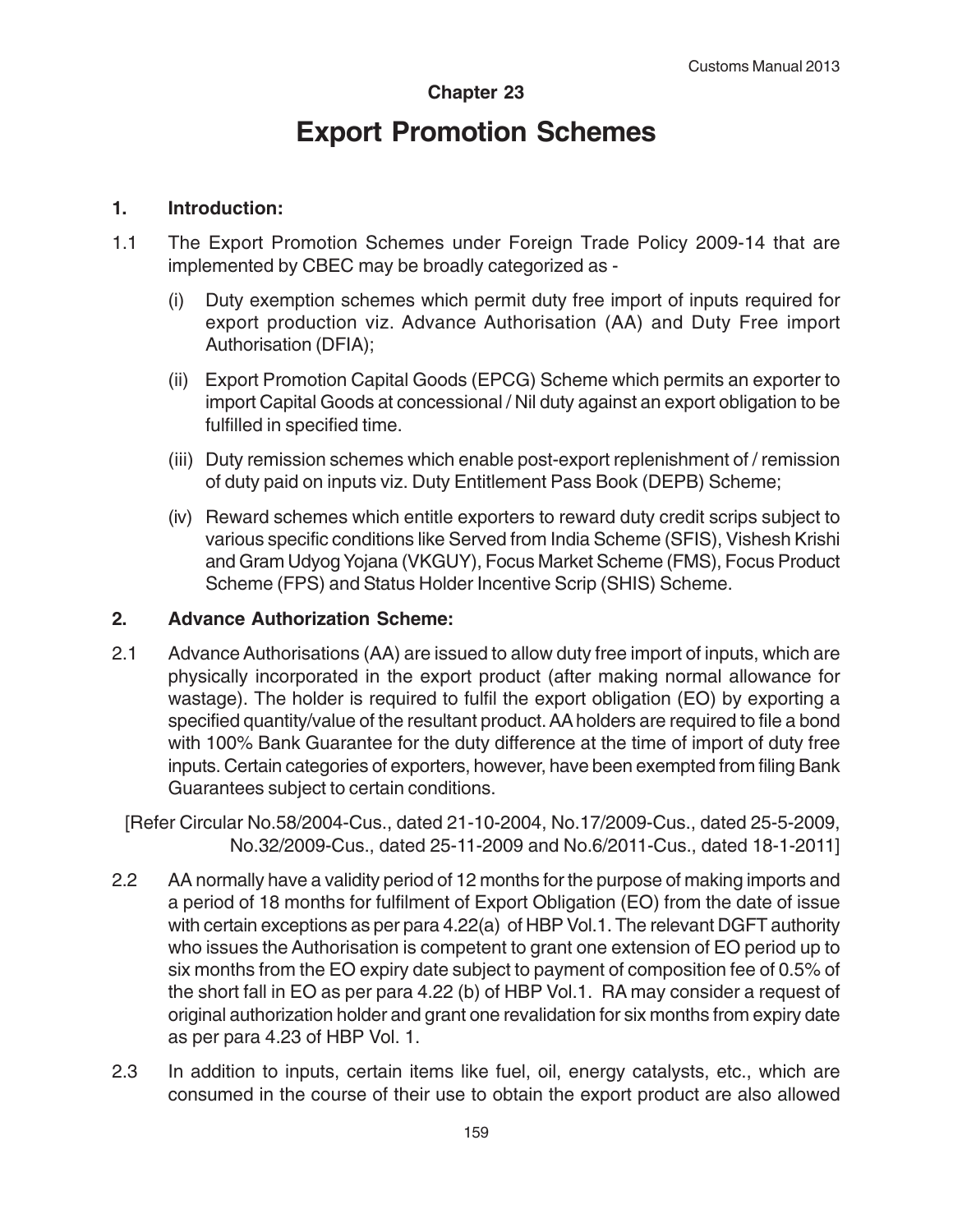under the scheme. The raw materials/inputs are allowed duty free as per the quantity specified in the Standard Input-Output Norms (SION) notified by the DGFT or as per self-declared norms of the exporter in terms of Para 4.7 of Handbook of Procedures (HBP) Vol.1. AA are not issued for some specified items like vegetable oils, cereals, spices, honey etc.

- 2.4 AA are issued both for physical exports as well as deemed exports. These are also issued on the basis of annual requirements of the exporter, which enables him to plan his manufacturing / export programme on a long term basis. The Advance Authorisations are issued on pre-export or post export basis in accordance with the FTP and procedures in force on the date of issue of Authorisation.
- 2.5 AA are issued either to a manufacturer exporter or merchant exporter tied to a supporting manufacturer(s). They can also be issued to sub-contractors in respect of supplies of goods to specified projects provided the name of such subcontractor appears in the main contract.
- 2.6 AA have a minimum of 15% value addition with effect from the current FTP, 2009-14. In para 4.1.2 of FTP the formula/norm for Value Addition (except for gems and jewellery) includes a reference to intent of claiming drawback. All Industry Rate (AIR) of Duty Drawback is not admissible to an AA holder. However, the Advance Authorisation holder is entitled to claim Brand Rate of Duty Drawback in respect of inputs which are not imported against the Advance Authorisation and on which Customs/Excise duties have been paid. Para 4.1.14 of FTP provides that drawback would be allowed only for such duty paid items which have been endorsed on the authorization by the Regional Authority.
- 2.7 The value addition for gems and jewellery and for specified goods is specified as per Appendix-11B and para 4A2.1 of HBP Vol.1. In case of Authorisation for Tea, the minimum value addition is 50% as per para 4.1.6 of FTP (RE-2010). Higher value additions are prescribed for exports for which payments are not received in freely convertible currency. The Advance Authorisations and/or materials, imported there under are not transferable even after completion of export obligation.
- 2.8 The imports/exports under AA and their utilization require proper monitoring as the goods are imported duty free against an obligation to export. AA holder is required to maintain a true and proper account of consumption and utilisation of duty free imported/ domestically procured goods for a minimum period of 3 years as per para 4.30 of HBP Vol.1. Further, the holder is to indicate the Advance Authorization No./date on the Shipping Bill/Invoice (in case of deemed exports) and fulfilment of export obligation, relevant export documents are to be submitted to DGFT to obtain Export Obligation Discharge Certificate (EODC) which is produced to the Customs for redemption of bond/Bank Guarantee filed. The acceptance of EODC by Customs is subject to prescribed checks including intelligence based checks**.**
- 2.9 AA holder is required to pay the duties with interest in case fulfil export obligation is not fulfilled. The DGFT's Regional Authority are required to inform details of recovery/ deposits to Commissioner of Central Excise having jurisdiction over the factory of the authorization holder as per para 4.29 of HBP Vol.1.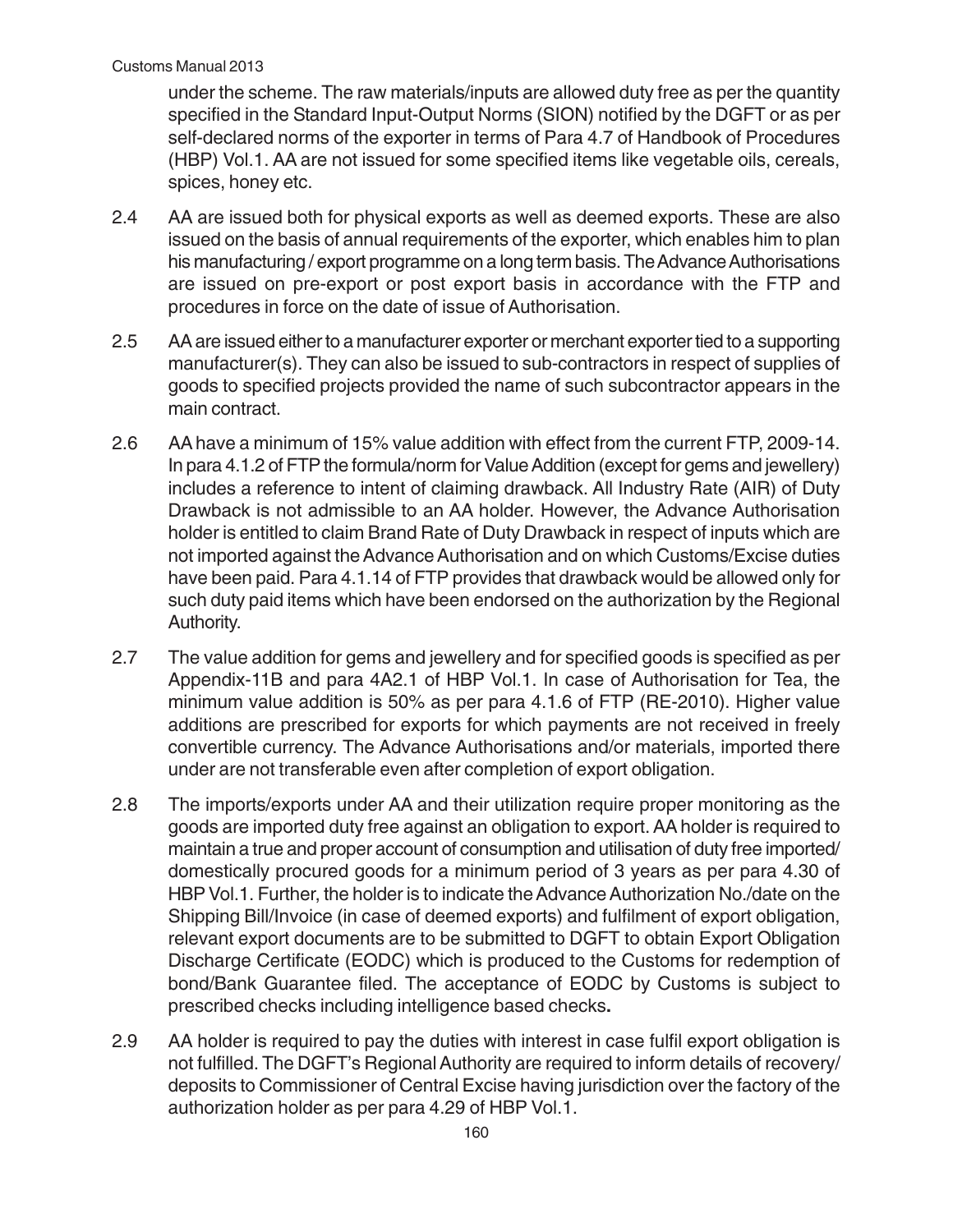2.10 AA schemes (normal and for annual requirement) are implemented through Notification No. 96/2009-Cus and No. 99/2009-Cus, both dated 11.9.2009 with **certain** variations in the conditions. AA for Deemed Exports is implemented by Notification No. 112/ 2009-Cus dated 29.09.2009.

# **3. Duty Free Import Authorisation (DFIA):**

- 3.1 The Duty Free Import Authorisation (DFIA) scheme introduced in 2006 is similar to Advance Authorisation scheme in most aspects except with a minimum value addition requirement of 20%. Once export obligation is completed, transferability of authorisation/ material imported against the authorisation is permitted. However, once the transferability has been endorsed, the inputs can be imported/domestically sourced only on payment of Additional Customs duty/Central Excise duty. The DFIA Authorisations are issued only for products for which SION have been notified. There is a requirement that in case the facility of rebate under Rules 18 or 19(2) of the Central Excise Rules, 2002 or CENVAT facility under the Cenvat Rules, 2004 has been availed, then the duty free imported goods have to be used in the manufacture of the dutiable goods.
- 3.2 The monitoring of export obligation is also essential in the DFIA scheme. In the FTP (2009-14), the DFIA is implemented by Notification No.98/2009-Cus dated 11.09.2009.

[Refer Circulars No.11/2009-Cus., dated 25-2-2009 and No.6/2011-Cus dated 18-1-2011]

# **4. Export Promotion Capital Goods (EPCG) scheme:**

- 4.1 Under EPCG scheme, import of capital goods specified in EPCG Authorization is permitted at 0% or concessional 3% rate of basic customs duty and exemption from the additional duty of customs.
- 4.2 Under the former, there is export obligation (EO) equivalent to 6 times of the duty saved amount on the capital goods imported within a period of 6 years (extendable by 2 years) from the date of issue of Authorization. Under the latter, the EO is 8 times the duty saved to be fulfilled in 8/12 years (extendable by 2+2 years). There are more favourable dispensations permitted for EO fulfilled by export of specified green technology products, units located in North Eastern States and Sikkim. Further, under the 3% scheme, there are certain more liberal dispensations for tiny, agro, cottage and SSI units. A block wise EO is also specified. The EPCG Customs notifications stipulate fulfilment of at least 50% of export obligation within the first block. The RA can grant extension of block-wise period or overall period of fulfilment subject to specified conditions.
- 4.3 EO under the scheme is to be over and above the average level of exports achieved in the preceding three licensing years for the same and similar products. However, certain sectors are not required to maintain average level of exports.
- 4.4 EPCG Authorizations are issued to manufacturer exporters and merchant exporter with or without supporting manufacturer, and service providers. EPCG scheme is also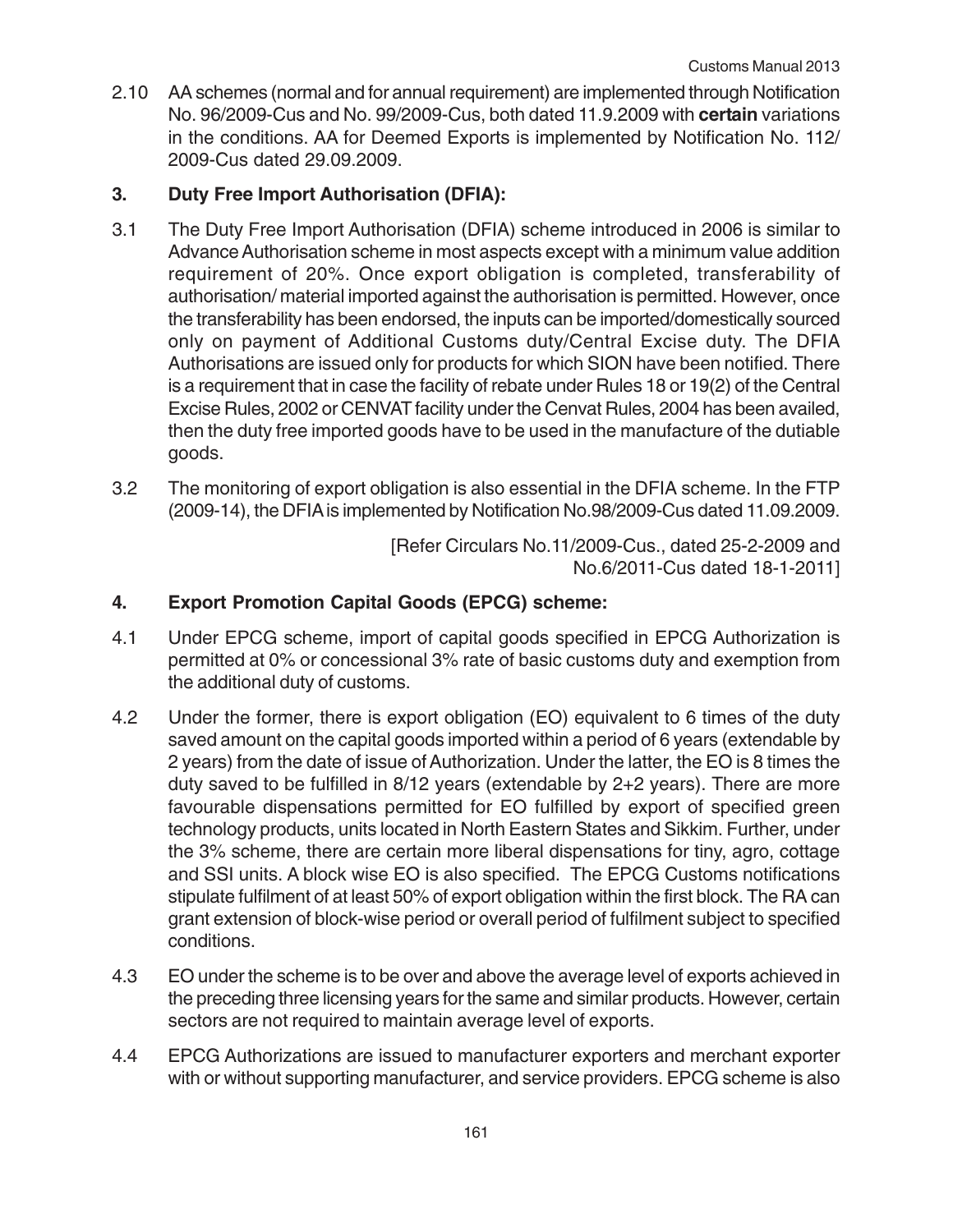available to a service provider who is designated/certified as a Common Service Provider (CSP).

- 4.5 EPCG authorizations specify the value/quantity of the export product to be exported against it. In the case of manufacturer/merchant/service exporters, the EO is required to be fulfilled by exporting goods manufactured or capable of being manufactured or services rendered by the use of capital goods imported under the scheme. Up to 50% of the EO may also be fulfilled by export of other goods manufactured or service(s) provided by the importer or his group company or managed hotel, which has the EPCG Authorization, subject to the condition.
- 4.6 In order to ensure fulfilment of EO as also to secure interest of Revenue, the EPCG Authorization holder is required to file bond with or without bank guarantee with the Customs prior to commencement of import of capital goods. Bank guarantee equal to 100% of the differential duty in case of merchant exporters and 25% in case of manufacturer exporters is required to be submitted except in case of exempted categories.

[Refer Circulars No. 58/2004-Cus dated 21-10-2004, No.17/2009-Cus., dated 25-5-2009, No.32/2009-Cus., dated 25-11-2009 and No. 06/2011-Cus., dated 18-1-2011]

- 4.7 EPCG Authorization may also be obtained for annual requirement with a specific duty saved amount and corresponding EO. It indicates the export products through which EO shall be fulfilled.
- 4.8 Capital goods (CG) under the scheme have to be made within 9 / 36 months. The Regional Authority of DGFT has certain powers to revalidate the validity of import. The CG imported are subject to actual user condition and the goods imported cannot be transferred or sold, etc till the fulfilment of EO. Installation and use of the imported capital goods is provided for in the Customs notifications for which certificates have to be produced.
- 4.9 In order to ensure proper account of fulfilment of EO, the EPCG Authorization holder is required to indicate the EPCG Authorization No./date on the body of the Shipping Bill/ invoice (in case of deemed exports). After fulfilment of specified EO, relevant export documents are to be submitted to Regional Authority for obtaining EODC which is to be produced to the Customs for redemption of bond/BG filed.
- 4.10 Exports in discharge of EO under the EPCG scheme are entitled to duty neutralisation schemes like Drawback, Advance Authorization, DFIA etc. as well as benefits of reward schemes such as FPS, FMS, VKGUY, etc. in accordance with the terms and conditions of those scheme(s). However, benefits of TUFS and SHIS will not be available in the year in which the zero duty authorization has been issued, except on fulfilment of certain conditions.

#### **5. Certain issues relating to AA, DFIA, EPCG schemes:**

5.1 The jurisdictional Commissioners of Customs are required to put suitable systems and action plan in place to monitor fulfilment of export obligation. They also have to put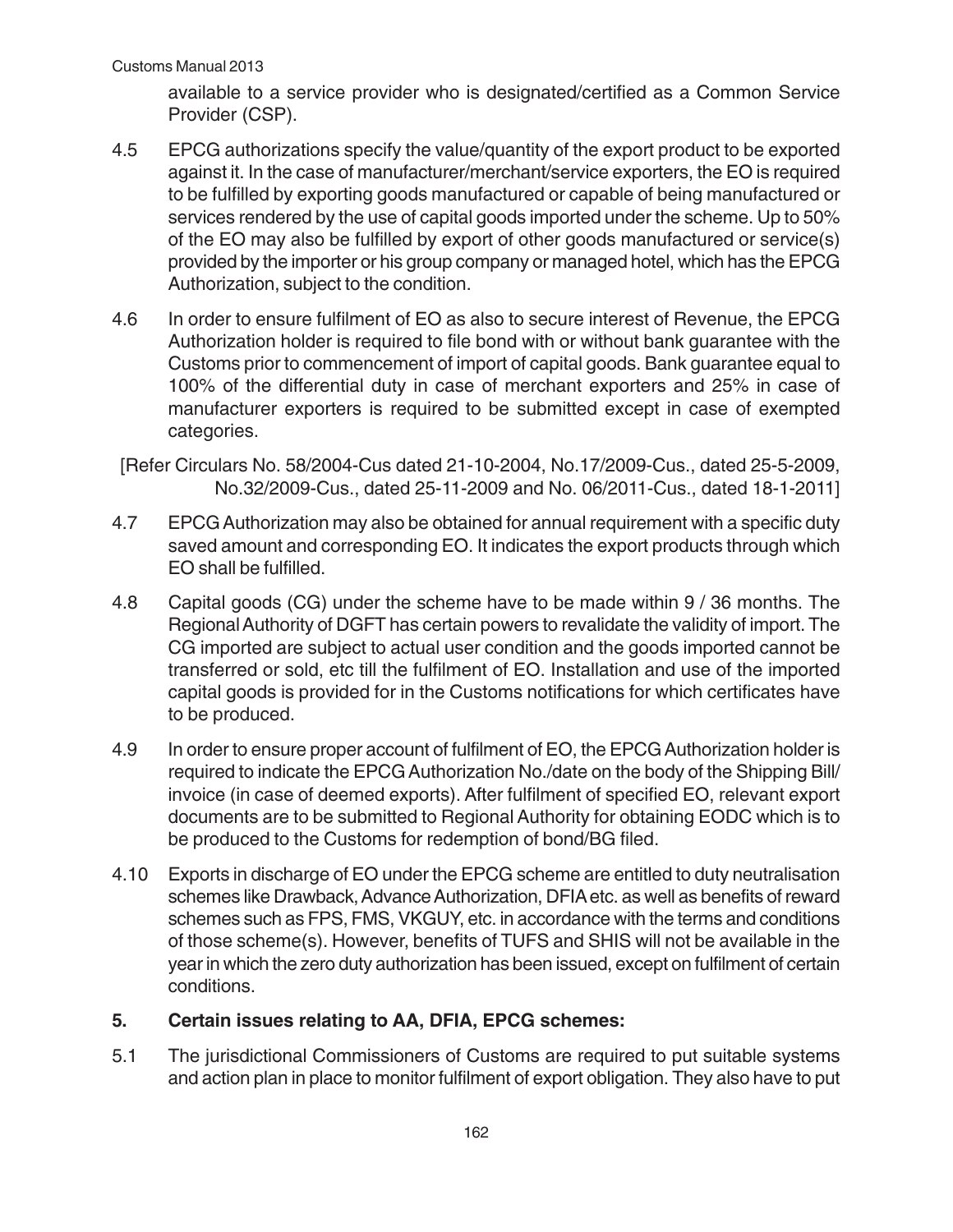in place an institutional mechanism for periodical meetings with Regional Authorities to pursue issues relating to EO fulfilment status so that the action is taken against defaulters. Timely action in all cases of default is required to be initiated to safeguard revenue.

5.2 Apart from the prescribed detailed checks, the jurisdictional Commissioners of Customs are also to cause random verification for some of the authorizations issued under EPCG / DFIA / Advance Authorization schemes to check correctness of address on the Authorizations. Such verification is to be preferably through the Central Excise divisions. Similarly, the correctness of installation certificates issued by the Chartered Engineers is required to be verified on a random basis through Central Excise divisions. When address verifications or Installation Certificate verifications are requested by the Customs authorities in respect of EPCG authorizations, the Central Excise authorities should include, in their verification, a check of the periodical utility bills (containing the address) as one of the means enabling verification of installation/ operation/ licensee premises.

[Refer Circulars No.5/2010-Cus., dated 16-3-2010, No.25/2012–Cus., dated 6-9-2012 and Instruction F. No.609/119/2010-DBK., dated 18-1-2011]

# **6. Reward /Incentive Schemes - Served From India Scheme:**

- 6.1 Served From India Scheme (SFIS) incentivizes exports of specified services to certain countries by identified Indian service providers who have free foreign exchange earning of at least Rs.10/ - lakhs in preceding financial year/current financial year. For individuals, the limit of minimum free foreign exchange earnings is Rs.5/- lakhs. Duty credit scrip @ 10% of free foreign exchange earnings is issued to relevant exporters.
- 6.2. The usage of the scrip has to be in relation to any service sector business of the applicant. Further, scrip may be used for import of capital goods including spares, office equipment and professional equipment, office furniture that are otherwise freely importable and/or restricted under ITC (HS). However, items listed in appendix 37B of HBP v1 cannot be imported. In case of specified hotels, clubs, etc the duty credit scrip can also be used to import food items and alcoholic beverages. While import of vehicles is not permitted, certain vehicles in the nature of professional equipment to the service provider like Air Fire Fighting and Rescue Vehicles (AFFRVS), Heavy Duty Modular Trailer Combination etc. are permitted. Ambulance, Sewage Disposal Truck, Refuse Disposal Vehicle, that are pre-designed structurally and pre-fitted with relevant devices and mechanisms that make for their use for the intended purposes and enable a reasonable conclusion that they cannot be put to generalized or personal use; and Dumpers designed for off-highway use (as described in the Explanatory Notes to Chapter 87 of the Harmonized System of Nomenclature - HSN), for use by the service provider in his regular service business are also examples of vehicles in the nature of professional equipment. The duty credit scrip is permitted to be utilized for procurement from domestic sources.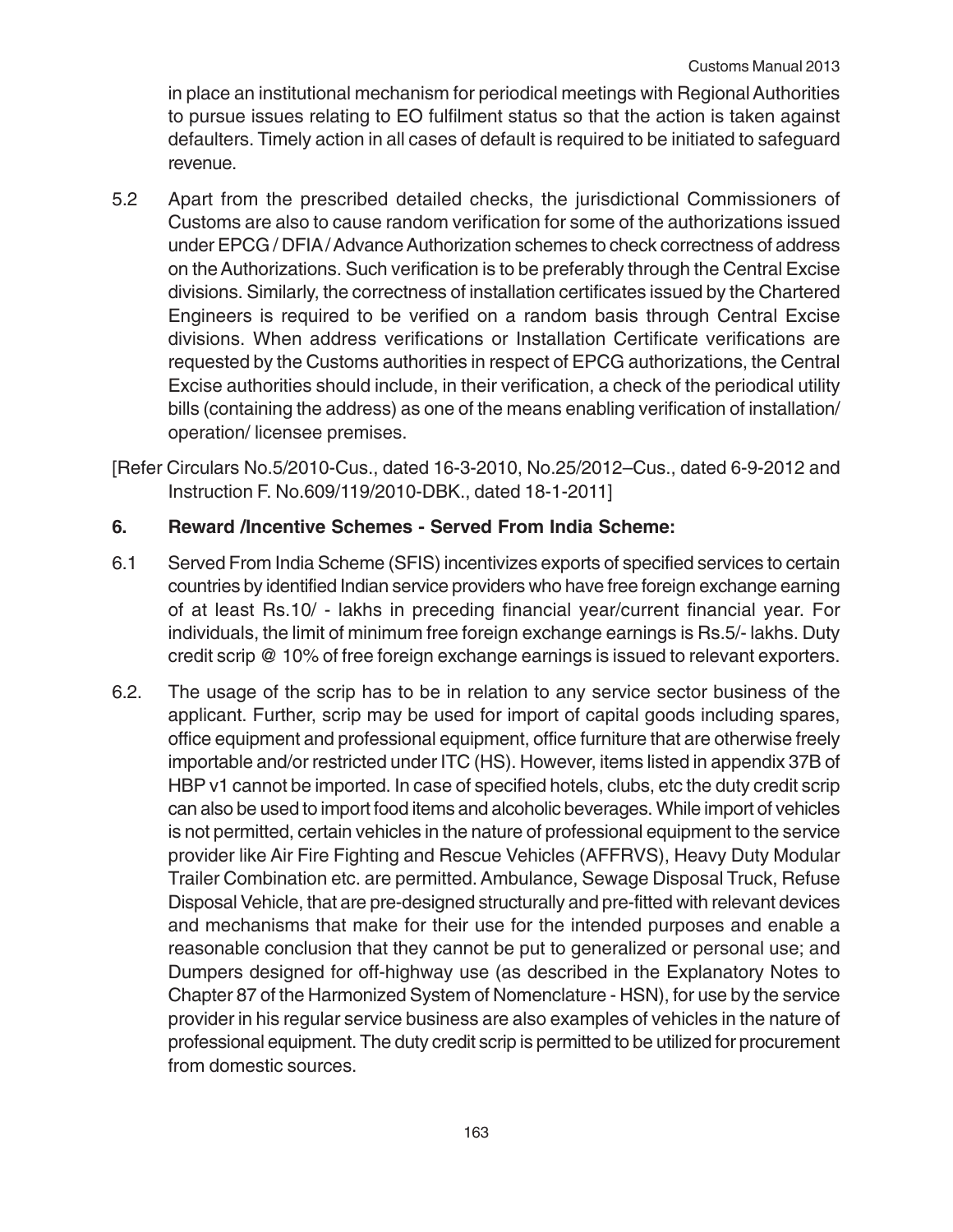6.3 The goods, imported or procured, against the SFIS scrip are subject to actual user condition i.e. they are non-transferable, except within group company and managed hotels.

[Refer Notifications No.91/2009-Cus., dated 11-9-2009, No. 34/2006-CE., dated 14-6-2006 and Circulars No. 837/14/2006-CX., dated 3-11-2006 and No.18/ 2012-Cus., dated 5.7.2012]

# **7. Reward /Incentive Schemes - Vishesh Krishi and Gram Udyog Yojana (VKGUY) or Special Agriculture and Village Industry Scheme and Agricultural Infrastructure Incentive Scrip (AIIS):**

- 7.1 VKGUY incentivizes exports of specified agricultural products, Gram Udyog products and forest based products so as to compensate high transport costs and offset other disadvantages by grant of freely transferable duty credit scrips are granted @ 5% of FOB value of exports in free foreign exchange. This rate is reduced to 3% in cases certain cases like when Drawback at rates higher than 1% or Advance Authorization or Duty Free Import Authorization import for certain inputs is availed. Certain products are also given duty credit scrips equivalent to 2% of FOB value of exports in addition to the normal scrips. VKGUY scrips can be used for import of items except those listed in appendix 37B of HBP v1 or for domestic procurement. The scheme is implemented vide Notifications No.95/2009-Cus. and No. 32/2012-CE., dated 9.7.2012.
- 7.2 Status Holders exporting specified agricultural products are entitled to Agricultural Infrastructure Incentive Scrip (AIIS) equal to 10% of FOB value of agricultural exports (including VKGUY benefits), subject to the condition that the total benefits to all status holders put together does not exceed Rs. 100 Cr (Rs. 50 Cr for each half year). Certain capital goods / equipment are permitted for import against AIIS. The goods imported or domestically procured against AIIS are subject to actual user condition and nontransferable, while the AIIS scrips are have transferability amongst Status Holders as well as to units (not including developers) in Food Parks for import of Cold Chain equipment. The scheme is implemented vide Notifications No.94/2009-Cus., dated 11-9-2009 and No.31/2012-CE., dated 9-7-2012.

# **8. Focus Market Scheme (FMS):**

8.1 The FMS seeks to offset high freight cost and other externalities to select international markets, the exports of specified products to which are made entitled to a duty credit scrip equivalent to 3% of FOB value of exports in free foreign exchange. Certain categories of export products/sectors are ineligible for such benefits. Further, in terms of para 3.14.4 of FTP, an IEC holder is also entitled for a duty credit scrip @ 2% on the incremental growth by him during the period 01.01.2013 to 31.3.2013 compared to the period from 01.01.2012 to 31.3.2012 on the FOB value of certain exports in hard currency, subject to specified conditions. The FMS scrips can be used for import of items except those listed in appendix 37B of HBP v1 or for domestic procurement. The implementing Notifications are No. 93/2009-Cus., dated 11-9-2009 and No.30/ 2012-CE., dated 9-7-2012.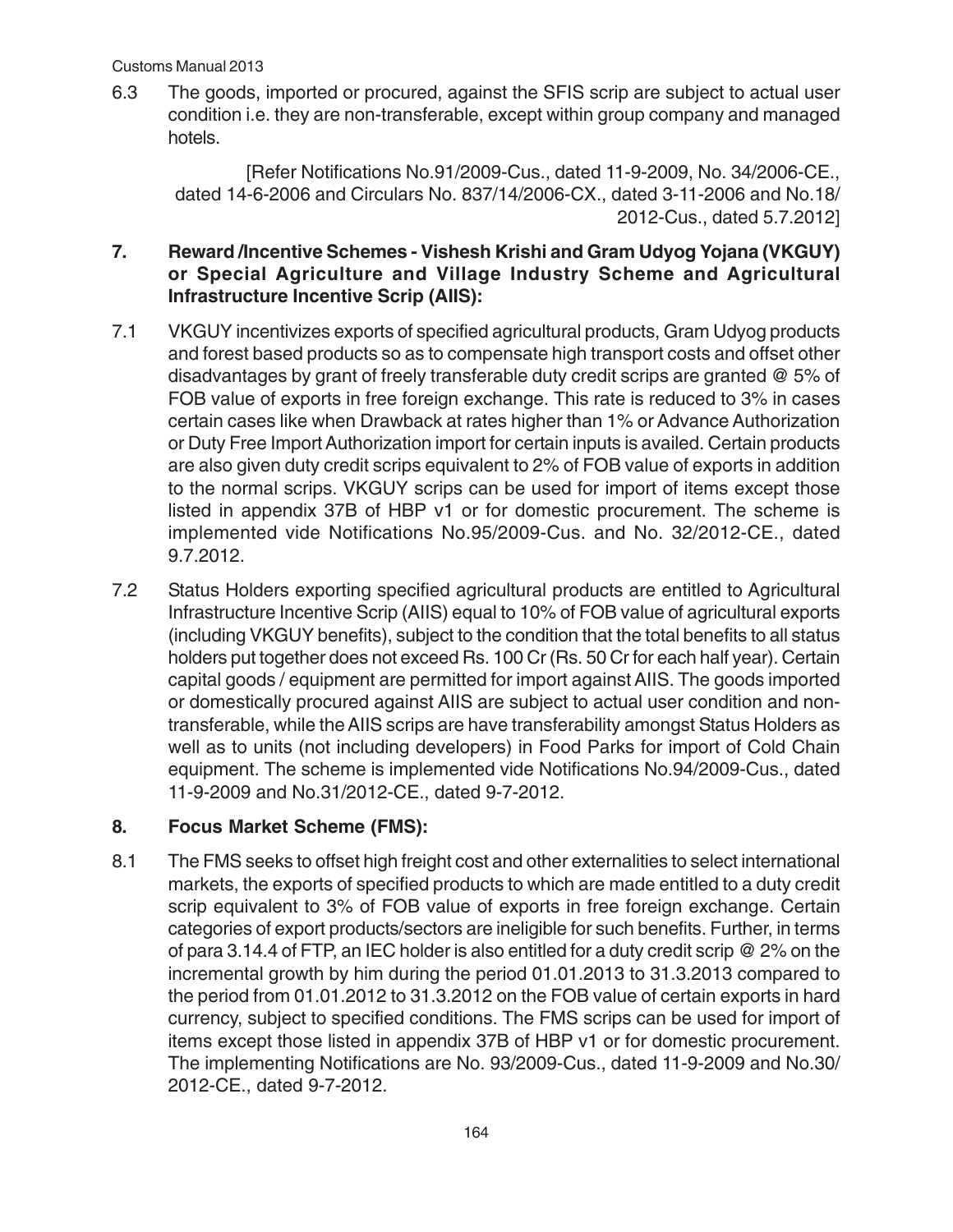# **9. Focus Product Scheme (FPS):**

9.1 The FPS incentivises export of specific products so as to offset infrastructural inefficiencies and other associated costs involved in marketing of these products. The entitlement is 2% of FOB value of exports in free foreign exchange. However, Special Focus Product(s)/sector(s) are eligible for duty credit equivalent to 5%. Further, certain products(s)/sector(s) are entitled to 2% duty credit in addition to the above benefits. A variant of this scheme is the market linked focus product scheme (MLFPS). The FPS scrips can be used for import of items except those listed in appendix 37B of HBP v1 or for domestic procurement. The relevant Notifications are No. 92/2009- Cus., dated 11-9-2009 and No.29/2012-CE., dated 9-7-2012.

## **10. Status Holders Incentive Scrip (SHIS):**

10.1 The Status Holders of specified sectors are entitled to the SHIS scrip at 1% of FOB value of exports of the specified sectors made during the years 2009-10, 2010-11 and 2011-12 and 2012-13 so as to promote investment in up-gradation of technology. SHIS is not issued to the exporters in a particular year if they have in that year availed the benefits of Technology Up-gradation Fund Scheme (TUFS) or/and have got zero percent EPCG Authorisation. SHIS is issued with actual user condition and may be used for imports of capital goods (as defined in FTP) except those mentioned in appexdix 37B of HBP v1 relating to certain specified sectors. It may also be used for import of a limited quantity of spares for already imported capital goods, subject to conditions. A limited transferability amongst status holders provided that the transferee status holder is a manufacturer, has been introduced for this scrip w.e.f 5.6.12. The SHIS scrip can be used for domestic procurement as well. The Notifications are No. 104/2009-Cus., dated 14-9-2009 and No.33/2012-CE., dated 9-7-2012.

#### **11. Older reward schemes still in use:**

- 11.1 The **Duty Free Credit Entitlement (DFCE) Scheme**: This scheme for status holders was announced on 31-3-2003 whereby the status holders having incremental growth of more than 25% in FOB value of exports subject to a minimum export turnover of Rs.25 crores, were entitled to duty credit at 10% of the incremental growth in exports. The duty credit scrip / the goods imported against it are governed by the Actual User condition. This scheme was replaced by the Target Plus Scheme on 1-9-2004. The Customs Notification was No.53/2003-Cus., dated 1-4-2003.
- 11.2 The **Target Plus Scheme (TPS**): This scheme was introduced for the Star Export Houses w.e.f. 1-9-2004 whereby the exporters were entitled to rewards in the form of duty free credit based on incremental export performance. Initially, the entitlement was 5% to 15% of the incremental growth in exports, but later w.e.f. 1-4-2005, it was reduced to 5%. The duty credit scrip/the goods imported against it are governed by the actual user condition and can be used for import of any inputs, capital goods including spares, office equipment, professional equipment and office furniture. The scheme ended on 1-4-2006. The Customs Notification was No.32/2005-Cus., dated 8-4-2005.
- 11.3 The **Duty Free Replenishment Certificate (DFRC) scheme**: This scheme permitted duty free import (exemption from only Basic Customs duty) of inputs which were used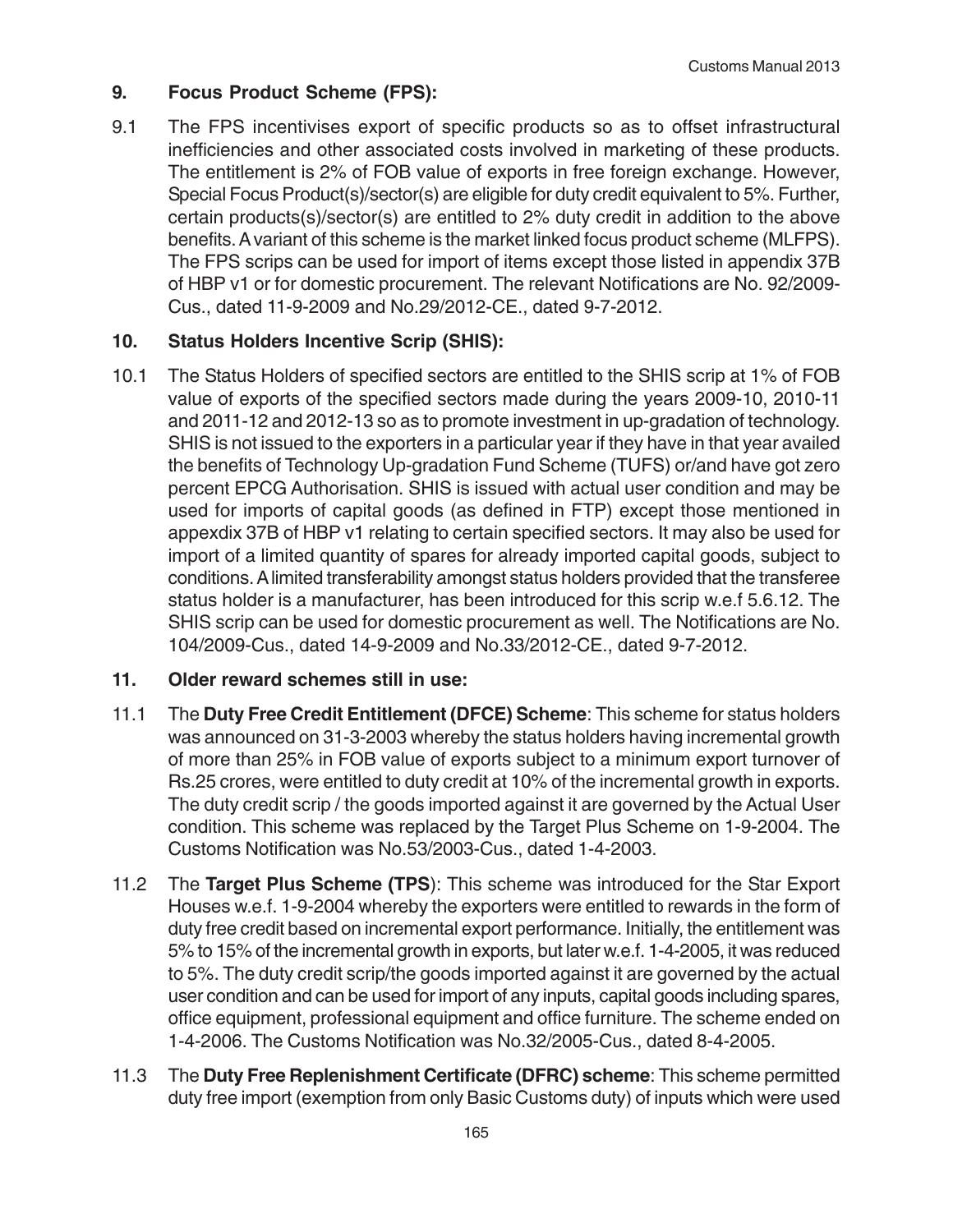in the manufacture of export product on post-export basis as replenishment. The DFRC authorisations were issued with a minimum value addition of 25% and only in respect of export products covered under the SION notified by DGFT. The DFRC authorisation and /or material(s) imported against it are freely transferable. The scheme ended on 1-5-2006. The Customs Notifications were No.90/2004-Cus., dated 10-9-2004 and No.48/2000-Cus., dated 25-4-2000.

11.4 **Duty Entitlement Pass Book (DEPB) scheme:** This scheme was in operation from 1-4-1997 to 30-9-2011. It granted DEPB Credit Entitlement against exports on the basis of rates notified by DGFT. The DEPB scrip and/or items imported against it are freely transferable. Duty Drawback is not allowed on exports under DEPB scheme. However, if CVD is paid in cash on imported inputs, or where indigenous duty paid inputs, not specified in SION, are used in the manufacture of export product, Brand Rate of Duty Drawback is admissible provided CENVAT credit in respect of such duty incidence is not availed. The DEPB Scheme was implemented vide Notification No.97/ 2009-Cus., dated 11-9-2009.

[Refer Circular No.39/2001-Cus., dated 6-7-2001]

# **12. Certain issues relating to reward duty credit scrips:**

- 12.1 The usage of duty credit scrip is in relation to such goods which are allowed to be imported under the respective schemes. Duty Credit Scrips may be used / debited towards payment of Customs Duties in case of export obligation defaults under Authorizations issued under Chapters 4 and 5 of the Foreign Trade Policy. However, penalty / interest shall be required to be paid in cash.
- 12.2 The reward duty credit scrips are required to be registered by Customs before they can be used. The genuineness of duty credit scrips is to be verified before allowing registration of such scrips. Prescribed verification is also to be carried out by Commissioners and outcome report sent periodically to the Board.

[Refer Circular Nos. 5/2010-Cus., dated 16-3-2010 and No.17/2012–Cus., dated 5-7-2012]

# **13. Certain general provisions relating to export promotion schemes:**

- 13.1 Imports and exports under the Export Promotion schemes are restricted to the ports, airports, ICDs and LCSs, as specified in the respective Customs duty exemption notifications. However, the Commissioners of Customs are empowered to permit export/import under these schemes from any other place which has not been notified, on case to case basis by making suitable arrangements at such places.
- 13.2 Facility has been extended for executing a common bond by Authorization Holders for specified export promotion schemes [Advance Authorization / Duty Free Import Authorization (DFIA) / Export Promotion Capital Goods (EPCG)].

[Refer Circular No.11(A)/ 2011-Cus., dated 25-2-2011]

13.3 Re-credit of duty credit scrips, in respect of re-export of goods imported using reward/ DEPB scrips, which was earlier permitted when imported goods were found defective/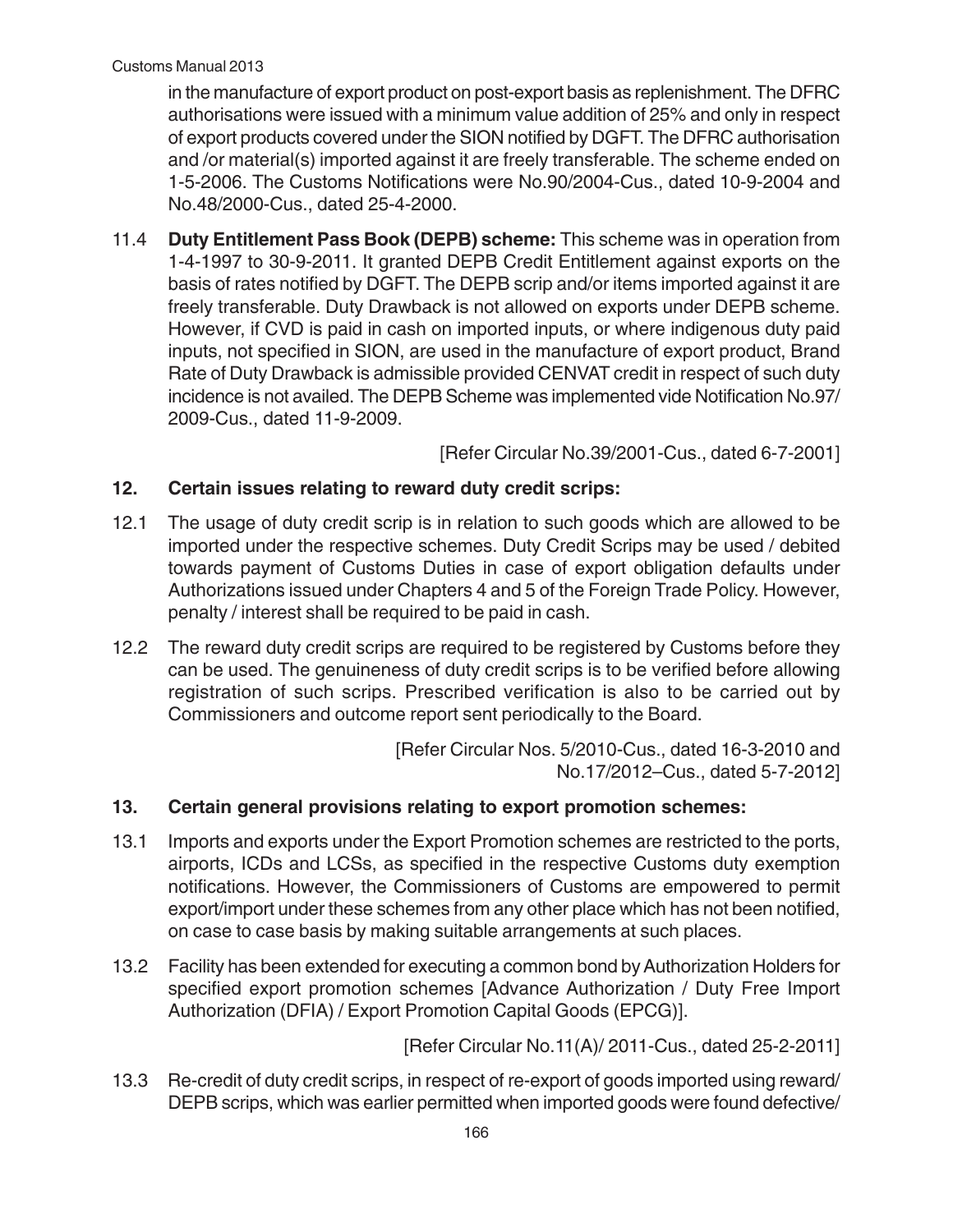unfit for use, has been extended to re-export for any other reason, subject to fulfilment of specified conditions w.e.f. 14.01.2011.

[Refer Circular No. 45/2011-Cus., dated 13-10-2011]

13.4 Clearance of goods from Custom Bonded warehouses utilizing duty credit scrips of SFIS, VKGUY, FMS.FPS, SFIS is allowed as per the same procedure as is prescribed for DEPB scrips.

[Refer Circular No. 50/2011-Cus., dated 9-11-2011]

\*\*\*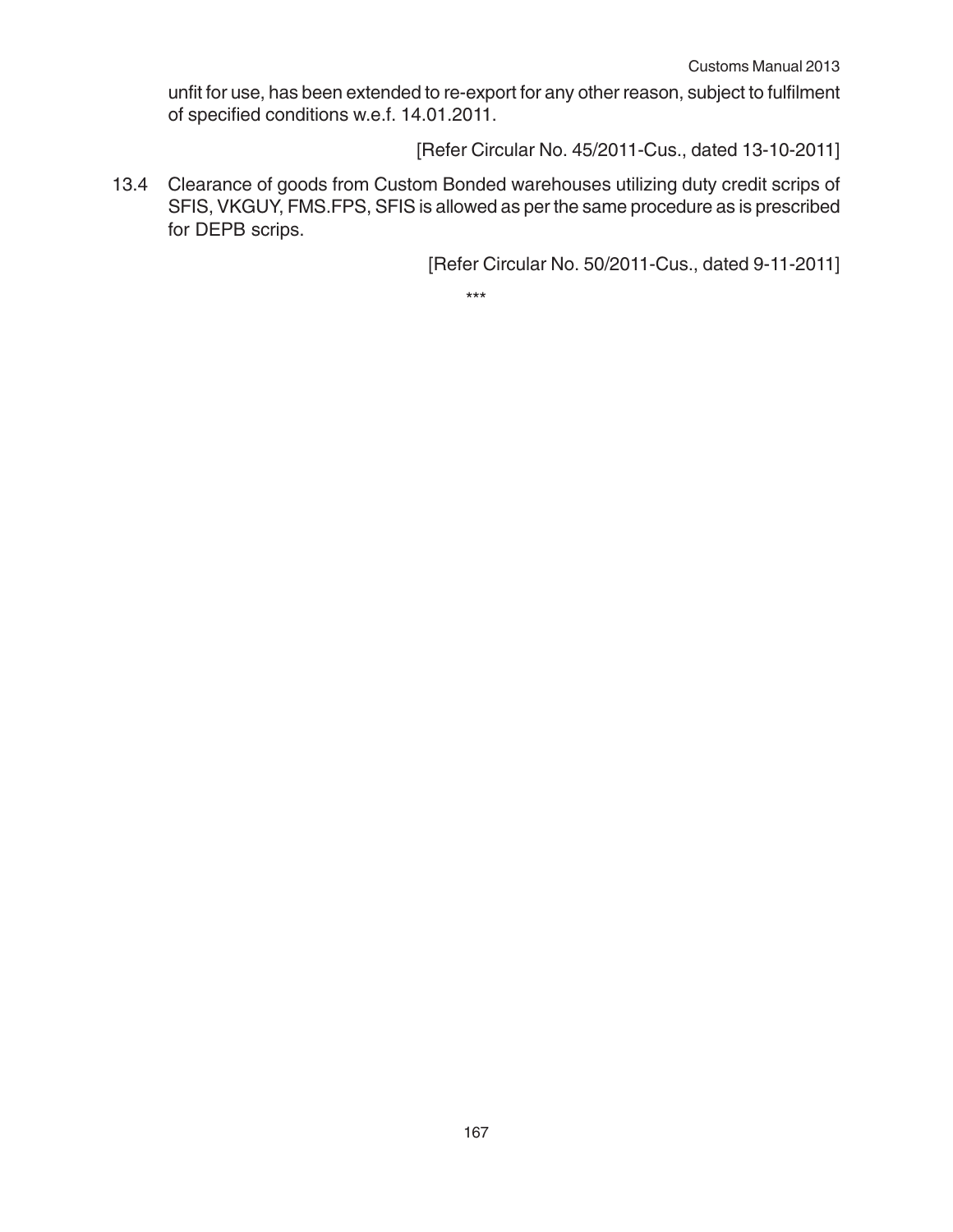# **Chapter 24 Special Economic Zones**

#### **1. Introduction:**

- 1.1 Special Economic Zone Scheme was announced in April, 2000 with a view to provide an internationally competitive environment for exports. The objectives of Special Economic Zones include making available goods and services free of taxes and duties supported by integrated infrastructure for export production, expeditious and single window approval mechanism and a package of incentives to attract foreign and domestic investments for promoting export-led growth.
- 1.2 Earlier, the policy relating to the Special Economic Zones was contained in the Foreign Trade Policy and incentives and other facilities offered to the Special Economic Zone developer/co-developer and units were implemented through various notifications and circulars issued by the concerned Ministries/Department. However, in order to give a long term and stable policy framework with minimum regulatory regime and to provide expeditious and single window clearance mechanism, a Central Act for Special Economic Zones was found to be necessary. Accordingly, the SEZ Act, 2005 was enacted, which was given effect to from 10-2-2006. Thus, activities of SEZs and its units are governed by the provisions of the SEZ Act, 2005 and the rules issued there under viz. SEZ Rules, 2006. SEZ Scheme is administered by the Department of Commerce under Ministry of Commerce & Industry.
- 1.3 The Central Government, while notifying any area as a Special Economic Zone or an additional area to be included in the Special Economic Zone and discharging its functions under this Act, is to be guided by the following criteria, namely:
	- (a) Generation of additional economic activity;
	- (b) Promotion of exports of goods and services;
	- (c) Promotion of investment from domestic and foreign sources;
	- (d) Creation of employment opportunities;
	- (e) Development of infrastructure facilities.
- 1.4 SEZs may be set up for manufacturing of goods or rendering services or both and may be multi-product, sector specific, or Free Trade and Warehousing Zone. In terms of Section 53 of the SEZ Act, SEZs are deemed to be a territory outside the Customs territory of India for the purpose of undertaking the authorised operations and goods/ services entering it (from DTA) are treated as exports.
- 1.5 19 SEZs were established / notified before the enactment of the SEZ Act, 2005. Of which, seven SEZs were established by Central Government and rest by State Governments and private sector, which are as follows: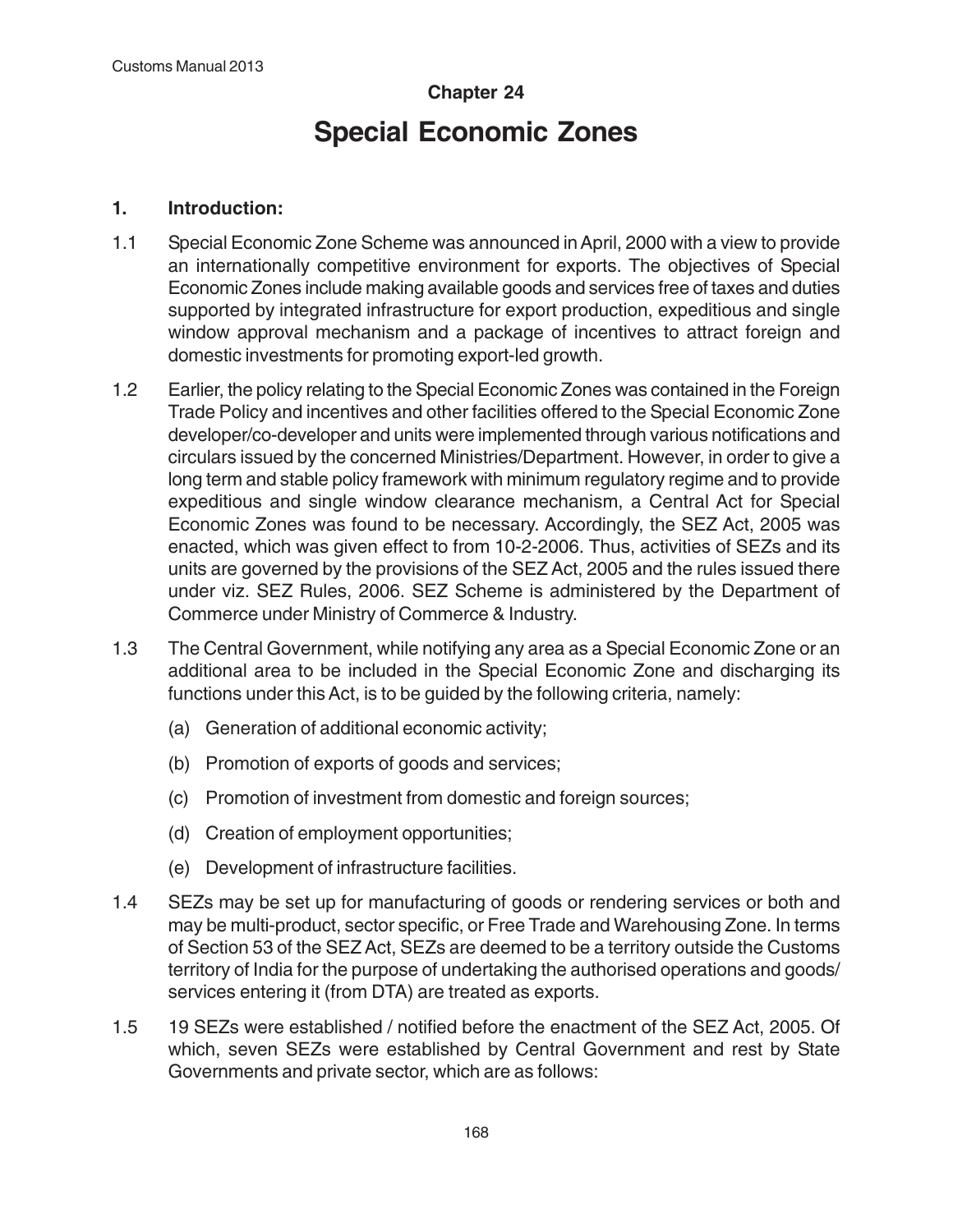- (a) **Central Government SEZs:** Kandla SEZ (Gujarat), SEEPZ-SEZ (Maharashtra), Noida SEZ (U.P.), Madras SEZ (Tamil Nadu), Cochin SEZ (Kerala), Falta SEZ (West Bengal), Visakhapatnam (AP).
- **(b) State Government & Private Sector SEZs:** Surat SEZ (Gujarat), Jaipur SEZ (Rajasthan), Indore SEZ (Madhya Pradesh), Jodhpur SEZ(Rajasthan), Moradabad SEZ, Manikanchan SEZ (West Bengal), Mahindra City (Chennai Tamil Nadu), Mahindra City (Chennai, Tamil Nadu), Mahindra City (Chennai, Tamil Nadu), Salt Lake Electronic City (Kolkata), Surat Apparel SEZ, Nokia SEZ (Chennai).

#### **2. Board of Approvals:**

2.1 As per Section 8 of the SEZ Act, the Board of Approval (BOA) is to be chaired by an officer not below the rank of Additional Secretary in the Department of Commerce and includes Member (Customs), CBEC as its member. Presently, the BOA meetings are chaired by Commerce Secretary. The BOA approves proposals for establishing SEZs and providing infrastructure facilities. Its functions include approving authorized operations of Developer/Co-developer.

#### **3. Unit Approval Committee:**

- 3.1 As per Section 13 of the SEZ Act, a Unit Approval Committee is to be notified for each SEZ, within six months from the date of establishment of such Special Economic Zone. Development Commissioner has administrative control over the SEZ and chairs the Unit Approval Committee.
- 3.2 The Unit Approval Committees are, inter-alia, expected to accord approval to the procurement of goods and services by SEZ units indigenously or through imports. The Committees is also required to monitor and supervise compliance of conditions subject to which the letter of Approval (LOA) has been issued. Commissioner of Customs or his nominee not below the rank of a joint Commissioner is designated as an ex-officio member of the UAC. However, meetings of the Approval Committee must be attended by the Jurisdictional Commissioner of Customs or Central Excise and never go unrepresented as decisions taken in such meeting have serious revenue implications. It should also be ensured that the view point of revenue is conveyed effectively in each such meeting and that such views are duly reflected in the minutes of these meetings.
- 3.3 The decisions of the Approval Committee are by a 'general consensus' implying thereby that in the absence of a consensus amongst all the Members present in the meeting, the proposal cannot be carried forward and shall stand referred to the Board of Approval.

[Refer Instruction F. No. 305/155/2005-FTT, dated 2-8-2005 and F.No. DGEP/SEZ/473/2006, dated 4-7-2007]

#### **4. Establishment of SEZs:**

4.1 The SEZs can be set up either jointly or severally by the Central Government, State Government, or any person as per Section 3 of the SEZ Act. Such person or body or authority is termed as developer/co-developer of the SEZ in terms of Section 2(g) of the SEZ Act. A Co-developer is a person who is allowed to provide any infrastructure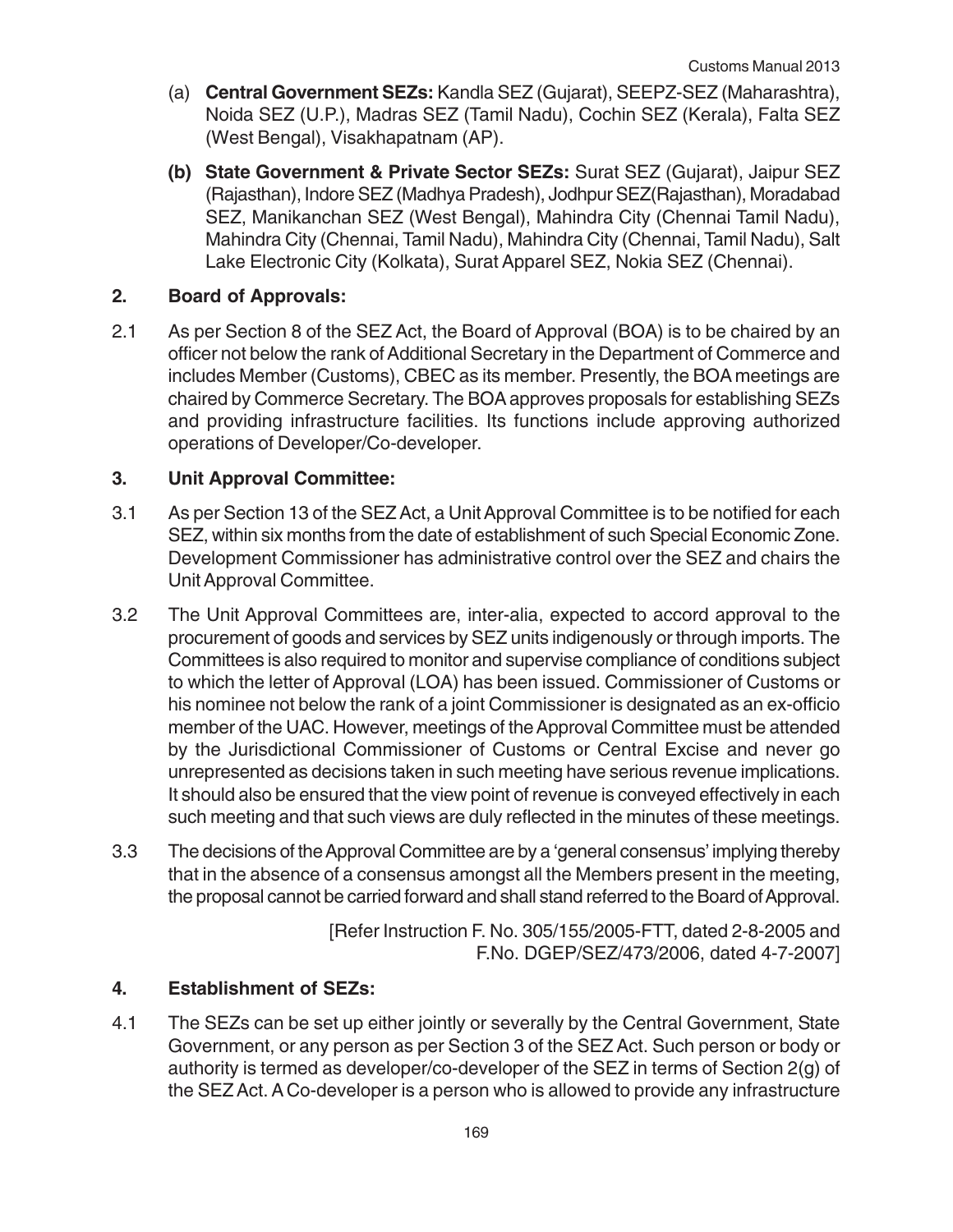facility in the SEZ in accordance with an agreement with the developer and as approved by the Board of Approval. The State Government is required to forward the proposals received under section 3 of SEZ Act for setting up of a SEZ to the Board of Approval alongwith its recommendations, within forty-five days of receipt of such proposal and where the Board approves a proposal received directly under Section 3(3) of the SEZ Act, the person is required to obtain concurrence of State Government within 6 months from the date of approval.

4.2 The BOA may approve as such or modify and approve a proposal for establishment of a Special Economic Zone, in accordance with the provisions of Section 3(8) of the SEZ Act subject to the requirements of minimum area of land and other terms and conditions indicated in Rule 5(2) of the SEZ Rules.

## **5. Setting up of SEZ unit:**

- 5.1 As per Section 15 of the SEZ Act, any person, who intends to set up a Unit for manufacture of goods or rendering services in a Special Economic Zone, may submit a proposal to the Development Commissioner concerned. On receipt of the proposal, the Development Commissioner is required to submit the same to the Approval Committee for its approval. The Approval Committee may approve or approve with modification or reject a proposal placed before it within fifteen days of its receipt as per conditions prescribes in Rule 18 of SEZ Rules.
- 5.2 As per Rule 19 of the SEZ Rules, the Letter of Approval shall be valid for one year within which period the Unit shall commence production or service or trading or Free Trade and Warehousing activity and the Unit shall intimate date of commencement of production or activity to Development Commissioner. On receipt of a request from the entrepreneur, further extension can be granted by the Development Commissioner for a further period not exceeding two years. The Development Commissioner may grant further extension of one year subject to the condition that two-thirds of activities including construction, relating to the setting up of the Unit is complete. If the Unit has not commenced production or service activity within the validity period or the extended validity period, the Letter of Approval shall be deemed to have been lapsed with effect from the date on which its validity expired. The Letter of Approval shall be valid for five years from the date of commencement of production or service activity and it shall be construed as a licence for all purposes related to authorized operations, and, after the completion of five years from the date of commencement of production, the Development Commissioner may, at the request of the Unit, extend validity of the Letter of Approval for a further period of five years.

## **6. Monitoring of activities of SEZ units:**

6.1 As per Rules 15 and 54 of the SEZ Rules, the performance of the Unit is to be monitored by the Approval Committee. If Approval Committee comes to the conclusion that a Unit has not achieved positive Net Foreign Exchange Earning or failed to abide by any of the terms and conditions of the Letter of Approval or Bond-cum-Legal Undertaking, without prejudice to the action that may be taken under any other law for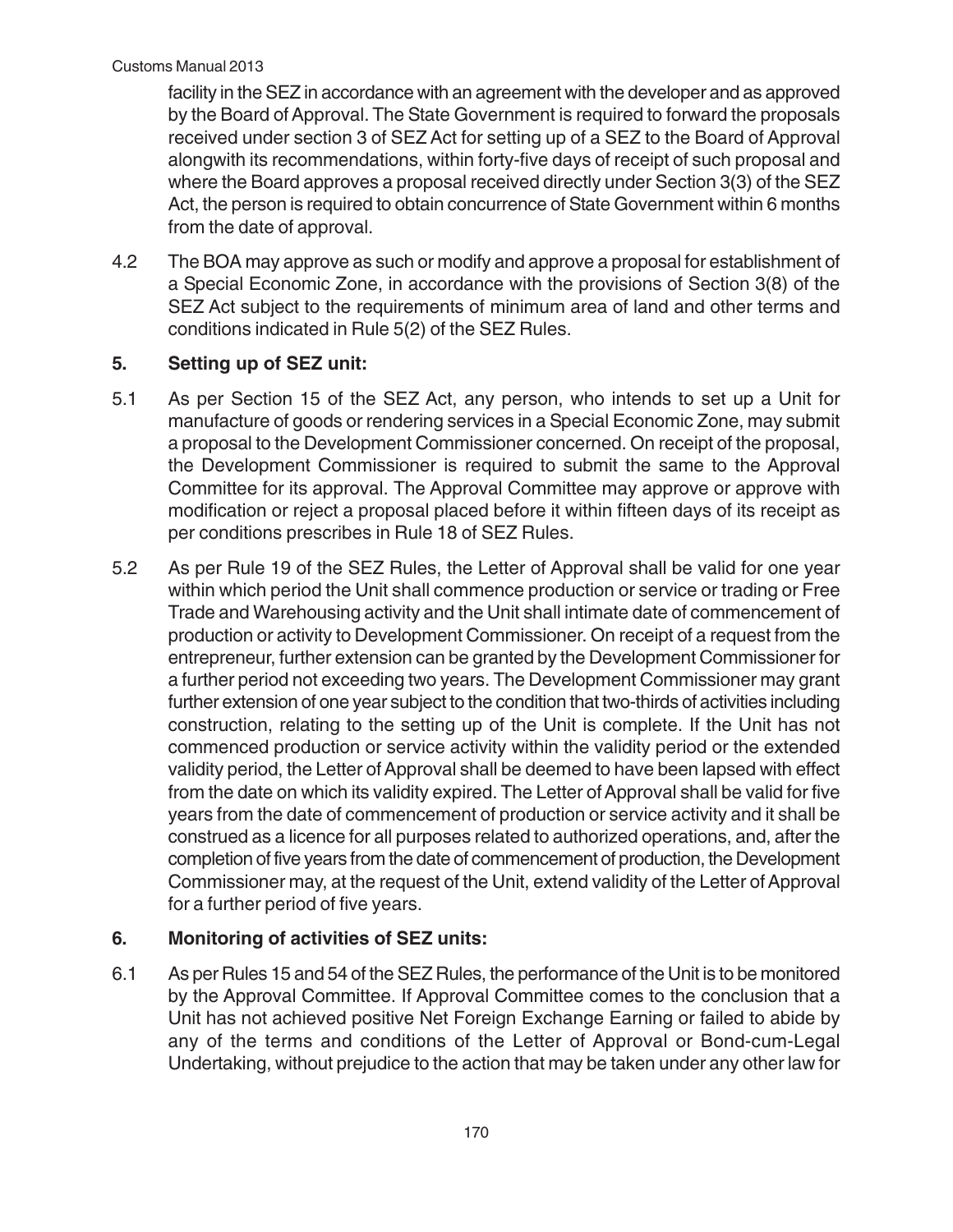the time being in force, the said Unit shall be liable for penal action under the provisions of the Foreign Trade (Development and Regulation) Act, 1992.

## **7. Net Foreign Exchange Earnings:**

7.1 SEZ units shall achieve positive Net Foreign Exchange Earnings (NFE), which is calculated cumulatively for a period of 5 years from the commencement of production, subject to conditions prescribed in terms of Rule 53 of the SEZ Rules.

## **8. Import and procurement:**

- 8.1 A Unit or Developer/co-developer may import or procure from the Domestic Tariff Area without payment of duty, taxes or cess or procure from Domestic Tariff Area after availing export entitlements or procure from other Units in the same or other Special Economic Zone or from Export Oriented Unit or Software Technology Park unit or Electronic Hardware Technology Park unit or Bio-technology Park unit, various types of goods, including capital goods (new or second hand), raw materials, semi-finished goods, (including semi-finished Jewellery) component, consumables, spares goods and materials for making capital goods required for authorized operations except prohibited items under the Import Trade Control (Harmonized System) and subject to condition prescribed under Rule 26 of the SEZ Rules.
- 8.2 As per Rule 30 of the SEZ Rules, the movement of goods from the place of manufacture to the SEZ is to be (i) on the basis of ARE1 (in cases where export entitlements are not availed); (ii) on the basis of ARE 1 and Bill of Export (in cases where export entitlements are availed). In the event of non-receipt of the proof of export in the form of endorsement, regarding admittance of goods in full into the Special Economic Zone, by the Authorized Officer of Customs posted in the SEZ, on ARE-1 and / or Bill of Export, as the case may be, within a period of 45 days, the duty should be demanded from DTA supplier by the jurisdictional Central Excise Officer.

[Refer Circular No.29 /2006-Cus., dated 27-10-2006]

# **9. Exports:**

9.1 As per Rule 45 of the SEZ Rules, a unit may export goods or services as per the terms and conditions of Letter of Approval including agro-products, partly processed goods, sub-assemblies and components except prohibited items under the Import Trade Control (Harmonized System) Classification of Export and Import Items and the Unit may also export by-products, rejects, waste scrap arising out of the manufacturing process.

## **10. Sub-contracting:**

10.1 As per rule 41 of the SEZ Rules, a unit may sub-contract a part of its production or any production process, to a unit in the Domestic Tariff Area or in a Special Economic Zone or Export Oriented Unit or a unit in Electronic Hardware Technology Park unit or Software Technology Park unit or Bio-technology Park unit with prior permission of the Specified Officer to be given on an annual basis. No permission is necessary if subcontracting is done through units in same SEZ but both the supplying and receiving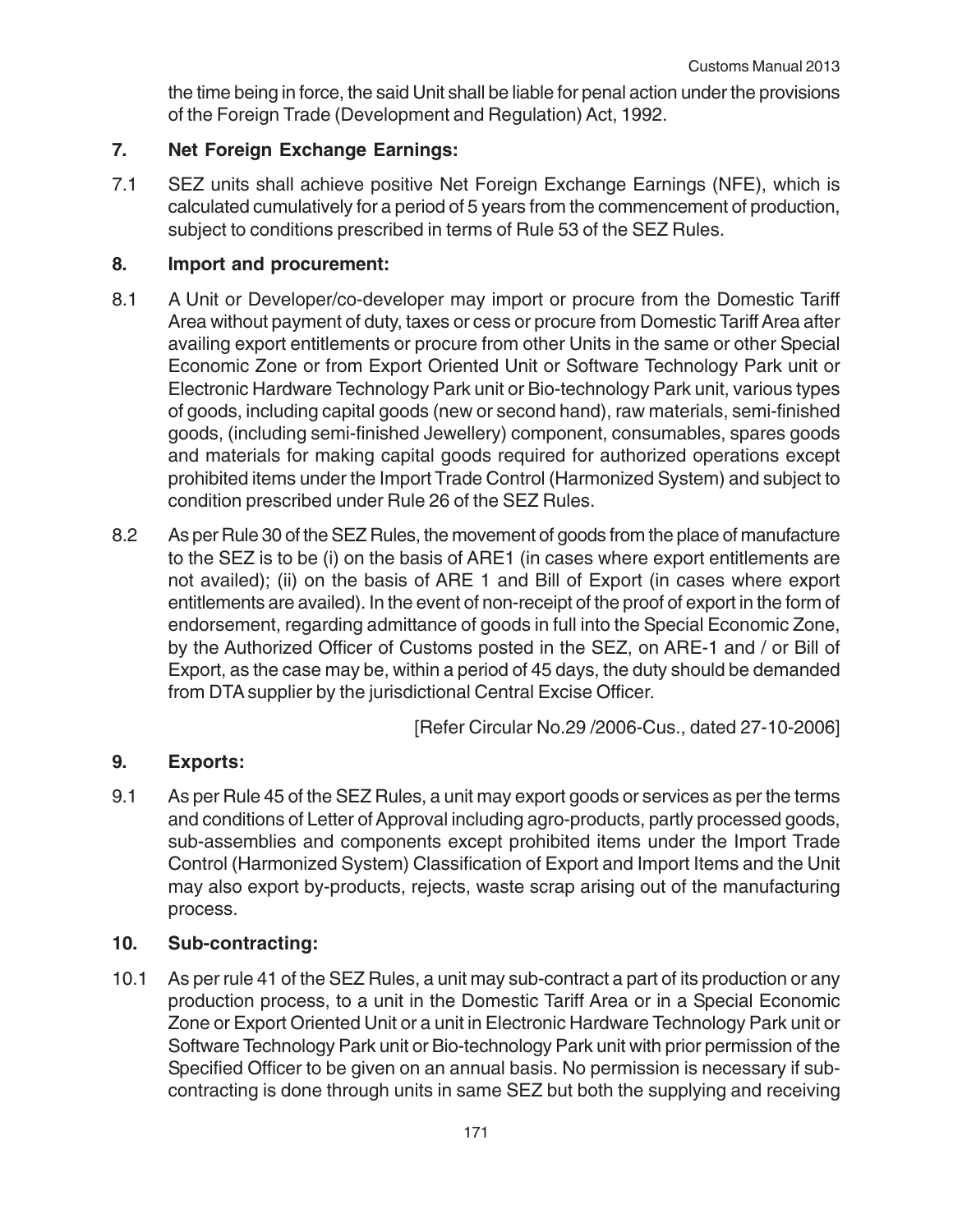units should maintain proper account of goods involved in the sub-contracting. A Developer/co-developer/on their behalf their contractor, may also temporarily remove the goods, procured or imported duty free by them for their authorized operations, to a place in the Domestic Tariff Area or a unit in the same or another Special Economic Zone or Export Oriented Unit or a unit in Electronic Hardware Technology Park Unit or Software Technology Park Unit or Bio-technology Park Unit, for sub-contracting a process, with prior permission of and subject to such conditions as may be prescribed by the Approval Committee.

## **11. Sub-contracting for DTA unit for export:**

- 11.1 A Unit may on the basis of annual permission from the Specified Officer undertake sub-contracting for export on behalf of a Domestic Tariff Area exporter subject to conditions prescribed in Rule 43 of the SEZ Rules.
- 11.2. As per Rule 47(2) of the SEZ Rules, scrap or dust or sweepings of gold or silver or platinum may be sent to Government of India Mint or Private Mint from a Unit and returned in standard bars in accordance with the procedure specified by Customs authorities or may be sold in the Domestic Tariff Area on payment of duty on the gold or silver or platinum content in the said scrap.

## **12. DTA sale:**

12.1 A Unit may sell goods and services including rejects, wastes, scraps, remnants, broken diamonds, by-products arising during the manufacturing process or in connection therewith, in the Domestic Tariff Area on payment of applicable Customs Duties in terms of Section 30 of the SEZ Act and subject to fulfillment of condition laid down in the SEZ Rules.

## **13. Valuation of goods cleared into DTA:**

13.1 As per Rule 48 of the SEZ Rules, valuation of the goods and/or services cleared into Domestic Tariff Area shall be determined in accordance with provisions of Customs Act and rules made thereunder as applicable to goods when imported into India. If goods procured from Domestic Tariff Area by a Unit are supplied back to the Domestic Tariff Area, as it is or without substantial processing, such goods shall be treated as re-imported goods and shall be subject to such procedure and conditions as applicable in the case of normal re-import of goods from outside India.

## **14. Temporary removal of goods into the DTA:**

14.1 As per Rule 50 of the SEZ Rules, the SEZ units can remove the goods from the Zone into the DTA temporarily without payment of duty for the purpose of inter-alia display, export promotion, exhibition job work, test, repair, refining, calibration or subject to conditions as prescribed. If a unit fails to bring back the goods into SEZ within the prescribed period, the unit is liable to pay applicable duty on such goods.

## **15. Duty remission on destruction of goods:**

15.1 As per Rule 39 of the SEZ Rules, after advance intimation to the Specified Officer, a Unit may destroy, without payment of duty, goods including capital goods, procured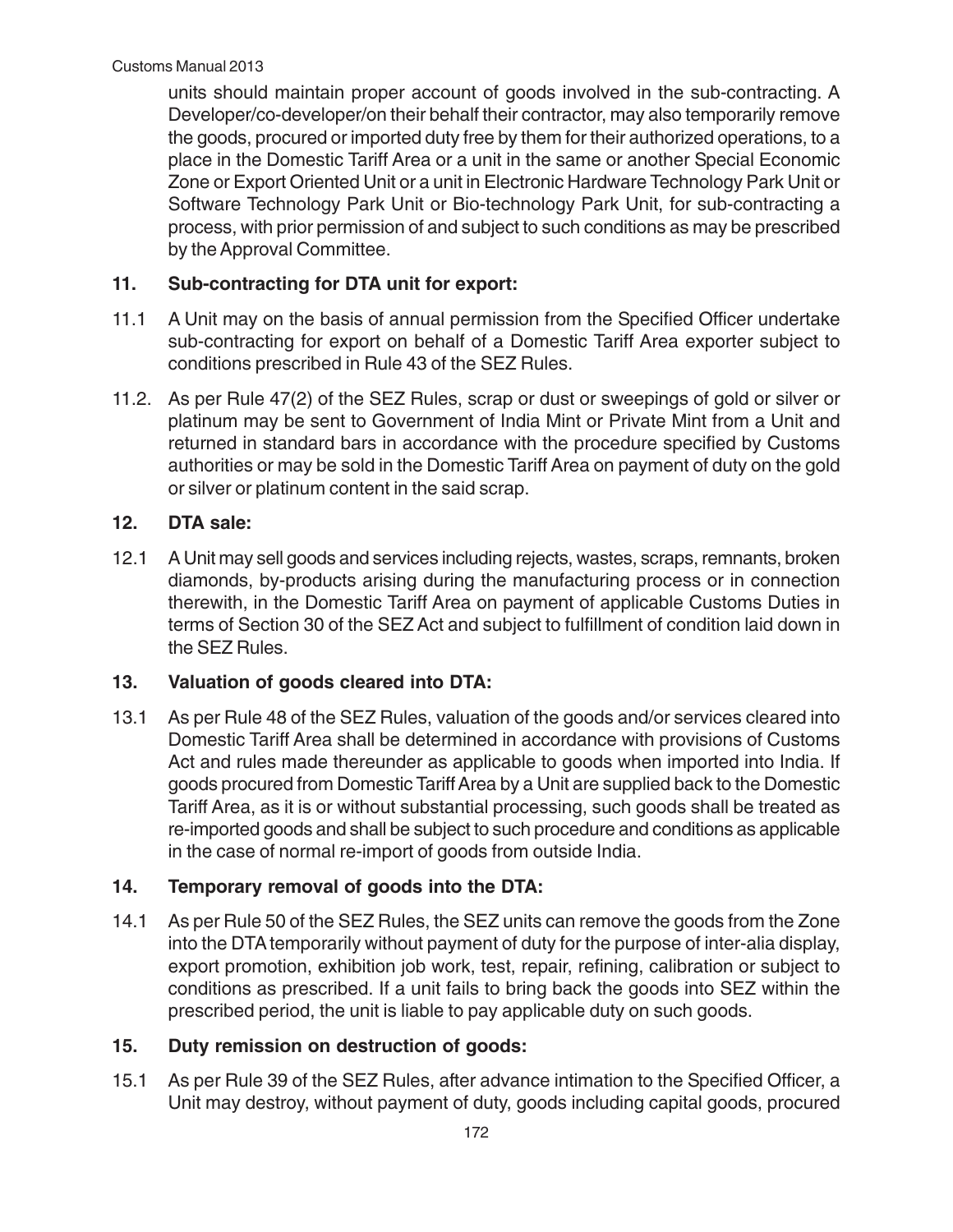from Domestic Tariff Area or goods imported or goods manufactured/produced by the Unit including rejects, waste, scrap subject to prior environmental clearance if any required for such destruction. Where it is not possible to destroy goods within the Special Economic Zone, destruction of goods shall be carried out, outside the Special Economic Zone with the permission of Specified Officer and in the presence of the Authorized Officer. However, destruction of precious metals, diamond, precious stones and semi-precious stones is not allowed. The officers supervising destruction are required to ensure that goods are destroyed fully rendering them unfit for further use and give certificate to that effect. The Unit shall be required to pay back the drawback and Duty Exemption Pass Book credit availed in of case goods procured from Domestic Tariff Area are destroyed due to natural calamities.

### **16. Exit of units:**

- 16.1 As per Rule 74 of the SEZ rules, the Unit may opt out of Special Economic Zone with the approval of the Development Commissioner and such exit shall be subject to payment of applicable duties on the imported or indigenous capital goods, raw materials, components, consumables, spares and finished goods in stock and if the unit has not achieved positive Net Foreign Exchange, the exit shall be subject to penalty that may be imposed under the Foreign Trade (Development and Regulation) Act, 1992.
- 16.2 In the event of a gems and jewellery unit ceasing its operation, gold and other precious metals, alloys, gem and other materials available for manufacture of jewellery is required to be handed over to an agency nominated by the Central Government at a price to be determined by that agency.
- 16.3 Development Commissioner can permit a Unit, as one time option to exit from Special Economic Zone on payment of duty on capital goods under the prevailing Export Promotion Capital Goods Scheme under the Foreign Trade Policy subject to the Unit satisfying the eligibility criteria under that Scheme.

## **17. Drawback on supplies made to SEZs:**

- 17.1 Section 26(d) of the SEZ Act provides that every Developer and entrepreneur is entitled to Drawback of duties on goods brought from the DTA into an SEZ. The triplicate copy of the assessed Bill of Export is to be treated as the Drawback claim and processed in the Customs section (Specified Officer) of the Special Economic Zone. Dy./Asstt. Commissioner of Customs posted on deputation at the SEZ being the Dy./ Asstt. Commissioner of Customs at the Customs Station of export could sanction such Drawback claims. Thus, Drawback claim in respect of such supplies are not to be processed or sanctioned by the Customs and Central Excise formations.
- 17.2 Drawback can also be claimed by the DTA supplier on the basis of the disclaimer issued by the SEZ Unit/Developer. In such cases, the Commissionerate of Customs and Central Excise having jurisdiction over the DTA unit would sanction the Drawback. The jurisdictional Commissioner of Customs in consultation with the Pay and Accounts Officer shall make arrangements for issue of authorization and drawback cheque books. [Refer Circulars No.6/2005-Cus, dated 3-2-2005 and No. 43/2007-Cus., dated 5-12-2007]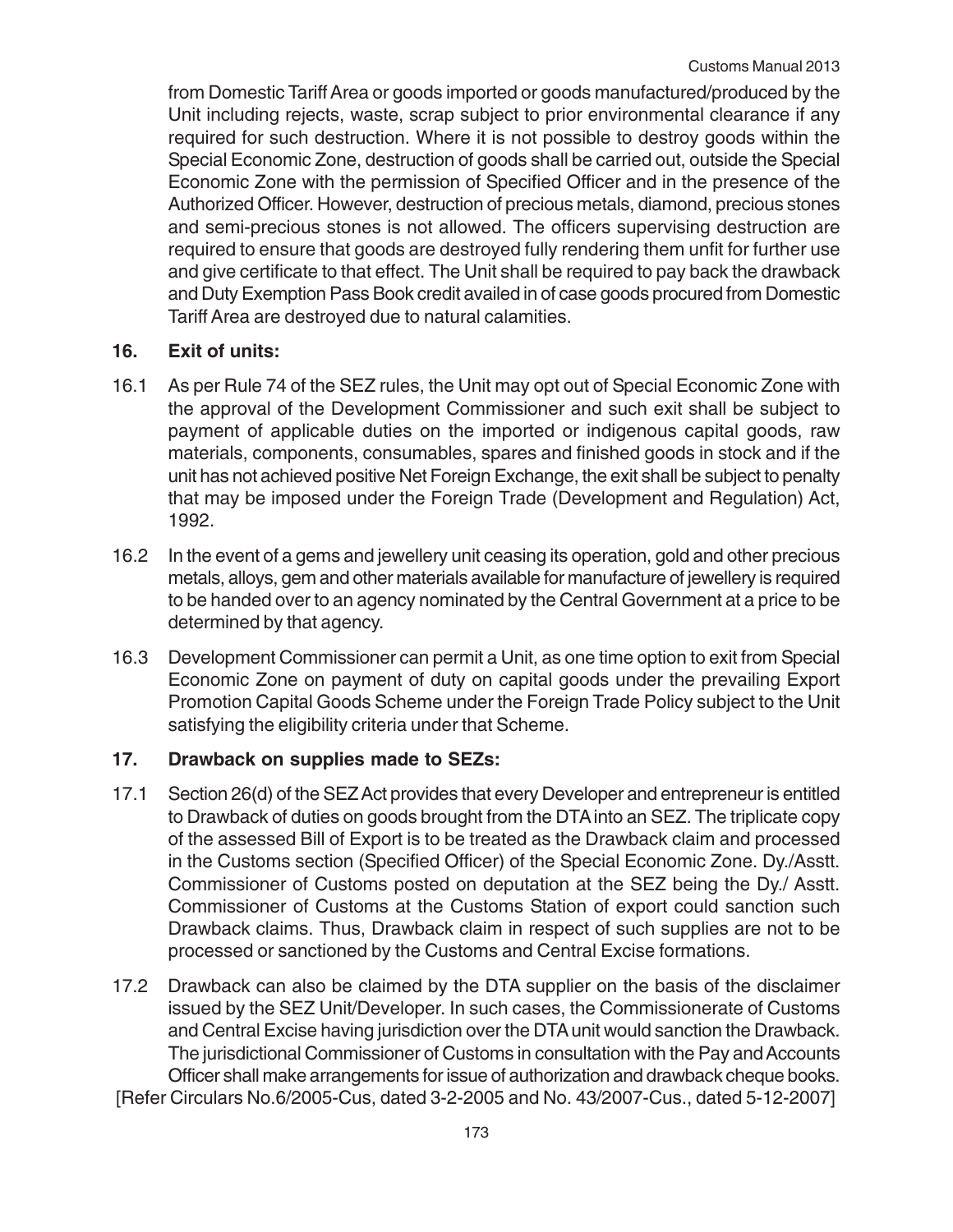#### Customs Manual 2013

17.3 The office of Principal CCA has issued instructions regarding banking arrangements for payment of refund / Drawback cheques and accounting procedure to be followed in that regard. Accordingly, the PAOs are issuing cheque books to each Central Excise division for payment of refund / Drawback claims and the same cheque book can be used for making refunds and payment of Drawback. The cheque issuing officer is required to submit separate list of payment for Central Excise (0038) and Customs (0037) to their jurisdictional PAO.

[Refer Circular No.39/2010-Cus., dated 15-10-2010]

#### **18. Other administrative guidelines:**

- 18.1 The Customs/Central Excise Officers nominated to the Approval Committee of SEZs should ensure that the decisions taken at the Committee are within the provisions of law and should be made keeping in mind the revenue implications of such decisions.
- 18.2 The Customs/Central Excise Officers are advised to conduct verification of credentials of the entrepreneurs proposing to set-up SEZ units and provide inputs on past history to the Committee for taking appropriate decision.
	- (i) While granting assent to the approval, the representatives of DOR should ensure whether the particular process to be carried out by the unit constitutes manufacture or not in terms of Section 2 (r) of the SEZ Act.
	- (ii) The Committee approves the import or procurement of goods from the DTA in the SEZ for carrying on the authorized operations by a developer. It should be ensured that the authorized operations are covered under the provisions of SEZ Act and Rules. Activities like Housing, etc, should only be allowed in phases of 20% of approval at a time and commensurate with the needs of SEZs. In case of activities like setting up of hospitals, hotels and other such social infrastructure, no duty free material is permitted for operation and maintenance of such facilities.
	- (iii) Any activity outside the SEZ cannot be allowed as Authorized Operation.
	- (iv) No tax benefits would be available for measures taken to establish contiguity.
	- (v) Field formations (Range/Divisions) should follow the specified procedure laid down for movement of goods from SEZ to DTA and from DTA to SEZ .
	- (vi) No unit should be allowed to start functioning till the walls and specified entry/exit points and the offices of the Development Commissioner (including the Customs officers posted under him) are in place. Only one entry/exit gate should be permitted in view of security and revenue loss concerns.

[Refer Circular No. 29/2006-Cus., dated 27-10-2006 and Instruction F.No.DGEP/SEZ/473/2006, dated 3-4-2008]

\*\*\*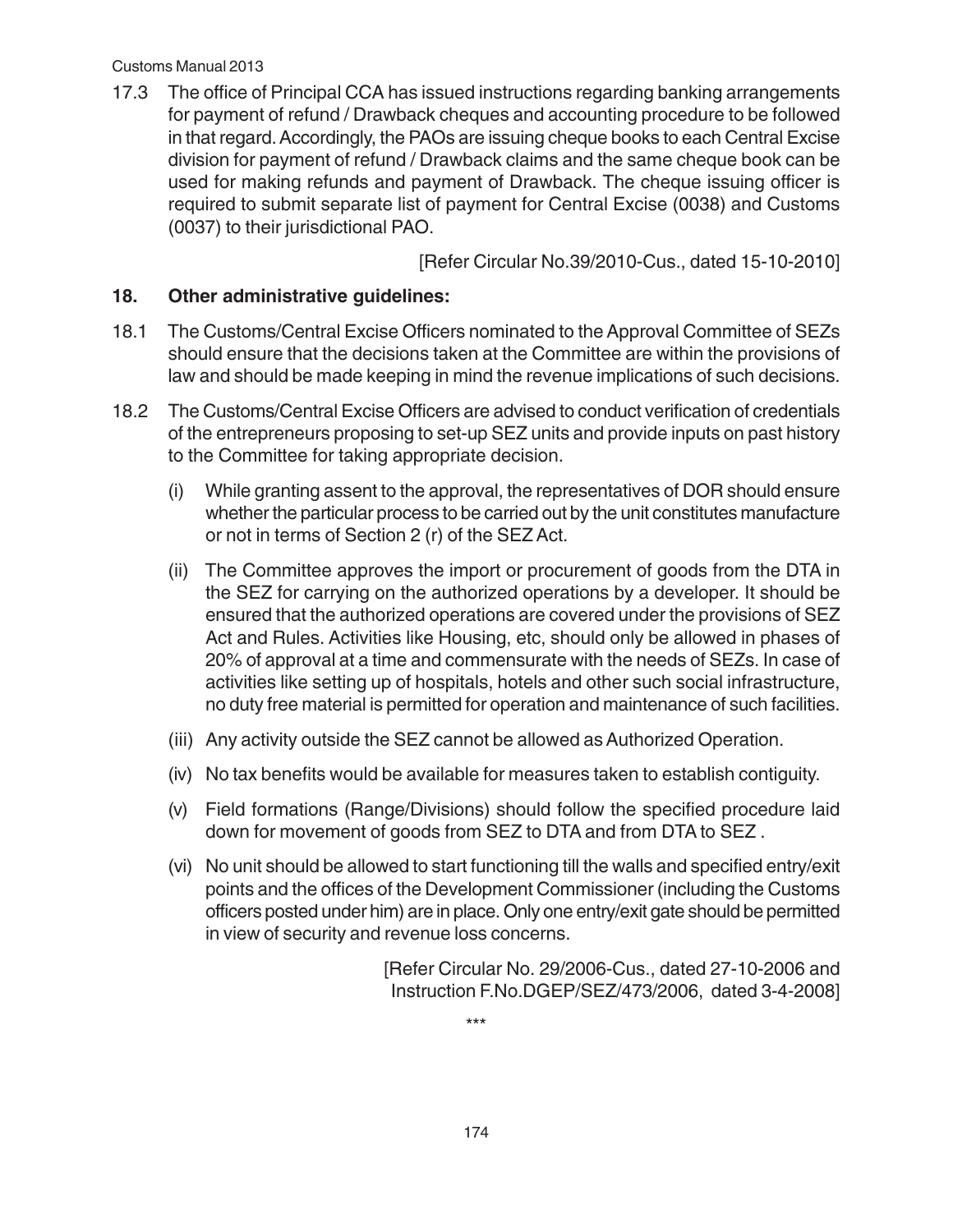# **Chapter 25 Export Oriented Units**

#### **1. Introduction:**

- 1.1 EOU scheme was introduced in the year 1980 vide Ministry of Commerce resolution dated 31st December 1980. The purpose of the scheme was basically to boost exports by creating additional production capacity. It was introduced as a complementary scheme to the Free Trade Zones/ Export Processing Zone (EPZ) Scheme introduced in the sixties, which had not attracted many units due to locational restrictions. The exporters showed willingness to set up units with long term commitment to exports under Customs bond operations provided they had the freedom to locate them in places of their choice and given most of the benefits as provided to units set up in the Zones.
- 1.2 The Export Oriented Units (EOUs) are governed by the provisions of Chapter 6 of the Foreign Trade Policy (FTP) and its procedures, as contained in the Handbook of Procedure (HBP). Provisions of the said Chapter 6 and its procedures have also been made applicable to the Electronics Hardware Technology Parks (EHTPs), Software Technology Parks (STPs) and Bio-Technology Parks (BTPs). Hence the scheme is for EOU/STP/EHTP/BTP and is referred in common parlance as EOU scheme.
- 1.3 Over the years, the EOU Scheme has undergone various changes and its scope has also expanded substantially as compared to the initial Scheme, which was basically for manufacturing sector with certain minimum value addition in terms of export earnings. Presently, the units undertaking to export their entire production of goods are allowed to be set up as an EOU. These units may be engaged in the manufacture, services, development of software, repair, remaking, reconditioning, re- engineering including making of gold/silver/platinum jewellery and articles thereof, agriculture including agro-processing, aquaculture, animal husbandry, bio- technology, floriculture, horticulture, pisiculture, viticulture, poultry, sericulture and granites. The EOUs can export all products/ services except prohibited items of exports in ITC (HS).
- 1.4 Some benefits that are extended to the EOUs to impart to them a competitive edge to compete in export market are, as follows:
	- (i) EOUs are allowed to procure raw materials/ capital goods duty free, either through import or through domestic sources;
	- (ii) Reimbursement of Central Sales Tax (CST);
	- (iii) Reimbursement of duty paid on fuels procured from domestic oil companies;
	- (iv) CENVAT credit on the goods and service and refund thereof;
	- (v) Fast track clearance facilities; **and**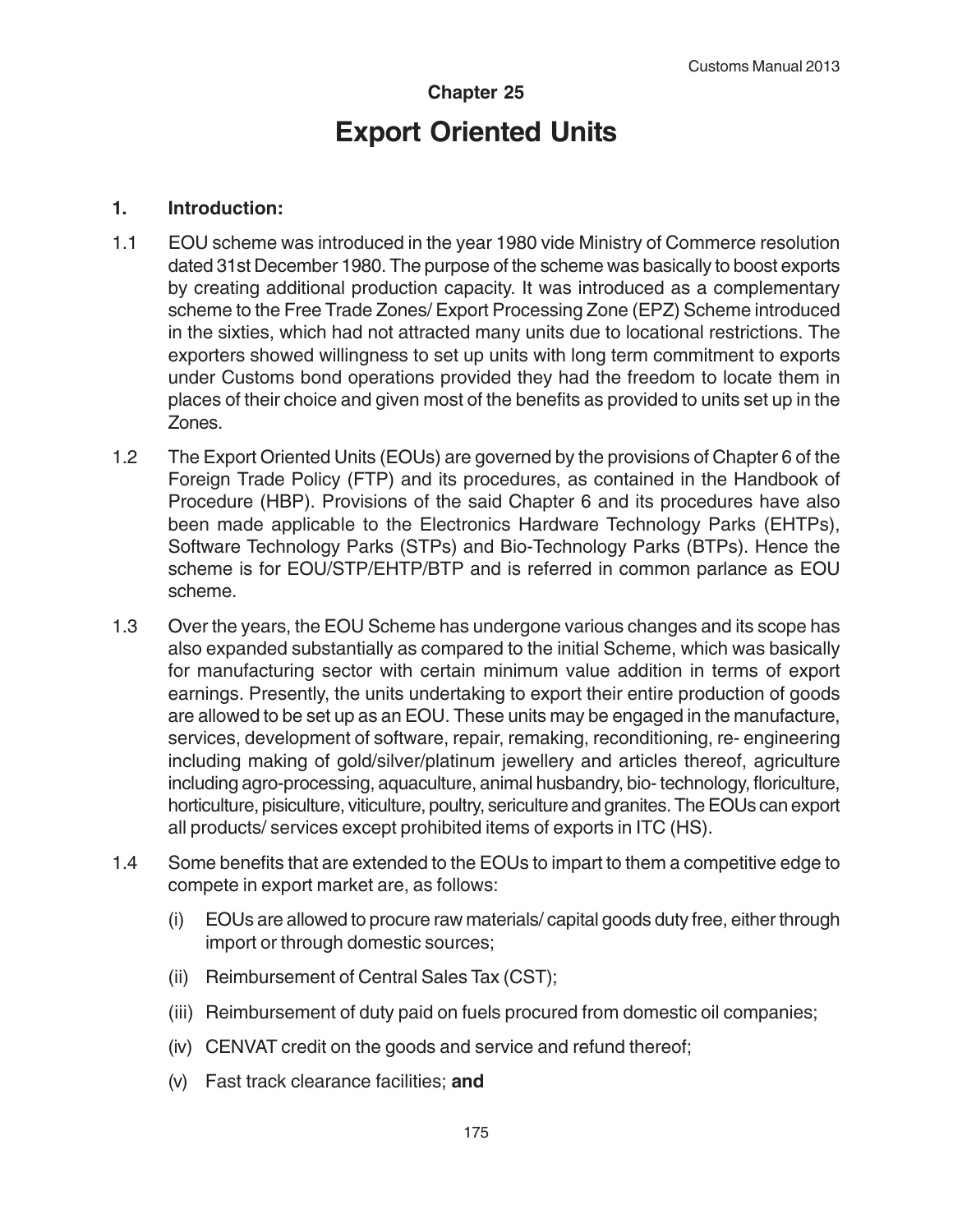(vi) Exemption from Industrial Licensing for manufacture of items reserved for SSI sector.

## **2. Customs and Central Excise exemptions:**

2.1 EOUs/EHTPs/STPs are entitled to import/procure locally duty free raw materials, capital goods and office equipment etc. vide (i) Customs Notification No. 52/2003- Cus., dated 31-3-2003 (for duty free imports) and (ii) Central Excise Notification No. 22/ 2003-CE., dated 31-3-2003 (for duty free procurements).

## **3. Setting up of an EOU:**

- 3.1 Projects having a minimum investment of Rs. 1 Crore and above in building, plant and machinery are usually considered for establishment under EOU Scheme. Minimum investment criteria is to be fulfilled at the time of commencement of production by the unit. The minimum investment criterion does not apply for certain sectors like Electronic Hardware Technology Park unit, Software Technology Park unit, Handicrafts, Agriculture and Aquaculture. Setting up of trading units is not permitted under EOU scheme.
- 3.2 EOUs are normally permitted to be set up by a Unit Approval Committee headed by the Development Commissioner. Jurisdictional Commissioner of Central Excise & Customs is a member of the said committee. Proposals for setting up EOUs requiring industrial license also require clearance by the Board of Approval (BOA) and Department of Industrial Policy and Promotion (DIPP). 100% foreign direct investment (FDI) is permitted through Automatic Route.
- 3.3 For setting up of an EOU, three copies of the application in the prescribed form (Appendix 14-l-A) are required to be submitted to the Development Commissioner. In certain cases, approval of the Board of Approval (BOA) is required. Applications for setting up of Electronic Hardware Technology Park/ Software Technology Park units are submitted to the officer designated by the Department of Information Technology for this purpose. After approval of the application and issuance of Letter of Permission, the applicant is required to execute a legal undertaking (Appendix 14-l-F) with the Development Commissioner/ Designated Officer concerned within the prescribed time period. On execution of legal undertaking, a Green Card is issued to the unit.
- 3.4 On approval for setting up an EOU by Unit Approval Committee, a Letter of Permission (LOP/LOI) is issued by the jurisdictional Development Commissioner. It mentions interalia the capacity and items of manufacture and export, capital goods permitted to be imported/ procured. Thereafter, the unit has to execute a legal undertaking with the Development Commissioner. The LOP/ LOI issued is construed as a license for all purposes. After obtaining the LOP and execution of legal undertaking, the unit is required to apply for a license for Private Bonded Warehouse and In-bond manufacturing sanction order under provisions of Section 58 and 65 of the Customs Act, 1962 respectively from the jurisdictional Assistant/Deputy Commissioner of Central Excise and Customs.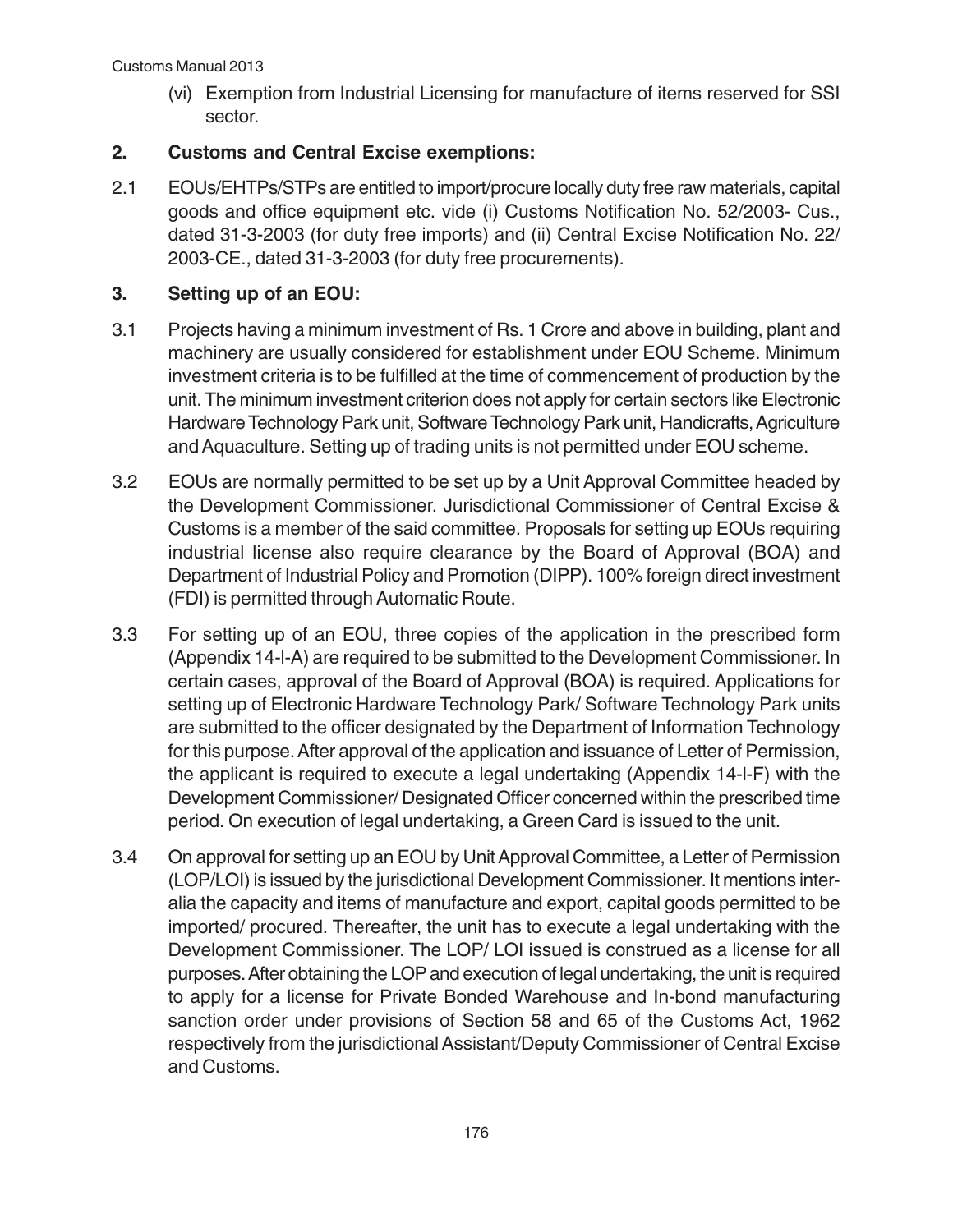### **4. Import/ procurement and warehousing:**

- 4.1 Under the EOU scheme, the units are allowed to import or procure from DTA or bonded warehouses in DTA/ International exhibitions in India, without payment of duty all types of goods including capital goods, raw materials, components, packing materials, consumables, spares and various other specified categories of equipments including material handling equipments, required for export production or in connection therewith. However, the goods prohibited for import are not permitted. In the case of EOUs engaged in agriculture, animal husbandry, floriculture, horticulture, pisciculture, viticulture, poultry, sericulture and granite quarrying, only specified categories of goods mentioned in the relevant notification are permitted duty-free import.
- 4.2 The Customs exemption notification No. 52/03-cus for imports and related Central Excise exemption Notification No. 22/03-CE, both dated 31-3-2003 prescribe several conditions to be fulfilled by the beneficiaries keeping in view the objective of the Scheme and to prevent abuse. The entire premises of the EOU is a Customs bonded premise. A few exceptions, however, may be available under specific schemes. They also provide various flexibilities in the matter of taking out the materials for jobwork, interunit transfer. The EOU/ EHTP/ STPI/ BTP are required to be positive net foreign exchange earner except for sector specific provision of appendix 14- l-C of HBP v.1 where a higher value addition shall be required as per the provisions of Foreign Trade Policy. NFE earnings is calculated cumulatively in blocks of 5 years from the commencement of commercial production according to a prescribed formula as per para 6.9.1 of HBP v. 1.
- 4.3 The EOUs are licensed to manufacture goods within the bonded premises for the purpose of export. The period of LOP bonding is initially for five years after the unit has commenced production, which is extendable to another five years by the Development Commissioner. On completion of the bonding period, it is for the unit to decide whether to continue under, or to opt out, of the scheme. The imported capital goods are allowed to be warehoused for a period of 5 years. For other goods, the warehousing period is one year, which can be extended further by the Commissioner/ Chief Commissioner of Central Excise & Customs. On an application being made by the unit, extension of the time limit is granted in all cases unless there is malafide and diversion of duty free materials.
- 4.4 Inputs imported or procured duty free are required to be accounted for in accordance with SION. For the items having no SION, consumption of inputs is allowed subject to generation of waste, scrap and remnants upto 2% of input quantity. However, if any item in addition to those given in SION are required as input or where generation of waste, scrap and remnants is beyond 2% of the input quantity, consumption is allowed on the basis of self-declared norms for a period of three months till the jurisdictional Development Commissioner fixes ad hoc norms subject to an undertaking by the unit that the self-declared/ ad hoc norms shall be adjusted in accordance with norms as finally fixed by the Norms Committee in DGFT for the unit. Further, a provision has also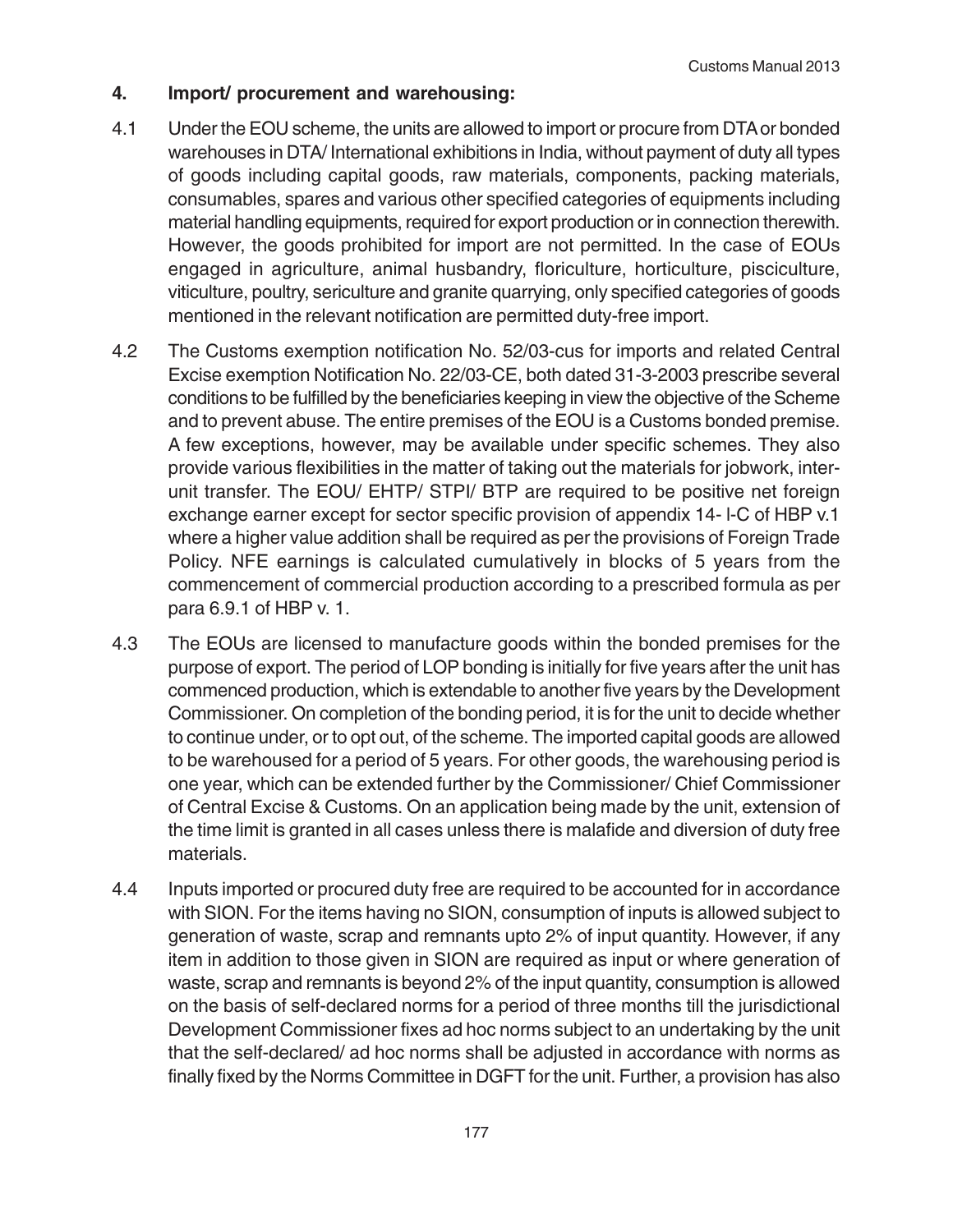been made to consider such cases by the Board of Approval for appropriate decision in case of difficulty in fixation of SION by the Norms Committee. The norms fixed by the Norms Committee shall be applicable to the specific unit.

[Refer Circular No. 12/2008-Cus dated 24-7-2008]

### **5. Monitoring and administrative control:**

- 5.1 The EOUs basically function under the administrative control of the Development Commissioner of the Special Economic Zones, whose jurisdiction has been notified by the Ministry of Commerce. In all, there are seven Development Commissioners at Mumbai, Gandhidham, Chennai, Cochin, Visakhapatnam, Noida and Kolkata, who supervise the functioning of the EOUs. The Development Commissioners of the SEZs are the Licensing Authorities in respect of units under the EOU scheme, as per specified territorial jurisdiction as indicated in the FTP.
- 5.2 The provisions of the Customs and Central Excise law in respect of the EOUs are administered by the Commissioners of Customs and Central Excise, who work under the control of Central Board of Excise & Customs. The work relating to the EOUs located in port cities/towns or within the municipal limits of port cities/towns, which was being handled by jurisdictional Commissioner of Customs has been transferred to the jurisdictional Commissioner of Central Excise.

[Refer Circular Nos. 72/2000-Cus, dated 31-8-2000, No.87/2000-Cus, dated 2-11-2000 and No. 932/22/2010-CX, dated 4-8-2010]

5.3 Administrative control of the EOUs which satisfy the conditions of large taxpayer under Notification No. 20/2006-CE (NT), dated 30-9-2006 has been transferred to the LTUs. In respect of these large taxpayer-EOUs, specific function requiring physical presence of the officers for the purposes as warehousing, sealing or any other work as assigned by LTUs will be dealt with by the Commissioner of Central Excise, who has concurrent jurisdiction over these large taxpayer-EOUs.

> [Refer Circulars No. 31/2003-Cus., dated 7-4-2003 and No. 15/2007-Cus., dated 20-3-2007]

5.4 On the policy front, all decisions relating to the EOUs are taken by the Board of Approvals (BOA), set up under the Department of Commerce. The BOA is chaired by the Secretary, Ministry of Commerce. In the case of units engaged in manufacture of electronic hardware and software, the policy decisions are taken by the Inter Ministerial Standing Committee (IMSC)set up under the Department of Information Technology and the same are implemented through its Designated Officers. CBEC representative is a member of both the BOA/IMSC. The availability of any benefit under Customs or Central Excise Acts or the notifications issued thereunder has, however, to be determined by the Commissioner of Central Excise and Customs having jurisdiction over the unit. Appropriate inter-Ministerial liaison is maintained for ensuring uniformity as far as possible in the Foreign Trade Policy provisions and the provisions built in the relevant Customs and Central Excise notifications.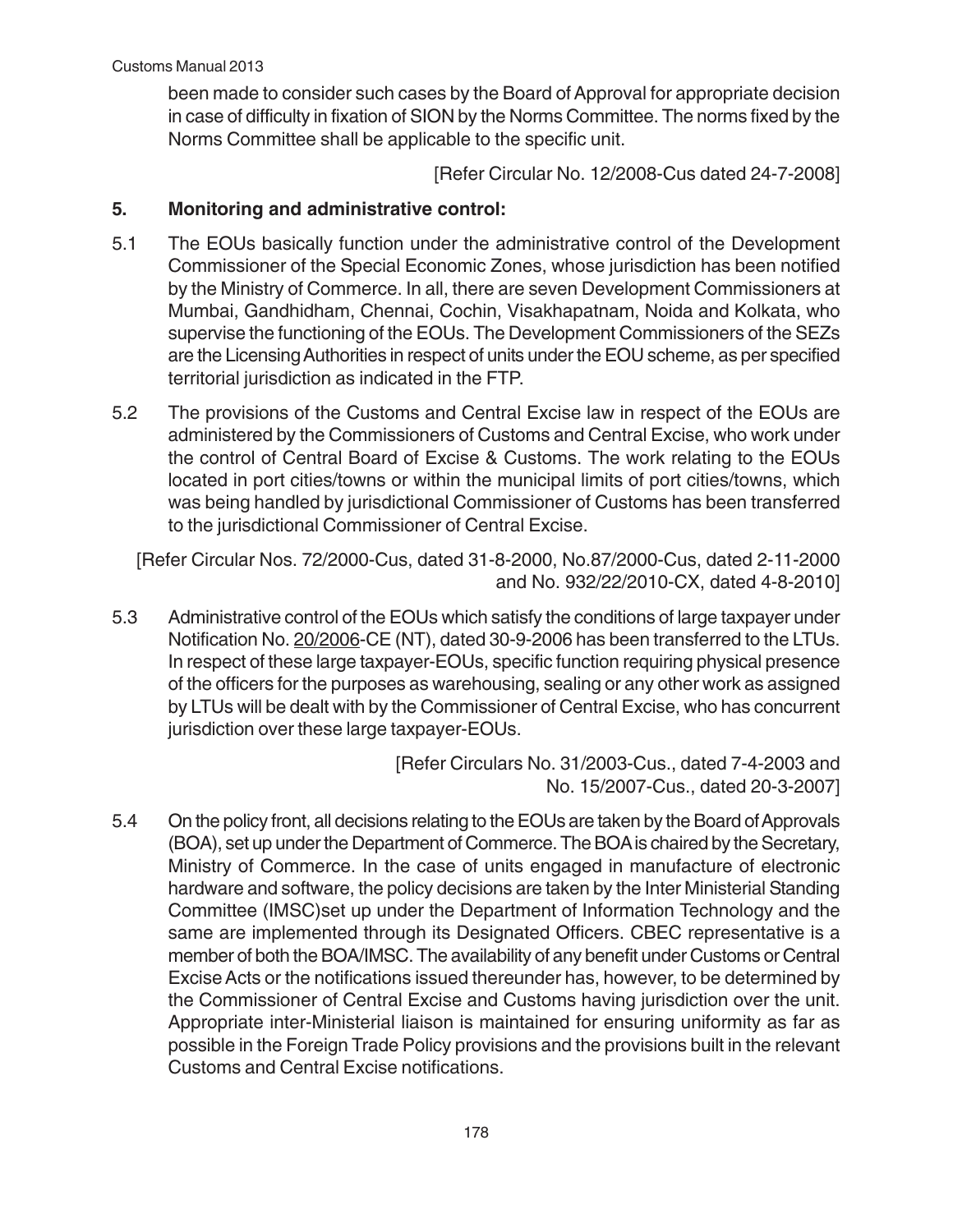### **6. Customs bonding:**

6.1 The premises of EOU are approved as a Customs bonded warehouse under the warehousing provisions of the Customs Act. The manufacturing and other operations are carried out under customs bond and the unit bears appropriate charges for officers on cost recovery basis. In case of units in Aquaculture, Horticulture, Floriculture, Granite quarrying etc exemption from bonding is given for administrative reasons with certain other safeguards being put in place to check that duty free benefits where availed are not abused. The EOUs are required to execute a multipurpose bond with surety/ security with jurisdictional Central Excise and Customs officers.

[Refer Circular No. 15/95-Cus., dated 23-2-1995]

#### **7. Items allowed duty free imports/procurement:**

- 7.1 Under the EOU scheme, the units are allowed to import or procure locally without payment of duty, all types of goods including capital goods, raw materials, components, packing material, consumables, spares and various other specified categories of equipments like material handling equipments, UPSs, quality assurance equipments, captive power plants, central air conditioning equipments, security systems, pollution control equipments, modular furniture and parts thereof etc. required for the production/ jobwork and other operations in terms of letter of permission (LOP). All goods other than prohibited goods are allowed to be imported by an EOU/STP/EHTP. The specified activities for setting up an EOU/STP/EHTP are as follows:
	- (i) Manufacture of articles for export or for being used in connection with the production or packaging or job work for export of goods or services by export oriented undertaking;
	- (ii) Manufacture or development of software, data entry and conversion, data processing, data analysis and control data management or call center services for export by Software Technology Park (STP) unit, or a unit in Software Technology Park Complex under the export oriented scheme;
	- (iii) Manufacture and development of electronics hardware or electronics hardware and software in an integrated manner for export by an Electronic Hardware Technology Park (EHTP) unit or a unit in Electronic Hardware Technology Park Complex under the export oriented scheme; production, manufacture or packaging of articles by export oriented undertaking in horticulture, agriculture and animal husbandary sector;
	- (iv) Use in aqua-culture farm in connection with operational requirements of such aquacultural farm and export of aquacultural products so produced by export oriented undertaking in aquaculture sector;
	- (v) Quarrying of granite by export oriented undertaking engaged in processing and manufacture or production of articles of granite for export;
	- (vi) Manufacture of gems and jewellery and export thereof by EOUs in the Special Export Oriented Complex, Jhandewalan and EOUs in gems and jewellery sector.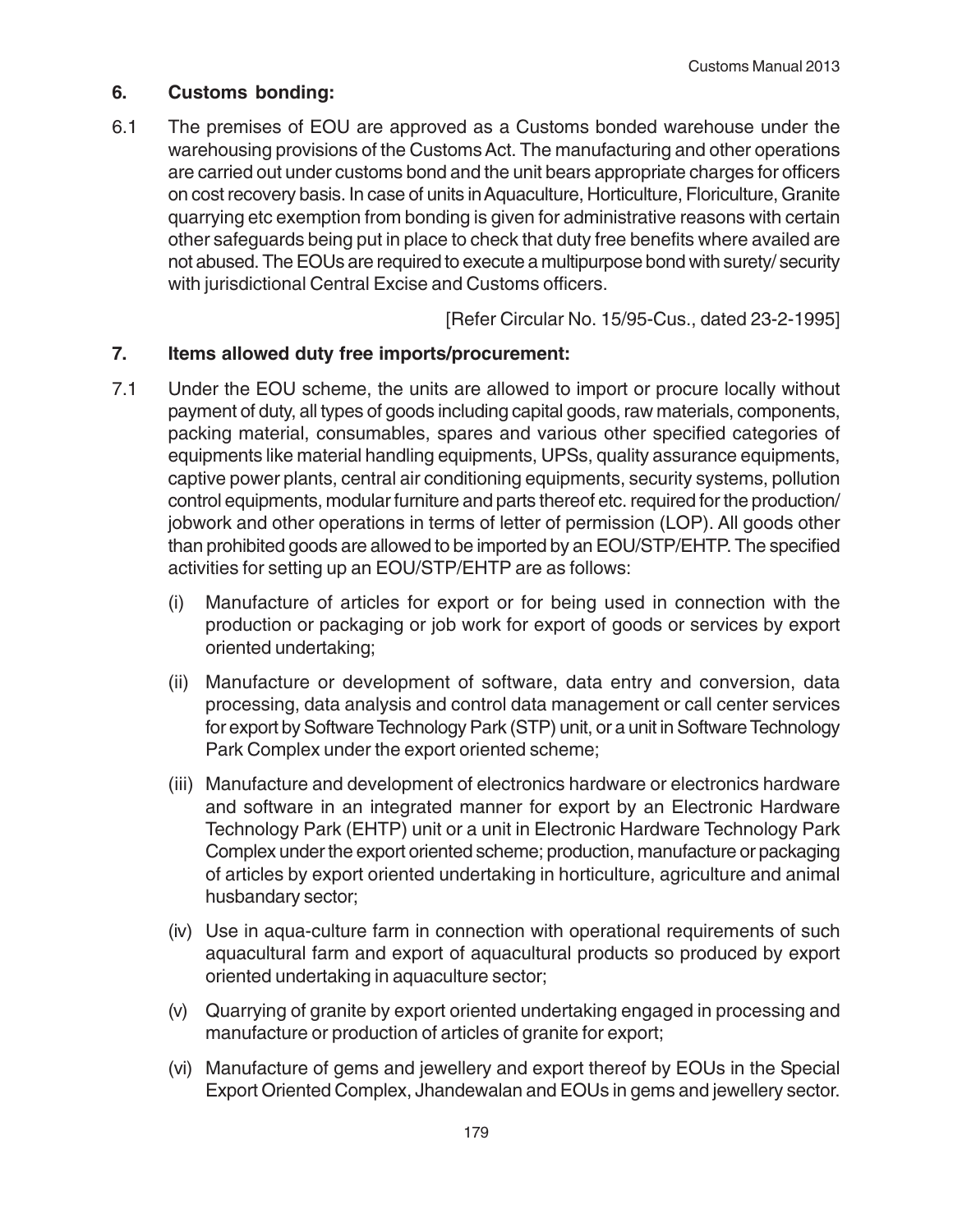7.2 Duty free import and procurement of export promotion material like brochures, literatures, pamphlets, hoardings, catalogues and posters of products to the extent of 1.5% of the value of exports of the previous year is also allowed. The export value of supplies of such promotional material shall not be counted towards fulfillment of NFE and for availing DTA entitlement as specified in para 6.8 of FTP. However, import of such promotional material shall be considered for computation of sum total of all imported goods for arriving at NFE.

[Refer Circular No. 17/2006-Cus dated 1-6-2006]

### **8. Time limit for utilization of imported capital goods and inputs:**

8.1 An EOU is required to install the capital goods with in a period of one year from the date of import or procurement thereof and account for the usage of inputs within a period of three years from the date of import or procurement thereof. This period can be extended by the jurisdictional Assistant/Deputy Commissioner of Central Excise and Customs/ Central Excise.

#### **9. Manufacture in bond:**

9.1 EOUs are private bonded warehouse under provisions of Section 58 of the Customs Act, 1962. To undertake manufacturing or other operations in the warehouse in relation to warehoused goods, the required permission is granted under Section 65 of the Customs Act, 1962, read with "Manufacture and Other Operations in Warehouse Regulations, 1966". The degree of supervision of the Departmental officers on movement of raw materials, components, finished goods and manufacturing process and accounting in an EOU is aimed at providing operational flexibility, easing restrictions and removing practical difficulties faced by EOUs. Accordingly, the manufacture is now allowed without any physical supervision of the Central Excise and Customs authorities, locking of the warehouse premises, control over the issue and return of imported goods. Further, all movements from and to the units like clearance of raw materials/ components to the job worker's premises, return of goods from the job worker's premises, clearance to other EOUs, export and sale into DTA can be made by the manufacturer subject to recording of each transaction in the records prescribed by the Board/Commissioners or their private records approved by the Commissioner.

[Refer Circular No. 88/98-Cus., dated 2-12-1998]

- 9.2 Exports by EOUs are allowed on self-sealing and self-certification basis.
- 9.3 The EOUs are allowed self-bonding/self-warehousing without the requirement of physical verification of goods by officers of Customs and Central Excise for both imported as well as indigenously procured goods. This relaxation is presently available to those EOUs with a clean track record and whose physical export turnover of goods or services is Rs.15 crores or above in the preceding financial year.

[Refer Circular No.19/2007-Cus., dated 3-5-2007]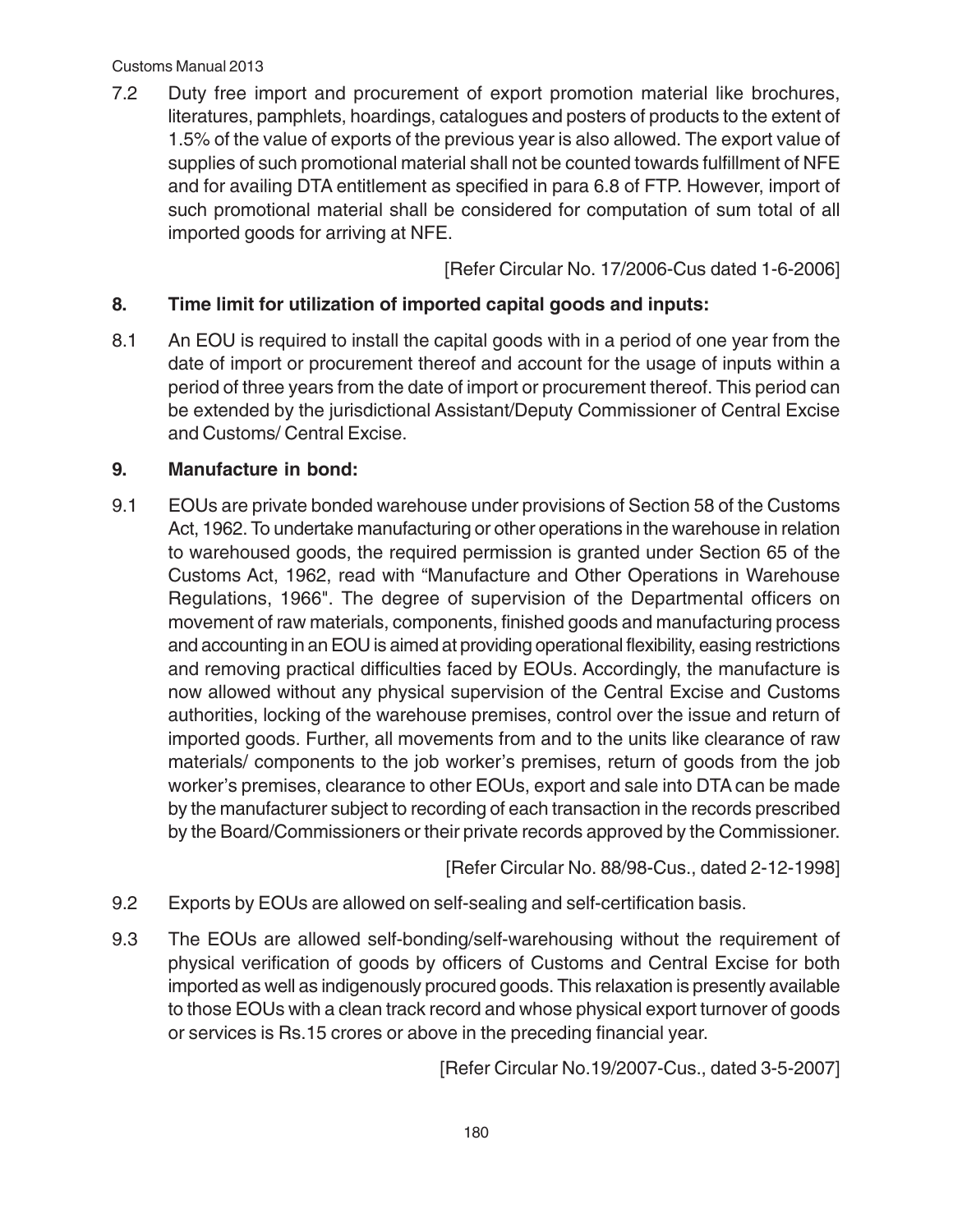## **10. B-17 bond:**

- 10.1 Import/procurement of goods by an EOU for use in manufacture or in connection with production or packaging of goods for export is exempted from payment of customs and central excise duties. EOUs execute a general purpose B-17 bond along with surety or security covering the duty foregone on imported goods. This bond is prescribed under Notification No. 6/98-CE (NT) dated 02.03.1998 as General Bond to be executed by the EOUs for provisional assessment of goods to Central Excise duty, for export of goods and for accounting/disposal of excisable goods procured without payment of duty. This bond also takes care of the interest of revenue against risks arising out of goods lost in transit, goods taken into Domestic Tariff Area for job work/ repair/ display etc but not brought back. Basically the B-17 bond is an 'all purpose' bond covering liabilities of the EOU both under Customs and Central Excise Acts. However, it does not cover the differential duty amount against advance DTA sale for which a separate bond is to be executed.
- 10.2 The B-17 bond is executed with the jurisdictional Assistant/Deputy Commissioner of Central Excise and Customs, as the case may be. The bond is taken for an amount equivalent to 25% of the duty forgone on the sanctioned requirement of capital goods plus the duty forgone on raw materials required for three months. Surety or security equivalent to 5% of the bond amount in the form of bank guarantee or cash deposit or any other mode of security recognized by the Government is required to be given by the EOUs. In the case of surety, a letter from the person standing surety duly certified by a Chartered Accountant for solvency is also required to be submitted.
- 10.3 Units which have achieved positive NFE and are in existence for the last three years with unblemished track record having export turnover of Rs. Five crores or above and have not been issued a show cause notice or a confirmed demand, during the preceding 3 years are exempted from furnishing Bank Guarantee etc. or Surety along with B-17 bond. However, this facility will not be available to the Units where Show Cause Notices have been issued or cases booked on grounds other than procedural violations, under the penal provision of the Customs Act, the Central Excise Act, the Foreign Trade (Development & Regulation) Act, the Foreign Exchange Management Act, the Finance Act, 1994 covering Service Tax or any allied Acts or the rules made thereunder, on account of fraud / collusion / willful mis-statement/ suppression of facts or contravention of any of the provisions thereof.

[Refer Circulars No. 14/98-Cus., dated 10-3-1998, No. 42/98-Cus., dated 19-6-1998, No.66/98-Cus., dated 15-9-1998, No.76/99-Cus., dated 17-11-1999, No. 54/2004-Cus., dated 13-10-2004 and No. 36/2011-Cus., dated. 12-8-2011]

## **11. Monitoring of export performance / foreign exchange realization:**

11.1 The EOUs basically function under the administrative control of the Development Commissioner of the SEZ as per the jurisdiction notified by the Ministry of Commerce. The Development Commissioner is the licensing authority in respect of EOU. In respect of STP / EHTP units, the designated officer (Director) of the Ministry of Communication and Information technology is the licensing authority. These authorities are also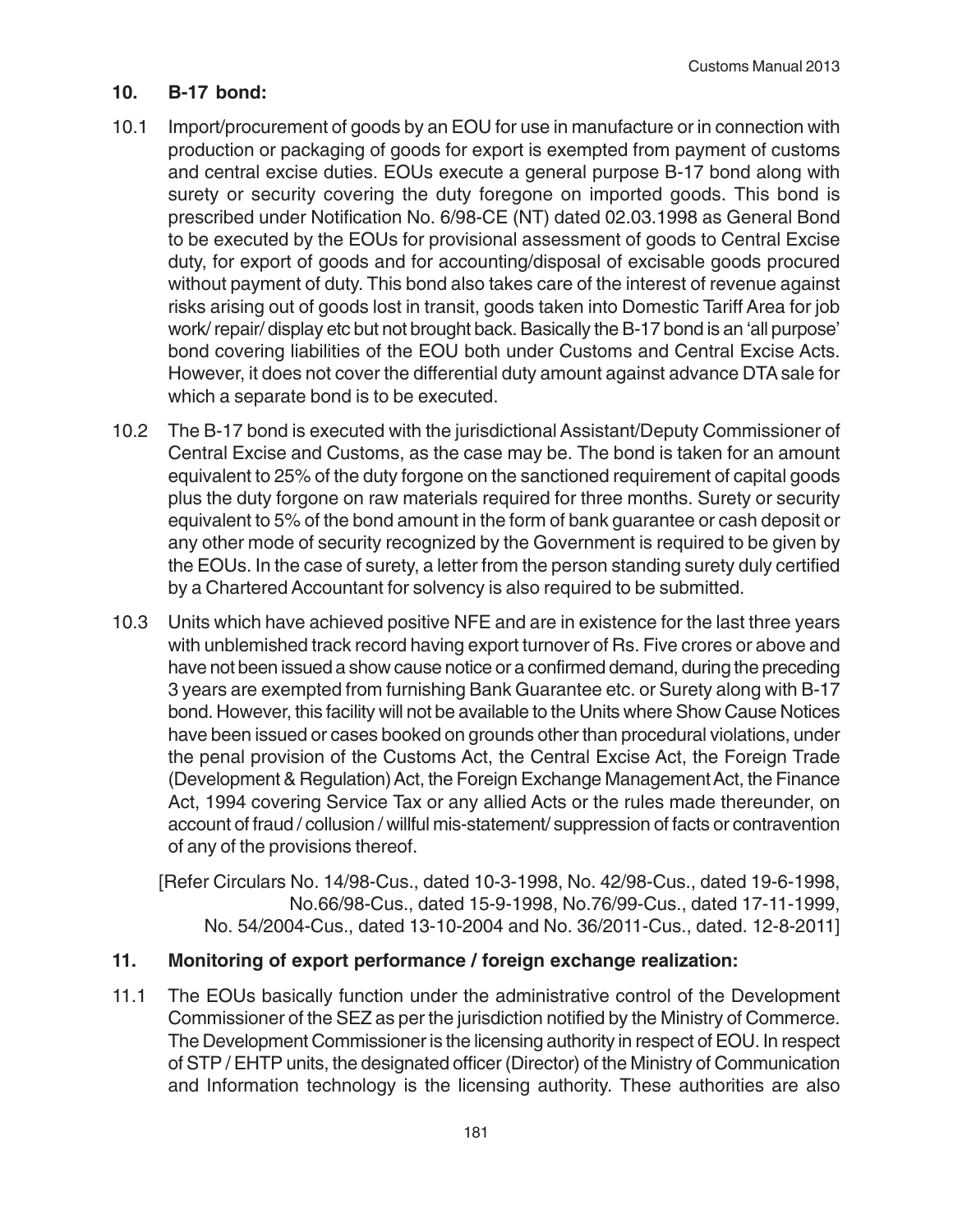responsible for monitoring the export performance of the units in terms of Para 6.12.1 of HBP read with Appendix 14-I-G of HBP.

- 11.2 The concept of NFEP and EP has been replaced with Net Foreign Exchange Earning (NFE) from 2003-04. Further, duty liability is fixed in proportion to shortfall in NFE. Now the unit has to achieve a positive NFE i.e. their foreign exchange earning has to be more than the foreign exchange outflow. The NFE is calculated cumulatively in the block of 5 years. If the unit is not NFE positive, Development Commissioner is required to inform the Central Excise authorities for recovery of the proportionate duty. This provision is not only more equitable but also prevents a unit to become unviable on account of huge demand without taking into account the exports performance achieved.
- 11.3 The Development Commissioner is responsible for monitoring foreign exchange realization/remittances of EOUs in coordination with the concerned General Manager of RBI.

[Refer RBI Circular No. COEXD.3109/05.62.05/1999-2000, dated 21-02-2000]

11.4 The Unit Approval Committee headed by the Development Commissioner is responsible for monitoring the performance of EOUs.

## **12. Import and export procedures:**

- 12.1 With regard to clearance of import cargo, the EOUs are placed in a special category, eligible for fast track clearance through the Customs on the strength of procurement certificate issued by the jurisdictional Assistant/Deputy Commissioner. Generally, the EOU cargo is not examined at the gateway port/airport and in case of loose cargo, marks and numbers on the packages are verified. As for sealed containers, the seal number and container number are verified with the Bill of Lading. If the seal is found intact, the container is allowed clearance. The imported cargo so cleared and brought into the unit's premises are examined by the jurisdictional Central Excise and Customs officials. After examination (percentage check only), the goods are allowed to be used for export production. Re-warehousing certificate is to be submitted to the Assistant/ Deputy Commissioner in charge of the port of import within 90 days of the issue of procurement certificate.
- 12.2 On the export side, the units having status of a Super Star Trading House, Star Trading House, Trading House, and Export House are allowed the facility of self-sealing of their export containers.

[Refer Circulars No. 63/97-Cus, dated 21-11-1997, No.14/98-Cus., dated 10-3-1998 and No.90/98-Cus, dated 8-12-1998]

## **13. Goods imported / exported and found defective:**

13.1 Subject to grant of GR waiver by the RBI, the EOUs are allowed to make free replacement of the goods exported by them earlier and found defective, damaged or otherwise unfit by the overseas buyer. However, such defective, damaged or otherwise unfit for use goods are required to be brought back subsequently, to the country. The units are also allowed to re-import part consignment/full consignment in case of failure of the foreign buyer to take delivery.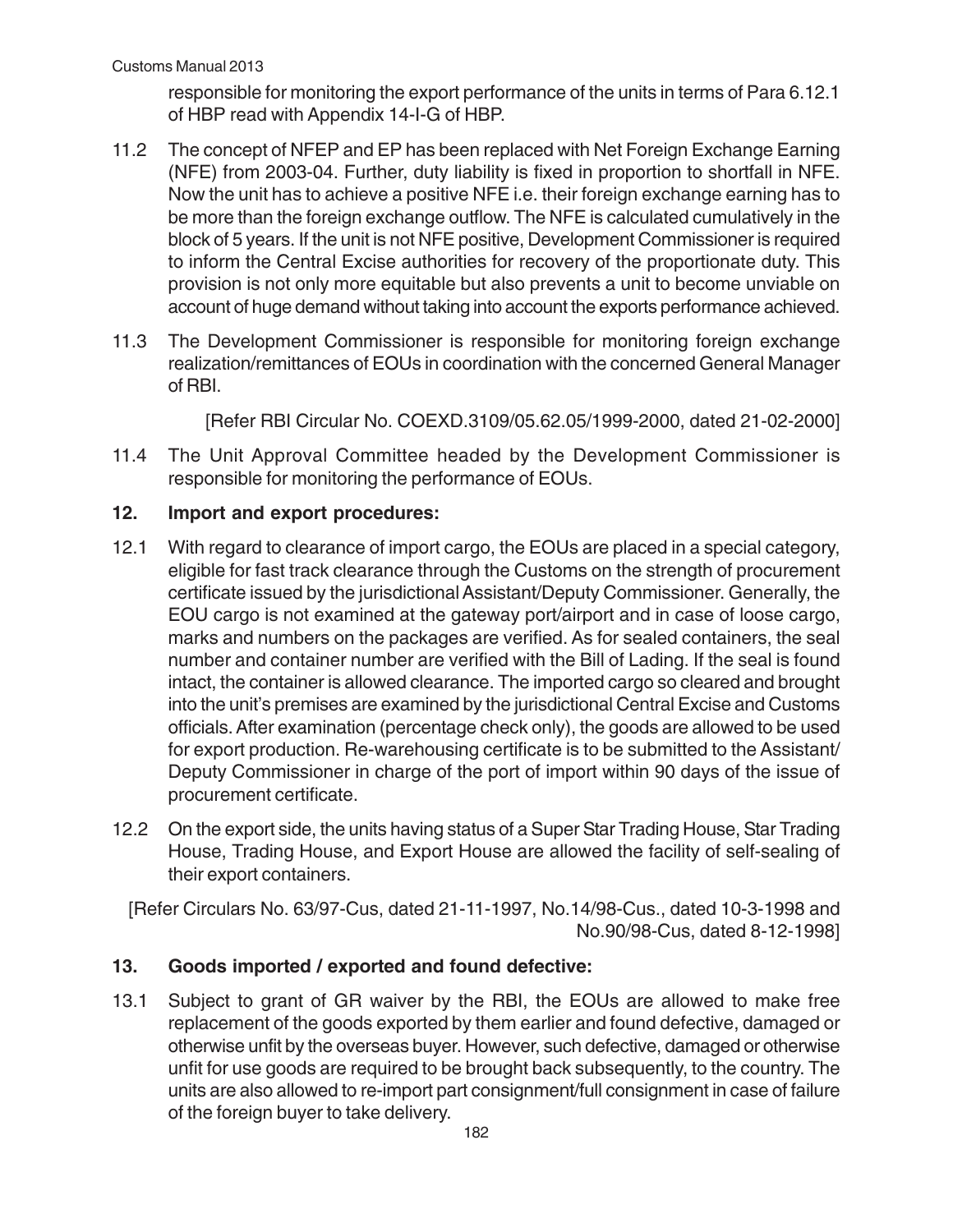13.2 The EOUs are also allowed to receive free replacement of the goods imported and found defective, damaged or otherwise unfit for use prior to re-export of the same. However, such damaged, defective goods are required to be re-exported subsequently. In case the supplier of such goods does not insist for re-exportation, such goods are required to be either destroyed or cleared into DTA on payment of full customs duty. (Reference Boards Circular 60/99-Cus, dated 10-9-1999)

### **14. Procurement of indigenous goods under CT-3 procedure:**

- 14.1 The EOUs can procure goods from DTA without payment of Central Excise duty on strength of CT-3, which is issued by the Superintendent of Central Excise in charge of the EOU. Such goods are required to be brought directly from the manufacturer/ warehouse into the unit's premises under A.R.E.-3 procedure. To avoid separate permission every time, the EOUs are issued pre-authenticated CT-3 in booklet form and against such pre-authenticated CT-3, the EOUs are allowed to procure capital goods, raw materials, consumables etc. Goods procured from DTA and found to be defective can be returned to the manufacturer as prescribed under Central Excise law.
- 14.2 EOUs having a status holder certificate under the Foreign Trade Policy are eligible for the Fast Track Clearance Procedure under para 6.38.3 of Hand Book of Procedure (HBP). Units having physical export turnover of Rs. 15 Crores and above in the preceding financial year are allowed to import goods without payment duty on basis of pre-authenticated procurement certificate. The request to issue pre-authenticated procurement certificate will be submitted to the jurisdictional Asstt./Dy. Commissioner of Customs/Central Excise. After examination of the request, the Asstt./Dy. Commissioner of Customs/Central Excise may issue direction to the jurisdictional Superintendent to issue the pre-authenticated procurement certificate to the unit in a booklet form with running serial number calendar year wise. The unit shall ensure that the consignment under clearance under such pre-authenticated procurement certificate is covered by the Bond amount under B-17 Bond.

[Refer Circular No. 17/2006-Cus, dated 1-6-2006]

## **15. DTA sale:**

- 15.1 The goods manufactured by EOU, which are similar to the goods exported or likely to be exported from the EOU, are allowed to be sold in Domestic Tariff Area (DTA) at concessional rate of duty upon fulfillment of certain conditions in terms of Para 6.8(a) of the FTP read with Para 6.14 and Appendix 14-I-H of the HBP.
- 15.2 'Similar goods' has been defined as goods which are identical in all respects including goods which although not alike in all respect, have like characteristics and like components, materials which enable them to perform the same function and are commercially interchangeable with the goods exported or expected to be exported.
- 15.3 The EOUs (other than gems & jewellery units) are allowed to sell goods (including rejects, scrap, waste, remnants and by-products) in DTA up to 50% of FOB value of exports on payment of concessional duty if they are NFE positive. However, units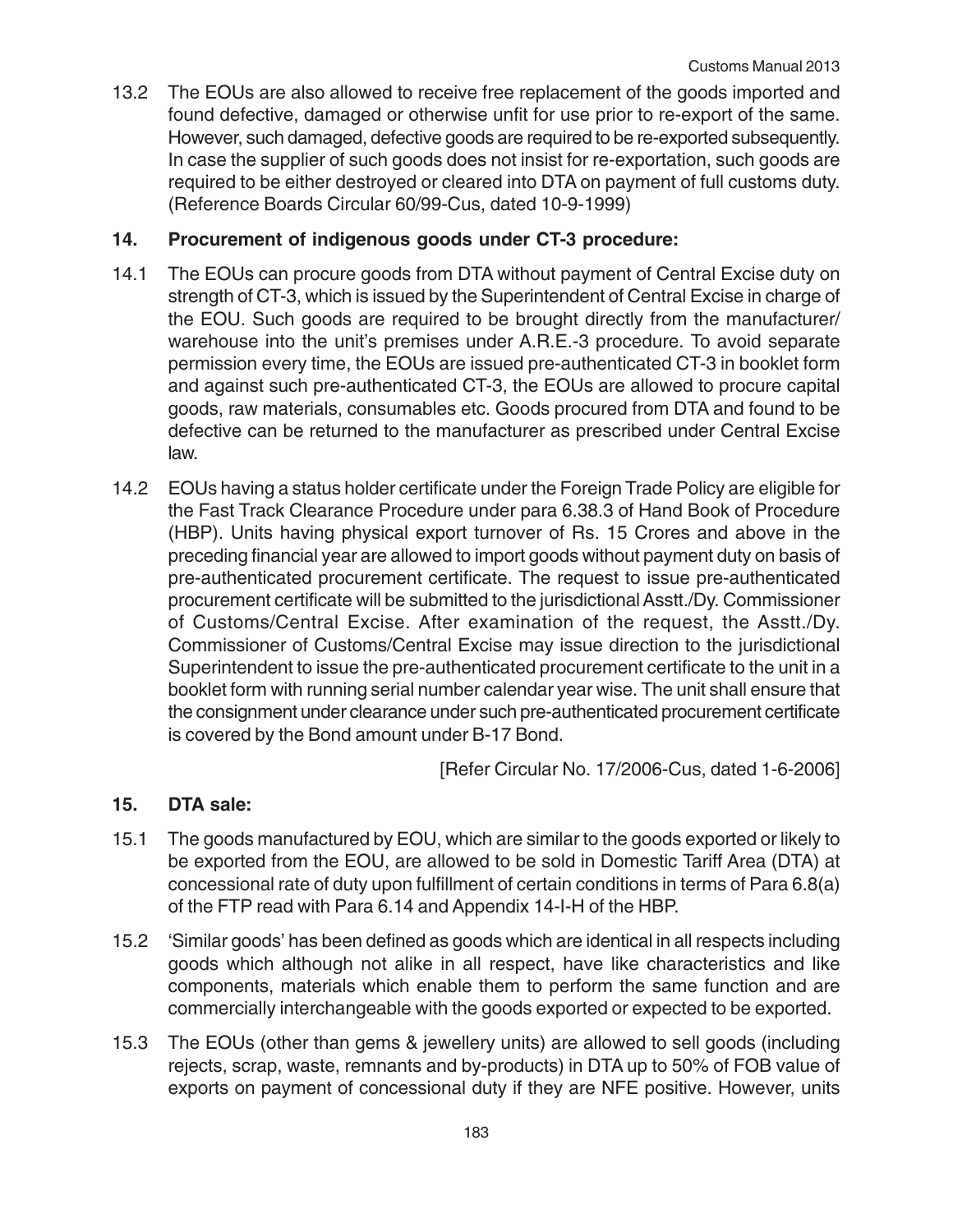which are manufacturing and exporting more than one product, can sell any of these products into DTA, upto 90% of FOB value of export of the specific products within the overall DTA entitlement of 50%. Gems and Jewellery units may sell up to 10% of FOB value of export of preceding year subject to fulfillment of positive NFE.

- 15.4 The DTA sale entitlement earned by an EOU is valid for 3 years from the date of its accrual. DTA sales over and above the 50% of FOB value of exports could be made on payment of full duty subject to positive NFE condition.
- 15.5 For a newly set up unit, Advance DTA sale is also allowed on the basis of the projection of export in the first year. For pharmaceutical units, advance DTA sale is allowed on the basis of the projection of export in the first two years. The advance DTA sale is to be adjusted within two years from the date of commencement of production by an EOU. However, in case of pharmaceutical units, this period for adjustments is three years. For this purpose, a separate bond is to be executed with the Assistant/ Deputy Commissioner to cover the difference of duty paid on the advance DTA sale and the duty payable on such goods.
- 15.6 The DTA sale facility on concessional rate is not available for certain products namely motor car, alcoholic liquor, tea (except instant tea), and such other items as are notified from time to time. This facility is also not available to units engaged in the activities of packaging/ labeling/ segregation/ refrigeration/ compacting/ micronisation/ pulverization/ granulation/ conversion of monohydrate form of chemical to anhydrous form or vice versa.
- 15.7 DTA sale of pepper & pepper products and marble is not allowed even on payment of full duty.
- 15.8 Specified supplies of goods in DTA which are in the nature of 'deemed exports' as provided in Para 6.9 of FTP and are counted for fulfillment of positive NFE, are also allowed on payment of customs duties leviable on these goods.

## **16. Valuation of goods sold in DTA:**

16.1 Section 3 of the Central Excise Act, 1944, provides that the valuation of goods manufactured in the EOU and cleared into DTA is to be done in accordance with the provisions of the Customs law. Thus, when the invoice price of the goods under assessment is in the nature of transaction value, such invoice value can be accepted.

> [Refer Circulars No.23/84-CX-6, dated 29-5-1984 and No. 330/46/97-CX dated 20-8-1997 and Instruction F.No. 268/35/92-CX-8, dated 17-8-1994]

# **17. Duty liability on DTA clearances/sales:**

17.1 In terms of proviso to Section 3(1) of the Central Excise Act, 1944, duty payable on goods cleared in DTA is equal to the aggregate of the Customs duties which would be leviable under the Customs Act, 1962 or under any other law for the time being in force, on like goods produced or manufactured outside India, if imported into India. The value for payment of duty is arrived at in accordance with the provisions of the Customs Act, as if these are imported goods. An amount equal to anti dumping duty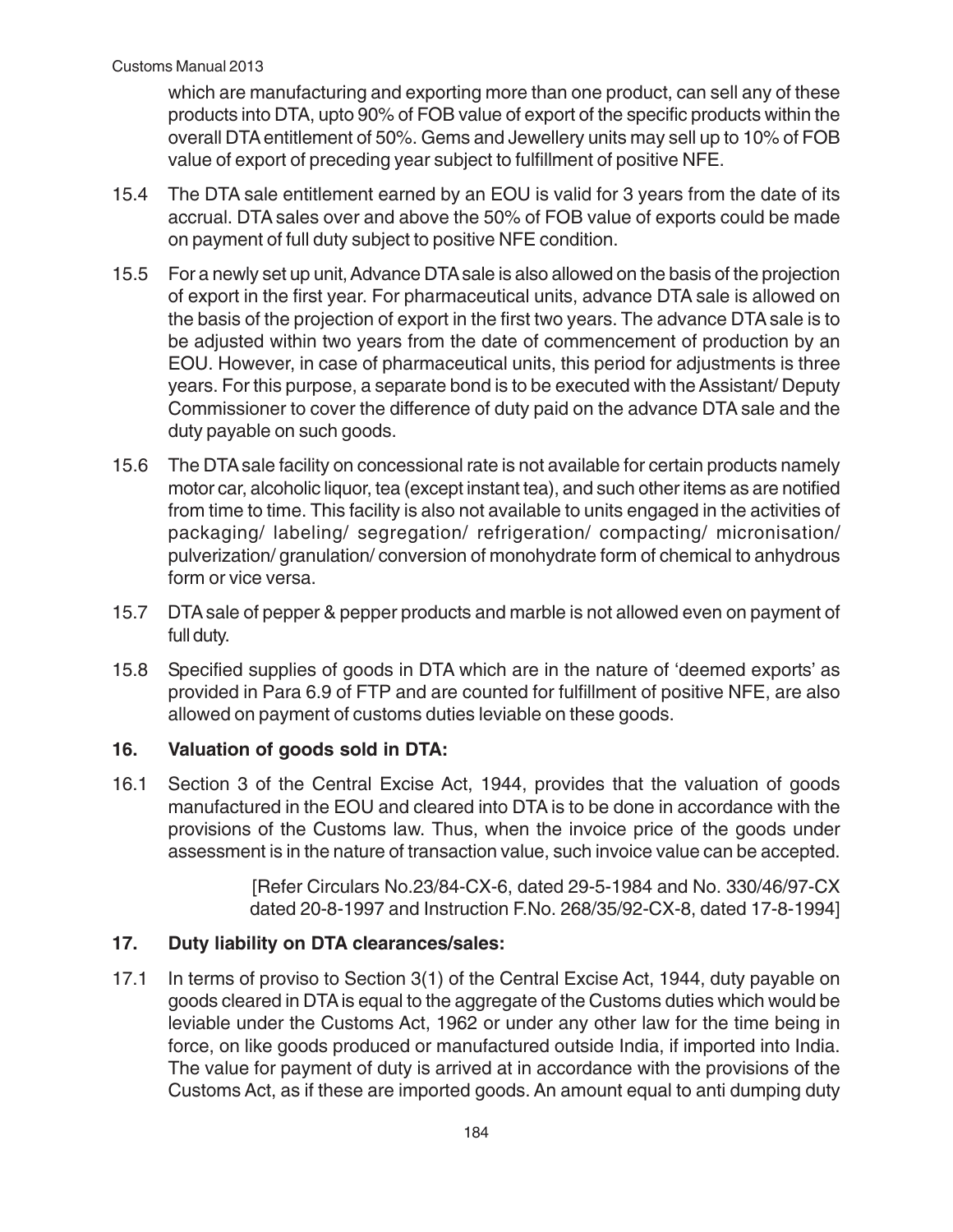foregone on the goods at the time of import shall also be paid on the equivalent quantity of goods used for manufacture of any goods which are cleared into DTA or on such quantity of goods which are cleared as such into DTA.

- 17.2 On fulfillment of positive NFE, the EOUs other than Gem and Jewellery units are allowed to sell goods including rejects, waste, scrap, remnants, byproducts and services in DTA, its products similar to goods which are exported or expected to be exported from units, within overall ceiling of 50% of FOB value of exports at a concessional rate of duty in an amount equal to 50% of Customs duties. Sales beyond 50% of entitlement would attract full duties. Sale of rejects upto 5% of FOB value of exports and sale of Scrap/ waste/ remnants shall not be subject to achievement of NFE. The words "FOB value of exports" refers to physical exports only. Therefore, the value of deemed exports made by the unit is not considered while determining the FOB value of exports.
- 17.3 Sales made to a unit in SEZ is also taken into account for purpose of arriving at FOB value of export by EOU provided payment for such sales are made from Foreign Exchange Account of SEZ unit. Sale to DTA would also be subject to mandatory requirement of registration of pharmaceutical products (including bulk drugs). An amount equal to Anti Dumping duty under section 9A of the Customs Tariff Act, 1975 leviable at the time of import, shall be payable on the goods used for the purpose of manufacture or processing of the goods cleared into DTA from the unit.
- 17.4 For services, including software units, sale in DTA in any mode, including on line data communication, is also permissible up to 50% of FOB value of exports and/ or 50% of foreign exchange earned, where payment of such services is received in foreign exchange.
- 17.5 In case of new EOUs, advance DTA sale are allowed not exceeding 50% of its estimated exports for first year, except pharmaceutical units where this will be based on its estimated exports for first two years.
- 17.6 Units in Textile and Granite sectors have an option to sell goods into DTA in terms of sub-paras 6.8 (a), (d), (e), (g) and (k) of the FTP, on payment of an amount equal to aggregate of duties of excise leviable under section 3 of the Central Excise Act, 1944 or under any other law for the time being in force, on like goods produced or manufactured in India other than in an EOU, subject to the condition that they have not used duty paid imported inputs in excess of 3% of the FOB value of exports of the preceding year and they have achieved positive NFE. Once this option is exercised, the unit will not be allowed to import any duty free inputs for any purpose.
- 17.7 Supplies of specified items such as accessories like tags, labels, printed bags, stickers, belts, buttons or hangers produced or manufactured in an EOU are allowed without payment of duty to a unit in DTA for use in the manufacture or processing of goods which are exported and thereupon such supplies shall be counted towards fulfillment of positive NFE of EOU.

[Refer Circular No. 12/2008-Cus., dated 24-7-2008]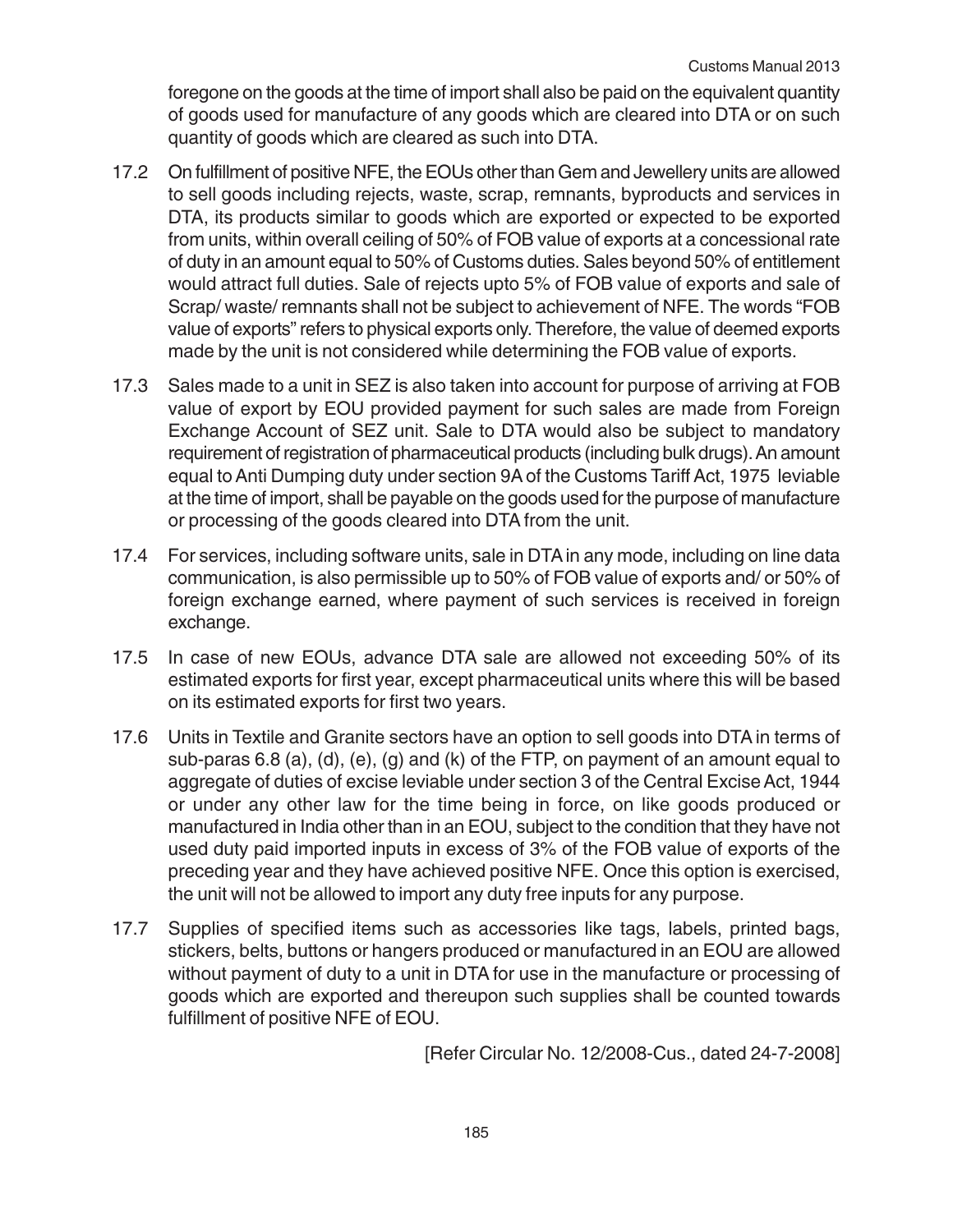17.8 The concessional rate of duties for goods sold in DTA by an EOU are prescribed under Notification No. 23/2003-CE, dated 31-3-2003.

## **18. Goods manufactured from indigenous materials in EOUs:**

18.1 Goods manufactured out of wholly indigenous inputs are allowed clearance into DTA on payment of only Central Excise duty. Earlier, goods supplied from DTA to EOU on which deemed export benefits had been availed were also considered as indigenous goods for extending the benefit of Notification No.23/2003-CE, dated 31-3-2003 for payment of Central Excise duty, but w.e.f. 06.07.2007 the exemption is denied where goods are manufactured out of indigenous goods on which deemed exports benefits have been availed.

[Refer Circular No. 12/2008-Cus., dated 24-7-2008]

18.2 Where goods are either non-excisable or are leviable to nil rate of import duty, no exemption in respect of inputs utilized for manufacture of such goods is allowed. An EOU is required to pay back the duty foregone on the inputs used in manufacture of goods cleared in DTA on which no duty is leviable.

### **19. Clearance of by-products, rejects, waste, scrap, remnants, non- excisable goods, etc.:**

- 19.1 Scrap/ waste/ remnants arising out of production process or in connection therewith are allowed to be sold in DTA, as per SION notified by Directorate General of Foreign Trade (under Duty Exemption Scheme), on payment of concessional duties as applicable, within overall ceiling of 50% of FOB value of exports. Such sales of scrap/ waste/ remnants shall not be subject to achievement of positive NFE. In respect of items not covered by SION norms, Development Commissioner may fix ad-hoc norms for a period of six months and within this period, norm should be fixed by Norms Committee and ad-hoc norms will continue till such time. Sale of waste/ scrap/ remnants by units not entitled to DTA sale, or sales beyond DTA sale entitlement, shall be on payment of full duties. Scrap/ waste/ remnants may also be exported. However, no duties/ taxes on scrap/ waste/ remnants are charged, in case same are destroyed with permission of Central Excise & Customs authorities.
- 19.2 The DTA clearance of by-products and rejects on concessional rate duty is not allowed to the EOUs, which have failed to achieve the positive NFE. In such cases, the EOUs are liable to pay full duty. Further, in case of such units, DTA clearance of finished goods is not allowed even on payment of full duty.
- 19.3 DTA clearance of goods manufactured by the EOUs which are not excisable (e.g. cut flowers) the duty on inputs and consumables etc. procured/ imported duty free under exemption notifications, which have gone into production of such non- excisable goods cleared into DTA, is recovered.
- 19.4 In case of Gems and Jewellery EOUs and EHTP/STP units, scrap, dust or sweepings of gold/ silver/ platinum generated in the unit is allowed to be forwarded to the Government Mint or Private Mint for conversion into standard gold bars and return thereof to the unit subject to the observance of procedure laid down by the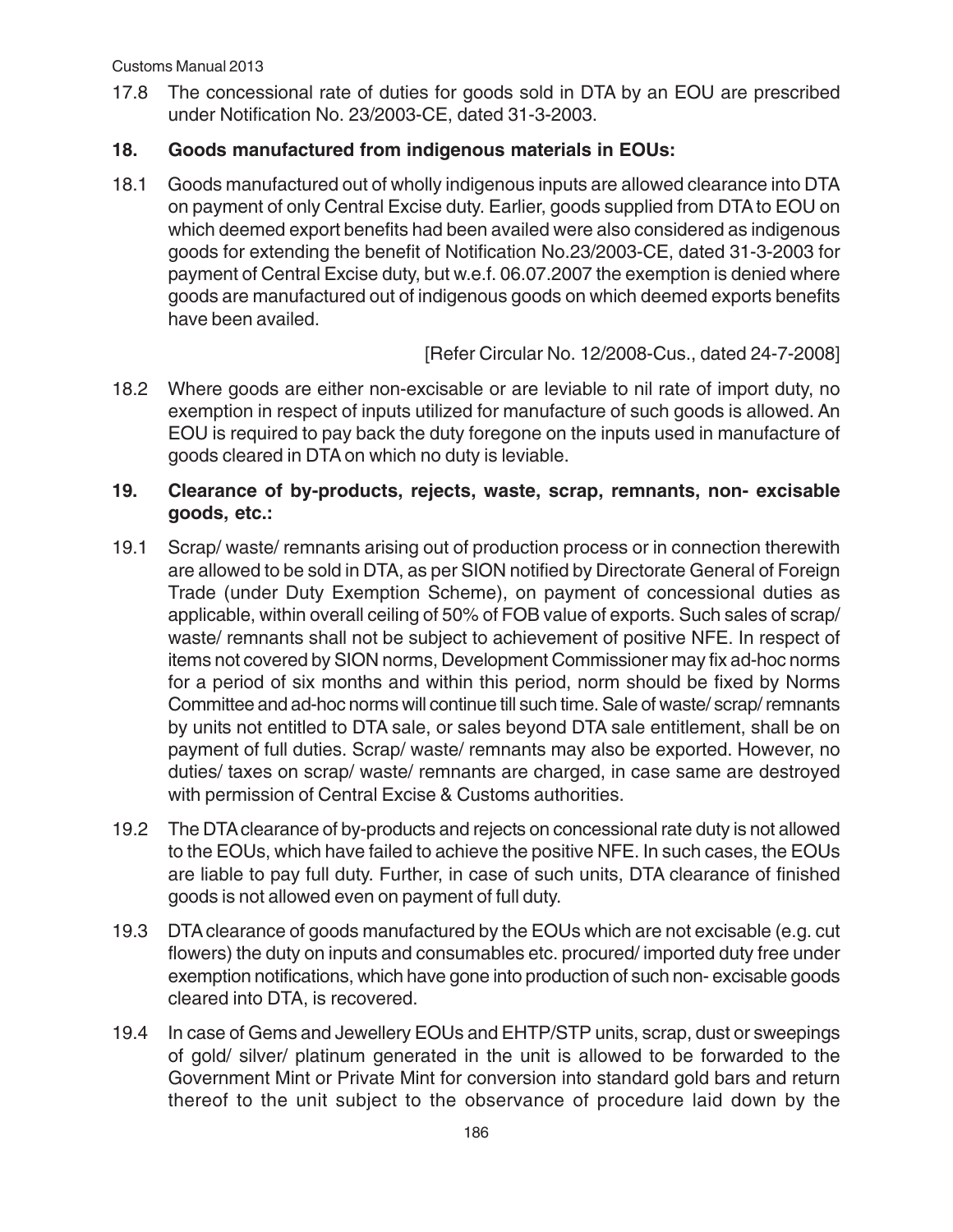Commissioner of Central Excise & Customs. The said dust, scrap or sweepings are also allowed clearance into DTA on payment of applicable customs duty on the gold/ silver/ platinum content in the said scrap, dust or sweepings. Samples of the sweepings/ dust are taken at the time of clearance and sent to mint for assaying. The assessment is finalized when the reports are received from the mint.

[Refer Circular No.19/99-Cus, dated 29-4-1999]

### **20. Special concessions for certain waste products and other goods:**

- 20.1 Rags, trimmings and tailor cuttings arising in the course of manufacture of readymade garments are fully exempt from excise duty when cleared into DTA by EOUs. This is subject to the condition that the percentage of waste material in the form of rags, trimmings and tailor cuttings does not exceed the percentage fixed in this regard by the Board of Approval. The waste of fish or crustaceans, mollusks or other aquatic invertebrates falling in chapter heading 05.01, castor oil cake manufactured from the indigenous castor oil seeds on indigenous plant and machinery falling under chapter heading 23.01, guar meal manufactured wholly from indigenous guar seeds falling under chapter heading 23.02 and yarn of jute and goods of jute, manufactured from wholly indigenous raw materials headings 53.07, 53.10, 5702.12, 5703.20, 58.01, 58.02, 58.06 or 6305.10 are fully exempt from payment of duty if manufactured by EOUs wholly from indigenous materials and cleared into DTA. Also, cotton waste (including yarn falling under heading 52.02) is fully exempted if produced or manufactured by EOU and allowed to be sold in India.
- 20.2 Gems and Jewellery units may sell jewellery upto 10% of FOB value of exports of the preceding year in DTA, subject to fulfillment of positive NFE. In respect of sale of plain jewellery, recipient shall pay concessional rate of duty as applicable to sale from nominated agencies. In respect of studded jewellery, duty shall be payable as applicable.
- 20.3 Specified textile items are allowed clearance on payment of concessional duty.

## **21. Reimbursement of Central Sales Tax (CST) / Drawback:**

- 21.1 Supplies from DTA to EOUs are regarded as "deemed exports" and considered for discharge of any export obligation on the supplier. For such supplies, the DTA supplier (or the EOU if the DTA supplier gives a disclaimer) is eligible for the following benefits:
	- (i) Supply of goods against Advance Authorisation/ Advance Authorisation for annual requirement / DFIA;
	- (ii) Deemed Export Drawback;
	- (iii) Exemption from terminal excise duty where supplies are made against ICB. In other cases, refund of terminal excise duty.
- 21.2 Goods manufactured in India and supplied to EOU are eligible for reimbursement of CST.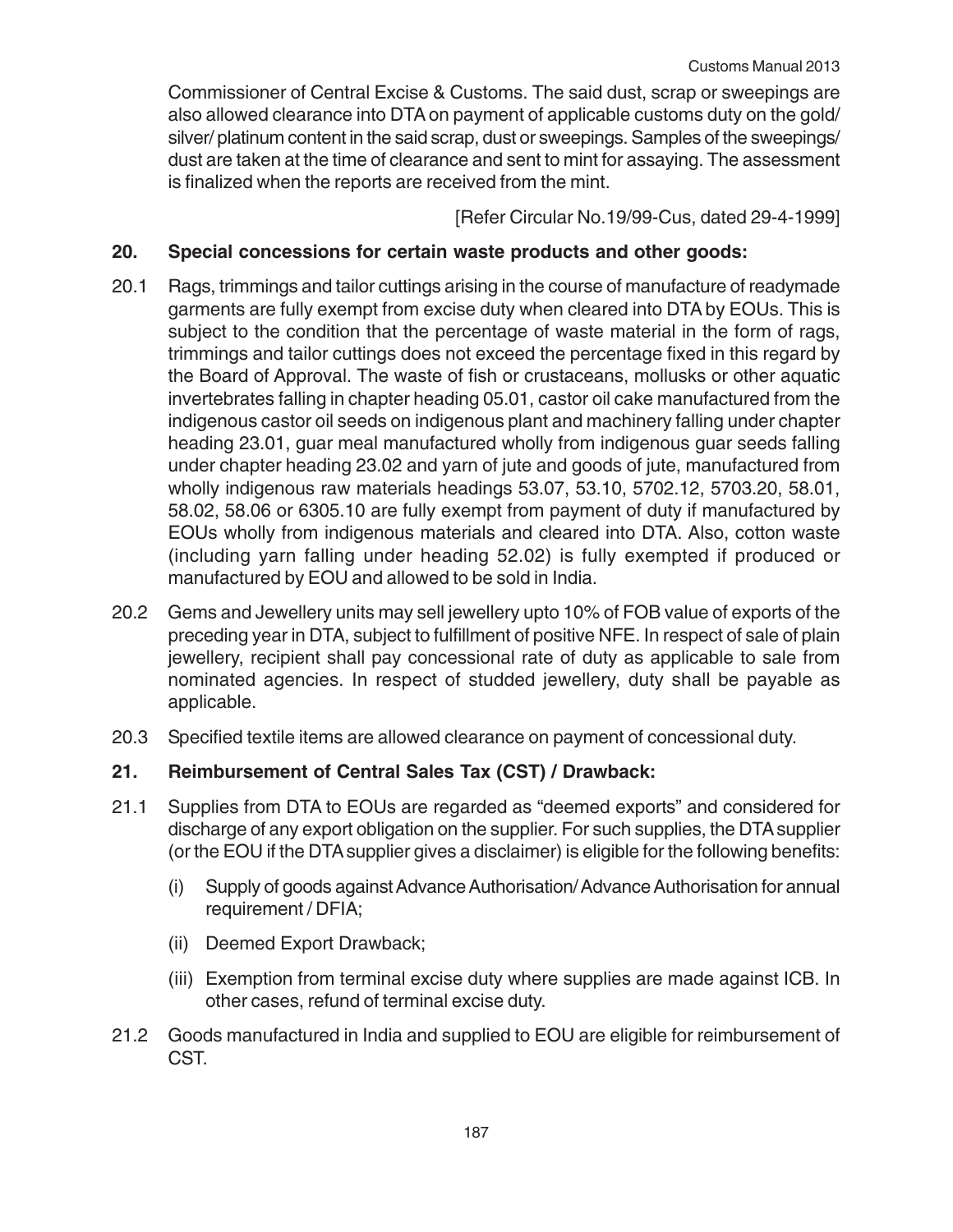21.3 All the above benefits are administered and disbursed by the Development Commissioner/ Regional Authority of DGFT under the Ministry of Commerce.

### **22. Calculation of duty on clearances to DTA under paragraph 6.8 of the FTP:**

22.1 The concessional rate of duties for goods sold in DTA by an EOU are prescribed under Notification No. 23/2003-CE, dated 31-3-2003.

#### **23. Clearance of samples:**

- 23.1 EOUs may on basis of records maintained by them, and on prior intimation to jurisdictional Central Excise and Customs authority:
	- (i) Supply or sell samples in DTA for display/ market promotion on payment of applicable duties.
	- (ii) Remove samples without payment of duty, on furnishing a suitable undertaking to jurisdictional Central Excise and Customs authorities for bringing back samples within a stipulated period.
	- (iii) Export free samples, without any limit, including samples made in wax moulds, silver mould and rubber moulds through all permissible mode of export including through courier agencies/ post. For statutory requirement of Stability & Retention sample with manufacturer, an EOU may re-import without payment of duty, those samples, which were exported by it, under intimation to Custom Authorities, and FOB value of such samples shall not be counted for NFE purpose and other export benefits, if any.
	- (iv) Send samples to other EOUs for display on returnable basis within a period of 30 days.
- 23.2 EOUs are allowed to send samples abroad through the courier. The packages containing such samples are sealed in the presence of the departmental officer and are handed over to the representative of the courier company authorised by the Commissioner of Central Excise & Customs for presentation to the Customs at the port of export. These sealed samples are not normally examined again before "let export" is given if the seals are found intact and not tampered. The representative of the courier company later hands over the proof of export to the jurisdictional Assistant/ Deputy Commissioner.

[Refer Circulars No.22/98-Cus dated 27-3-1998; and No.52/99-Cus, dated 20-8-1999]

## **24. Clearance of Fax/ Laptop Computers outside approved premises:**

- 24.1 EOUs may:
	- (i) Install one fax machine at a place of choice, outside the premises of unit, subject to intimation of its location to concerned Customs/ Central Excise authorities.
	- (ii) Temporarily take out of premises of unit, duty free laptop computers and video projection systems for working upon by authorized employees.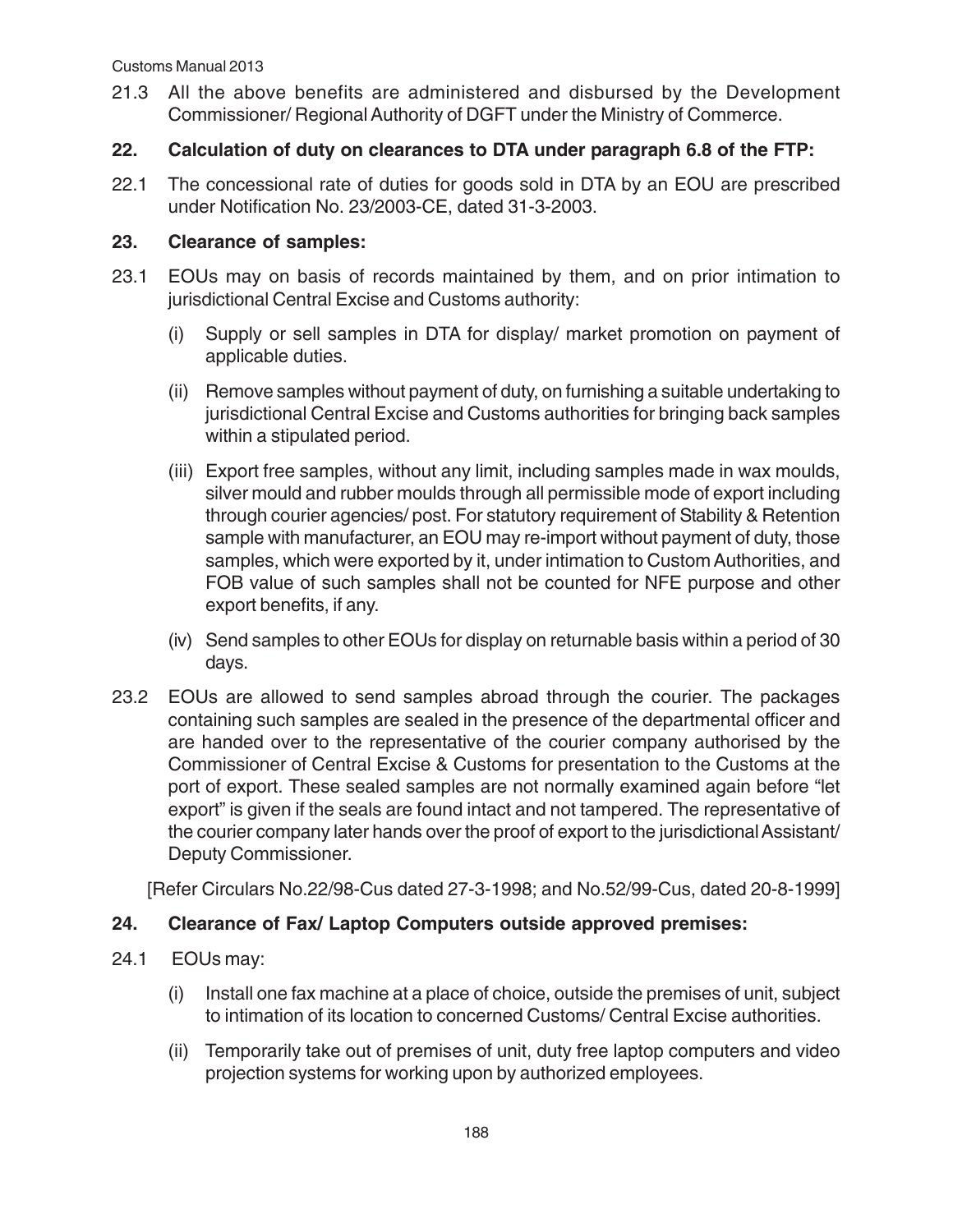- (iii) Install personal computers not exceeding two in number, imported/ procured duty free in their registered / administrative office subject to CBEC guidelines.
- (iv) For IT and IT enabled services, persons authorized by software units may access facility installed in EOU/EHTP/STP/BTP unit through communication links.

### **25. Sale of surplus/ unutilized goods:**

- 25.1 EOUs are allowed to sell surplus/unutilized goods and services, imported or procured duty free, into DTA on payment of duty on the value at the time of import/ procurement and at rates in force on the date of payment of such duty, in case the unit is unable, for valid reasons, to utilize the goods. The permission for such DTA sale is given by the jurisdictional Assistant / Deputy Commissioner of Central Excise and Customs.
- 25.2 Unutilized goods and services may also be transferred to another EOU/EHTP/STP/ BTP/ SEZ unit or exported. Such transfer to another such unit would be treated as import for receiving unit.
- 25.3 Obsolete/ surplus capital goods and spares can either be exported, transferred to another EOU/EHTP/STP/BTP/SEZ unit or disposed of in the DTA on payment of applicable duties. The benefit of depreciation, as applicable, will be available in case of disposal in DTA only when the unit has achieved positive NFE. Duty is not charged in case of obsolete/ surplus capital goods, consumables, spares, goods manufactured, processed or packaged and scrap, waste, remnants are destroyed within the unit after intimation to Central Excise & Customs authorities or destroyed outside unit with the permission of Central Excise & Customs authorities.

## **26. Destruction of flowers/ horticulture products:**

- 26.1 Flowers, vegetables and agricultural products have a very short shelf life and are prone to malformation, injury, damage, infection etc. These products cannot be preserved for a longer period. There are circumstances (especially in case of floriculture units) when the EOUs do not find the goods exportable/marketable for various reasons such as malformation, injury, damage, infection by pest and diseases etc. and the units have to resort to forced destruction of flowers, vegetables etc. In such cases, duty is not charged from the EOUs.
- 26.2 At times, the flowers and floriculture products deposited in the warehouse of the airlines at the international airports for the purpose of exports are not exported owing to various reasons, such as, delay in flights, cancellation of flights etc. In such cases, the units are allowed to sell such flowers and floriculture products in DTA on payment of applicable duty. For such DTA sales, the unit must have DTA sale entitlement under the scheme. The unit is required to obtain permission from the concerned Development Commissioner for such DTA sale and shall clear the goods on payment of duty assessed by the concerned Assistant Commissioner / Deputy Commissioner in charge of the cargo. The DTA sale is allowed against documents as are used for DTA sale by EOUs in the manner as if the goods cleared from the unit itself.

[Refer Circular No.31/2001-Cus., dated 24-5-2001]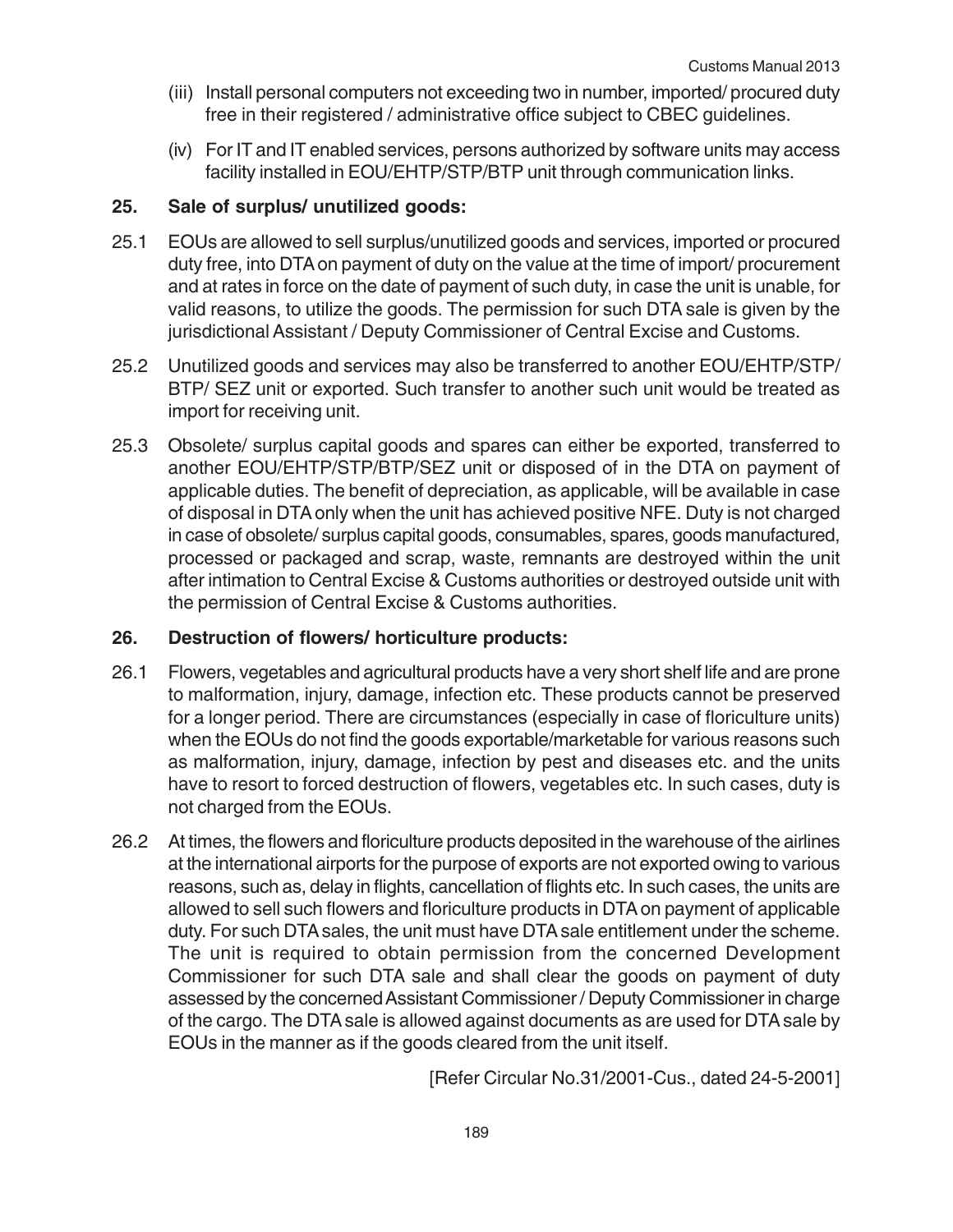#### **27. Sub-contracting:**

27.1 EOUs, including Gems and Jewellery units, are allowed to sub-contract their production process to DTA. These units may also sub-contract upto 50% of the overall production of previous year in value terms for job work in DTA. For this, permission is to be obtained from the Central Excise authorities. Sub-contracting of both production and production process are also allowed to be undertaken through another EOU or SEZ unit on the basis of records maintained by the unit. The units are also allowed to subcontract part of the production process abroad and also export therefrom with the permission of Assistant/ Deputy Commissioner of Customs/ Central Excise having jurisdiction over the unit. The intermediate goods so removed to sub- contractor abroad shall be allowed to be cleared under export documents

[Refer Circular No. 12/2008-Cus., dated 24-7-2008]

- 27.2 To help utilize the idle capacity, an EOU can undertake job work for export, on behalf of DTA exporter, provided the goods are exported directly from EOU's premises and export documents are prepared jointly in the name of DTA/EOU. For such exports, the DTA unit is entitled for refund of duty paid on the inputs by way of Brand rate of duty Drawback.
- 27.3 Sub-contracting by EOU Gems and Jewellery units through other EOUs, or SEZ units, or units in DTA shall be subject to following conditions:-
	- (i) Goods, finished or semi finished, including studded jewellery, taken out for subcontracting shall be brought back to the EOU within 90 days.
	- (ii) No cut and polished diamonds, precious and semiprecious stones (except precious, semi-precious and synthetic stones having zero duty) shall be allowed to be taken out for sub-contracting.
	- (iii) Receive plain gold/ silver/ platinum jewellery from DTA/ EOU/ SEZ units in exchange of equivalent quantity of gold/ silver/ platinum, as the case may be, contained in said jewellery.
	- (iv) EOUs shall be eligible for wastage as applicable as per para 4A.2 of HBP v1 for sub-contracting and against exchange.
	- (v) DTA unit undertaking job work or supplying jewellery against exchange of gold/ silver/ platinum shall not be entitled to deemed export benefits.

[Refer Circulars No. 65/2002-Cus. dated 7-10-2002 and No. 26/2003-Cus dated 1-4-2003]

## **28. Temporary removal of goods:**

28.1 The EOUs, STP, EHTP units engaged in development of software are allowed to remove imported laptop computers and video projection system out of the bonded premises temporarily without payment of duty subject to following the prescribed procedures.

[Refer Circulars No.17/98-Cus dated 16-3-1998. No.84/2000-Cus., dated 16-4-2000 and No. 17/2003-Cus. dated 24-3-2003]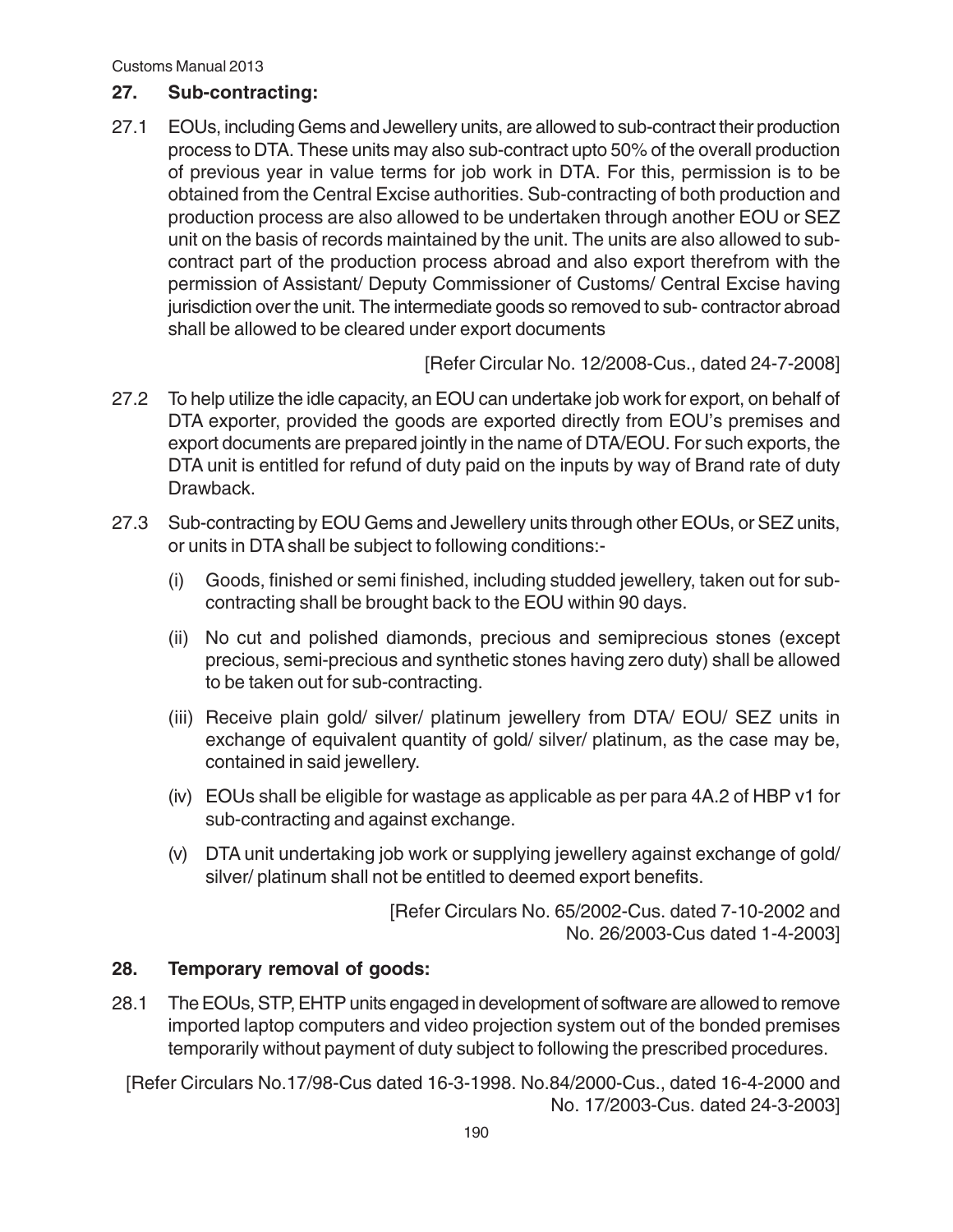#### **29. Inter-unit transfer:**

- 29.1 Inter-unit transfer of manufactured and capital goods from one EOU unit to another EOU/SEZ unit is permitted in terms of Para 6.13 of the FTP. Sale of unutilized goods is also allowed from one EOU to another EOU/SEZ unit in terms of Para 6.15 of FTP. Inter-unit transfer of the raw material is not allowed in normal course. However, where a unit proves that it is not able to utilize the raw material, same can also be allowed to be transferred.
- 29.2 Inter-unit transfer is allowed without payment of duty. Goods supplied by one unit to another unit are treated as imported goods for the receiving unit in terms of Para 6.13(c) of the FTP and therefore, the usual procedure of bonding and re- warehousing is to be followed. Further the value of goods obtained from another EOU is to be included in the import value for fulfillment of NFE in terms of Para 6.10.2 of the HBP. Further, such supplies are also counted towards FE earning provided these are permissible in terms of Para 6.15 of the HBP.
- 29.3 Capital goods and goods manufactured, produced, processed, or packaged in an EOU can be taken to another EOU/ SEZ unit without payment of duty under the cover of ARE-3 for manufacture and export there from or for use within the unit after giving intimation to the proper officer. Both the units have to keep account of such removal and receipt and are required to follow in-bond movement procedure or re-warehousing procedure as the case may be.

#### **30. Repair, reconditioning and re-engineering:**

30.1 EOU/EHTP/STP/BTP units may be set up with approval of BOA to carry out reconditioning, repair, remaking, testing, calibration, quality improvement, up- gradation of technology and re-engineering activities for export in foreign currency. Provisions of paras 6.8, 6.9, 6.10, 6.13, 6.14 of the FTP and para 6.28 of the HBP shall not, however, apply to such activities. In other words the unit undertaking these activities are not permitted sale in DTA and some other benefits.

#### **31. Replacement/repair of imported /indigenous goods:**

- 31.1 EOUs may send capital goods abroad for repair with permission of Customs authorities. Any foreign exchange payment for this purpose will also be allowed. However, no permission will be required for sending capital goods for repair within the country.
- 31.2 Removal of capital goods by all units irrespective of status within the country for the purpose of test, repair, calibration and refining on the basis of prior intimation to the proper officer subject to maintenance of proper accounts of removal and receipts of goods is also allowed.

[Refer Circular No. 17/2006-Cus., dated 1-6-2006]

#### **32. Special provisions relating to Gems and Jewellery EOUs:**

32.1 The EOUs in Gems and Jewellery sector are allowed certain special facilities as mentioned below, with prior permission of Assistant/ Deputy Commissioner of Central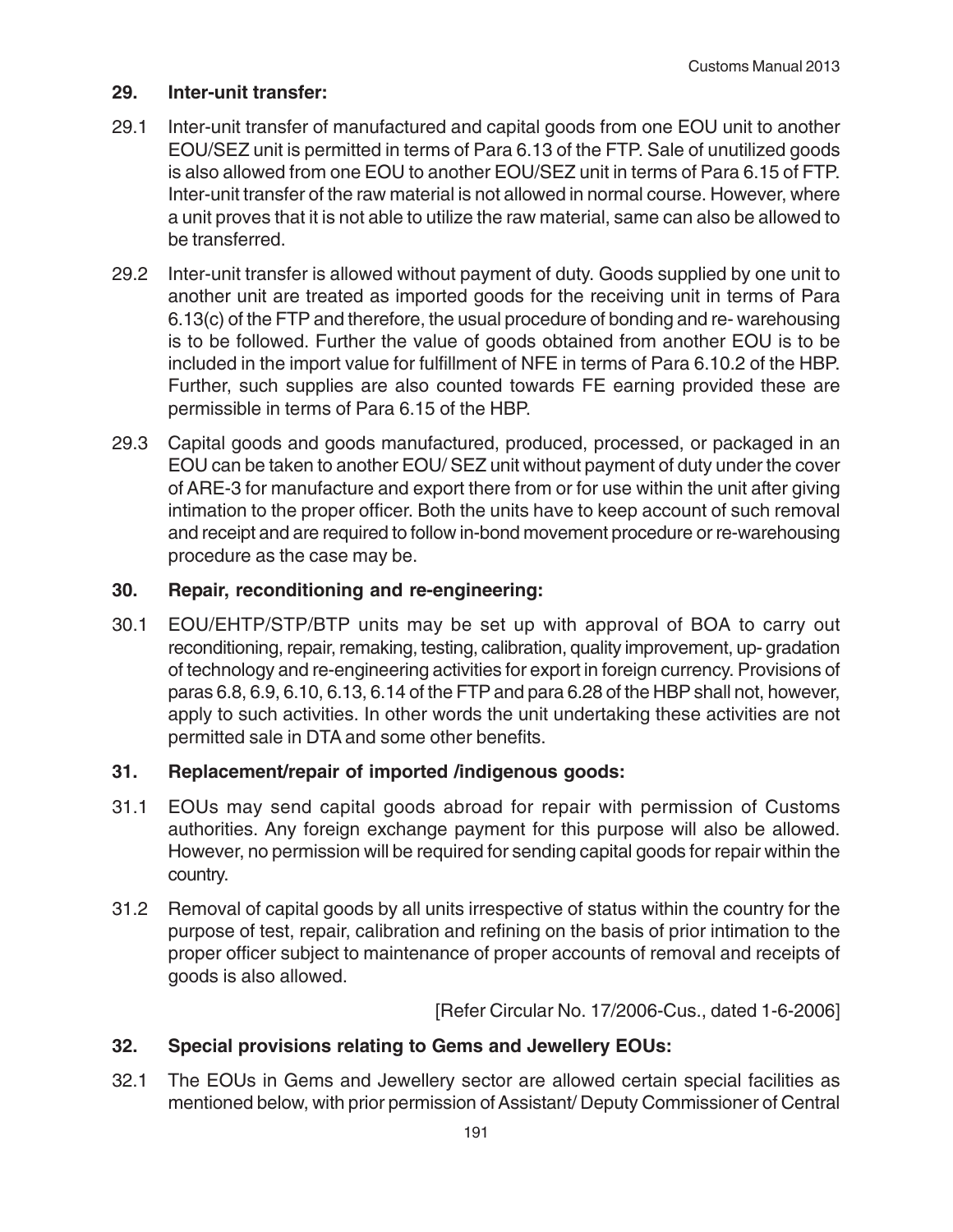Excise and Customs.

- (i) An authorized person of the EOU can import gold in primary form, upto 10 Kgs in a financial year through personal carriage, as per guidelines prescribed by RBI and DOR;
- (ii) The items of gems and jewellery to be taken out temporarily into DTA without payment of duty for the purpose of display and to be returned thereafter;
- (iii) Personal carriage of gold/ silver/ platinum jewellery, cut & polished diamonds, semi-precious stones, beads and articles as samples upto US\$ 1 million for export promotion tours and temporary display/ sale abroad with the approval of development Commissioner subject to the condition that the exporter would bring back the goods or repatriate sale proceeds within 45 days from the date of departure through normal banking channel and that the unit shall declare personal carriage of such samples to Customs while leaving country and obtain necessary endorsement;
- (iv) Export of jewellery including branded jewellery for display and sale in the permitted shops setup abroad, or in the showroom of their distributors or agents provided that items not sold abroad within 180 days, shall be re- imported within next 45 days;
- (v) Gems and jewellery manufactured in the EOUs situated in the municipal limits of Calcutta, Chennai, Delhi and Mumbai and sold to a foreign-bound passenger are allowed to be transferred to the retail outlets or showrooms set up in the departure lounge or Customs warehouse at international airports for being handed over to the said passenger for the purpose of export.
- (vi) Removal of moulds, tools, patterns, and drawings into the DTA for jobwork without payment of duty and to be returned to the unit thereafter.

## **33. Cost Recovery charges**:

33.1 Cost recovery charges are the amount recoverable from the EOU on account of the expenses incurred by the Government for the posting of Central Excise & Customs staff at its premises to supervise their operations. The cost of posts created for EOUs has been determined at an amount equivalent to the actual salary and emoluments of the staff deployed i.e. the average pay and allowances including D.A., H.R.A etc. The EOUs pay in advance the cost recovery charges determined for the entire year. Generally, one Central Excise and Customs officer supervises the functioning of four to five units and the cost recovery charges are shared amongst them.

> [Refer Instructions F.No.305/105/85-FTT, dated 10-6-1986 and F. No. 11018/63/87-Ad IV, dated 11-1-1988]

#### **34. Supervision by Departmental officers:**

34.1 In terms of the Manufacture and Other Operations in Warehouse Regulations,1966 operational flexibility is provided to EOUs and they do not need to carry out manufacturing operations under physical supervision of Central Excise and Customs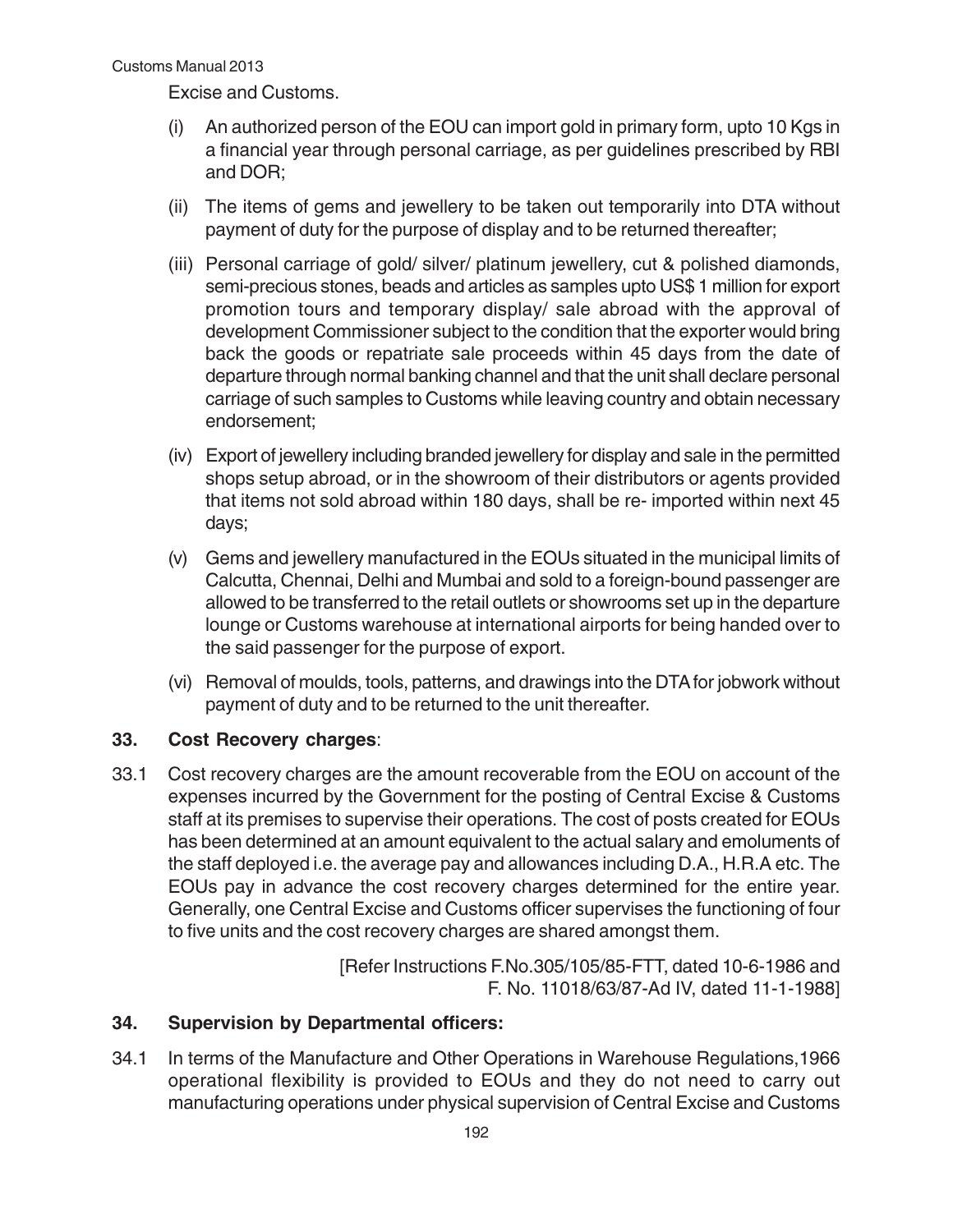officers and are also exempt from locking of the warehouse, control over the issue of imported goods etc. by these officers. All the movements from and to the EOU like clearance of raw materials/ component to the job workers premises, return of goods from the job-workers' premises, clearance to other EOUs, export and sale in DTA are allowed to be made by the EOU subject to maintenance of the records.

34.2 In absence of physical control greater stress is given on proper maintenance of prescribed records & accounts and non-maintenance of the accounts by the units is viewed seriously. The officers incharge of EOUs are required to scrutinize/examine the accounts/ records and transactions of the EOU at least once a month and ensure that all movements of goods are recorded in the proper register. The Chief Commissioner is empowered to order special audit of the EOU by Cost Accountant nominated in this regard. Cost audit is employed as a tool to check the correctness of raw materials, quantity used, finished goods produced or other such situation.

[Refer Circular No.88/98-Cus, dated 2-12-1998]

## **35. Monitoring of EOUs:**

35.1 In terms of Appendix 14-I-G of the HBP, the performance of EOUs is to be reviewed by the Unit Approval Committee (UAC) of the SEZ headed by the Development Commissioner which consists of Commissioner of Central Excise and Customs or his nominee as one of the members. The purpose of review is to ensure that the performance of EOUs is effectively monitored and action is taken against the units which have contravened the provisions of the FTP/HBP and the Customs Law/ Procedures. Besides, such monitoring gives an opportunity to the Government to discuss and help resolve the problems/ difficulties being faced by the EOUs. The idea is to remove all bottlenecks in export promotion efforts while not jeopardizing the interests of revenue.

#### **36. Recovery of duty forgone and penal action for abuse/diversion etc.:**

- 36.1 EOUs are required to achieve positive NFE as stipulated in the FTP and in case of failure to do so, the duty forgone under the EOU scheme along with interest is recoverable from the units. Further, the duty is recoverable from the units in case of non receipt of imported/ indigenously procured goods in the factory premises after import/ procurement, loss of goods in transit, non accountal of imported/ indigenously procured goods, unauthorized DTA sale, clandestine removal etc. Duty can also be demanded in case of failure to utilize duty free imported/ indigenously procured goods including capital goods within the prescribed time limit. The duty is also recoverable on goods removed for job work/ display/ testing/ quality testing, but not received back in the unit within the specified period of time.
- 36.2 Apart from recovery of duty forgone, the law also provides for taking penal action where any EOU is found to have indulged into any fraudulent activities eg. clandestine removal of production into DTA without payment of duties, diversion of duty free materials in transit to the unit after customs clearance or after receipt etc., not only the offending goods can be seized and confiscated, but even units penalized heavily/ prosecuted.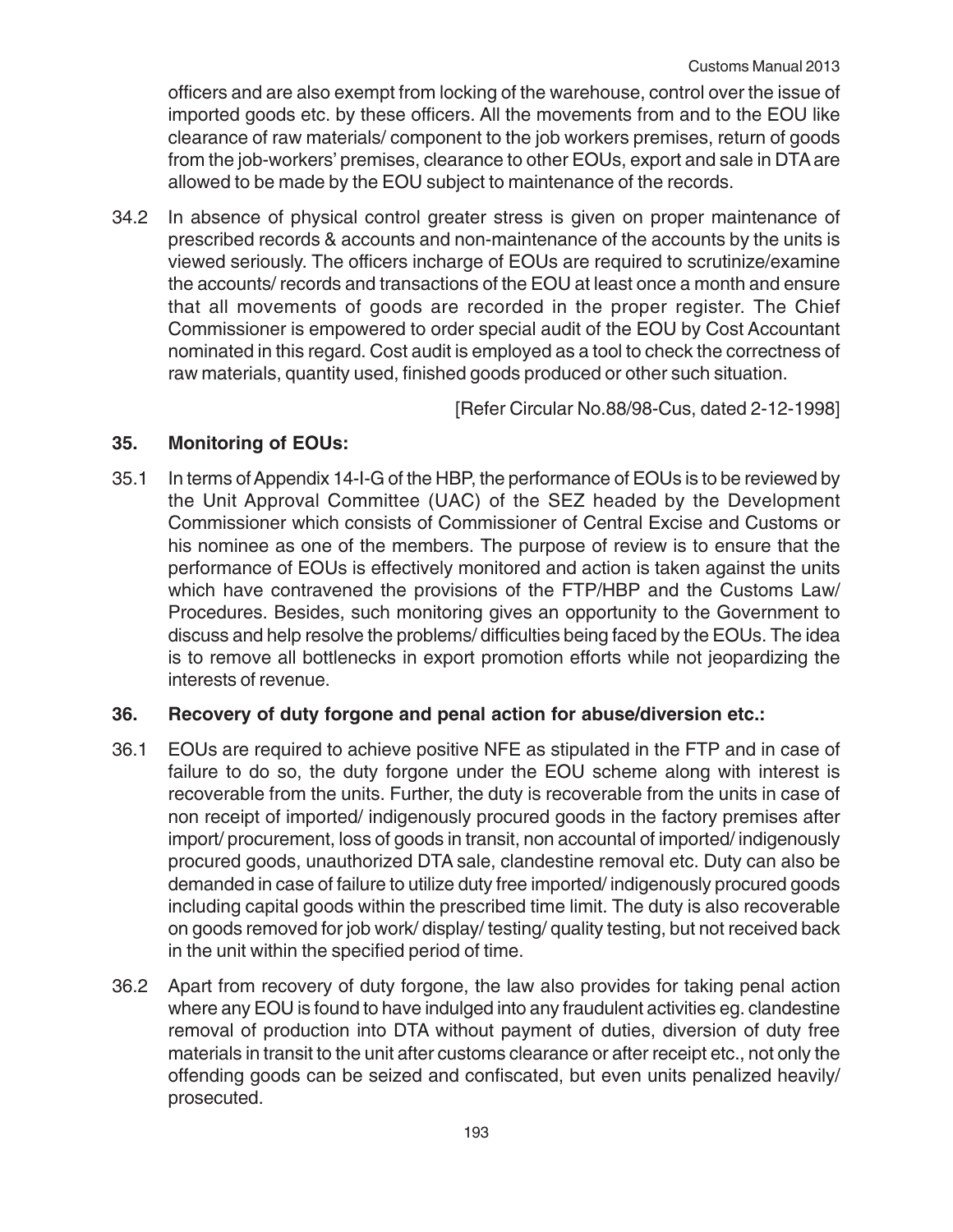## **37. De-bonding of goods/ exit from EOU scheme:**

- 37.1 An EOU can clear any capital goods to any other place in India or de-bond in accordance with FTP with the permission of the Development Commissioner and on payment of duty at the rate in force on the date of clearance/de-bonding on the depreciated value.
- 37.2 Clearance or deboning of capital goods are allowed on payment of duty on the depreciated value thereof and at the rate in force on the date of deboning or clearance, as the case may be, if the unit has fulfilled the positive NFE criteria taking into consideration the depreciation allowable on the capital goods at the time of clearance or deboning. In case of failure to achieve the said positive NFE, the depreciation shall be allowed on the value of capital goods in the same proportion as the achieved portion of NFE.
- 37.3 Clearance/ deboning of capital goods on the depreciated value proportionate to the NFE achieved by the unit which is arrived at after taking into consideration the rate of depreciation allowable on such capital goods is allowed. In case the unit has not achieved positive NFE in the above manner, the duty foregone at the time of import shall be paid on such value of goods in proportion to the non-achieved portion of NFE.
- 37.4 Clearance or de-bonding of capital goods in the event of Exit from EOU scheme to Export Promotion Capital Goods scheme is also allowed only when EOU has fulfilled positive NFE criteria on the date it wishes to de-bond or migrate to EPCG scheme. Thus, if a unit has not achieved NFE taking into consideration rate of depreciation allowable, it cannot exit to the EPCG scheme.
- 37.5 A unit is also allowed Clearance or de-bonding of capital goods in the event of Exit to Advance Authorization scheme as a one time option provided the unit has fulfilled NFE criteria. Thus, if a unit has not achieved positive NFE taking into consideration rate of depreciation allowable on capital goods, it cannot exit to the Advance Authorization scheme.

[Refer Board's Circular No. 12/2008-Cus., dated 24-7-2008]

37.6 The depreciation of capital goods shall be allowed in straight line method as specified below, namely:

| (a) | For computer and computer peripherals:                          |        |
|-----|-----------------------------------------------------------------|--------|
|     | For every quarter in the first year                             | @ 10%  |
|     | For every quarter in the second year                            | @ 8%   |
|     | For every quarter in the third year                             | @ 5%   |
|     | For every quarter in the fourth and fifth year                  | @ 1%   |
| (b) | For capital goods other than computer and computer peripherals: |        |
|     | For every quarter in the first year                             | @ 4%   |
|     | For every quarter in the second year                            | @ 3%   |
|     | For every quarter in the third year                             | @ 3%   |
|     | For every quarter in the fourth and fifth year                  | @ 2.5% |
|     | and thereafter for every quarter                                | @ 2%   |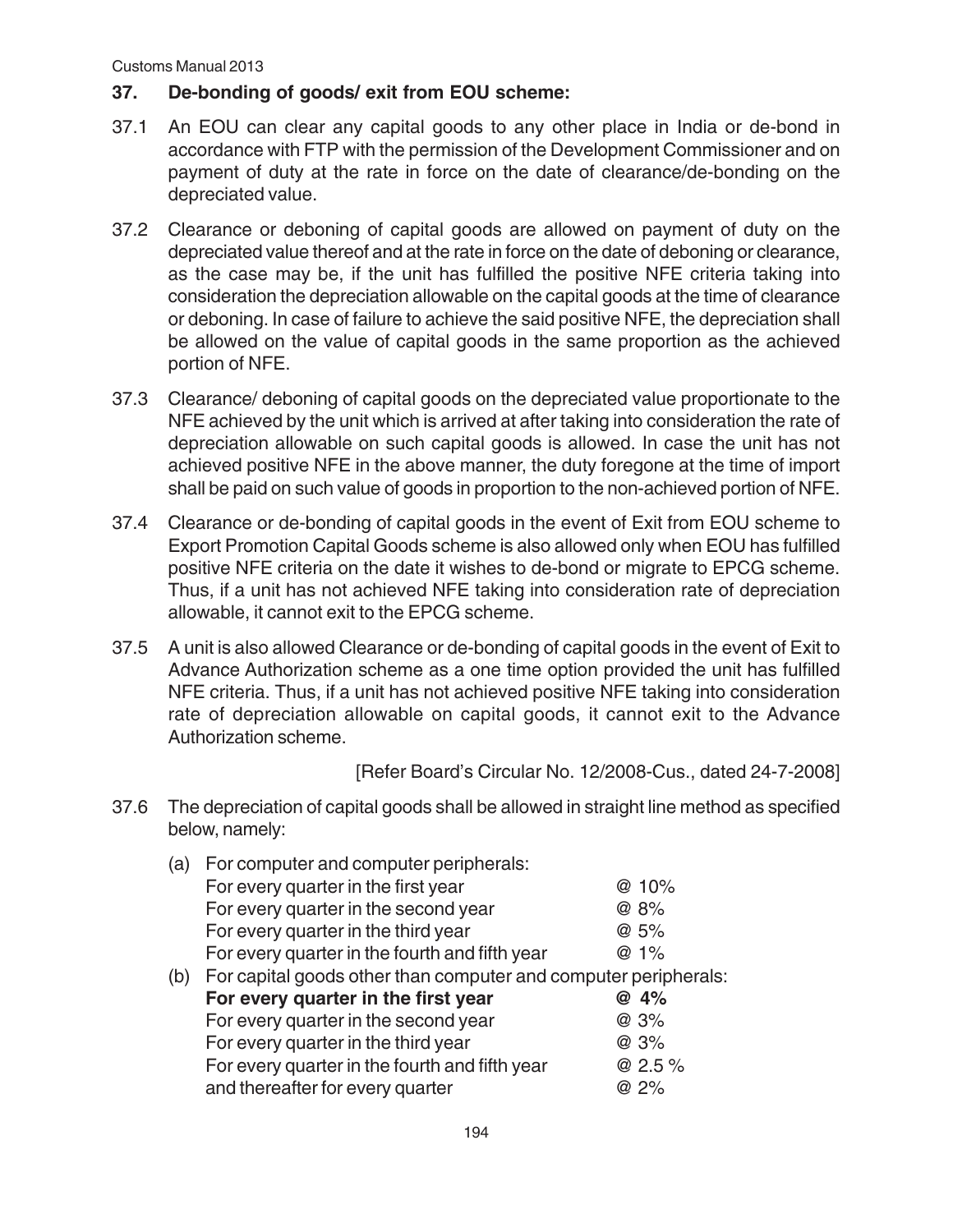- 37.7 For the purpose of computing rate of depreciation for any part of a quarter, a full such quarter is taken into account. There is no upper limit for such depreciation and depreciation upto 100% could be allowed;
- 37.8 Raw materials, semi-finished and finished goods including empty cones, containers suitable of repeated use lying in stock at the time of de-bonding can also be cleared on payment of duty on their value at the time of import and at the rate of duty in force on the date of payment of such duty.
- 37.9 Used packing materials such as cardboard boxes, polyethylene bags of a kind unsuitable for repeated use can be cleared without payment of duty.
- 37.10 As per para 6.18(e) of FTP and Appendix 14-I-L of HBP, an EOU can opt out of the scheme after taking approval of the Development Commissioner. Such exit is permitted subject to payment of the duties and the industrial policy in force at the time of exit. The Development Commissioner first gives permission for 'in-principle' de-bonding, then unit is required to pay all pending Customs/ Central Excise duties to obtain no-dues certificate from Central Excise & Customs authorities. Thereafter the Development Commissioner permits final de-bonding.
- 37.11 If the unit has not achieved the export obligation under the scheme, it is also liable to pay penalty under Foreign Trade (Development and Regulation) Act at the time of exit.
- 37.12 After obtaining in principle de-bonding order, the unit is required to assess the duty liability by itself and submit such details to jurisdictional Customs/ Central Excise authority. The Assistant/ Deputy Commissioner of Central Excise and Customs is required to confirm the duty liability within 15 days of the receipt of the details of assessment from the unit and issue 'No-dues Certificate' to the unit. In case of any discrepancy, it has to be conveyed to the unit within 15 days.

\*\*\*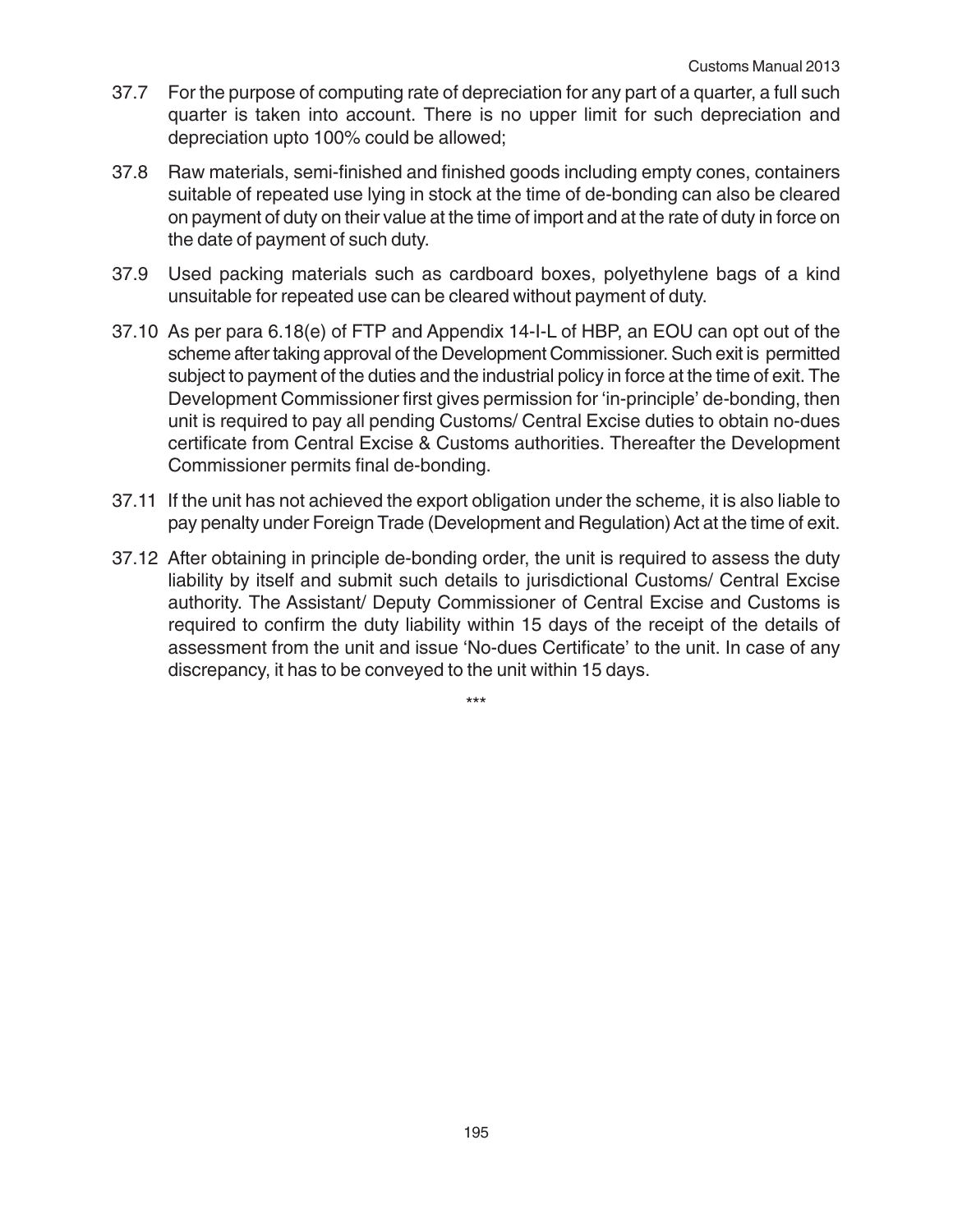# **Chapter 26**

# **International Passenger Facilitation**

#### **1. Introduction:**

- 1.1 Customs is mandated to ensure passengers entering or leaving India by international flights carry on person/handbag or accompanied baggage, goods in accordance with the permissible quantity/value and legal provisions and do not attempt to smuggle prohibited or banned or sensitive goods. Also, all passengers including businessmen, trade delegations, professionals expect speedy Customs clearance at the airports. Thus, Customs officials at the airports have a challenging role of ensuring quick clearance and passenger facilitation, as well as enforcing the Customs Act, 1962 and various allied laws that protect the interests of society/economy/revenue.
- 1.2 Over the time Indian Customs have aligned its procedures in tune with the best international practices in terms of duty free baggage allowances and other facilities and procedures. Steps have also been taken to educate general public and incoming and outgoing passengers of the extant Customs rules and regulations. In this direction Customs prominently display the relevant provisions/baggage allowances and list of prohibited/restricted items (endangered species or articles made from flora and fauna such as ivory, musk, reptile skins, furs, shahtoosh, antiques, satellite phones, etc.) at all international airports, with the 'dos and don'ts' for benefit of passengers. A booklet on "Customs Guide to Travelers" is also brought out periodically and circulated at airports as well as to our Embassies/Consulates abroad. Passenger related Customs information is also made available on the CBEC's web-site www.cbec.gov.in.

#### **2. Clearance of arriving passengers:**

- 2.1 Airlines generally provide the Disembarkation Card to the passengers in the aircraft itself and each passenger must fill up the same clearly mentioning the quantity and value of goods brought. On landing, the passenger is first cleared by Immigration authorities, who retain the Immigration portion of the Disembarkation Card. Thereafter, the passenger takes delivery of baggage, if any, from the conveyer belt and approaches the Customs where the passenger exercises the option of seeking clearance through the Green Channel or through the Red Channel.
- 2.2 The Green Channel or Walk Through Channel applies to passengers who have nothing to declare and are carrying dutiable goods within the prescribed free allowance. On the basis of their Oral Declaration/Declaration on their Disembarkation Card such passengers cross the Green Channel without any question being asked by Customs and exit the airport after handing over the Customs portion of the Disembarkation Card to the Customs Officer/Sepoy at the exit.
- 2.3 The Red Channel is meant for passengers who have something to declare or are carrying goods in excess of the duty free allowance. The passenger hands over the Customs portion of the Disembarkation Card to the officer on duty at this Channel. In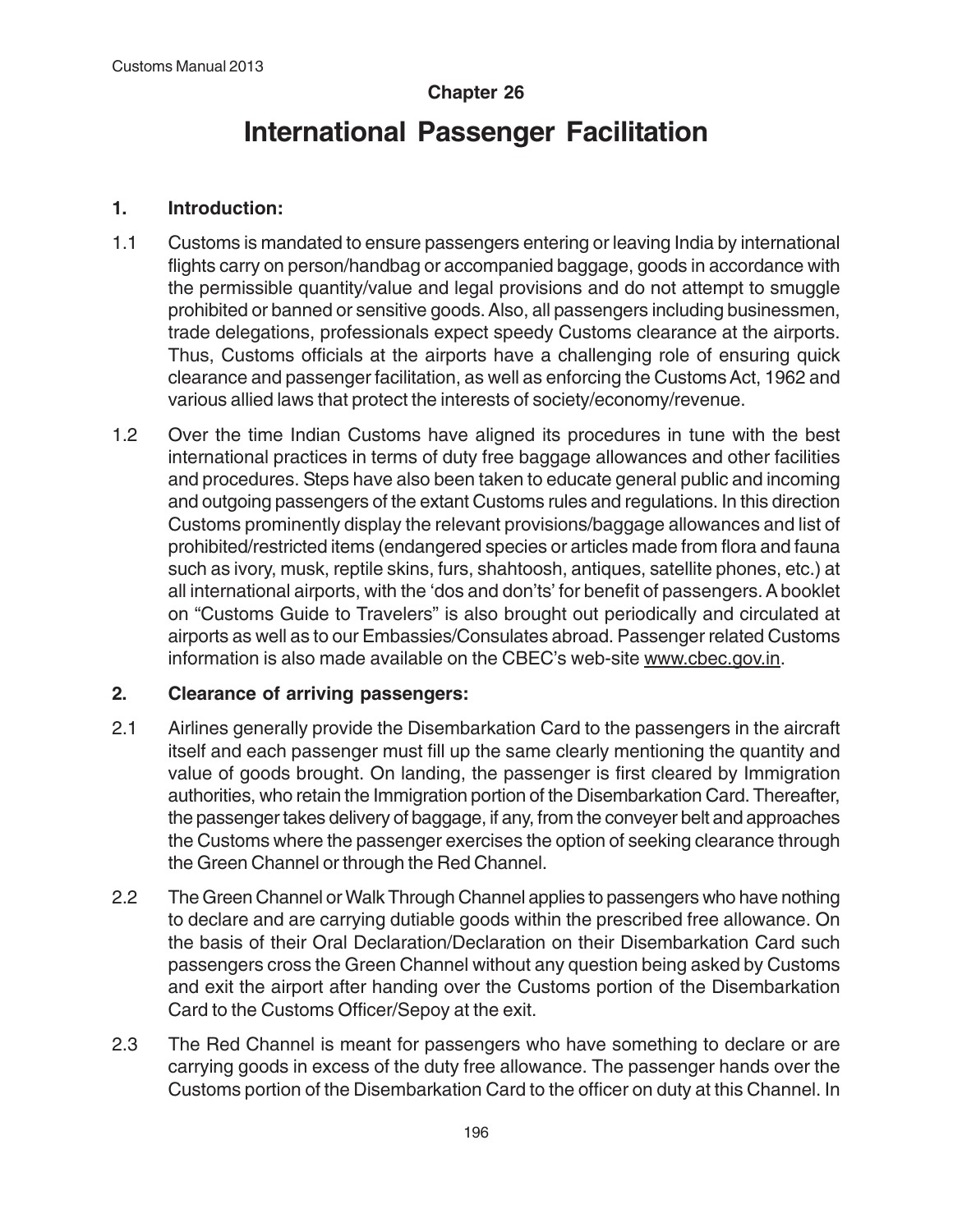case the card is incomplete the Customs Officer helps record the Oral Declaration (O.D) of the passenger and thereafter countersigns/stamps the same, after taking the passenger's signature. In order to identify the frequent 'short visit' passengers the Customs Officer also scrutinizes the passport/other travel documents of the passengers. The declaration of goods and their values is generally accepted and duty assessed. On payment of this duty the passenger is allowed clearance.

2.4 Any passenger found walking through the Green Channel with dutiable/prohibited goods or found mis declaring the quantity, description or value of dutiable goods at the "Red Channel" (the baggage is examined where misdeclaration suspect), is liable to strict penal action including arrest/prosecution apart from seizure/confiscation of the offending goods depending upon gravity of violation detected. In case the passenger brings any goods in baggage that are essentially for commerce and not for personal use, or imports goods in commercial quantity, these goods become liable to confiscation and the passenger liable to strict penal action. Only bonafide baggage items for personal use or use by members of his family are allowed to be imported as baggage. In case of frequent 'short visit' passengers and repeat offenders, the Customs officers would impose higher levels of fines and penalties and for deterrent effect even consider prosecution in a Court of law.

### **3. Duty free allowances and entitlements for Indian Residents and Foreigners Residing in India:**

- 3.1 The duty free entitlement of passengers includes used personal effects (excluding jewellery) required for satisfying the daily necessities of life. In addition, articles valued at upto Rs.35,000/- are allowed free of duty if carried as accompanied baggage of the passenger. This amount is proportionately reduced to Rs. 15,000/- if stay abroad is of 3 days or less. For children below 10 years, the free allowance is Rs.6,000/- (Rs.3,000/ - if stay abroad is of 3 days or less). However, for such passengers coming from Nepal, Bhutan, Myanmar or China, by routes other than by Land route, and for such passengers coming from Pakistan by land route, the free allowance is Rs.6,000/-.
- 3.2 In addition, to the above such passengers are allowed the following quantities of tobacco products and alcohols within the aforesaid duty free allowances:
	- (i) 200 cigarettes or 50 cigars or 250 gms tobacco.
	- (ii) Alcoholic liquor and wines upto 2 litre each.
- 3.3 The items that are not allowed free of duty include firearms, cartridges of firearms, cigarettes/ cigars/ tobacco or alcoholic liquor and wines that is in excess of what is allowed within the free allowance, gold or silver, in any state (other than ornaments) unless specified otherwise.
- 3.4 The bonafide baggage items that are in excess of the duty free allowance can be cleared on payment of a uniform rate of Customs duty that is currently @35%+ Cess, as applicable, except for items like liquor, cigarette etc. that are charged to a higher rate of duty as applicable to imports other than as baggage.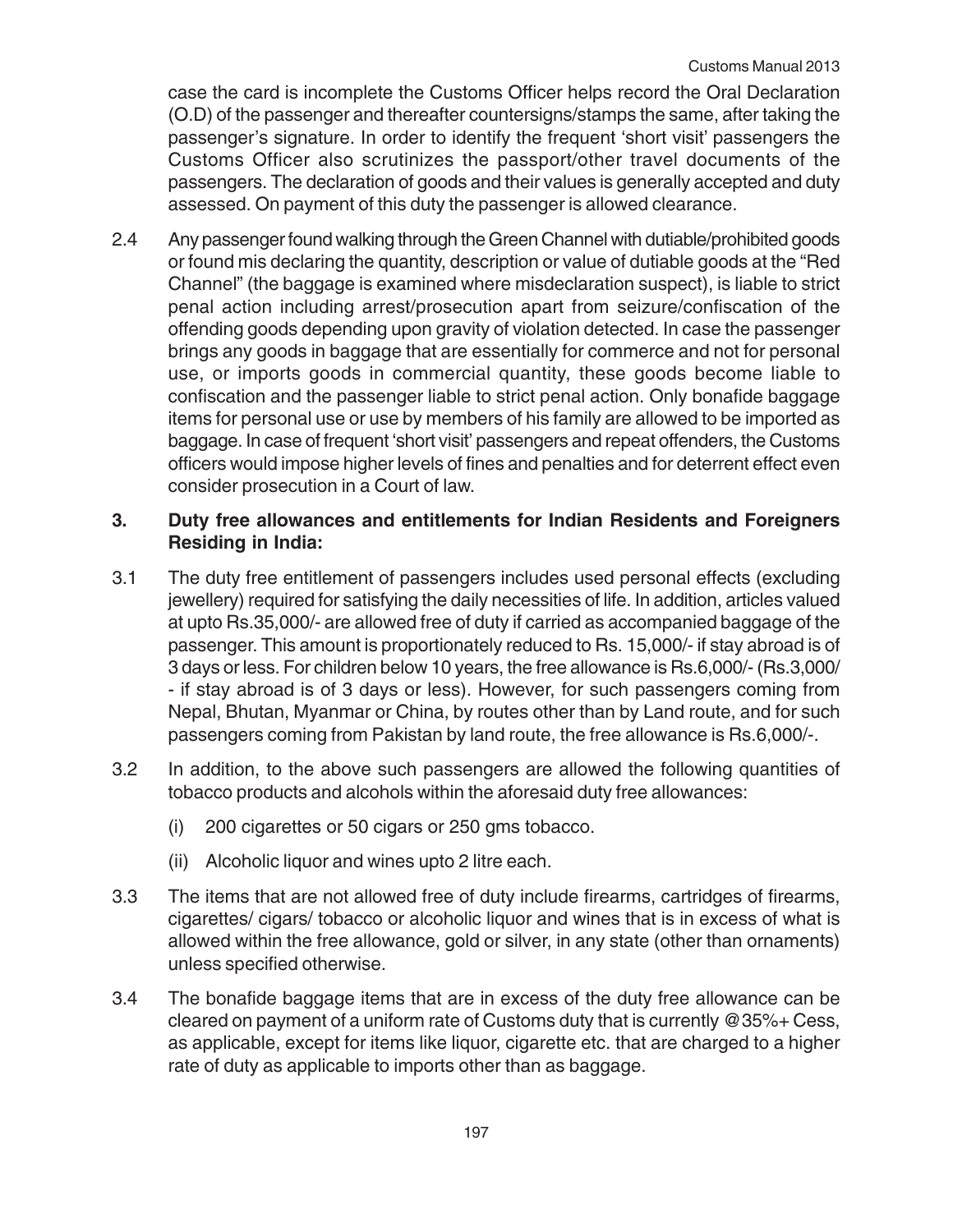#### Customs Manual 2013

3.5 Professionals, who are returning to India after at least 3 months stay abroad are eligible for additional free allowance of Rs.12,000/- for used household articles such as utensils, linen, kitchen appliances, iron etc. and Rs.20,000/- for professional equipment. The allowance is proportionately higher if passenger is returning after 6 months stay or 1 year stay abroad.

## **4. Import of jewellery/gold/silver:**

- 4.1 An Indian passenger who has been residing abroad for over 1 year is allowed to bring jewellery, free of duty, in bonafide baggage upto an aggregate value of Rs.50,000/- in the case of a male passenger or Rs.1 lakh the case of a lady passenger.
- 4.2 Any passenger of Indian origin (even if a foreign national) or a passenger holding a valid passport issued under the Passport Act, 1967 if coming to India after a period of not less than 6 months of stay abroad is allowed to import specified quantities of gold and silver as baggage on payment of duty, which has to be paid in foreign currency. Such passenger can also obtain the permitted quantity of gold and silver from authorized Banks - SBI, Bank of Nova Scotia etc. The specified quantities and rate of duty are as follows:

| <b>Item</b> | <b>Permitted Quantity</b> | <b>Description of goods</b>                                                                                            | Rate of duty ! |
|-------------|---------------------------|------------------------------------------------------------------------------------------------------------------------|----------------|
| Gold        | Upto 1 kg.                | Gold, in any form in respect of which the<br>benefit of Notification No. 12/2012-Cus.,<br>dated 17-3-2012 is availed   | 6%             |
| Silver      | Upto 10 kgs.              | Silver, in any form in respect of which the<br>benefit of Notification No. 12/2012-Cus.,<br>dated 17-3-2012 is availed | 6%             |

## **5. Duty free allowances and entitlements for tourists:**

5.1 A tourist is a passenger who is not normally resident in India or who enters India for a stay of not more than 6 months in the course of any 12-month period for legitimate non-immigrant purposes, such as touring, recreation, sports, health, family reasons, study, religious pilgrimage, or business. The duty free allowances and entitlements for tourists are as follows:

| <b>Category of Tourist</b>                                                                        | <b>Duty Free Allowance</b>                                      |
|---------------------------------------------------------------------------------------------------|-----------------------------------------------------------------|
| Tourists of Indian origin coming to India (other than<br>thosecoming from Pakistan by land route) | Same as for Indian passengers<br>orforeigners residing in India |
| Foreign tourists                                                                                  | Rs.8,000/-                                                      |
| Tourist of Pakistani origin                                                                       | Rs.6,000/-                                                      |
| Tourist of Nepalese and Bhutanese origin                                                          | Rs. 8,000/-                                                     |

[Refer Notification No.77/2011-Cus. (NT), dated 14-11-2011]

# **6. Allowances and entitlements on Transfer of Residence (TR):**

6.1 A person transferring his residence to India after a minimum stay of 2 years abroad, immediately preceding the date of his arrival on transfer of residence, is entitled to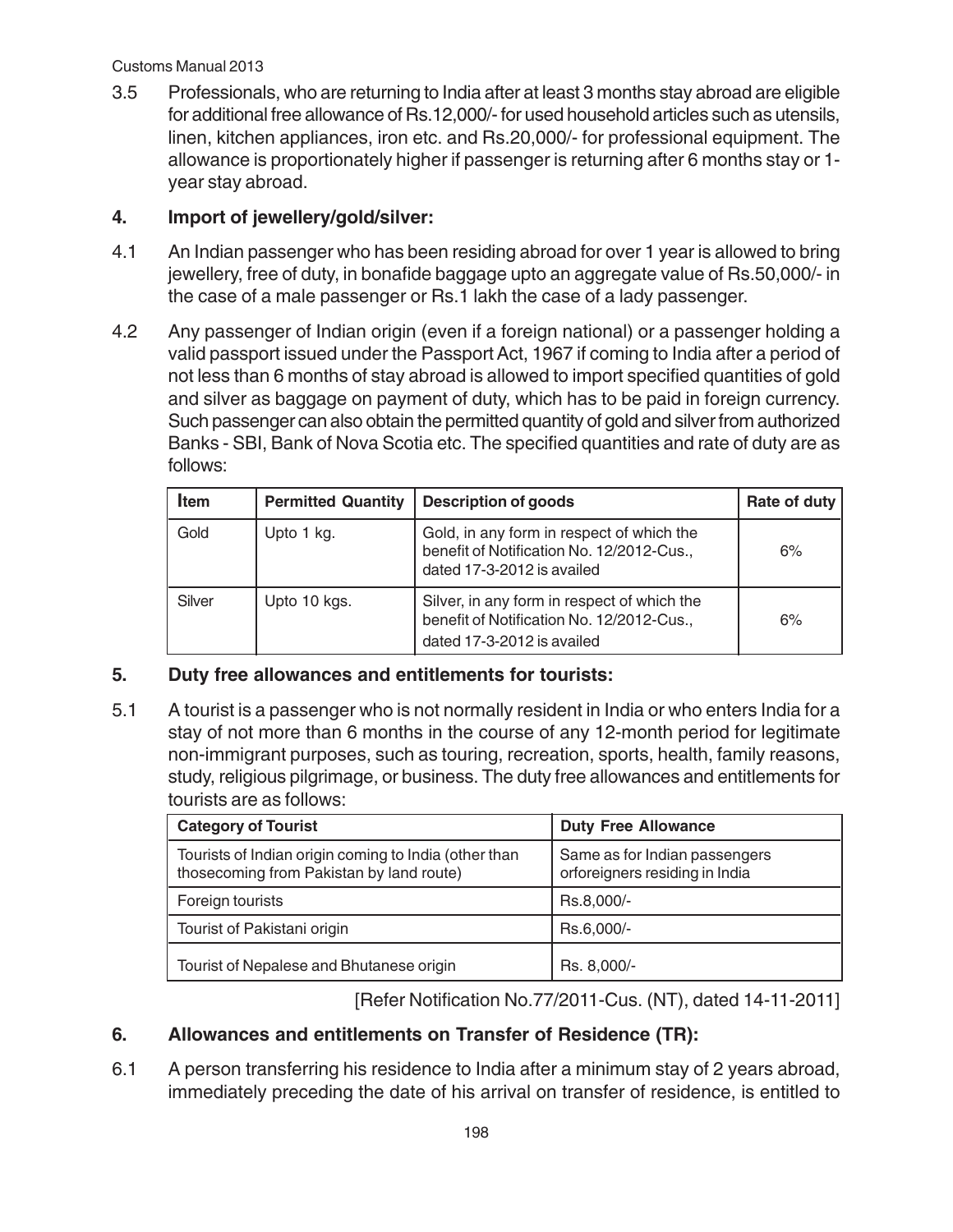certain benefits in addition to those available to a passenger, subject to certain conditions. Short visits are permitted during the 2 preceding years but total stay in India on short visits should not exceed 6 months. Further, a shortfall in period of stay abroad can be relaxed upto 2 months by the Assistant/Deputy Commissioner and shortfall in period of stay abroad exceeding 6 months by the Commissioner of Customs in deserving and exceptional cases.

- 6.2 The person transferring his residence to India after 2 years stay abroad as mentioned above is eligible to clear free of duty, articles such as used personal and household articles of a value of upto Rs. five lakhs. However, goods such as firearms, cartridges of firearms, cigarettes/ cigars/ tobacco or alcoholic liquor and wines in excess of what is allowed within the normal free allowance, gold or silver, in any state (other than ornaments) are not allowed to be imported. Moreover, few specified goods are not eligible for a complete duty exemption and are charged to a lower concessional duty that is presently @15%. These goods are: T.V, VCR/VCP/VTR, washing machine, air conditioner, microwave oven, personal computer, dish washer, music system, electrical/ LPG cooking range (other than cooking range with not more than 2 burners and without any extra attachment), refrigerator, deep freezer, video camera or a combination of video camera and TV receiver; sound recording or reproducing apparatus; video reproducing apparatus, word processing machine, fax machine, vessels, aircraft, cinematographic films of 35 mm and above, gold or silver, in any form, other than ornaments.
- 6.3 TR concession is available provided the passenger has not availed this facility in the preceding 3 years. In other words there is no bar if the passenger who returns for stay in India on TR goes abroad but on his return again the TR concession is available for another 3 years.

## **7. Import of baggage of deceased person:**

7.1 In terms of Notification No.21/2002-Cus., dated 1-3-2002 used, bonafide personal and household articles of a deceased person are allowed free of duty subject to the condition that a Certificate from the concerned Indian Embassy / High Commission is produced regarding the ownership of the goods by the deceased person.

## **8. Import of unaccompanied baggage:**

- 8.1 The unaccompanied baggage is required to have been in the possession abroad of the passenger and dispatched within 1 month of his/her arrival in India or within such further period as the Assistant Commissioner of Customs may allow. The unaccompanied baggage may arrive in India upto 2 months before the passenger or within such period, not exceeding 1 year, as may be permitted by the Assistant Commissioner of Customs if he is satisfied that the passenger was prevented from arriving in India within the period of 2 months due to circumstances beyond his control.
- 8.2 No free allowance is admissible in respect of unaccompanied baggage, which is charged the normal baggage rate of duty (35% ad valorem + Cess, at present).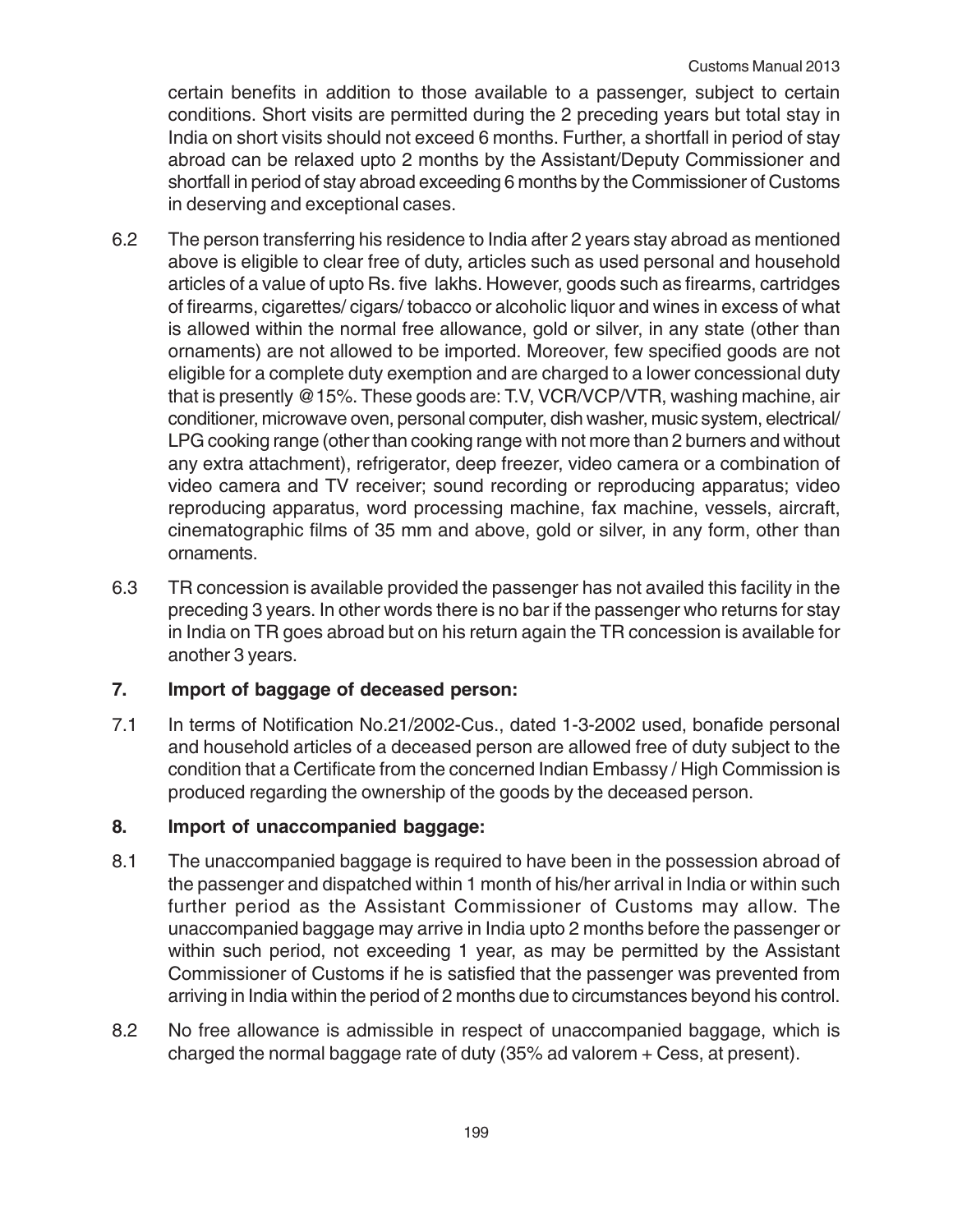Customs Manual 2013

### **9. Import of foreign exchange/currency:**

- 9.1 Any person can bring into India foreign exchange without any limit. However, declaration of foreign exchange/currency is required to be made in the prescribed Currency Declaration Form in the following cases:
	- (a) Where the value of foreign currency notes exceeds US\$ 5000/- or equivalent; and
	- (b) Where the aggregate value of foreign exchange (in the form of currency notes, bank notes, traveler cheques etc.) exceeds US\$10,000/- or its equivalent.

### **10. Import of Indian currency:**

10.1 The import of Indian currency is prohibited, however, passengers normally resident in India who are returning from a visit abroad may import Indian currency not exceeding Rs.7,500/-.

### **11. Import of fire arms as baggage:**

- 11.1 Import of firearms is strictly prohibited. Import of cartridges in excess of 50 is also prohibited. However, in the case of persons transferring their residence (as per conditions specified in the rules) to India for a minimum period of 1 year, one firearm of permissible bore can be allowed to be imported subject to the conditions that:
	- (i) The firearm was in possession and use abroad by the passenger for a minimum period of 1 year and also subject to the condition that such firearm, after clearance, shall not be sold, loaned, transferred or otherwise parted with before 10 years of import of such firearm.; and
	- (ii) The firearm is subjected to applicable duty; and
	- (iii) The passenger has a valid arms licence from the local authorities in India.
- 11.2 The facility is import of firearm through baggage route under Transfer of residence shall be available only once in the lifetime

[Refer Circular No.04/2013-Cus., dated 15.01.2013]\

## **12. Import of pet animals as baggage:**

12.1 Domestic pets like dogs, cats, birds etc.(two numbers) can be imported as baggage only by persons transferring their residence to India after two years of continuous stay abroad in terms of Baggage Rules 1998 subject to production of the required health certificate from the country of origin and examination of said pets by the concerned Quarantine Officer at this end. This dispensation shall come into force with effect from 15<sup>th</sup> April 2013. Import of animals and birds is governed by strict health certificate regulations.

[Refer Circular No.15/2013-Cus., dated 08.04.2013]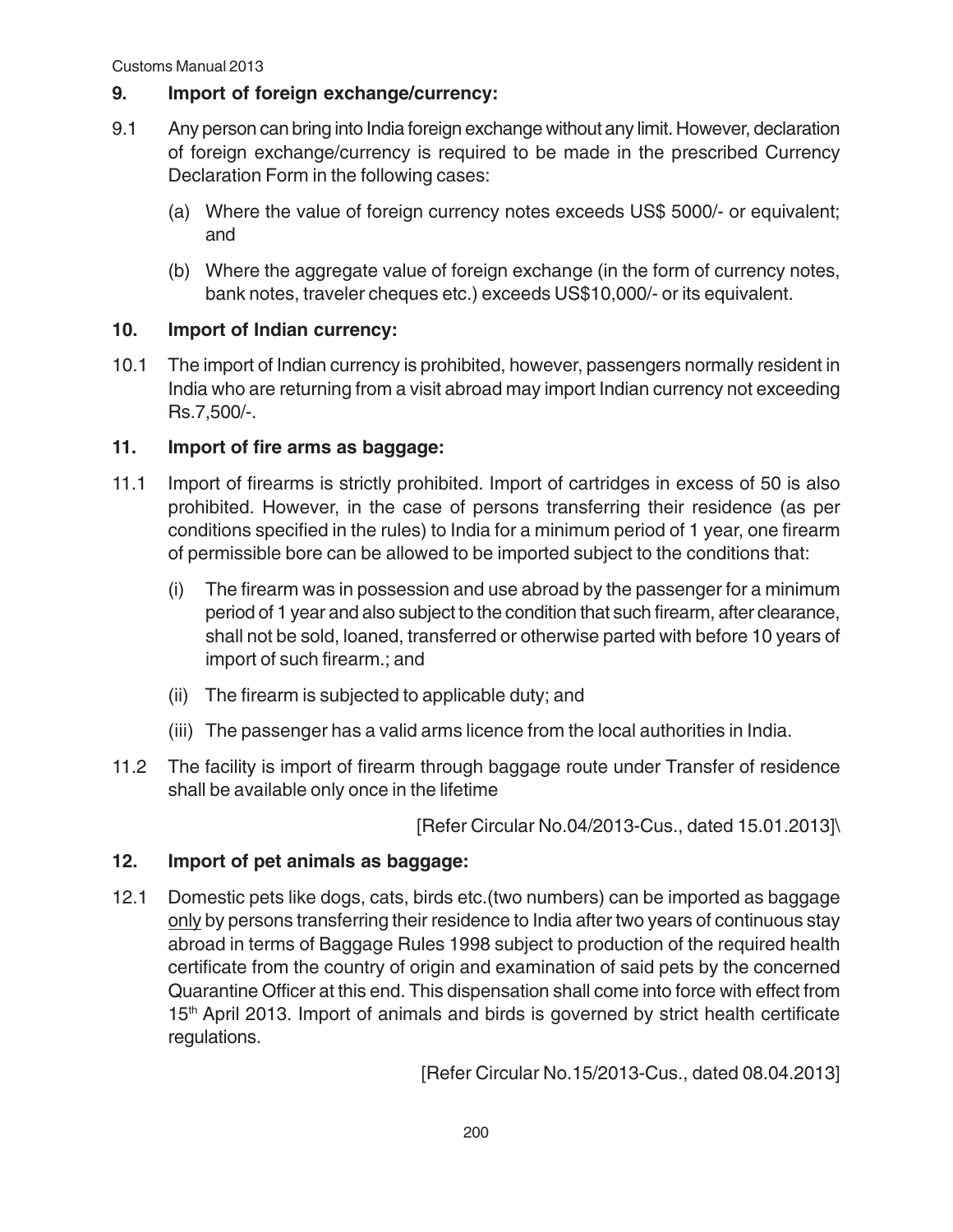#### **13. Detained baggage:**

13.1 There may be occasions when the passenger is not in a position to clear his baggage for any reason e.g. inability to pay the Customs duty demanded. In such a situation, the passenger may request the Customs to detain his baggage either for re-export at the time of his departure from India or for clearance subsequently on payment of duty. The detained baggage would be examined and its full details inventoried before being taken in the custody of Customs.

### **14. Mishandled baggage:**

14.1 There are numerous occasions when passenger baggage gets lost or mishandled by the Airlines. In all such cases the passenger is required to obtain a certificate to that effect from the airlines and get it countersigned by Customs indicating specifically the unutilized portion of the free allowance. This would enable the passenger to avail the unutilised portion of the duty free allowance when his baggage is delivered by the airlines.

### **15. Clearance of departing passengers:**

15.1 On the departure side, the principal task of Customs is enforcement related. These include checks to prevent narcotic drug trafficking, smuggling of other sensitive items such as Indian including foreign currency, wild life products, antiques etc. Customs also plays an important role in facilitating the re-import of the high valued articles including jewelry, being carried out of the country by issuing to the departing passengers a re-export certificate.

## **16. Export of gold jewellery as baggage:**

16.1 There is no value limit on the export of gold jewellery by a passenger through the medium of baggage so long as it constitutes the bonafide baggage of the passenger

## **17. Export of currency:**

- 17.1 Export of Indian currency is strictly prohibited. However, Indian residents going abroad are allowed to carry Indian currency not exceeding Rs.7,500/-.
- 17.2 Indians going abroad are permitted to take with them foreign currency without any limit so long as the same has been purchased from an authorized foreign exchange dealer
- 17.3 Tourists while leaving India are allowed to take with them foreign currency not exceeding the amount brought in by them at the time of their arrival in India.

\*\*\*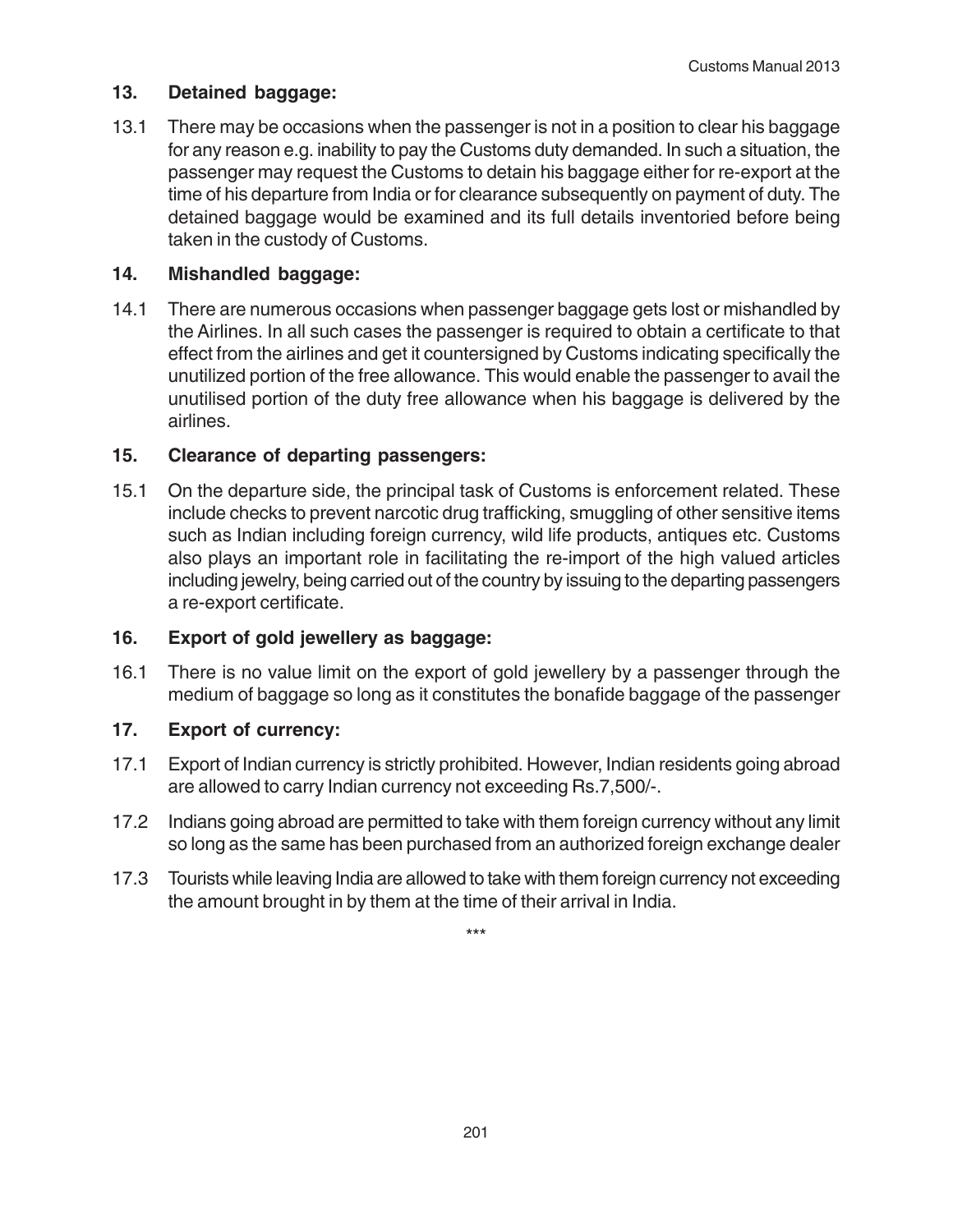# **Chapter 27 Setting up of ICDs/CFSs**

### **1. Introduction:**

- 1.1 With the liberalization of the economy, widespread industrialization, enhanced economic growth, development of multi-modal transport system, a need was felt to develop Inland Container Depots (ICDs) or Container Freight Stations (CFSs) that function like a dry port and offer common user Customs clearance facilities at the doorstep of importers and exporters.
- 1.2 An ICD/CFS may be defined as: "A common user facility with public authority status equipped with fixed installations and offering services for handling and temporary storage of import/export laden and empty containers carried under Customs transit by any applicable mode of transport placed under Customs control. All the activities related to clearance of goods for home use, warehousing, temporary admissions, re-export, temporary storage for onward transit and outright export, transshipment, take place from such stations."
- 1.3 An Inter-Ministerial Committee (IMC) under the chairmanship of the Additional Secretary (Infrastructure), Ministry of Commerce comprising representatives of various concerned Ministries/Departments including Department of Revenue considers the proposals for setting up of new ICDs/CFSs at different centres in the country and monitors their progress.

## **2. Distinction between ICD & CFS:**

- 2.1 An ICD is a 'self contained Customs station' like a port or air cargo unit where filing of Customs manifests, Bills of Entrys, Shipping Bills and other declarations, assessment and all the activities related to clearance of goods for home use, warehousing, temporary admissions, re-export, temporary storage for onward transit and outright export, transshipment, etc., take place. An ICD would have its own automated system with a separate station code [such as INTKD 6, INSNF6 etc.] being allotted by Directorate General of Systems and with in-built capacity to enter examination reports and enable assessment of documents, processing of manifest, amendments, etc.
- 2.2 A CFS is only a Customs area located in the jurisdiction of a Commissioner of Customs exercising control over a specified Customs port, airport, LCS/ICD. A CFS cannot have an independent existence and has to be linked to a Customs station within the jurisdiction of the Commissioner of Customs. It is an extension of a Customs station set up with the main objective of decongesting the ports. In a CFS only a part of the Customs processes mainly the examination of goods is normally carried out by Customs besides stuffing/destuffing of containers and aggregation/segregation of cargo. Thus, Custom's functions relating to processing of manifest, import/export declarations and assessment of Bill of Entry/Shipping Bill are performed in the Custom House/Custom Office that exercises jurisdiction over the parent port/airport/ICD/LCS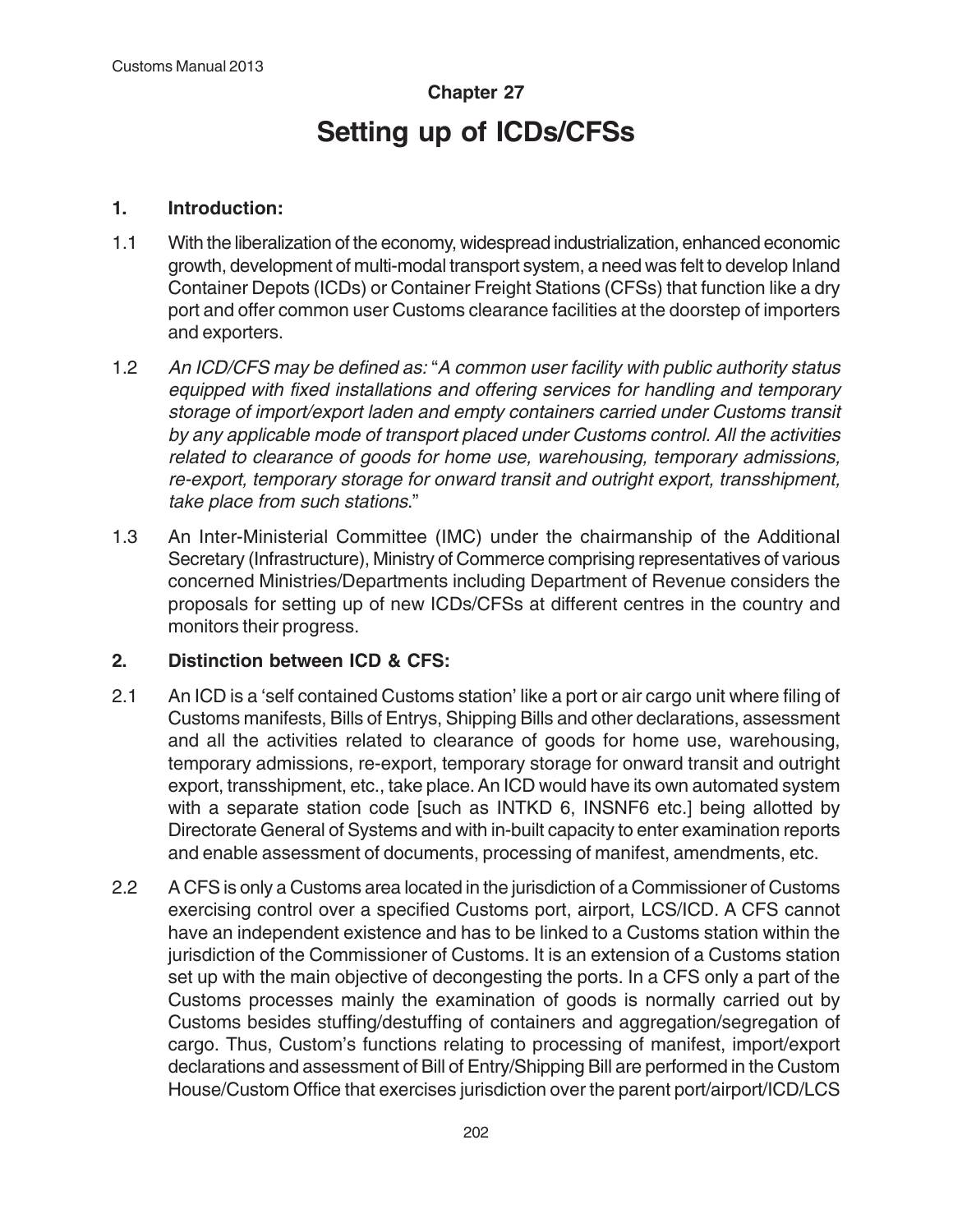to which the said CFS is attached. In the case of Customs Stations having facility of automated processing of documents, terminals are provided at such CFSs for recording the result of examination, etc. In some CFSs, extension Service Centers are available for filing documents, amendments etc. However, the assessment of the documents etc. is carried out centrally.

2.3 An ICD may also have a number of CFSs attached to it within the jurisdiction of the Commissioner of Customs just as in the case of a port and its CFSs (as on date there are 28 CFSs linked to Chennai port).

# [Refer Circular No.18/2009-Cus., dated 8-6-2009]

- 2.4 A standalone Customs clearance facility in an inland Commissionerate cannot be approved by the Commissioner as a CFS, if there is no ICD/port within its jurisdiction to which the said CFS can be attached. Such a facility can, however, be notified as an ICD i.e., as an independent Customs station with provision for filing and assessment of documents and examination of goods. A Customs clearance facility could be established as a CFS at a port city for examination of imported/export goods, since the CFS would fall under the jurisdiction of Commissioner of Customs, having jurisdiction over the Customs port with which the CFS would be attached. Further, in a port city such as Chennai or Mumbai, it may be possible to develop an ICD within the territorial jurisdiction of the concerned Customs Commissionerate in addition to existing CFSs. Such an ICD should be capable of providing full-fledged Customs services, independent EDI system, and all procedures meant for transshipment of cargo have to be followed for movement of goods from the port of import to the ICD. Further, such an ICD would function as an independent Customs Station in all respects and would not be attached to any other port or airport. Thus, in respect of proposals for setting up of ICD/CFS from prospective operators it has to be examined whether the proposed facility is required to be approved as an ICD or CFS.
- 2.5 Movement of goods from a port/airport/LCS to an ICD is in the nature of movement from one Customs station to another, governed by Goods Imported (Condition of Transshipment) Regulations, 1995. On the other hand, movement of goods from a port/airport/LCS or an ICD to a CFS is akin to local movement from a Customs area of the Customs station to another Customs area of the same station, covered by local procedure evolved by the Commissioner of Customs and covered by bonds, bank guarantee, etc. Further, the person undertaking the transshipment would be required to follow the prescribed procedure.
- 2.6 Goods intended for transshipment from the Customs station of first arrival shall be allowed to be unloaded/loaded in a Customs area, approved by the jurisdictional Commissioner of Customs, within the same Customs station. Movement of goods directly from a Customs station to a CFS of another Customs station shall not be permitted, since manifest is required to be filed only at a Customs station. In exceptional cases, such as strike or disruption resulting in congestion at some ports, the direct movement of goods to a CFS of another Customs station can be permitted only with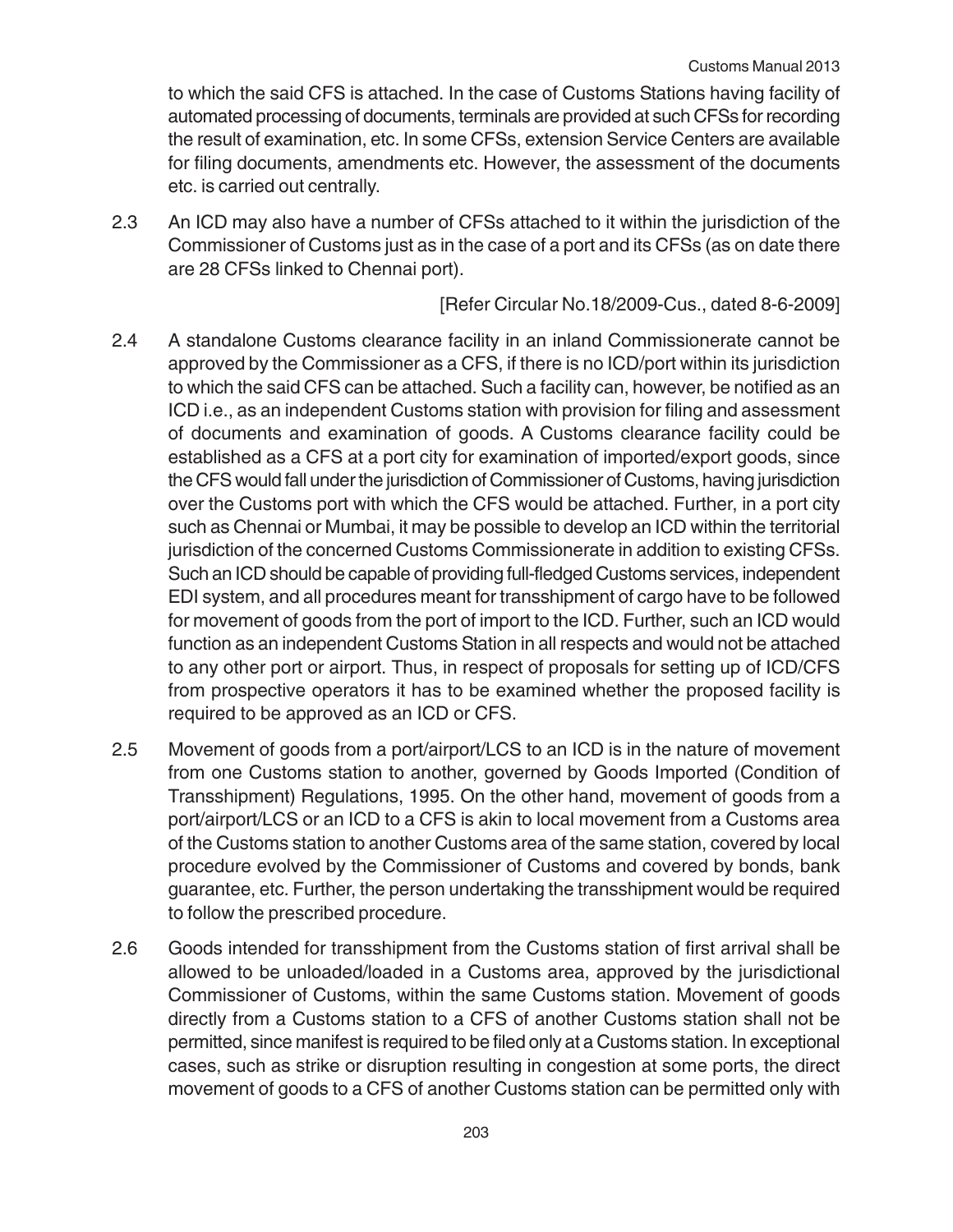approval of the Board, after due waiver of Sub-Manifest Transshipment Procedure (SMTP).

> [Refer Circulars No.79/2001-Cus., dated 7-12-2001 and No.46/2005-Cus., dated 24-11-2005]

## **3. Procedure for approval of ICD/CFS:**

- 3.1 Proposals for setting up ICD/CFS are considered and approved by the IMC on the basis of applications in prescribed form submitted to the Infrastructure Division, Department of Commerce, duly accompanied by requisite copies of feasibility report as mentioned in the guidelines.
- 3.2 The applicant should also send a copy of the application to the jurisdictional Commissioner of Customs, who will send his comments to the Department of Commerce and the Board within 30 days. The applicants are expected to be familiar with the statutory Customs requirements in relation to Bonding, Transit Bond, Security Insurance and other necessary procedural requirements and cost recovery charges payable before filing the application.
- 3.3 On receipt of the proposal, the Department of Commerce takes action to obtain the comments from CBEC and other concerned agencies within 30 days and IMC normally takes six weeks to take a decision. On acceptance of a proposal, a Letter of Intent is issued to the applicant, which will enable it to initiate steps to create infrastructure.
- 3.4 The applicant is required to set up the infrastructure within one year from the date of approval, but the Department of Commerce may grant an extension of 6 months. Thereafter, IMC may consider a final extension for a further period of 6 months or withdraw the approval granted. The applicant, after receipt of approval, shall send quarterly/annual progress report to Ministry of Commerce, as per prescribed format through electronic mode as well as through hard copy.
- 3.5 After the applicant has put up the required infrastructure, met the security standards of the jurisdictional Commissioner of Customs and provided a bond backed by bank guarantee to the Customs, final clearance and Customs notification will be issued. The approval will be subject to cancellation in the event of any abuse or violation of the conditions of approval.

[Refer Chapter on Customs Cargo Service Providers]

# **4. Posting of Customs officers on cost recovery basis:**

- 4.1 For the purpose of Customs clearance at the ICDs/CFSs, Customs staff is provided on cost recovery basis by issue of a sanction order by the Administrative Wing of the Board. The custodians are required to pay @ 185% of total salary of officers actually posted at the ICD/CFS.
- 4.2 Cost recovery posts of ICDs/CFSs that have been in operation for two consecutive years with following performance benchmark for past two years will be considered for regularization. However, the waiver of cost recovery charges would be prospective with no claim for past period.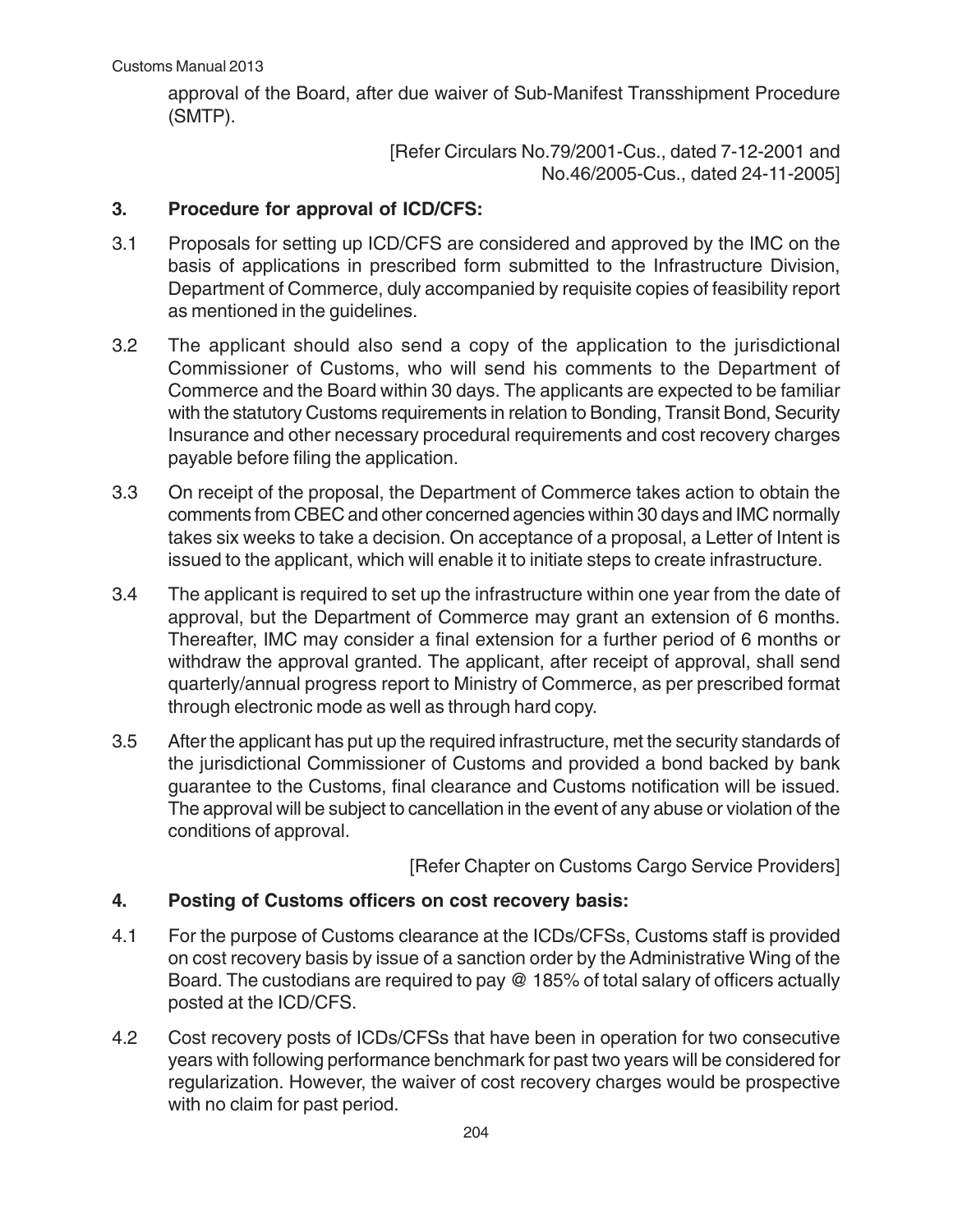| (i) No. of containers handled by ICD                                                                                                       | 7200 TEUs per annum                           |  |
|--------------------------------------------------------------------------------------------------------------------------------------------|-----------------------------------------------|--|
| (ii) No. of containers handled by CFS                                                                                                      | 1200 TEUs per annum                           |  |
| (iii) No. of B/E processed by ICDs / CFSs                                                                                                  | 7200 per annum for ICDs and<br>1200 for CFSs. |  |
| Bench mark at (i) to (iii) shall be reduced by 50% for these ICDs / CFSsexclusively dealing<br>(iv)<br>with exports as per staffing norms. |                                               |  |

[Refer Instruction F.No.434/17/2004-Cus-IV, dated 12-9-2005]

- 4.3 Normally, at an ICD/CFS having both import and export functions the staff allocation is 13 (1 Assistant/Deputy Commissioner, 2 Appraisers, 2 Inspectors, 2 UDCs, 2 LDCs, 4 Sepoys) and at ICD/CFS having only export it is 7 (1 Assistant/Deputy Commissioner, 1 Appraiser, 1 Inspector, 1 UDC, 1 LDC, 2 Sepoys).
- 4.4 In the initial stages of operations of an ICD/CFS, due to less volume of trade, full strength of the officers may not be required. In such a situation, if the custodian requests, the Commissioner of Customs may, after due consideration post less than the sanctioned strength of officers. Gradually, when the business picks up at the ICD, the full contingent of staff may be posted. The Commissioner of Customs would accept the deposit of advance cost recovery charges for 3 months for the number of staff actually posted in an ICD/CFS.
	- [Refer Circulars No. 52/97-Cus dated 17-10-1997, No.80/98-Cus., dated 26-10-1998, No.27/2004-Cus., dated 6-4-2004, No.13/2009-Cus., dated 23-3-2009, No.18/2009-Cus., dated 8-6-2009, and No.21/2009-Cus., dated 4-8-2009]

\*\*\*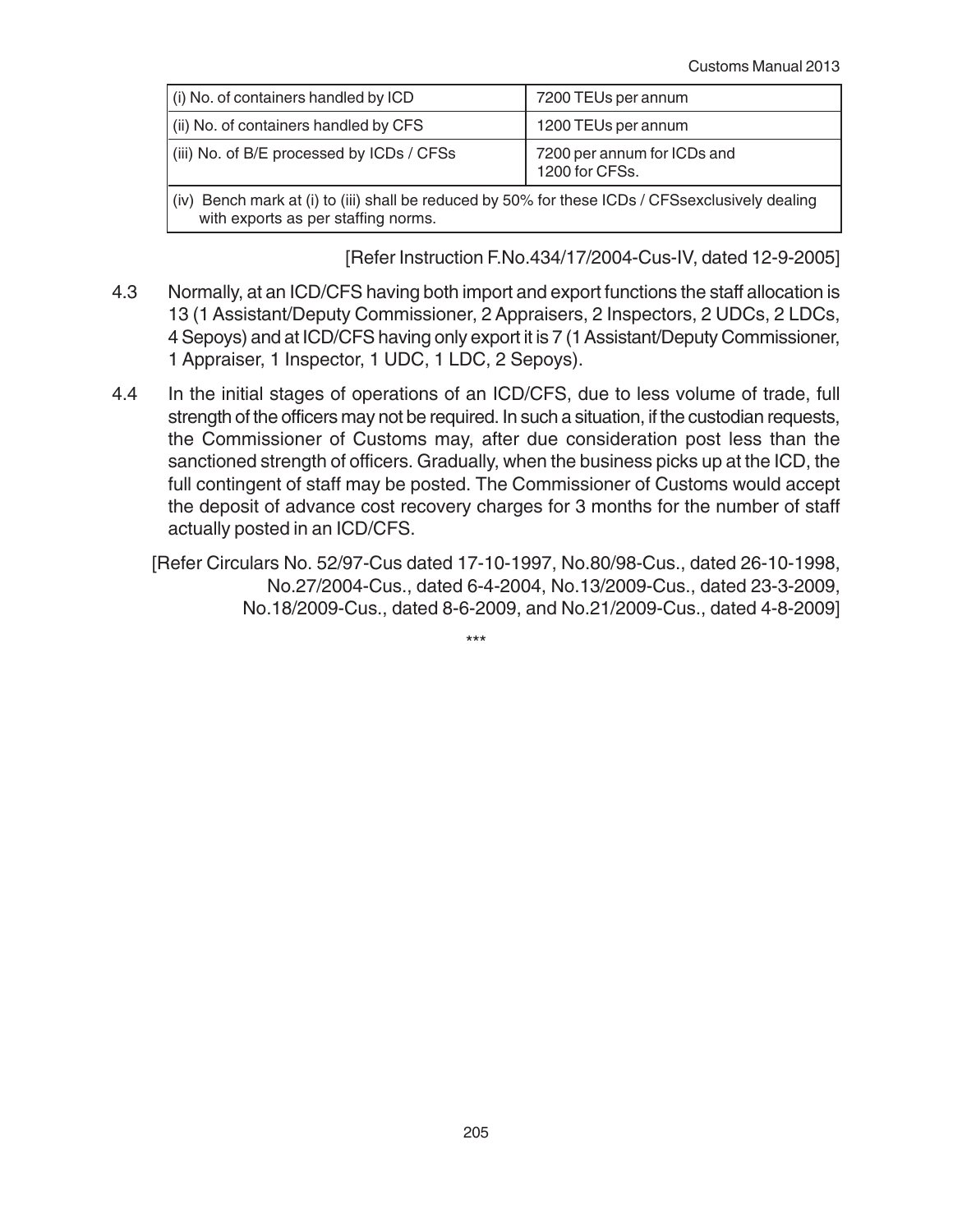# **Chapter 28**

# **Customs Cargo Service Providers**

## **1. Introduction:**

- 1.1 The Public Accounts Committee (PAC) in its 27<sup>th</sup> Report (2005-06) recommended formulating appropriate legal provisions and guidelines to control the activities of custodians. In pursuance of these recommendations, the Government inserted a new Section 141(2) to the Customs Act, 1962 and thereafter under its authority framed the Handling of Cargo in Customs Areas Regulations, 2009 (HCCR, 2009).
- 1.2 The HCCR, 2009 provide for the manner in which the imported goods/ export goods shall be received, stored, delivered or otherwise handled in a Customs area. The regulations also prescribe the responsibilities of persons engaged in the aforesaid activities.

# **2. Salient features of the HCCR, 2009:**

- 2.1 The HCCR, 2009 apply to all 'Customs Cargo Service Providers' (CCSPs), who are persons operating in a Customs area and engaged in the handling of import/export goods. These include the custodians of imported/export goods and those handling such goods and all persons working on their behalf such as fork lift or material handling equipment operators, etc. Consolidators/ break bulk agents and other persons handling imported/export goods in any capacity in a Customs area are also covered.
- 2.2 The HCCR, 2009 indicate various responsibilities and conditions for different kinds of CCSPs. The conditions prescribed under its Regulation 5 apply to the CCSPs who desire to be approved as custodians of imported/export cargo and thus handle goods in Customs areas. These conditions shall not apply to persons who only provide certain services on their own or on behalf of the custodians.
- 2.3 Responsibilities prescribed in Regulation 6 of the HCCR, 2009 apply to both custodians and persons who provide various services, though certain responsibilities specifically apply to one or the other category. For example, the responsibility for safety and security, pilferage of goods under their custody, disposal of uncleared, unclaimed or abandoned goods within the prescribed time limit, payment of cost recovery charges of the Customs officers posted in the facility are applicable to an approved custodian who handled imported or export goods. On the other hand, responsibilities for publishing or display of the schedule of charges for the activities undertaken in respect of imported/ export goods shall apply to both categories of persons. These responsibilities are aimed at expeditious clearance of goods, reduction of dwell time, transaction cost and safeguarding revenue.
- 2.4 As specified in Regulation 3 of the HCCR, 2009, these regulations shall apply to handling of imported goods and export goods in Customs area specified under Section 8 of the Customs Act, 1962. This would cover all Customs facilities such as ports,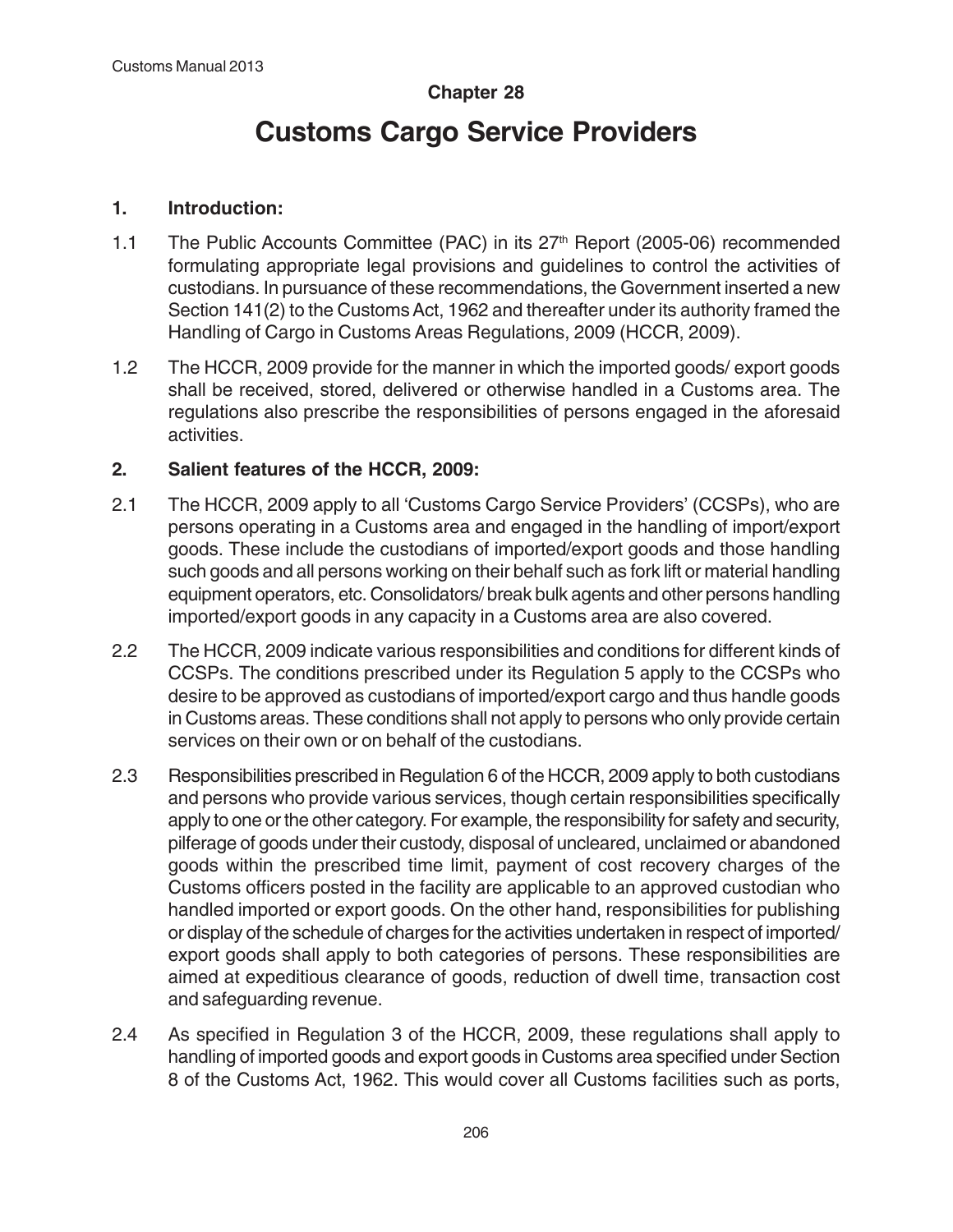airports, ICDs/CFSs and LCSs. Also, imported goods would cover goods under transshipment and all goods held under the custody of CCSP. However, these regulations do not apply to Customs bonded warehouse or to the warehoused goods covered by Chapter IX of the Customs Act, 1962.

- 2.5 Major ports notified under the Major Port Trusts Act, 1963 and airports notified under the Airports Authority of India Act, 1994 will continue to be authorized to function as custodians under their respective Acts and these regulations shall not impact their approval as a custodian. Thus, in terms of Section 45 of the Customs Act, 1962, the Port Trusts of the notified major ports and the Airports Authority of India shall not be required to make an application under Regulation 4 or 9 of the HCCR, 2009 for approval or renewal under these regulations. However, they would be required to discharge the responsibilities cast upon them as specified in its Regulation 6.
- 2.6 Regulation 5 of the HCCR, 2009 provides the conditions to be fulfilled by an applicant who wishes to be appointed as a custodian of the imported/ export goods in a Customs area. This contains an exhaustive list of infrastructure and operational requirements for efficient handling of imported or export goods, though sufficient discretion is provided for the Commissioner of Customs to decide on the nature of infrastructure and equipments required. Hence, it is to ensured that the facilities provided by the custodians are sufficient for efficient handling of cargo However, the facilities should be sufficient to enable efficient handling of the cargo having regard to the volume of containers/ cargo and its nature, etc. (the requirement may, or course, vary between Customs areas at different places in the country). The Commissioner of Customs can also specify general standards or requirements such as height of boundary wall, quantum and specifications of material handling and other equipments etc., to ensure the facilities are adequate for effective and efficient handling of cargo.
- 2.7 Under Regulation 5(1)(j) of the HCCR, 2009, the infrastructure required to be provided by the custodian shall include the civil and electrical infrastructure including properly air-conditioned office space, cabins with proper furniture, power backup facilities, hardware, networking and secure connectivity to Customs data centres for Customs officers and service centres specified by Customs. Facilities required for secure exchange of electronic information between the custodian and Customs shall also be provided. In addition, the custodian would undertake site preparation including civil works, electrical works, electrical fittings, air-conditioning, etc. and provide DG Set for power back up and link to the Customs EDI server. The networking, communication equipments, UPS, computers/personal computers/thin clients, servers, printers and other computer peripherals as may be specified by the Directorate General of Systems shall also be provided by the custodian.
- 2.8 Board has clarified that custodians already exempted from payment of cost recovery charges under Circular No.27/2004-Cus., dated 6-4-2004 and Para 5.3 of Circular No.13/2009-Cus., dated 23-3-2009 would continue to avail the exemption even after issue of Circular No.4/2011-Cus., dated 10-1-2011.
- 2.9 Commissioner of Customs, subject to his satisfaction, should not insist for residential accommodation for staff from CCSP in cases where concerned facility of CCSP is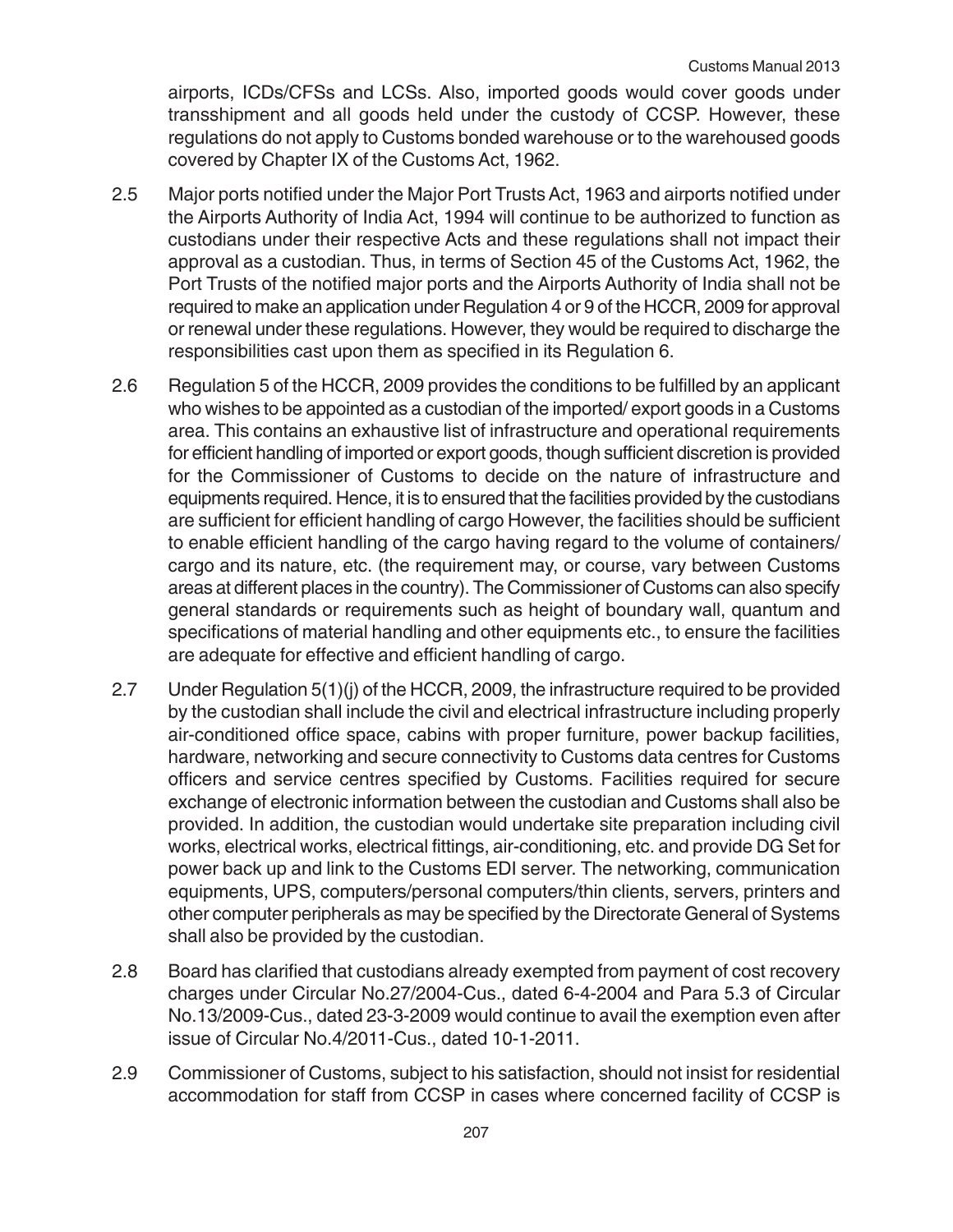located in the city area. The underlying idea is to provide for residential facilities for staff deployment at Customs facilities located in far flung and remote areas where it is difficult to have appropriate residential facility and which can not be easily commuted by the officers. Therefore requirement of residential accommodation should not be insisted upon in cases where the location is commutable from the base town/city. Commissioner of Customs concerned should exercise due diligence before enforcing provisions of 5(1)(i)(b) of Notification No.96/2010-Cus(NT)., dated 12-11-2010. The type of residential accommodation to be provided to Customs staff would be determined as per entitlement of the officer of Central Government.

[Refer Circular No.29/2011-Cus., dated 18-7-2011]

2.10 CCSPs are required to have weigh bridges installed at their facilities preferably near the entry/exit gate and all containers must be weighed.

[Refer Instruction F.No.450/81/2011-Cus.IV, dated 18-8-2011]

2.11 In a large number of cases, containers detained by Directorate of Revenue Intelligence (DRI), Special Intelligence & Investigation Branch (SIIB) or Preventive formations are not being released for considerable time and this has caused undue hardship to shipping companies by paying exorbitant demurrage charges. One reason for longer detention can be lack of adequate space for storing such goods in a Customs area. In this regard, Board desires that sufficient space for custody / storage of detained imported / export goods should be provided by Customs Cargo Service Provider (CCSP) as per regulations 5 (1) (o) of the HCCAR, 2009 so that detained goods may be stored after de-stuffing from the containers and empty containers be returned to the concerned Shipping Line. Further, in terms of regulation 6 (1) (l) of the HCCAR, 2009 that CCSP shall subject to any other law for the time being in force not charge any rent or demurrage on detained goods. In case containers are detained / seized under the Customs Act, 1962, the same may be considered for provisional release subject to furnishing of Bond and Bank Guarantee under the Customs Act, 1962.

[Refer Instructions F. No.450/24/2012-Cus.IV, dated 14-3-2012]

- 2.12 Regulation 5(2) of the HCCR, 2009 requires the custodian to pay cost recovery charges in respect of the Customs officers deployed at the ICD/CFS/port/airport etc., unless exempted by a specific order or a circular or instructions issued by the Ministry of Finance. Presently, payment of cost recovery charges in respect of ports and airports has been exempted for three categories of custodians, as follows:
	- (i) Custodians notified under Section 45 of the Customs Act, 1962 prior to 26-6- 2002 and there is no change in custodianship or area after 26-6-2002;
	- (ii) Custodians notified prior to 26-6-2002 but part or whole of the same premises is transferred (on lease or otherwise) to new custodian on or after 26-6-2002 (e.g. AAI, custodian of Mumbai Air Cargo Complex prior to 26-6-2002 later transferred part custodianship to Air India); and
	- (iii) Custodians notified prior to 26-6-2002 but premises extended after 26-6-2002 under the same custodianship.

[Refer Circular No.27/2004-Cus., dated 6-4-2004]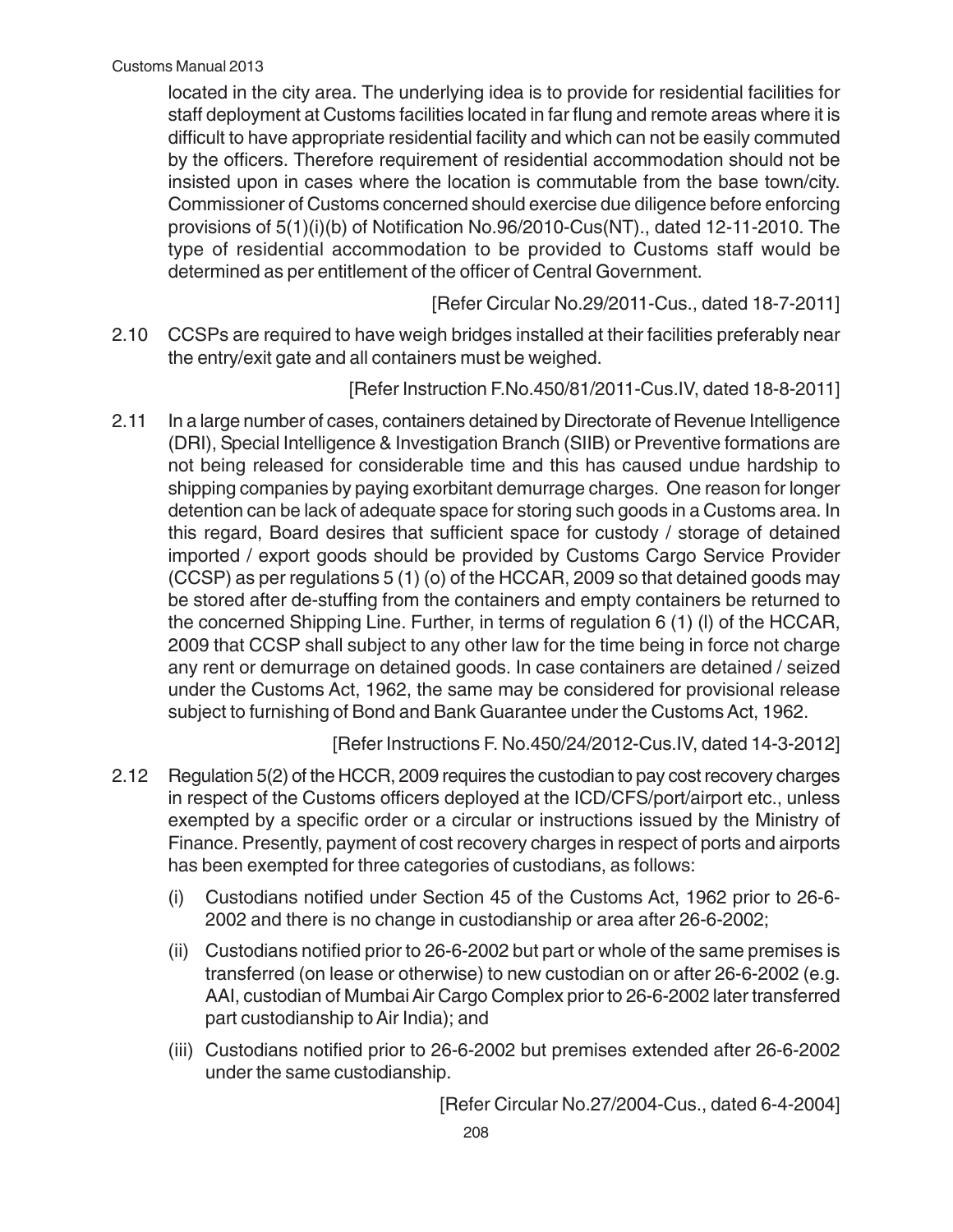- 2.13 The Greenfield Airports Policy framed by the Government and notified by the Ministry of Civil Aviation specifies that the applicant for setting up of a greenfield airport will obtain clearance from the Department of Revenue for provision of Custom services and the cost of providing these services will be borne by the Airport Company.
- 2.14 Cost recovery charges to be paid by ICD/CFS may be waived if they fulfill the laid down norms and are in existence for a consecutive period of two financial years. Accordingly, in respect of the eligible ICDs/CFSs specific orders in individual cases for grant of exemption from the payment of cost recovery charges are issued by Ad.IV Section of the Board. As per the existing instructions, the cost recovery posts at ICD/ CFS which have been in operation for two consecutive years with following performance benchmark for past two years will be considered for regularization of cost recovery posts. The waiver of cost recovery charges would be prospective with no claim for past period. Criteria would be applicable on actual performance of ICDs / CFSs.

| (i) No. of containers handled by ICD                                                  | 7200 TEUs per annum |
|---------------------------------------------------------------------------------------|---------------------|
| (ii) No. of containers handled by CFS                                                 | 1200 TEUs per annum |
| (iii) No. of B/E processed by ICDs / CFSs1200 for CFSs.   7200 per annum for ICDs and |                     |
|                                                                                       |                     |

(iv) Bench mark at (i) to (iii) shall be reduced by 50% for these ICDs / CFSs exclusivelydealing with exports as per staffing norms.

[Refer instructions F.No.434/17/2004-Cus-IV, dated 12-9-2005]

2.15 Regulation 6(1)(m) of the HCCR, 2009 deals with disposal of imported or export goods

lying unclaimed, uncleared or abandoned in ICDs/CFSs/Customs areas by the CCSP

who is holding custody of the such goods. Proper and timely disposal of unclaimed,

uncleared or abandoned goods is to be ensured.

[Refer Circular No.50/2005-Cus., dated 1-12-2005]

2.16 In order to ensure security of premises and to prohibit unauthorized access of person in the Customs area all CCSP/ Custodians should provide CCTV/ Video Camera and give video footage of the same to the Customs Officer who shall monitor it regularly.

[Refer Circular No 3/2013-Cus., dated 1-1-2013]

2.17 Cases of lease, gift, sale or subletting or transfer of the premises in any other manner, in a Customs area by major ports may be firstly examined to see whether required permission from the Central Government / Ministry / Cabinet Committee has already been obtained or not. In cases where appropriate authority has already given this permission, then necessary written permission may also be given by the Commissioner for such lease or transfer. On the contrary, if no approval of the Government has been obtained, then appropriate action may be initiated against the erring Custodian under the said Regulations and the Customs Act, 1962. **Thus, further permission from the Commissioner of Customs would not be required in respect of PPP**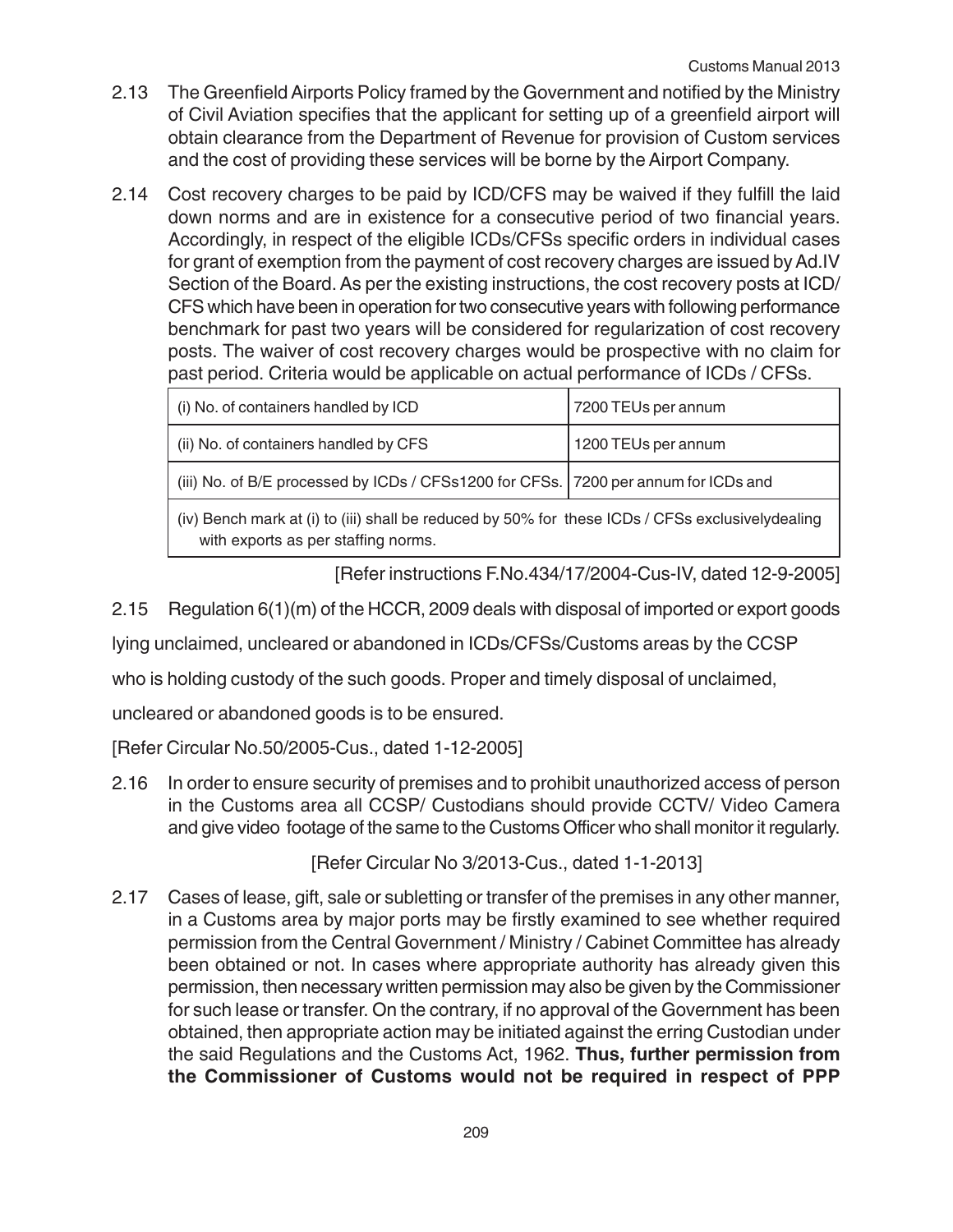## **projects approved by the Government / PPA Appraisal Committee or Cabinet Committee on Infrastructure.**

# [Refer Circular No.54/2011-Cus., dated 29-12-2011]

- 2.18 The power to exempt the conditions required to be fulfilled by CCSPs is provided under Regulation 7 of the HCCR, 2009 to the Commissioner of Customs. For example, the requirement of sufficient facilities for installation of scanning equipment may not be an immediate requirement in respect of ICD/CFS who have established their operations as new custodian. However, when this requirement becomes a necessity, then these conditions may have to be fulfilled by such custodian at that point of time. Hence, the Commissioner of Customs needs to examine individual cases where exemptions are sought to be given to the custodian and record the reasons in writing before providing exemptions. However , no exemption shall be granted in respect of any of the conditions in Regulation 5 where the overall safety and security of the premises are likely to be affected thereby.
- 2.19 In order to overcome situations where clearances of imported/ export goods are getting affected by congestion at a particular Customs facility (e.g. CFS), it has been provided that the Commissioner of Customs may consider regulating the entry of goods in that particular CFS for a temporary period, say, 15 days, in terms of Regulation 7(2) of the HCCR, 2009. In such cases, the Commissioner of Customs may not allow any import/ export cargo to be received and handled in the facility or may allow such reduced quantity as considered sufficient for being handled efficiently for such temporary period till the congestion is cleared and the delay in clearance of goods is sorted out.
- 2.20 In terms of Regulation 9 of the HCCR, 2009, at the time of submission of applications for acquiring custody and handling of imported/export goods, the applicant shall provide complete details of the facility such as extent of the area, equipment, infrastructure etc. for receiving, unloading/loading, stacking, storage, delivery of imported/ export goods including the map. Further, the projected capacity of the cargo or container proposed to be handled at the premises, would form the basis for determining the adequacy of the infrastructural facilities and bond or bank guarantee, wherever applicable. For example, in respect of containers, the volume in terms of Twenty feet Equivalent Units (TEUs) may be ascertained. As regards X-Ray scanning equipment, the custodians are expected to provide for suitable land and other site requirements, but the actual scanning equipments would be installed by the Customs department subject to conditions as may be prescribed.
- 2.21 Only such CCSPs who wish to be appointed as custodian of imported/ export goods need to take approval as specified in Regulation 10 of the HCCR, 2009. CCSPs who either operate on behalf of the custodian or with his permission, do not require any approval. However, custodian will be responsible for fulfillment of the conditions of these regulations by such CCSPs.
- 2.22 The procedure for approval of appointment, renewal, suspension or revocation of CCSP as per Regulations 10 to 13 of the HCCR, 2009 is based upon transparency and objectivity. Cases involving outright transfer of custodianship, leasing of premises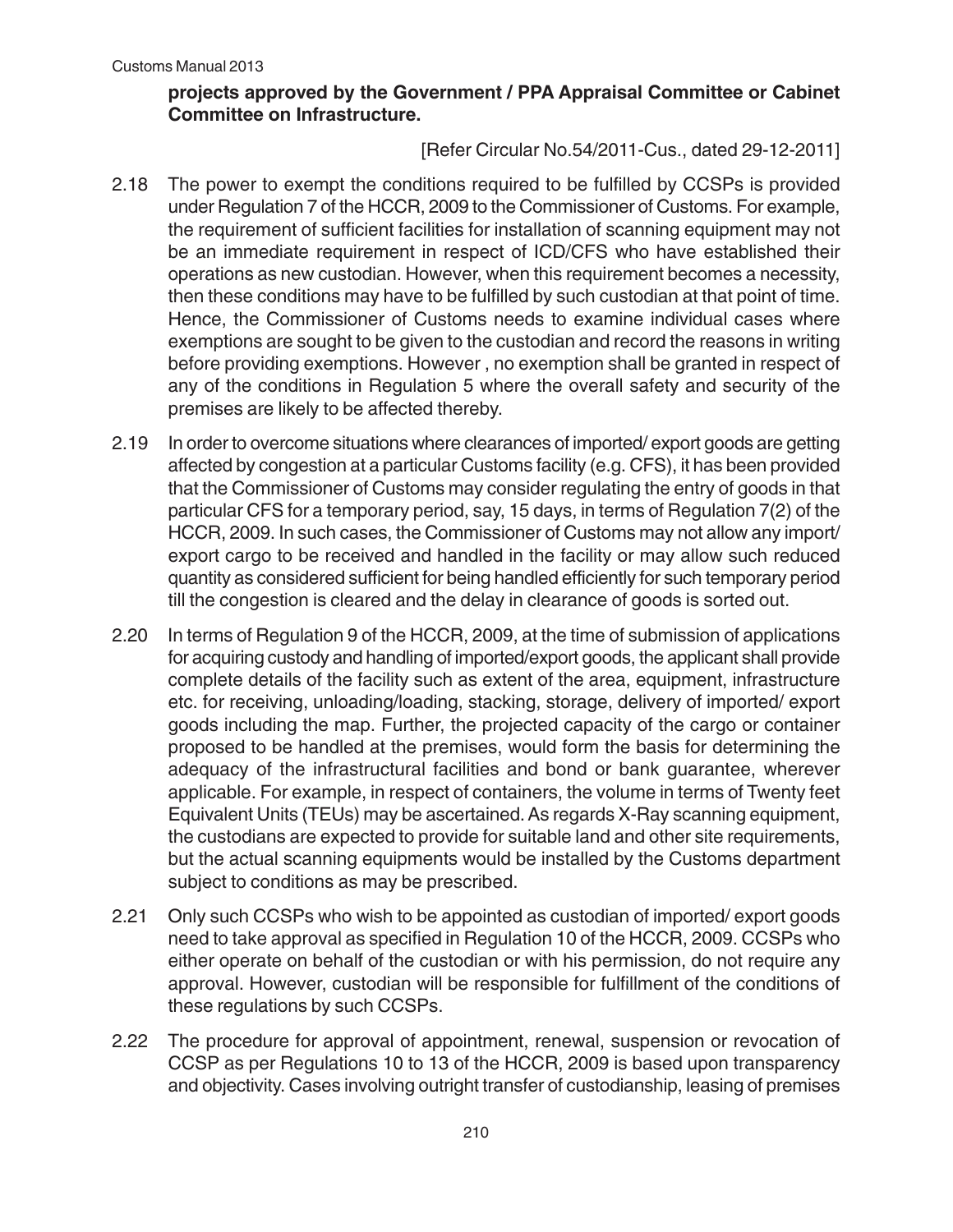without informing Customs, subletting, sub-contracting, outsourcing, gift or lease of any of the services of CFS/ICD have to be dealt by the jurisdictional Commissioner of Customs. In case of violations of the conditions or obligations prescribed under the regulations, necessary action may be taken against the erring CCSP including imposition of penalty. Further, action would need be initiated against the CCSP, wherever lack of infrastructure facilities is noticed leading to deterioration in services or damage of imported or export goods, loss of value and loss of revenue etc. In case of CCSP authorized under the Authorised Economic Operator (AEO) Programme, the approval granted may be extended for a period of ten years at a time.

[Refer Instructions F.No.450/105/2008-Cus.IV, dated 25-7-2008]

- 2.23 All the CCSPs are required to publish a schedule of charges associated with various services in relation to imported or export goods in the Customs area and its display at prominent places including webpage or website of the CCSP. It has also been clarified that no exemption is available to existing custodians / CCSPs in so far as the provisions of facilities and fulfillment of prescribed conditions in Regulation 5 & 6, as applicable, within the specified limits are concerned.
- 2.24 Custodians under the Major Port Trusts Act, 1963, and Airports Authority of India Act, 1994 shall not be required to make an application under Regulation 4 or 9 for approval or renewal under these regulations, but they are required to necessarily discharge the responsibilities cast upon them in terms of Regulation 5 and 6.
- 2.25 The CCSP will also undertake to indemnify the Commissioner of Customs from any liability arising on account of damages caused or loss suffered on imported or export goods, due to accident, damage, deterioration, destruction or any other unnatural cause during their receipt, storage, delivery, dispatch or otherwise handling by furnishing an indemnity bond.
- 2.26 No relaxation or exemption from requirements on safety and security of premises shall be allowed by the Commissioner of Customs to the custodians or CCSPs in terms of provisions of Regulation 7 of HCCR, 2009. also keeping in view the paramount importance of overall safety and security of imported / export goods, detailed guidelines have been prescribed in order to ensure that all concerned persons ensure that suitable arrangements are put in place for safety and security of premises relating to imported or export goods.
- 2.27 The HCCR, 2009 provide for levy of penalty in case the CCSP contravenes any of the provisions of the regulations or fails to comply with the regulations. However, these provisions do not impact the past proceedings against the custodian, if any, where necessary action has been initiated against erring custodians.
- 2.28 For the purposes of Regulation 6 (1) of HCCCR , the following officers are notified as Proper Officers: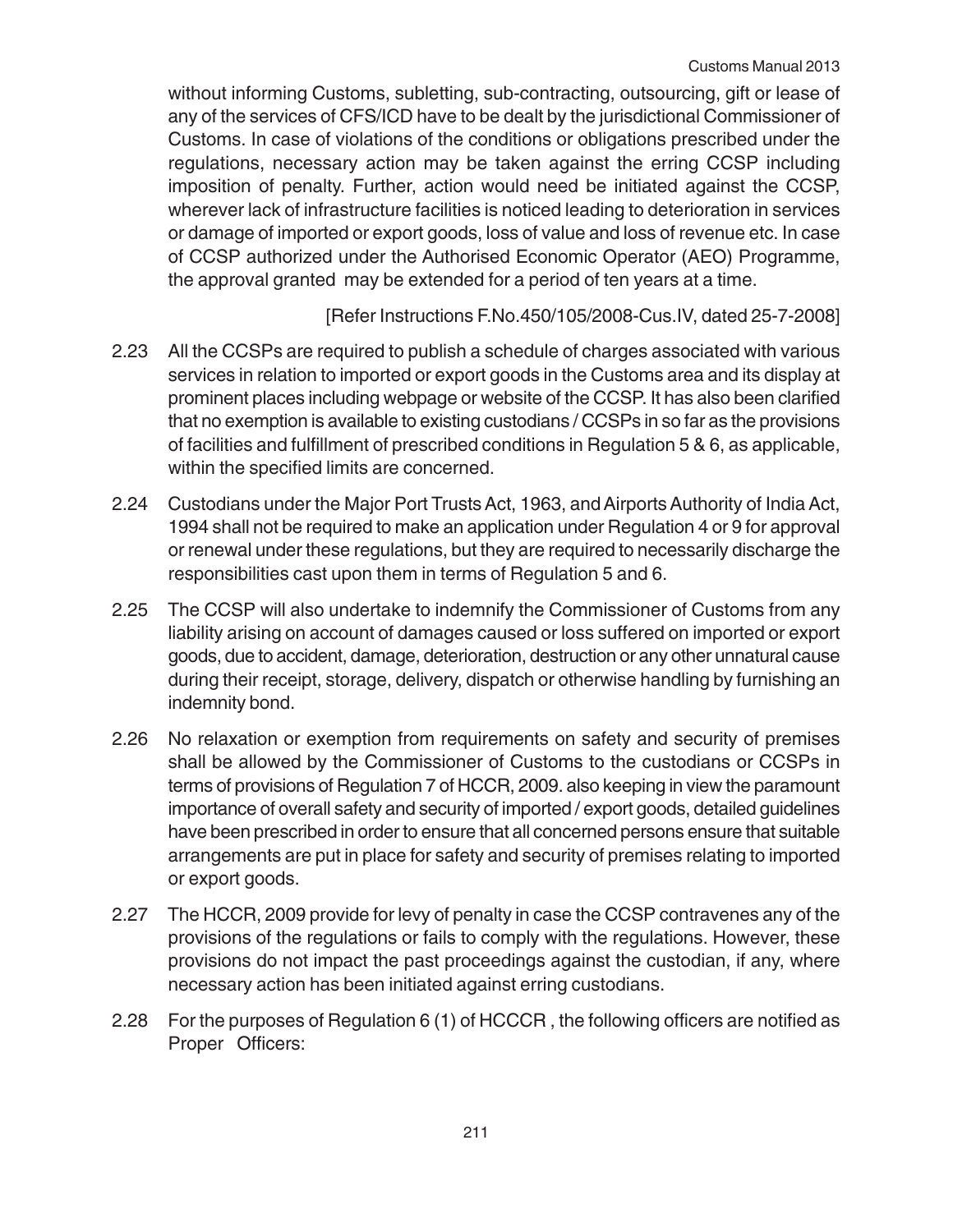| S.No. | <b>Clause under Regulations 6(1)</b> | <b>Designation of the Proper Officer</b>                                                                     |
|-------|--------------------------------------|--------------------------------------------------------------------------------------------------------------|
|       | (a)                                  | Inspector of Customs or Preventive Officer or<br><b>Examining Officer</b>                                    |
|       | (T)                                  | Superintendent of Customs or Appraisers                                                                      |
| З.    | $(g)$ , $(h)$ , $(k)$                | Deputy Commissioner or Assistant Commissioner<br>of Customs                                                  |
| 4.    | (I)                                  | Superintendent of Customs or Appraiser or Inspector of<br>Customs or Preventive Officer or Examining officer |

[Refer Circulars No. 52/97-Cus., dated 17-10-1997, No.80/98-Cus., dated 26-10-1998, No.27/2004-Cus., dated 6-4-2004, No.13/2009-Cus., dated 23-3-2009, No.18/ 2009-Cus., dated 8-6-2009, No.21/2009-Cus., dated 4-8-2009 and No.4/2011-Cus., dated 10-1-2011]

\*\*\*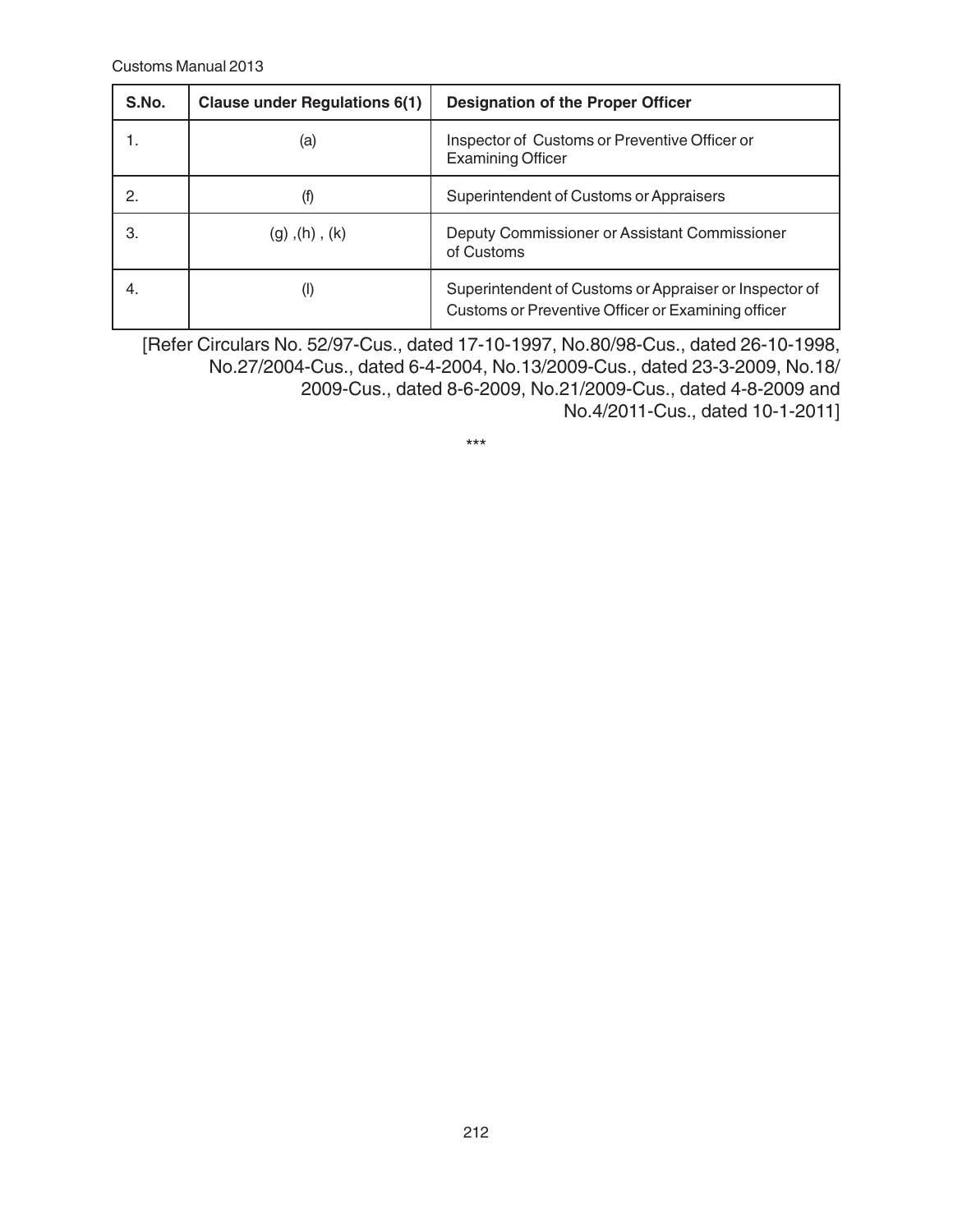# **Chapter 29 Custom House Agents**

## **1. Introduction:**

- 1.1 Section 146 of the Customs Act, 1962 states that no person shall carry on business as an agent relating to entry or departure of a conveyance or the import or export of goods at any Customs station unless such person holds a licence granted in this behalf in accordance with regulations made in this regard by the Board. Thus, any person desirous to carry on business as a Custom House Agent relating to entry or departure of a conveyance or import or export of goods at any Customs station is required to obtain a licence, which is referred to as the CHA licence and the person concerned as the Custom House Agent (CHA).
- 1.2 Section 146 of the Customs Act, 1962 read with the Custom House Agents Licensing Regulations (CHALR), 2004 governs all legal and procedural aspects of the grant of CHA licence as well as the obligations and responsibilities of a CHA.

# **2. Application for CHA licence and eligibility:**

2.1 Regulation 4 of CHALR, 2004 provides for invitation of applications for grant of CHA licence by the concerned Commissioner of Customs for grant of a such licences as assessed by him in the month of January every year by means of a Public Notice and also through publications in at least two newspapers. Ideally no restriction should be placed on the number of CHAs operating in the Custom Houses and market forces should govern the number of proficient and qualified persons required to carry out the job of CHA commensurate with the volume of import / export cargo. There is no justification in prescribing a turnover based criteria for ascertaining the number of CHA licences required to be issued at particular Custom House / station. No numeric criterion has also been fixed governing the number of CHA licences being issued.

[Refer Circular No.9/2010-Cus., dated 8-4-2010]

2.2 The eligibility condition as per Regulation 6 of CHALR, 2004 is that an applicant should be a citizen of India having a financial viability supported by a certificate issued by a scheduled bank or such other proof acceptable to Commissioner of Customs evidencing possession of assets of value of not less than 2 lakhs. Further, the applicant or his authorized employee should be a graduate from a recognized University or possesses a professional degree i.e. C.A., M.B.A., L.L..B., Diploma in Customs clearance work from any institute or University recognized by the Government with a working knowledge of Computers and Customs procedure, or is a graduate having three experience in transacting CHA work as 'G' card holder, or a person who has passed the examination referred to in Regulation 8 or is retired Group A officer from Indian Customs and Central Excise Service having a minimum of 10 years of experience in Group A.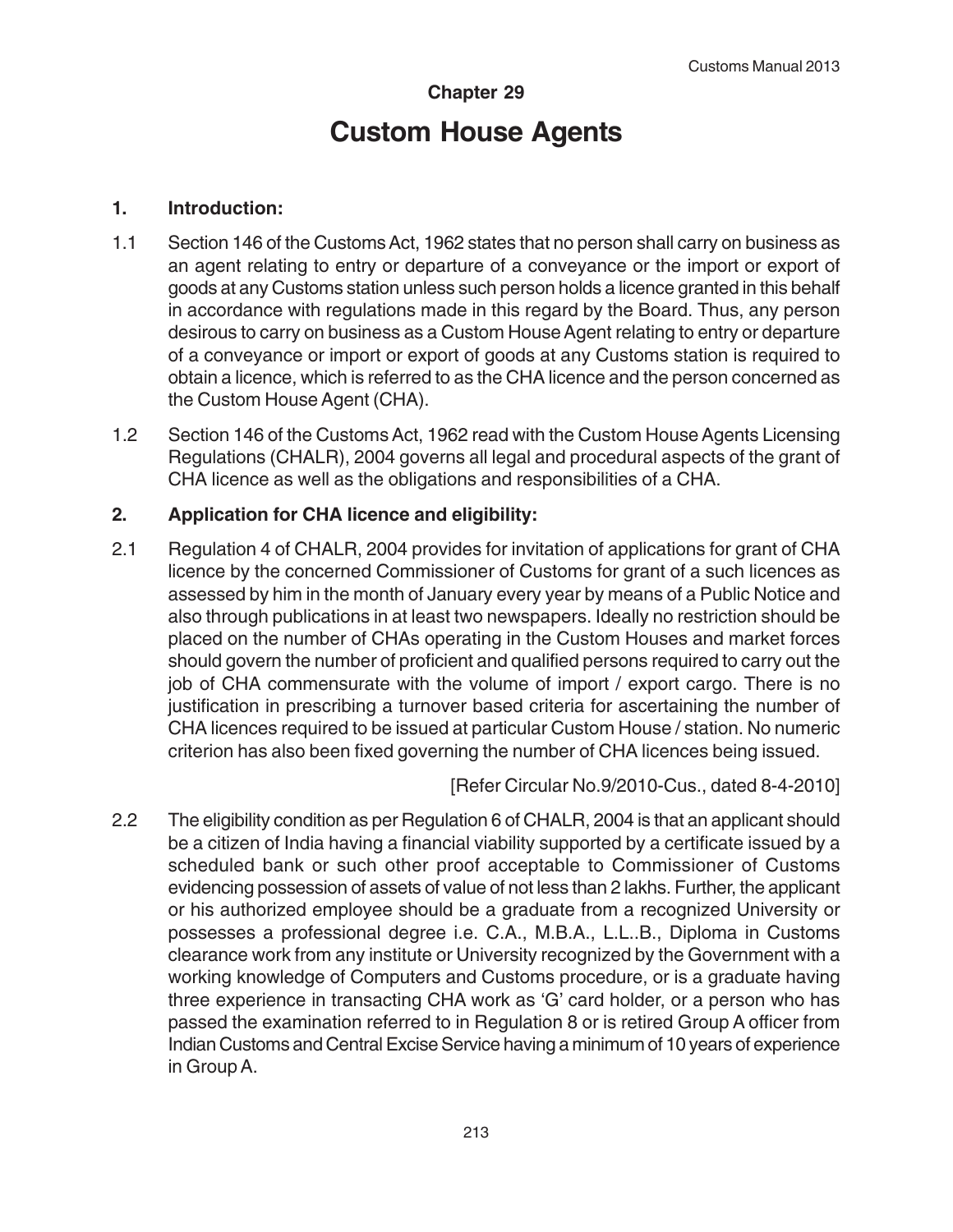2.3 MBA degree or the equivalent degree PGDM, granted by an institute or university recognized by Government / AICTE under Ministry of HRD shall be acceptable qualification for the degree holders to appear in the examination under CHALR, 2004.

[Refer Circular No.16/2010-Cus., dated 29-6-2010]

#### **3. Qualifying examinations:**

- 3.1 Any applicant who satisfies the criteria of Regulations 5 and 6 of CHALR, 2004 and has applied for grant of licence under Regulation 4 shall be required to appear in the written as well as the oral examination conducted by the Directorate General of Inspection (Customs & Central Excise) at select centers, twice in a year, for which intimation will be sent in advance. The applicant who has passed the written examination will be called for oral examination and has to pass the same within 2 years of passing of related written examination without any limitation of chances and in the event of failing to do so, he shall be treated as having failed in the examination. An applicant will however be allowed a maximum period of seven years within which he shall pass both the written and oral examination. The examination may include questions on the following:
	- (a) preparation of various kinds of bills of entry and shipping bills;
	- (b) arrival entry and clearance of vessels;
	- (c) tariff classification and rates of duty;
	- (d) determination of value for assessment;
	- (e) conversion of currency;
	- (f) Nature and description of documents to be filed with various kinds of bills of entry and shipping bills;
	- (g) procedure for assessment and payment of duty;
	- (h) examination of merchandise at the Customs Stations;
	- (i) provisions of the Trade and Merchandise Marks Act, 1958, the Patents Act, 1970 and the Copy Rights Act, 1957;
	- (j) prohibitions on import and export;
	- (k) bonding procedure and clearance from bond;
	- (l) re-importation and conditions for free re-entry;
	- (m) Drawback and export promotion schemes;
	- (n) offences under the Act;
	- (o) the provisions of allied Acts including the Foreign Trade (Development and Regulation) Act 1992, the Central Excise Act, 1944, Foreign Exchange Management Act, 2000, the Indian Explosives Act, 1884, the Arms Act, 1959, the Narcotics Drugs and Psychotropic Substances Act, the Drugs and Cosmetics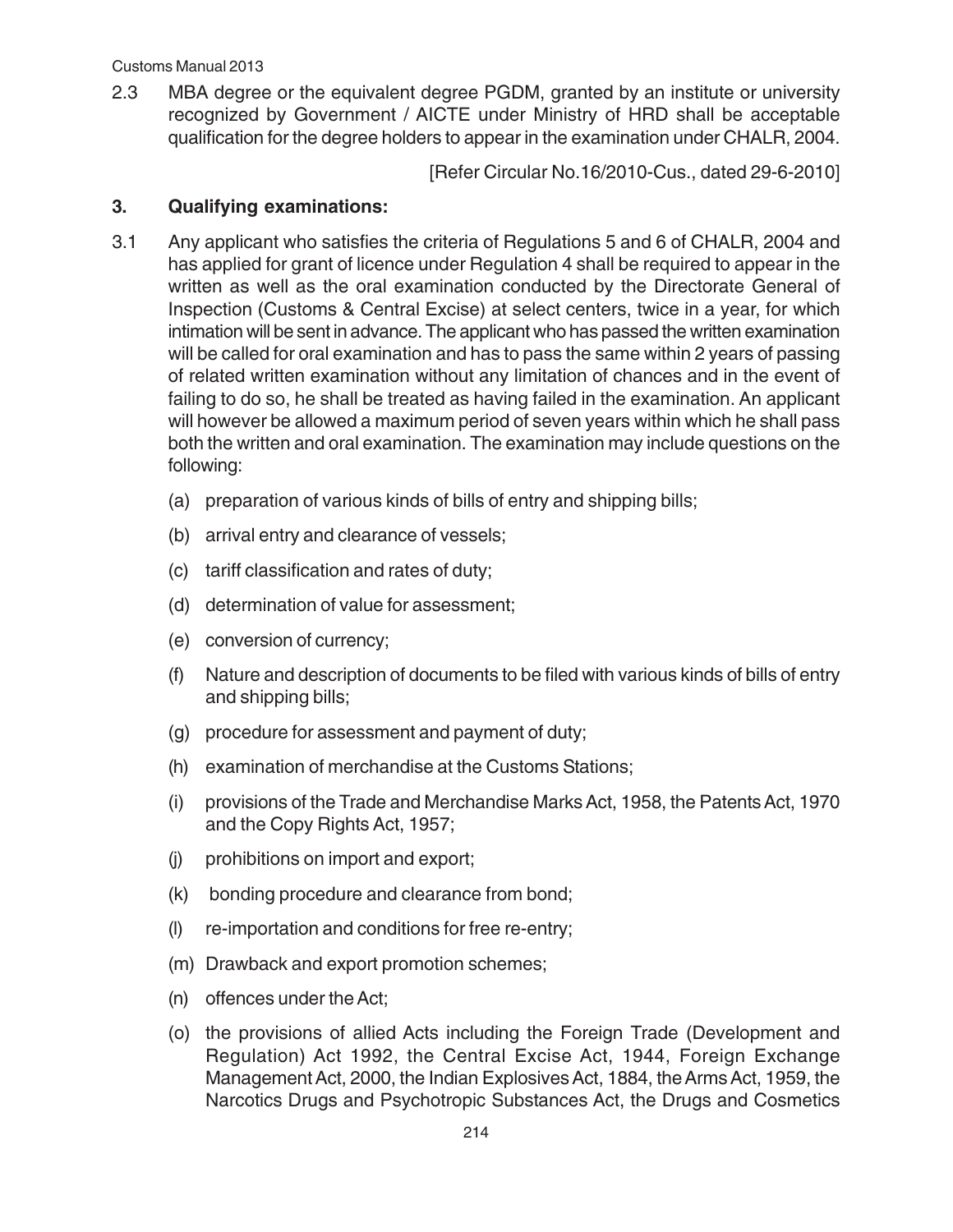Act, 1940, Destructive Insects and Pests Act, 1914, the Dangerous Drugs Act, 1930, in so far as they are relevant to the clearance of goods through Customs;

- (p) provisions of the Prevention of Corruption Act, 1988;
- (q) procedure in the matter of refund of duty paid, appeals and revision petitions under the Act; and
- (r) on-line filing of electronic shipping bills or bills of entry and Indian Customs and Central Excise Electronic Commerce/Electronic Data interchange Gateway (ICEGATE) and Indian Customs Electronic Data Interchange Systems (ICES).
- 3.2 The Commissioner of Customs shall also satisfy whether the applicant who is an individual possesses in case of a company or firms, the directors or partners of the company / firm, possess satisfactory knowledge of English and local language of the Customs station. In case of person deputed to work exclusively in the docks, knowledge of English will not be compulsory. Knowledge of Hindi will be considered as desirable qualification.

## **4. Bond for grant of licence:**

4.1 Before granting the licence under the Regulation 9 of CHALR, 2004, the Commissioner of Customs shall require the applicant to enter into a bond prescribed in this regard for due observance of these regulations and shall also require to furnish a bank Guarantee, Postal Security or National Saving Certificate in the name of Commissioner of Customs for an amount of Rs.75,000/- for carrying out the business as a Custom House Agent.

## **5. Validity of licence:**

5.1 The licence granted under Regulation 9 shall be valid for a period of 10 years from the date of issue and shall be renewed from time to time if the performance of the licensee is found to be sati**sfactory with reference inter alia to (1) the quantity or value of goods cleared by such licensee conforming to norms as may be specified by the Commissioner (2)** absence of instances of any complaints of misconduct including non compliance of any obligations as mandated in the said regulations. However, licence granted to a CHA, authorized under Authorized Economic Operator Programme shall be valid till the time the authorization granted to the CHA under the AEO Programme is valid. Every Licence granted or renewed under CHALR, 2004, shall be deemed to have been granted or renewed in favour of the licensee and no licence shall be transferred or sold otherwise.

## **6. Obligations of CHA:**

- 6.1 Regulation 13 of the CHALR, 2004 casts certain obligations on a CHA. Some of the important obligations enjoin the CHA to:
	- (a) obtain an authorisation from each of the companies, firms or individuals by whom he is for the time being employed as CHA and produce such authorisation whenever required by the Assistant/Deputy Commissioner of Customs;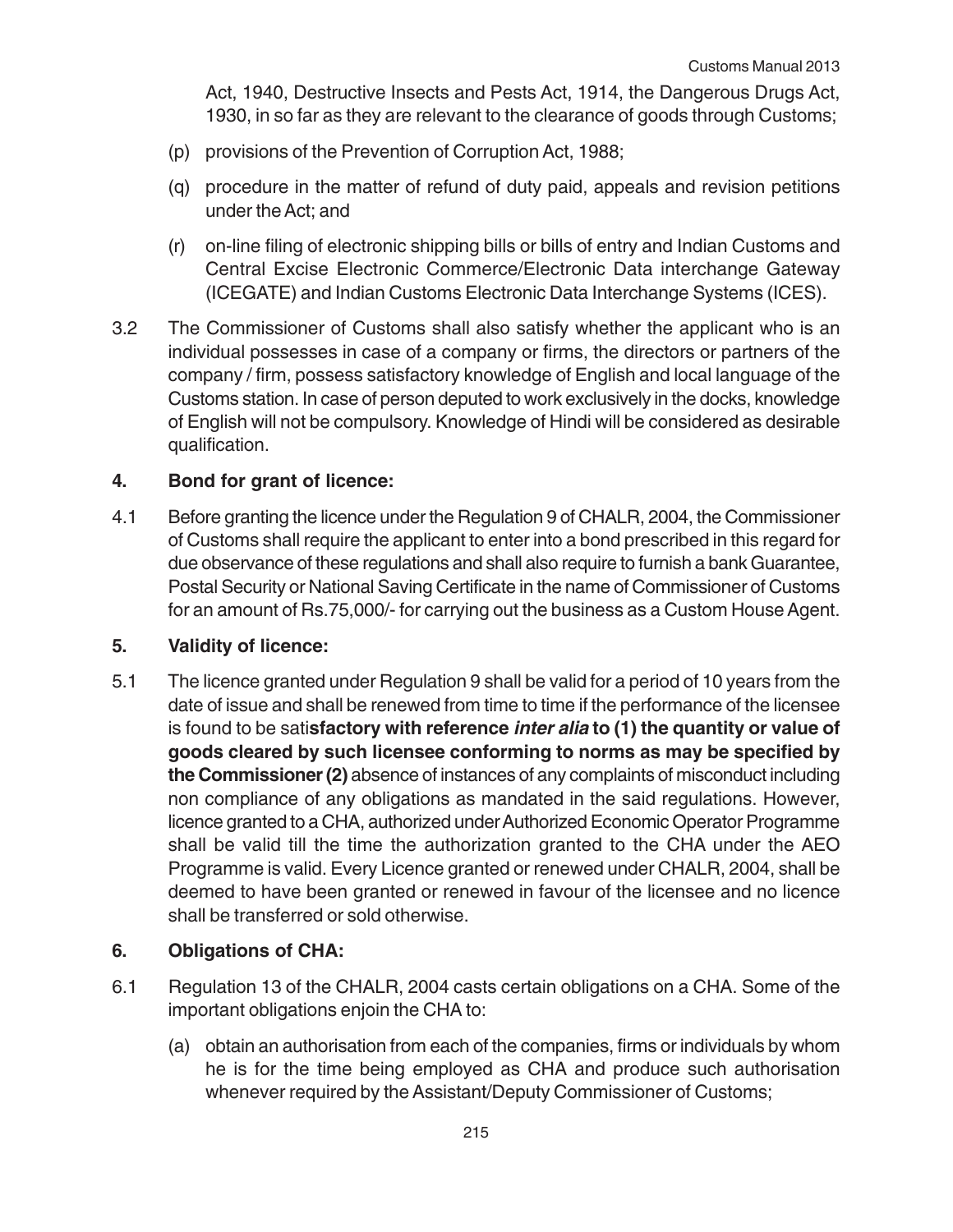- (b) transact business in the Customs Station either personally or through an employee duly approved by the Assistant/Deputy Commissioner of Customs;
- (c) not represent a client before an officer of Customs in any matter to which he, as an officer of the Department of Customs gave personal consideration, or as to the facts of which he gained knowledge, while in Government service;
- (d) advise his client to comply with the provisions of the Act and in case of noncompliance, shall bring the matter to the notice of the Assistant/Deputy Commissioner of Customs;
- (e) exercise due diligence to ascertain the correctness of any information which he imparts to a client with reference to any work related to clearance of cargo or baggage;
- (f) not withhold information contained in any order, instruction or public notice relating to clearance of cargo or baggage issued by the Commissioner of Customs, from a client who is entitled to such information;
- (g) Promptly pay over to the Government, when due, sums received for payment of any duty, tax or other debt or obligations owing to the Government and promptly account to his client for funds received for him from the Government or received from him in excess of Governmental or other charges payable in respect of the clearance of cargo or baggage on behalf of the client;
- (h) not procure or attempt to procure directly or indirectly, information from the Government records or other Government sources of any kind to which access is not granted by the proper officer;
- (i) not attempt to influence the conduct of any official of the Customs Station in any matter pending before such official or his subordinates by the use of threat, false accusation, duress or the offer of any special inducement or promise of advantage or by the bestowing of any gift or favour or other thing of value;
- (j) not refuse access to, conceal, remove or destroy the whole or any part of any book, paper or other record, relating to his transactions as a CHA which is sought or may be sought by the Commissioner of Customs;
- (k) maintain records and accounts in such form and manner as may be directed from time to time by a Assistant/Deputy Commissioner of Customs and submit them for inspection to the said Assistant/Deputy Commissioner of Customs or an officer authorised by him whenever required;
- (l) ensure that all documents, such as bills of entry and shipping bills delivered in the Customs Station by him show the name of the importer or exporter, as the case may be, and the name of the CHA, prominently at the top of such documents;
- (m) in the event of the licence granted to him being lost, immediately report the fact to the Commissioner of Customs;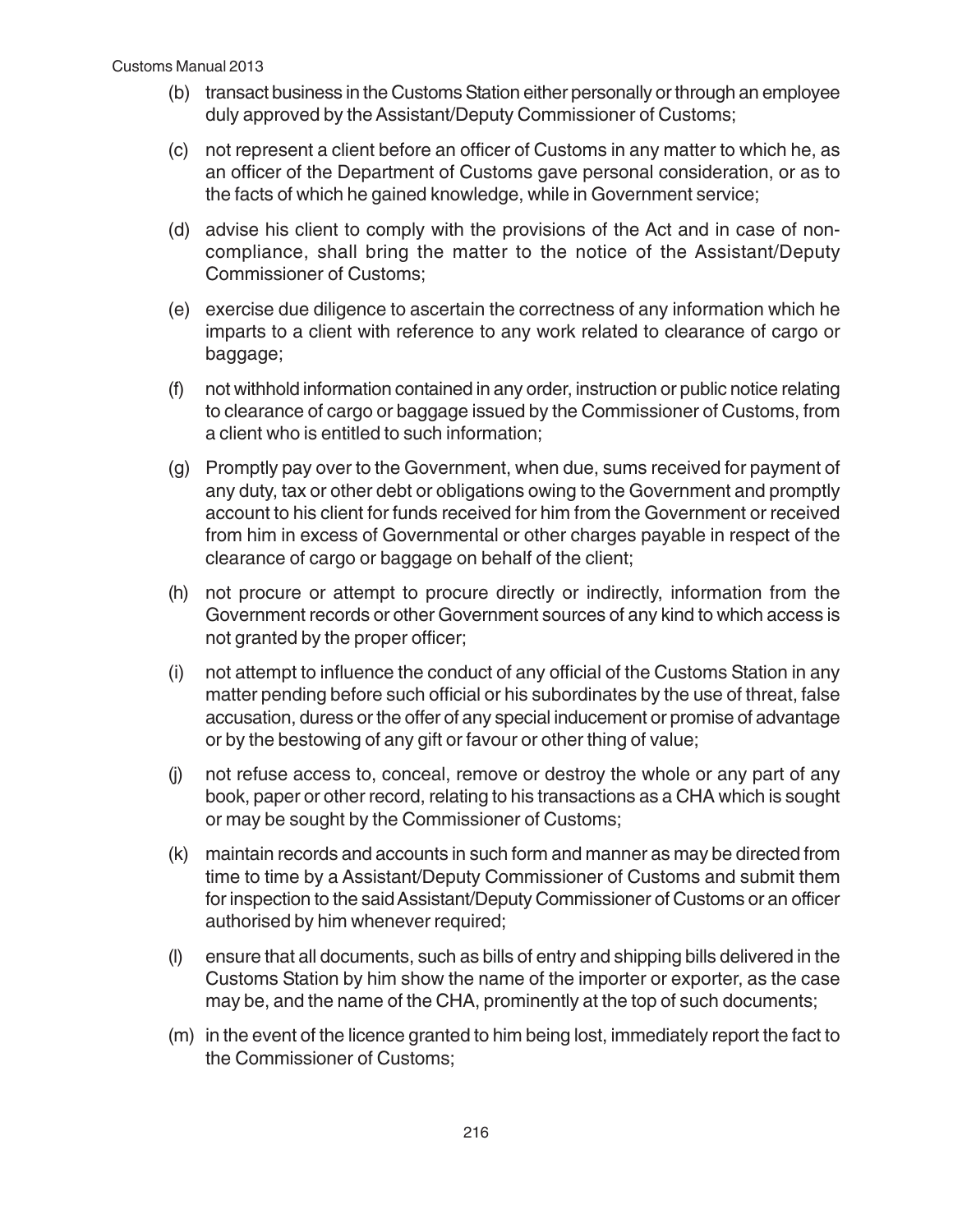- (n) ensure that he discharges his duties as CHA with utmost speed and efficiency and without avoidable delay.
- 6.2 In the context of increasing number of offences involving various modus operandi such as misuse of export promotion schemes, fraudulent availment of export incentives and duty evasion by bogus IEC holders, it has been provided that KYC (Know Your Customers) guidelines should be followed by CHA so that they are not used intentionally or unintentionally by importers/ exporters who indulge in fraudulent activities. Regulation 13 of CHALR, 2004 is suitably modified to provide certain obligations on the CHA to verify the antecedent, correctness of IEC code, identity of his client and the functioning of his client at declared addresses by using reliable, independent, authentic documents, data or information. It is also made obligatory on the part of client/ Customer to furnish to the CHA, a photograph of himself/ herself in the case of an individual or those of authorized signatory in respect of other forms of organizations such as Company / trusts etc. and any two of prescribed documents.

# [Refer Circular No.9/2010-Cus., dated 8-4-2010]

- 6.3 A CHA can employ any number of person to assist him depending upon the work subject to the minimum qualification of such person being 10+2 or equivalent. Under Regulation 19 of the CHALR, 2004 such persons will be appointed by Assistant/Deputy Commissioner of Customs designated by the Commissioner of Customs for this purpose who will also take into account the antecedent and any other information pertaining to the character of such person. Such person shall within four attempts pass an examination conducted by Assistant/Deputy Commissioner of Customs or by Committee of officers of Customs appointed by him for this purpose. This examination will ascertain the adequacy of knowledge of such person regarding the provisions of the Act subject to which goods and baggage are cleared through Customs. Any person who has passed the examination in terms of Regulation 19 of the CHALR 2004 and is employed under a CHA will be exempted to pass the examination if he is appointed to work under any CHA, with the approval of Assistant/Deputy Commissioner of Customs. Also, only those persons who are qualified in the Regulations 8 or 19(3) examinations are authorized to sign the declarations filed before the Customs.
- 6.3 The examination under Regulation 19(3) shall be conducted by Commissionerate of Customs on annual basis.
- 6.4 The Assistant/Deputy Commissioner of Customs shall issue photo identity card to every person employed by a CHA who at all times while transacting the work at the Custom Station, shall carry such card with him and produce the same on demand by any officer of Customs. The identity cards shall be as follows:
	- a. In Form 'F', if he has passed the Regulation 8 examination.
	- b. In Form 'G', if he has passed the Regulation 19(3) examination.
	- c. In Form 'H', if he has not passed the Regulation 19(3) examination.
- 6.5 The Assistant/Deputy Commissioner of Customs concerned may ensure that individuals involved in any fraudulent activity (i.e. individuals suspended or blacklisted or denied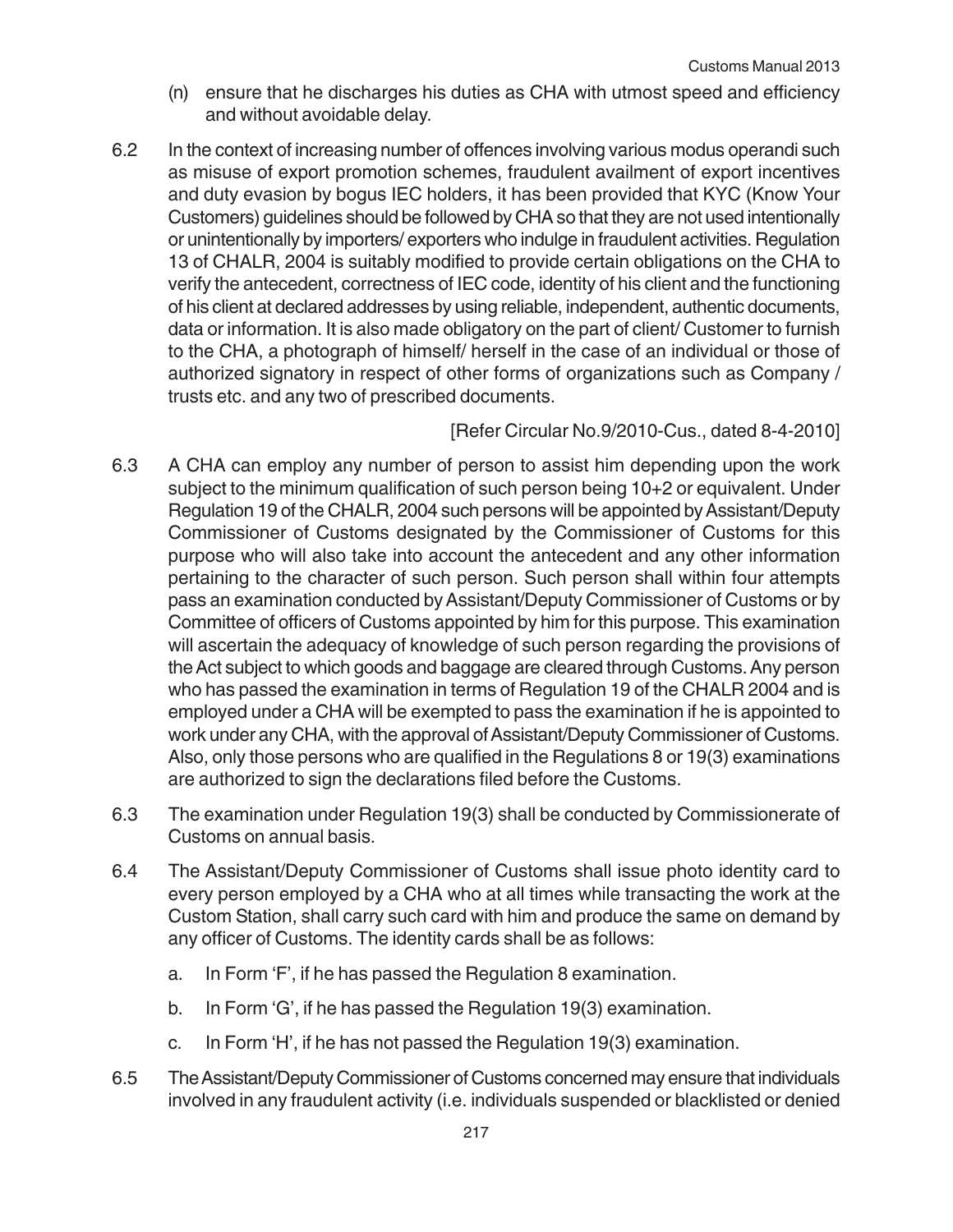permission to work in any section of the Custom House) shall not be allowed to be employed by CHA for transacting business with Customs. Necessary undertaking in this regard may also be taken from the CHA. Further, for this purpose the Commissioner of Customs shall undertake an annual review of 'H card' holders.

[Refer Circular No.9/2010-Cus., dated 8-4-2010]

- 6.6 Under Regulation 9(3) of the CHALR, 2004, the Commissioner of Customs may reject an application for grant of licence to act as CHA if the applicant is convicted for fraud or forgery, or any criminal proceedings are pending before any court of law against him or he has been convicted in any court of law. The applicant aggrieved by such order can file an appeal before the Chief Commissioner of Customs within thirty days from the communication of such order and the same shall be decided by the Chief Commissioner of Customs/Customs and Central Excise within one year.
- 6.7 Regulation 9(2) of the CHALR, 2004 allows the CHA to operate in all Custom Houses in the country subject to intimation in Form 'C' to the Commissioner of Customs of the concerned Customs station where he intends to transact business.

# **7. Revocation and suspension of CHA licence:**

- 7.1 The Commissioner of Customs may revoke the licence of a CHA and order for forfeiture of part or whole of security subject to provision of Regulation 22 on any of the following grounds:
	- (i) If the CHA has failed to comply with any condition of the Bond executed by him.
	- (ii) If the CHA has failed to comply with any of the provisions of these regulation, within the jurisdiction of the said Commissioner of Customs or anywhere else.
	- (iii) Any misconduct on his part, whether within jurisdiction of the said Commissioner of Customs or anywhere else which in opinion of the Commissioner renders him unfit to transact any business in the Custom House.
- 7.2 In cases where Commissioner of Customs is of the opinion that immediate action is necessary, he may suspend the licence of CHA within fifteen days from the date of receipt of a report from investigating authority where an enquiry against such agent is pending or contemplated.
- 7.3 Where a licence is suspended, the Commissioner of Customs, may, within 15 days give an opportunity of the hearing to the CHA and may pass such order as he may deem fit either revoking the suspension or continuing it.
- 7.4 When a CHA operates under Form 'C' intimation at another Customs station has violated any provision of the CHALR, 2004 at any Customs station, the suspension action may be taken by the Commissioner of Customs at the station who issued the CHA license and such action would either be limited to a particular Customs station where a violation has been noticed or action against the CHA in general, applicable at all Customs stations where the CHA operates, depending upon the gravity and seriousness of the violation.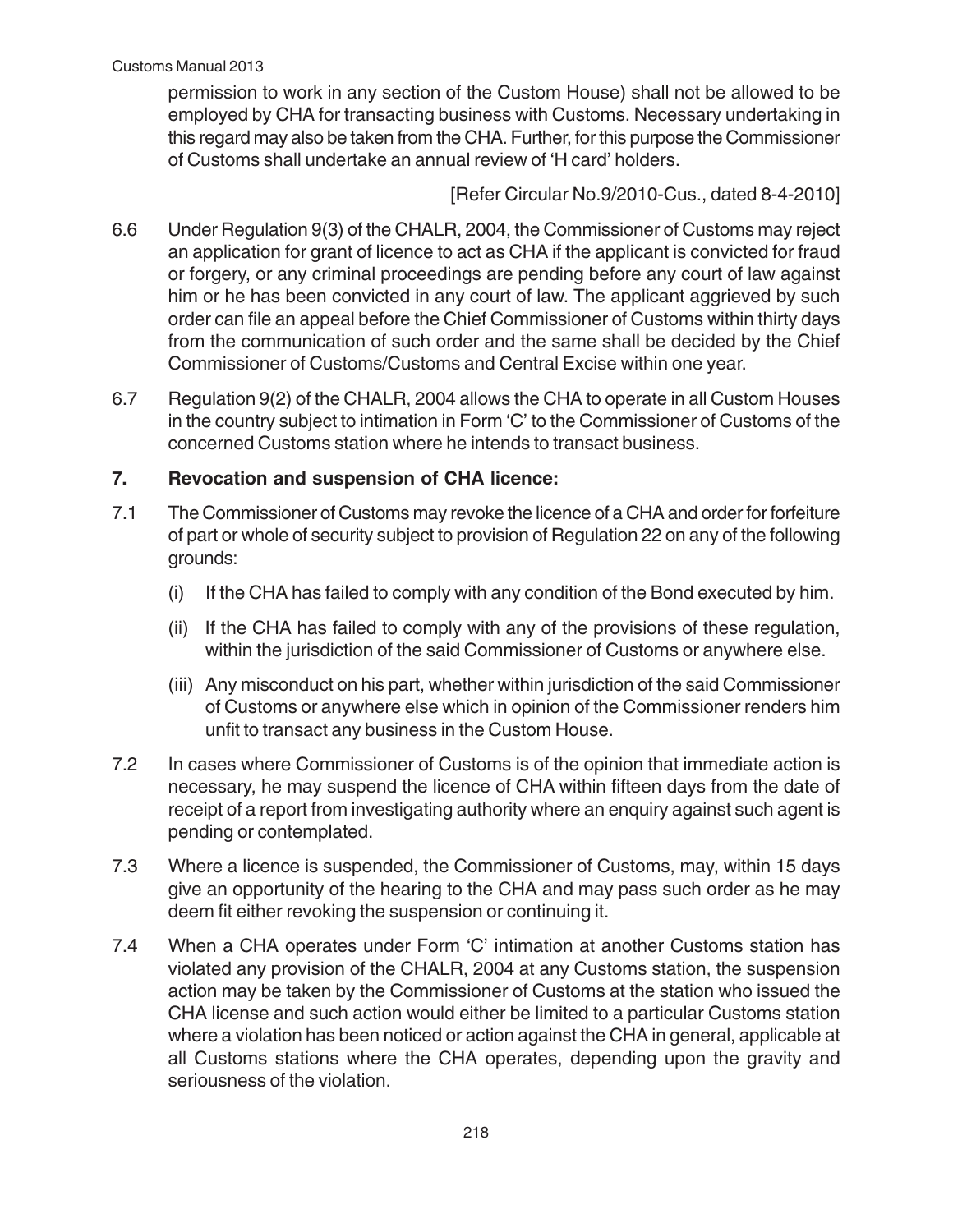- 7.5 Where the CHA licence is suspended, all 'G' and 'H' cards issued under that licence become non-operational. Also, the Commissioner of Customs, who had authorised a CHA to operate on 'C' form at a Customs station, may take action in deserving cases under Regulation 21 of CHALR, 2004 for prohibiting the working of such defaulting CHA in any section of the Custom House/Customs Station.
- 7.6 For completion of regular suspension proceedings an overall time limit of nine months from the date of receipt of offence report is prescribed. This limit takes into account the time limit of thirty days each for reply by CHA to the notice of suspension and for representation against the report of Assistant/Deputy Commissioner of Customs on the grounds not accepted by CHA.
- 7.7 In cases where immediate suspension action against a CHA is required to be taken by a Commissioner of Customs a 'post-decisional hearing' should be given so that errors apparent, if any, can be corrected and an opportunity for personal hearing is given to the aggrieved party. Further, in cases warranting immediate suspension under Regulation 20(2) of CHALR, 2004 the investigating authority shall furnish its report to the Commissioner of Customs who had issued the CHA license within thirty days of the detection of an offence; the Licensing authority shall take immediate suspension action within fifteen days thereof and grant a post-decisional hearing to the party within fifteen days from the date of his suspension. The Commissioner of Customs concerned shall issue an Adjudication Order, where it is possible to do so, within fifteen days from the date of personal hearing so granted by him.

[Refer Circulars No.42/2004-Cus., dated 10-6-2004, No.9/2010-Cus., dated 8.4.2010 and No. 6/2010-Cus., dated 29-6-2010]

\*\*\*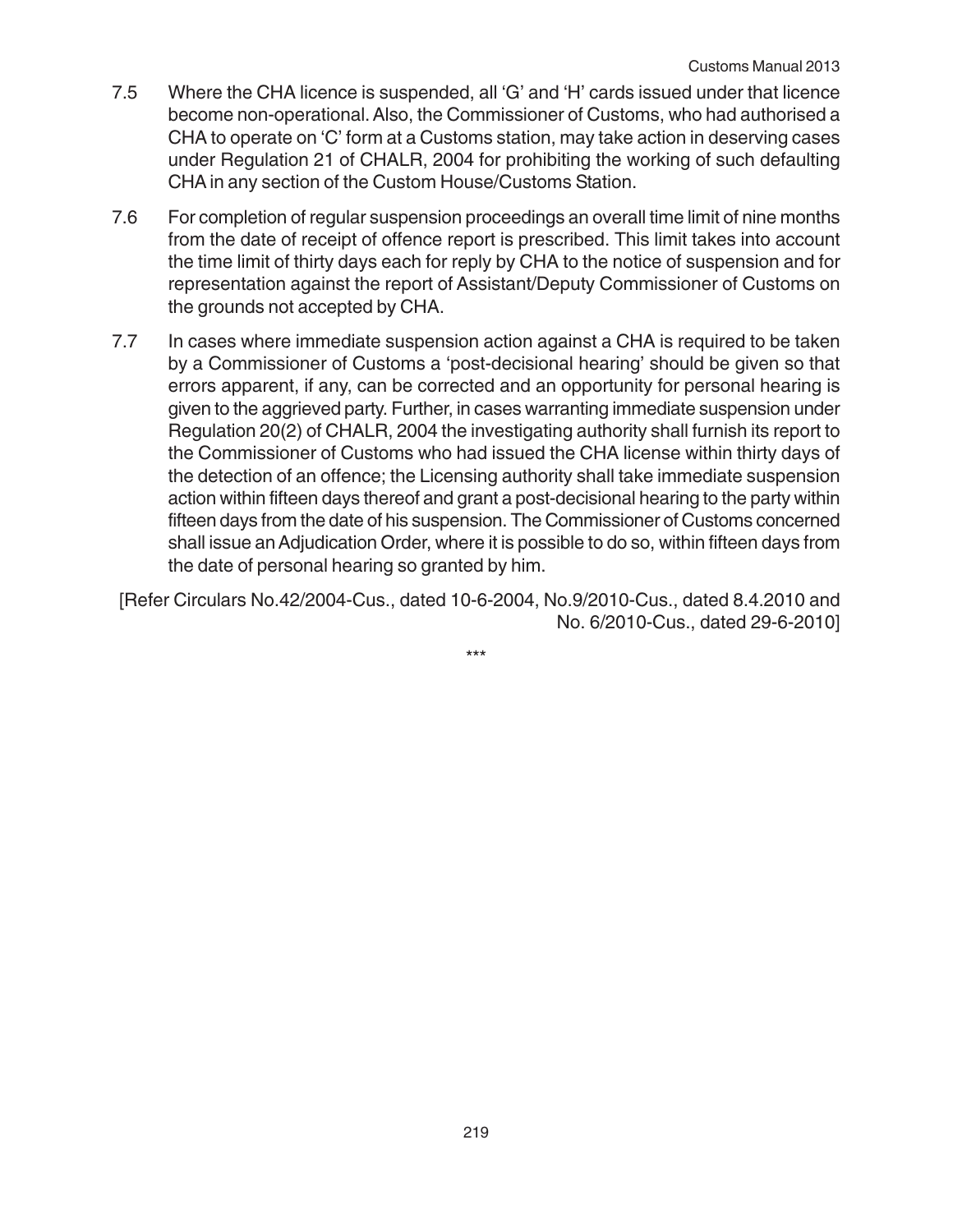# **Chapter 30 Offences and Penal Provisions**

# **1. Introduction:**

- 1.1 Persons involved in import or export activity in violation of prohibitions or restrictions in vogue or with the intent to evade duties or fraudulently claim export incentives are liable for strict penal action under the Customs Act, 1962. The offending goods can be confiscated and heavy fines and penalties imposed on the persons concerned. In fact, sensitive goods like narcotics, FICN, arms and ammunitions, etc. are absolutely confiscated. There are also provisions for arrests and prosecution to deter smuggling or commercial fraud, which seriously affects the economy.
- 1.2 In the context of penal provisions under the Customs Act, 1962 the term "smuggling" has vast connotations and means "any act or omission which will render such goods liable for confiscation under Sections 111 or 113 of the said Act.
- 1.3 In general terms, the word 'penalty' means punishment under the law, i.e., such punishment as is provided in penal laws. It also means the sum payable as a punishment for a default. The Customs Act, 1962 contains specific provisions for imposition of penalty in case of contraventions of the legal stipulations.

# **2. Seizure of offending goods:**

- 2.1 In terms of Section 110 of the Customs Act, 1962 an officer of Customs can seize any goods, if he has reason to believe that the goods are liable to confiscation under the said Act. If it is not practicable to seize any such goods, the proper officer may serve on the owner of the goods an order that he shall not remove, part with, or otherwise deal with the goods except with the previous permission of such officer. The proper officer may also seize any documents or things which, in his opinion, will be useful for, or relevant to, any proceeding under the said Act. The person from whose custody any documents are seized shall be entitled to make copies thereof or take extracts there from in the presence of an officer of customs.
- 2.2 The person from whom the goods are seized is issued Show Cause Notice, usually within 6 months, otherwise the goods shall be returned to the person from whose possession they were seized. However, Commissioner of Customs, on sufficient cause being shown can extend the time period for issue of Show Cause Notice, for a period not exceeding 6 months.
- 2.3 In case the seized goods are perishable or hazardous in nature or prone to depreciate in value over time or for reasons of constraints in space, Government can notify such goods for disposal before the conclusion of the proceedings viz., electronic goods, currency, liquors, P&P medicines, gold, silver, software, POL products, sandalwood, etc.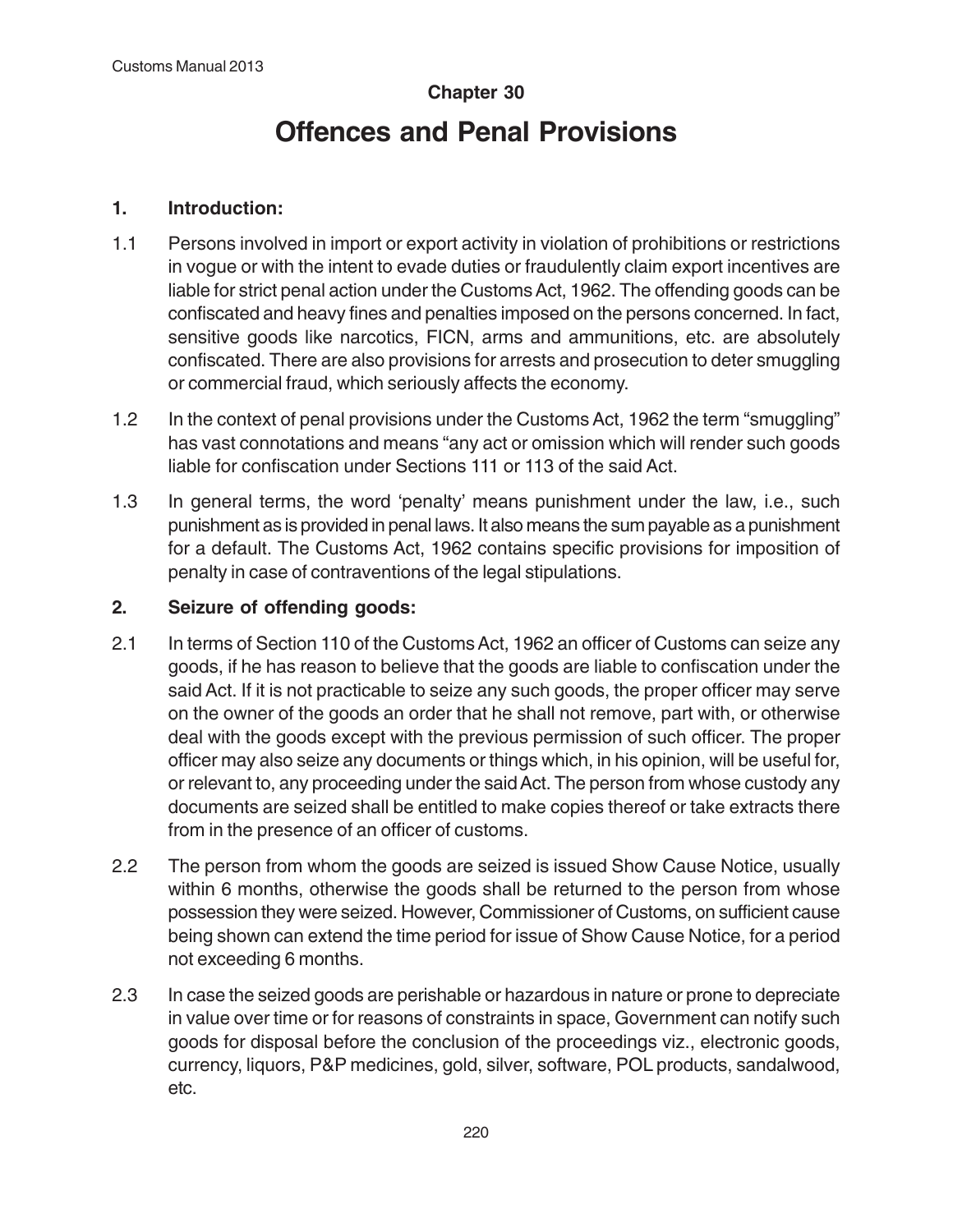# **3. Confiscation of seized goods:**

- 3.1 The word 'confiscation' implies appropriation consequential to seizure. The essence and the concept of confiscation is that after confiscation, the property of the confiscated goods vests with the Central government.
- 3.2 The adjudicating authority makes the decision regarding confiscation of goods. The specific/different categories of violations under which the import or export goods are liable to confiscation, are enumerated in Section 111 and 113 of the Customs Act. In general, the goods that are attempted to be smuggled into or out of the country, by route other than land routes notified under Section 7 of the Customs Act, 1962 or is attempted to be cleared by way of mis-declaration in quantity, description or value etc. are liable to be confiscated. The imported or export goods are also liable to confiscation if there is an intention to evade Customs duty or to fraudulently avail the benefits available under various export promotion schemes, such as Drawback, DEPB, EOU etc. Also liable to confiscation are goods entered for exportation which do not correspond in respect of value or in any material particular with the entry made or in the case of baggage with the declarations made under Section 77 of the Customs Act, 1962.
- 3.3 Smuggled goods may be confiscated even if its form has been changed. In case the smuggled goods are kept with other goods in such a manner that the goods cannot be separated then the whole of goods are liable to be confiscated as per Section 120 of the Customs Act, 1962.

## **4. Confiscation of conveyances/packages etc.:**

- 4.1 In addition to confiscation of goods, the conveyances, i.e., vessels, aircrafts or vehicles, or animal's used in the smuggling activities or in connection with exportation under claim of Drawback and unloaded without permission of the proper officer are liable to confiscation as per Section 115 of the Customs Act, 1962.
- 4.2 In case the goods liable to confiscation are imported in a package, the package and its other contents, if any, are also liable to confiscation as per Section 118 of the Customs Act, 1962.
- 4.3 The goods used for concealing smuggled goods are liable to confiscation as per Section 119 of the Customs Act, 1962.
- 4.4 There may be situations when the smuggled goods are sold off. In such a situation, the sale proceeds thereof are liable to confiscation as per Section 121 of the Customs Act, 1962.

## **5. Penalties for improper importation of goods:**

5.1 In terms of Section 112 of the Customs Act, 1962 any person involved in acts of omission or commission, in relation to any goods which renders such goods liable to confiscation under Section 111 of the said Act, or abets the same, or acquires possession of or is in any way concerned in carrying, removing, depositing, harboring, keeping, concealing, selling or purchasing, or in any other manner dealing with any goods which he knows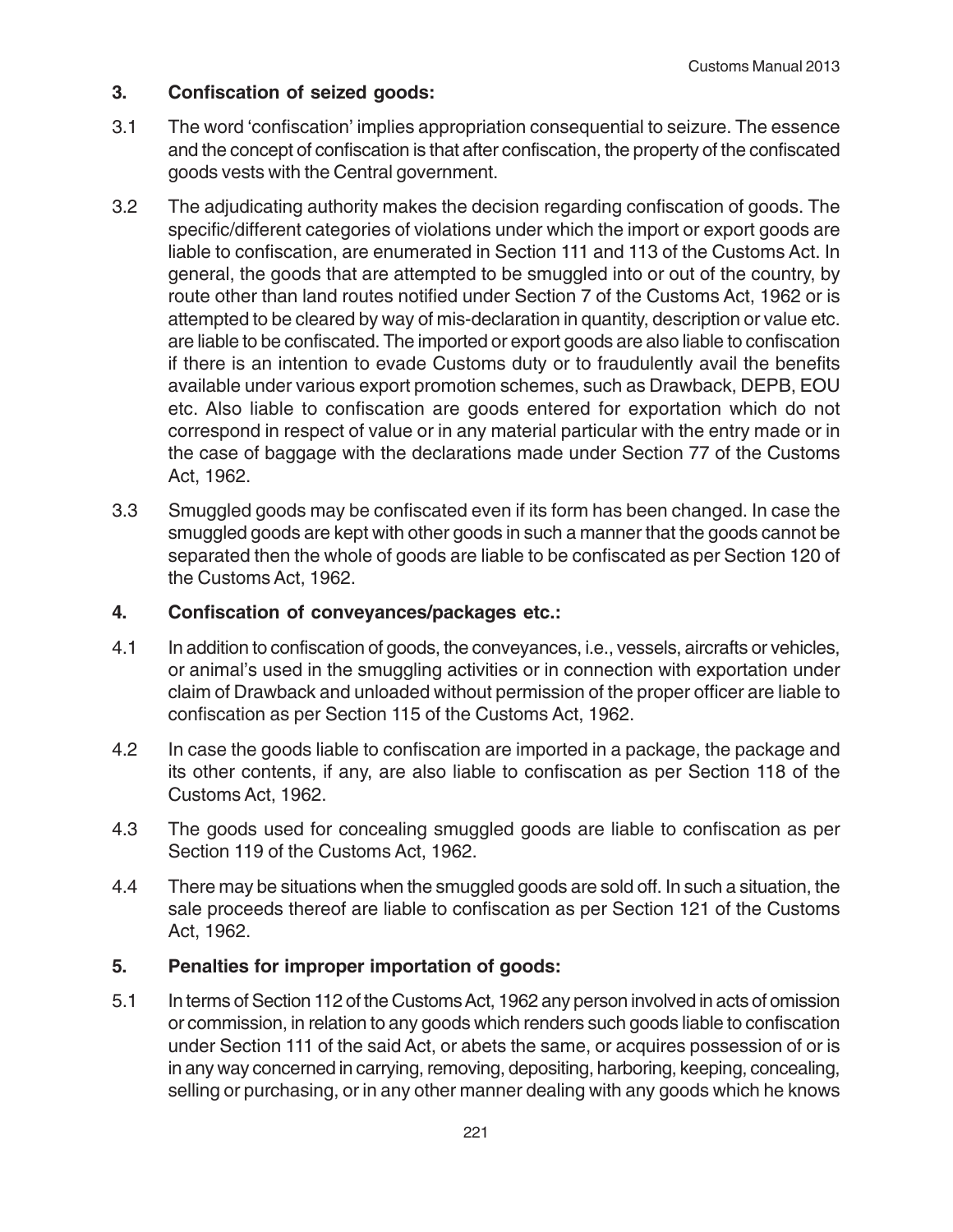or has reason to believe are liable to confiscation under the said Section 111, shall be liable to penalties as follows:-

- (i) In the case of goods in respect of which any prohibition is in force under the Customs Act, 1962 or any other law for the time being in force, to a penalty not exceeding the value of the goods or Rs.5,000/-, whichever is the greater;
- (ii) In the case of dutiable goods, other than prohibited goods, to a penalty not exceeding the duty sought to be evaded on such goods or Rs.5,000/-, whichever is the greater;
- (iii) In the case of goods in respect of which the value declared is higher than the value thereof, to a penalty not exceeding the difference between the declared value and the value thereof or Rs.5, 000/-, whichever is the greater;
- (iv) In the case of goods falling both under (i) and (iii) above, to a penalty not exceeding the value of the goods or the difference between the declared value and the value thereof or Rs.5, 000/-, whichever is the highest; and
- (v) In the case of goods falling both under clauses (ii) and (iii) above, to a penalty not exceeding the duty sought to be evaded on such goods or the difference between the declared value and the value thereof or Rs.5,000/-, whichever is the highest.

# **6. Penalties for improper exportation of goods:**

- 6.1 In terms of Section 114 of the Customs act, 1962 the person involved in commission or omission, in relation to any goods, which renders such goods liable to confiscation under Section 113 of the said Act, or abets the same, shall be liable to penalties in different types of cases as follows:
	- (i) In the case of goods in respect of which any prohibition is in force under Customs Act, 1962 or any other law for the time being in force, to a penalty not exceeding three times the value of the goods as declared by the exporter or the value as determined under the said Act, whichever is the greater;
	- (ii) In the case of dutiable goods, other than prohibited goods, to a penalty not exceeding the duty sought to be evaded on such goods or Rs.5,000/-, whichever is the greater; and
	- (iii) In the case of any other goods, to a penalty not exceeding the value of the goods, as declared by the exporter or the value as determined under the Customs Act, 1962, whichever is greater.

## **7. Mandatory penalty in certain cases:**

7.1 Section 114A of the Customs Act, 1962 deals with imposition of mandatory penalty in certain cases. Thus, in cases of non-levy or short levy of duty or where the interest has not been charged or paid or has been part paid or the duty or interest has been erroneously refunded by reason of collusion or willful mis-statement or suppression of facts, the person liable to pay the duty or interest, as the case may be, as determined under Section 28(2) of the Customs Act, 1962 shall also be liable to pay a penalty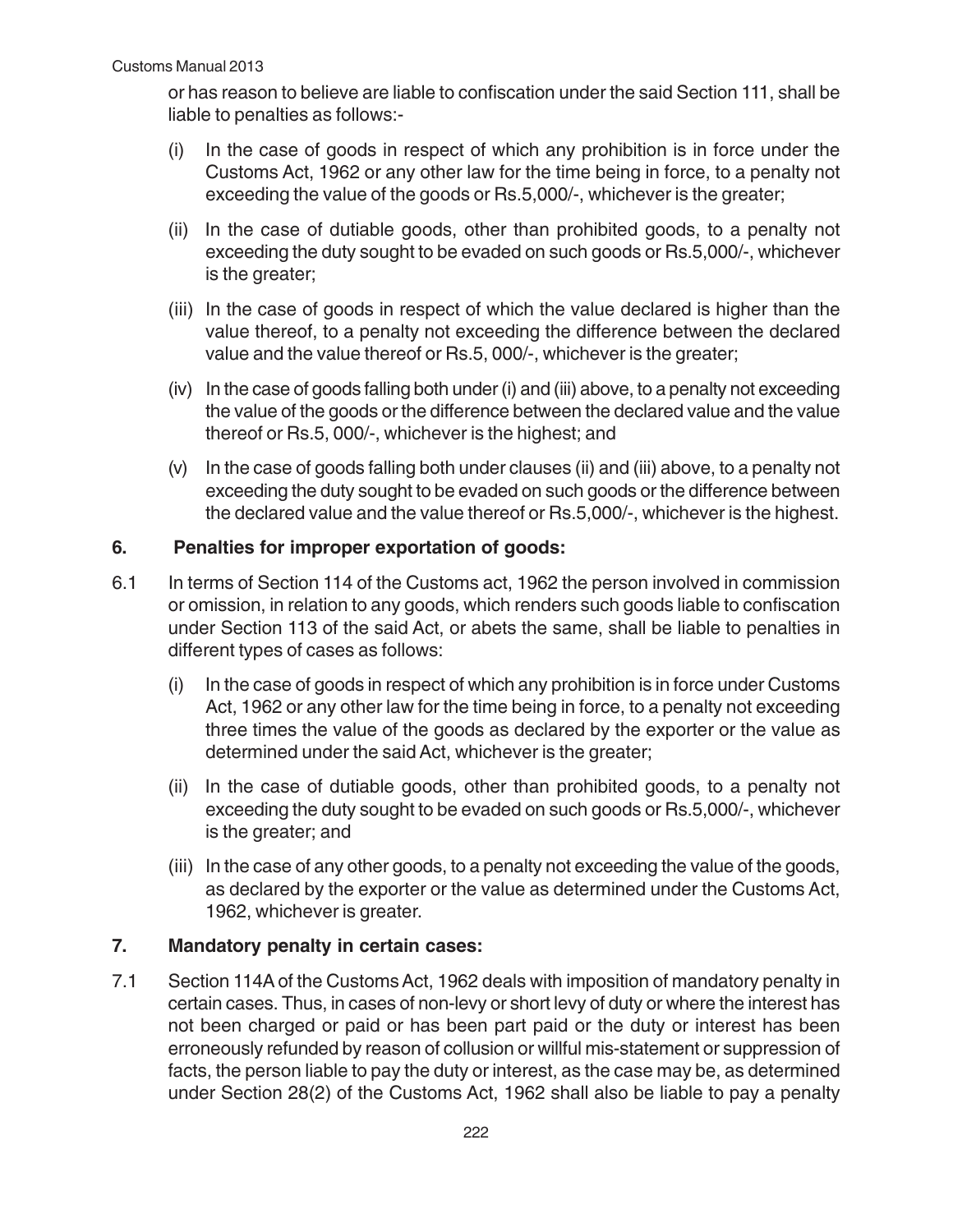equal to the duty or interest so determined. However, where such duty or interest, as the case may be, and the interest payable thereon, is paid within 30 days from the date of the communication of the order, the amount of penalty to be paid shall be reduced to 25% of the duty or interest.

7.2 If the duty or interest determined to be payable is reduced or increased by the Commissioner (Appeals), the Appellate tribunal or, as the case may be, the Court, then the duty or interest as reduced or increased, as the case may be, shall be taken into account for the purpose of mandatory penalty under Section 114A of the Customs Act, 1962. Also, in a case where the duty or interest determined to be payable is increased by the Commissioner (Appeals), The Appellate tribunal or, as the case may be, the Court, then, the benefit of reduced penalty shall be available if the amount of the duty or the interest so increased, along with the interest payable thereon, and 25% of the consequential increase in penalty has been levied under the said Section 114A, no penalty shall be levied under Sections 112 or 114 of the said Act.

# **8. Other penalties:**

- 8.1 If a person knowingly or intentionally makes, signs or uses, or causes to be made, signed or used, any declaration, statement or document which is false or incorrect in any material particular, in the transaction of any business for the purposes of this Act, then in terms of Section 114AA of the Customs Act, 1962 such person shall be liable to a penalty not exceeding five times the value of goods.
- 8.2 In terms of Section 116 of the Customs Act, 1962 if any goods loaded in a conveyance for importation into India, or any goods transshipped under the provisions of the said Act or coastal goods carried in a conveyance, are not unloaded at their place of destination in India, or if the quantity unloaded is short of the quantity to be unloaded at that destination, and, if the failure to unload or the deficiency is not accounted for to the satisfaction of the Assistant/Deputy Commissioner of Customs, the person-in-charge of the conveyance shall be liable to the following penalty:
- (i) In the case of goods loaded in a conveyance for importation into India or goods transshipped under the provisions of the Customs Act, 1962 to a penalty not exceeding twice the amount of duty that would have been chargeable on the goods not unloaded or the deficient goods, as the case may be, had such goods been imported; and
- (ii) In the case of coastal goods, to a penalty not exceeding twice the amount of export duty that would have been chargeable on the goods not unloaded or the deficient goods, as the case may be, had such goods been exported.
- 8.3 Any person who contravenes any provision of the Customs Act, 1962 or abets any such contravention or who fails to comply with any provision of this Act, with which it was his duty to comply, where no express penalty is elsewhere provided for such contravention or failure, shall be liable to a penalty not exceeding Rs.1 lakh.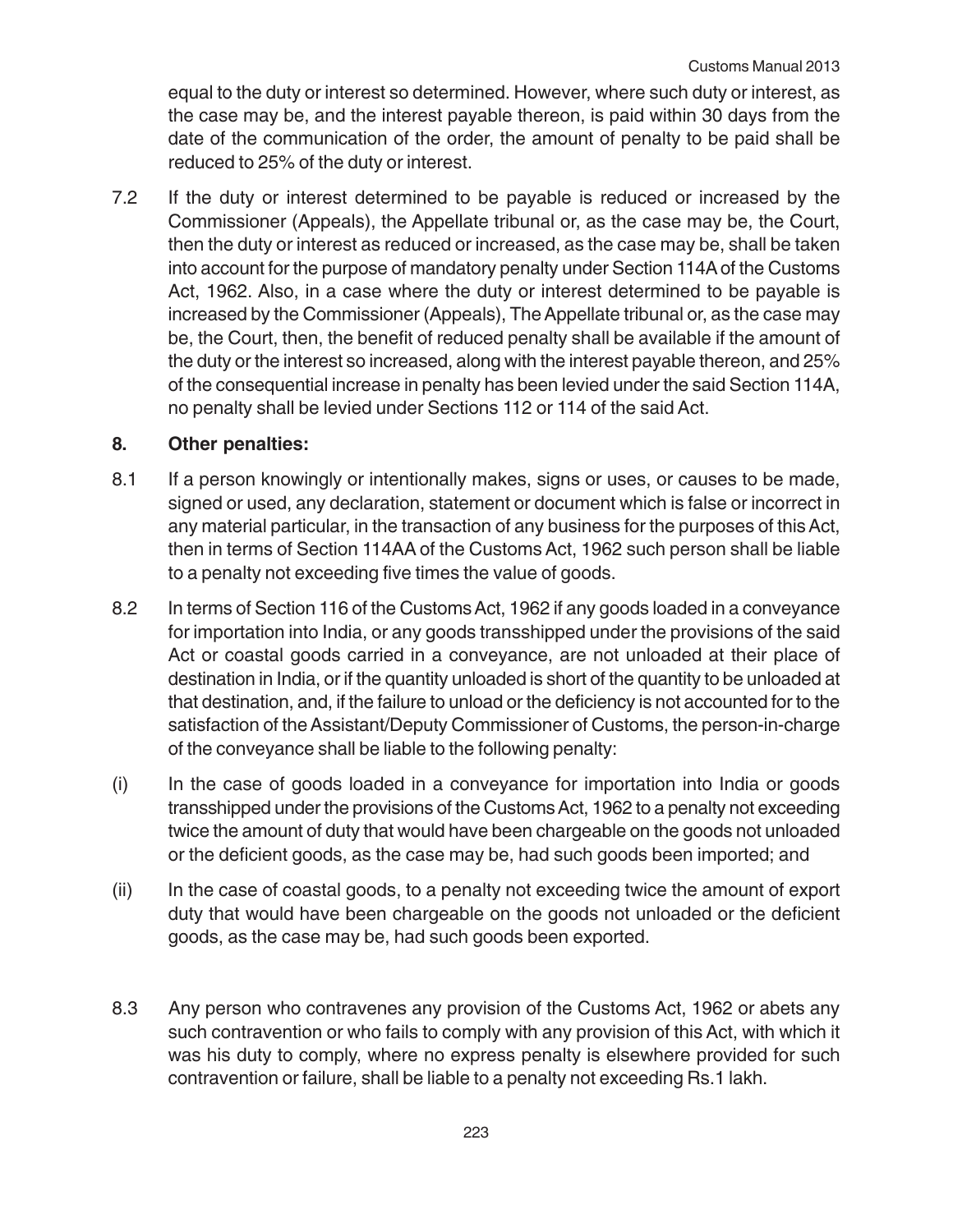# **9. Adjudication of confiscations and penalties:**

- 9.1 The Customs Act, 1962 enjoins quasi-judicial proceedings to be followed before any penalties are imposed and any confiscation action etc., initiated against any offending goods. Apart from issuing Show Cause Notice under Section 124 of the said Act, the persons concerned are required to be given opportunity of representation in writing and personal hearing in the matter. The adjudication authority is then required to pass final order taking due note of all evidences brought on record.
- 9.2 As per Section 122 of the Customs Act, 1962 the adjudication powers given to different officers are as follows:
	- (a) Without limit, by a Commissioner of Customs or a Joint Commissioner of Customs;
	- (b) Where the value of the goods liable to confiscation does not exceed Rs.2 lakhs by an Assistant/Deputy Commissioner of Customs; and
	- (c) Where the value of the goods liable to confiscation does not exceed Rs.50,000/ -, by a Gazetted Officer of Customs lower in rank than an Assistant/Deputy Commissioner of Customs.
- 9.3 Generally, 'mensrea' is not required to be proof for the imposition of penalty under the provisions of the Customs Act. The amount of penalty depends on the gravity of the offence and is to act as a deterrent for the future.
- 9.4 Whenever the goods confiscated are not prohibited goods, an option is to be given as per Section 125 of the Customs Act, 1962 to pay a fine known as 'redemption fine' of quantum as the adjudicating authority deems fit, in lieu of the confiscation. Prohibited goods shall be confiscated absolutely.

# **10. Arrest:**

- 10.1 To tackle the menace of smuggling and other serious economic offences including commercial frauds effectively, apart from penal action in Departmental adjudication, the Customs Act, 1962 provides for criminal prosecution in a Court of law. Prosecution action can also be taken for providing false documents/declaration to the Customs and for obstructing Customs officers in their work.
- 10.2 Any person guilty of serious offence under Customs Act, 1962 which is punishable under Section's 132, 133, 135, 135A or 136 of the said Act, can be arrested by a Customs officer authorized in this behalf, as provided under Section 104(1) of the said Act. Under the law, the person being arrested is entitled to be informed of the grounds for such arrest. Also, every arrested person has to be taken without unnecessary delay to the nearest Magistrate. The arrested person is to be dealt with by the Magistrate, as per the provisions of the Criminal Procedure Code which regulate this aspect would be applicable. The power to remand an arrested person to judicial custody vests in the Magistrate by virtue of Section 165 of the Cr.PC.
- 10.3 Though under Section 104 of the Customs Act, 1962 Commissioners of Customs are empowered to delegate to an officer of Customs by general or special order, powers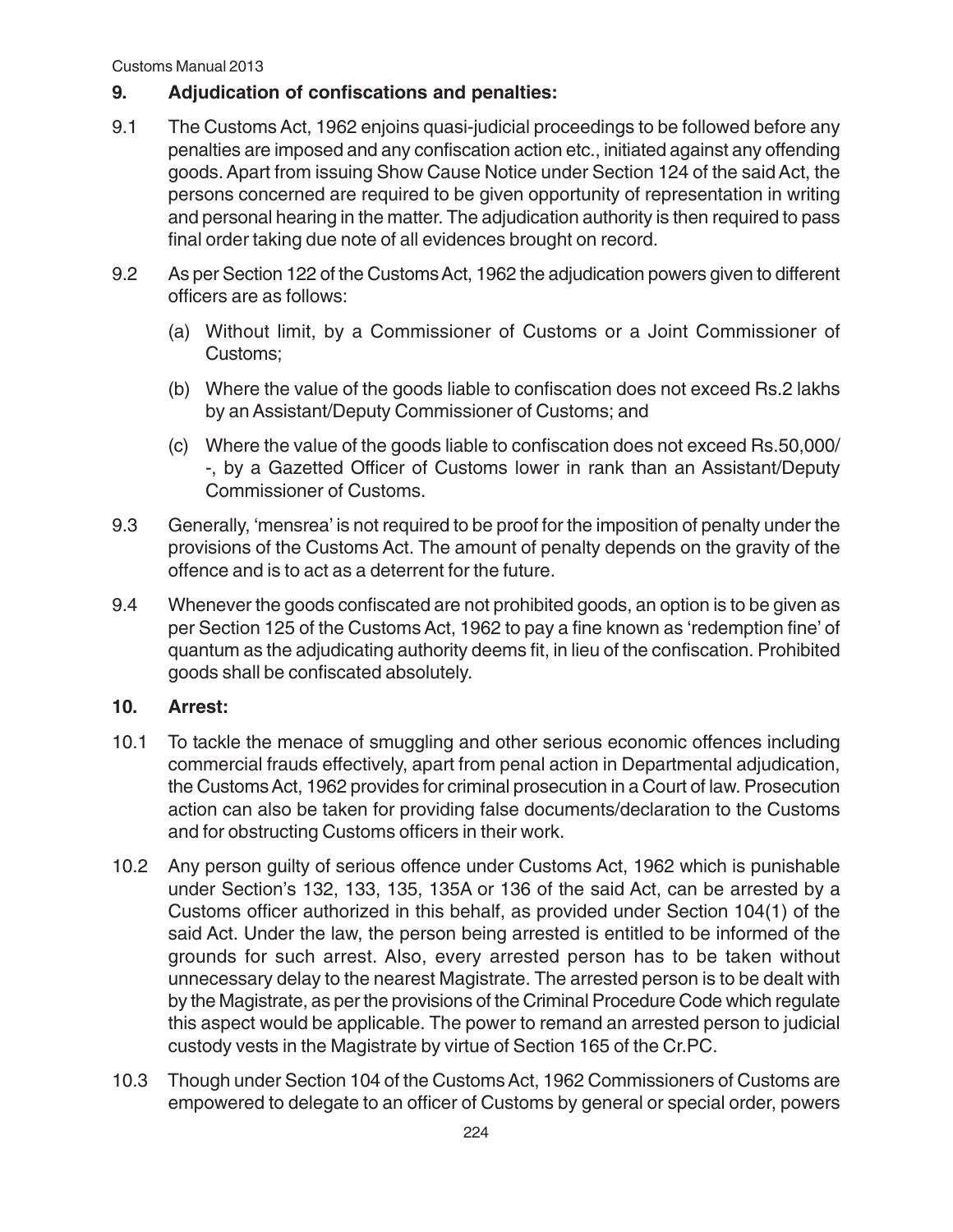of arrest of persons guilty of offence punishable under Section 135 of the said Act, extreme circumspection and care is to be exercised at senior level in exercising these powers and ordering arrests. Arrest should be resorted to only in cases of sufficient grave nature.

- 10.4 Persons involved in Customs related offence cases who may be liable to prosecution should not be arrested in routine unless exigencies of certain situations demand their immediate arrest. At times, prior to prosecution, arrests (s) may be necessary to ensure proper investigations and penal action against the persons (s), as otherwise the person involved in the offence may hamper investigations or disappear from the scene/area – such as in cases involving outright smuggling by Sea/Air/Land route.
- 10.5 In all commercial fraud cases in relation to regular imports or exports, before arresting any person(s) the Commissioner/ADG concerned should be approached by the Investigating Officer and the Commissioner/ADG should be personally satisfied that there are sufficient grounds warranting arrest of the person(s). These grounds/reasons should also be recorded by the concerned Commissioner/ADG in writing on file before the arrest is ordered and effected by the proper officer.
- 10.6 As far as possible, in other than commercial fraud cases warranting prosecution under Section 135 of the said Act, where arrest is considered necessary prior clearance and approval for arrest may be taken form Commissioners/ADGs. However, there could be situations, for example in outright smuggling cases in remote areas (and sometimes even in town seizure or international passenger clearance offence cases) where it may not be administratively possible to get prior permission of concerned Commissioner/ADG before effecting arrest. In such cases, the decision to arrest a person in accordance with the guidelines - taking due note of the offence against the person which has come to light in investigations carried out, should be taken at the minimum level of the concerned Assistant Commissioner/Assistant Director – recording the reasons in writing. Further, in such cases, the concerned Assistant Commissioner/ Assistant Director or other higher officer (lower than Commissioner/ADG) who has ordered arrest, should immediately after arrest furnish a report incorporating reasons for arrest, to the jurisdictional Commissioner/ADG and his satisfaction for the arrest made should also be kept on record in writing.

[Refer Instruction F.No.394/71/97-Cus (AS), dated 22-6-1999]

# **11. Punishment for Customs offences:**

- 11.1 Section 135(1) of the Customs Act, 1962 provides for imprisonment for a maximum term of 7 years and with fine to any person who is, in the context of any goods which he knows or has reason to believe are liable to confiscation under Sections 111 or 113 of the said Act:
	- (a) Involved, in relation to any goods, or
	- (b) Anyway knowingly concerned in mis-declaration of value or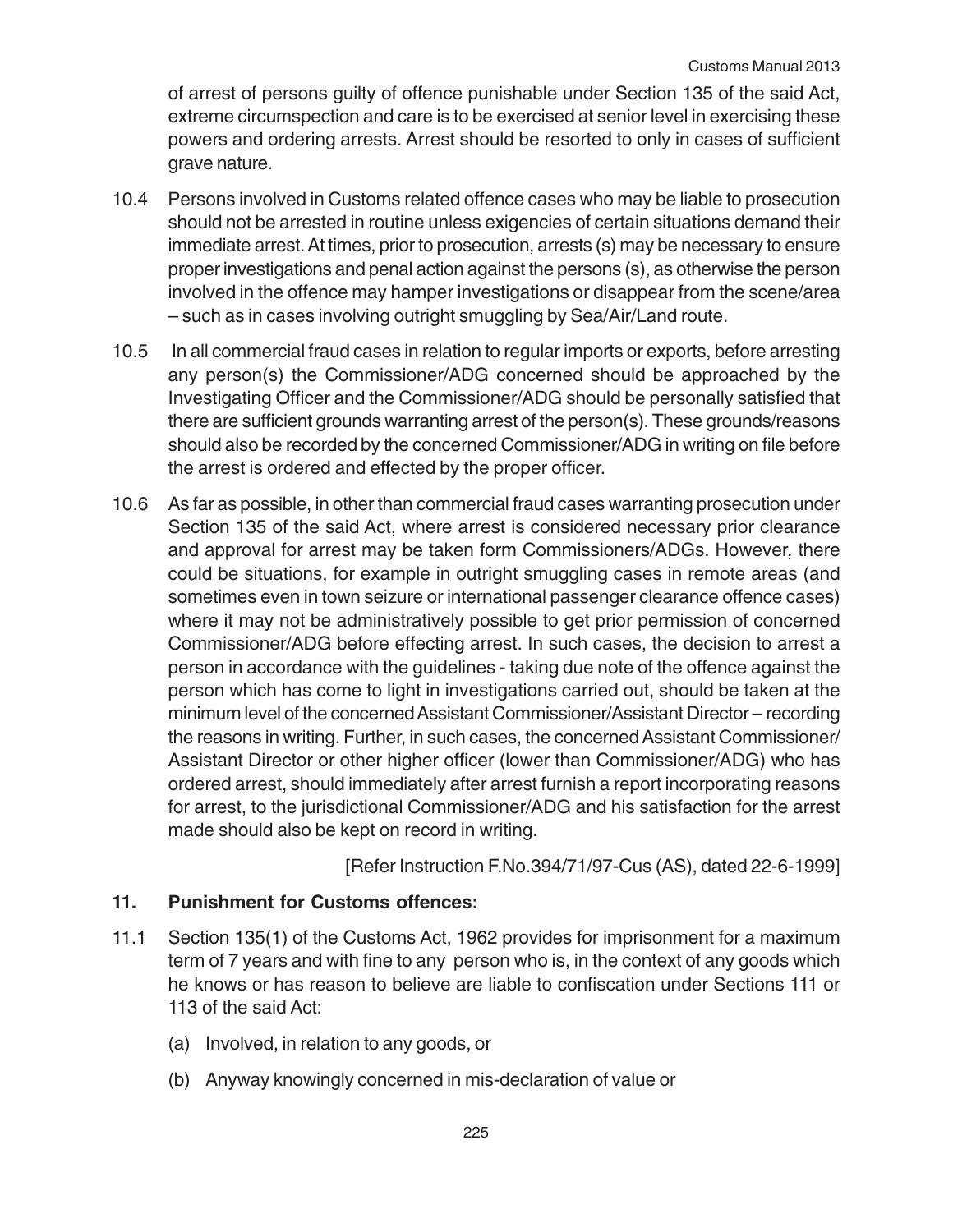- (c) In any fraudulent evasion or attempt at evasion of any duty chargeable thereon or of any prohibition for the time being imposed under the said Act or any other law for the time being in force with respect to such goods or
- (d) Acquires possession of or is in any way concerned in carrying, removing, depositing, harbouring, keeping, concealing, selling or purchasing or in any other manner dealing with any goods or
- (e) Attempts to export any goods or
- (f) Fraudulently avails of or attempts to avail of drawback or any exemption from duty provided under the said Act in connection with export of goods.
- 11.2 The said Section 135 provides the following punishments to the person held liable for offences mentioned therein:
	- I. Imprisonment for a term not exceeding 7 years (and in any case ordinarily not less than 1 year) in the case of an offence relating to:
		- (a) Any goods the market price of which exceeds Rs.1 crore; or
		- (b) The evasion or attempted evasion of duty exceeding Rs.30 lakhs; or
		- (c) Such categories of prohibited goods as the Central Government may, by notification, specify; or
		- (d) Fraudulently availing of or attempting to avail of drawback or any exemption from duty referred to above, if the amount of drawback or exemption from duty exceeds Rs.30 lakhs.
	- II. In any other case, with imprisonment for a term not exceeding 3 years or with fine, or with both
- 11.3 If any person convicted of an offence under Section 135(1) (or of Section 136(1) which applies to Custom Officers) of the Act is again convicted of an offence under the same sections, then, he shall be punishable for the second and for every subsequent offence with imprisonment for a term which may extend to 7 years and with fine.
- 11.4 The offences punishable with imprisonment for a term of less than 3 years or only fine are as follows:-
	- (a) Section 132 of the Customs Act 1962: If a person makes, signs or uses, or causes to be made, signed or used, any declaration, statement or document in the transaction of any business relating to the customs, knowing or having reason to believe that such declaration, statement or document is false in any material particular, he shall be punishable with imprisonment for a term which may extend to 2 years, or with fine, or with both.
	- (b) Section 133 of the Customs Act 1962: If any person intentionally obstructs any officer of customs in the exercise of any powers conferred under this Act, such person shall be punishable with imprisonment for a term, which extend to 2 years, or with fine, or with both.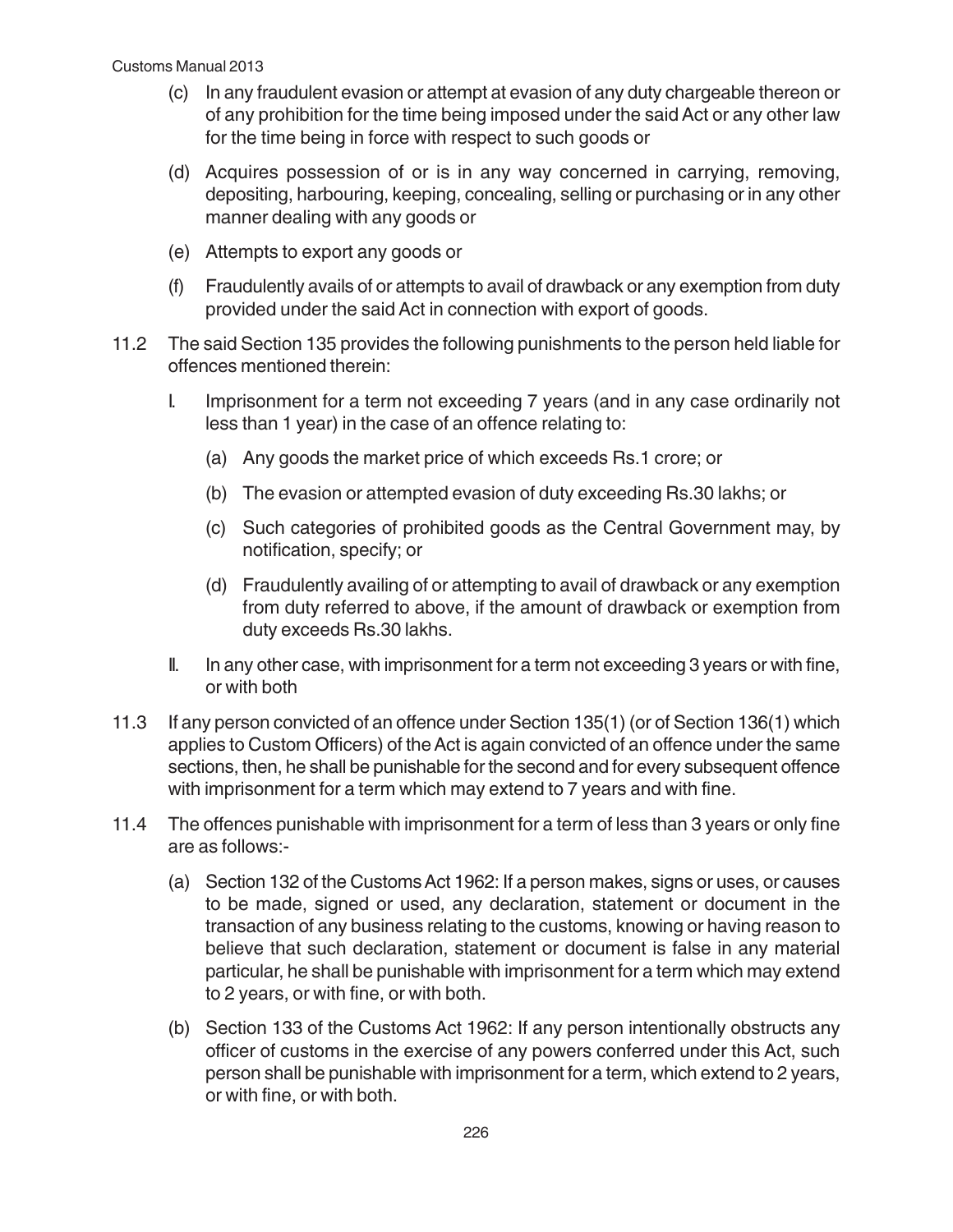- (c) Section 134 of the Customs Act 1962: If any person resists or refuses to allow a radiologist to screen or to take X-Ray picture of his body in accordance with an order made by a Magistrate under Section 103 of the said Act, or resists or refuses to allow suitable action being taken on the advice and under the supervision of a registered medical practitioner for bringing out goods liable to confiscation secreted inside his body, he shall be punishable with imprisonment for a term which may extend to 6 months, or with fine, or with both.
- (d) Section 135 of the Customs Act 1962: In all offences under the Customs Act other than those mentioned under 'non-bailable or cognizable offences' above, the punishment for imprisonment may extend to a term of three years, or with fine, or with both. However, under Section 135(1)(i) of the said Act, in the absence of special and adequate reasons to the contrary to be recorded in the judgment or the court, such imprisonment shall not be for less than 1 year**.**
- (e) Section 135A of the Customs Act 1962: If a person makes preparation to export any goods in contravention of the provisions of this Act, and from the circumstances of the case, it may be reasonable inferred that if not prevented by circumstances independent of his will, he is determined to carry out his intention to commit the offence, he shall be punishable with imprisonment for a term which may extend to three years, or with fine, or with both.

# **12. Offences by Customs officers:**

- 12.1 The officers of Customs also cannot escape serious action including prosecution action, if they are found abusing their powers or are shown to be colluding or conniving with tax evaders. In the following cases, prosecution proceeding against a Custom officer may be initiated under Section 136 of the Customs Act, 1962:
	- (i) In cases of connivance in the act or any fraudulent export is effected or thing whereby any duty of customs leviable on any goods, or any prohibition for the time being in force under the said Act or any other law for the time being in force with respect to any goods is or may be evaded, a customs officer shall be punishable with imprisonment for a term which may extend to 3 years, or with fine, or with both.
	- (ii) In cases of vexatious search, i.e., where any person is searched for goods liable to confiscation or any document relating thereto, without having reason to believe that he has such goods or documents secreted about his person, a Customs Officer may be punishable with imprisonment for a term which may extend to 6 months, or with fine which may extend to Rs.1,000/-, or with both; or
	- (iii) If a Customs Officer arrests any person without having reason to believe that he has been guilty of an offence punishable under Section 135 of the said Act, he may be punishable with imprisonment for a term which may extend to 6 months, or with fine which may extend to Rs.1,000/-, or with both; or
	- (iv) If a Customs Officer searches or authorizes any other officer of customs to search any place without having reason to believe that any goods, documents, or things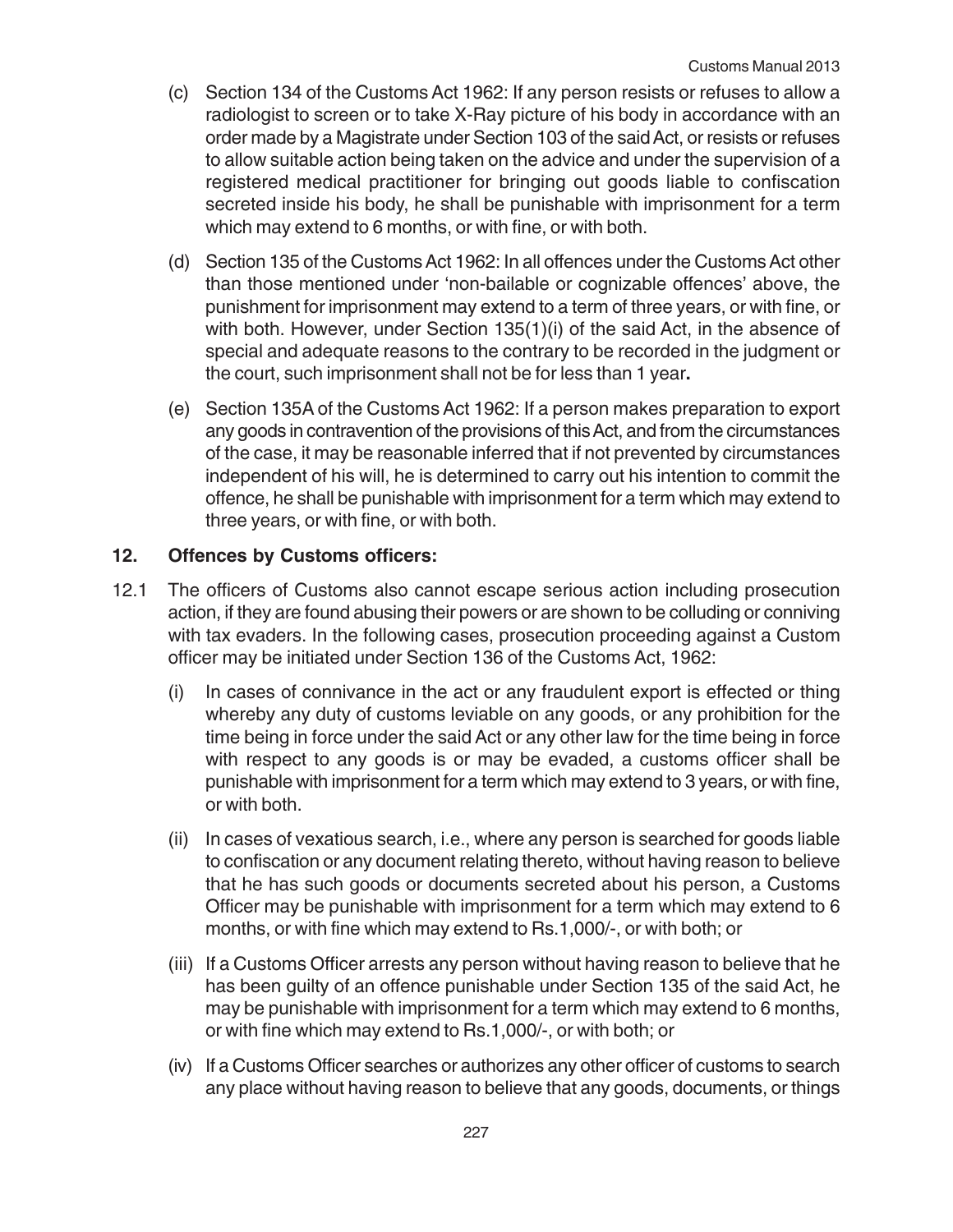of the nature referred to in Section 105 of the said Act are secreted in that place, he may be punishable with imprisonment for a term which may extend to 6 months, or with fine which may extend to Rs.1,000/-, or with both.

(v) If any officer of customs, except in the discharge in good faith of his duty as such officer or in compliance with any requisition made under any law for the time being in force, discloses any particulars learnt by him in his official capacity in respect of any goods, he may be punishable with imprisonment for a term which may extend to 6 months, or with fine which may extend to Rs.1,000/-, or with both.

# **13. Presumption of culpable mental state:**

13.1 As per Section 138A of the Customs Act, 1962 in prosecution proceedings there under, the culpability (guilty conscience or mensrea) on the part of the accused person shall be presumed and it will be for the accused to prove that he had no deliberation with respect of alleged offence. The presumption of culpable mental state is drawn under this provision that presumption includes intention, motive, knowledge, belief as well as reason to believe. The presumption could be deemed as rebutted only if the proof is beyond reasonable doubt not merely when its existence is established by a preponderance of probability.

# **14. Cognizability and Bailability:**

14.1 Broadly, Cognizable Offences as per Code of Criminal Procedure, 1973 are those offences which are punishable with imprisonment for a term of more than three years. Further, as per Cr.PC, the offences punishable with imprisonment for a term of less than 3 years or with fine are covered in the category of non-cognizable offences. However, Section 104 of Customs Act, 1962 stipulates that notwithstanding anything contained in the Cr.PC any offence relating to - (a) Prohibited goods; or (b) Evasion or attempted evasion of duty exceeding fifty lakh rupees shall be cognizable and all other offences under the Act shall be Non-cognizable. The Act also provides that notwithstanding anything contained in the Cr.PC, all offences under the Customs Act are bailable.

# **15. Prosecution**:

15.1 No prosecution proceedings can be launched in a court of Law against any person under the Customs Act, 1962 and no cognizance of any offence under Sections 132, 133, 134, 135 and 135A of the said Act can be taken by any Court, except with the previous sanction of concerned Commissioner of Customs. Thus, based upon the results of investigations and evidence brought on record, Commissioners of Customs shall sanction prosecution only after being satisfied that there are sufficient reasons justifying the same. Criminal complaint is thereafter filed in appropriate Court of law and followed up with a view to get expeditious conviction.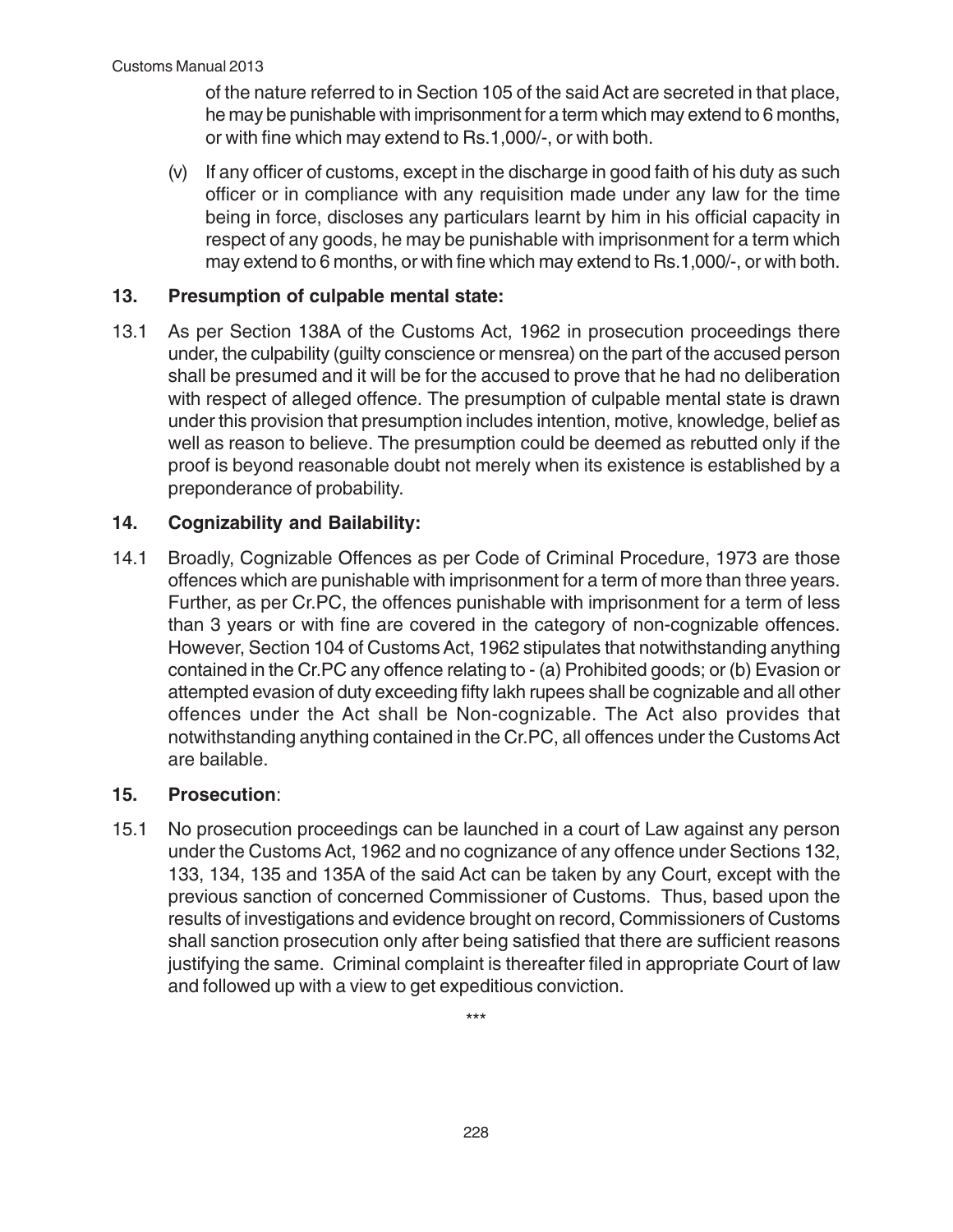## **Chapter 31**

# **Appeal, Review and Settlement of Cases**

## **1. Introduction:**

1.1 Like any other taxation statue, the Customs Act contains detailed provisions for judicial review, for resolution of disputes, by way of appeals and review. The various appellate authorities are Commissioner (Appeal), Revision Authority, Customs Excise and Service Tax Appellate Tribunal (CESTAT), High Court and the Supreme Court. Any appeal by the department, before any appellate authority, is filed only after following a procedure of review of orders as prescribed in the Customs Act. Beside the route of appeals, an alternative dispute resolution mechanism has also been provided by way of the settlement of cases by the Settlement Commission. These provisions are contained in Chapter XV and XIVA respectively of the Customs Act, 1962.

# **2. Appeal to Commissioner (Appeal):**

- 2.1 The power of adjudication of cases is bestowed on all officers of the rank of Superintendent/Appraiser and above as per specified monetary limits and other criterion. Thus, the first stage of appeal against any order passed by any officer below the rank of Commissioner of Customs lies with the Commissioner of Customs (Appeals) in terms of Section 128 (appeal by any person aggrieved by such order) or Section 129 (D)(4) [Departments appeal on review of order], as the case may be, of the Customs Act, 1962.
- 2.2 The procedure of filing of appeal by Department against the order/decision of officers below the rank of Commissioner is that every such adjudication order is reviewed, for legality and propriety of such order, by the Commissioner of Customs, under Section 129D(2) of the said Act. If on review, the adjudication order/decision is not found to be legal and proper, the Commissioner may direct any officer subordinate, by an order, to file an appeal to Commissioner (Appeal). The said order shall be made by the Commissioner within three months from the date of communication of adjudication order and in pursuance of such order, an appeal would be filed to Commissioner (Appeal) within a period of one month from the date of issue of said order by the Commissioner.
- 2.3 The limitation period for filing of appeal to Commissioner (Appeal) is sixty days from the date of communication of order being appealed against. However, Commissioner (Appeal) may allow a further period of thirty days for filing of appeal provided he is satisfied that appellant was prevented by sufficient cause from presenting the appeal within the period of sixty days.
- 2.4 The procedure for filing of appeal before Commissioner (Appeal) is that the appeal is required to be filed in a Form No. CA-1 [under Section 128 of the said Act] and Form CA-2 [under Section 129D(4) of the said Act], as prescribed under rule 3 and rule 4, respectively, of the Customs (Appeals) Rules, 1982. Once (Appeal) is filed, The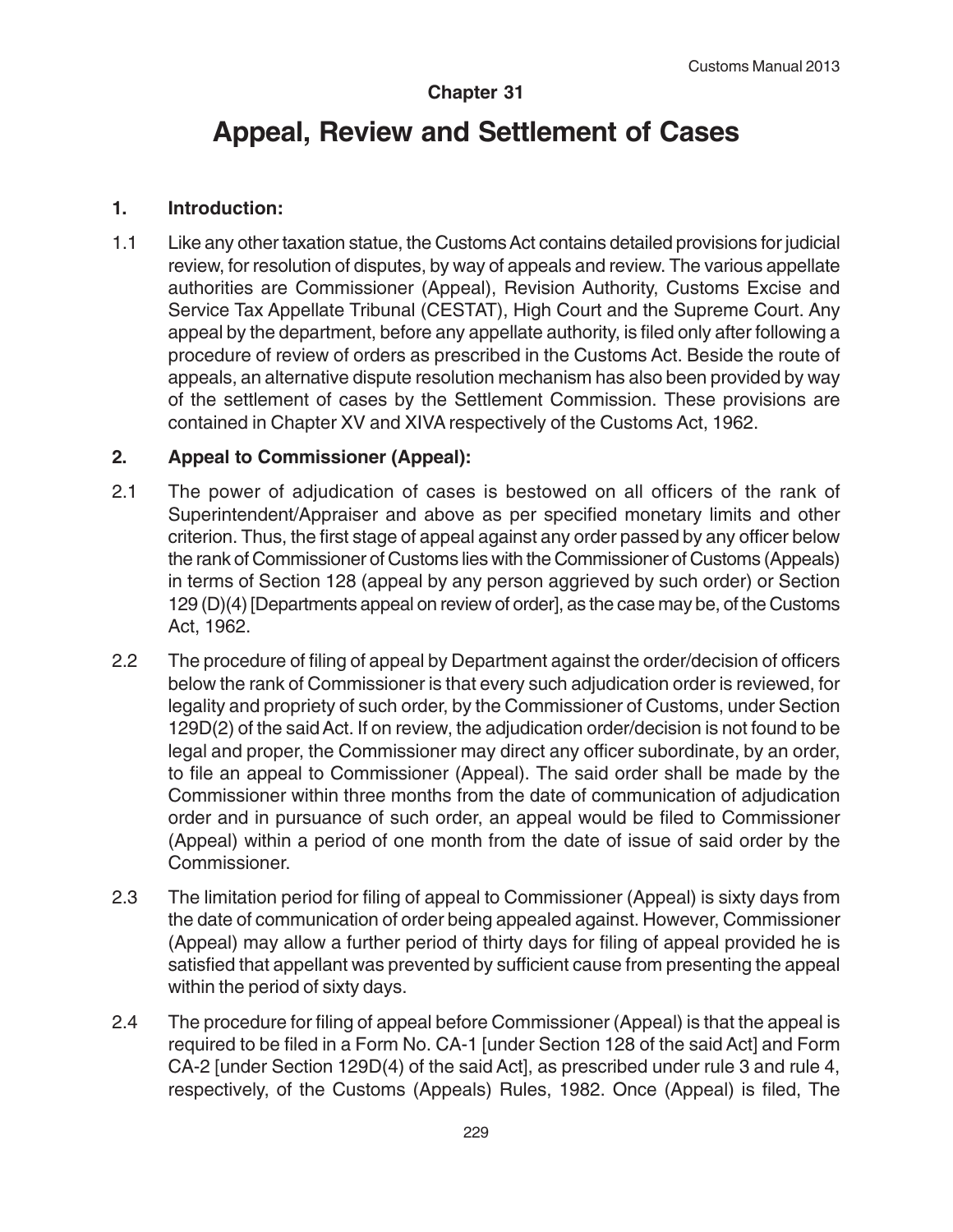Commissioner (Appeal) shall give opportunity to the appellant to be heard. Commissioner (Appeal), on being shown sufficient cause, can give adjournment from hearing upto three times. The Commissioner (Appeal), may allow any grounds of appeal not specified in the appeal filed, provided he is satisfied that omission thereof was not willful or unreasonable. The Commissioner (Appeal), wherever possible, would decide the appeal within six month from the date of filing of appeal, by issue an order in writing, and shall communicate such order to the appellant, the adjudicating authority, the jurisdictional Chief Commissioner and Commissioner. The relevant provisions are contained in Sections 128 and 128A of the said Act and the Customs (Appeals) Rules, 1982.

# **3. Appeal to CESTAT:**

- 3.1 The Customs Excise and Service Tax Appellate Tribunal (CESTAT) has been constituted by the Central Government under Section 129(1) of the said Act.
- 3.2 In terms of Sections 129A(1) (appeal by any person aggrieved by such decision or order) or Section 129 (D)(4) [departments appeal on review of order of Commissioner of Customs, by the Committee of Chief Commissioner] of the said Act any person may file appeal to CESTA if aggrieved by:
	- (a) any decision or order passed by a Commissioner of Customs as an adjudicating authority; or
	- (b) an order passed by the Commissioner (Appeals).
- 3.3 Appeal cannot be filed before CESTAT if the matter relates to:
	- (i) import or export of goods as baggage;
	- (ii) import goods not landed or short landed; and
	- (iii) Drawback.
- 3.4 The CESTAT may refuse to admit an appeal where the value of goods that have been confiscated or differential duty involved or the amount of fine and penalty involved does not exceed Rs.50,000/-, except the cases that involve any question relating to rate of duty of customs or determination of value of goods for the purpose of assessment.
- 3.5 The limitation period for filing of appeal to CESTAT is three months from the date of communication of order being appealed against. The Tribunal may admit appeal after the expiry of this period if it is satisfied that there was sufficient cause for not presenting it within the limitation period.
- 3.5 In accordance with Sections 129A, 129B and 129C of the Customs Act, 1962 read with the Customs (Appeals) Rules, 1982 and the CESTAT (Procedure) Rules, 1982, the procedure for filing of appeal before CESTAT and disposal thereof is as follows:
	- (a) The appeal is required to be filed in a Form No. CA 3 [Section 129A(1) of the said Act] and Form CA-5 [Section 129 D(4) of the said Act], prescribed under rule 6(1) and rule 7, respectively, of the Customs (Appeals) Rules, 1982.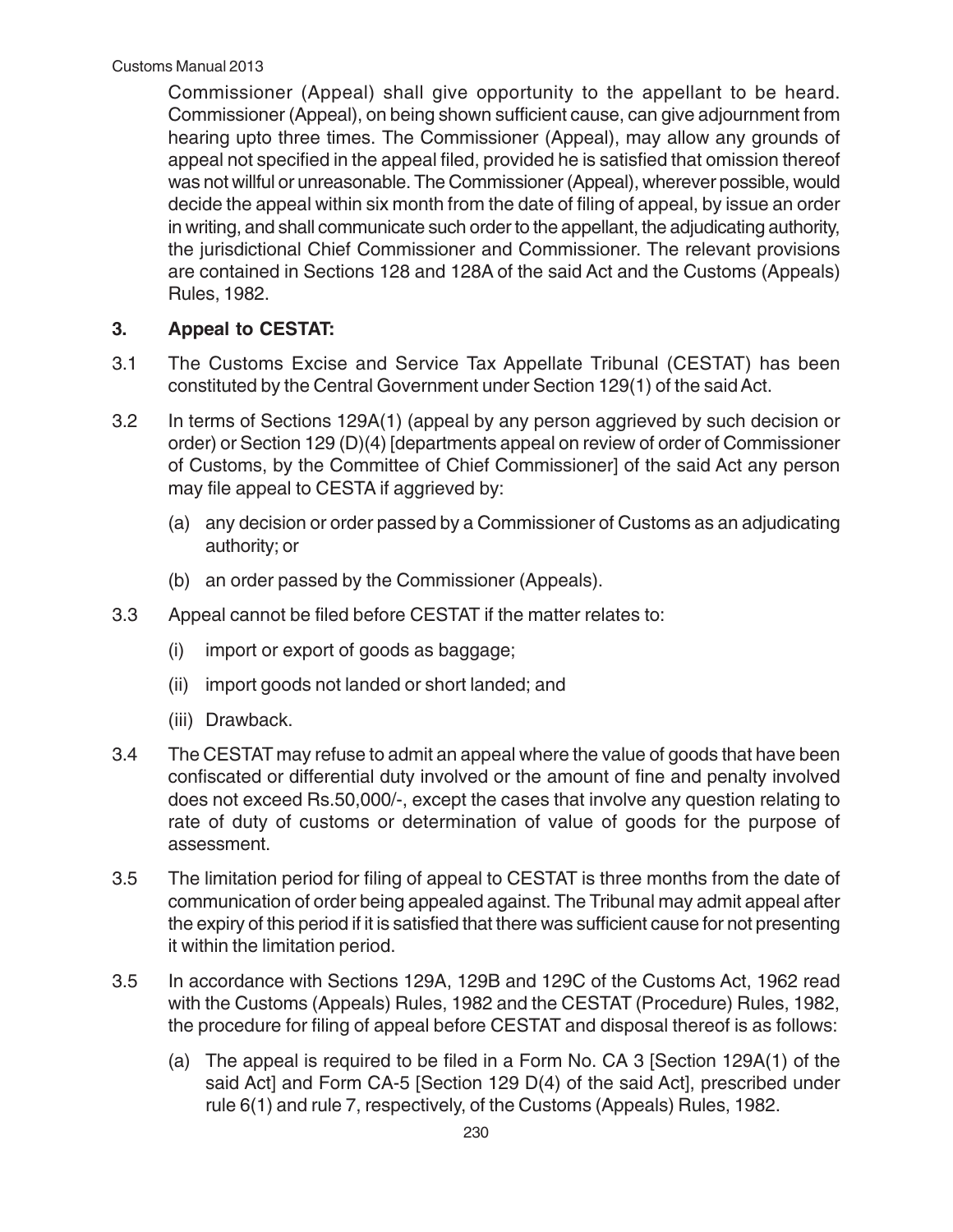- (b) On receipt of notice of appeal the respondent may file a memorandum of cross objection within 45 days of receipt of notice [Section 129A(4) of the said Act]. The memorandum of cross examination is required to be filed in Form CA 4, prescribed under rule 6 (2) of the Customs (Appeals) Rules, 1982. In the memorandum of cross objections, the respondent can agitate against any part of the order appealed against and such cross objections are disposed of by the Tribunal as if it were an appeal. Rules 15 and 15A of the CESTAT (Procedure) Rules, 1982 allow filing of reply to such appeal within a month by the respondent, and rejoinder to the reply within a month by the appellant.
- (c) The CESTAT shall give opportunity to the appellant to be heard, and on being shown sufficient cause, can give adjournment from hearing. In terms of proviso to Section 129B(1A) of the said Act, no such adjournment shall be granted more than three times to a party during hearing of the appeal. After hearing the case, CESTAT, pass an order confirming, annulling or modifying the order appealed against or remand the case back to the authority, which passed the order appealed against.
- (d) The CESTAT may, within six months from the date of its order, amend its order to rectify any mistake apparent from the record that is brought to its notice by the appellant or the respondent.
- (e) A prescribed fee is required to be paid for filing of appeal or rectification of mistake (ROM) or for restoration of appeal. The fee prescribed at present is (i) Rs 1000, where amount of duty, interest and penalty is upto Rs 5 lakh; (ii) Rs 5000, where amount of duty, interest and penalty is between Rs 5 lakh to Rs 50 lakh; (iii) Rs 10000, where amount of duty, interest and penalty is more than Rs 50 lakh; (iv) Rs 500 for any other purposes, including ROM or restoration of appeal. However, no fee is payable in case of appeal or ROM or restoration of appeal application by department.
- (f) The CESTAT, shall decide the appeal, where order has been stayed, within a period of 180 days from the date of stay order, and would decide the appeal in other cases, wherever possible, within three years from the date of filing of appeal, by issue an order in writing, and shall communicate such order to the appellant to the Commissioner and the other party. In case where order of stay has been made by the CESTAT and appeal is not decided within 180 days, the stay order shall stand vacated.

# **4. Review of orders passed by Commissioner of Customs and Commissioner of Customs (Appeal) and filing of appeal by Department:**

- 4.1 The process of review of the order of Commissioner of Customs and Commissioner of Customs (Appeals), by the Department is prescribed in Section 129 D(1) and Section 129A(2) of the Customs Act, respectively.
- 4.2 The order of Commissioner of Customs is examined, for legality and propriety of such order, by the Committee of Chief Commissioners that consists of two Chief Commissioners, one of them being Jurisdictional Chief Commissioners. The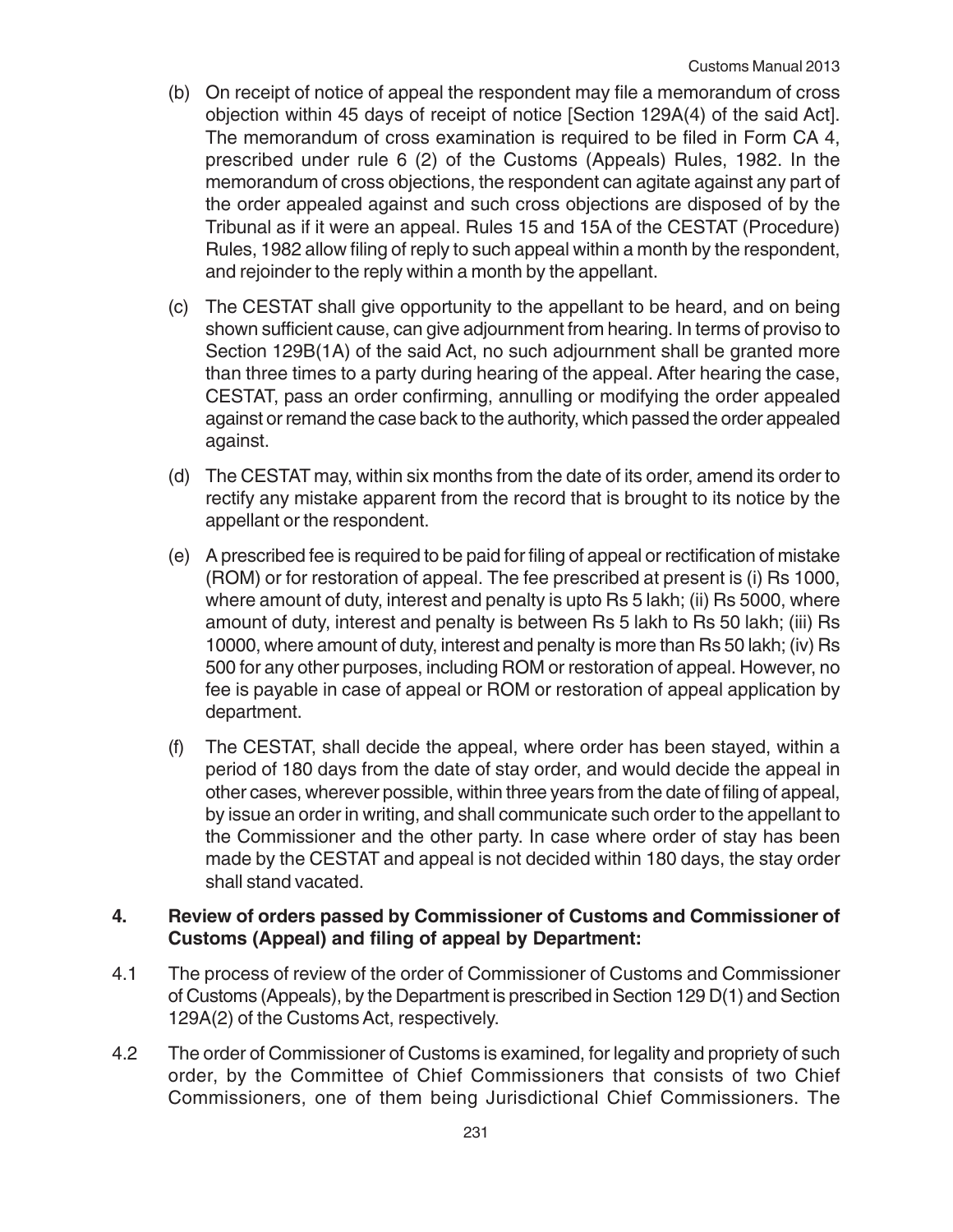Committee may direct, by an order, the Commissioner to file an appeal to the Tribunal. Such order has to be passed within three months from date of communication of decision/order being examined. An appeal would be filed by the Commissioner of Custom, within a period of one month from the date of order passed by the Committee. In case the Committee disagrees in its opinion, it shall make a reference to the Board, through Joint Secretary (Review), and the Board will examine such order, and if it is of the view that order is not legal and proper, will direct the concerned Commissioner to appeal to the Tribunal.

- 4.3 The Committee of Chief Commissioners is notified by the Board under Section 129A(1B) of the said Act vide Notification No. 39/2005-Cus.(NT), dated 13-5-2005.
- 4.4 The order of Commissioner (Appeal) is examined by a Committee of Commissioners, consisting of two members, one of them being the Commissioner, to whose jurisdiction the order concerns. In case the Committee of Commissioners differs in its opinion, it would make a reference to the jurisdictional Chief Commissioner for taking a view as regards legality and propriety of order under examination.
- 4.5 The Committee of Commissioners is notified by the Board under Section 129A(2) of the said Act vide Notification No. 40/2005-Cus.(NT), dated 13-5-2005.

# **5. Revision Application:**

- 5.1 The appeals against the order of Commissioner or Commissioner (Appeals), in cases of baggage, Drawback and short-landing/ not landing of goods lies with the Revision Authority (instead of CESTAT) under Section 129DD of the Customs Act, 1962. However, the Revision Authority may refuse to admit an application differential duty, fine and penalty involved does not exceed Rs.5,000/-.
- 5.2 The limitation period for filing of an application to Revision Authority is three months from the date of communication of order being appealed against. The Revision Authority may allow a further period of three months it is satisfied that there was sufficient cause for not presenting it within the limitation period.
- 5.3 In terms of Sections 129A and 129DD of the Customs Act, 1962 and the Customs (Appeals) Rules, 1982 the Revision Application is required to be filed in a Form No. CA 8, prescribed under Rules 8A and 8B of the said Rules. The fee prescribed at present is (i) Rs.200/-, where amount of duty, interest and penalty is upto Rs.1 lakh; (ii) Rs.1,000/-, where amount of duty, interest and penalty is more than Rs.1 lakh. However, no fee is to be paid in case Revision Application is filed by the Department.

# **6. Pre-deposit of duty demanded or penalty levied:**

6.1 Section 129E of the Customs Act, 1962 requires that a person desirous of appealing against a decision or order before Commissioner (Appeals) or the Appellate Tribunal shall, pending the appeal, deposit with the adjudicating authority the duty demanded or the penalty levied. In case an appellant is not in a position to pre-deposit the entire amount of duty demanded or penalty levied, the appellant should file the stay application for waiver of pre-deposit. The Commissioner (Appeals) and the Appellate Tribunal are empowered to waive pre-deposit, either fully or partially, if the appellant is able to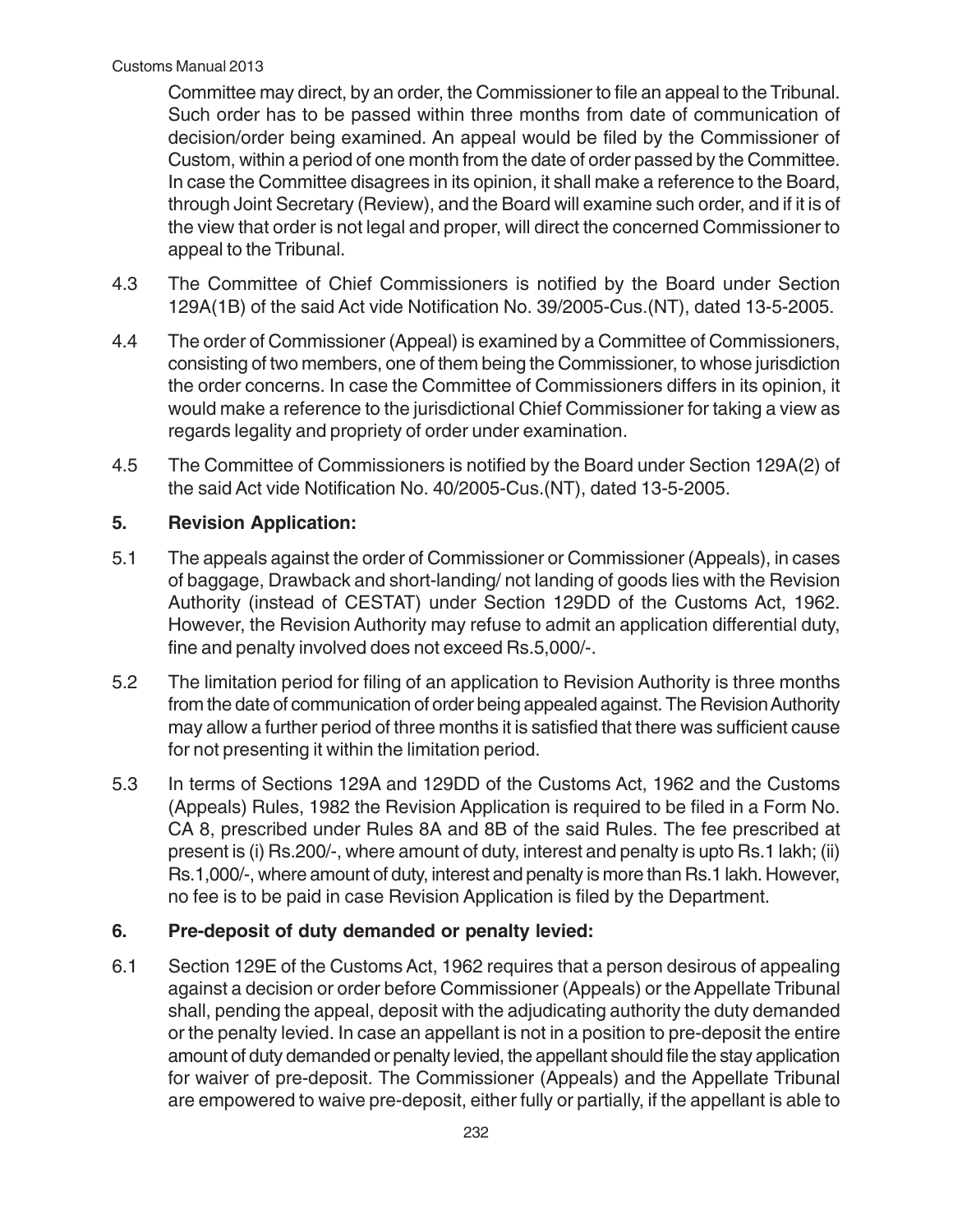show that pre-deposit of duty or penalty levied would cause undue hardship to such person.

- 6.2 Commissioner (Appeals) is required, wherever it is possible to do so, to decide a stay application within 30 days from the date of its filing.
- 6.3 Section 19EE prescribes that if the pre-deposit made by the party under Section 129E is required to be refunded consequent to the order of the Commissioner (Appeal) or CESTAT, and such amount is not refunded within three months from the date of communication of order, unless the order of appellate authority is stayed by the higher appellate authority, an interest at the rate specified in Section 27A shall be paid to the after expiry of three month from the date of order. Presently, the interest rate is 6% per annum.

# **7. Appeal to High Court:**

- 7.1 Against any order passed in appeal by the CESTAT, on or after 1.7.2003, which is not relating to determination of rate of duty or value of goods for the purposes of assessment, appeal lies to the High Court. However, where the issue involved relates to determination of rate of duty or value for the purpose of assessment, appeal lies to Supreme Court.
- 7.2 The limitation period for filing of appeal to High Court one hundred and eighty days from the date when the order being appealed against was received by the Commissioner of Customs. The High Court may admit appeal after the expiry of this period if it is satisfied that there was sufficient cause for not presenting it within the limitation period.
- 7.3 If appeal is filed by party, a fee of Rs 200 is required to be paid.
- 7.4 Where High Court is satisfied that question of law is involved, it shall formulated the question of law. The High Court may hear any other substantial question of law not formulated by it, it is satisfied that the case involves such question. High Court may determine any issue that has not been determined by the CESTAT or has been wrongly determined.
- 7.5 The Code of Civil procedure, 1908 applies to the Appeal so filed to the High Court except as otherwise provided in the said Act.
- 7.6 In respect of order passed by CESTAT prior to 1-7-2003, Section 130A of the Customs Act, 1962 provides that within 180 days of receipt of order of Tribunal passed under Section 129B of the said Act, a person could have filed an application if the order of the Tribunal does not relate to determination of any question having relation to the rate of duty of Customs or the valuation of goods for purposes of assessment.

[Refer Circular No. 935/25/2010-CX, dated 21-9-2010]

## **8. Appeal to Supreme Court:**

8.1 Under Section 130E of the Customs Act, 1962 appeal lies to the Supreme Court against: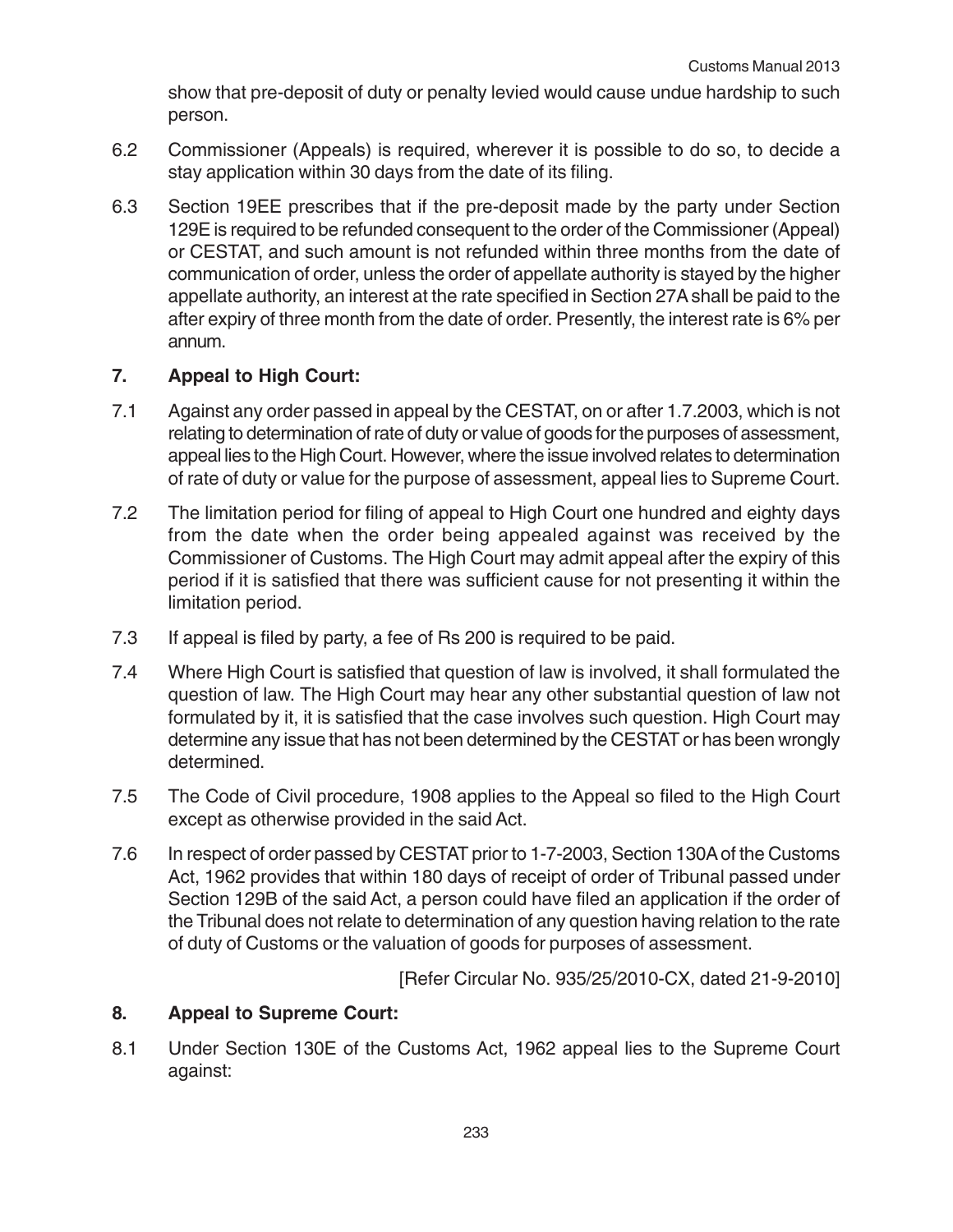- (a) Any judgment of a High Court delivered on an appeal under Section 130 or a reference made by CESTAT, in respect of order passed by it before 1-7-2003 of the said Act or a reference application filed by Commissioner under Section 130A, in respect of order of CESTAT received by him before 1.7.2003, provided the High Court certifies, on its own motion or on an oral application made by the party aggrieved, it to be a fit case for appeal to Supreme Court; and
- (b) Civil Appeal against any order passed by the CESTAT relating, among other things, to the determination of any question having a relation to the rate of duty of Customs or to the value of goods for purposes of assessment can be made to the Supreme Court.
- 8.2 The time limit for filing civil appeal before the Supreme Court is 60 days from the date of receipt of order.
- 8.3 Normally no application is made by the aggrieved party before the High Court, to certify that case is fit for filing of appeal before the Supreme Court. Therefore in such cases, the aggrieved party can agitate the order / judgment of the High Court before the Supreme Court by way of filing a Special Leave Petition under Article 136 of the Constitution of India. The limitation for filing of SLP is 90 days from the date of the High Court's order. The time taken by the Court from the date of filing of application for certified copy of the order till the copy is ready for delivery is excluded from the computation of the period of limitation.
- 8.4 The proposal for filing of SLP and Civil Appeal are examined and processed in the Board, on receipt of proposals from field formations duly approved by the Chief Commissioner.

[Refer Circular No. 935/25/2010-CX, dated 21-9-2010]

# **9. Disputes between Central Government Department and PSU/other Government Departments:**

9.1 In cases where disputes arise between two Central Government Departments or a Government Department and Public Sector Undertaking, there is no requirement of obtaining approval of the Committee on Disputes for pursuing litigations as was being done. Field formations may now pursue their appeals in the respective Tribunals/ Courts without obtaining clearance from the Committee on Disputes.

[Refer Instruction F.No.390/R/262/09-JC, dated 24-3-2011

# **10. Monetary limits for filing appeals to CESTAT, High Courts and Supreme Court:**

10.1 In accordance with the National Litigation Policy that is aimed at reducing Government litigation and also expedite the dispute resolution process, so that Government becomes an "efficient" and "responsible" litigant, in revenue matters appeal shall not be filed if the amount involved is not significant. Hence, appeals in the Tribunal shall not be filed where the duty involved or the total revenue including fine and penalty is Rs.1 lakh and below. Similarly in the case of High Courts appeals should not be filed in cases where the duty involved or total revenue including fine or penalty is Rs.2 lakhs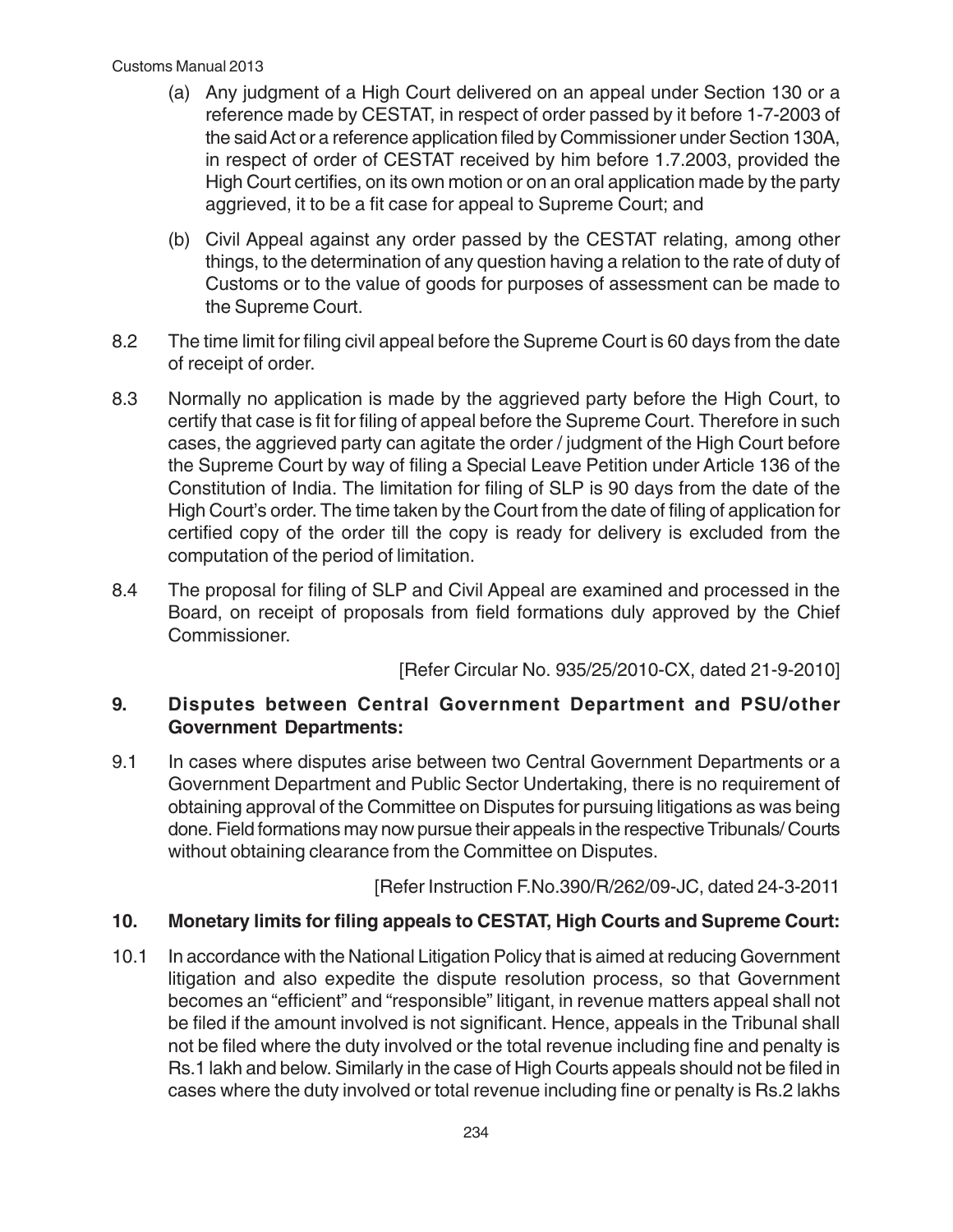and below. As regards Supreme Court, appeals should not be filed in cases where the duty involved is Rs 5 Lakh or less. However, adverse judgments relating to the following should be contested irrespective of the amount involved:

- (a) Where the constitutional validity of the provisions of an Act or Rule is under challenge.
- (b) Where notification/instruction/order or Circular has been held illegal or ultra vires.
- (c) Where audit objection on the issue involved in a case has been accepted by the Department.

[Refer Instruction DO F No. 390/170/92-JC, dated 13-1-1993]

10.2 In such cases wherever it is decided not to file appeal, such cases shall not have any precedent value. In such cases, it should specifically be record that "even though the decision is not acceptable, appeal is not being filed as the amount involved is less than the monetary limit prescribed by the Board." Further, in such cases, there will be no presumption that the Department has acquiesced in the decision on the disputed issues in the case of same assessee or in case of any other assessees, if the amount involved exceeds the monetary limits.

> [Refer Instruction F No. 390/170/92-JC, dated 13-1-1993 and F.No. 390/Misc./163/2010-JC, dated 20-10-2010]

#### **11. Settlement Commission:**

- 11.1 An alternative channel for resolution of dispute for assessees without prolonged litigation in adjudication/appeals/revisions etc. is the Customs & Central Excise Settlement Commission. Presently, four Benches of the Settlement Commission function at Delhi, Mumbai, Chennai and Kolkata. Provisions relating to Settlement Commission are contained in Sections 127A to 127N of the Customs Act, 1962 In terms of Section 127B of the Customs Act, 1962, any importer, exporter or any other person, may file an application before the Settlement Commission for settlement, before adjudication of case. However, the Settlement Commission cannot entertain the cases which are pending with the Appellate Tribunal or in a Court. Similarly, the matters relating to classification cannot be raised before the Commission. It is also specified that no application can be made unless the appellant has filed a Bill of Entry, or a Shipping Bill etc., or a Show Cause Notice issued by Proper Officer and the additional amount of duty accepted by the applicant in his application exceeds Rs.3 lakhs. Further, no application shall be made for the interpretation in relation to goods to which Section 123 of the said Act applies or to goods in relation to which any offence under the Narcotics and Psychotropic Substances Act, 1985 has been committed.
- 11.2 The procedure prescribed for the Settlement Commissions essentially requires examination of the application for its acceptability, payment of additional duty admitted by the applicant, calling and examination of records from jurisdictional Commissioner of Customs, getting further enquiries/investigations caused from Commissioner of Customs or Commissioner (Investigation) attached to Settlement Commission, giving opportunity for detailed submission to the applicant and passing order by the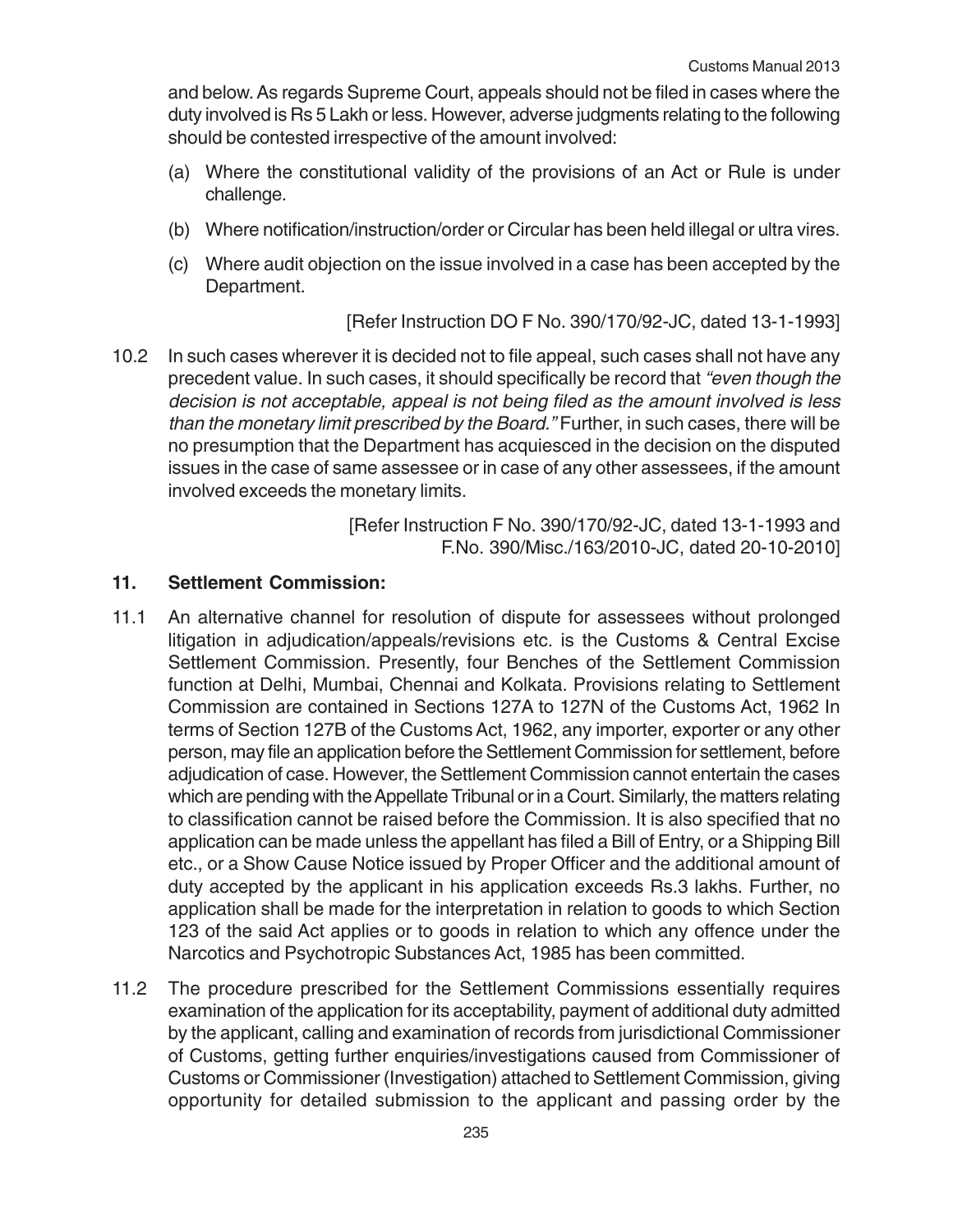Commission. Where any duty or interest or fine or penalty is not paid within thirty days of receipt of the order of Settlement Commission, such amount is recoverable in accordance with the provision of Section 142 of the Customs Act.

11.3 Every order passed by the Settlement Commission under Section 127J of the Customs Act, 1962 is conclusive in respect of the matters stated therein. The Settlement Commission can consider immunity from prosecution proceedings if the applicant cooperates with the Commission in the proceedings before it and makes full and true disclosure of his duty liability. Even grant of immunity, whole or part, from imposition of penalty, fine and interest may also be considered. Further Settlement Commission has power to reopen completed proceeding, if the Settlement Commission is of the opinion that it is necessary to re-open the case for proper disposal of case.

[Refer Circulars No. 935/25/2010-CX, dated 21-9-2010, No. 27/27/94-CX, dated 2-3-1994, No.156/67/95-CX, dated 17-11-1995, No.515/11/2000-CX, dated 18-2-2000 and No.578/15/2001-CX, dated 20-6-2001 and Instructions F.No. 390/Misc./163/2010-JC, dated 20-10-2010 and F.No.390/170/92-JC, dated 13-1-1993]

\*\*\*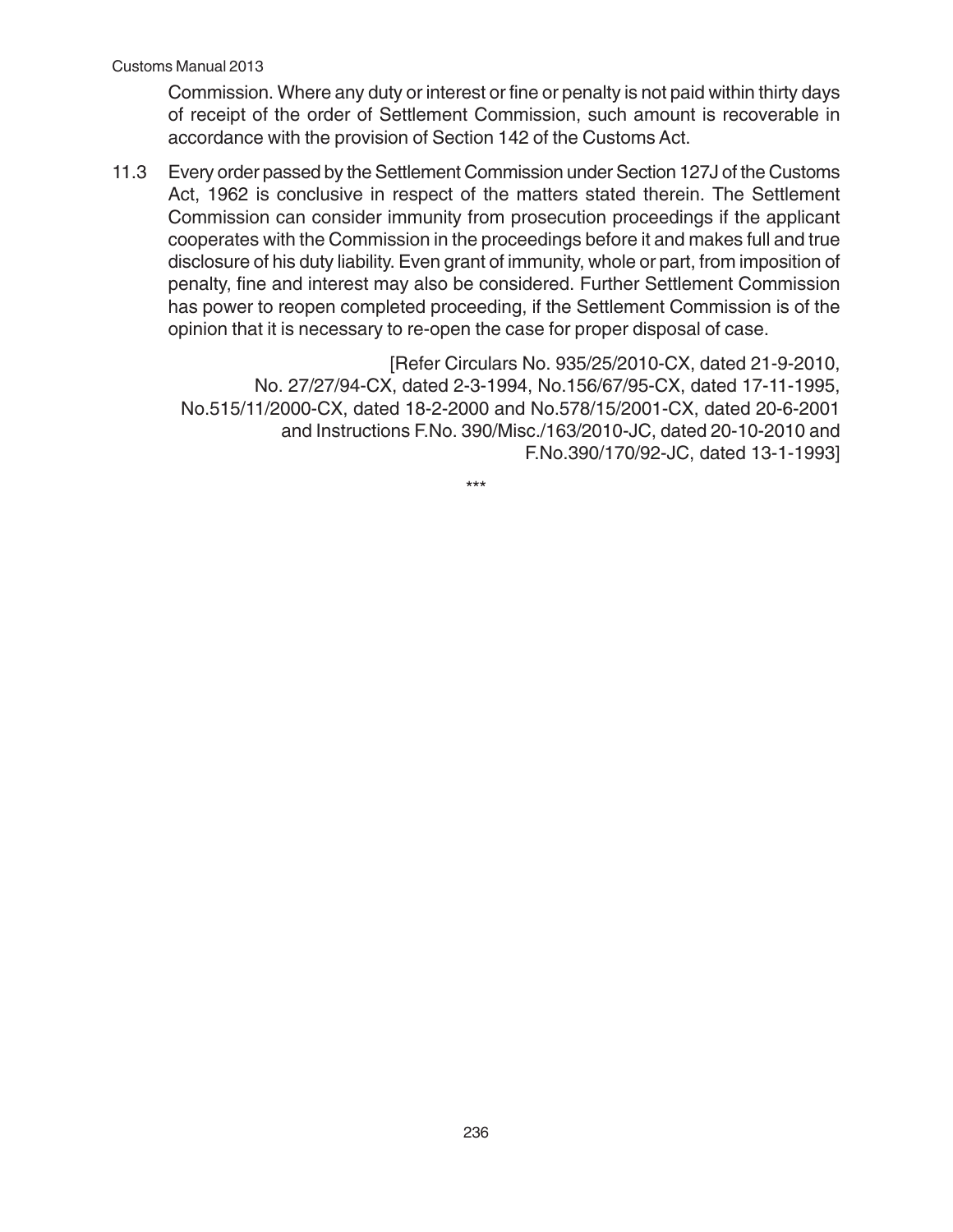# **Chapter 32 Grievance Redressal**

#### 1. Introduction:

- 1.1 The Citizen's Charter of the Department envisions that the Customs & Central Excise officers shall carry out their assigned tasks with integrity and judiciousness; courtesy and understanding; objectivity and transparency; promptness and efficiency. The officers are also committed to providing every possible assistance to the public and trade in implementation of the Customs policies and procedures. The Department has also taken numerous other measures to ensure that complaint(s)/grievance(s) are minimized and where received, these are attended to promptly.
- 1.2 In order to take care of the grievance(s)/complaint(s) the Department has put in place a grievance redressal mechanism for both cargo clearance and passenger clearance in the field formations of Customs.

# **2. Grievance Redressal related to cargo clearance:**

- 2.1 The clearance of cargo at ports, air cargo complexes, ICDs and CFSs involves interaction of the trade with the Customs officials, which often results in complaints of harassment, corruption, and delays. Thus, to redress these grievances the focus has been to simplify procedures, enhance transparency, sensitize the Departmental officers to their responsibilities, and expand use of EDI in Customs clearance procedures. Some specific measures for facilitation and handling complaints/grievances of trade and industry are as follows:
	- **(a) Management Information System (MIS):** A major area of concern for the importers, exporters, Custom House Agents is in respect of getting information regarding clearance of their consignments, which has been significantly resolved with the introduction of EDI (Electronic Data Interchange) at all major Custom Houses. In all major Custom Houses, a "Tele Enquiry System" allows exporters, importers etc. to dial the assigned numbers and ascertain the status of the Bills of Entry/Shipping Bills or Drawback claim. This system can also be used on fax mode. Further, Supervisory officers of Customs can monitor the delays in clearance at any stage. The system also generates a daily report of all pending Bills of Entry, Shipping Bills, Drawback claims along with the date of receipt and the level at which the document is pending. For this purpose the System Manager looks after all EDI related problems and holds regular meetings with the Remote EDI (RES) users, CHAs representatives, NIC, CMC and other agencies that support the EDI system.
	- **(b) Accessibility of Senior Officers:** The Chief Commissioner/Commissioners of Customs earmark time on all working days during which any person having any grievances is free to meet the officer without prior appointment. These meetings ensure timely and prompt remedial measures.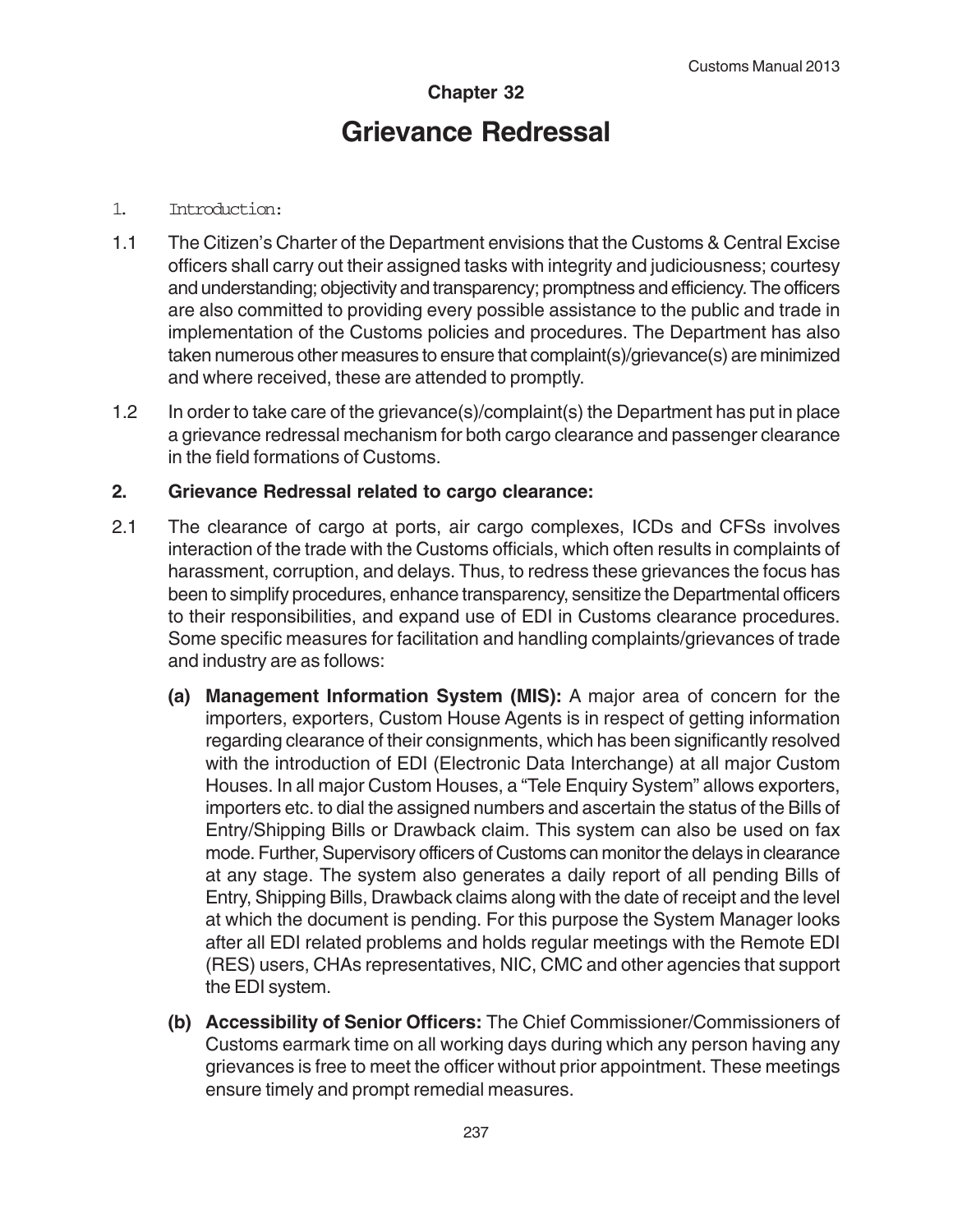- **(c) Public Grievance officer:** Each Commissionerate has a designated Public Grievance Officer and Public Notices have been issued giving the names and telephone numbers of these officers. These Public Grievance Officer may be approached by the trade and public if their grievance is not being redressed by the dealing officer or his supervisor.
- **(d) Public Grievance Committee (PGC):** A PGC is constituted in each Customs Commissionerate, consisting of representatives of trade and industry, Custom House Agents, representatives of Custodians, such as AAI, CONCOR, Banks, Export Promotion Agencies, such as the Garments Exporters Association, Handicraft Export Association, and Chambers of Commerce etc. The PGC meets once in a month to address grievances relating to Customs functioning. In case grievances relate to other agencies such as the Wildlife, NIC or CMC, their representatives are also invited for these meetings.
- **(e) Watch Dog Committee:** A Watchdog Committee has been constituted under the chairmanship of the Chief Commissioner of Customs, which meets once in two months. Leading association of trade and industry and other agencies that interact with Customs are included in this Committee alongwith the senior officers of Customs to ensure meaningful dialogue. This Committee takes note of various procedural delays or problems in general being faced in Customs clearance of export/import cargo or grant of various incentives. Feedback from trade and industry is used for necessary review of procedures and taking measures to remove the difficulties of importers/exporters.

## **3. Grievance redressal and facilitation measures for passengers:**

- 3.1 At international airports more than 90% of the passengers that have nothing to declare walk through the Green Channel without interaction with Customs. Even otherwise, the Air Customs Officers have been sensitized to show due courtesy and exemplary conduct towards all passengers. However, in case any passenger still has a grievance there are a number of illuminated boards installed by Customs in the arrival/departure halls and in the immigration area advising them to approach the PRO (Customs) for help. Senior officers of the rank of Assistant/Deputy Commissioners of Customs are also available round the clock and can be directly approached by passengers for redressal of their grievances.
- 3.2 The Notices displayed prominently at the airports also invite the public to lodge any complaint been with the Commissioner of Customs or the CVC.
- 3.3 An Airport Facilitation Committee has been constituted to look into the complaints of the passengers at the international airports. This Committee includes representatives of various agencies working at the airport like IAAI, Customs, Immigration, and Police etc. and meets once a month.

\*\*\*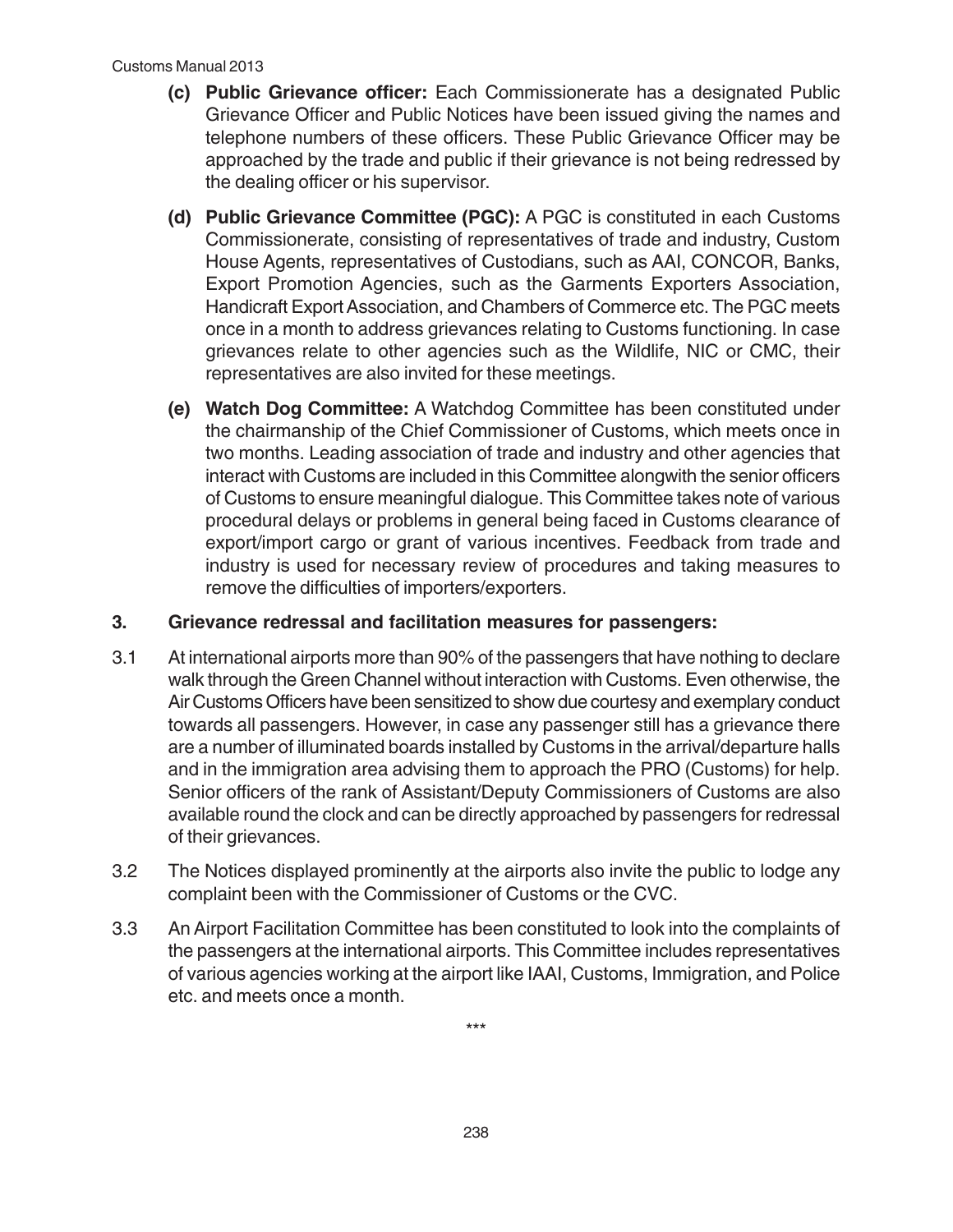# **Chapter 33 On-site Post Clearance Audit**

### **1. Introduction:**

- 1.1 Customs On-Site Post Clearance Audit (OSPCA) is an initiative based on global best practices and is aimed at creating an environment of increased compliance while allowing the Department the flexibility to increase the facilitation for importers and exporters. OSPCA marks a fundamental shift in the functioning of the Indian Customs since for the first time legal compliance and correct assessment of Customs duties will be verified by the Customs at the premises of importers and exporters. Therefore, it is incumbent upon the Department to avail this opportunity to bridge the communication divide and usher in a new era of partnership with trade.
- 1.2 OSPCA is not to be confused with the 'Post Clearance Compliance Verification' (PCCV) that was introduced in 2005 when the Risk Management System was operationalised. PCA, which is done in the Custom Houses, shall continue side by side with OSPCA, the latter being done at the premises of the importers / exporters. To prevent duplication both PCA and OSPCA shall not be done for the same transaction. By its very nature OSPCA is a broad based audit with focus on systems and procedures even though the short levies of duties, if any, shall continue to be determined on transaction basis. OSPCA allows verification of self-assessment on periodic basis by scrutiny of relevant business records at the importers / exporters premise. Thus, an importer or exporter can benefit from reduced clearance time and can deal with the goods promptly, saving on insurance, warehouse and storage charges. On the other hand, the Customs can do a comprehensive company oriented check to ensure that imports or exports conform to the declarations
- 1.3 OSPCA has requisite legal authority in terms of Sections 17 and 157 of the Customs Act, 1962. OSPCA is provided for vide Section 17(6) of the Customs Act, 1962, which empowers the proper officer for verification of correctness of assessment of duty on imported or export goods at the premise of importer or exporter. Further, Section 157 of the said Act empowers the Board to frame regulations on the manner of conducting audit at the premise of the importer or exporter. Other recent supporting legislative changes include enhancing time limit to one year for refund of Customs duty and for demanding Customs duty under Sections 27 and 28 of the Customs Act, 1962 respectively.
- 1.4 OSPCA requires considerable coordination between Commissionerates of Central Excise when multi-locational importers / exporters are to be audited simultaneously. Furthermore, short levies can be demanded only by the Customs Commissionerates of import and this would require coordination between the auditing Commissionerate and the Custom House. Also, DG, Systems, DG, Audit and DG, NACEN are involved in the preparation for OSPCA by exchanging information on importers / exporters, issue of modus operandi circulars etc. as well as training of Auditors. Therefore, Chief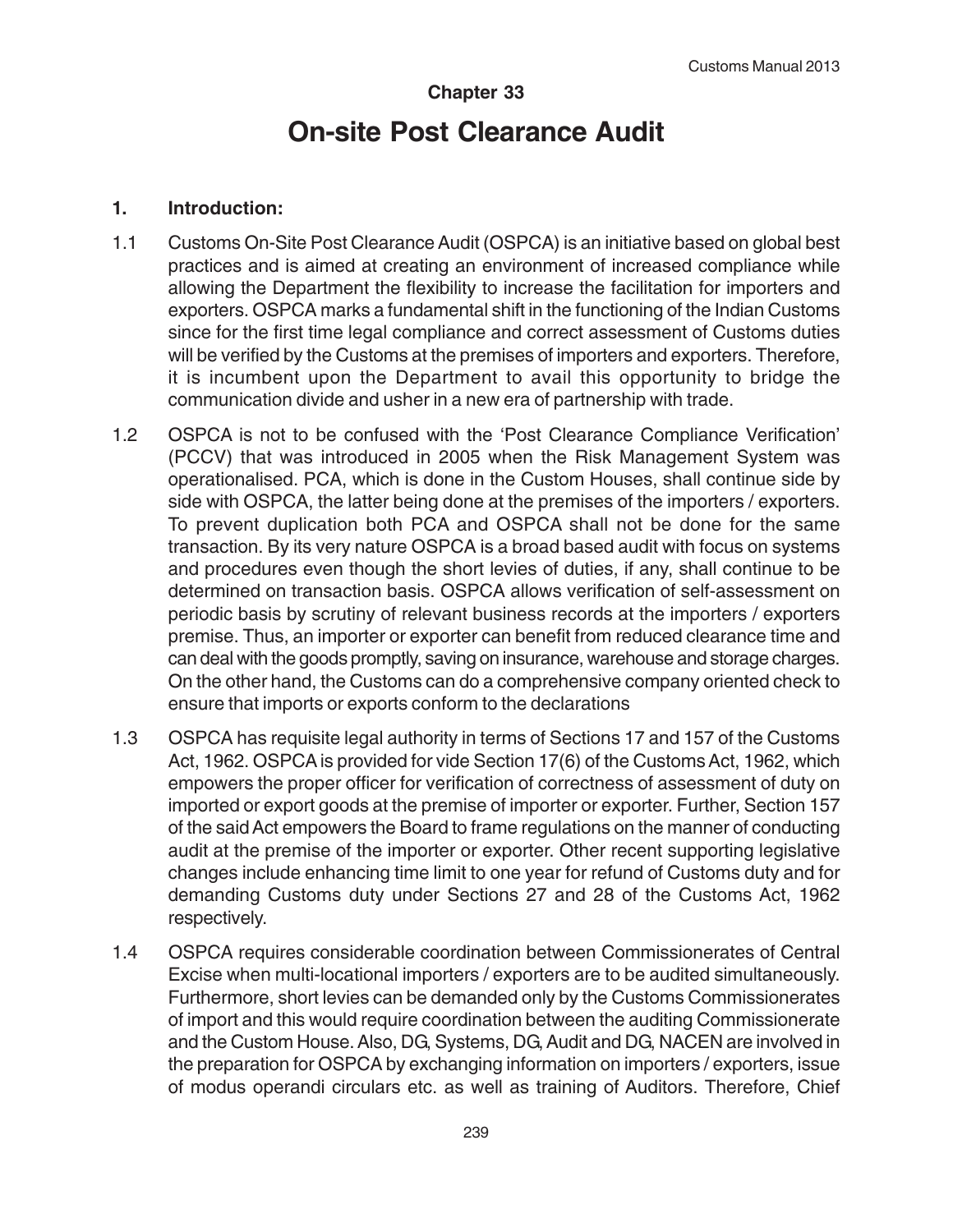Commissioners / Directors General should ensure proper coordination by appointing a Nodal Officer for OSPCA. Needless to state, communication including exchange of document / information by e-mail should be encouraged.

- 1.5. To begin with, Board has operationalized OSPCA w.e.f. 1.10.2011 only for importers registered under the Accredited Client Programme (ACP). It has also been decided that ACP importers shall be subjected to OSPCA on annual basis i.e. once during each financial year. However, during the transitional phase of the current financial year, the records for previous months beginning from 1.4.2011 may be taken up for audit. Coverage of OSPCA shall be increased in subsequent phases and the periodicity of audit in respect of other entities prescribed at that stage.
- 1.6 For a coordinated and effective OSPCA, the ACP importers have been segregated as under:
	- (a) Those that are registered with LTU Commissionerates to be audited by the audit wing of LTU concerned;
	- (b) Multi Location Units to be audited by the Central Excise Commissionerates with the nodal Commissionerate being the one having jurisdiction over the registered / head office of the ACP importer; and
	- (c) Others ACP importers to be audited by the Central Excise Commissionerate having jurisdiction over the head office / registered office of the ACP importer.
- 1.7 OSPCA is viewed as a trade facilitation measure and one way to do away with avoidable interface with the Department. ACP importers with manufacturing facilities and / or those registered as service providers / recipients with the department would already be undergoing Central Excise and / or Service Tax audit. Therefore, in order to avoid duplication of exercise and reduce interface, OSPCA shall be done simultaneously with Central Excise and Service Tax.
- 1.8 In respect of ACP importers subjected to OSPCA Board has decided that carrying out PCCV or PCA at the respective Custom House shall be dispensed with.

[Refer Circular No.47/2011-Cus., dated 21.10.2011]

# **2. On-site Post Clearance Audit at the Premises of Importers and Exporters Regulations, 2011:**

2.1 On Site Post Clearance Regulations 2011' has been notified which prescribes the manner of conducting audit at the premises of importer or exporter. As per the legal provisions contained in the regulations the importer or exporter, shall make available in a timely manner the books of account, records of transaction and other relevant documents maintained by him for a period of five years from the date of import or export, relating to imported or export goods as required by the proper officer. Further, the importer or exporter will also render assistance to the proper officer in the discharge of his official duty and shall in no case refuse or obstruct the proper officer in discharge of official duty. The importer or exporter is required to provide true and correct information to the proper officer.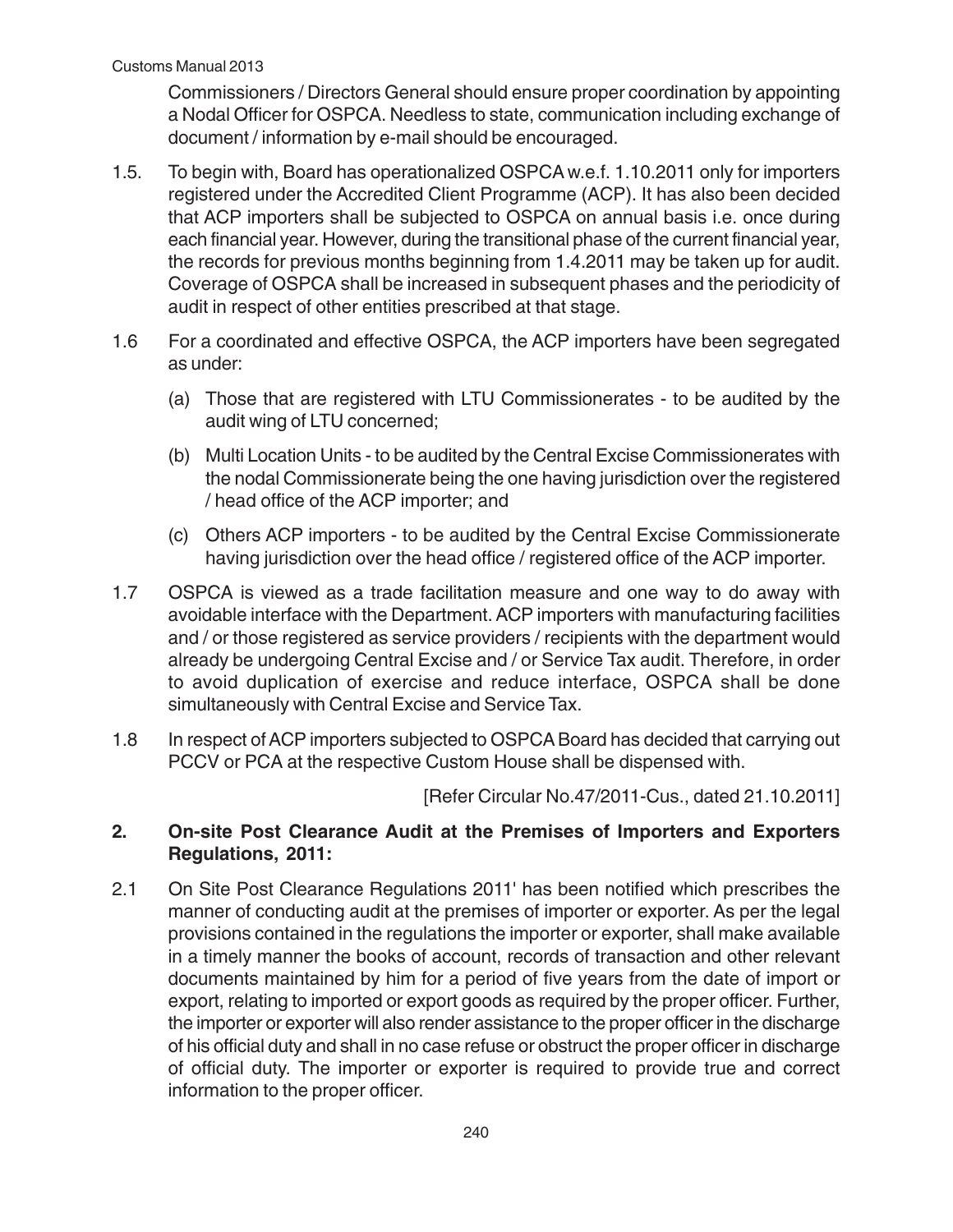- 2.2 Following guidelines are prescribed under the On Site Post Clearance Audit Regulations 2011:
	- (a) The proper officer shall give not less than fifteen days advance notice to the importer or exporter to conduct audit. and where considered necessary, obtain from the importer or exporter, prior information relating to imported or export goods, as the case may be, before conducting audit; visit the premises to gather relevant information relating to imported or export goods.
	- (b) The proper officer shall inform the importer or exporter of the objections, if any, before preparing the draft audit report to provide him an opportunity to offer clarifications with supporting documents. Where the importer or exporter is in agreement with the audit findings, in part or in full, he may make voluntary payments of duty due, if any, and the proper officer shall record the same in the audit report.
	- (c) The proper officer may, where necessary, inspect the imported or export goods, where such goods are available during the course of audit.
	- (d) Samples of imported or export goods in the presence of the importer or exporter and copy of relevant documents to verify the correctness of assessment of duty may be taken by the proper officer.
- 2.3. Importers or exporters, who contravene any provision of OSPCA or abet contravention thereof or fail to comply with any its provisions regulations shall be liable to a penalty which may extend to Rs.50,000/-
- 2.4 Superintendent of Customs and Central Excise or Appraiser has been made 'Proper officer for the purpose of the OSPCA Regulations

[Refer Notification No 104/2012-Cus( NT)., dated 26-12-2012]

\*\*\*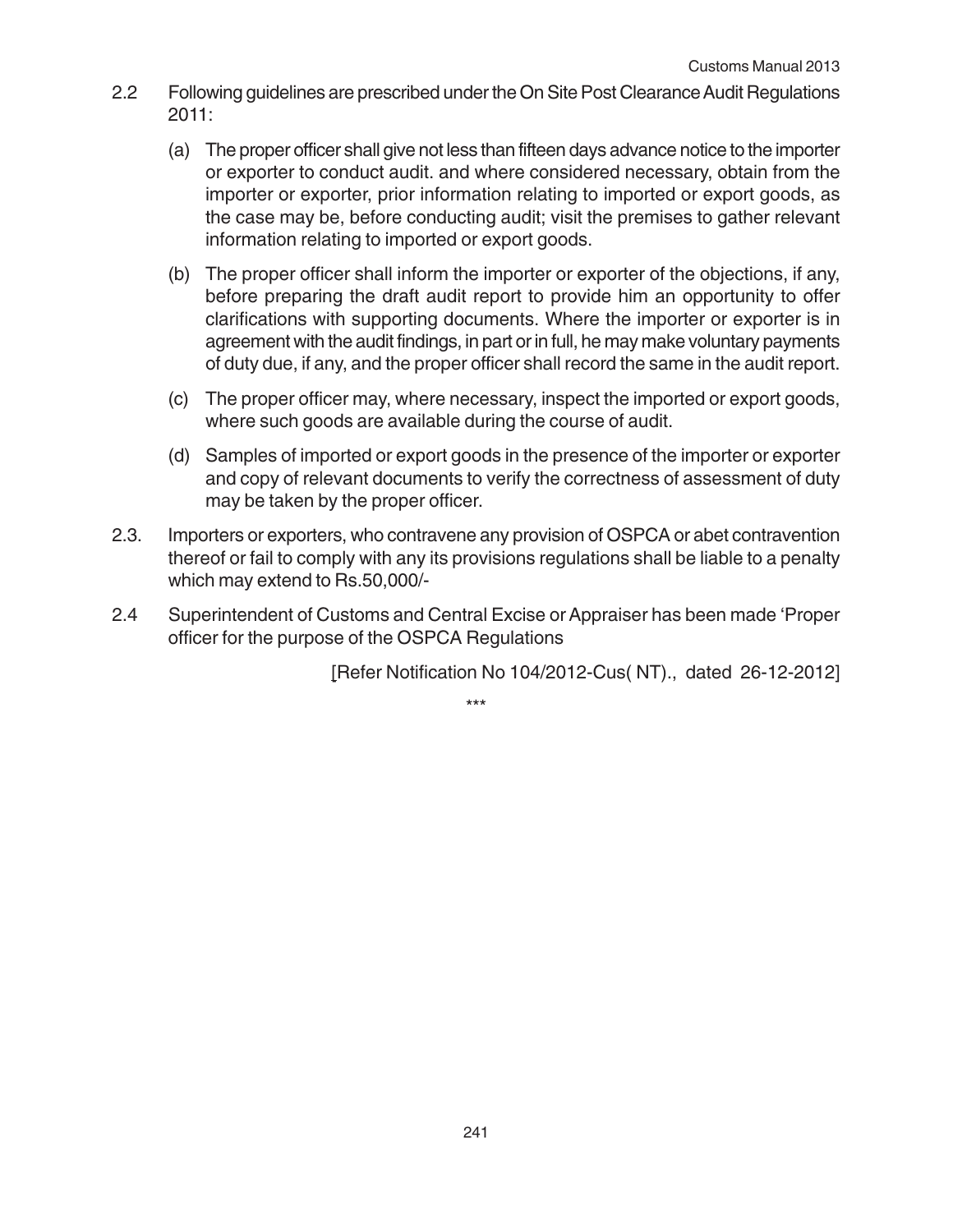# **Chapter 34**

# **Authorized Economic Operator (AEO) Programme**

# **1. Introduction:**

- 1.1 The global trading system is vulnerable to terrorist exploitation while the international trade is an essential element for economic development. Customs plays a unique role in providing increased security to the global trade while facilitating the legitimate flow of goods. Thus, in 2005 the World Customs Organisation (WCO) adopted the SAFE Framework of Standards to secure and facilitate global trade, which includes the concept of an Authorized Economic Operator (AEO) whereby a party engaged in the international movement of goods is approved by Customs as compliant with the supply chain security standards, and given benefits, such as simplified Customs procedures and reduced Customs intervention. The AEO concept is being increasingly adopted by various Customs administrations with the objective of securing the supply chain with resultant benefits for the trading community.
- 1.2 Consistent with the "SAFE Framework" developed by the WCO, the Indian Customs administration has developed an AEO Programme that encompasses various players in the international supply chain such as importers, exporters, warehouse owners, Custom House Agents, cargo forwarders and carriers. The objective of the AEO Programme is to provide businesses with an internationally recognized quality mark which will indicate their secure role in the international supply chain and that their Customs procedures are efficient and compliant. An entity with an AEO status can, therefore, be considered a 'secure' trader and a reliable trading partner.
- 1.3 As aforestated, the AEO Programme seeks to secure the global supply chain in partnership with business entities that are fully legally compliant and provide with the Customs the confidence to validate their security features. Therefore, it is imperative that participating entities ensure they fulfill this fundamental requirement.

# **2. Benefits of an AEO Programme:**

- 2.1 A business authorized by the Customs as an AEO can enjoy benefits flowing from being a more compliant and secure company as well as favourable consideration in any Customs proceedings coupled with better relations with Customs. AEO status will also ensure a low risk score is incorporated into Customs 'Risk Management System' (RMS) and used to determine the frequency of Customs physical and documentary checks. The benefits may also include simplified Customs procedure, declarations, etc. besides faster Customs clearance of consignments of/for AEO status holders.
- 2.2 For the present, the following benefits will accrue to AEO status holders:

# **A. Importers:**

(a) For AEO importers the facilitation shall be higher than for an ACP importer.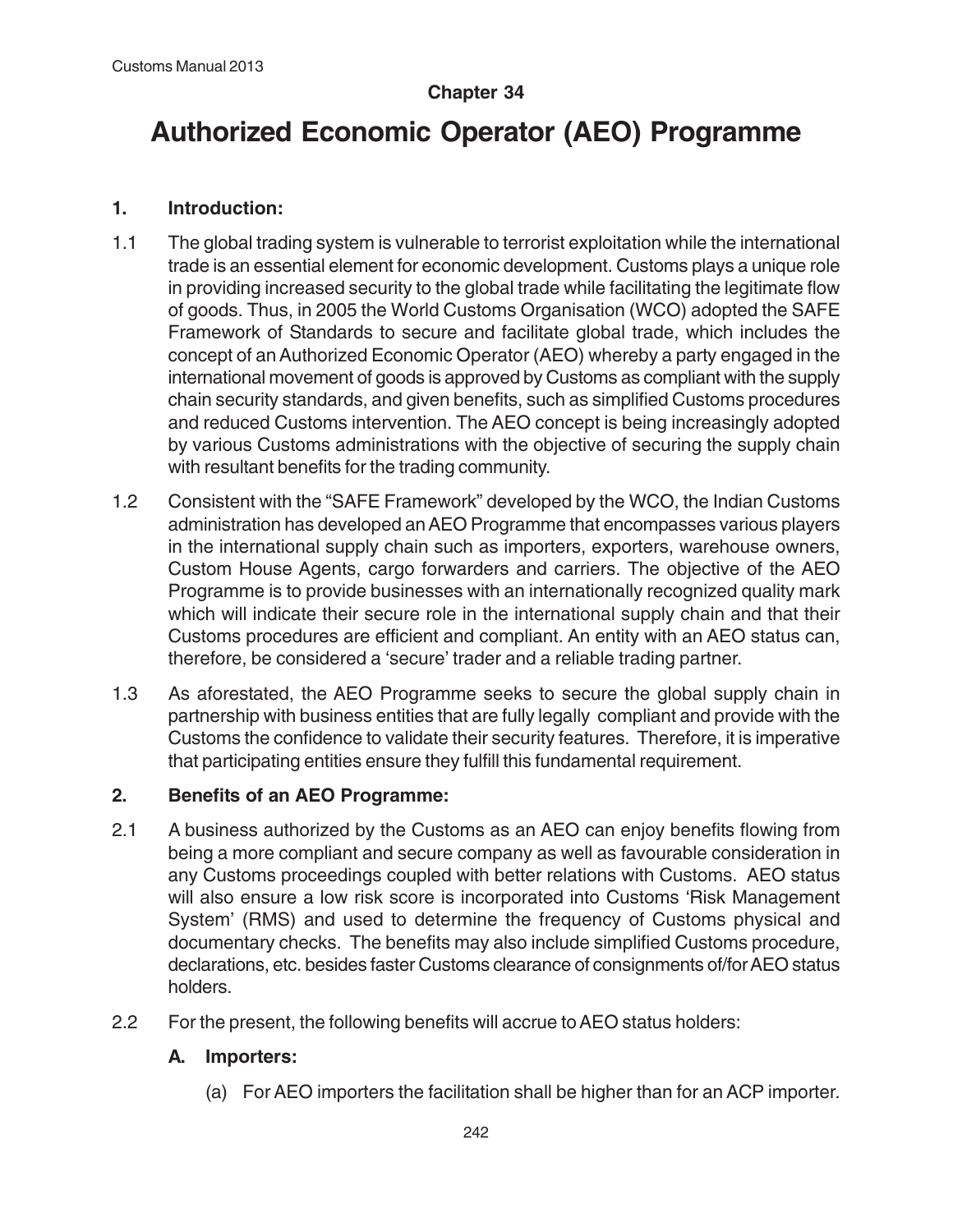(b) AEO importers may be given benefit of reduce bank guarantee wherever applicable. In any case, the amount of bank guarantee shall not exceed 5% of the bond amount.

## **B. Exporters:**

(a) AEO exporters shall be given benefits of reduced percentage of examination. At present the examination of export consignment is governed by Board Circular No. 6/2002-Cus dated 23.01.2002. In cases where normal examination percentage is prescribed as 10%, for AEO exporters this percentage shall be 5%. In cases of export under claim of drawback / Reward Schemes examination percentage for AEO exporters shall be 10% as against 25% fixed vide said Circular. Similarly, in case of examination to sensitive destinations, examination of 20% consignments shall be done as against 50% for other exporters. Further the value limit is raised from Rs 1 lakh to Rs 5 lakhs for drawback shipping bills and from Rs 5 lakhs to 10 lakhs in case of EPCG/ DEEC shipping bills for AEO exporters.

# **C. Logistic Service Providers:**

- (a) AEO logistic service providers shall be given benefits of waiver of bank Guarantee in case of transhipment of goods under Goods imported (Condition of Transhipment) Regulations, 1995**.** Further they shall also be given a facility of execution of running bond.
- (b) AEO logistic service providers shall be given facility of not taking permission on case to case basis in case of transit of goods. In case of international transshipped cargo (Foreign to Foreign), for the pre-sorted containers wherein Cargo does not require segregation, ramp to ramp or tail to tail transfer of cargo can be affected without Customs escorts.

### **D. Custodians or Terminal Operators:**

- (a) AEO Custodians shall be given benefits of waiver of bank Guarantee under Handling of cargo in Customs Area Regulations 2009.
- (b) AEO Custodians shall also be given a facility of extension of approval under regulation 10(2) of the 'Handling of cargo in Customs Area Regulation 2009 'for longer period provided that AEO Customs house agent has valid authorisation. In case of AEO Custodians the approval shall be extended for a period of ten years at a time in terms of regulation 10(2) of Handling of cargo in Customs Area Regulations 2009.

# **E. Customs House Agents:**

(a) AEO Customs House Agents shall, under Regulation 11 of CHALR 2004 be given benefit of extended validity period of licenses granted under regulation 9 of the CHALR 2004. The Licence granted under regulation 9 shall be valid till validity of their AEO authorization. Further, the fee for renewal of a licence under sub regulation (2) of regulation 11 shall be exempt.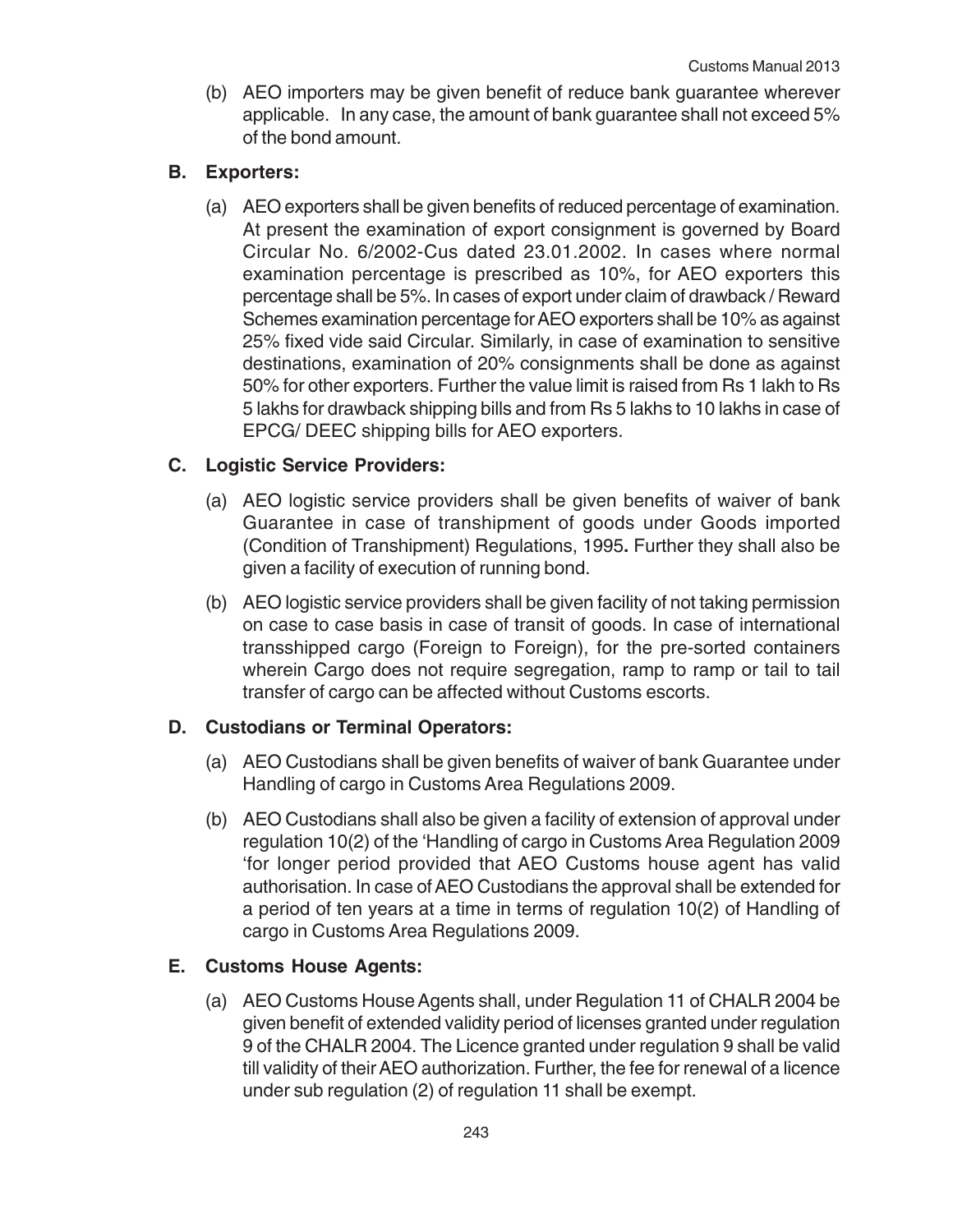# **F. Warehouse Operators:**

- (a) AEO warehouse operators shall be accorded faster approval for new warehouses.
- (b) AEO warehouse operator shall be given benefits of reduced bank guarantee to the extent of 5% of the duty liability in respect of individual consignments of sensitive goods to be warehoused.
- (c) In case of goods not likely to deteriorate, the Chief Commissioner of Customs may grant extension upto a period of six months at a time in deserving cases.

# **3. Criteria for considering application for grant of AEO status:**

- 3.1 The following criteria is relevant for the grant of AEO status:
	- (i) Appropriate record of compliance of Customs and other relevant laws;
	- (ii) Satisfactory system of managing commercial and, where appropriate, transport records;
	- (iii) Proven financial solvency; and
	- (iv) Maintenance of approved security and safety standards.
- 3.2 Anyone involved in the international supply chain that undertakes Customs related activity in India can apply for AEO status irrespective of size of the business. These include manufactures, exporters, importers, logistic providers, carriers (airlines etc.), freight forwarders, and Customs House Agents. Others who may qualify include port operators, authorized couriers, stevedores. The list is not exhaustive.
- 3.3 Businesses that are not involved in Customs related work / activities will not be entitled to apply. This means that in general banks, insurance companies, consultants and the like categories of businesses will not be eligible for AEO status.
- 3.4 Only such entities that can categorically establish their compliance of the legal and security criterion are eligible to apply. Others need not apply for the AEO status till such time they meet the compliance criterion.
- 3.5 The application for AEO status will only cover the legal entity of the applicant and will not automatically apply to a group of companies.
- 3.6 There is no provision to grant AEO status to specific site, division or branch of legal entity of the applicant. The application must cover all the activities and locations of the legal entity involved in the international trade supply chain and the identified criteria will be applied across all those activities and locations.
- 3.7 In order to apply for AEO status the applicant must be established in India. For this purpose, the applicant will be asked to provide evidence which may include:
	- (i) A certificate of registration issued by the Registrar of Companies.
	- (ii) Details of where staff is employed for making supplies of goods and/or services.
	- (iii) Proof that the business has its own accounts.
- 3.8 An AEO status applies only to the legal entity applying for such status in its own capacity and covering its role in the international supply chain. Therefore, AEO status can be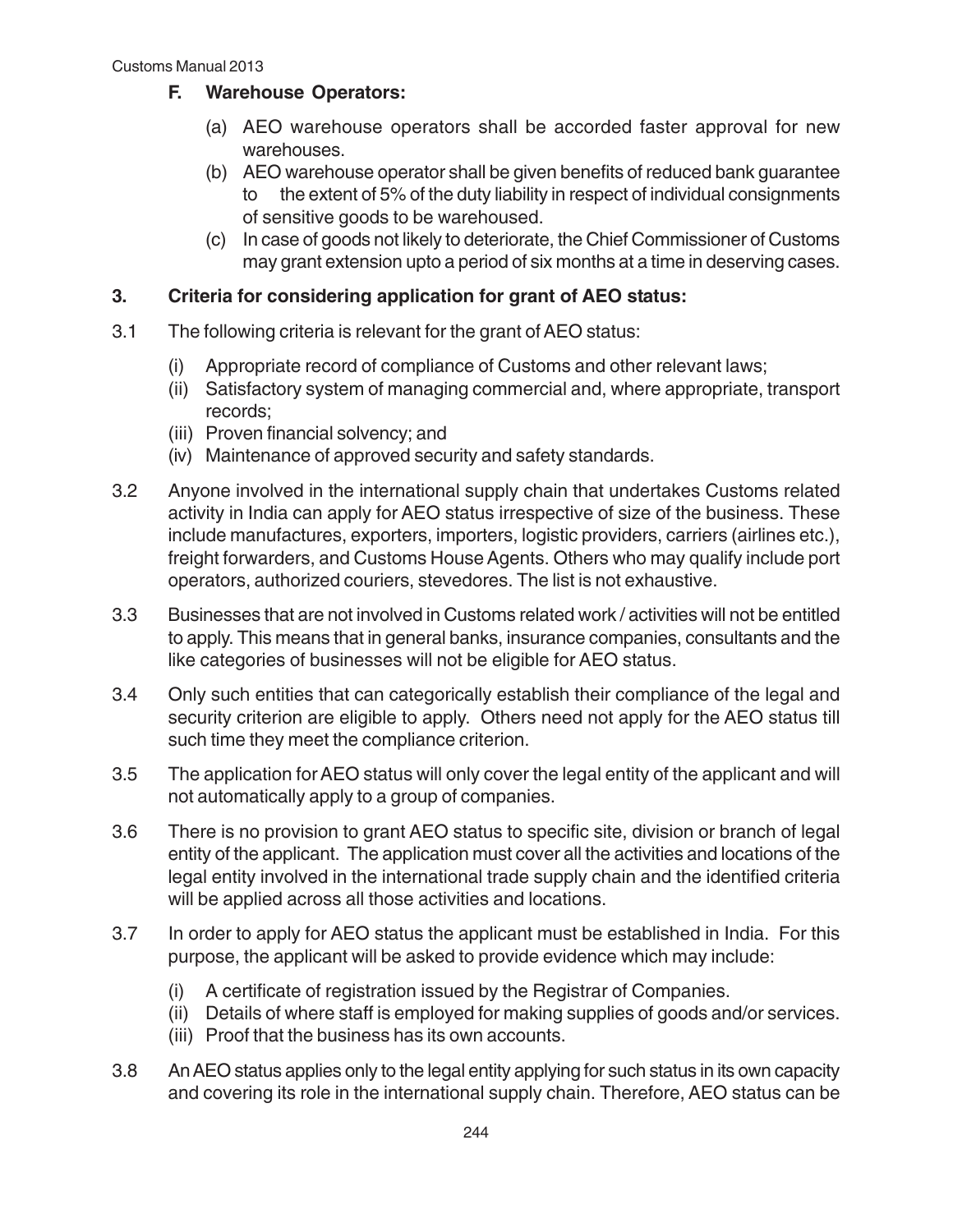granted to a Custom House Agent, but this will not confer similar status on its client importers / exporters who will need to apply separately for that status.

# **4. Application for AEO status:**

- 4.1 An applicant for grant of AEO status should submit the following:
	- (i) Application for Authorized Economic Operator (AEO) Status(Annex A)
	- (ii) Security plan (Annex B)
	- (iii) Process map (Annex C)
	- (iv) Site plan (Annex D)
	- (v) Self-Assessment Form (Annex E)
- 4.2 The application should be sent to the AEO Programme Manager, Directorate General of Inspection, Customs & Central Excise, 'D' Block, I.P. Bhawan, I.P. Estate, New Delhi  $-110002.$
- 4.3. The AEO Programme Manager is the Additional Director General (Inspection), Directorate General of Inspection, Customs & Central Excise, 'D' Block, I.P. Bhawan, I.P. Estate, New Delhi – 110002 and the AEO Programme Team comprises the officers from the Directorate General of Inspection and its regional offices.
- 4.4 Each application will be acknowledged and recorded in an AEO Programme database.

# **5. Return of application:**

- 5.1 If application is incomplete or deficient, the applicant will be suitably informed within 30 days of the receipt.
- 5.2 AEO Programme Manager will **not** process the following applications until these are rectified, as indicated:
	- (a) Which is incomplete This may be resubmitted with the complete information.
	- (b) Where the application has not been made by a legal person This can only be resubmitted by the concerned legal entity.
	- (c) Where no responsible person is nominated This can only be resubmitted when the applicant nominates a responsible person who will be the point of contact for the AEO Programme.
	- (d) Where the applicant is subject to bankruptcy proceedings at the time the application is made: This may be resubmitted when the applicant becomes solvent.
	- (e) Where a previously granted AEO status has been revoked -This may not be resubmitted until three years after the date of revocation.

# **6. Processing of application:**

- 6.1 On receipt of the complete application and after ensuring the applicant is eligible to apply certain validation tests will be carried out to check that applicant is:
	- (i) Able to establish a record of compliance with Customs and other legal provisions**.**
	- (ii) Able to demonstrate satisfactory systems of managing commercial and, where appropriate, transport records**.**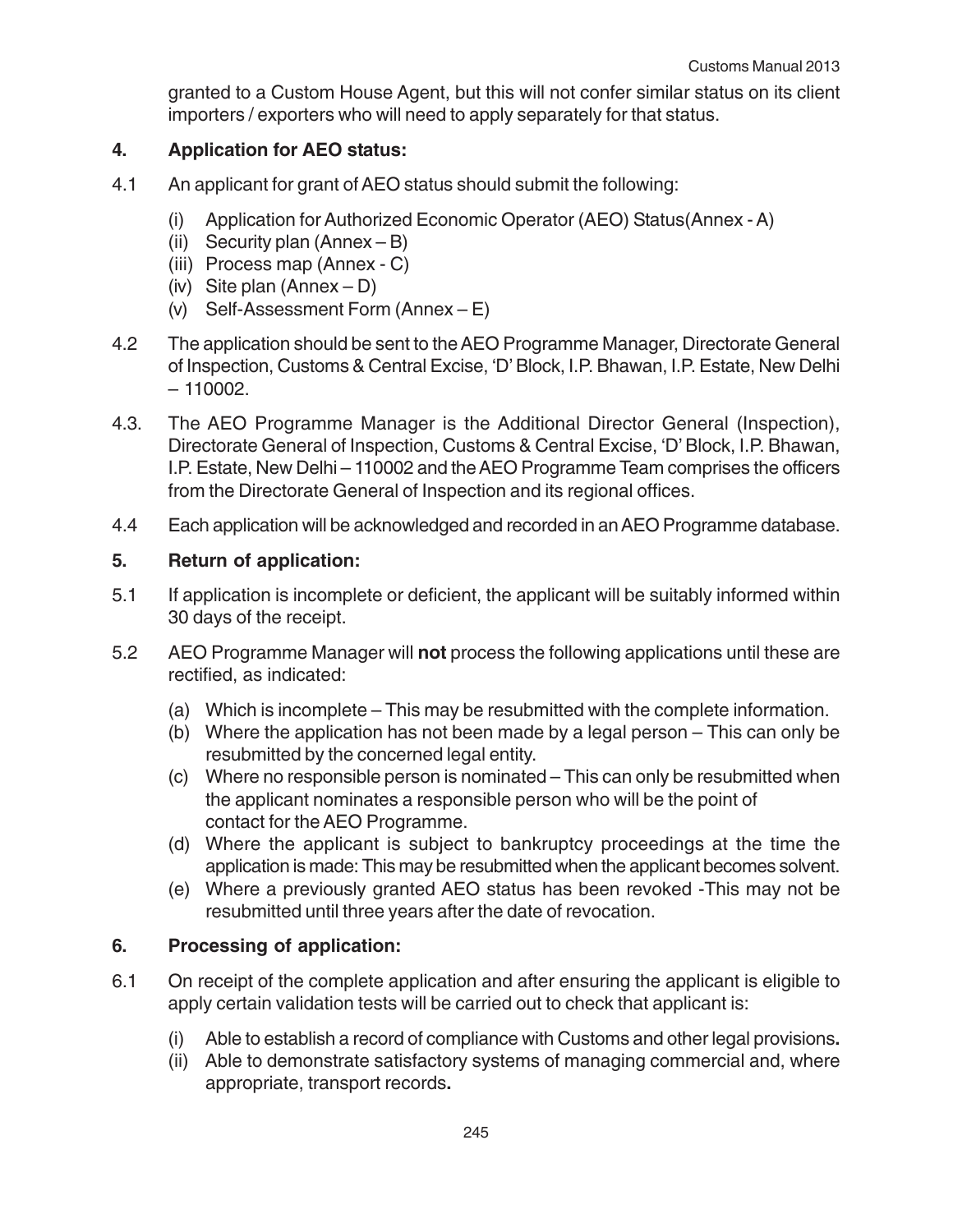- (iii) Financially solvent**.**
- (iv) Able to demonstrate satisfactory systems in respect of security and safety standards.
- 6.2. Once the application has been accepted, the applicant will be suitably informed of this within 30 days. The application will then be passed to the AEO Programme Team which will by prior appointment visit the applicant's premises and carry out an AEO verification and make a recommendation to the AEO Programme Manager.

# **7. Rejection of application:**

7.1 Applications will be rejected in cases where the applicant is not eligible for grant of AEO status, or has been convicted of a serious criminal offence linked to the economic activity of his business in the past, or in cases where the deficiency noticed in the application cannot be remedied. The information regarding the rejection of such application will be given to the applicant within 30 days of the receipt of the application.

# **8. Time limit for grant of Certificate of AEO Status:**

8.1 Applications meeting the identified criteria will be granted the certificates of AEO status ordinarily within 90 days of receipt of the completed application containing full information. In cases where validation of AEO applications can not be concluded on genuine ground.

# **9. Legal Compliance:**

- 9.1 An applicant must meet certain conditions and ensure compliance with the criteria of grant of AEO status. Thus, an AEO Programme Team will examine applicant's record of compliance over the last three years preceding the date of applicant's application to ensure adherence to Customs, Central Excise and Service Tax laws as well as allied laws that are administered by the Department. Major violations in respect of any other fiscal law such as relating to Income/Corporate Tax will also be taken into account to confirm the compliance level of the applicant.
- 9.2 Normally, 'technical' or procedural errors, if any, made by an applicant over the past three years in relation to Customs, Central Excise and Service Tax laws that have no significant impact on the revenue or compliance record may not be considered a disqualification for grant of AEO status. This approach would extend to the various allied laws that are administered by the Department. These 'technical' or procedural errors may include the following:
	- (i) Any errors that have been voluntarily disclosed;
	- (ii) Any decisions which have been overturned by Courts/Tribunal or departmental review;
	- (iii) Any decisions currently under review; and
	- (iv) Where a penalty is imposed for a minor irregularity.
- 9.3. The company should have business activities for at least three years from the date of application.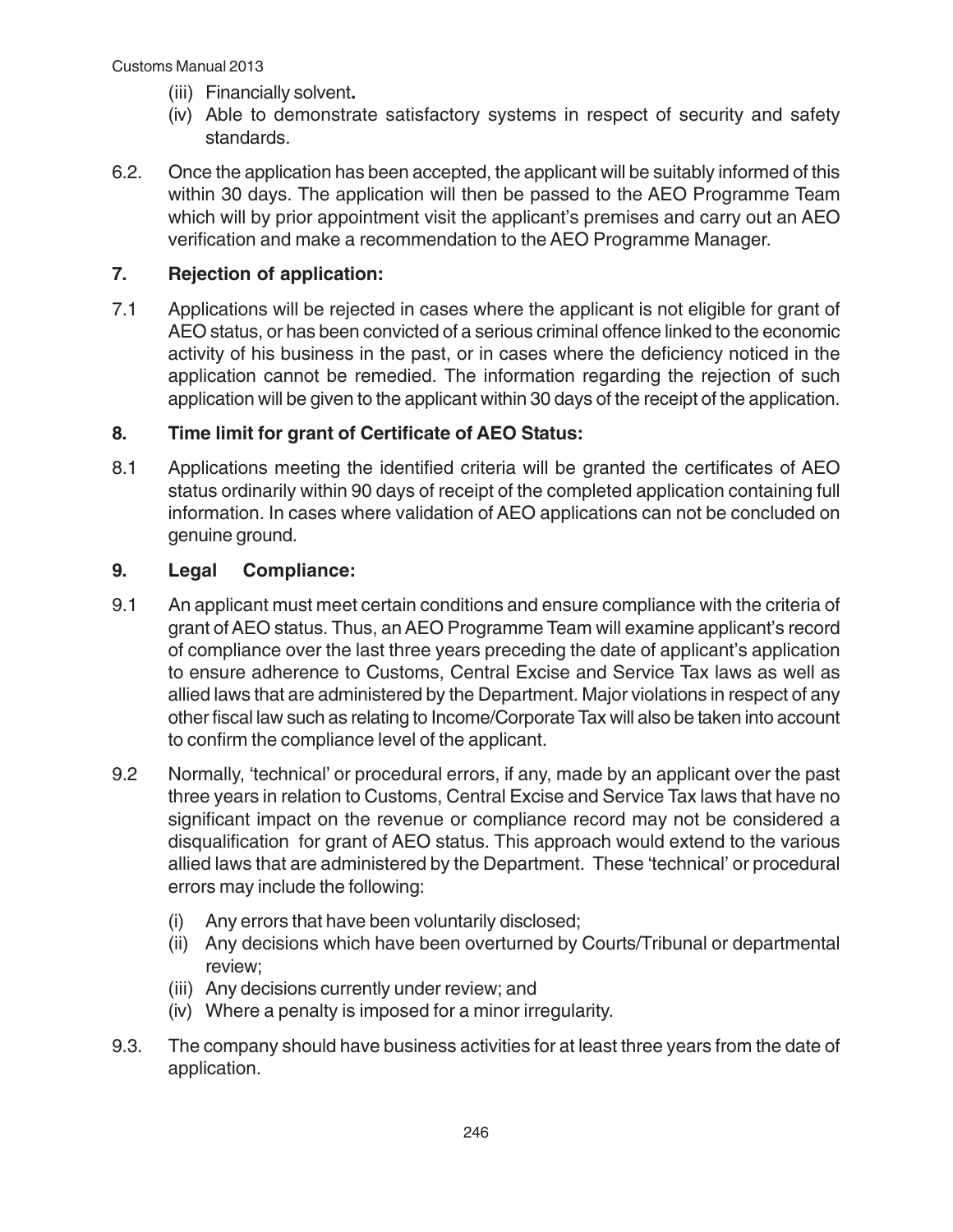- 9.4 AEO Programme Manager will assess whether a serious infringement or repeat infringements of Customs, Central Excise and Service Tax laws has been committed by any of the following persons:
	- (i) the applicant, and,
	- (ii) any other responsible person involved in the running of the business.
- 9.5 An applicant will also need to demonstrate that he has:
	- (i) procedures in place to identify and disclose any irregularities or errors to the Customs authorities or, where appropriate, other regulatory bodies.
	- (ii) taken appropriate remedial action when irregularities or errors are identified.
- 9.6 Once an error has been identified, the applicant is expected to take steps to ensure that they do not happen again or, at least, to ensure that they are immediately remedied if they do arise. Failure to take such steps could count against applicant.
- 9.7 Besides assessing the compliance of the business itself, the AEO Programme Team may also look at the previous compliance records of the following persons:
	- (i) Company Directors;
	- (ii) Company Secretary;
	- (iii) Employees directly responsible for the import/export of goods.
- 9.8 Any errors made by third parties acting on applicant's behalf would reflect upon the applicant's compliance. Thus, the applicant should make such third parties aware of the standards that he operates to and that systems are in place to immediately identify any problem.

#### **10. Managing commercial / transport records:**

- 10.1 For the purpose of AEO status the applicant must have a satisfactory system of managing commercial and, where appropriate, transport records. Such a system may include the following:
	- (i) An accounting system consistent with Generally Accepted Accounting Principles (GAAP) **/** International Financial Reporting Standards (IFRS) which facilitates auditbased Customs control.
	- (ii) Allowing the AEO Programme Team physical or electronic access to Customs and, where appropriate, transport records.
	- (iii) An administrative set up and documented procedures to control and manage the movement of goods.
	- (iv) Internal controls capable of detecting illegal or irregular transactions.
	- (v) Satisfactory procedures for the handling of licences, authorizations and documents connected to export/import.
	- (vi) Satisfactory procedures to archive and retrieve records and information, and also for protection against the loss of information.
	- (vii) Ensure that employees are made aware of the need to inform the Customs authorities whenever compliance difficulties are discovered and establish suitable contacts for this.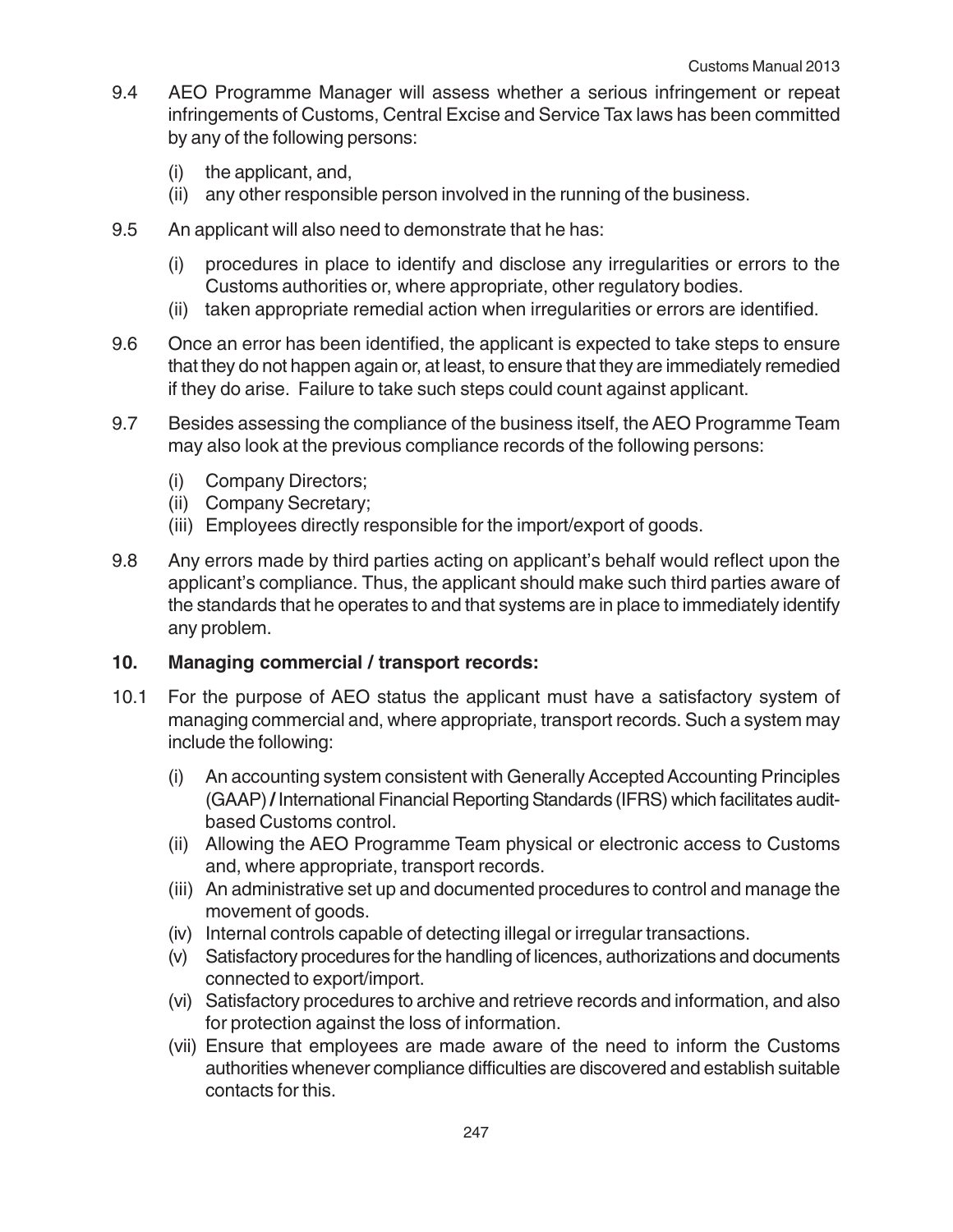- (viii) Satisfactory procedures for verifying the accuracy of Customs declarations.
- (ix) Appropriate information technology security to protect against unauthorized intrusion.

## **11. Financial solvency:**

- 11.1 An applicant must be financially solvent for the three years preceding the date of application. Solvency would generally be defined as good financial standing that is sufficient to fulfill the commitments of the applicant including ability to pay duties. Thus, the applicant should not be listed currently as insolvent, or in liquidation or bankruptcy and should not have an outstanding claim against any guarantee in the last three years. Further, the applicant should not have delayed in payment of due taxes. Only uncontested and undisputed claims will be treated as outstanding claims for the purpose of this Para.
- 11.2 AEO Programme Team will rely on the applicants annual accounts due in the last three years to establish solvency. In particular, the following will be taken into account:
	- (i) Where required, the accounts have been filed with Registrar of Companies within the time limits laid down by law.
	- (ii) Where applicable, audit qualifications or comments in the annual accounts about the continuation of the business as a going concern.
	- (iii) Any contingent liabilities or provisions.
	- (iv) Net current assets are positive.
	- (v) Net assets position and the extent of intangible assets.
- 11.3 It is recognized that in some circumstances it may be normal practice for a company to have negative net assets. For example, a company may be set up by a parent company for research and development purposes when the liabilities are funded by a loan from the parent or from a financial institution. In these circumstances, negative net assets will not necessarily be seen as an indicator of insolvency but further evidence of solvency will be required such as a Bank letter or in case of sole proprietor or partnership firms, personal assets.
- 11.4 If applicant is a newly established business or have just started trading, his financial solvency will be judged on the basis of records and information. This will include the latest:
	- (i) Cash flow figures
	- (ii) Balance sheet.
	- (iii) Profit and loss forecasts approved by directors/partners/sole proprietor.

# **12. Safety and security:**

- 12.1 Internal controls and measures to secure the safety of applicant's business and his supply chain will be considered in addition to any specific legal requirements that may be applicable to the business.
- 12.2 In order to satisfy the requirements of AEO status, the applicant will need to ensure security of import/export cargo, conveyances, premises, etc.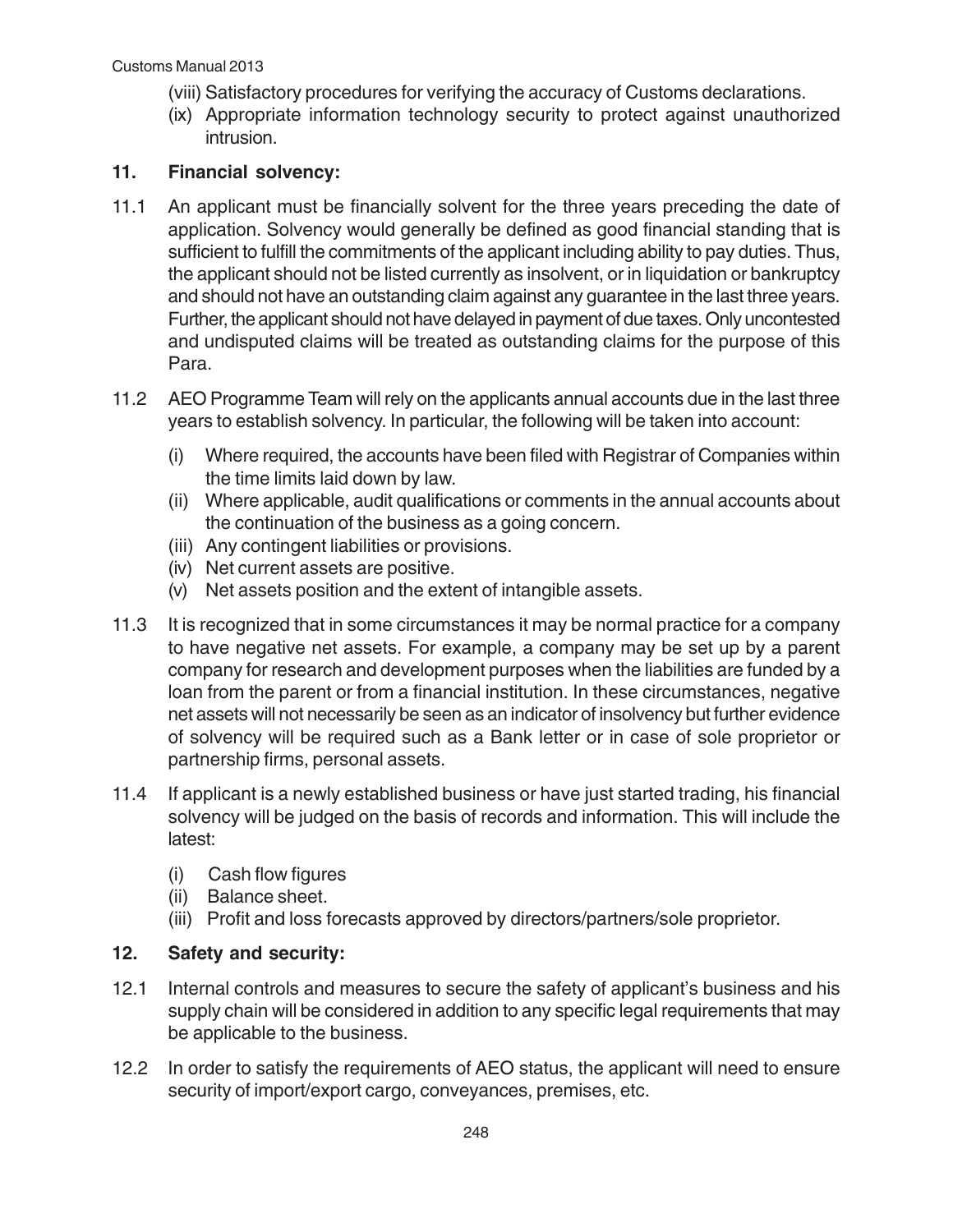- 12.3 **Cargo Security**: In order to ensure Cargo Security following steps should be taken:
	- (a) Only properly identified and authorised persons should have access to the cargo.
	- (b) Integrity of cargo should be ensured by permanent monitoring or keeping in a safe, locked area.
	- (c) All seals must meet the current PAS / ISO 17712 standards for high security seals. In cases it is not possible to procure and use PAS / ISO 17712 seals for air consignments / courier consignments any international seal compatible with standards of PAS / ISO 17712 shall be used. However in case of maritime containerized cargo only PAS / ISO 17712 seals shall be used.
	- (d) The integrity of container seals should be checked and appropriate procedure should exist for the fixing of seals.
	- (e) Only designated personnel should distribute container seals and safeguard their appropriate and legitimate use.
	- (e) When appropriate to the type of cargo container used, a seven-point inspection process is recommended: Front wall, Left side, Right side, Floor, Ceiling/Roof, Inside/outside doors, Outside/undercarriage.
	- (g) Appropriate procedures should be laid down on measures to be taken when an unauthorized access or tampering is discovered.
	- (h) It should not be possible to deliver goods to an unsupervised area.
	- (i) Goods should be uniformly marked or stored in designated areas and procedures should exist to weigh / tally them and compare them against transport documents, purchase/sales orders and Customs papers.
	- (j) Internal control procedures should exist when discrepancies and/or irregularities are discovered.
- 12.4 **Procedural Security** In order to ensure procedural security following measures / steps should be taken.
	- (i) Security measures should be in place to ensure the integrity and security of processes relevant to the transportation, handling, and storage of cargo in the supply chain.
	- (ii) Proper documentation management procedure should be in place to ensure that all documentation used in the clearing of cargo is legible, complete, accurate and protected against the exchange, loss of introduction of erroneous information.
	- (iii) Procedure should be in place to ensure that information received from business partners is reported accurately and timely as well as declared in the time limit regulated by Customs.
	- (iv) Procedure should be in place to ensure that:
		- (a) Import / Export cargo are reconciled against the information on the bill of lading.
		- (b) The weights, labels, marks and piece count of the import/export cargo are accurately indicated.
		- (c) Import/export cargo are verified against purchase/delivery orders.
		- (d) Drivers delivering or receiving cargo are positively identified before cargo is received or released.
		- (e) All shortages, overages, and other significant discrepancies or anomalies must be resolved and/or investigated appropriately.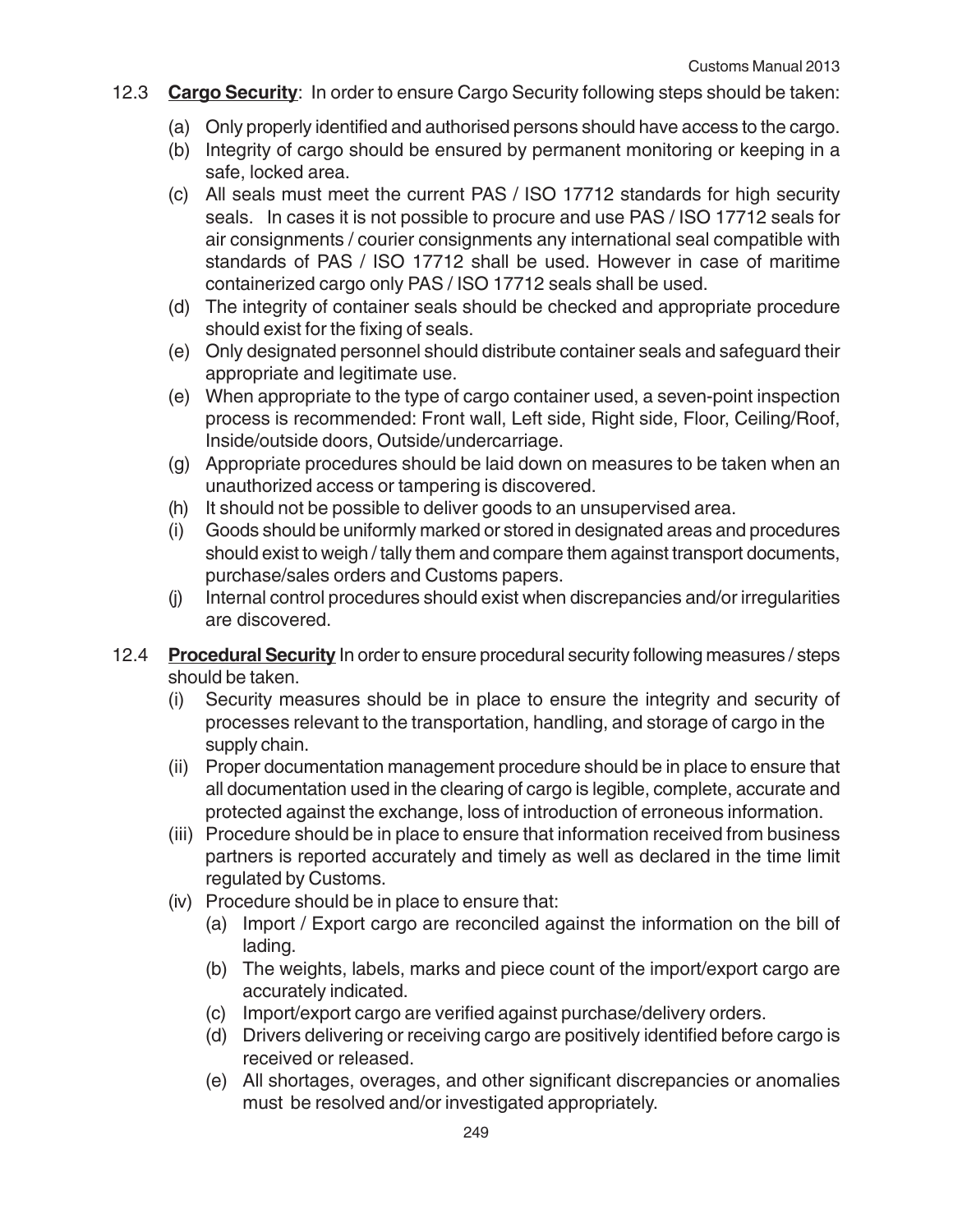- 12.5 **Conveyance Security:** For conveyance security the applicant seeking authorisation under AEO must:
	- (a) ensure, to the extent possible that all conveyances used for the transportation of cargo within the supply chain are capable of being effectively secured.
	- (b) ensure, to the extent possible that all operators of conveyances used for transport of cargo are trained to maintain the security of the conveyance and the cargo at all times while in its custody.
	- (c) require operators, to report actual or suspicious incident to designated security department staff of both the AEO Programme Team and Customs, as well as to maintain records of these reports, which should be available to Customs.
	- (d) ensure that potential places of concealment of illegal goods on conveyances and ensure these are regularly inspected,
	- (e) ensure that transporters make sure that conveyance integrity is maintained while the conveyance is en route transporting cargo to export/import points or import/ transit containers by utilizing a tracking and monitoring activity log or records.
	- (f) ensure that pre determined routes are identified by the dispatcher, and procedures must consist of random route checks along with documenting and verifying the length of time between the loading point/trailer pickup and the delivery destinations.
	- (g) ensure that drivers must notify the dispatcher of any route delays due to weather, traffic and/or rerouting.
	- (h) ensure that the management of transporters must perform a documented, periodic, and random verification process to ensure the logs are maintained and conveyance tracking and monitoring procedures are being followed and enforced.
- 12.6 **Premises Security:** In order to ensure premises security following measures steps should be taken.
	- (a) Buildings must be secure against unlawful entry.
	- (b) External and internal windows, gates and fences must be secured with locking devices or alternative access monitoring or control measures.
	- (c) Management or security personnel must control the issuance of locks and keys.
	- (d) Adequate internal and external lighting must be provided especially for entrances and exits, cargo handling and storage areas, fence lines and parking areas.
	- (e) Gates through which vehicles and/or personnel enter/exit must be manned, monitored or otherwise controlled. Vehicles accessing restricted areas must be parked in approved area and their license plate numbers furnished to Customs upon request.
	- (f) Only properly identified and authorized persons, vehicles and goods may be permitted access.
	- (g) Access to document or cargo storage areas may be restricted.
	- (h) There should be appropriate security systems for theft and/or access control.
	- (i) Restricted areas should be clearly identified.
	- (j) integrity of structures and systems must be periodically inspected.
	- (k) Perimeter fencing should enclose the areas around cargo handling and storage facilities.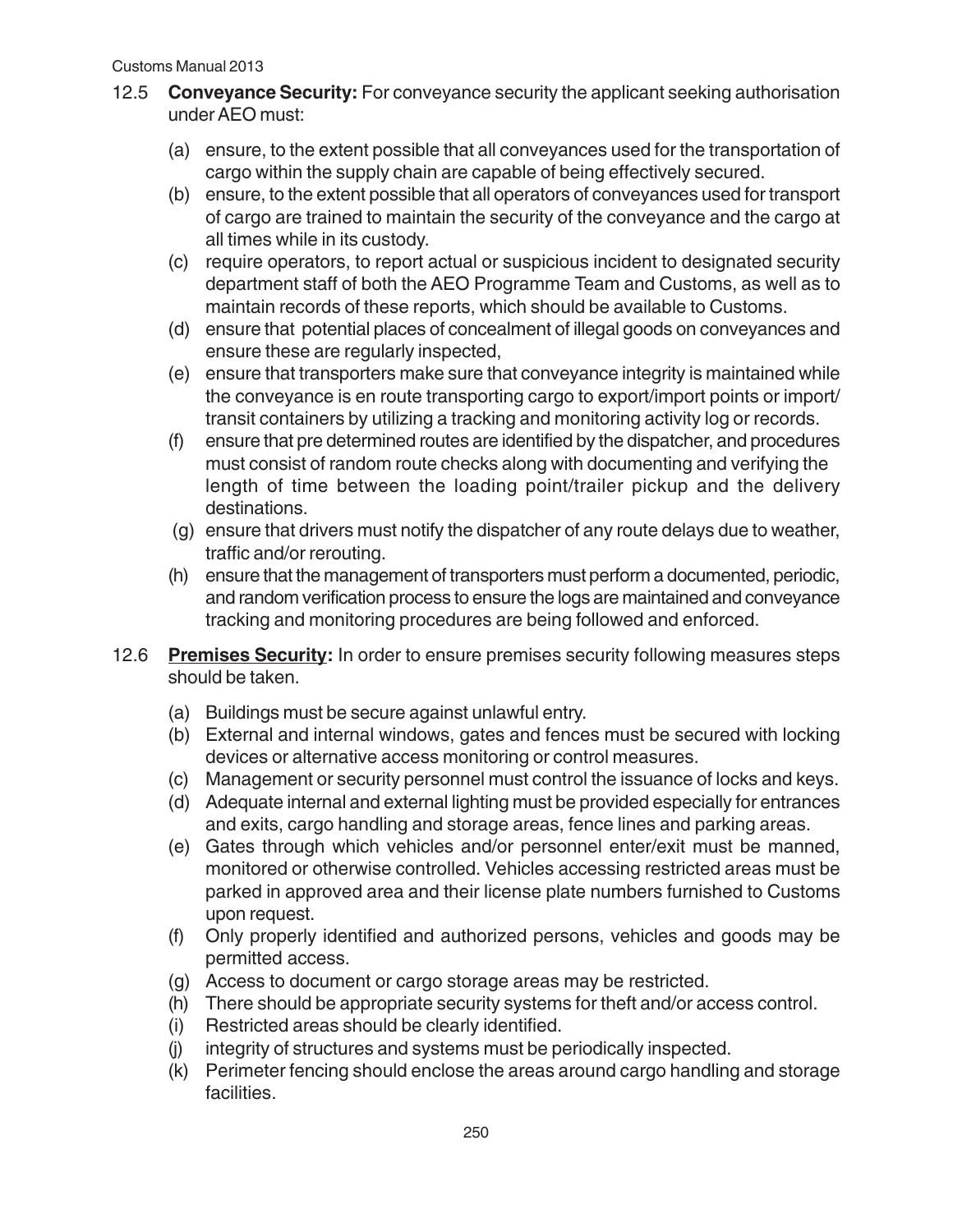- (l) Interior fencing within a cargo handling structure should be used to segregate domestic, international, high value and hazardous cargo.
- (m) All fencing must be regularly inspected for integrity and damage.
- (n) The number of gates should be kept to the minimum necessary for proper access and safety.
- (o) Private passenger vehicles should be prohibited from parking in or adjacent to cargo handling and storage areas.
- 12.7 **Personnel Security:** In order to ensure personnel security following measures are required.
	- (a) All reasonable precautions must be taken when recruiting new staff to verify that they are not previously convicted of security-related, Customs or other criminal offences.
	- (b) Periodic background checks must be conducted on employees working in security sensitive positions.
	- (c) Employee identification procedures should require all employees to carry proper identification that uniquely identifies the employee and organisation.
	- (d) Procedures to identify, record and deal with unauthorized or unidentified persons, such as photo identification and sign-in registers for visitors etc. must be ensured at all points of entry.
	- (e) Procedures must be in place to expeditiously remove identification and access to premises and information for employees whose employment is terminated.
- 12.8 **Business Partner Security:** The following measures are relevant for ensuring business partner security:
	- (i) The applicant must have written and verifiable process, including the capability of financial soundness and compliance with the safetyrequirement set by the contracts as well as the capability of detection and correction of safety defects, for the selection of business partners.
	- (ii) For those business partners having AEO certification, the applicant must get those business partners' copies of certification.
	- (iii) For non-AEO partners, the applicant must get written confirmation of meeting AEO equivalent security criteria. Such business partners must have one of the following written documents demonstrating their compliance with security criteria:
		- (a) Contractual document
		- (b) A completed self-assessment security questionnaire from the applicant.
		- (c) A written statement from the business partner demonstrating their compliance with AEO security criteria.
		- (d) Senior business partner officer attesting to compliance.
		- (e) Documents from the business partners demonstrating their compliance with and equivalent and accredited security program administered by a foreign Customs authority.
	- (iv) Periodic reviews of business partner's processes and facilities must be conducted based on risk, and must maintain the security standards required by the applicant.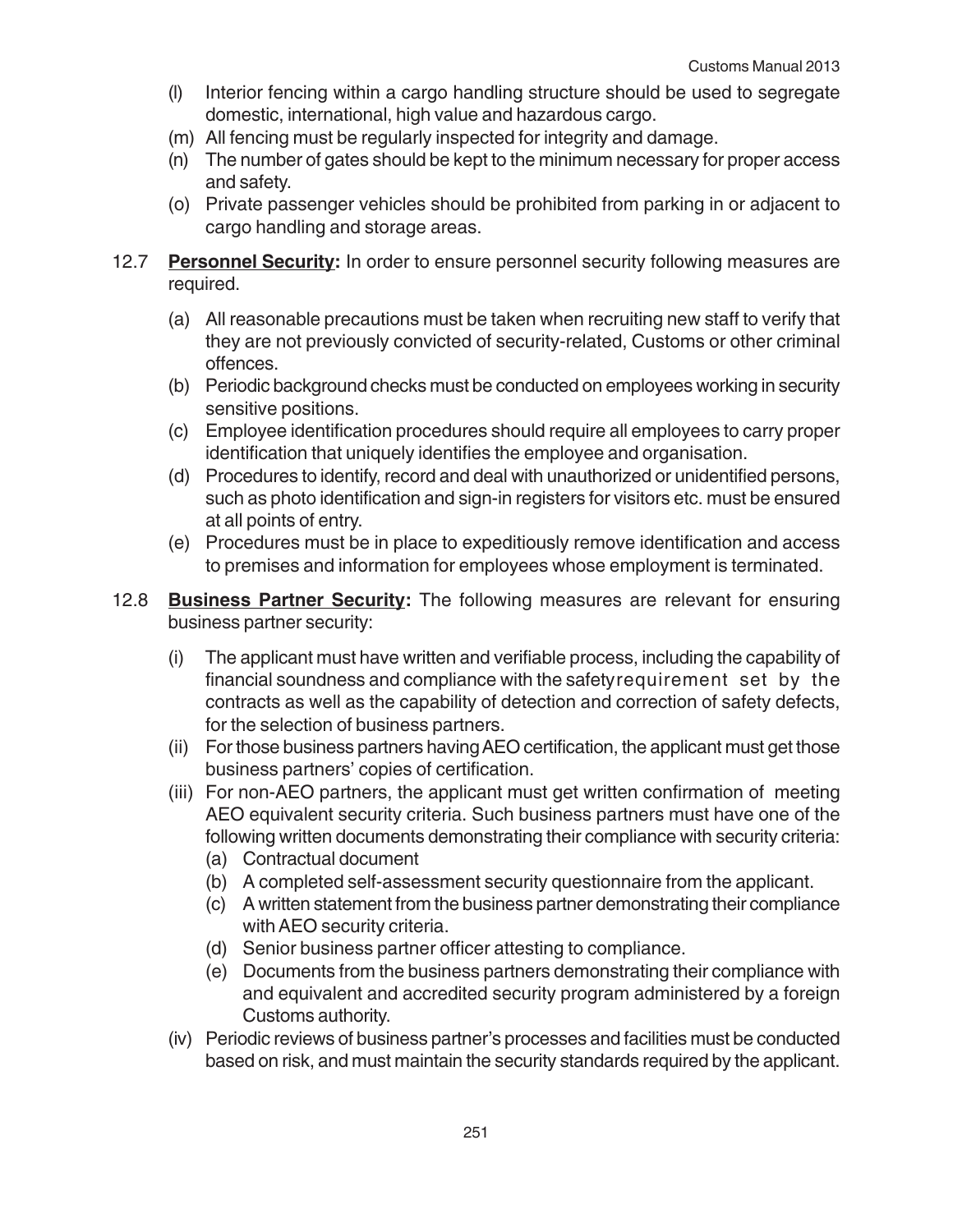- 12.9 **Security Training and Threat Awareness:** The following measures are relevant for ensuring business partner security:
	- (i) The applicant should ensure that:
		- (a) A threat awareness program is established and maintained for employees to foster awareness of the threat at each point in the supply chain.
		- (b) Employees are aware of the procedures the company has in place to address a situation and how to report it.
		- (c) Specific training is offered to assist employees in maintaining cargo integrity, recognizing internal conspiracies and protecting access controls.
	- (ii) Supply chain security training of employees must include the following items:
		- (a) Security policy of the company.
		- (b) Potential risk to internal security of the company.
		- (c) Maintaining cargo security.
		- (d) Access control measures of the company.
		- (e) Identifying and reporting suspicious cargo and personnel.
		- (f) Conveyance management and cargo security for conveyance management personnel.
	- (iii) Educational methods of security training and keeping records of security training for the checks conducted by the Customs are established.

## **12. Pre-certification verification:**

- 12.1. Once the application is accepted and validated by the AEO Programme Manager, within 15 days thereof it will be sent to an AEO Programme Team under intimation to the applicant, for carrying out a pre-certification audit.
- 12.2. The AEO Programme Team will visit the business premises and carry out checks to verify the information provided is accurate. Such visit shall be made on a convenient date after consulting the applicant.
- 12.3. If within 45 days of the date of letter of acceptance of the application, the applicant has not been contacted by the AEO Programme Team than the applicant should contact the AEO Programme Manager immediately.
- 12.4. The AEO Programme Team will examine the size and nature of business, the record keeping system, and strength of internal control system.
- 12.5. The applicant should be prepared to answer questions or provide additional information on all aspect of the application to the visiting AEO Programme Team.
- 12.6. Where appropriate, in addition to the other requirements detailed earlier, the AEO Programme Team will cover the following:
	- (i) Information on Customs matters.
	- (ii) Remedial action taken on previous Customs errors, if any.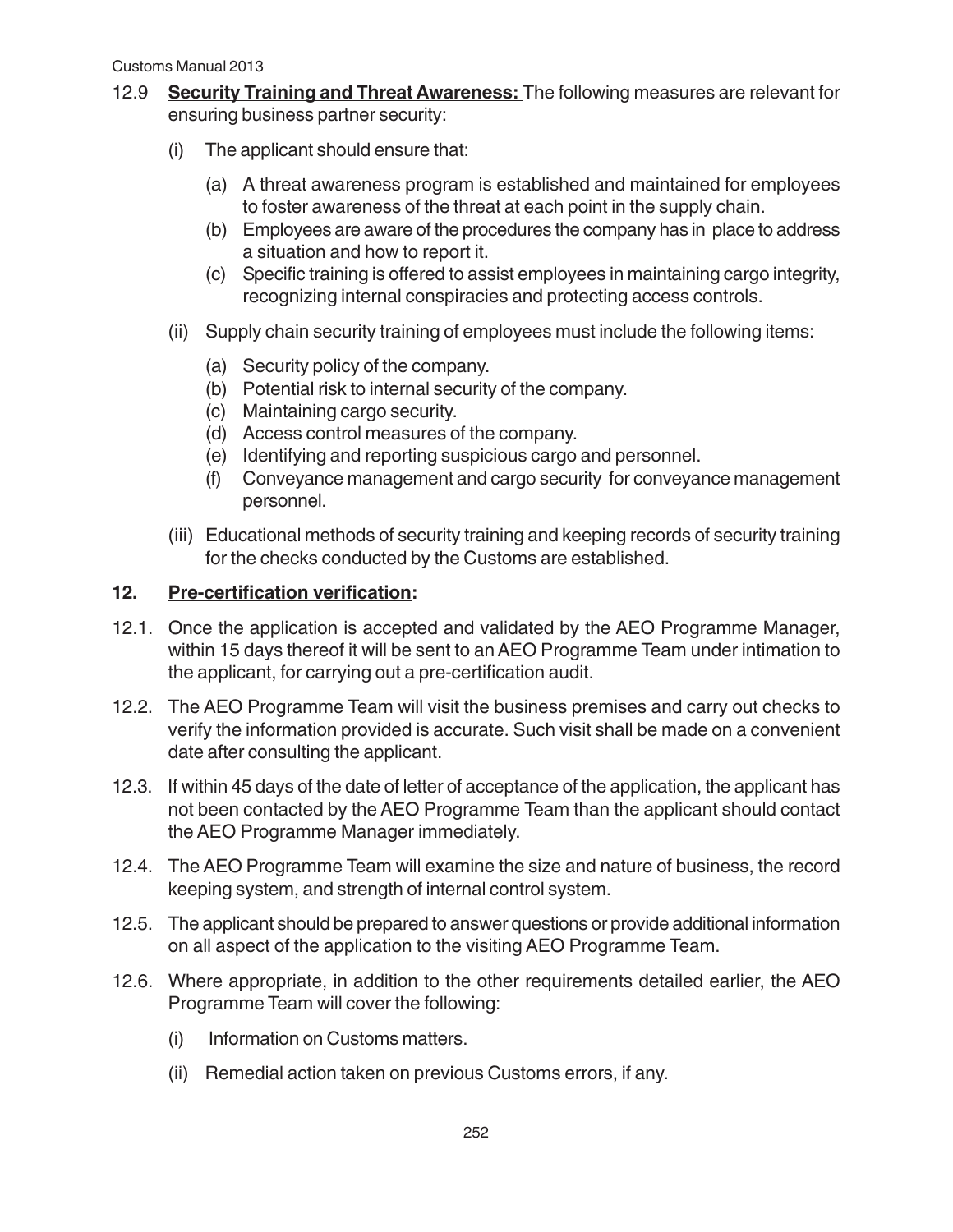- (iii) Accounting and logistic systems.
- (iv) Internal controls and procedures.
- (v) Flow of cargo.
- (vi) Use of Customs House Agents.
- (vii) Security of Computers/IT and documents.
- (viii) Financial solvency.
- (ix) Safety and security assessment premises, cargo, personnel etc.
- (x) Logistic processes.
- (xi) Storage of goods.
- 12.7 The person who is nominated in the application form as point of contact must ordinarily be available unless unforeseeable situation arises. In addition, individuals responsible for specific business activities such as transport, record keeping and security should also be available.
- 12.8 In case several sites of applicant are run in a similar way by standard systems of record keeping and security etc. there will be no need for the AEO Programme Team to audit all of them. However, if the business of the applicant covers a range of activities or different sites have different method of operating, then it may be necessary for more visits to be made.
- 12.9 The duration of visit/verification would depend on the size of business, number of sites, how they operate etc. The AEO Programme Team will give the applicant an estimate of time required, though this may have to be amended once the audit has commenced.
- 12.10 On completion of verification, the AEO Programme Team will prepare their report and make a recommendation to the AEO Programme Manager. The contents of report and recommendation can be seen by applicant who will get the opportunity to sign the same, but this will not be a mandatory requirement.
- 12.11 Where the application is not accepted after the AEO verification, the applicant will be informed suitably within 60 days and advised of the criteria that have not been met and give the applicant time to adapt procedures to remedy the deficiency. If applicant is unable to make the required changes within the specified time limits, the AEO Programme Manager will issue a decision to reject applicant's AEO application, explaining the reasons for rejection. This decision will be subject to the applicant's right of appeal.
- 12.12 In exceptional cases, the AEO audit verification may be stopped by consensus between the applicant and the AEO Programme Manager in order for the applicant to provide additional information or to permit minor problems to be addressed. The period of stoppage will normally not longer than six months and applicant will be informed in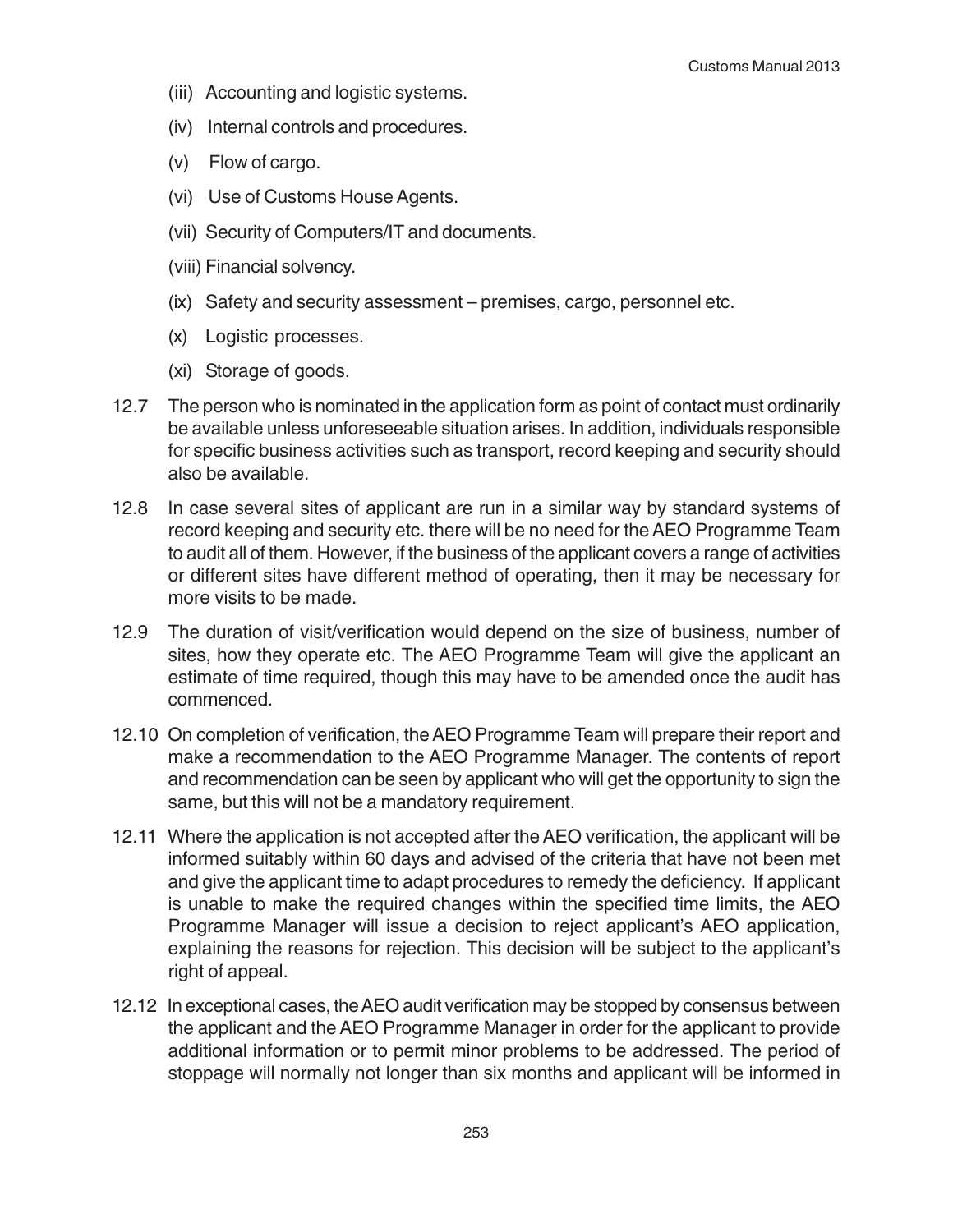writing of the date when the AEO verification will recommence and the revised date by which applicant can expect a decision on his application.

# **13. AEO Certification:**

- 13.1. The AEO Programme Manager will inform the applicant of the outcome of his application, which should ordinarily be done within 90 days of the date on acceptance of the completed application. The period during which the AEO verification is stopped does not count towards the 90 days limit within which the AEO Programme Manager must give the applicant a decision on his application.
- 13.2. If AEO status is granted, the AEO Programme Manager shall send the Certificate of AEO Status to the applicant in hard copy along with an electronic copy. The Certificate shall bear the 'AEO logo' that may be used where it is appropriate to do so for the business, for example, company stationary, signage on vehicles or other publicity materials. The copyright for the logo is owned by the AEO Programme Manager on behalf of the Indian Customs Administration.
- 13.3. Once the applicant has received the Certificate of AEO Status, it will be activated within 10 days from the date of issue. Following this period, the applicant should enter the certificate number on all Customs documentation to indicate their AEO Status.
- 13.4. It is highly recommended that the applicant should keep the Certificate of AEO status at a safe place and not release the Certificate number to anyone unless required to do so for business purposes. Although the AEO status can be advertised by the applicant, the Certificate number should not be part of their advertisement.
- 13.5. The validity of certificate of AEO status shall be for three years.

# **14. Maintaining AEO Status:**

- 14.1. After obtaining AEO status, the AEO status holder should maintain their eligibility by adhering to the appropriate standards.
- 14.2. The holder of a Certificate of AEO Status is required to notify any significant change in business and processes this may affect the AEO status to the AEO Programme Team. These changes may include the following:
	- (i) Change to the legal entity.
	- (ii) Change of business name and/or address.
	- (iii) Change in the nature of business i.e. manufacturer / exporter etc.
	- (iv) Changes to accounting and computer systems.
	- (v) Changes to the senior personnel responsible for Customs matters.
	- (vi) Addition or deletion of locations or branches involved in international supply chain.
- 14.3. The AEO status holder should notify the AEO Programme Team as soon as the change is known or, at least within 14 days of the change taking place.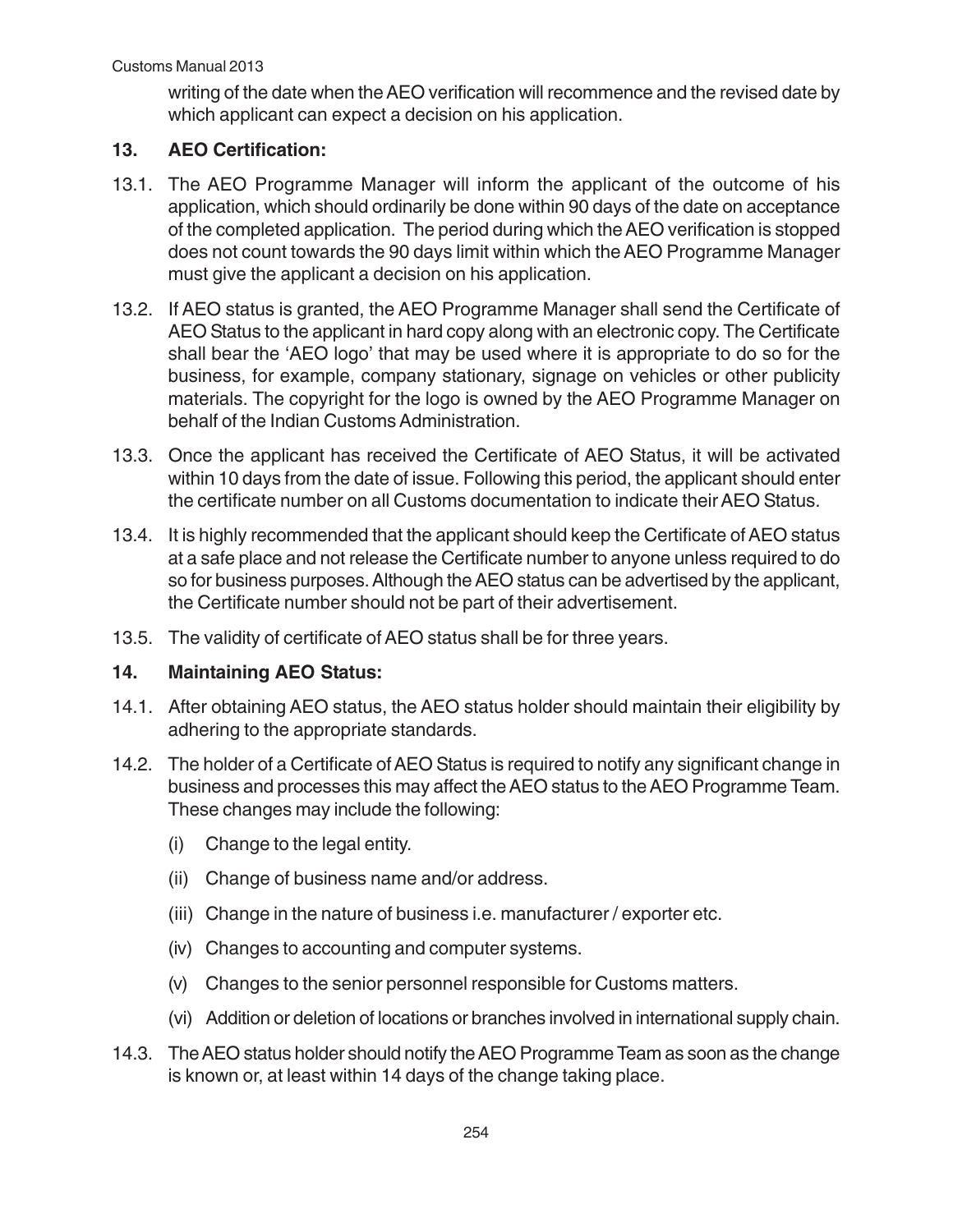- 14.4. If the legal entity changes, the AEO status holder needs to reapply for AEO in the name of new legal entity.
- 14.5. If the AEO status holder makes Customs related errors, they must be reported to the local Customs officers as well as the AEO Programme Team. Errors that are voluntarily disclosed will not impact the AEO status provided that the AEO status holder has:
	- (a) Examined the reasons for the errors.
	- (b) Taken appropriate remedial action to prevent recurrence.

### **15. Review of AEO Status:**

15.1. The AEO Programme Team will review AEO status periodically to ensure continued adherence to the conditions and standards of grant of Certificate of AEO Status. Thus, it is recommended that the AEO status holder should continue to re-assess it's compliance with the conditions of certification and act upon any identified problems as soon as they arise. To begin with, the frequency of such review will be one year.

## **16. Suspension of AEO Status:**

- 16.1 The AEO Programme Manager may suspend the Certificate of AEO Status in the following cases:
	- (a) Where there is a reasonable belief that an act has been perpetrated that is liable to lead to prosecution and /or is linked to a serious infringement of Customs law.
	- (b) Where non-compliance with the conditions or criteria for the Certificate of AEO Status is detected and no remedial steps have been taken within 30 days thereof.
- 16.2 Ordinarily, prior to any decision to suspend the authorization, the applicant will be contacted and asked to explain why such action should not be taken. Any decision taken in this regard will be subject to right of appeal of the applicant.
- 16.3 An AEO can also request the AEO Programme Manager that his authorization be suspended in case he has detected some irregularities and needs some time to correct the situation. In this case, if necessary, this time period can be extended provided that the AEO Programme Team is satisfied that the difficulties cannot be resolved within a reasonable time.
- 16.4 When the AEO Programme Team is satisfied that the problems affecting certification have been satisfactorily resolved, it will make suitable recommendation to the AEO Programme Manager who will withdraw the suspension under intimation to the AEO status holder and the AEO Programme Team.
- 16.5. On suspension of AEO authorization, the intimation of the same shall be communicated to all Customs formations with immediate effect by AEO Programme Team.

#### **17. Revocation of AEO Status:**